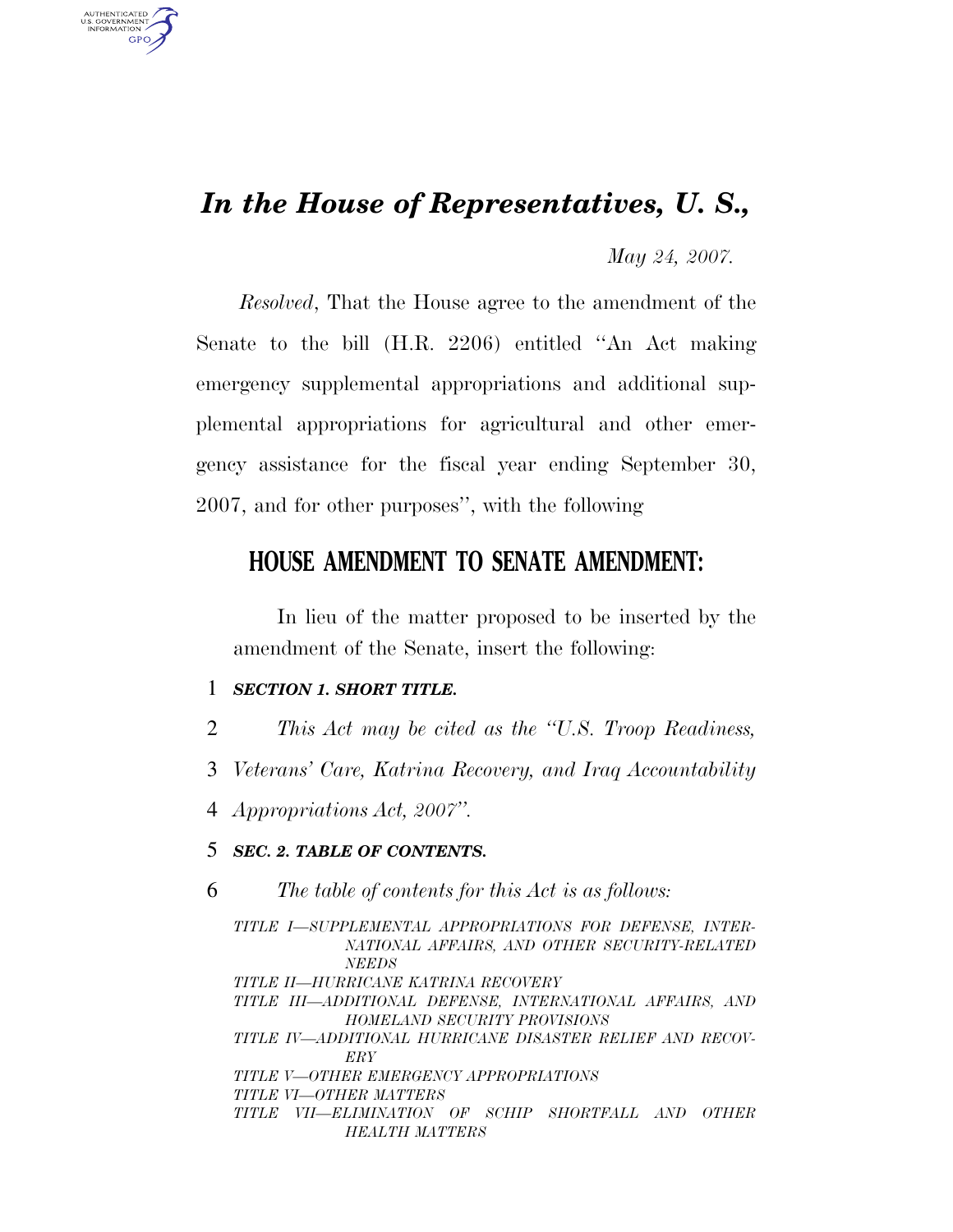*TITLE VIII—FAIR MINIMUM WAGE AND TAX RELIEF TITLE IX—AGRICULTURAL ASSISTANCE TITLE X—GENERAL PROVISIONS*

## *SEC. 3. STATEMENT OF APPROPRIATIONS.*

 *The following sums in this Act are appropriated, out of any money in the Treasury not otherwise appropriated, for the fiscal year ending September 30, 2007. TITLE I—SUPPLEMENTAL AP-*

|                | 5 <i>IIILE</i><br>1—SUPPLEMENTAL<br>$AP-$                     |
|----------------|---------------------------------------------------------------|
| 6              | <i><b>PROPRIATIONS</b></i><br><b>FOR</b><br>DE-               |
| $\overline{7}$ | FENSE, INTERNATIONAL AF-                                      |
| 8              | <b>FAIRS, AND OTHER SECURITY-</b>                             |
| 9              | <b>RELATED NEEDS</b>                                          |
| 10             | <b>CHAPTER 1</b>                                              |
| 11             | DEPARTMENT OF AGRICULTURE                                     |
| 12             | FOREIGN AGRICULTURAL SERVICE                                  |
| 13             | PUBLIC LAW 480 TITLE II GRANTS                                |
| 14             | For an additional amount for "Public Law 480 Title"           |
|                | 15 II Grants", during the current fiscal year, not otherwise  |
|                | 16 recoverable, and unrecovered prior years' costs, including |
|                | 17 interest thereon, under the Agricultural Trade Development |
|                | 18 and Assistance Act of 1954, for commodities supplied in    |
|                | 19 connection with dispositions abroad under title II of said |
|                | 20 Act, \$350,000,000, to remain available until expended.    |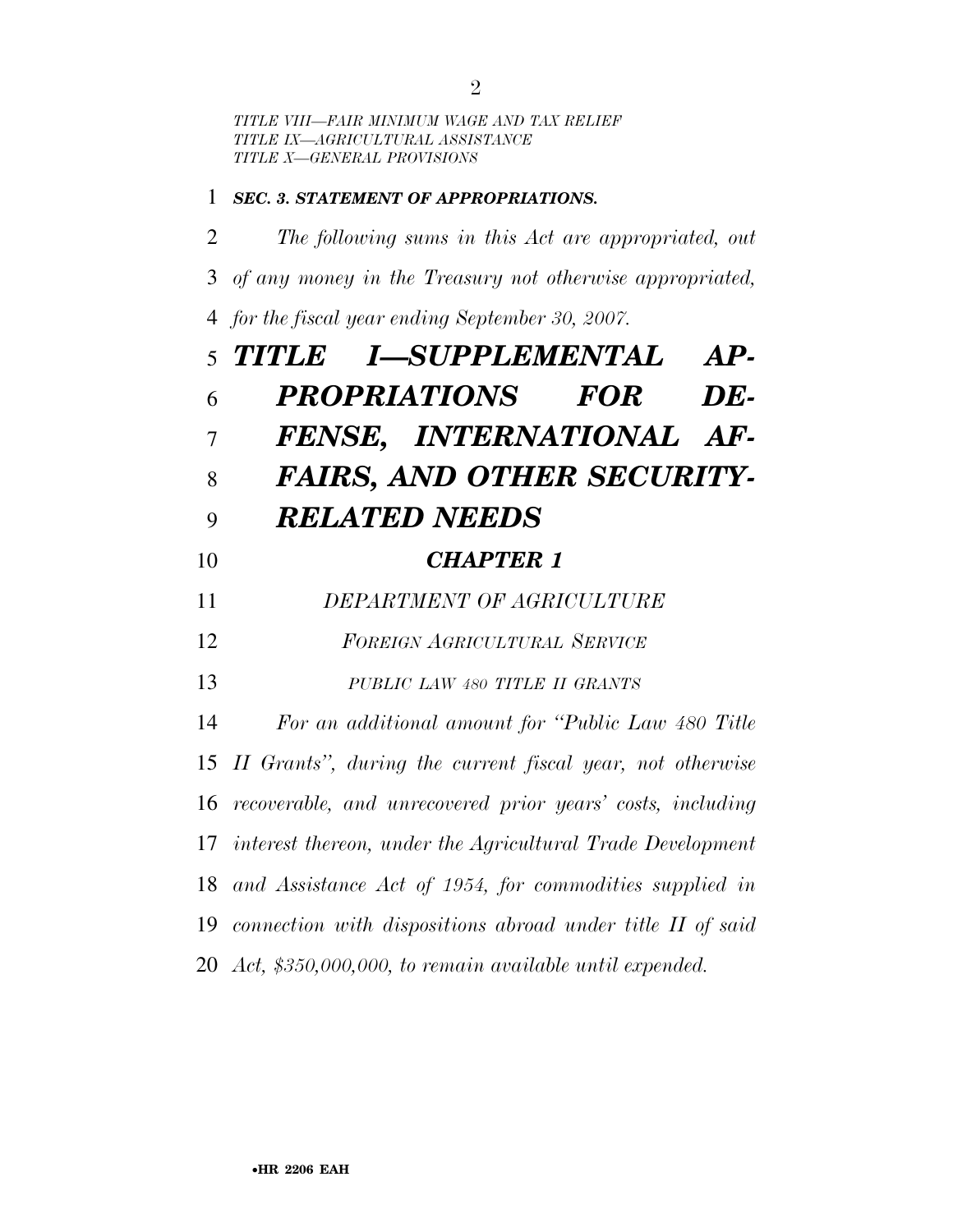| 1              | <b>CHAPTER 2</b>                                            |
|----------------|-------------------------------------------------------------|
| $\overline{2}$ | DEPARTMENT OF JUSTICE                                       |
| 3              | <b>LEGAL ACTIVITIES</b>                                     |
| 4              | SALARIES AND EXPENSES, GENERAL LEGAL ACTIVITIES             |
| 5              | For an additional amount for "Salaries and Expenses,        |
| 6              | General Legal Activities", \$1,648,000, to remain available |
| 7              | until September 30, 2008.                                   |
| 8              | SALARIES AND EXPENSES, UNITED STATES ATTORNEYS              |
| 9              | For an additional amount for "Salaries and Expenses,        |
| 10             | United States Attorneys", \$5,000,000, to remain available  |
| 11             | until September 30, 2008.                                   |
| 12             | UNITED STATES MARSHALS SERVICE                              |
| 13             | <b>SALARIES AND EXPENSES</b>                                |
| 14             | For an additional amount for "Salaries and Ex-              |
| 15             | penses", \$6,450,000, to remain available until September   |
| 16             | 30, 2008.                                                   |
| 17             | <b>NATIONAL SECURITY DIVISION</b>                           |
| 18             | <b>SALARIES AND EXPENSES</b>                                |
| 19             | For an additional amount for "Salaries and Ex-              |
| 20             | penses", \$1,736,000, to remain available until September   |
| 21             | 30, 2008.                                                   |
| 22             | <b>FEDERAL BUREAU OF INVESTIGATION</b>                      |
| 23             | <b>SALARIES AND EXPENSES</b>                                |
| 24             | For an additional amount for "Salaries and Ex-              |
| 25             | penses", \$118,260,000, to remain available until September |
|                | <b>26</b> 30, 2008.                                         |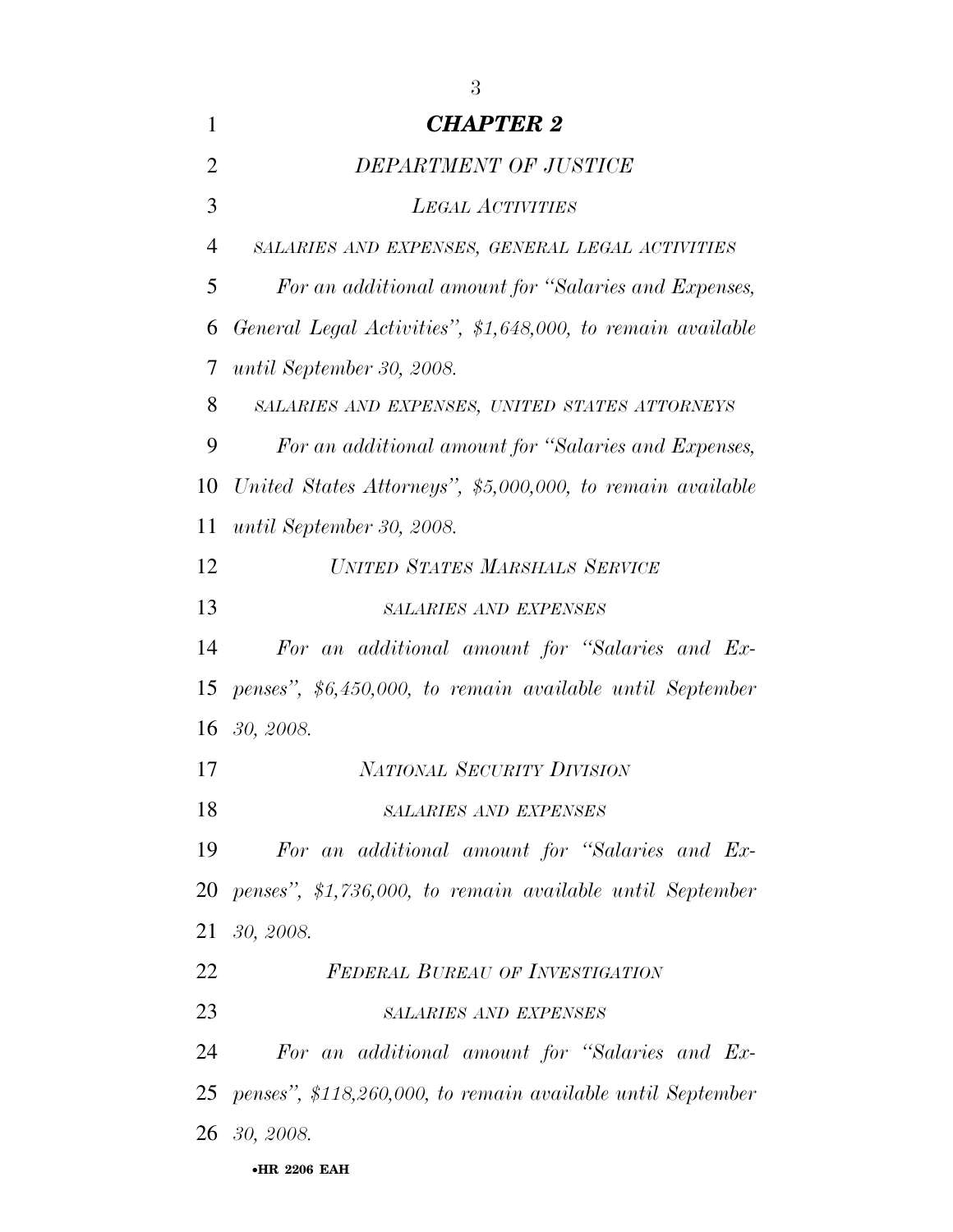*DRUG ENFORCEMENT ADMINISTRATION SALARIES AND EXPENSES For an additional amount for ''Salaries and Ex- penses'', \$8,468,000, to remain available until September 30, 2008. BUREAU OF ALCOHOL, TOBACCO, FIREARMS AND EXPLOSIVES SALARIES AND EXPENSES For an additional amount for ''Salaries and Ex- penses'', \$4,000,000, to remain available until September 30, 2008. FEDERAL PRISON SYSTEM SALARIES AND EXPENSES For an additional amount for ''Salaries and Ex- penses'', \$17,000,000, to remain available until September 30, 2008. GENERAL PROVISIONS—THIS CHAPTER SEC. 1201. Funds provided in this Act for the ''De- partment of Justice, United States Marshals Service, Sala- ries and Expenses'' shall be made available according to the language relating to such account in the joint explana- tory statement accompanying the conference report on H.R. 1591 of the 110th Congress (H. Rept. 110–107). SEC. 1202. Funds provided in this Act for the ''De-partment of Justice, Legal Activities, Salaries and Ex-*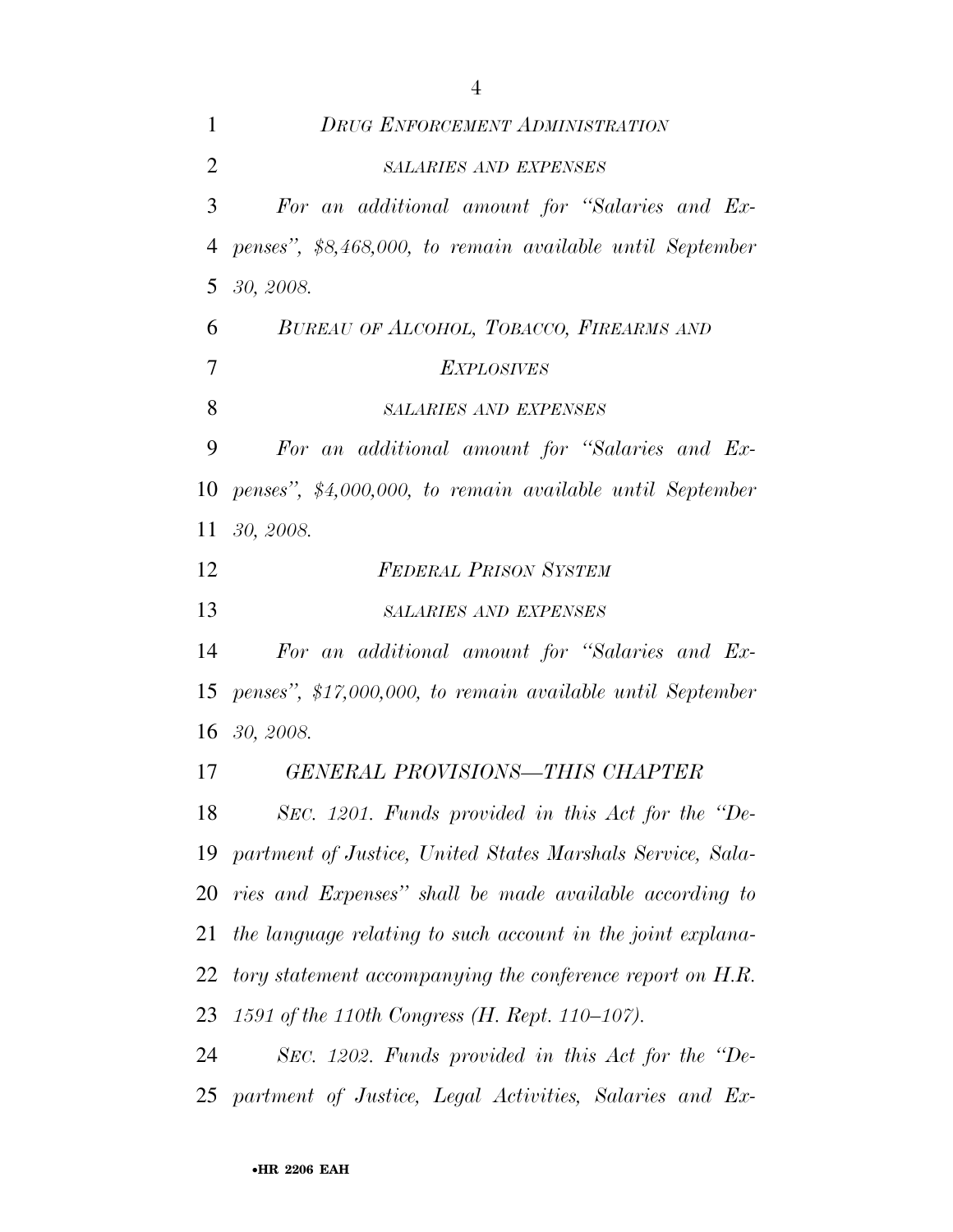*according to the language relating to such account in the joint explanatory statement accompanying the conference report on H.R. 1591 of the 110th Congress (H. Rept. 110– 107). CHAPTER 3 DEPARTMENT OF DEFENSE—MILITARY MILITARY PERSONNEL MILITARY PERSONNEL, ARMY For an additional amount for ''Military Personnel, Army'', \$8,510,270,000. MILITARY PERSONNEL, NAVY For an additional amount for ''Military Personnel, Navy'', \$692,127,000. MILITARY PERSONNEL, MARINE CORPS For an additional amount for ''Military Personnel, Marine Corps'', \$1,386,871,000. MILITARY PERSONNEL, AIR FORCE For an additional amount for ''Military Personnel, Air Force'', \$1,079,287,000. RESERVE PERSONNEL, ARMY For an additional amount for ''Reserve Personnel, Army'', \$147,244,000.* 

*penses, General Legal Activities'', shall be made available*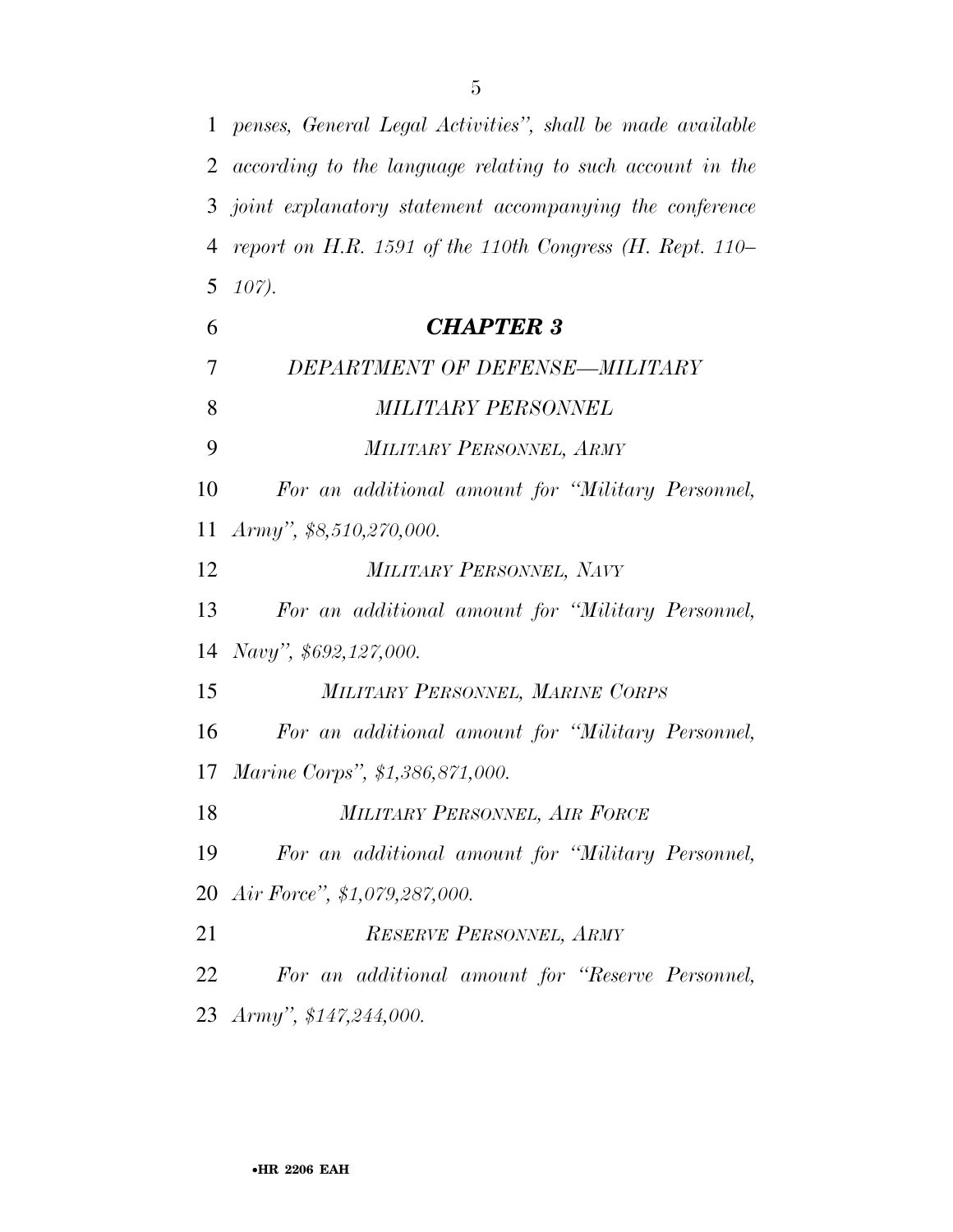| $\mathbf{1}$   | RESERVE PERSONNEL, NAVY                              |
|----------------|------------------------------------------------------|
| $\overline{2}$ | For an additional amount for "Reserve Personnel,     |
| 3              | Navy", \$77,800,000.                                 |
| $\overline{4}$ | RESERVE PERSONNEL, AIR FORCE                         |
| 5              | For an additional amount for "Reserve Personnel, Air |
| 6              | Force", $$5,500,000$ .                               |
| $\overline{7}$ | NATIONAL GUARD PERSONNEL, ARMY                       |
| 8              | For an additional amount for "National Guard Per-    |
| 9              | sonnel, Army", \$436,025,000.                        |
| 10             | NATIONAL GUARD PERSONNEL, AIR FORCE                  |
| 11             | For an additional amount for "National Guard Per-    |
| 12             | sonnel, Air Force", \$24,500,000.                    |
| 13             | <b>OPERATION AND MAINTENANCE</b>                     |
| 14             | <b>OPERATION AND MAINTENANCE, ARMY</b>               |
| 15             | For an additional amount for "Operation and Mainte-  |
| 16             | nance, Army", \$20,373,379,000.                      |
| 17             | <b>OPERATION AND MAINTENANCE, NAVY</b>               |
| 18             | (INCLUDING TRANSFER OF FUNDS)                        |

 *For an additional amount for ''Operation and Mainte- nance, Navy'', \$4,652,670,000, of which up to \$120,293,000 shall be transferred to Coast Guard, ''Operating Expenses'', for reimbursement for activities which support activities re-*

*quested by the Navy.*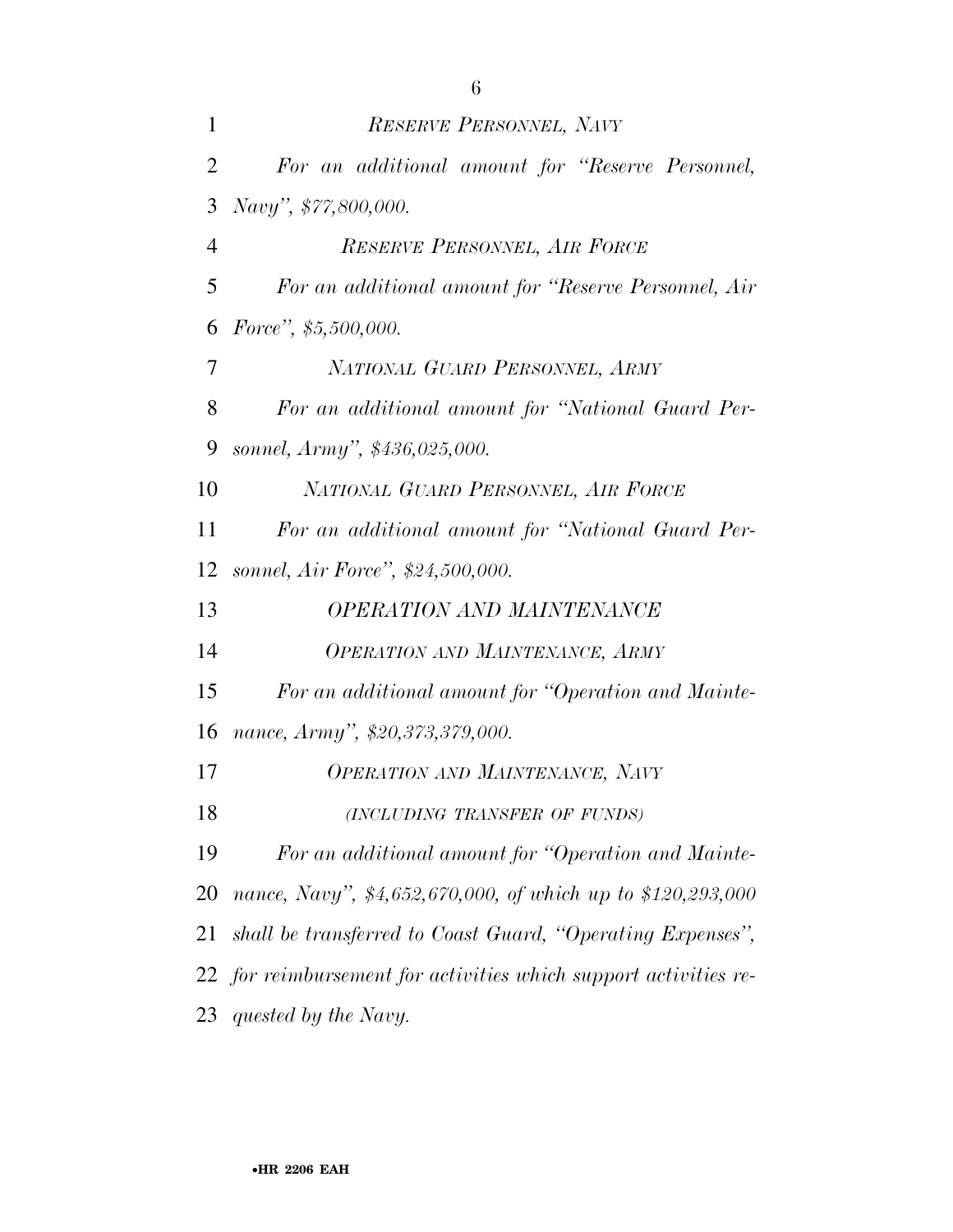| $\mathbf{1}$   | OPERATION AND MAINTENANCE, MARINE CORPS              |
|----------------|------------------------------------------------------|
| $\overline{2}$ | For an additional amount for "Operation and Mainte-  |
| 3              | nance, Marine Corps", \$1,146,594,000.               |
| $\overline{4}$ | OPERATION AND MAINTENANCE, AIR FORCE                 |
| 5              | For an additional amount for "Operation and Mainte-  |
| 6              | nance, Air Force", \$6,650,881,000.                  |
| 7              | <b>OPERATION AND MAINTENANCE, DEFENSE-WIDE</b>       |
| 8              | For an additional amount for "Operation and Mainte-  |
| 9              | nance, Defense-Wide", \$2,714,487,000, of which—     |
| 10             | $(1)$ not to exceed \$25,000,000 may be used for the |
| 11             | Combatant Commander Initiative Fund, to be used in   |
| 12             | support of Operation Iraqi Freedom and Operation     |
| 13             | Enduring Freedom; and                                |
| 14             | (2) not to exceed \$200,000,000, to remain avail-    |
| 15             | able until expended, may be used for payments to re- |
| 16             | imburse Pakistan, Jordan, and other key cooperating  |
| 17             | nations, for logistical, military, and other support |
| 18             | provided to United States military operations, not-  |
| 19             | withstanding any other provision of law: Provided,   |
| 20             | That such payments may be made in such amounts       |
| 21             | as the Secretary of Defense, with the concurrence of |
| 22             | the Secretary of State, and in consultation with the |
| 23             | Director of the Office of Management and Budget,     |
| 24             | may determine, in his discretion, based on docu-     |
| 25             | mentation determined by the Secretary of Defense to  |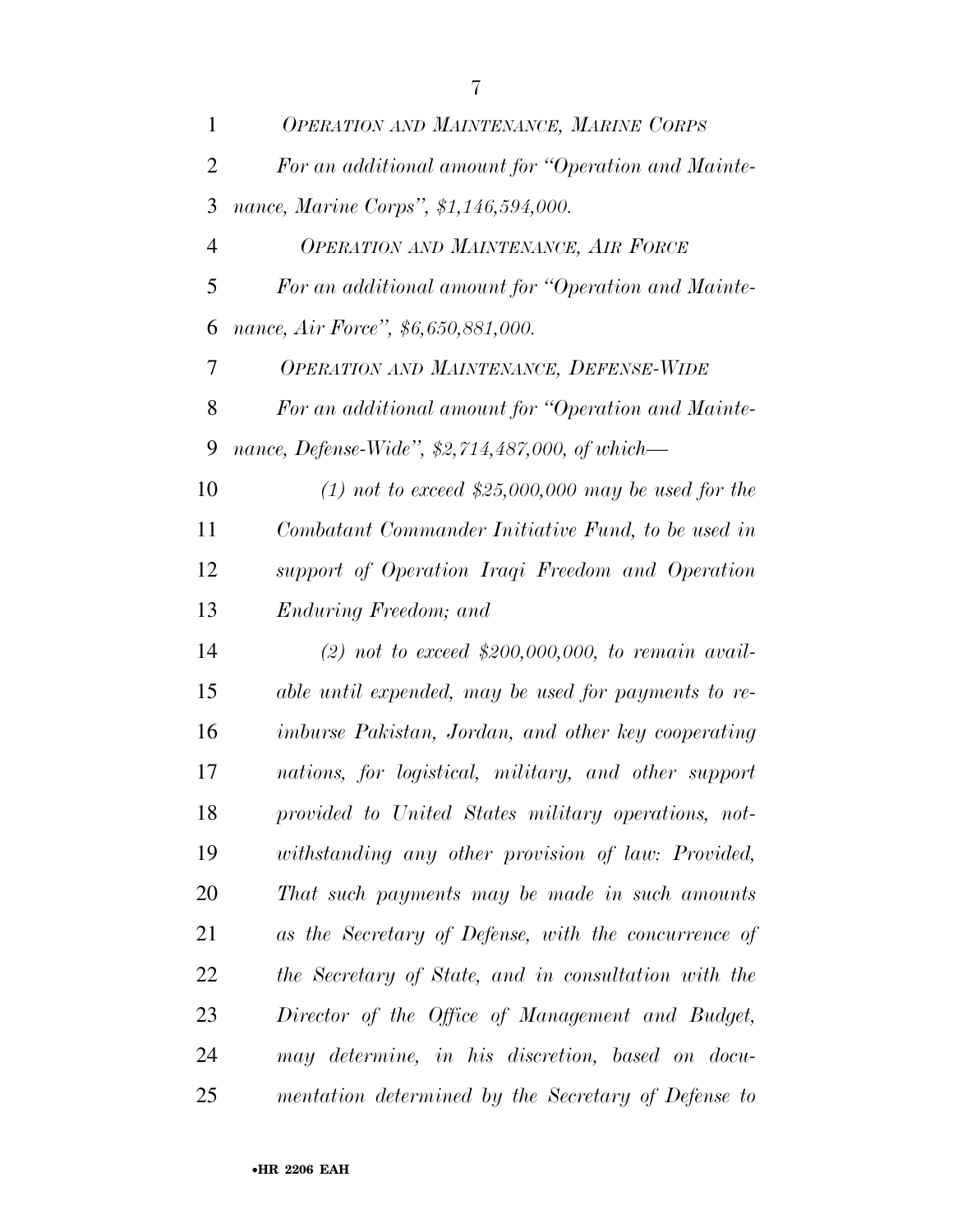| $\mathbf{1}$   | adequately account for the support provided, and such   |
|----------------|---------------------------------------------------------|
| $\overline{2}$ | determination is final and conclusive upon the ac-      |
| 3              | counting officers of the United States, and 15 days     |
| $\overline{4}$ | following notification to the appropriate congressional |
| 5              | committees: Provided further, That the Secretary of     |
| 6              | Defense shall provide quarterly reports to the congres- |
| 7              | sional defense committees on the use of funds provided  |
| 8              | in this paragraph.                                      |
| 9              | <b>OPERATION AND MAINTENANCE, ARMY RESERVE</b>          |
| 10             | For an additional amount for "Operation and Mainte-     |
| 11             | nance, Army Reserve", \$74,049,000.                     |
| 12             | OPERATION AND MAINTENANCE, NAVY RESERVE                 |
| 13             | For an additional amount for "Operation and Mainte-     |
| 14             | nance, Navy Reserve", \$111,066,000.                    |
| 15             | OPERATION AND MAINTENANCE, MARINE CORPS RESERVE         |
| 16             | For an additional amount for "Operation and Mainte-     |
| 17             | nance, Marine Corps Reserve", \$13,591,000.             |
| 18             | OPERATION AND MAINTENANCE, AIR FORCE RESERVE            |
| 19             | For an additional amount for "Operation and Mainte-     |
| 20             | nance, Air Force Reserve", \$10,160,000.                |
| 21             | OPERATION AND MAINTENANCE, ARMY NATIONAL GUARD          |
| 22             | For an additional amount for "Operation and Mainte-     |
| 23             | nance, Army National Guard", \$83,569,000.              |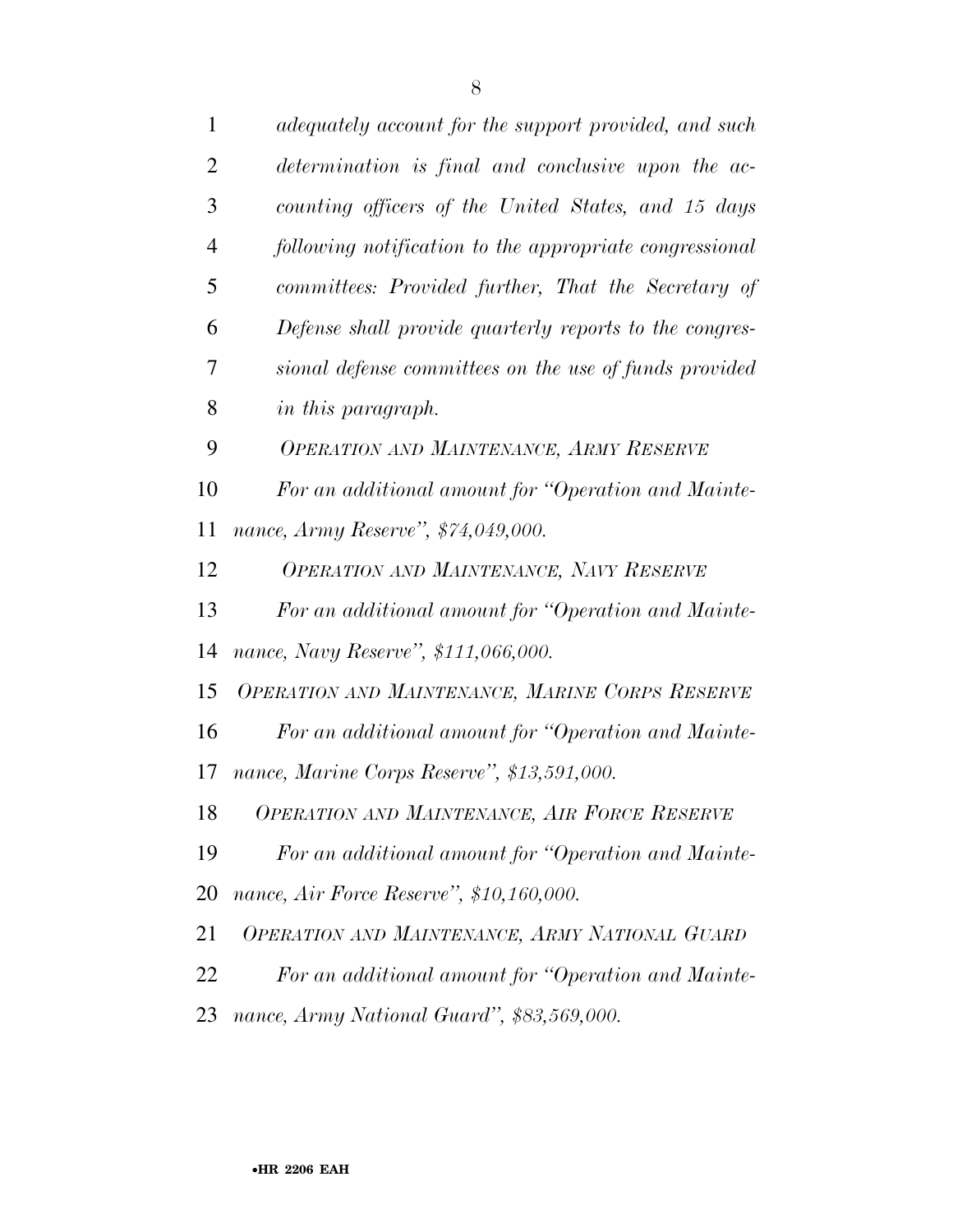| $\mathbf{1}$   | OPERATION AND MAINTENANCE, AIR NATIONAL GUARD               |
|----------------|-------------------------------------------------------------|
| $\overline{2}$ | For an additional amount for "Operation and Mainte-         |
| 3              | nance, Air National Guard", \$38,429,000.                   |
| $\overline{4}$ | AFGHANISTAN SECURITY FORCES FUND                            |
| 5              | For an additional amount for "Afghanistan Security          |
| 6              | Forces Fund", $$5,906,400,000,$ to remain available until   |
| 7              | September 30, 2008.                                         |
| 8              | <b>IRAQ SECURITY FORCES FUND</b>                            |
| 9              | For an additional amount for "Iraq Security Forces"         |
| 10             | Fund", $$3,842,300,000$ , to remain available until Sep-    |
| 11             | tember 30, 2008.                                            |
|                |                                                             |
| 12             | <b>IRAQ FREEDOM FUND</b>                                    |
| 13             | (INCLUDING TRANSFER OF FUNDS)                               |
| 14             | For an additional amount for "Iraq Freedom Fund",           |
| 15             | \$355,600,000, to remain available for transfer until Sep-  |
| 16             | tember 30, 2008: Provided, That up to $$50,000,000$ may     |
|                | 17 be obligated and expended for purposes of the Task Force |
| 18             | to Improve Business and Stability Operations in Iraq.       |
| 19             | <b>JOINT IMPROVISED EXPLOSIVE DEVICE DEFEAT FUND</b>        |
| 20             | For an additional amount for "Joint Improvised Ex-          |
| 21             | plosive Device Defeat Fund", $$2,432,800,000,$ to remain    |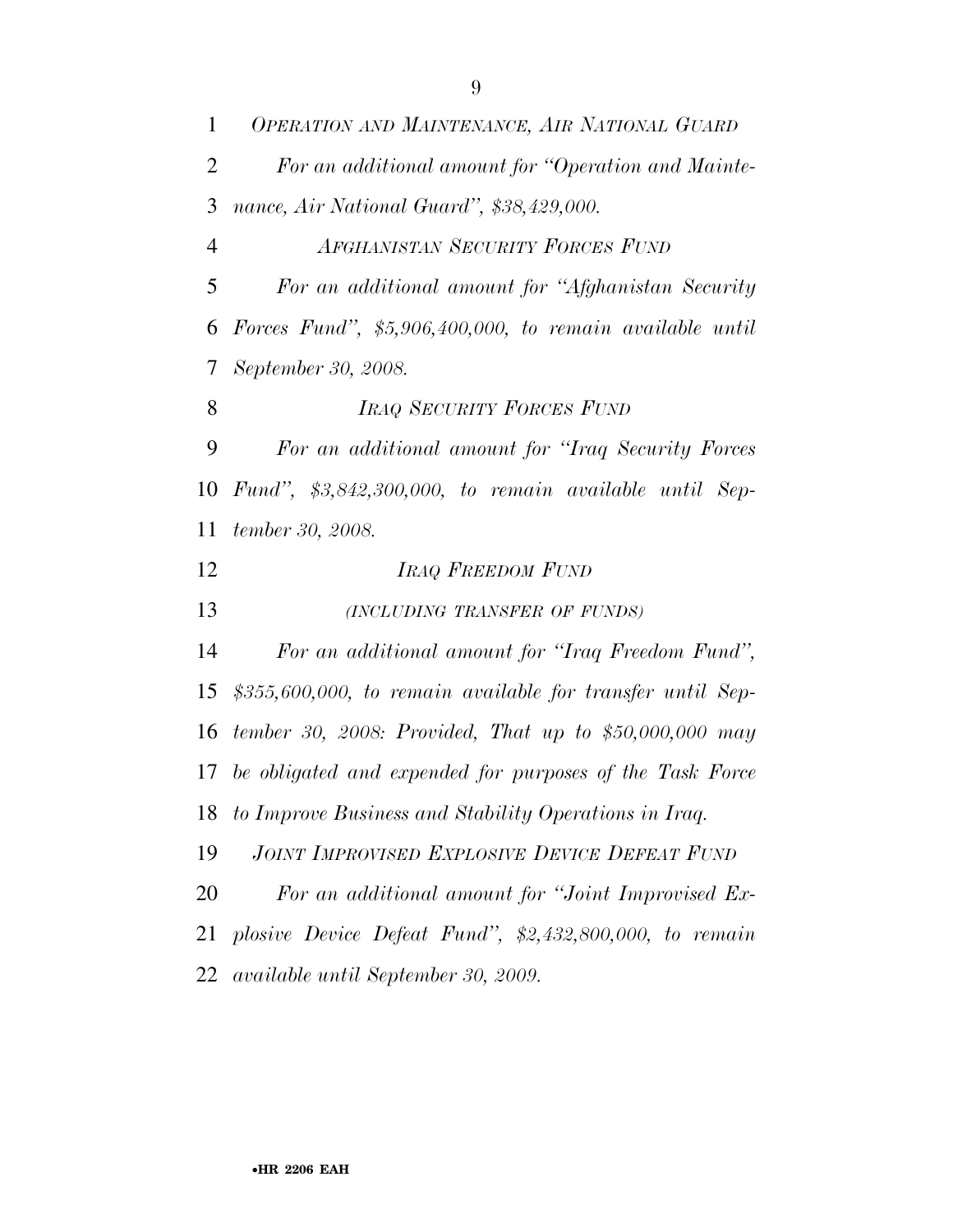| $\mathbf{1}$   | <b>PROCUREMENT</b>                                          |
|----------------|-------------------------------------------------------------|
| $\overline{2}$ | <b>AIRCRAFT PROCUREMENT, ARMY</b>                           |
| 3              | For an additional amount for "Aircraft Procurement,         |
| 4              | Army", \$619,750,000, to remain available until September   |
| 5              | 30, 2009.                                                   |
| 6              | <b>MISSILE PROCUREMENT, ARMY</b>                            |
| 7              | For an additional amount for "Missile Procurement,          |
| 8              | Army", \$111,473,000, to remain available until September   |
| 9              | 30, 2009.                                                   |
| 10             | PROCUREMENT OF WEAPONS AND TRACKED COMBAT                   |
| 11             | VEHICLES, ARMY                                              |
| 12             | For an additional amount for "Procurement of Weap-          |
| 13             | ons and Tracked Combat Vehicles, Army", \$3,404,315,000,    |
| 14             | to remain available until September 30, 2009.               |
| 15             | PROCUREMENT OF AMMUNITION, ARMY                             |
| 16             | For an additional amount for "Procurement of Am-            |
| 17             | munition, Army", $$681,500,000$ , to remain available until |
| 18             | September 30, 2009.                                         |
| 19             | <b>OTHER PROCUREMENT, ARMY</b>                              |
| 20             | For an additional amount for "Other Procurement,            |
|                | 21 Army", $$9,859,137,000$ , to remain available until Sep- |
| 22             | tember 30, 2009.                                            |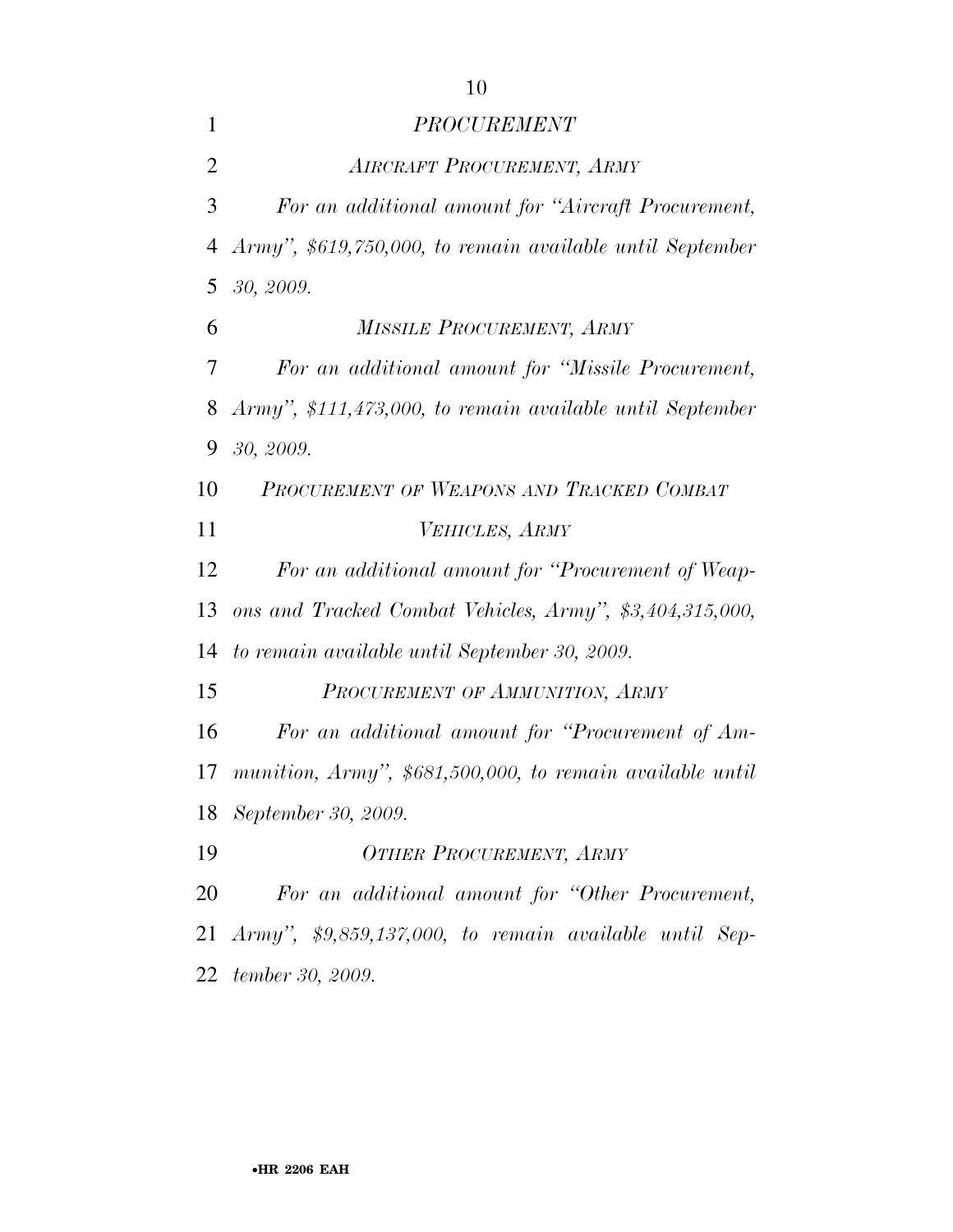| $\mathbf{1}$   | <b>AIRCRAFT PROCUREMENT, NAVY</b>                           |
|----------------|-------------------------------------------------------------|
| $\overline{2}$ | For an additional amount for "Aircraft Procurement,         |
| 3              | Navy", $$1,090,287,000$ , to remain available until Sep-    |
| $\overline{4}$ | tember 30, 2009.                                            |
| 5              | WEAPONS PROCUREMENT, NAVY                                   |
| 6              | For an additional amount for "Weapons Procurement,          |
| 7              | Navy", \$163,813,000, to remain available until September   |
| 8              | 30, 2009.                                                   |
| 9              | PROCUREMENT OF AMMUNITION, NAVY AND MARINE                  |
| 10             | <b>CORPS</b>                                                |
| 11             | For an additional amount for "Procurement of Am-            |
| 12             | munition, Navy and Marine Corps", \$159,833,000, to re-     |
| 13             | main available until September 30, 2009.                    |
| 14             | <b>OTHER PROCUREMENT, NAVY</b>                              |
| 15             | For an additional amount for "Other Procurement,            |
| 16             | Navy", \$618,709,000, to remain available until September   |
| 17             | 30, 2009.                                                   |
| 18             | PROCUREMENT, MARINE CORPS                                   |
| 19             | For an additional amount for "Procurement, Marine"          |
| 20             | Corps", \$989,389,000, to remain available until September  |
| 21             | 30, 2009.                                                   |
| 22             | AIRCRAFT PROCUREMENT, AIR FORCE                             |
| 23             | For an additional amount for "Aircraft Procurement,         |
| 24             | Air Force", \$2,106,468,000, to remain available until Sep- |
| 25             | tember 30, 2009.                                            |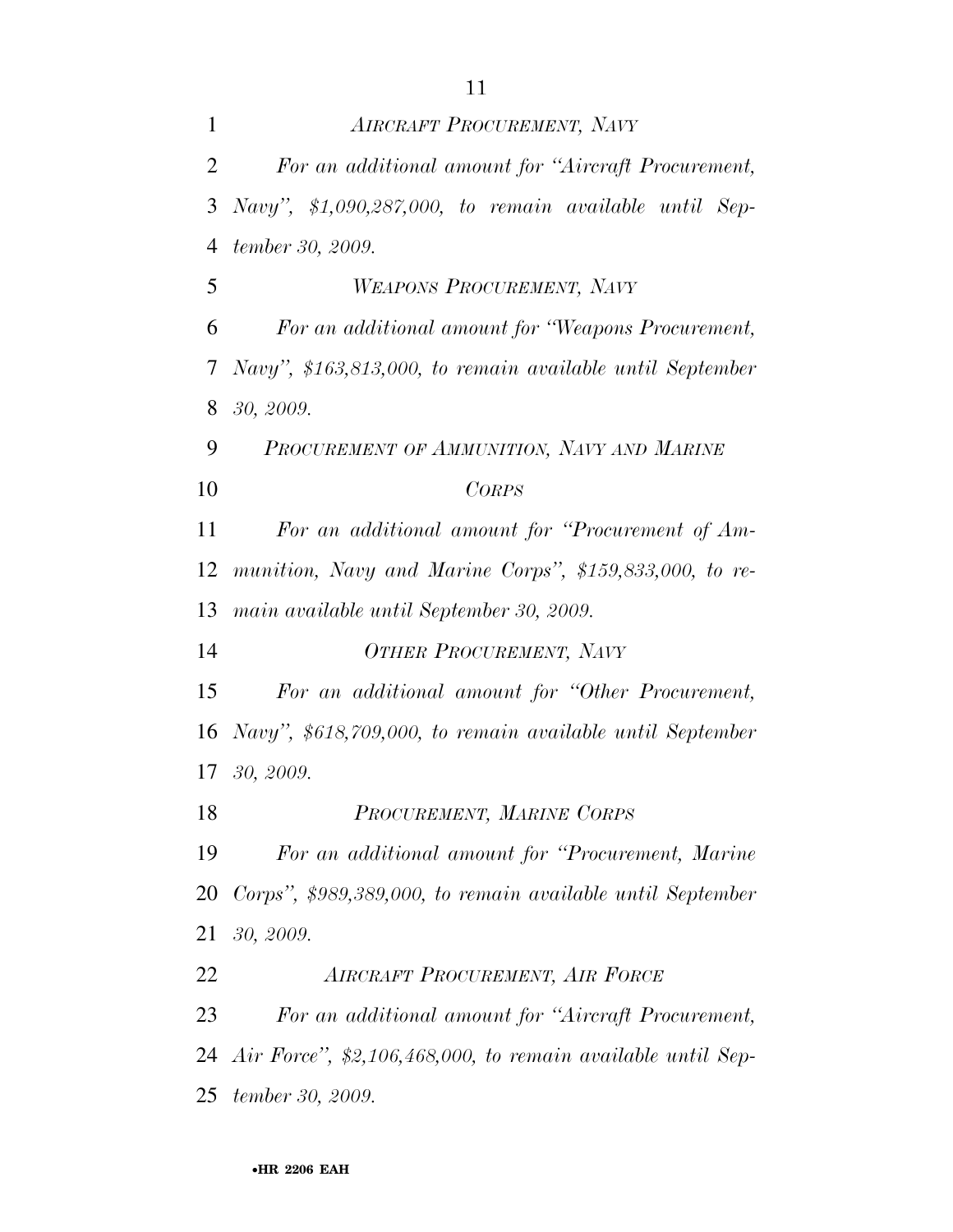*MISSILE PROCUREMENT, AIR FORCE For an additional amount for ''Missile Procurement, Air Force'', \$94,900,000, to remain available until Sep- tember 30, 2009. PROCUREMENT OF AMMUNITION, AIR FORCE For an additional amount for ''Procurement of Am- munition, Air Force'', \$6,000,000, to remain available until September 30, 2009. OTHER PROCUREMENT, AIR FORCE For an additional amount for ''Other Procurement, Air Force'', \$1,957,160,000, to remain available until Sep- tember 30, 2009. PROCUREMENT, DEFENSE-WIDE For an additional amount for ''Procurement, Defense- Wide'', \$721,190,000, to remain available until September 30, 2009. RESEARCH, DEVELOPMENT, TEST AND EVALUATION RESEARCH, DEVELOPMENT, TEST AND EVALUATION, ARMY For an additional amount for ''Research, Develop- ment, Test and Evaluation, Army'', \$100,006,000, to re-main available until September 30, 2008.*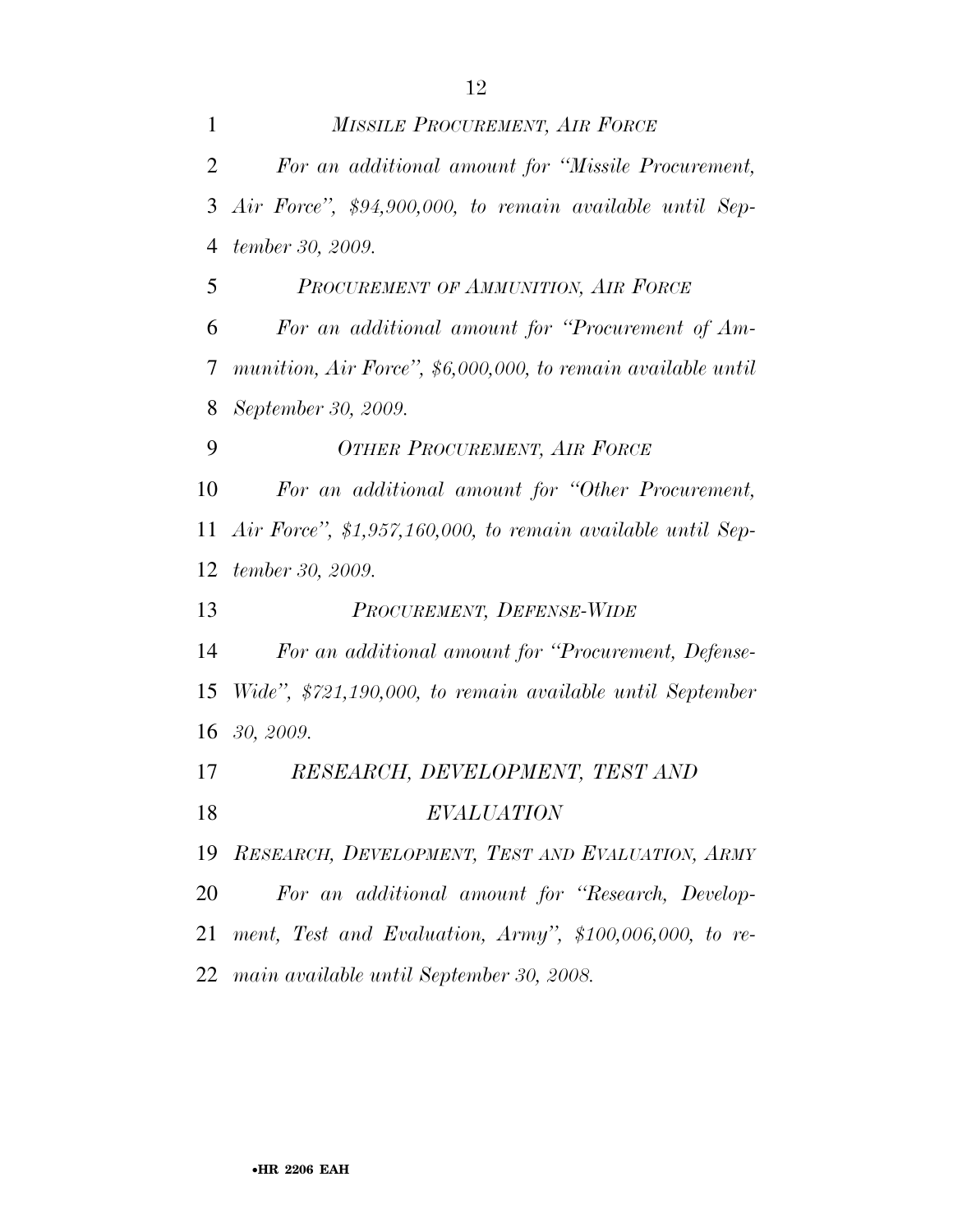| $\mathbf{1}$   | RESEARCH, DEVELOPMENT, TEST AND EVALUATION, NAVY         |
|----------------|----------------------------------------------------------|
| 2              | For an additional amount for "Research, Develop-         |
| 3              | ment, Test and Evaluation, Navy", \$298,722,000, to re-  |
| $\overline{4}$ | main available until September 30, 2008.                 |
| 5              | RESEARCH, DEVELOPMENT, TEST AND EVALUATION, AIR          |
| 6              | FORCE                                                    |
| 7              | For an additional amount for "Research, Develop-         |
| 8              | ment, Test and Evaluation, Air Force", \$187,176,000, to |
| 9              | remain available until September 30, 2008.               |
| 10             | RESEARCH, DEVELOPMENT, TEST AND EVALUATION,              |
| 11             | <b>DEFENSE-WIDE</b>                                      |
| 12             | For an additional amount for "Research, Develop-         |
| 13             | ment, Test and Evaluation, Defense-Wide", \$512,804,000, |
| 14             | to remain available until September 30, 2008.            |
| 15             | REVOLVING AND MANAGEMENT FUNDS                           |
| 16             | <b>DEFENSE WORKING CAPITAL FUNDS</b>                     |
| 17             | For an additional amount for "Defense Working Cap-       |
| 18             | <i>ital Funds", \$1,115,526,000.</i>                     |
| 19             | NATIONAL DEFENSE SEALIFT FUND                            |
| 20             | For an additional amount for "National Defense Sea-      |
| 21             | lift Fund", \$5,000,000.                                 |
| 22             | OTHER DEPARTMENT OF DEFENSE PROGRAMS                     |
| 23             | <b>DEFENSE HEALTH PROGRAM</b>                            |
| 24             | For an additional amount for "Defense Health Pro-        |
| 25             | gram", $$1,123,147,000$ .                                |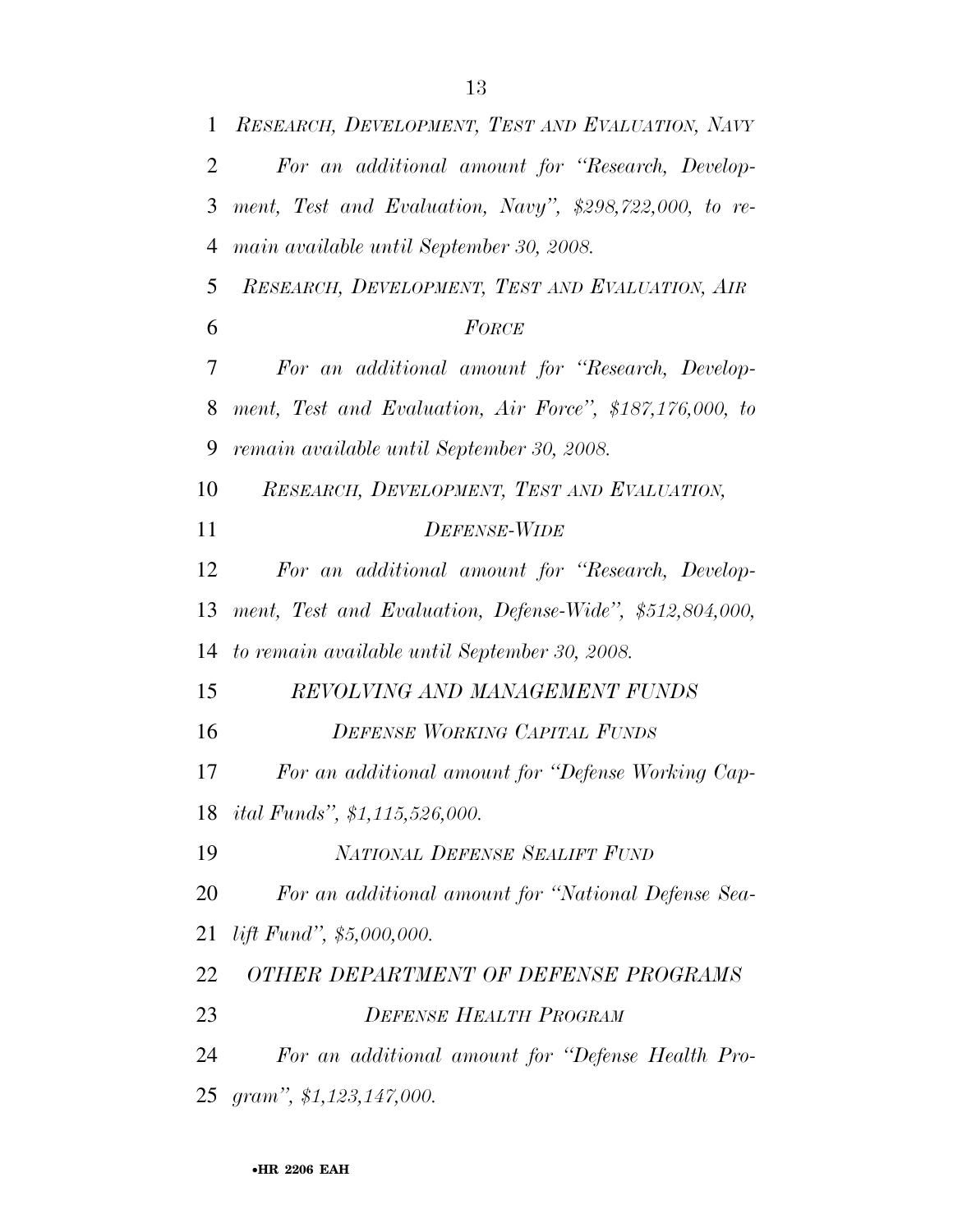•**HR 2206 EAH**  *DRUG INTERDICTION AND COUNTER-DRUG ACTIVITIES, DEFENSE For an additional amount for ''Drug Interdiction and Counter-Drug Activities, Defense'', \$254,665,000, to remain available until expended. RELATED AGENCIES INTELLIGENCE COMMUNITY MANAGEMENT ACCOUNT For an additional amount for ''Intelligence Commu- nity Management Account'', \$71,726,000. GENERAL PROVISIONS—THIS CHAPTER SEC. 1301. Appropriations provided in this Act are available for obligation until September 30, 2007, unless otherwise provided herein. (TRANSFER OF FUNDS) SEC. 1302. Upon his determination that such action is necessary in the national interest, the Secretary of De- fense may transfer between appropriations up to \$3,500,000,000 of the funds made available to the Depart- ment of Defense (except for military construction) in this Act: Provided, That the Secretary shall notify the Congress promptly of each transfer made pursuant to the authority in this section: Provided further, That the authority pro- vided in this section is in addition to any other transfer authority available to the Department of Defense and is subject to the same terms and conditions as the authority provided in section 8005 of the Department of Defense Ap-*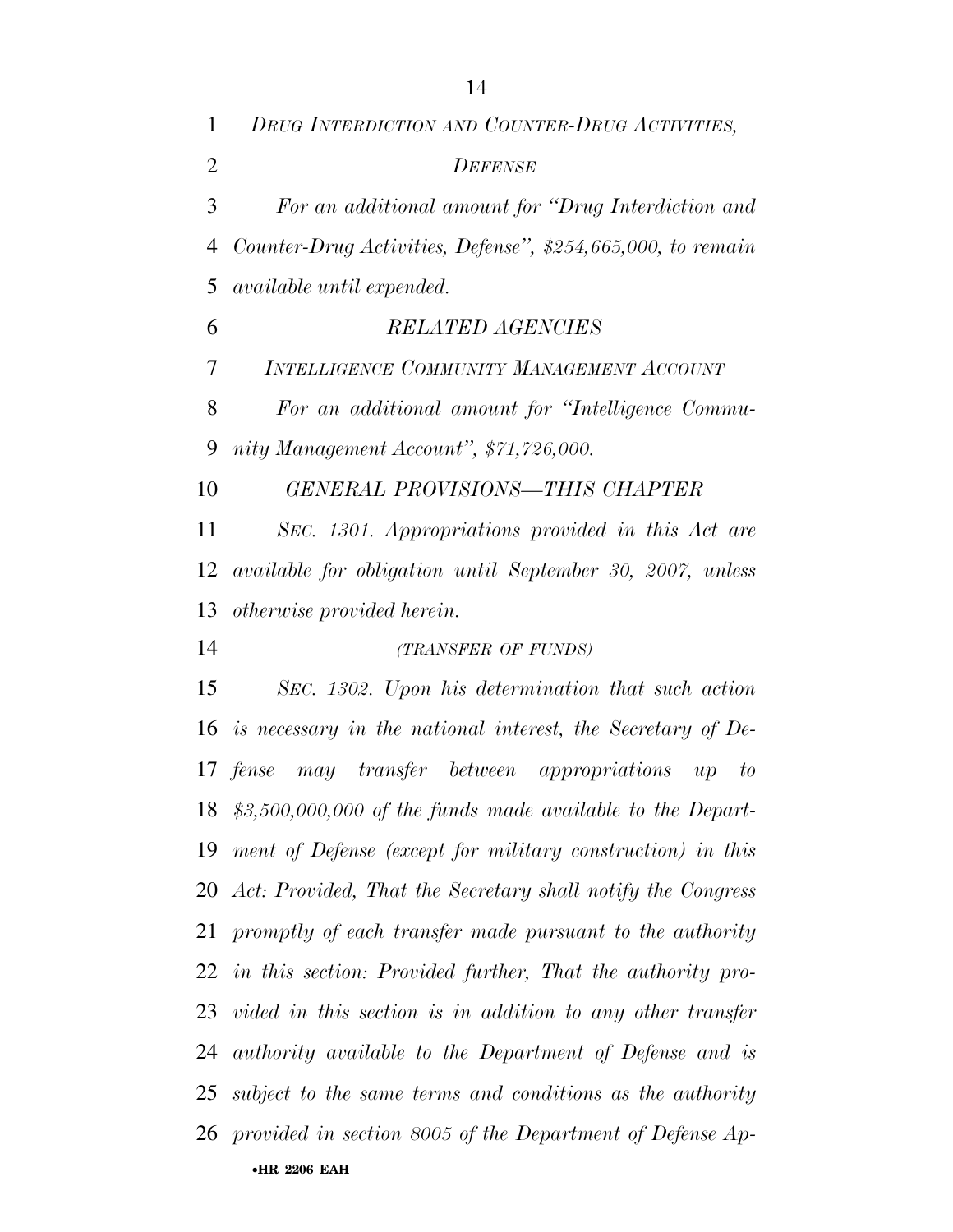*propriations Act, 2007 (Public Law 109–289; 120 Stat. 1257), except for the fourth proviso: Provided further, That funds previously transferred to the ''Joint Improvised Ex- plosive Device Defeat Fund'' and the ''Iraq Security Forces Fund'' under the authority of section 8005 of Public Law 109–289 and transferred back to their source appropria- tions accounts shall not be taken into account for purposes of the limitation on the amount of funds that may be trans-ferred under section 8005.* 

 *SEC. 1303. Funds appropriated in this Act, or made available by the transfer of funds in or pursuant to this Act, for intelligence activities are deemed to be specifically authorized by the Congress for purposes of section 504(a)(1) of the National Security Act of 1947 (50 U.S.C. 414(a)(1)).* 

 *SEC. 1304. None of the funds provided in this Act may be used to finance programs or activities denied by Congress in fiscal years 2006 or 2007 appropriations to the Depart- ment of Defense (except for military construction) or to ini- tiate a procurement or research, development, test and eval- uation new start program without prior written notifica-tion to the congressional defense committees.* 

*(TRANSFER OF FUNDS)*

•**HR 2206 EAH**  *SEC. 1305. During fiscal year 2007, the Secretary of Defense may transfer not to exceed \$6,300,000 of the amounts in or credited to the Defense Cooperation Account, pursuant to 10 U.S.C. 2608, to such appropriations or*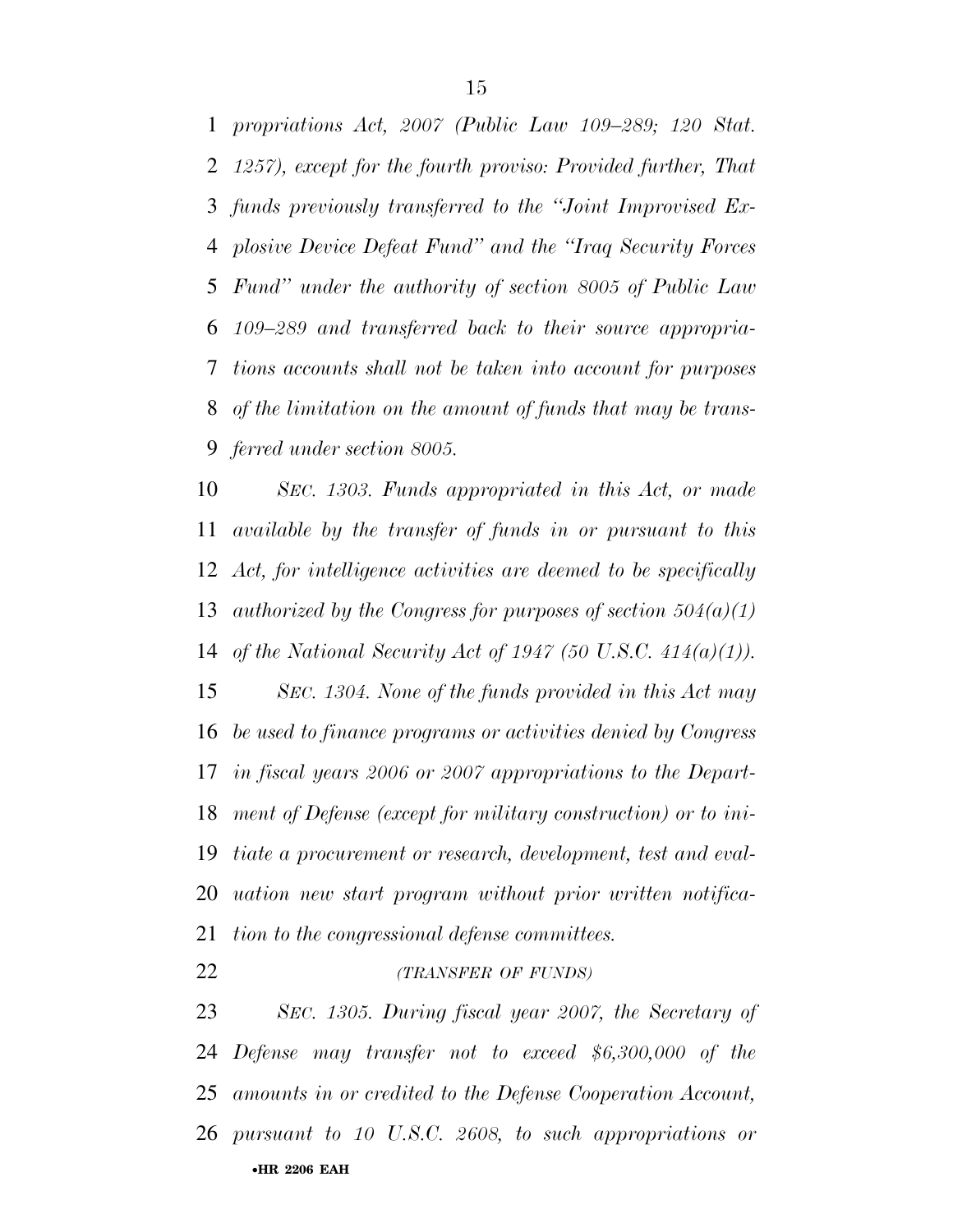*funds of the Department of Defense as he shall determine for use consistent with the purposes for which such funds were contributed and accepted: Provided, That such amounts shall be available for the same time period as the appropriation to which transferred: Provided further, That the Secretary shall report to the Congress all transfers made pursuant to this authority.* 

 *SEC. 1306. (a) AUTHORITY TO PROVIDE SUPPORT.— Of the amount appropriated by this Act under the heading, ''Drug Interdiction and Counter-Drug Activities, Defense'', not to exceed \$60,000,000 may be used for support for counter-drug activities of the Governments of Afghanistan and Pakistan: Provided, That such support shall be in addi- tion to support provided for the counter-drug activities of such Governments under any other provision of the law. (b) TYPES OF SUPPORT.—*

 *(1) Except as specified in subsection (b)(2) of this section, the support that may be provided under the authority in this section shall be limited to the types of support specified in section 1033(c)(1) of the National Defense Authorization Act for Fiscal Year 1998 (Public Law 105–85, as amended by Public Laws 106–398, 108–136, and 109–364) and condi- tions on the provision of support as contained in sec-tion 1033 shall apply for fiscal year 2007.*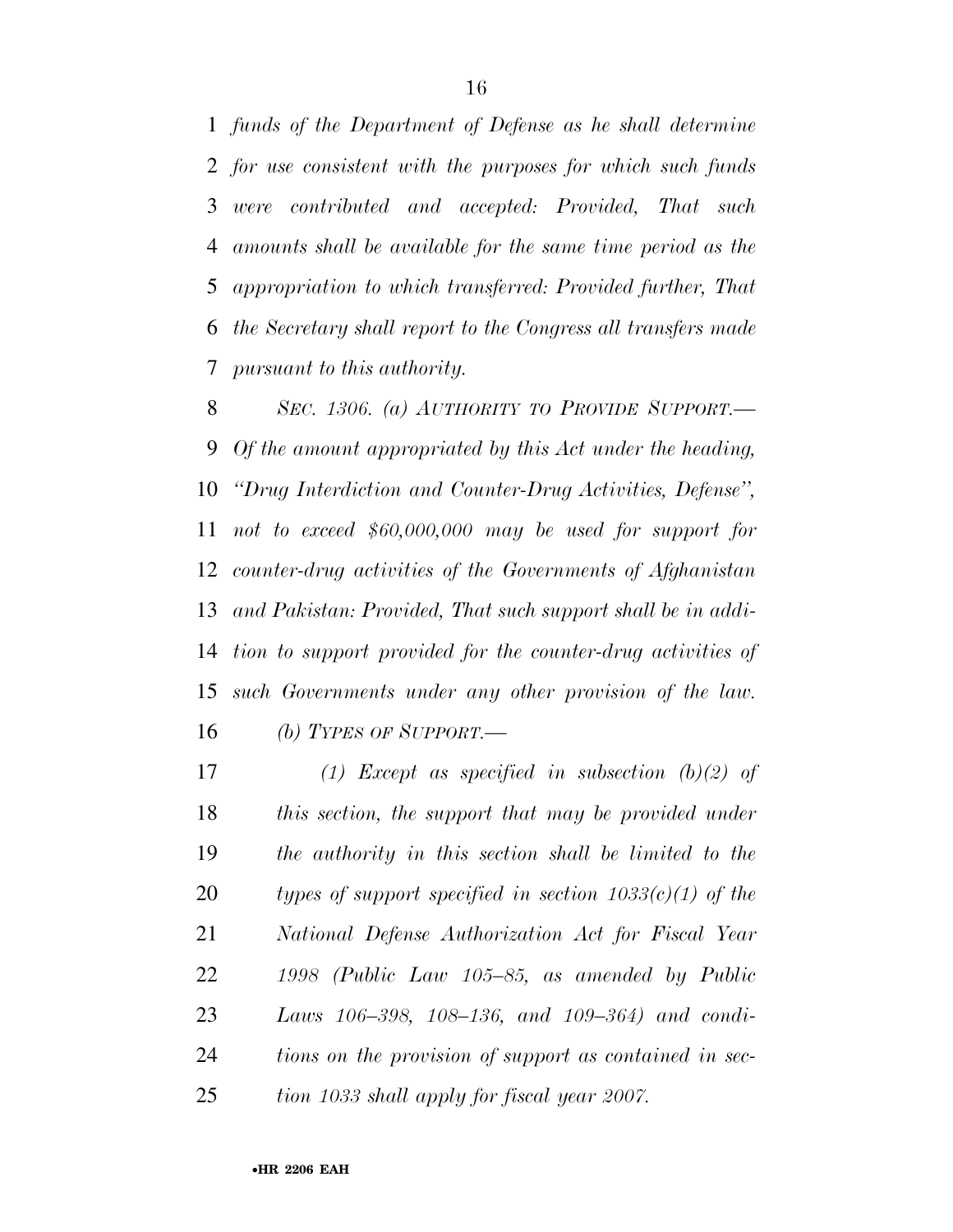*(2) The Secretary of Defense may transfer vehi- cles, aircraft, and detection, interception, monitoring and testing equipment to said Governments for counter-drug activities.* 

 *SEC. 1307. (a) From funds made available for oper- ation and maintenance in this Act to the Department of Defense, not to exceed \$456,400,000 may be used, notwith- standing any other provision of law, to fund the Com- manders' Emergency Response Program, for the purpose of enabling military commanders in Iraq and Afghanistan to respond to urgent humanitarian relief and reconstruction requirements within their areas of responsibility by car- rying out programs that will immediately assist the Iraqi and Afghan people.* 

 *(b) QUARTERLY REPORTS.—Not later than 15 days after the end of each fiscal year quarter, the Secretary of Defense shall submit to the congressional defense committees a report regarding the source of funds and the allocation and use of funds during that quarter that were made avail- able pursuant to the authority provided in this section or under any other provision of law for the purposes of the programs under subsection (a).* 

 *SEC. 1308. Section 9010 of division A of Public Law 109–289 is amended by striking ''2007'' each place it ap-pears and inserting ''2008''.*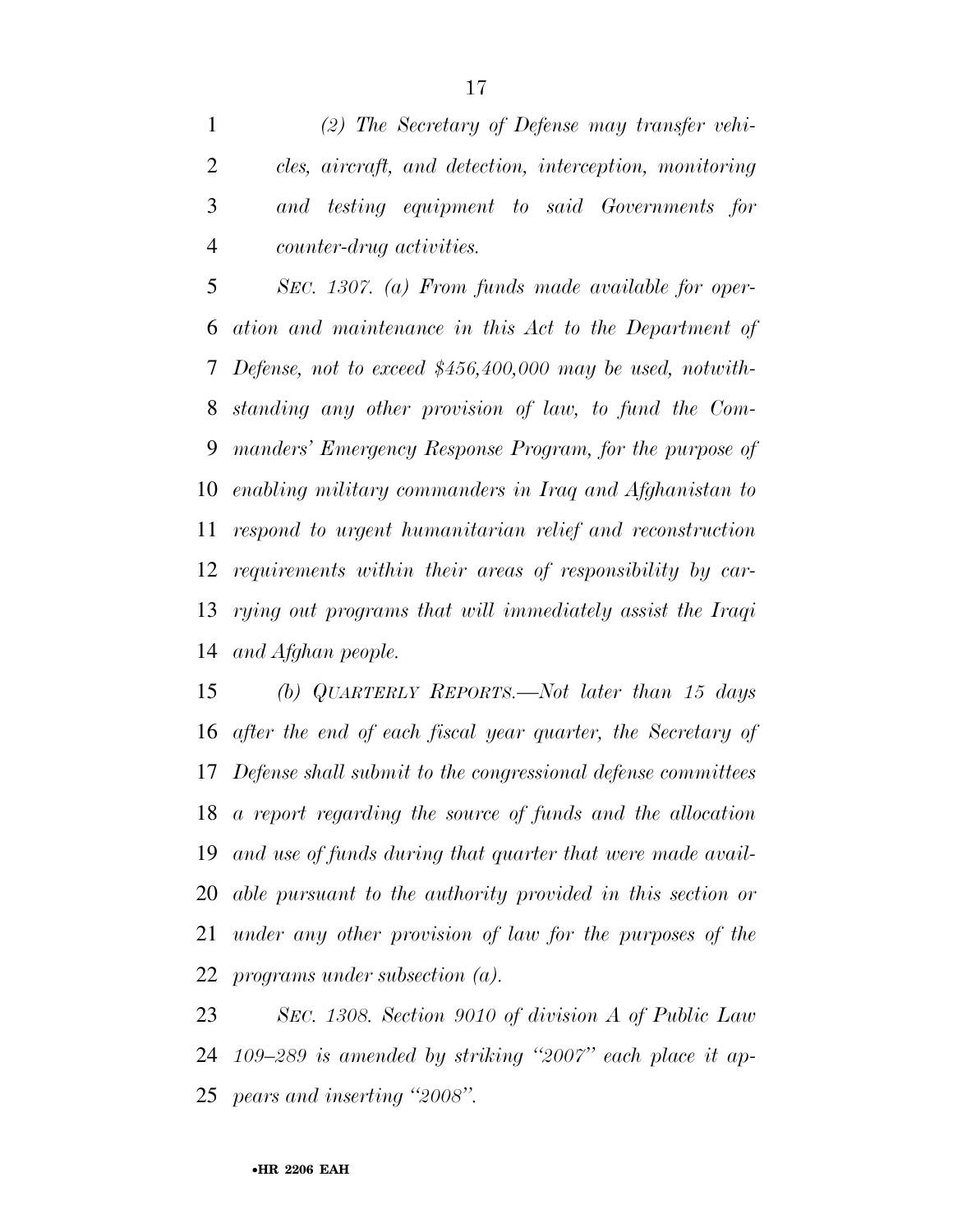*SEC. 1309. During fiscal year 2007, supervision and administration costs associated with projects carried out with funds appropriated to ''Afghanistan Security Forces Fund'' or ''Iraq Security Forces Fund'' in this Act may be obligated at the time a construction contract is awarded: Provided, That for the purpose of this section, supervision and administration costs include all in-house Government costs.* 

 *SEC. 1310. Section 1005(c)(2) of the National Defense Authorization Act, Fiscal Year 2007 (Public Law 109–364) is amended by striking ''\$310,277,000'' and inserting ''\$376,446,000''.* 

 *SEC. 1311. Section 9007 of Public Law 109–289 is amended by striking ''20'' and inserting ''287''.* 

 *SEC. 1312. From funds made available for the ''Iraq Security Forces Fund'' for fiscal year 2007, up to \$155,500,000 may be used, notwithstanding any other pro- vision of law, to provide assistance, with the concurrence of the Secretary of State, to the Government of Iraq to sup- port the disarmament, demobilization, and reintegration of militias and illegal armed groups.* 

*(TRANSFER OF FUNDS)*

 *SEC. 1313. Notwithstanding any other provision of law, not to exceed \$110,000,000 may be transferred to the ''Economic Support Fund'', Department of State, for use*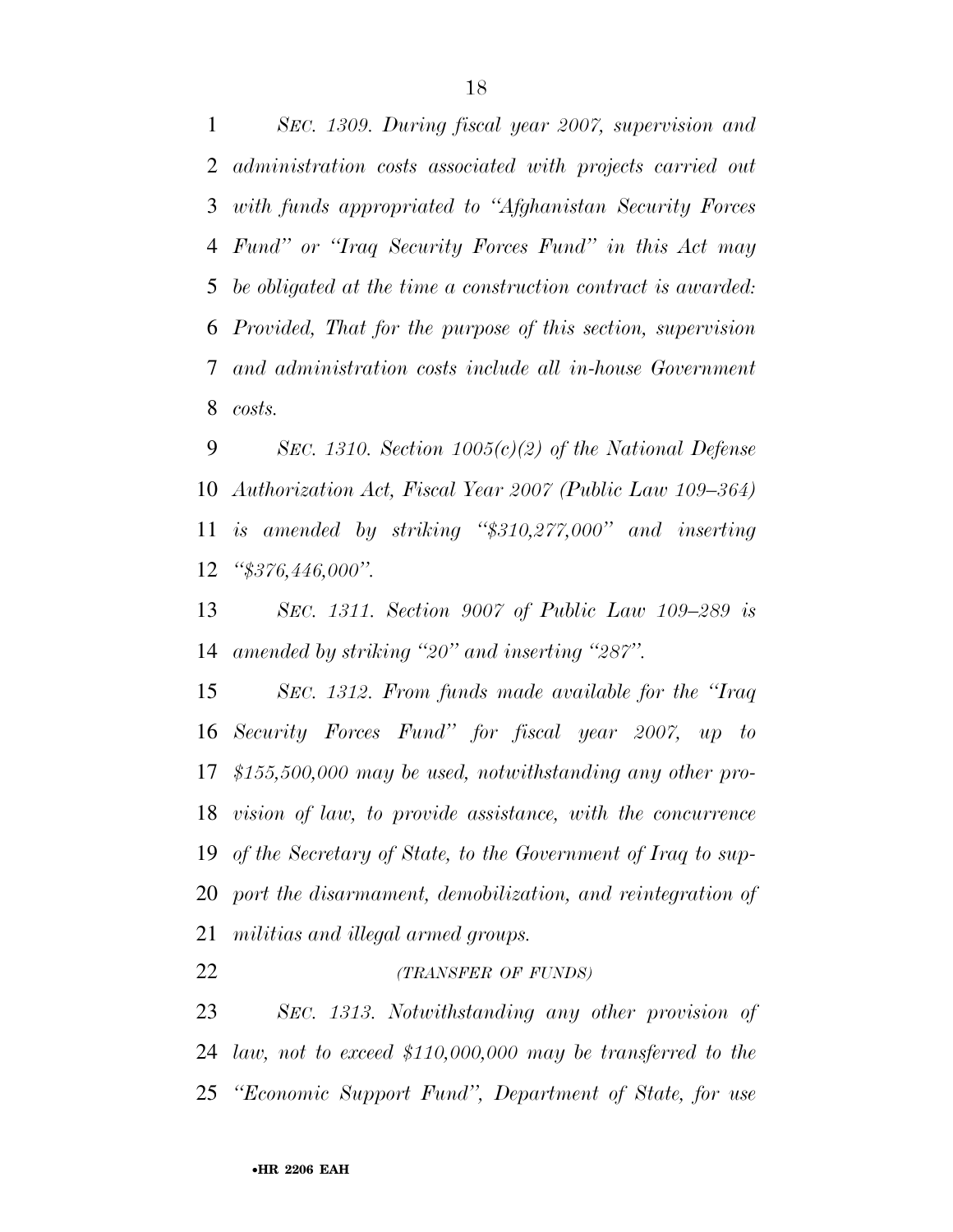| 3              | "Military Personnel, Army", \$70,000,000.               |
|----------------|---------------------------------------------------------|
| $\overline{4}$ | "National<br>Guard<br>Personnel,<br>$Army$ ",           |
| 5              | \$13,183,000.                                           |
| 6              | "Defense Health Program", \$26,817,000.                 |
| 7              | SEC. 1314. (a) FINDINGS REGARDING PROGRESS IN           |
| 8              | IRAQ, THE ESTABLISHMENT OF BENCHMARKS TO MEASURE        |
| 9              | THAT PROGRESS, AND REPORTS TO CONGRESS.-Congress        |
| 10             | makes the following findings:                           |
| 11             | $(1)$ Over 145,000 American military personnel          |
| 12             | are currently serving in Iraq, like thousands of others |
| 13             | since March 2003, with the bravery and profes-          |
| 14             | sionalism consistent with the finest traditions of the  |
| 15             | United States Armed Forces, and are deserving of the    |
| 16             | strong support of all Americans.                        |
| 17             | (2) Many American service personnel have lost           |
| 18             | their lives, and many more have been wounded in         |
| 19             | Iraq; the American people will always honor their       |
| 20             | sacrifice and honor their families.                     |
| 21             | (3) The United States Army and Marine Corps,            |
| 22             | including their Reserve components and National         |
| 23             | Guard organizations, together with components of the    |
| 24             | other branches of the military, are performing their    |

*missions while under enormous strain from multiple,*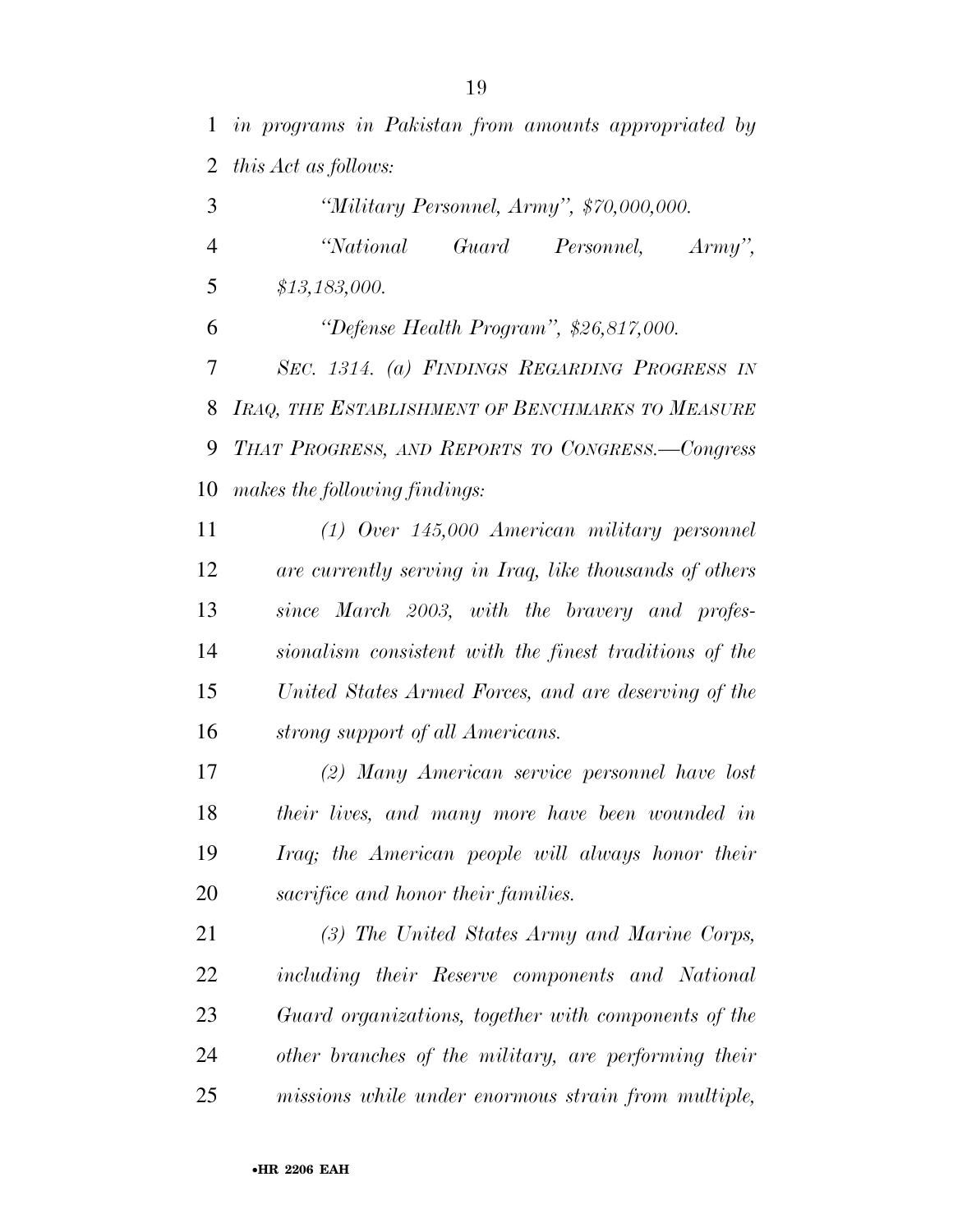| $\mathbf{1}$   | extended deployments to Iraq and Afghanistan. These     |
|----------------|---------------------------------------------------------|
| $\overline{2}$ | deployments, and those that will follow, will have a    |
| 3              | lasting impact on future recruiting, retention, and     |
| 4              | readiness of our Nation's all volunteer force.          |
| 5              | (4) Iraq is experiencing a deteriorating problem        |
| 6              | of sectarian and intrasectarian violence based upon     |
| 7              | political distrust and cultural differences among fac-  |
| 8              | tions of the Sunni and Shia populations.                |
| 9              | (5) Iraqis must reach political and economic set-       |
| 10             | tlements in order to achieve reconciliation, for there  |
| 11             | is no military solution. The failure of the Iraqis to   |
| 12             | reach such settlements to support a truly unified gov-  |
| 13             | ernment greatly contributes to the increasing violence  |
| 14             | in Iraq.                                                |
| 15             | $(6)$ The responsibility for Iraq's internal security   |
| 16             | and halting sectarian violence rests with the sovereign |
| 17             | Government of Iraq.                                     |
| 18             | $(7)$ In December 2006, the bipartisan Iraq Study       |
| 19             | Group issued a valuable report, suggesting a com-       |
| 20             | prehensive strategy that includes new and enhanced      |
| 21             | diplomatic and political efforts in Iraq and the re-    |
| 22             | gion, and a change in the primary mission of U.S.       |
| 23             | forces in Iraq, that will enable the United States to   |
| 24             | begin to move its combat forces out of Iraq respon-     |
| 25             | sibly.                                                  |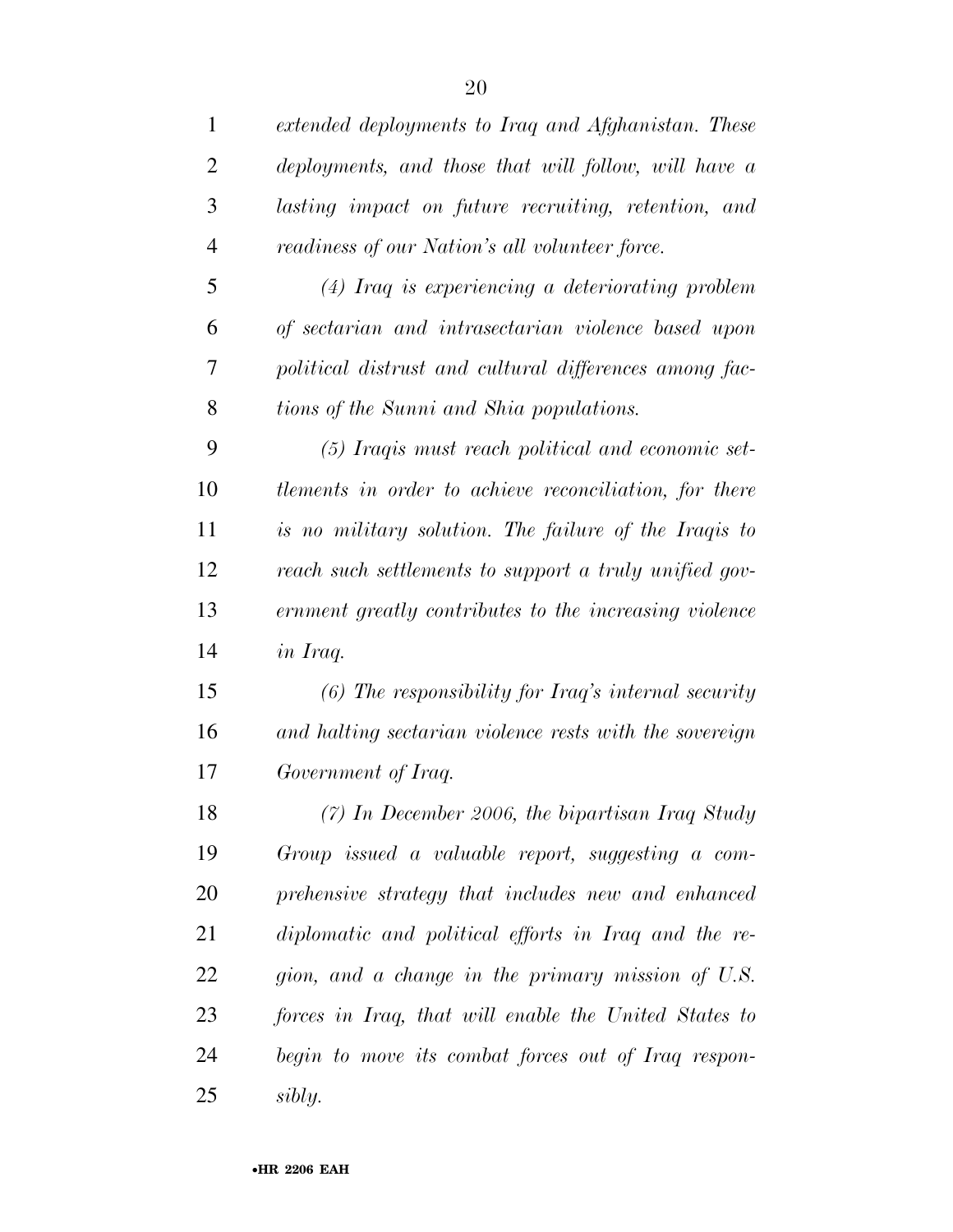| $\mathbf{1}$   | $(8)$ The President said on January 10, 2007,             |
|----------------|-----------------------------------------------------------|
| $\overline{2}$ | that "Tve made it clear to the Prime Minister and         |
| 3              | Iraq's other leaders that America's commitment is not     |
| $\overline{4}$ | open-ended" so as to dispel the contrary impression       |
| 5              | that exists.                                              |
| 6              | $(9)$ It is essential that the sovereign Government       |
| 7              | of Iraq set out measurable and achievable benchmarks      |
| 8              | and President Bush said, on January 10, 2007, that        |
| 9              | "America will change our approach to help the Iraqi       |
| 10             | <i>government as it works to meet these benchmarks</i> ". |
| 11             | $(10)$ As reported by Secretary of State Rice,            |
| 12             | Iraq's Policy Committee on National Security agreed       |
| 13             | upon a set of political, security, and economic bench-    |
| 14             | marks and an associated timeline in September 2006        |
| 15             | that were: (A) reaffirmed by Iraq's Presidency Coun-      |
| 16             | cil on October 6, 2006; (B) referenced by the Iraq        |
| 17             | Study Group; and (C) posted on the President of           |
| 18             | Iraq's Web site.                                          |
| 19             | $(11)$ On April 21, 2007, Secretary of Defense            |
| 20             | Robert Gates stated that "our [American] commit-          |
| 21             | ment to Iraq is long-term, but it is not a commitment     |
| 22             | to have our young men and women patrolling Iraq's         |
| 23             | streets open-endedly" and that "progress in reconcili-    |
| 24             | ation will be an important element of our evalua-         |
| 25             | tion".                                                    |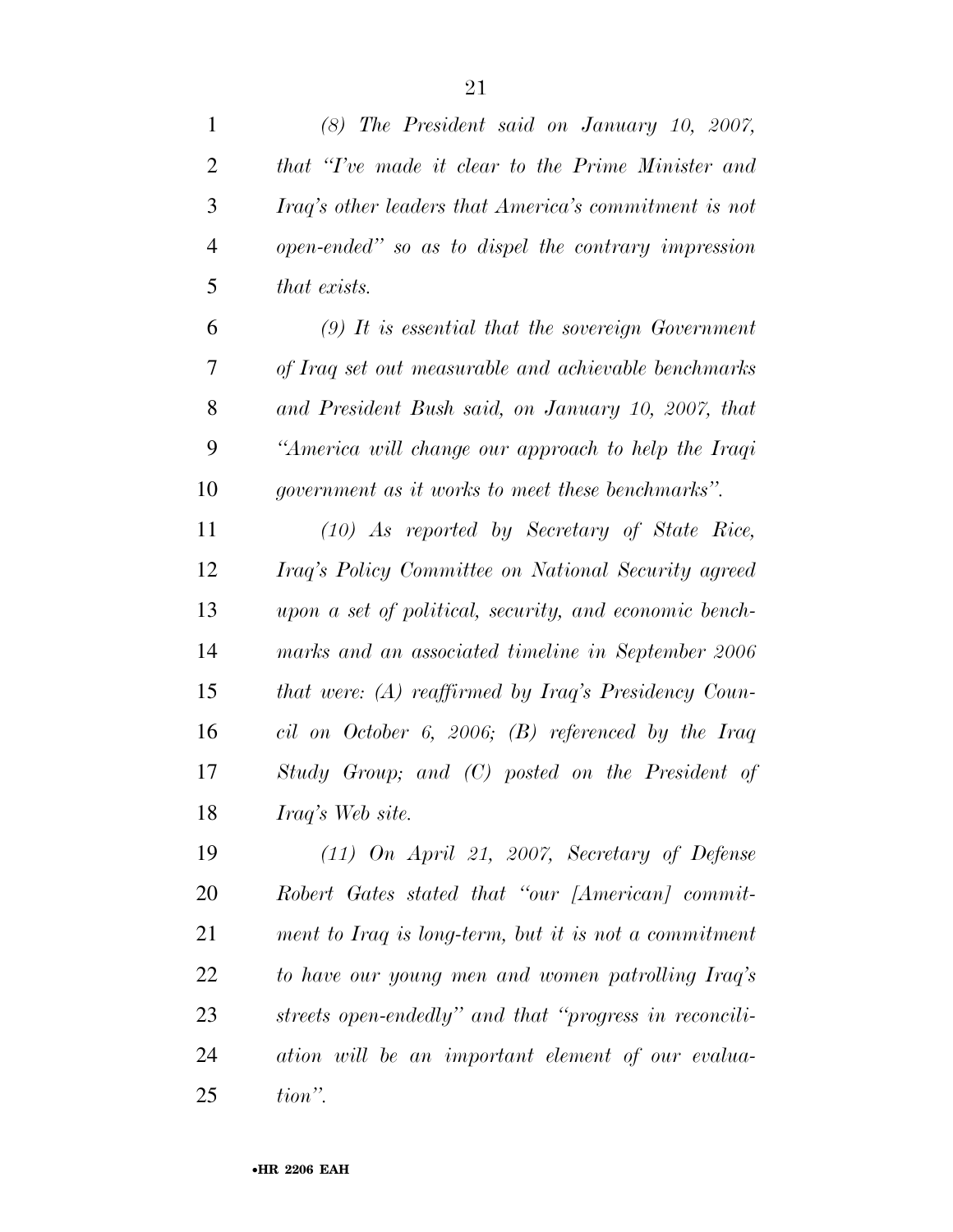| $\mathbf{1}$   | $(12)$ The President's January 10, 2007, address        |
|----------------|---------------------------------------------------------|
| $\overline{2}$ | had three components: political, military, and eco-     |
| 3              | nomic. Given that significant time has passed since     |
| $\overline{4}$ | his statement, and recognizing the overall situation is |
| 5              | ever changing, Congress must have timely reports to     |
| 6              | evaluate and execute its constitutional oversight re-   |
| 7              | <i>sponsibilities.</i>                                  |
| 8              | (b) CONDITIONING OF FUTURE UNITED STATES                |
| 9              | STRATEGY IN IRAQ ON THE IRAQI GOVERNMENT'S RECORD       |
| 10             | OF PERFORMANCE ON ITS BENCHMARKS.-                      |
| 11             | $(1)$ In GENERAL.—                                      |
| 12             | $(A)$ The United States strategy in Iraq,               |
| 13             | hereafter, shall be conditioned on the Iraqi gov-       |
| 14             | ernment meeting benchmarks, as told to members          |
| 15             | of Congress by the President, the Secretary of          |
| 16             | State, the Secretary of Defense, and the Chair-         |
| 17             | man of the Joint Chiefs of Staff, and reflected in      |
| 18             | the Iraqi Government's commitments to the               |
| 19             | United States, and to the international commu-          |
| 20             | nity, including:                                        |
| 21             | (i) Forming a Constitutional Review                     |
| 22             | Committee and then completing the con-                  |
| 23             | stitutional review.                                     |
| 24             | ( <i>ii</i> ) Enacting and implementing legis-          |
| 25             | lation on de-Baathification.                            |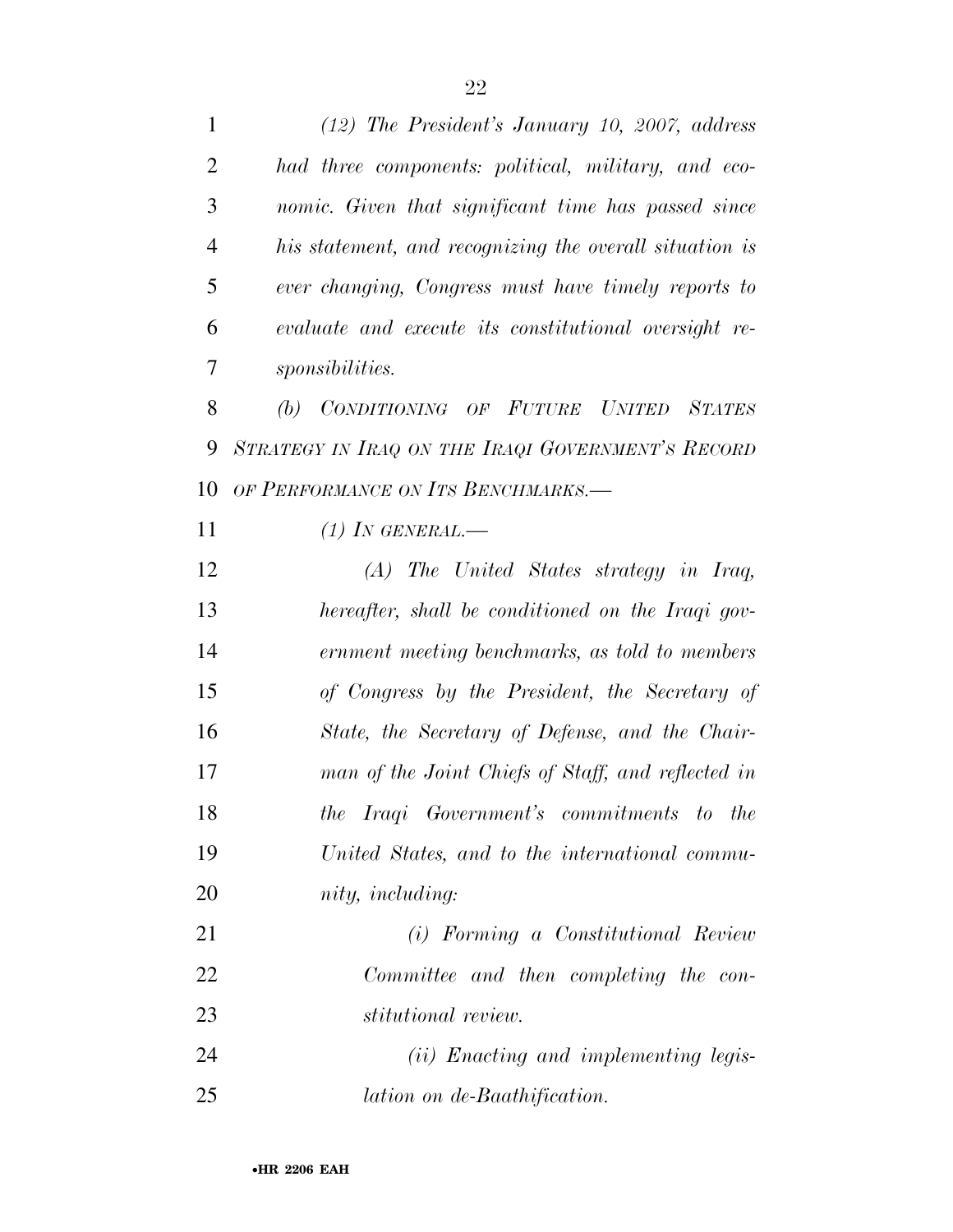| $\mathbf{1}$   | ( <i>iii</i> ) Enacting and implementing legis- |
|----------------|-------------------------------------------------|
| $\overline{2}$ | lation to ensure the equitable distribution of  |
| 3              | hydrocarbon resources of the people of Iraq     |
| $\overline{4}$ | without regard to the sect or ethnicity of re-  |
| 5              | cipients, and enacting and implementing         |
| 6              | legislation to ensure that the energy re-       |
| 7              | sources of Iraq benefit Sunni Arabs, Shia       |
| 8              | Arabs, Kurds, and other Iraqi citizens in       |
| 9              | an equitable manner.                            |
| 10             | (iv) Enacting and implementing legis-           |
| 11             | lation on procedures to form semi-autono-       |
| 12             | mous regions.                                   |
| 13             | $(v)$ Enacting and implementing legis-          |
| 14             | lation establishing an Independent High         |
| 15             | Electoral Commission, provincial elections      |
| 16             | law, provincial council authorities, and a      |
| 17             | date for provincial elections.                  |
| 18             | $(vi)$ Enacting and implementing legis-         |
| 19             | lation addressing amnesty.                      |
| 20             | ( <i>vii</i> ) Enacting and implementing legis- |
| 21             | lation establishing a strong militia disar-     |
| 22             | mament program to ensure that such secu-        |
| 23             | rity forces are accountable only to the cen-    |
| 24             | tral government and loyal to the Constitu-      |
| 25             | tion of Iraq.                                   |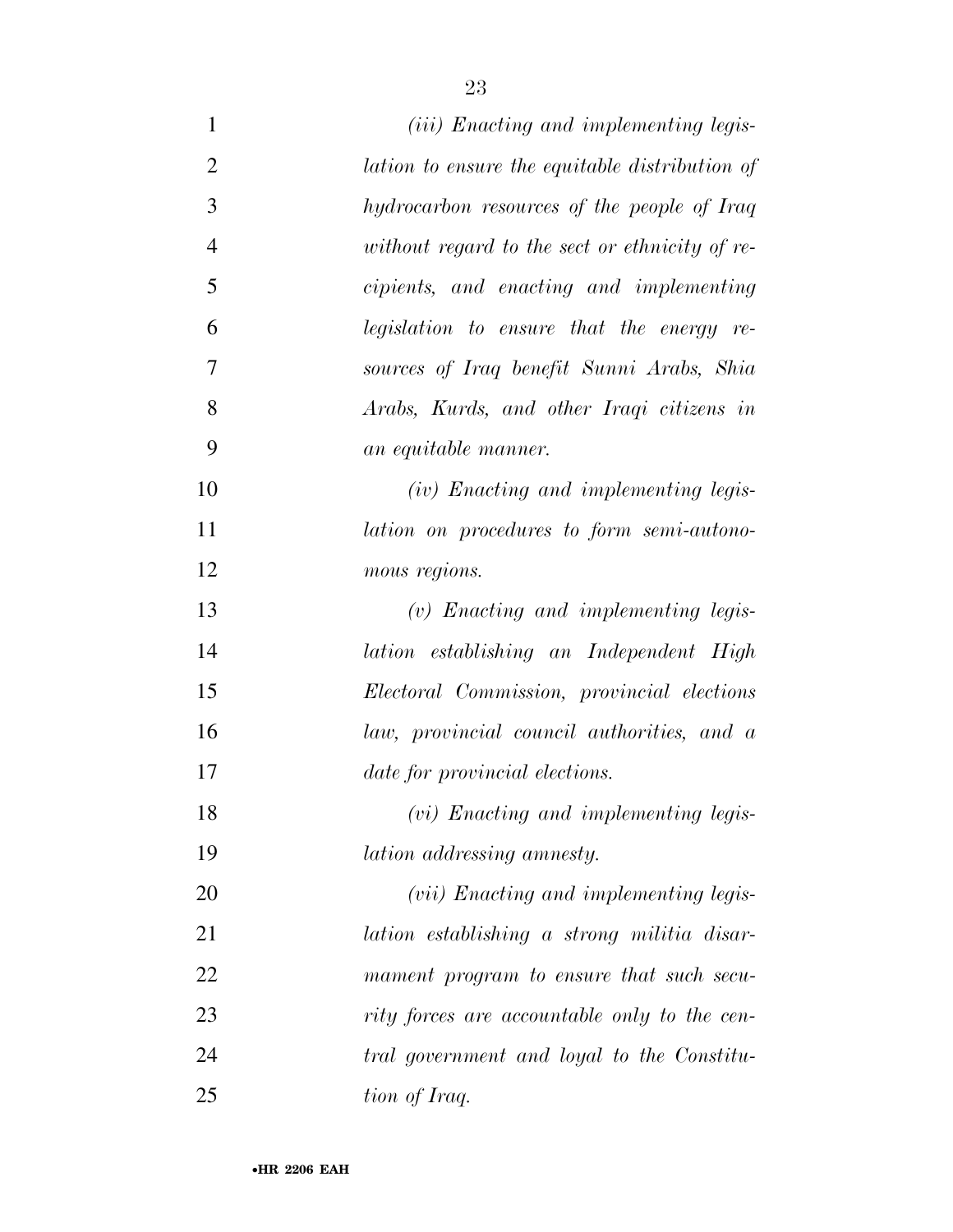| $\mathbf{1}$   | $(viii)$ Establishing supporting polit-            |
|----------------|----------------------------------------------------|
| $\overline{2}$ | <i>ical, media, economic, and services commit-</i> |
| 3              | tees in support of the Baghdad Security            |
| $\overline{4}$ | Plan.                                              |
| 5              | (ix) Providing three trained and ready             |
| 6              | Iraqi brigades to support Baghdad oper-            |
| $\overline{7}$ | ations.                                            |
| 8              | $(x)$ Providing Iraqi commanders with              |
| 9              | all authorities to execute this plan and to        |
| 10             | make tactical and operational decisions, in        |
| 11             | consultation with U.S commanders, without          |
| 12             | political intervention, to include the author-     |
| 13             | ity to pursue all extremists, including            |
| 14             | Sunni insurgents and Shiite militias.              |
| 15             | $(xi)$ Ensuring that the Iraqi Security            |
| 16             | Forces are providing even handed enforce-          |
| 17             | ment of the law.                                   |
| 18             | $(xii)$ Ensuring that, according to                |
| 19             | President Bush, Prime Minister Maliki said         |
| 20             | "the Baghdad security plan will not provide"       |
| 21             | a safe haven for any outlaws, regardless of        |
| 22             | [their] sectarian or political affiliation".       |
| 23             | $(xiii)$ Reducing the level of sectarian           |
| 24             | violence in Iraq and eliminating militia           |
| 25             | control of local security.                         |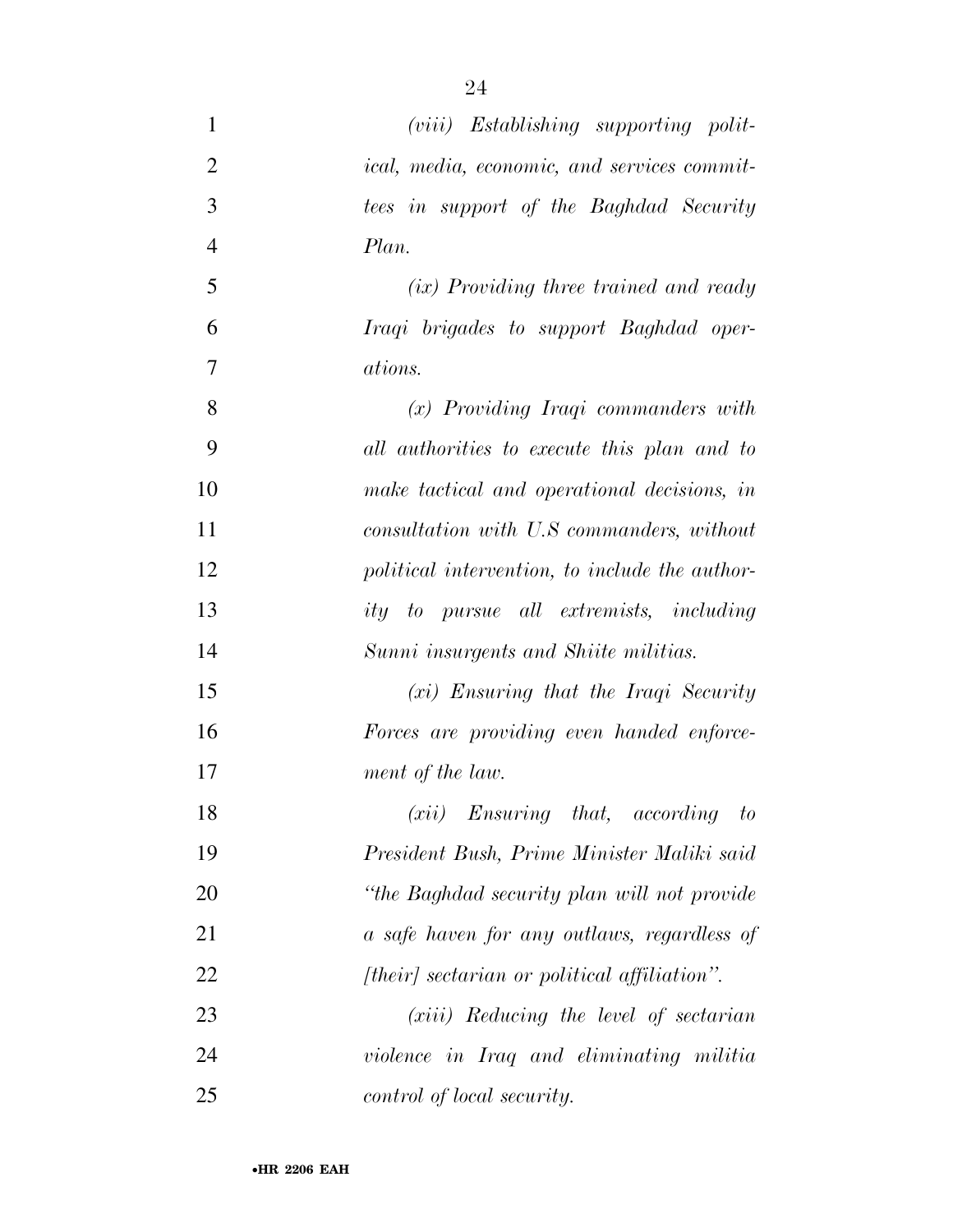| $\mathbf{1}$   | $(xiv)$ Establishing all of the planned            |
|----------------|----------------------------------------------------|
| $\overline{2}$ | joint security stations in neighborhoods           |
| 3              | across Baghdad.                                    |
| $\overline{4}$ | $(xv)$ Increasing the number of Iraqi se-          |
| 5              | curity forces units capable of operating           |
| 6              | <i>independently.</i>                              |
| 7              | $(xvi)$ Ensuring that the rights of mi-            |
| 8              | nority political parties in the Iraqi legisla-     |
| 9              | ture are protected.                                |
| 10             | $(xvii)$ Allocating and spending \$10 bil-         |
| 11             | lion in Iraqi revenues for reconstruction          |
| 12             | projects, including delivery of essential serv-    |
| 13             | ices, on an equitable basis.                       |
| 14             | (xviii) Ensuring that Iraq's political             |
| 15             | authorities are not undermining or making          |
| 16             | false accusations against members of the           |
| 17             | Iraqi Security Forces.                             |
| 18             | (B) The President shall submit reports to          |
| 19             | Congress on how the sovereign Government of        |
| 20             | Iraq is, or is not, achieving progress towards ac- |
| 21             | complishing the aforementioned benchmarks, and     |
| 22             | shall advise the Congress on how that assessment   |
| 23             | requires, or does not require, changes to the      |
| 24             | strategy announced on January 10, 2007.            |
| 25             | (2) REPORTS REQUIRED.—                             |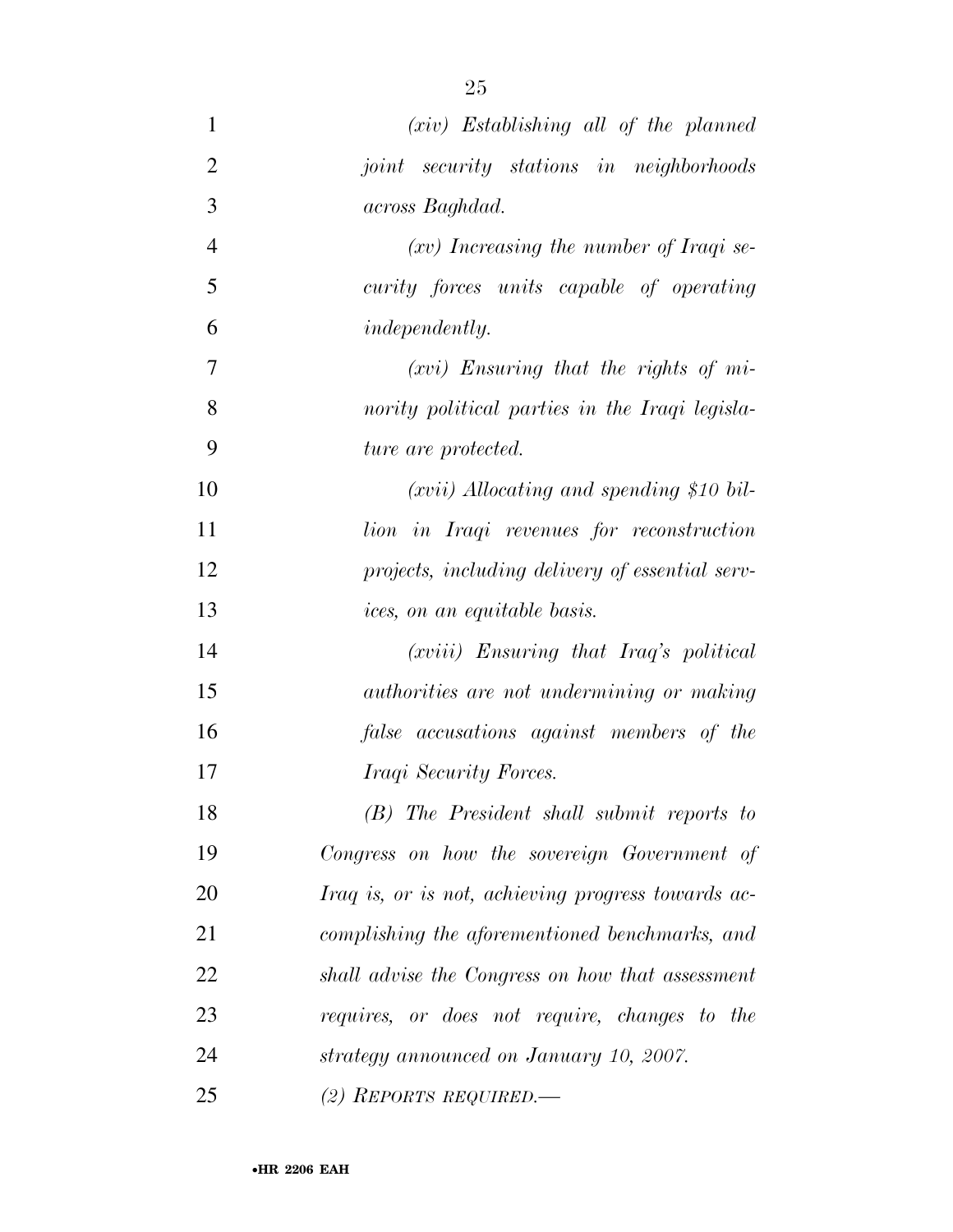| $\mathbf{1}$   | (A) The President shall submit an initial         |
|----------------|---------------------------------------------------|
| $\overline{2}$ | report, in classified and unclassified format, to |
| 3              | the Congress, not later than July 15, 2007, as-   |
| $\overline{4}$ | sessing the status of each of the specific bench- |
| $\mathfrak{S}$ | marks established above, and declaring, in his    |
| 6              | judgment, whether satisfactory progress toward    |
| 7              | meeting these benchmarks is, or is not, being     |
| 8              | achieved.                                         |
| 9              | (B) The President, having consulted with          |
| 10             | the Secretary of State, the Secretary of Defense, |
| 11             | the Commander, Multi-National Forces-Iraq, the    |
| 12             | United States Ambassador to Iraq, and the Com-    |
| 13             | mander of U.S. Central Command, will prepare      |
| 14             | the report and submit the report to Congress.     |
| 15             | $(C)$ If the President's assessment of any of     |
| 16             | the specific benchmarks established above is un-  |
| 17             | satisfactory, the President shall include in that |
| 18             | report a description of such revisions to the po- |
| 19             | litical, economic, regional, and military compo-  |
| 20             | nents of the strategy, as announced by the Presi- |
| 21             | dent on January 10, 2007. In addition, the        |
| 22             | President shall include in the report, the advis- |
| 23             | ability of implementing such aspects of the bi-   |
| 24             | partisan Iraq Study Group, as he deems appro-     |
| 25             | priate.                                           |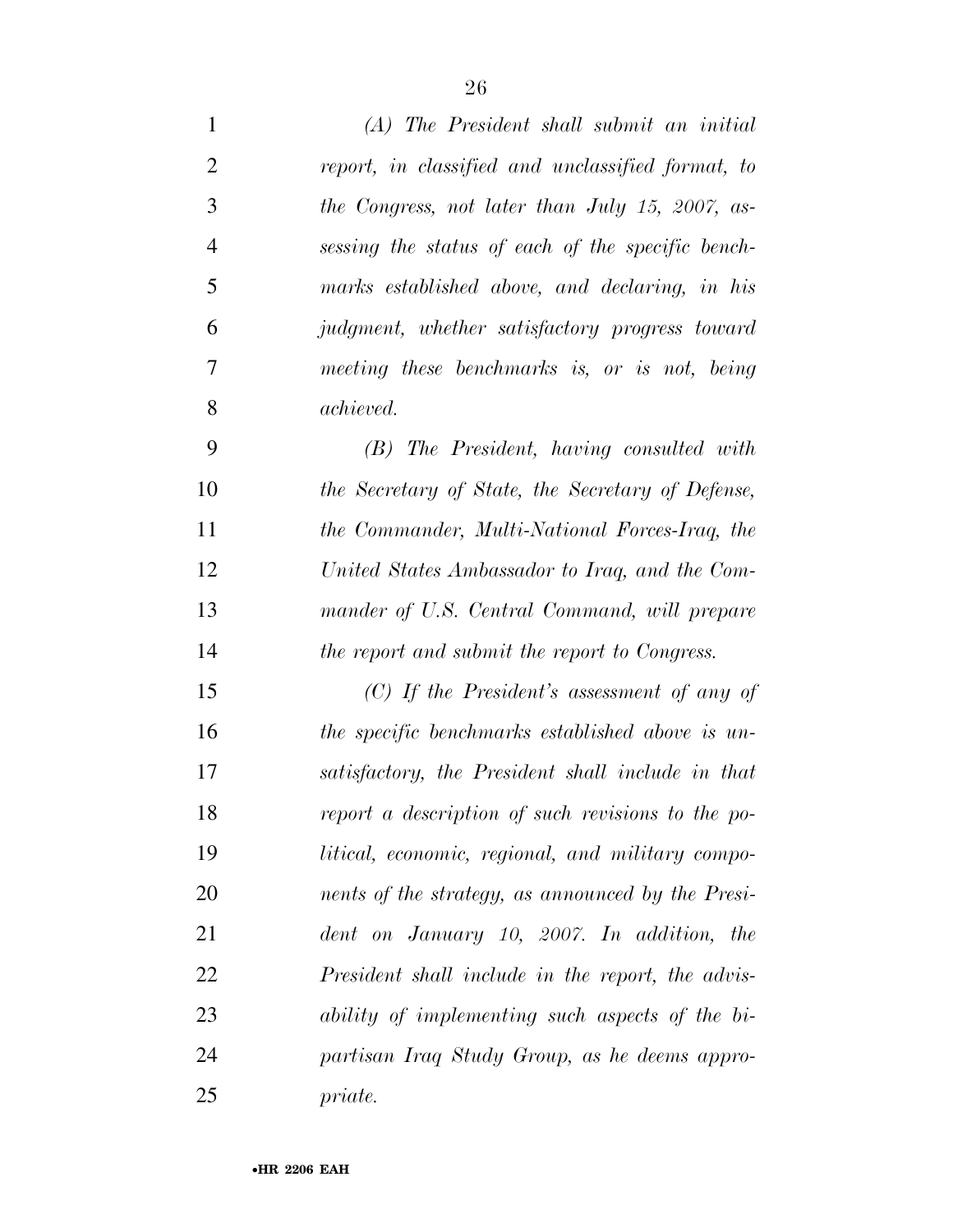*(D) The President shall submit a second re- port to the Congress, not later than September 15, 2007, following the same procedures and cri- teria outlined above. (E) The reporting requirement detailed in section 1227 of the National Defense Authoriza- tion Act for Fiscal Year 2006 is waived from the date of the enactment of this Act through the pe- riod ending September 15, 2007. (3) TESTIMONY BEFORE CONGRESS.—Prior to the submission of the President's second report on September 15, 2007, and at a time to be agreed upon by the leadership of the Congress and the Administra- tion, the United States Ambassador to Iraq and the Commander, Multi-National Forces Iraq will be made available to testify in open and closed sessions before the relevant committees of the Congress. (c) LIMITATIONS ON AVAILABILITY OF FUNDS.— (1) LIMITATION.—No funds appropriated or oth- erwise made available for the ''Economic Support Fund'' and available for Iraq may be obligated or ex- pended unless and until the President of the United States certifies in the report outlined in subsection* 

 *(b)(2)(A) and makes a further certification in the re-port outlined in subsection (b)(2)(D) that Iraq is*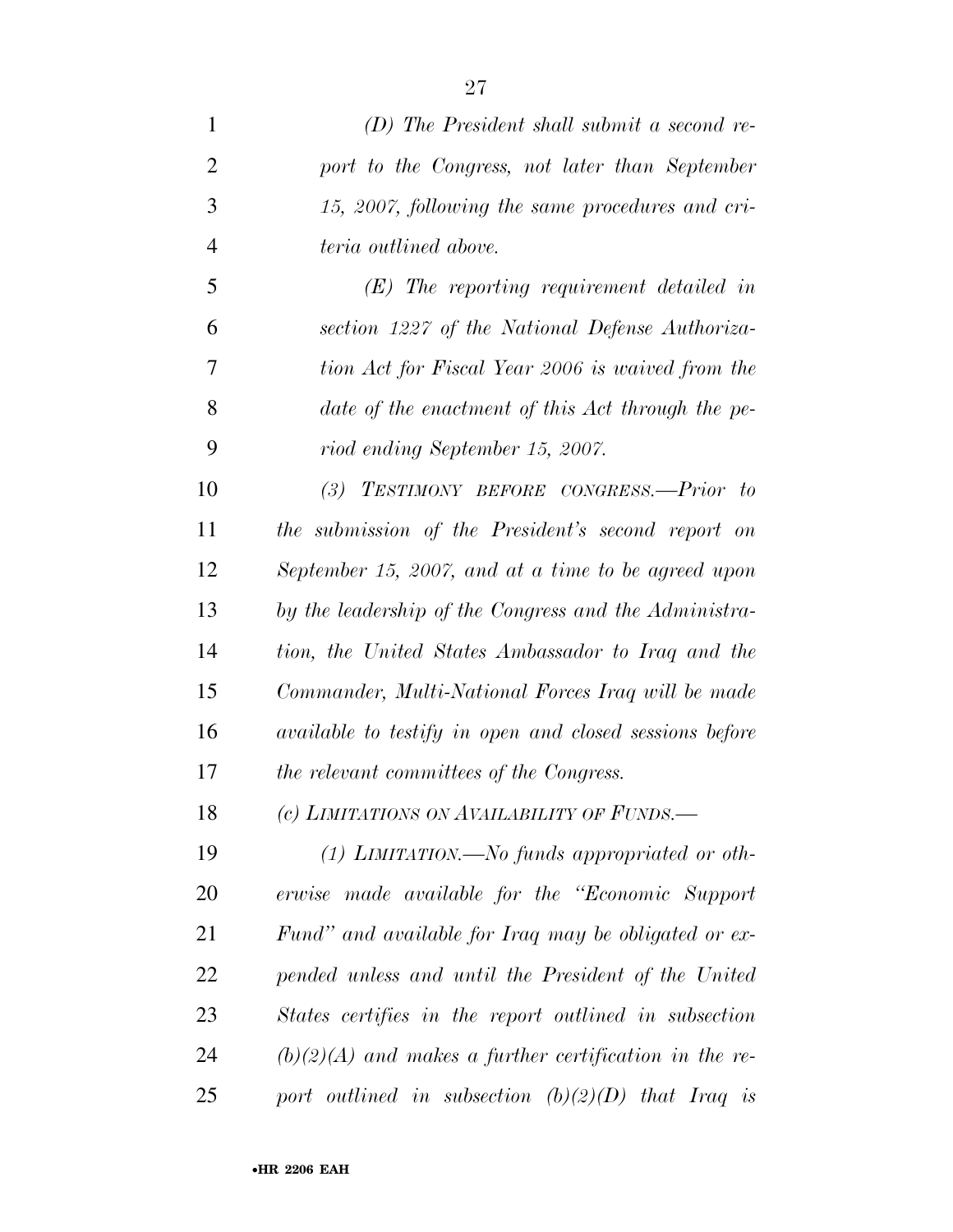*making progress on each of the benchmarks set forth in subsection (b)(1)(A).* 

 *(2) WAIVER AUTHORITY.—The President may waive the requirements of this section if he submits to Congress a written certification setting forth a de- tailed justification for the waiver, which shall include a detailed report describing the actions being taken by the United States to bring the Iraqi government into compliance with the benchmarks set forth in sub- section (b)(1)(A). The certification shall be submitted in unclassified form, but may include a classified annex.* 

 *(d) REDEPLOYMENT OF U.S. FORCES FROM IRAQ.— The President of the United States, in respecting the sov- ereign rights of the nation of Iraq, shall direct the orderly redeployment of elements of U.S. forces from Iraq, if the components of the Iraqi government, acting in strict accord- ance with their respective powers given by the Iraqi Con- stitution, reach a consensus as recited in a resolution, di-recting a redeployment of U.S. forces.* 

*(e) INDEPENDENT ASSESSMENTS.—*

 *(1) ASSESSMENT BY THE COMPTROLLER GEN-ERAL.—*

 *(A) Not later than September 1, 2007, the Comptroller General of the United States shall*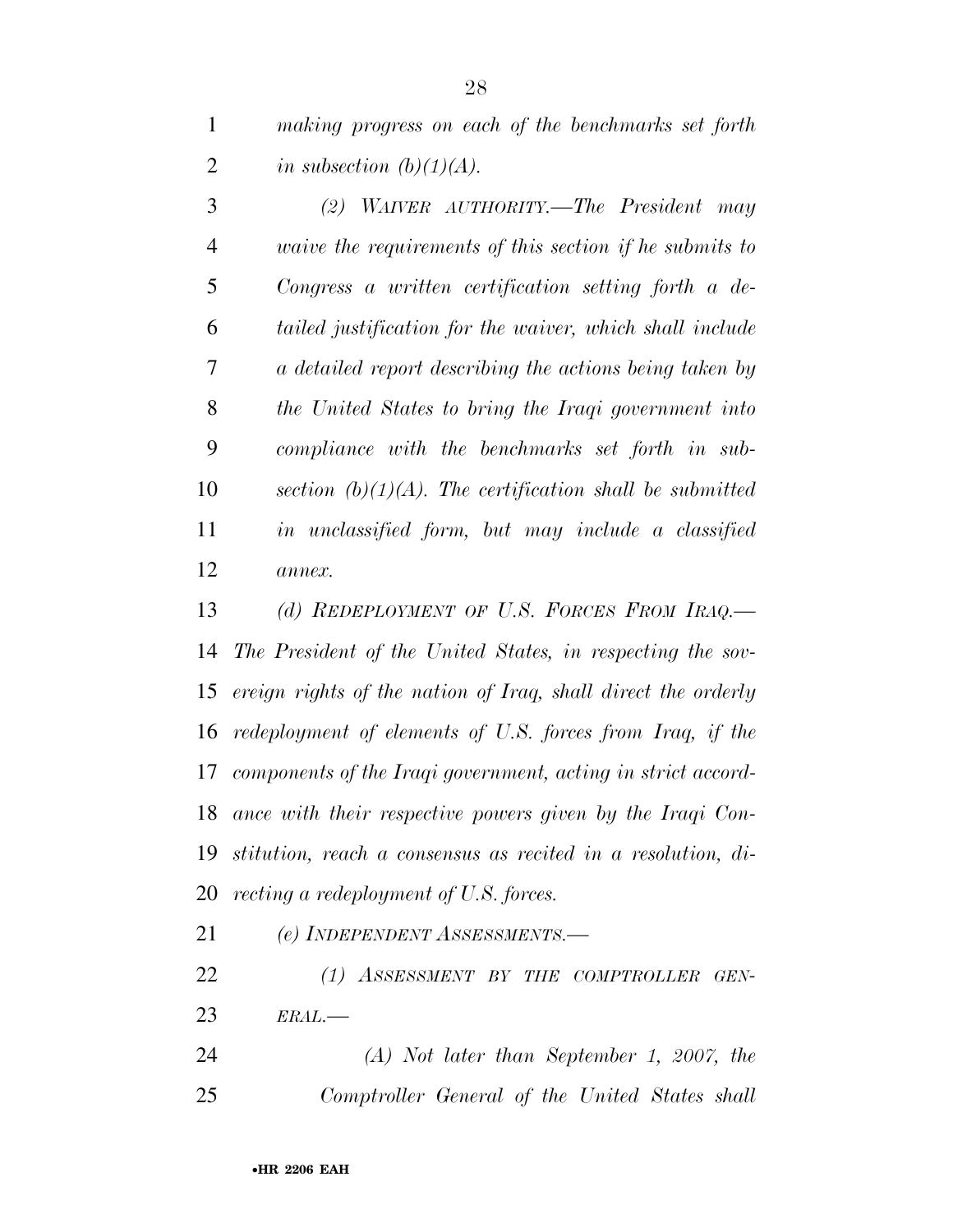| $\mathbf{1}$   | submit to Congress an independent report setting      |
|----------------|-------------------------------------------------------|
| $\overline{2}$ | $for th$ —                                            |
| 3              | $(i)$ the status of the achievement of the            |
| $\overline{4}$ | benchmarks specified in subsection                    |
| 5              | $(b)(1)(A);$ and                                      |
| 6              | (ii) the Comptroller General's assess-                |
| 7              | ment of whether or not each such benchmark            |
| 8              | has been met.                                         |
| 9              | (2) ASSESSMENT OF THE CAPABILITIES OF IRAQI           |
| 10             | <b>SECURITY FORCES.-</b>                              |
| 11             | $(A)$ In GENERAL.—There is hereby author-             |
| 12             | ized to be appropriated for the Department of         |
| 13             | Defense, \$750,000, that the Department, in turn,     |
| 14             | will commission an independent, private sector        |
| 15             | entity, which operates as a $501(c)(3)$ , with recog- |
| 16             | nized credentials and expertise in military af-       |
| 17             | fairs, to prepare an independent report assessing     |
| 18             | the following:                                        |
| 19             | (i) The readiness of the Iraqi Security               |
| 20             | Forces (ISF) to assume responsibility for             |
| 21             | maintaining the territorial integrity of              |
| 22             | Iraq, denying international terrorists a safe         |
| 23             | haven, and bringing greater security to               |
| 24             | Iraq's 18 provinces in the next 12 to 18              |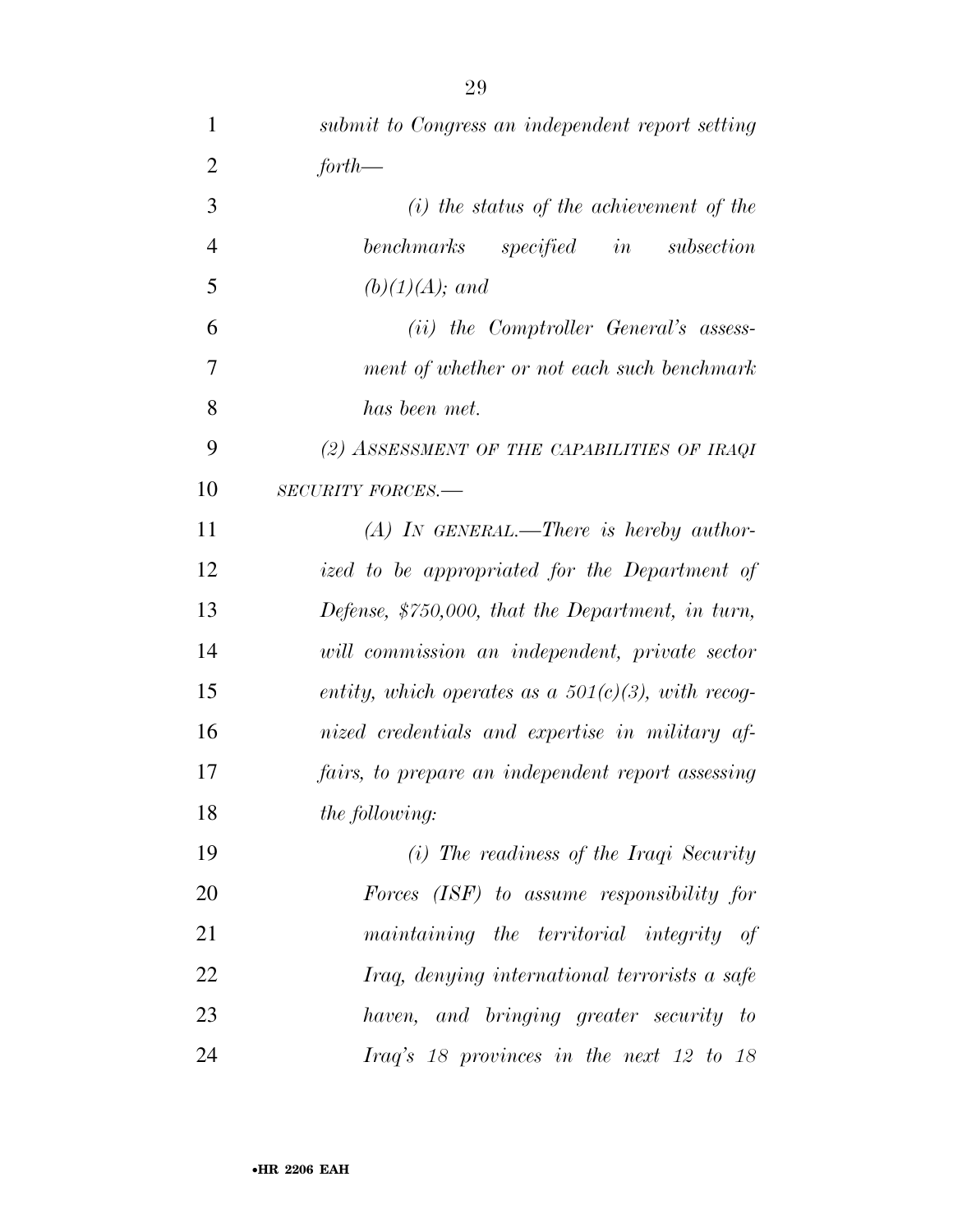| $\mathbf{1}$   | months, and bringing an end to sectarian             |
|----------------|------------------------------------------------------|
| $\overline{2}$ | violence to achieve national reconciliation.         |
| 3              | The training, equipping, com-<br>(ii)                |
| $\overline{4}$ | mand, control and intelligence capabilities,         |
| 5              | and logistics capacity of the ISF.                   |
| 6              | $(iii)$ The likelihood that, given<br>the            |
| $\overline{7}$ | ISF's record of preparedness to date, fol-           |
| 8              | lowing years of training and equipping by            |
| 9              | U.S. forces, the continued support of U.S.           |
| 10             | troops will contribute to the readiness of the       |
| 11             | ISF to fulfill the missions outlined in clause       |
| 12             | (i).                                                 |
| 13             | REPORT.—Not later than 120 days<br>(B)               |
| 14             | after the enactment of this Act, the designated      |
| 15             | private sector entity shall provide an unclassi-     |
| 16             | fied report, with a classified annex, containing     |
| 17             | <i>its findings, to the House and Senate Commit-</i> |
| 18             | tees on Armed Services, Appropriations, Foreign      |
| 19             | Relations/International Relations, and Intel-        |
| 20             | ligence.                                             |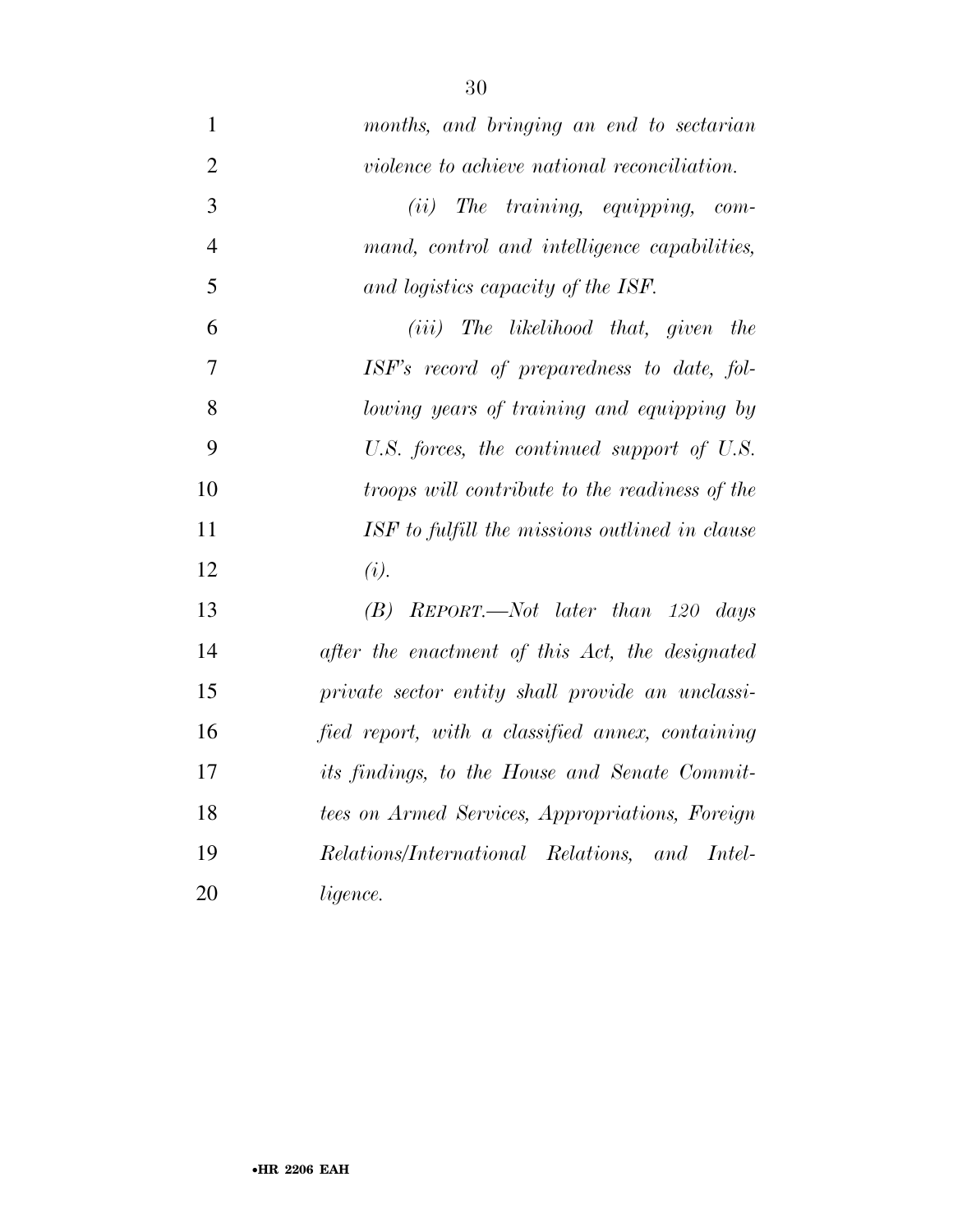| $\mathbf{1}$   | <b>CHAPTER 4</b>                                                |
|----------------|-----------------------------------------------------------------|
| $\overline{2}$ | DEPARTMENT OF ENERGY                                            |
| 3              | ATOMIC ENERGY DEFENSE ACTIVITIES                                |
| $\overline{4}$ | NATIONAL NUCLEAR SECURITY ADMINISTRATION                        |
| 5              | DEFENSE NUCLEAR NONPROLIFERATION                                |
| 6              | For an additional amount for "Defense Nuclear Non-              |
| 7              | proliferation", $$63,000,000$ , to remain available until ex-   |
| 8              | pended.                                                         |
| 9              | <b>CHAPTER 5</b>                                                |
| 10             | DEPARTMENT OF DEFENSE                                           |
| 11             | MILITARY CONSTRUCTION, ARMY                                     |
| 12             | For an additional amount for "Military Construction,            |
| 13             | Army", $$1,255,890,000$ , to remain available until Sep-        |
| 14             | tember 30, 2008: Provided, That notwithstanding any other       |
| 15             | provision of law, such funds may be obligated and expended      |
|                | 16 to carry out planning and design and military construction   |
|                | 17 projects not otherwise authorized by law: Provided further,  |
|                | 18 That of the funds provided under this heading, not to exceed |
| 19             | \$173,700,000 shall be available for study, planning, design,   |
|                | 20 and architect and engineer services: Provided further, That  |
|                | 21 of the funds made available under this<br>heading,           |
| 22             | $$369,690,000$ shall not be obligated or expended until the     |
|                | 23 Secretary of Defense submits a detailed report explaining    |
|                |                                                                 |

 *tember 30, 2008: Provided, That notwithstanding any other provision of law, such funds may be obligated and expended to carry out planning and design and military construction projects not otherwise authorized by law: Provided further, That of the funds provided under this heading, not to exceed \$173,700,000 shall be available for study, planning, design, and architect and engineer services: Provided further, That of the funds made available under this heading, \$369,690,000 shall not be obligated or expended until the Secretary of Defense submits a detailed report explaining how military road construction is coordinated with NATO and coalition nations: Provided further, That of the funds*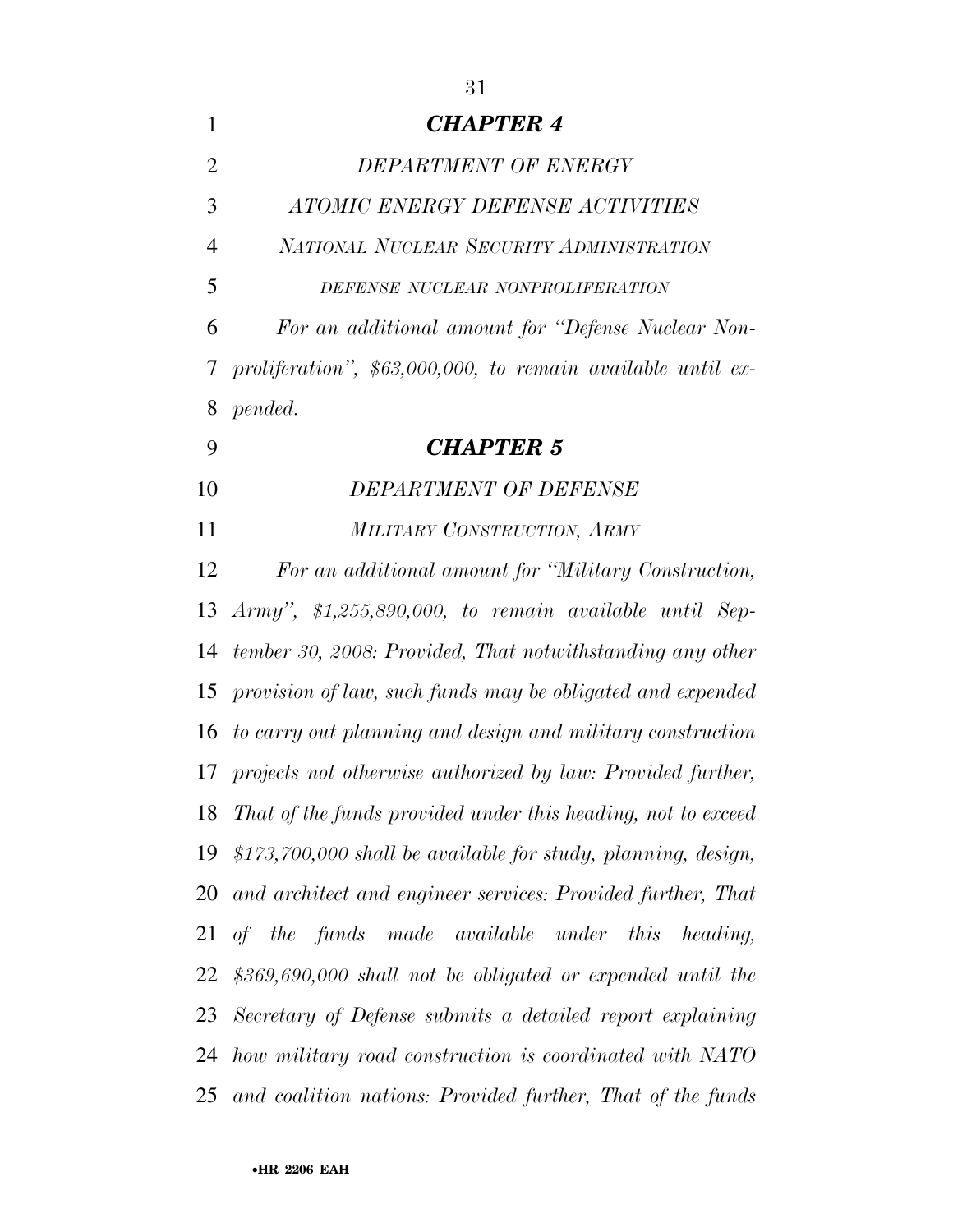*made available under this heading, \$401,700,000 shall not be obligated or expended until the Secretary of Defense sub- mits a detailed stationing plan to support Army end- strength growth to the Committees on Appropriations of the House of Representatives and the Senate: Provided further, That of the funds provided under this heading, \$274,800,000 shall not be obligated or expended until the Secretary of Defense certifies that none of the funds are to be used for the purpose of providing facilities for the perma-nent basing of United States military personnel in Iraq.* 

*MILITARY CONSTRUCTION, NAVY AND MARINE CORPS*

 *For an additional amount for ''Military Construction, Navy and Marine Corps'', \$370,990,000, to remain avail- able until September 30, 2008: Provided, That notwith- standing any other provision of law, such funds may be obligated and expended to carry out planning and design and military construction projects not otherwise authorized by law: Provided further, That of the funds provided under this heading, not to exceed \$49,600,000 shall be available for study, planning, design, and architect and engineer services: Provided further, That of the funds made available under this heading, \$324,270,000 shall not be obligated or expended until the Secretary of Defense submits a detailed stationing plan to support Marine Corps end-strength*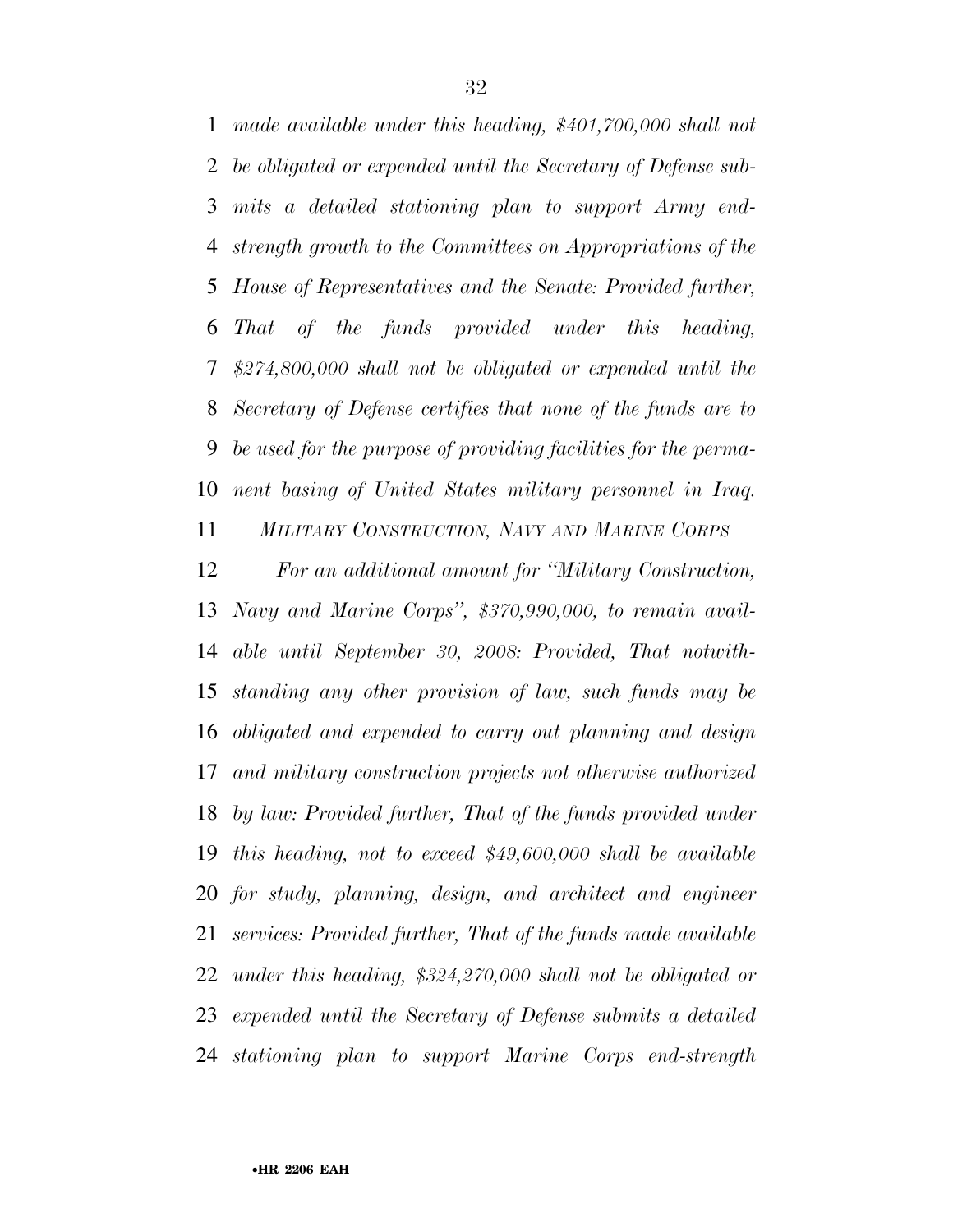*growth to the Committees on Appropriations of the House of Representatives and the Senate.* 

*MILITARY CONSTRUCTION, AIR FORCE*

 *For an additional amount for ''Military Construction, Air Force'', \$43,300,000, to remain available until Sep- tember 30, 2008: Provided, That notwithstanding any other provision of law, such funds may be obligated and expended to carry out planning and design and military construction projects not otherwise authorized by law: Provided further, That of the funds provided under this heading, not to exceed \$3,000,000 shall be available for study, planning, design, and architect and engineer services.* 

*GENERAL PROVISION—THIS CHAPTER* 

 *SEC. 1501. (a) Funds provided in this Act for the fol- lowing accounts shall be made available for programs under the conditions contained in the language of the joint explan- atory statement of managers accompanying the conference report on H.R. 1591 of the 110th Congress (H. Rept. 110– 107):* 

*''Military Construction, Army''.* 

 *''Military Construction, Navy and Marine Corps''.* 

*''Military Construction, Air Force''.* 

 *(b) The Secretary of Defense shall submit all reports requested in House Report 110–60 and Senate Report 110–*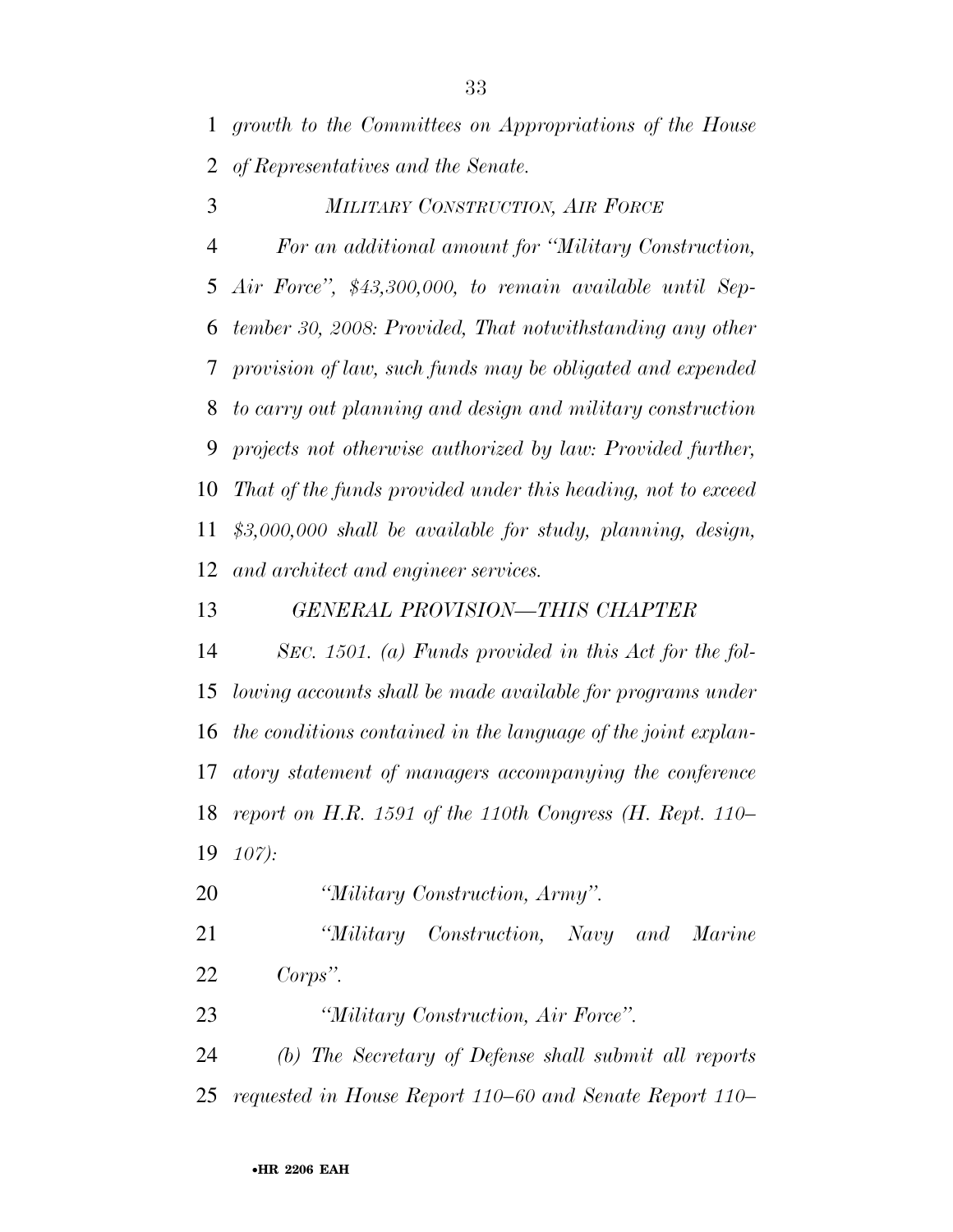- *37 to the Committees on Appropriations of both Houses of Congress.*
- *CHAPTER 6 DEPARTMENT OF STATE AND RELATED AGENCY DEPARTMENT OF STATE ADMINISTRATION OF FOREIGN AFFAIRS DIPLOMATIC AND CONSULAR PROGRAMS (INCLUDING TRANSFER OF FUNDS) For an additional amount for ''Diplomatic and Con- sular Programs'', \$836,555,000, to remain available until September 30, 2008, of which \$64,655,000 for World Wide Security Upgrades is available until expended: Provided, That of the funds appropriated under this heading, not more than \$20,000,000 shall be made available for public diplomacy programs: Provided further, That prior to the obligation of funds pursuant to the previous proviso, the Secretary of State shall submit a report to the Committees on Appropriations describing a comprehensive public diplo- macy strategy, with goals and expected results, for fiscal years 2007 and 2008: Provided further, That 20 percent of the amount available for Iraq operations shall not be obli- gated until the Committees on Appropriations receive and approve a detailed plan for expenditure, prepared by the Secretary of State, and submitted within 60 days after the date of enactment of this Act: Provided further, That of the amount made available under this heading for Iraq, not*

•**HR 2206 EAH**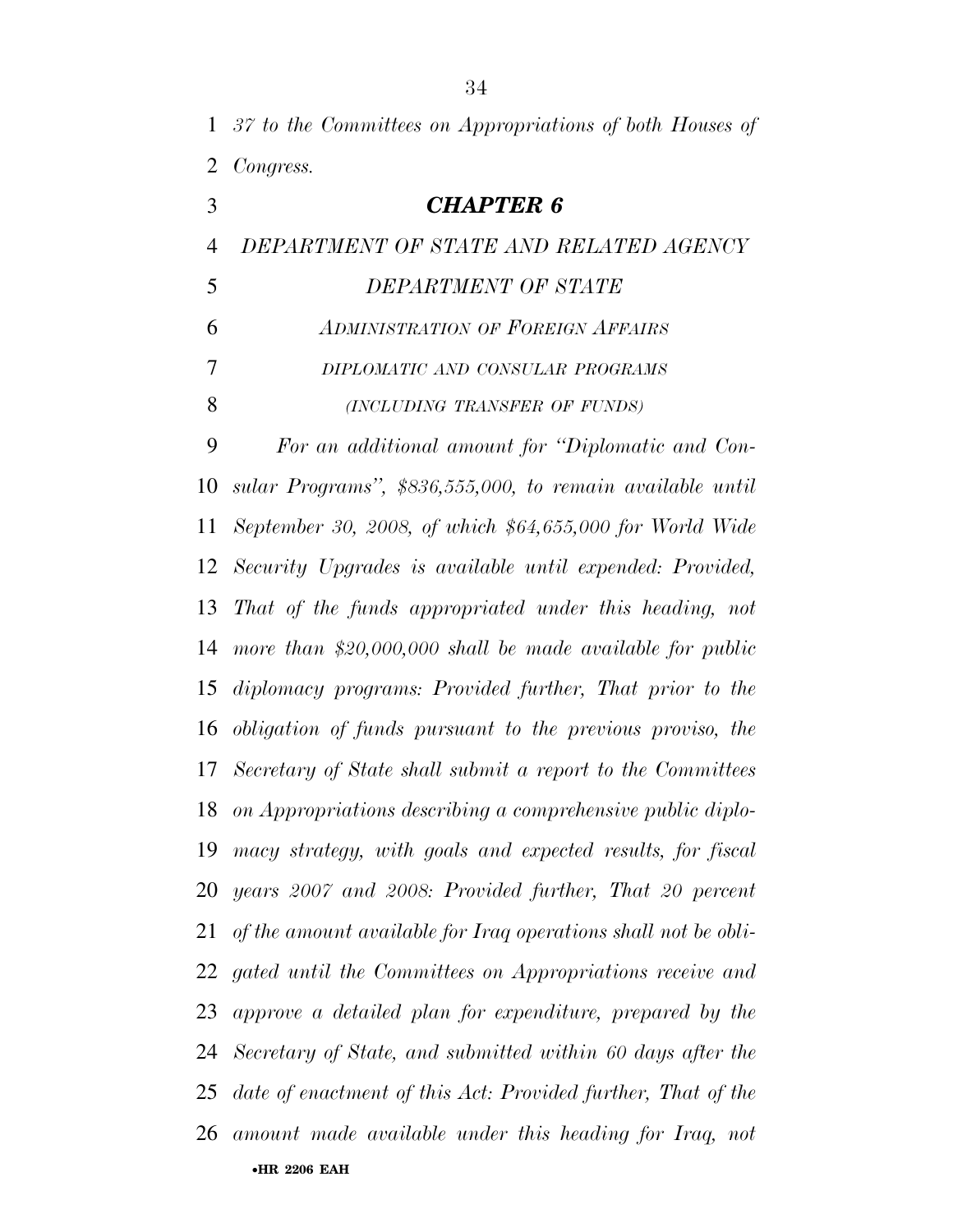*to exceed \$20,000,000 may be transferred to, and merged with, funds in the ''Emergencies in the Diplomatic and Consular Service'' appropriations account, to be available only for terrorism rewards. OFFICE OF THE INSPECTOR GENERAL (INCLUDING TRANSFER OF FUNDS) For an additional amount for ''Office of Inspector* 

 *General'', \$35,000,000, to remain available until December 31, 2008: Provided, That such amount shall be transferred to the Special Inspector General for Iraq Reconstruction for reconstruction oversight.* 

*EDUCATIONAL AND CULTURAL EXCHANGE PROGRAMS*

 *For an additional amount for ''Educational and Cul- tural Exchange Programs'', \$20,000,000, to remain avail-able until expended.* 

- *CONTRIBUTIONS FOR INTERNATIONAL PEACEKEEPING*
- *ACTIVITIES*
- *For an additional amount for ''Contributions for International Peacekeeping Activities'', \$283,000,000, to re-*

*main available until September 30, 2008.* 

| 22  | <b>RELATED AGENCY</b>                                            |
|-----|------------------------------------------------------------------|
| 23  | <b>BROADCASTING BOARD OF GOVERNORS</b>                           |
| 24  | INTERNATIONAL BROADCASTING OPERATIONS                            |
| 25. | For an additional amount for "International Broad-               |
|     | 26 casting Operations" for activities related to broadcasting to |
|     | •HR 2206 EAH                                                     |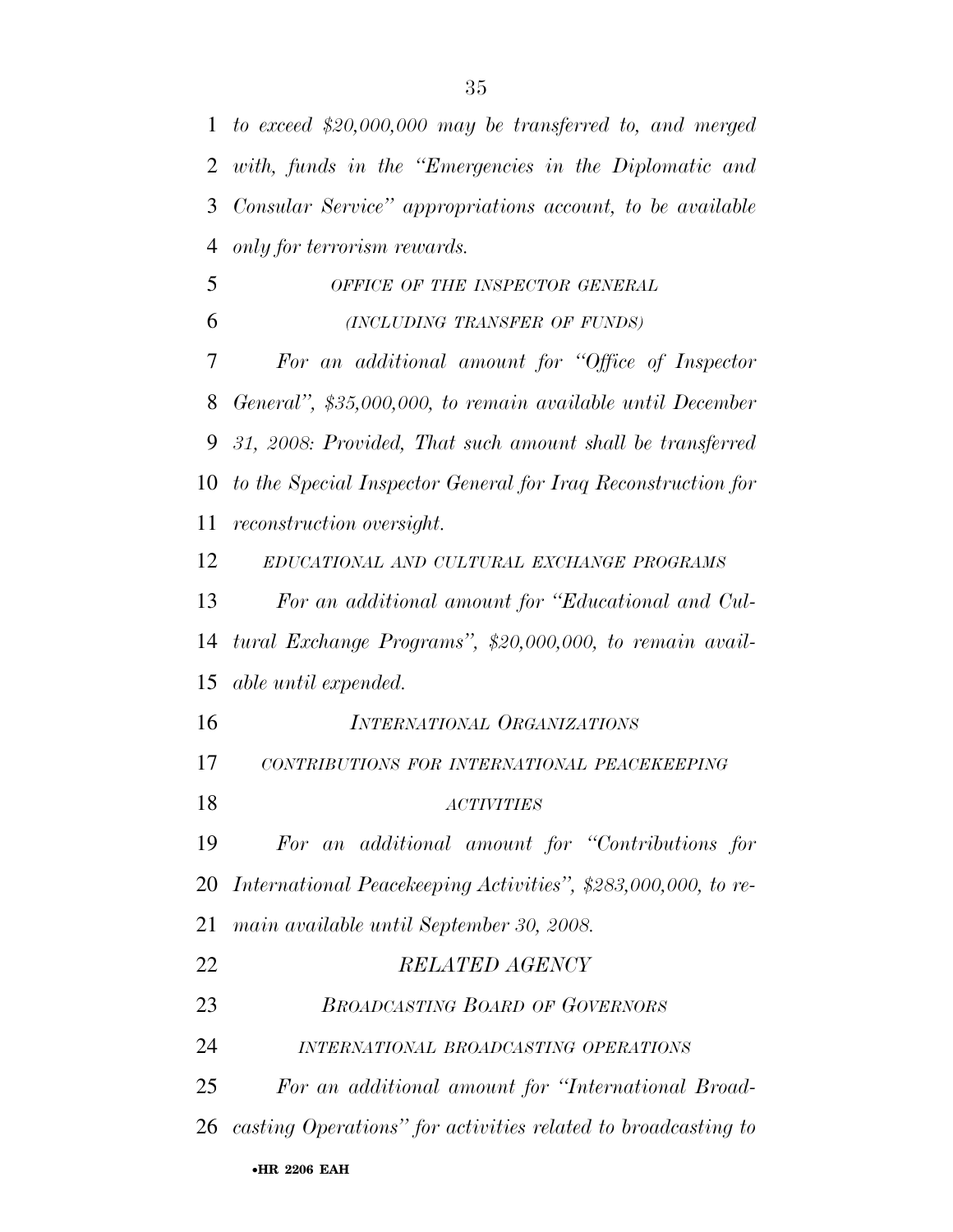*the Middle East, \$10,000,000, to remain available until September 30, 2008.* 

| 3              | BILATERAL ECONOMIC ASSISTANCE                                    |
|----------------|------------------------------------------------------------------|
| $\overline{4}$ | FUNDS APPROPRIATED TO THE PRESIDENT                              |
| 5              | UNITED STATES AGENCY FOR INTERNATIONAL                           |
| 6              | <b>DEVELOPMENT</b>                                               |
| 7              | CHILD SURVIVAL AND HEALTH PROGRAMS FUND                          |
| 8              | (INCLUDING TRANSFER OF FUNDS)                                    |
| 9              | For an additional amount for "Child Survival and                 |
| 10             | Health Programs Fund", \$161,000,000, to remain available        |
| 11             | until September 30, 2008: Provided, That notwithstanding         |
| 12             | any other provision of law, if the President determines and      |
|                | 13 reports to the Committees on Appropriations that the          |
|                | 14 human-to-human transmission of the avian influenza virus      |
|                | 15 is efficient and sustained, and is spreading internationally, |
| 16             | funds made available under the heading "Millennium Chal-         |
| 17             | lenge Corporation" and "Global HIV/AIDS Initiative" in           |
| 18             | prior Acts making appropriations for foreign operations,         |
|                | 19 export financing, and related programs may be transferred     |
|                | 20 to, and merged with, funds made available under this head-    |
| 21             | ing to combat avian influenza: Provided further, That funds      |
| 22             | made available pursuant to the authority of the previous         |
| 23             | proviso shall be subject to the regular notification proce-      |
| 24             | dures of the Committees on Appropriations.                       |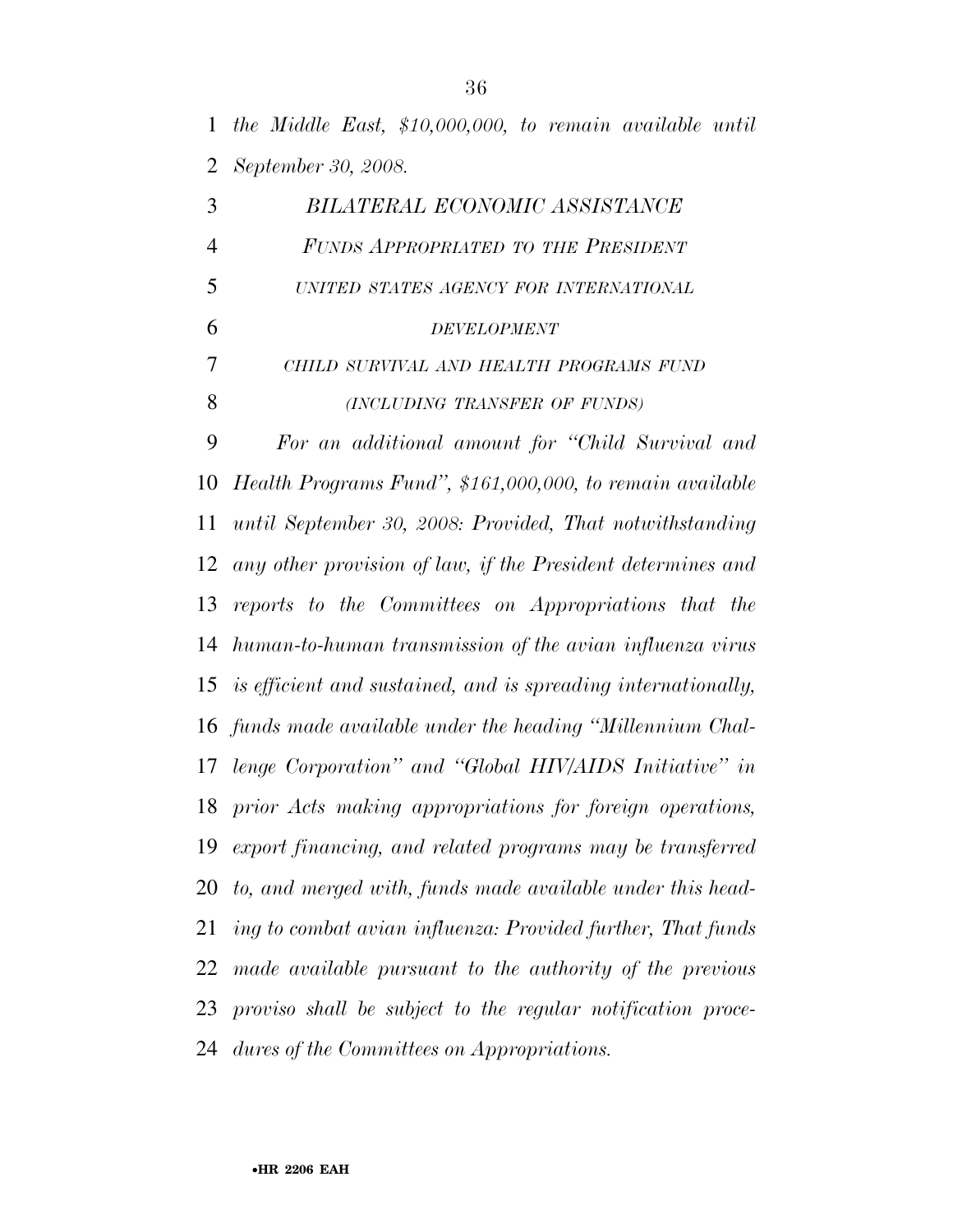*INTERNATIONAL DISASTER AND FAMINE ASSISTANCE For an additional amount for ''International Disaster and Famine Assistance'', \$105,000,000, to remain available until expended.* 

 *OPERATING EXPENSES OF THE UNITED STATES AGENCY FOR INTERNATIONAL DEVELOPMENT*

 *For an additional amount for ''Operating Expenses of the United States Agency for International Development'', \$5,700,000, to remain available until September 30, 2008.* 

*OTHER BILATERAL ECONOMIC ASSISTANCE*

# *ECONOMIC SUPPORT FUND*

•**HR 2206 EAH**  *For an additional amount for ''Economic Support Fund'', \$2,502,000,000, to remain available until Sep- tember 30, 2008: Provided, That of the funds appropriated under this heading, \$57,400,000 shall be made available to nongovernmental organizations in Iraq for economic and social development programs and activities in areas of con- flict: Provided further, That the responsibility for policy de- cisions and justifications for the use of funds appropriated by the previous proviso shall be the responsibility of the United States Chief of Mission in Iraq: Provided further, That none of the funds appropriated under this heading in this Act or in prior Acts making appropriations for for- eign operations, export financing, and related programs may be made available for the Political Participation Fund and the National Institutions Fund: Provided further, That*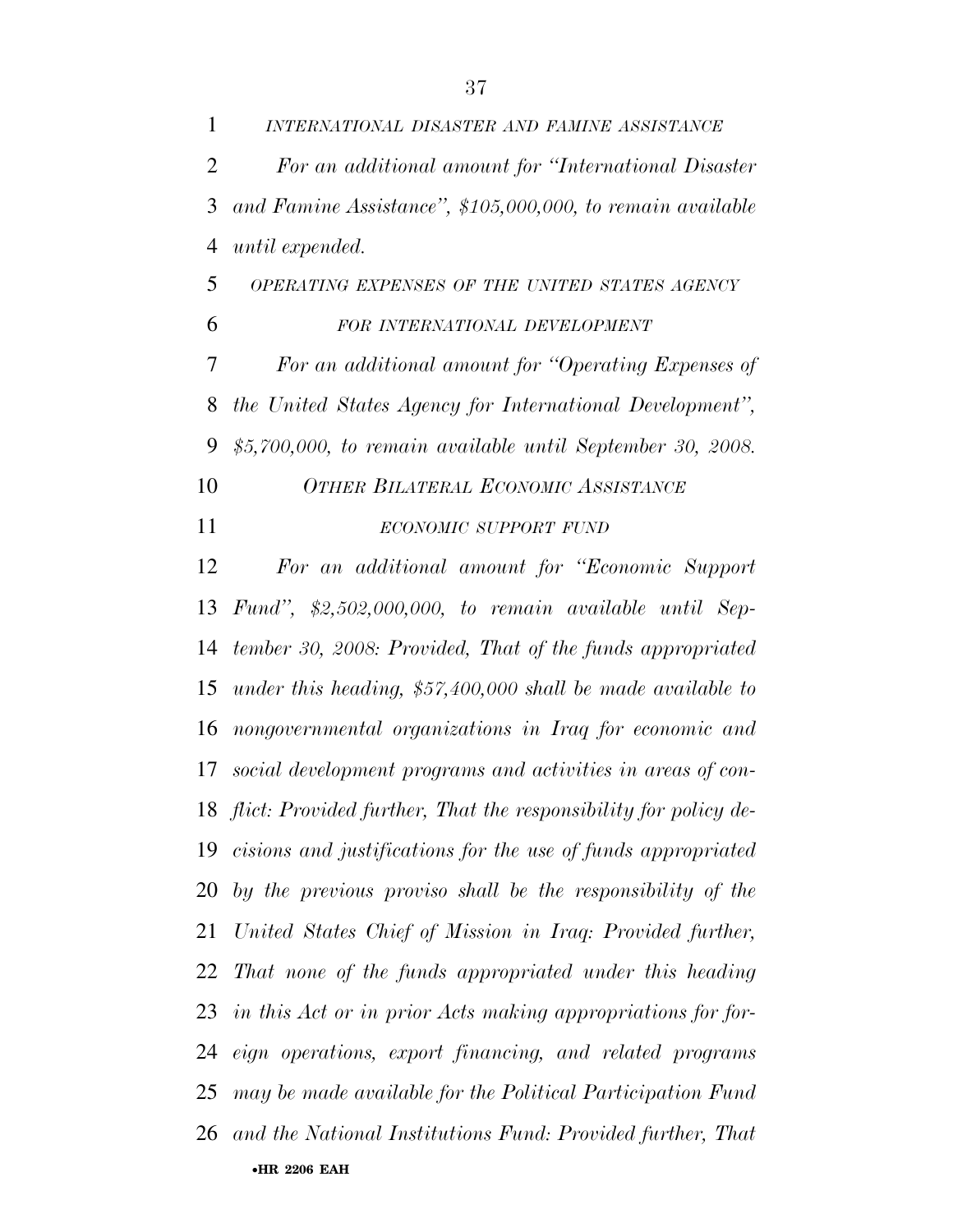*of the funds made available under the heading ''Economic Support Fund'' in Public Law 109–234 for Iraq to promote democracy, rule of law and reconciliation, \$2,000,000 should be made available for the United States Institute of Peace for programs and activities in Afghanistan to remain available until September 30, 2008.* 

*ASSISTANCE FOR EASTERN EUROPE AND THE BALTIC*

#### *STATES*

 *For an additional amount for ''Assistance for Eastern Europe and the Baltic States'', \$214,000,000, to remain available until September 30, 2008, for assistance for Kosovo.* 

 *DEPARTMENT OF STATE DEMOCRACY FUND*

•**HR 2206 EAH**  *For an additional amount for ''Democracy Fund'', \$255,000,000, to remain available until September 30, 2008: Provided, That of the funds appropriated under this heading, not less than \$190,000,000 shall be made available for the Human Rights and Democracy Fund of the Bureau of Democracy, Human Rights, and Labor, Department of State, and not less than \$60,000,000 shall be made available for the United States Agency for International Develop- ment, for democracy, human rights and rule of law pro- grams in Iraq: Provided further, That not later than 60 days after enactment of this Act, the Secretary of State shall submit a report to the Committees on Appropriations de-*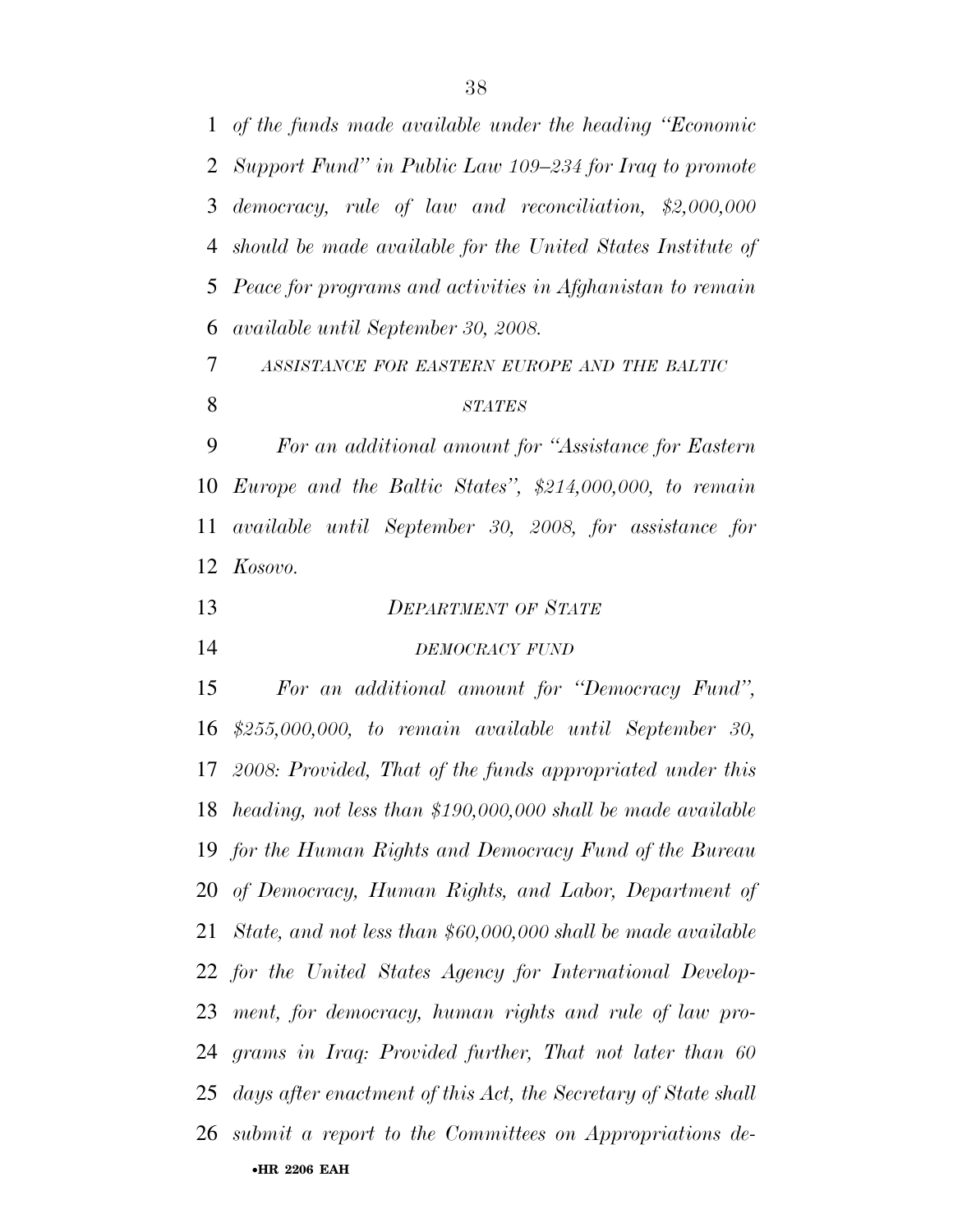| $\mathbf{1}$             | scribing a comprehensive, long-term strategy, with goals       |
|--------------------------|----------------------------------------------------------------|
| $\overline{2}$           | and expected results, for strengthening and advancing de-      |
| 3                        | mocracy in Iraq.                                               |
| $\overline{4}$           | INTERNATIONAL NARCOTICS CONTROL AND LAW                        |
| 5                        | <b>ENFORCEMENT</b>                                             |
| 6                        | For an additional amount for "International Nar-               |
| $\overline{\mathcal{L}}$ | cotics Control and Law Enforcement", \$210,000,000, to re-     |
| 8                        | main available until September 30, 2008.                       |
| 9                        | MIGRATION AND REFUGEE ASSISTANCE                               |
| 10                       | For an additional amount for "Migration and Refugee            |
| 11                       | Assistance", \$71,500,000, to remain available until Sep-      |
| 12                       | tember 30, 2008, of which not less than \$5,000,000 shall      |
| 13                       | be made available to rescue Iraqi scholars.                    |
| 14                       | UNITED STATES EMERGENCY REFUGEE AND MIGRATION                  |
| 15                       | <b>ASSISTANCE FUND</b>                                         |
| 16                       | For an additional amount for "United States Emer-              |
| 17                       | gency Refugee and Migration Assistance<br>$Fund$ ".            |
|                          | 18 \$30,000,000, to remain available until expended.           |
| 19                       | NONPROLIFERATION, ANTI-TERRORISM, DEMINING AND                 |
| 20                       | RELATED PROGRAMS                                               |
| 21                       | For an additional amount for "Nonproliferation,                |
| 22                       | Anti-Terrorism, Demining and Related Programs",                |
|                          | 23 \$27,500,000, to remain available until September 30, 2008. |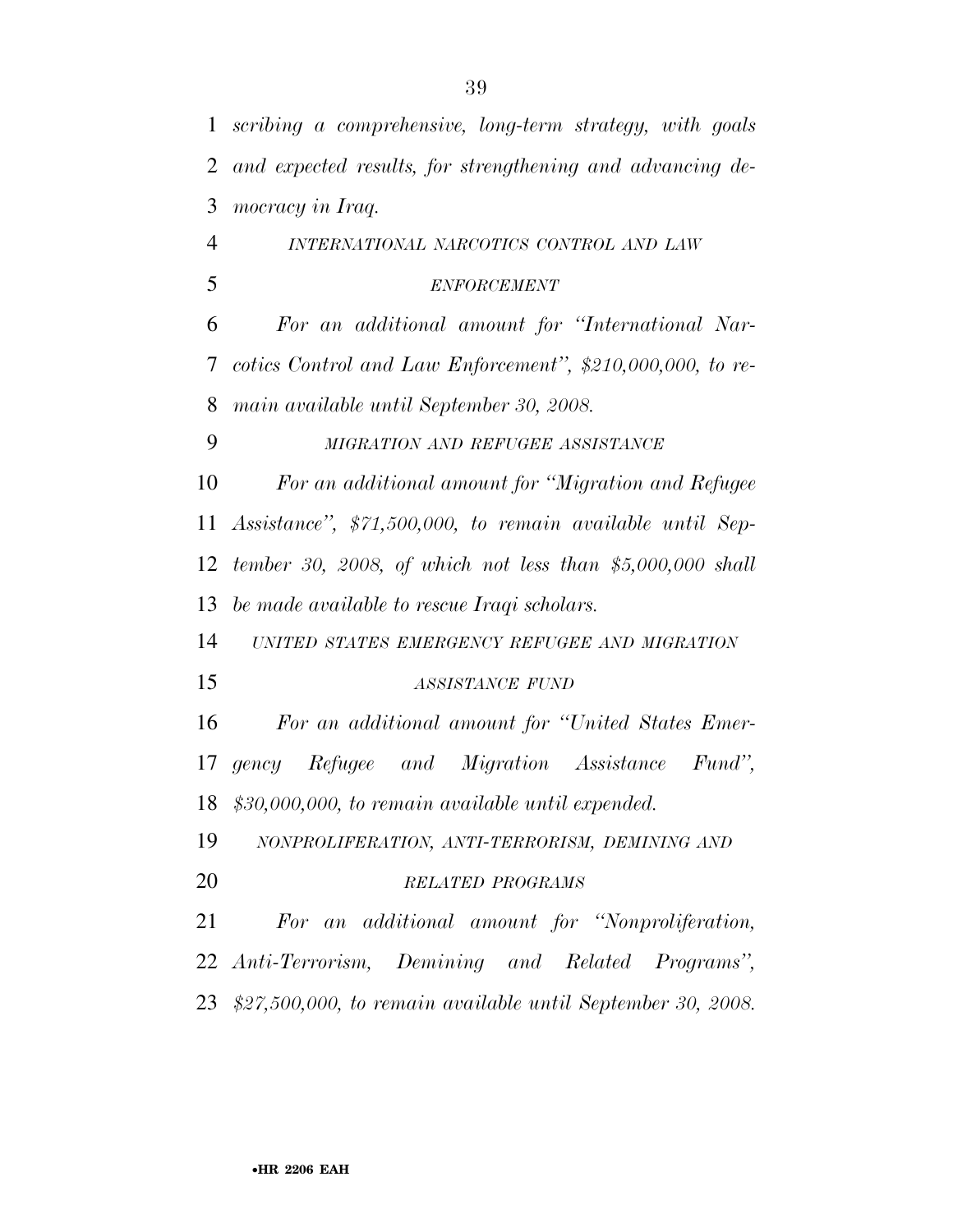| $\mathbf{1}$   | <b>DEPARTMENT OF THE TREASURY</b>                             |
|----------------|---------------------------------------------------------------|
| $\overline{2}$ | INTERNATIONAL AFFAIRS TECHNICAL ASSISTANCE                    |
| 3              | For an additional amount for "International Affairs"          |
| $\overline{4}$ | Technical Assistance", \$2,750,000, to remain available       |
| 5              | until September 30, 2008.                                     |
| 6              | <i>MILITARY ASSISTANCE</i>                                    |
| 7              | FUNDS APPROPRIATED TO THE PRESIDENT                           |
| 8              | FOREIGN MILITARY FINANCING PROGRAM                            |
| 9              | For an additional amount for "Foreign Military Fi-            |
| 10             | nancing Program", \$220,000,000, to remain available until    |
| 11             | September 30, 2008.                                           |
| 12             | PEACEKEEPING OPERATIONS                                       |
| 13             | For an additional amount for "Peacekeeping Oper-              |
| 14             | ations", \$190,000,000, to remain available until September   |
| 15             | 30, 2008: Provided, That not later than 30 days after enact-  |
| 16             | ment of this Act and every 30 days thereafter until Sep-      |
| 17             | tember 30, 2008, the Secretary of State shall submit a re-    |
|                | 18 port to the Committees on Appropriations detailing the ob- |
| 19             | ligation and expenditure of funds made available under this   |
| 20             | heading in this Act and in prior Acts making appropria-       |
| 21             | tions for foreign operations, export financing, and related   |
| 22             | programs.                                                     |
| 23             | <b>GENERAL PROVISION-THIS CHAPTER</b>                         |
| 24             | AUTHORIZATION OF FUNDS                                        |
| 25             | SEC. 1601. Funds appropriated by this Act may be              |
| 26             | obligated and expended notwithstanding section 10 of Pub-     |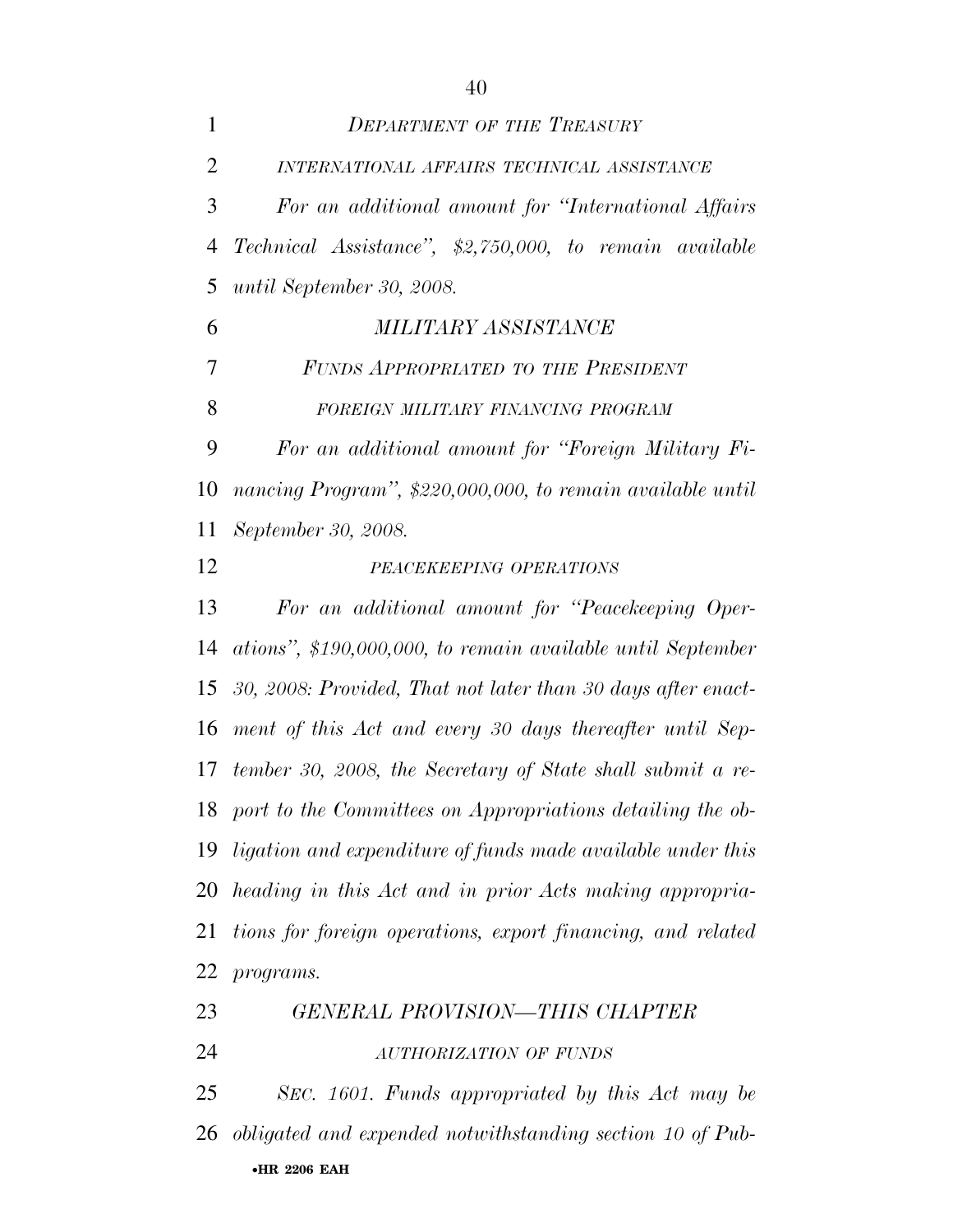*lic Law 91–672 (22 U.S.C. 2412), section 15 of the State Department Basic Authorities Act of 1956 (22 U.S.C. 2680), section 313 of the Foreign Relations Authorization Act, Fiscal Years 1994 and 1995 (22 U.S.C. 6212), and section 504(a)(1) of the National Security Act of 1947 (50 U.S.C.*  $414(a)(1)$ . *TITLE II—HURRICANE KATRINA*  **RECOVERY**  *DEPARTMENT OF HOMELAND SECURITY FEDERAL EMERGENCY MANAGEMENT AGENCY DISASTER RELIEF For an additional amount for ''Disaster Relief'', \$3,400,000,000, to remain available until expended. TITLE III—ADDITIONAL DE- FENSE, INTERNATIONAL AF- FAIRS, AND HOMELAND SECU- RITY PROVISIONS CHAPTER 1 DEPARTMENT OF AGRICULTURE FOREIGN AGRICULTURAL SERVICE PUBLIC LAW 480 TITLE II GRANTS For an additional amount for ''Public Law 480 Title II Grants'', during the current fiscal year, not otherwise recoverable, and unrecovered prior years' costs, including interest thereon, under the Agricultural Trade Development*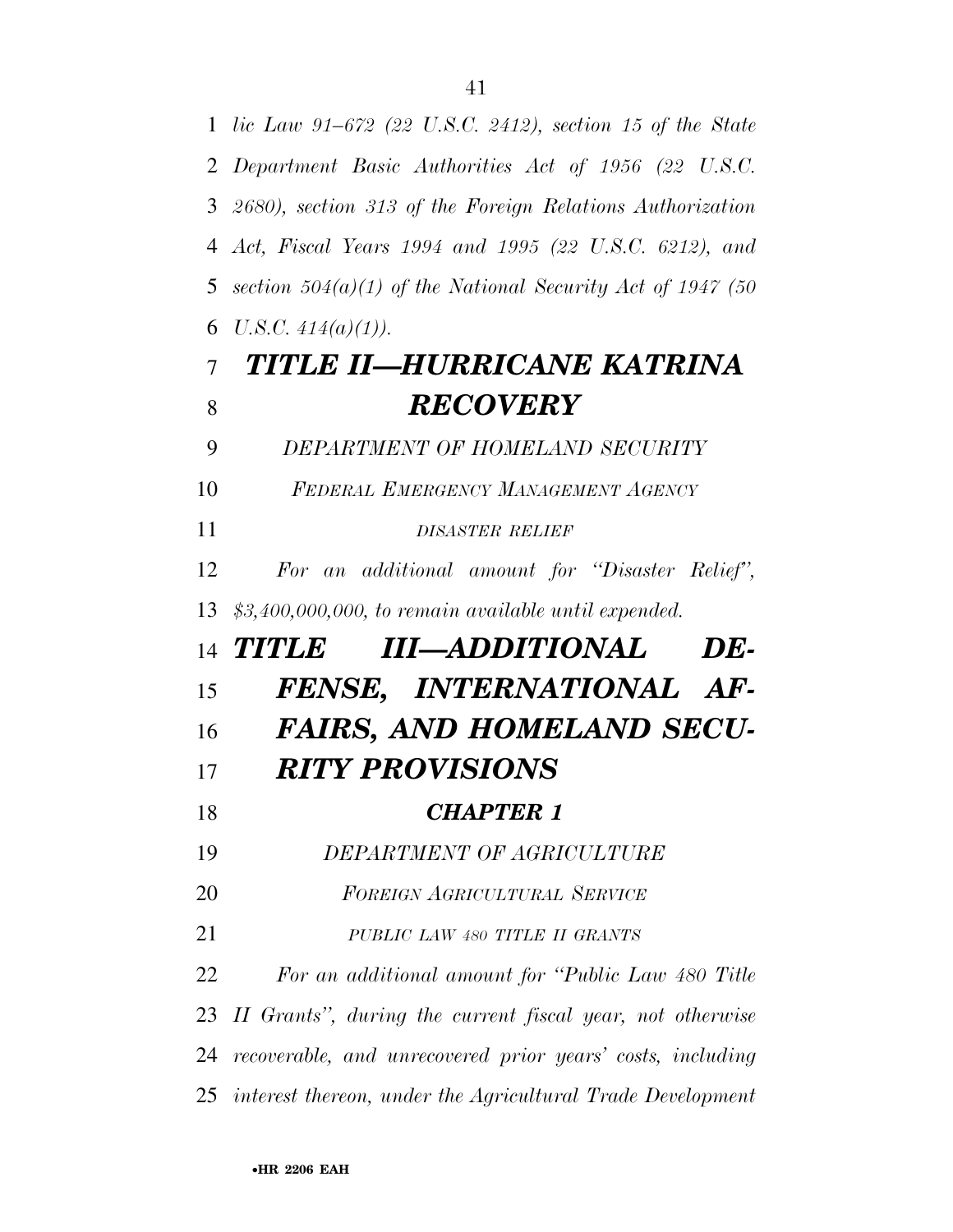*and Assistance Act of 1954, for commodities supplied in* 

 *connection with dispositions abroad under title II of said Act, \$100,000,000, to remain available until expended. GENERAL PROVISION—THIS CHAPTER SEC. 3101. There is hereby appropriated \$10,000,000 to reimburse the Commodity Credit Corporation for the re- lease of eligible commodities under section 302(f)(2)(A) of the Bill Emerson Humanitarian Trust Act (7 U.S.C. 1736f–1): Provided, That any such funds made available to reimburse the Commodity Credit Corporation shall only be used to replenish the Bill Emerson Humanitarian Trust. CHAPTER 2 DEPARTMENT OF JUSTICE FEDERAL BUREAU OF INVESTIGATION SALARIES AND EXPENSES For an additional amount for ''Salaries and Ex- penses'', \$139,740,000, of which \$129,740,000 is to remain available until September 30, 2008 and \$10,000,000 is to remain available until expended to implement corrective ac- tions in response to the findings and recommendations in the Department of Justice Office of Inspector General report entitled, ''A Review of the Federal Bureau of Investigation's Use of National Security Letters'', of which \$500,000 shall be transferred to and merged with ''Department of Justice, Office of the Inspector General''.*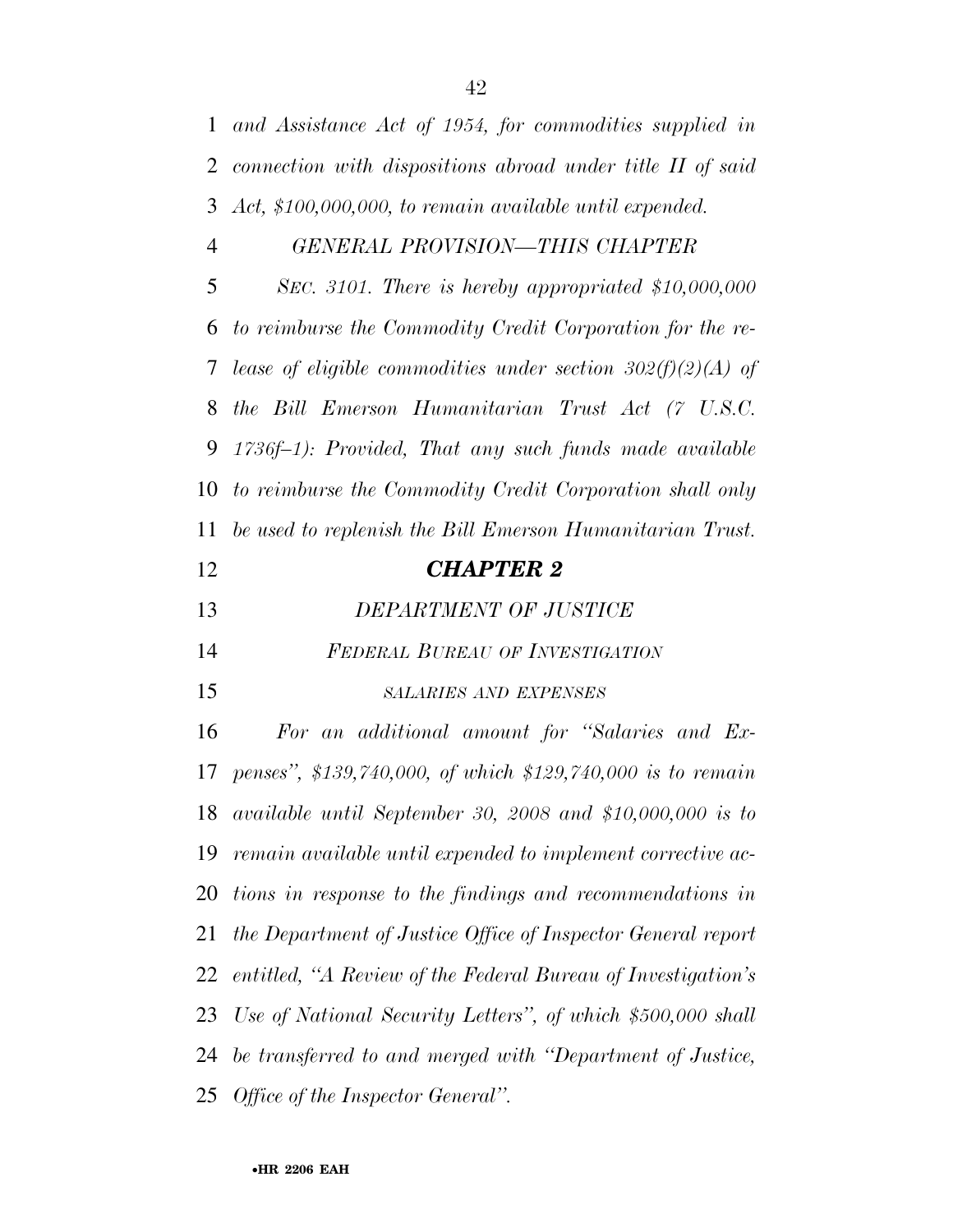| 1              | <b>DRUG ENFORCEMENT ADMINISTRATION</b>                      |
|----------------|-------------------------------------------------------------|
| $\overline{2}$ | <b>SALARIES AND EXPENSES</b>                                |
| 3              | For an additional amount for "Salaries and Ex-              |
| $\overline{4}$ | penses", \$3,698,000, to remain available until September   |
| 5              | 30, 2008.                                                   |
| 6              | <b>GENERAL PROVISION-THIS CHAPTER</b>                       |
| 7              | SEC. 3201. Funds provided in this Act for the "De-          |
| 8              | partment of Justice, Federal Bureau of Investigation, Sala- |
| 9              | ries and Expenses", shall be made available according to    |
| 10             | the language relating to such account in the joint explana- |
| 11             | tory statement accompanying the conference report on H.R.   |
| 12             | 1591 of the 110th Congress (H. Rept. 110–107).              |
| 13             | <b>CHAPTER 3</b>                                            |
| 14             | DEPARTMENT OF DEFENSE-MILITARY                              |
| 15             | <b>MILITARY PERSONNEL</b>                                   |
| 16             | MILITARY PERSONNEL, ARMY                                    |
| 17             | For an additional amount for "Military Personnel,           |
|                | 18 Army", \$343,080,000.                                    |
| 19             | MILITARY PERSONNEL, NAVY                                    |
| 20             | For an additional amount for "Military Personnel,           |
| 21             |                                                             |
| 22             | Navy", \$408,283,000.                                       |
|                | MILITARY PERSONNEL, MARINE CORPS                            |
| 23             | For an additional amount for "Military Personnel,           |
|                | 24 Marine Corps", \$108,956,000.                            |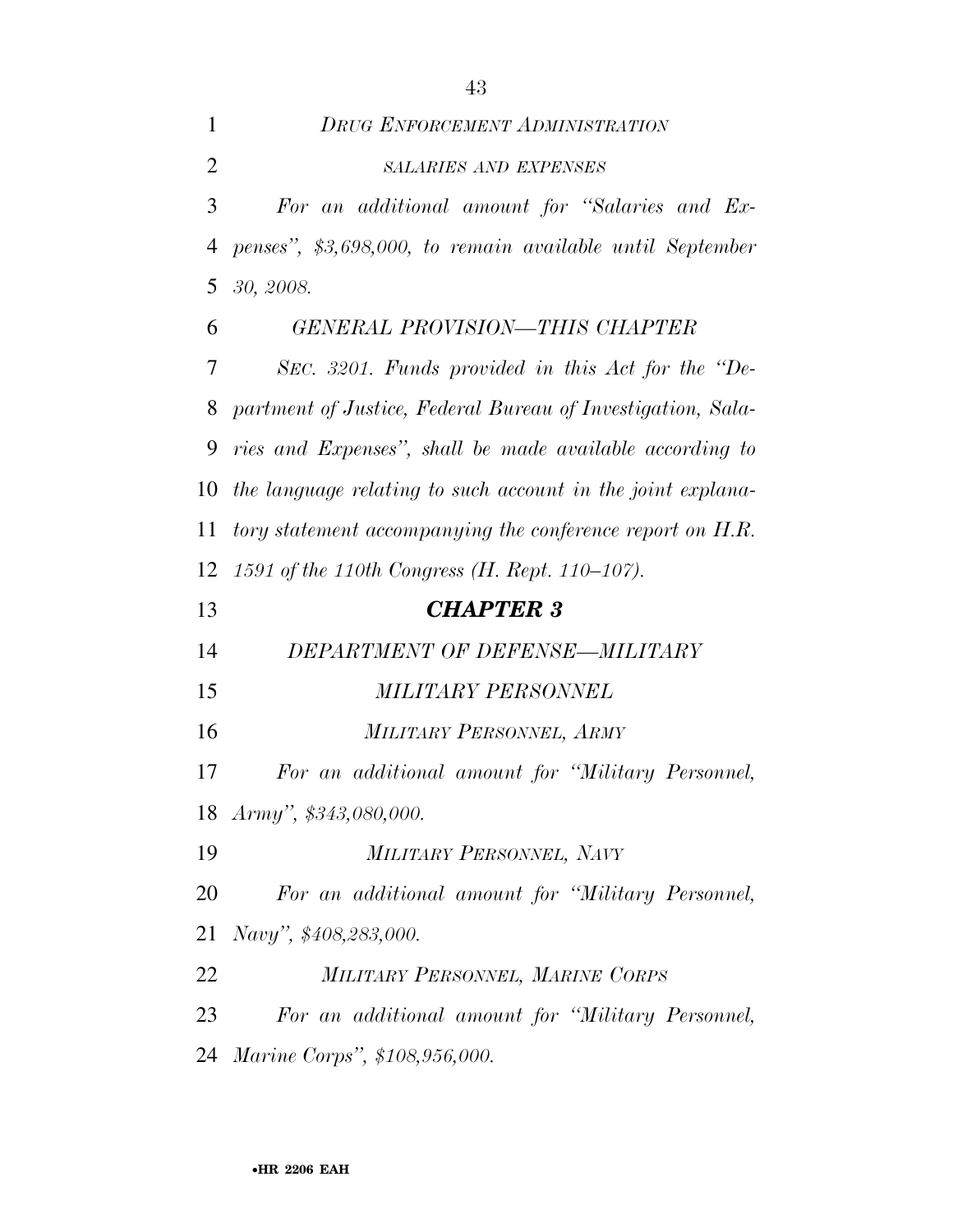| 1              | MILITARY PERSONNEL, AIR FORCE                        |
|----------------|------------------------------------------------------|
| 2              | For an additional amount for "Military Personnel,    |
| 3              | Air Force", \$139,300,000.                           |
| $\overline{4}$ | RESERVE PERSONNEL, NAVY                              |
| 5              | For an additional amount for "Reserve Personnel,     |
| 6              | Navy", \$8,223,000.                                  |
| 7              | RESERVE PERSONNEL, MARINE CORPS                      |
| 8              | For an additional amount for "Reserve Personnel, Ma- |
| 9              | rine Corps", \$5,660,000.                            |
| 10             | RESERVE PERSONNEL, AIR FORCE                         |
| 11             | For an additional amount for "Reserve Personnel, Air |
| 12             | Force", $$6,073,000$ .                               |
| 13             | NATIONAL GUARD PERSONNEL, ARMY                       |
| 14             | For an additional amount for "National Guard Per-    |
| 15             | sonnel, Army", \$109,261,000.                        |
| 16             | NATIONAL GUARD PERSONNEL, AIR FORCE                  |
| 17             | For an additional amount for "National Guard Per-    |
| 18             | sonnel, Air Force", \$19,533,000.                    |
| 19             | <b>OPERATION AND MAINTENANCE</b>                     |
| 20             | OPERATION AND MAINTENANCE, NAVY                      |
| 21             | For an additional amount for "Operation and Mainte-  |
| 22             | nance, Navy", \$24,000,000.                          |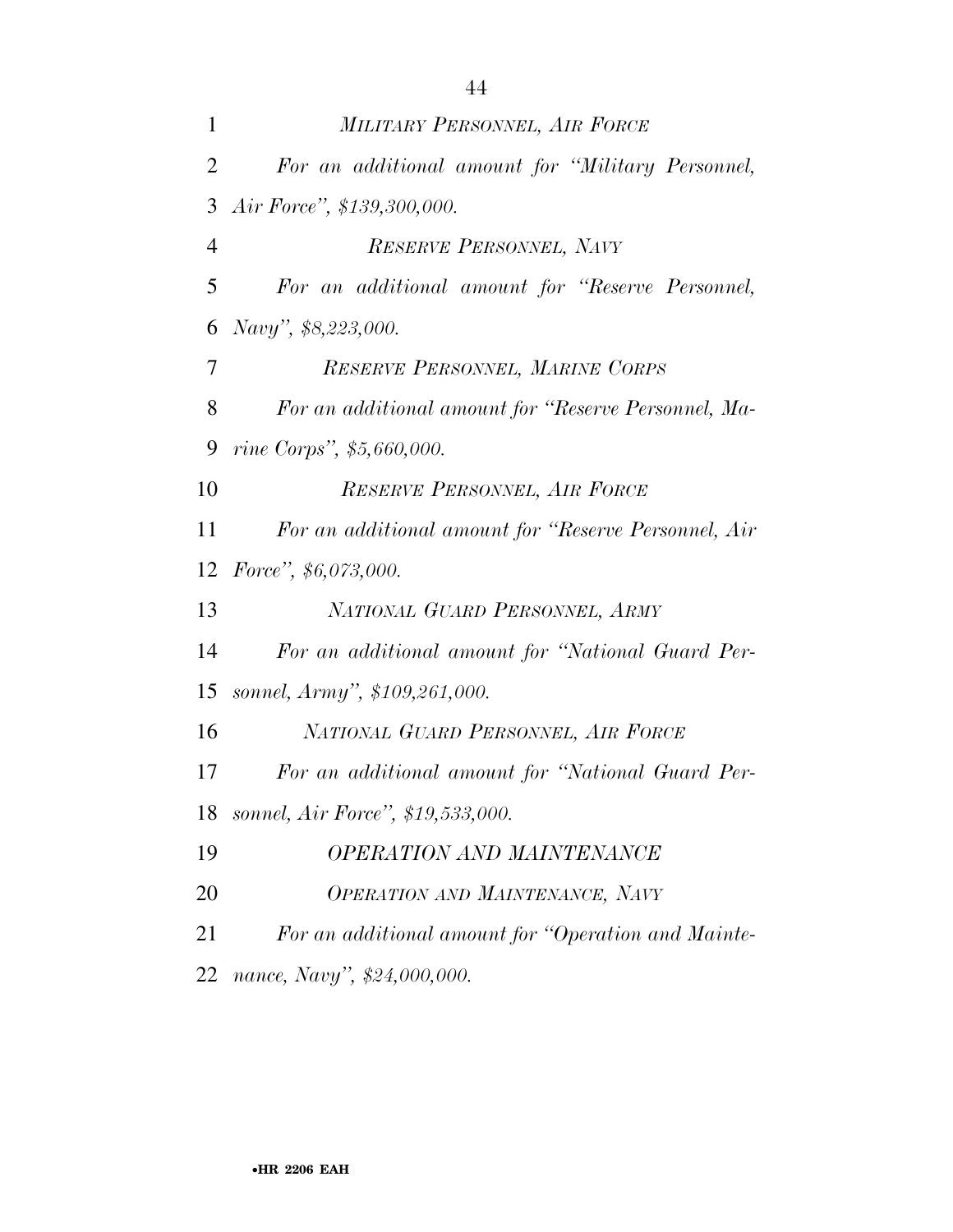*STRATEGIC RESERVE READINESS FUND (INCLUDING TRANSFER OF FUNDS)*

 *In addition to amounts provided in this or any other Act, for training, operations, repair of equipment, pur- chases of equipment, and other expenses related to improv- ing the readiness of non-deployed United States military forces, \$1,615,000,000, to remain available until September 30, 2009; of which \$1,000,000,000 shall be transferred to ''National Guard and Reserve Equipment'' for the purchase of equipment for the Army National Guard; and of which \$615,000,000 shall be transferred by the Secretary of De- fense only to appropriations for military personnel, oper- ation and maintenance, procurement, and defense working capital funds to accomplish the purposes provided herein: Provided, That the funds transferred shall be merged with and shall be available for the same purposes and for the same time period as the appropriation to which transferred: Provided further, That the Secretary of Defense shall, not fewer than 30 days prior to making transfers under this authority, notify the congressional defense committees in writing of the details of any such transfers made pursuant to this authority: Provided further, That funds shall be transferred to the appropriation accounts not later than 120 days after the enactment of this Act: Provided further, That the transfer authority provided in this paragraph is*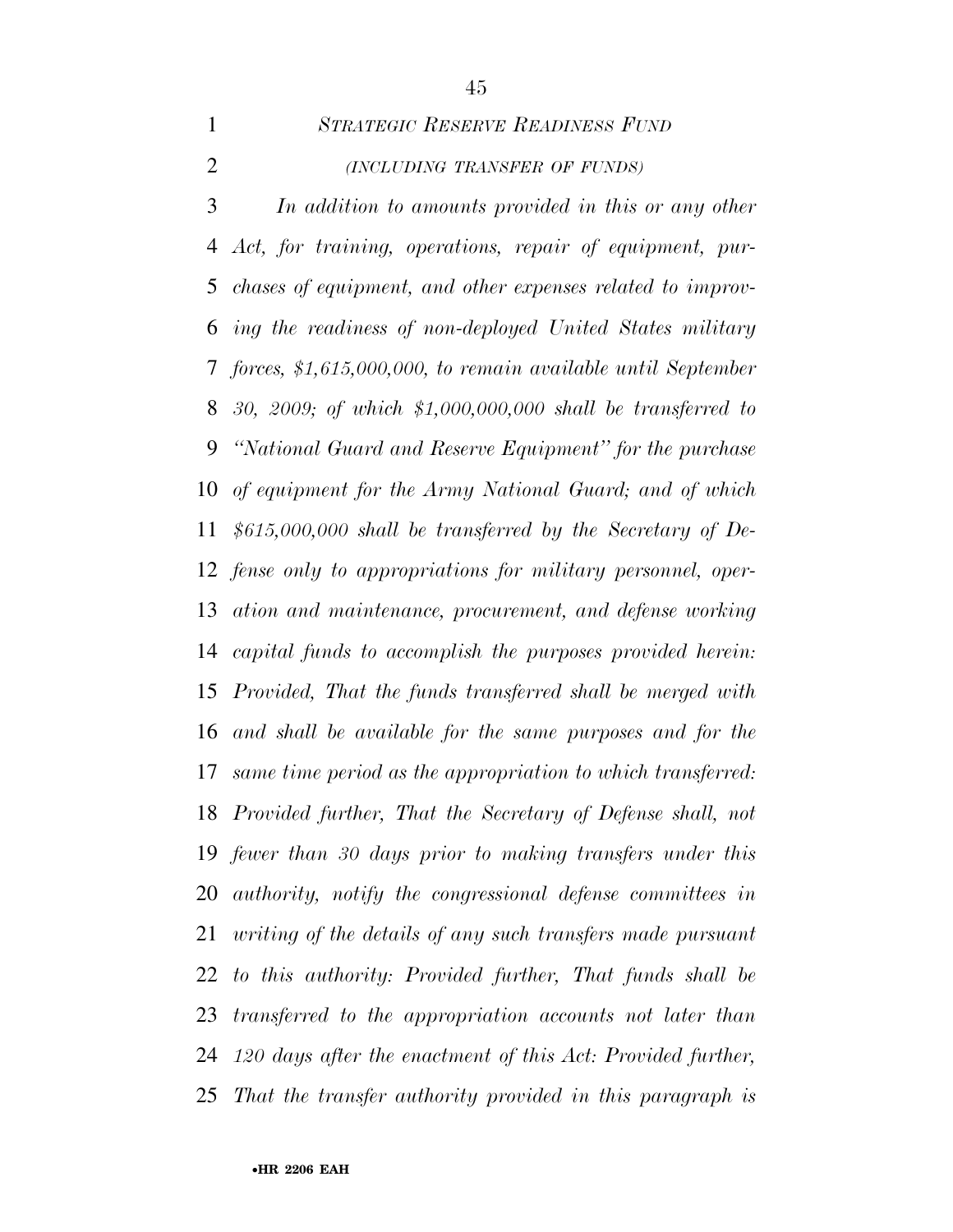*in addition to any other transfer authority available to the Department of Defense: Provided further, That upon a de- termination that all or part of the funds transferred from this appropriation are not necessary for the purposes pro- vided herein, such amounts may be transferred back to this appropriation.* 

- *PROCUREMENT*
- *OTHER PROCUREMENT, ARMY*

 *For an additional amount for ''Other Procurement, Army'', \$1,217,000,000, to remain available until Sep- tember 30, 2009: Provided, That the amount provided under this heading shall be available only for the purchase of mine resistant ambush protected vehicles.* 

*OTHER PROCUREMENT, NAVY*

 *For an additional amount for ''Other Procurement, Navy'', \$130,040,000, to remain available until September 30, 2009: Provided, That the amount provided under this heading shall be available only for the purchase of mine resistant ambush protected vehicles.* 

*PROCUREMENT, MARINE CORPS*

 *For an additional amount for ''Procurement, Marine Corps'', \$1,263,360,000, to remain available until Sep- tember 30, 2009: Provided, That the amount provided under this heading shall be available only for the purchase of mine resistant ambush protected vehicles.*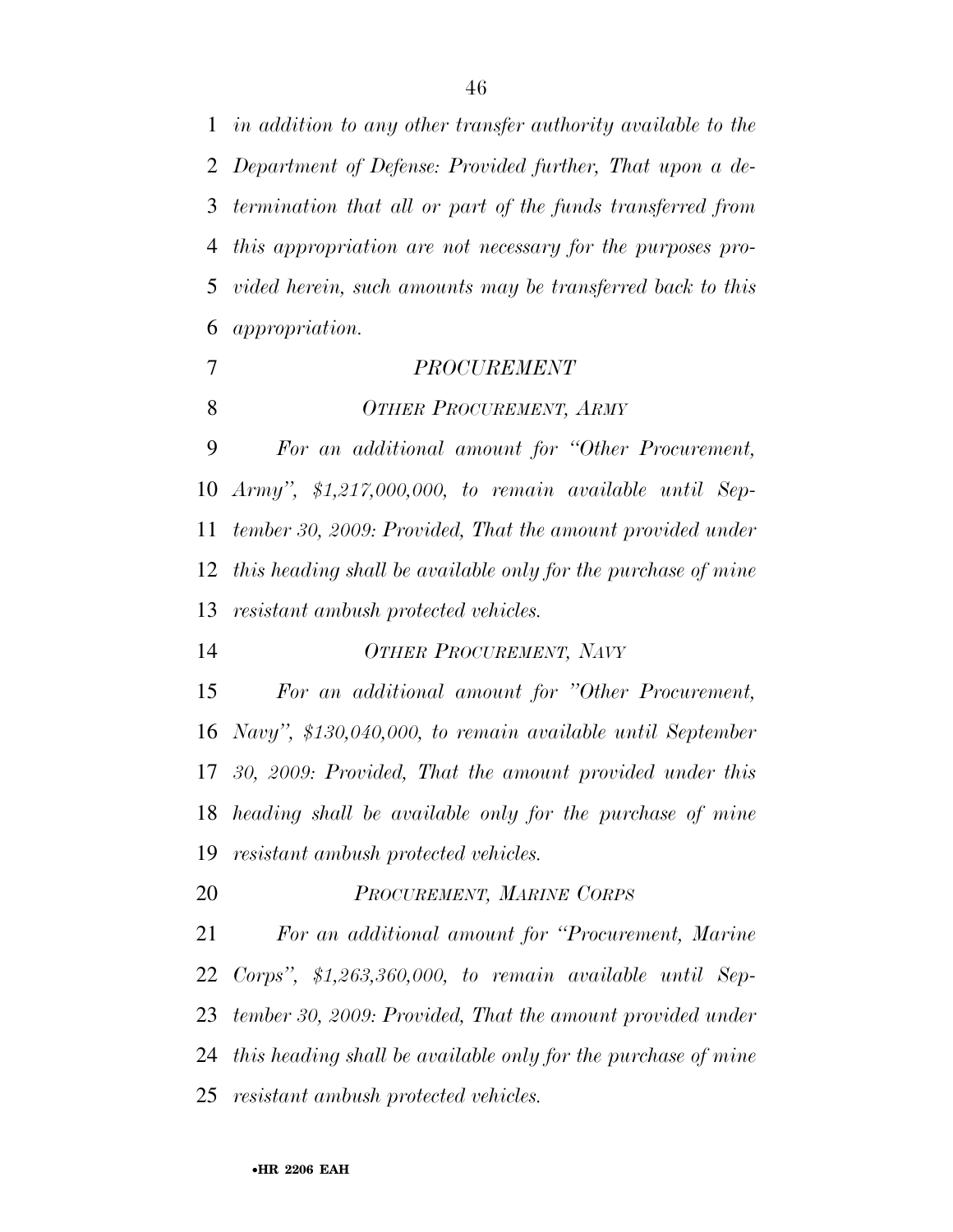*OTHER PROCUREMENT, AIR FORCE For an additional amount for ''Other Procurement, Air Force'', \$139,040,000, to remain available until Sep- tember 30, 2009: Provided, That the amount provided under this heading shall be available only for the purchase of mine resistant ambush protected vehicles. PROCUREMENT, DEFENSE-WIDE For an additional amount for ''Procurement, Defense- Wide'', \$258,860,000, to remain available until September 30, 2009: Provided, That the amount provided under this heading shall be available only for the purchase of mine resistant ambush protected vehicles. OTHER DEPARTMENT OF DEFENSE PROGRAMS DEFENSE HEALTH PROGRAM*

*(INCLUDING TRANSFER OF FUNDS)*

 *For an additional amount for ''Defense Health Pro- gram'', \$1,878,706,000; of which \$1,429,006,000 shall be for operation and maintenance, including \$600,000,000 which shall be available for the treatment of traumatic brain in- jury and post-traumatic stress disorder and remain avail- able until September 30, 2008; of which \$118,000,000 shall be for procurement, to remain available until September 30, 2009; and of which \$331,700,000 shall be for research, devel- opment, test and evaluation, to remain available until Sep-tember 30, 2008: Provided, That if the Secretary of Defense*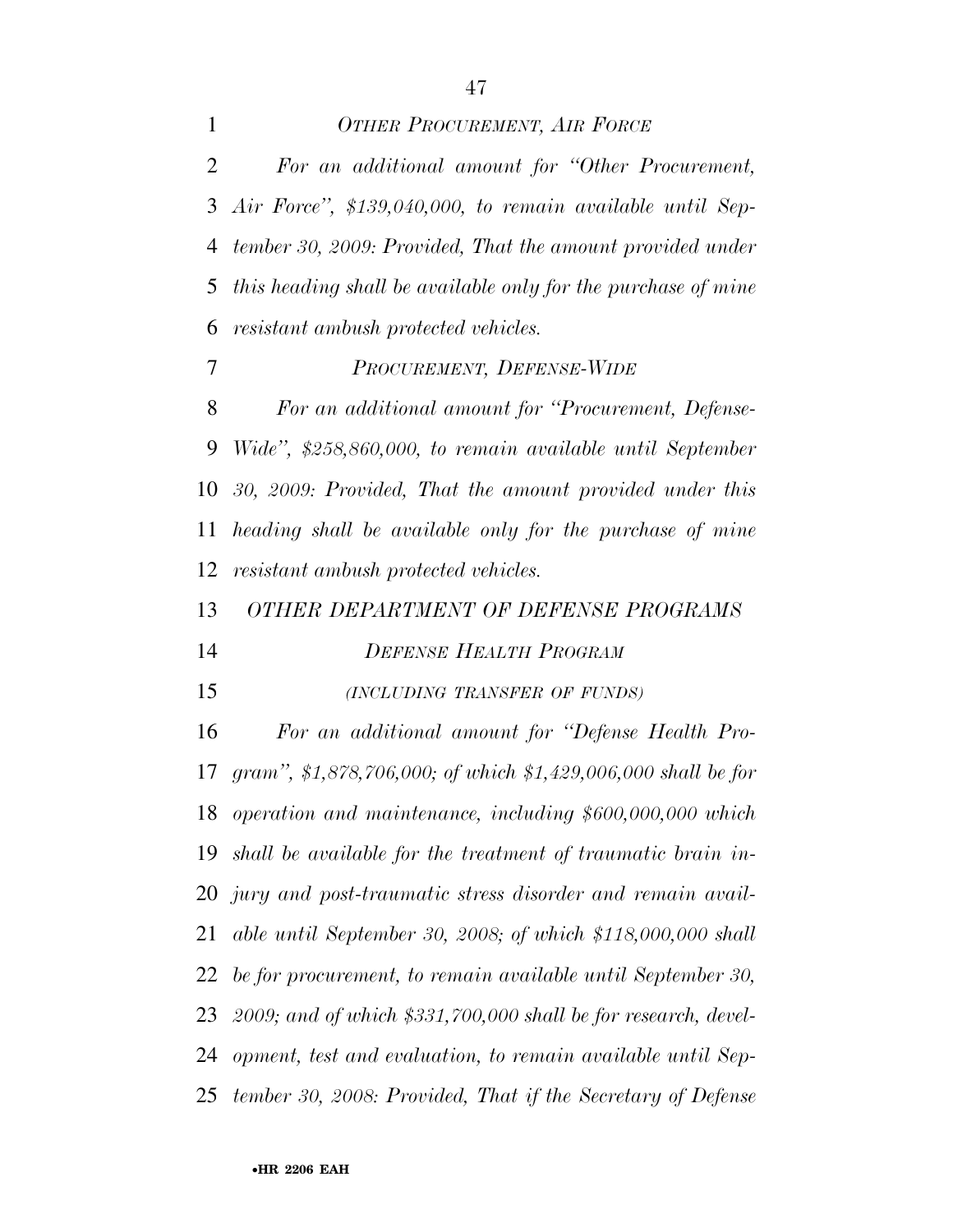*determines that funds made available in this paragraph for the treatment of traumatic brain injury and post-traumatic stress disorder are in excess of the requirements of the De- partment of Defense, the Secretary may transfer amounts in excess of that requirement to the Department of Veterans Affairs to be available only for the same purpose.* 

*GENERAL PROVISIONS—THIS CHAPTER* 

 *SEC. 3301. None of the funds appropriated or other- wise made available by this or any other Act shall be obli- gated or expended by the United States Government for a purpose as follows:* 

 *(1) To establish any military installation or base for the purpose of providing for the permanent sta-tioning of United States Armed Forces in Iraq.* 

 *(2) To exercise United States control over any oil resource of Iraq.* 

 *SEC. 3302. None of the funds made available in this Act may be used in contravention of the following laws en- acted or regulations promulgated to implement the United Nations Convention Against Torture and Other Cruel, In- human or Degrading Treatment or Punishment (done at New York on December 10, 1984)—*

 *(1) section 2340A of title 18, United States Code; (2) section 2242 of the Foreign Affairs Reform and Restructuring Act of 1998 (division G of Public*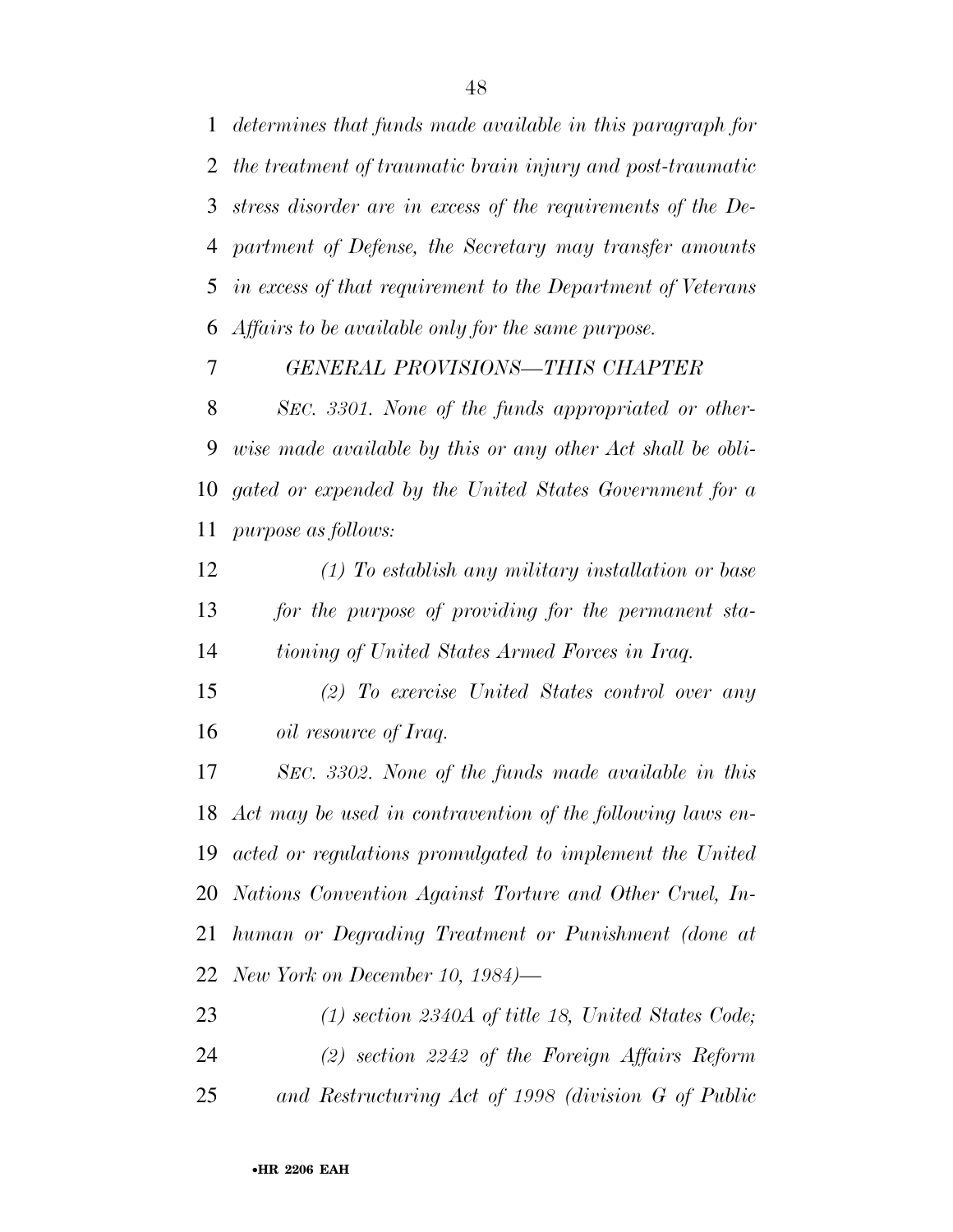| $\mathbf{1}$   | Law 105–277; 112 Stat. 2681–822; 8 U.S.C. 1231                        |
|----------------|-----------------------------------------------------------------------|
| $\overline{2}$ | note) and regulations prescribed thereto, including                   |
| 3              | regulations under part 208 of title 8, Code of Federal                |
| $\overline{4}$ | Regulations, and part 95 of title 22, Code of Federal                 |
| 5              | Regulations; and                                                      |
| 6              | $(3)$ sections 1002 and 1003 of the Department of                     |
| 7              | Defense, Emergency Supplemental Appropriations to                     |
| 8              | Address Hurricanes in the Gulf of Mexico, and Pan-                    |
| 9              | demic Influenza Act, 2006 (Public Law 109–148).                       |
| 10             | SEC. 3303. (a) REPORT BY SECRETARY OF DE-                             |
| 11             | FENSE.—Not later than 30 days after the date of the enact-            |
| 12             | ment of this Act, the Secretary of Defense shall submit to            |
| 13             | the congressional defense committees a report that contains           |
|                | 14 <i>individual transition readiness assessments by unit of Iraq</i> |
| 15             | and Afghan security forces. The Secretary of Defense shall            |
| 16             | submit to the congressional defense committees updates of             |
|                | 17 the report required by this subsection every 90 days after         |

 *the date of the submission of the report until October 1, 2008. The report and updates of the report required by this* 

*subsection shall be submitted in classified form.* 

*(b) REPORT BY OMB.—*

 *(1) The Director of the Office of Management and Budget, in consultation with the Secretary of De- fense; the Commander, Multi-National Security Tran-sition Command—Iraq; and the Commander, Com-*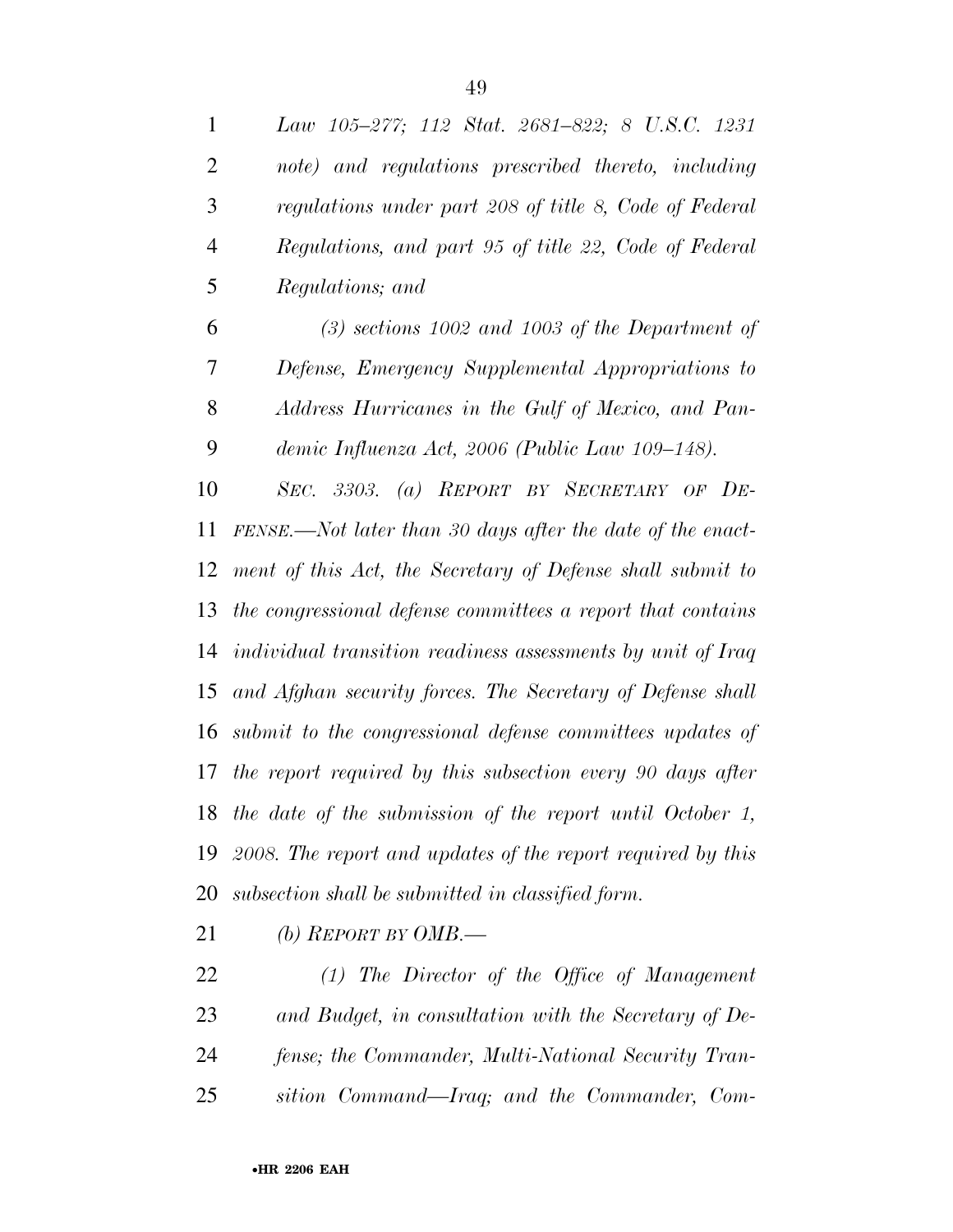| $\mathbf{1}$   | bined Security Transition Command—Afghanistan,          |
|----------------|---------------------------------------------------------|
| $\overline{2}$ | shall submit to the congressional defense committees    |
| 3              | not later than 120 days after the date of the enact-    |
| $\overline{4}$ | ment of this Act and every 90 days thereafter a report  |
| 5              | on the proposed use of all funds under each of the      |
| 6              | headings "Iraq Security Forces Fund" and "Afghani-      |
| 7              | stan Security Forces Fund" on a project-by-project      |
| 8              | basis, for which the obligation of funds is anticipated |
| 9              | during the three-month period from such date, includ-   |
| 10             | ing estimates by the commanders referred to in this     |
| 11             | paragraph of the costs required to complete each such   |
| 12             | project.                                                |
| 13             | $(2)$ The report required by this subsection shall      |
| 14             | <i>include the following:</i>                           |
| 15             | $(A)$ The use of all funds on a project-by-             |
| 16             | project basis for which funds appropriated under        |
| 17             | the headings referred to in paragraph (1) were          |
| 18             | obligated prior to the submission of the report,        |
| 19             | including estimates by the commanders referred          |
| 20             | to in paragraph $(1)$ of the costs to complete each     |
| 21             | project.                                                |
| 22             | $(B)$ The use of all funds on a project-by-             |
| 23             | project basis for which funds were appropriated         |
| 24             | under the headings referred to in paragraph $(1)$       |
| 25             | in prior appropriations Acts, or for which funds        |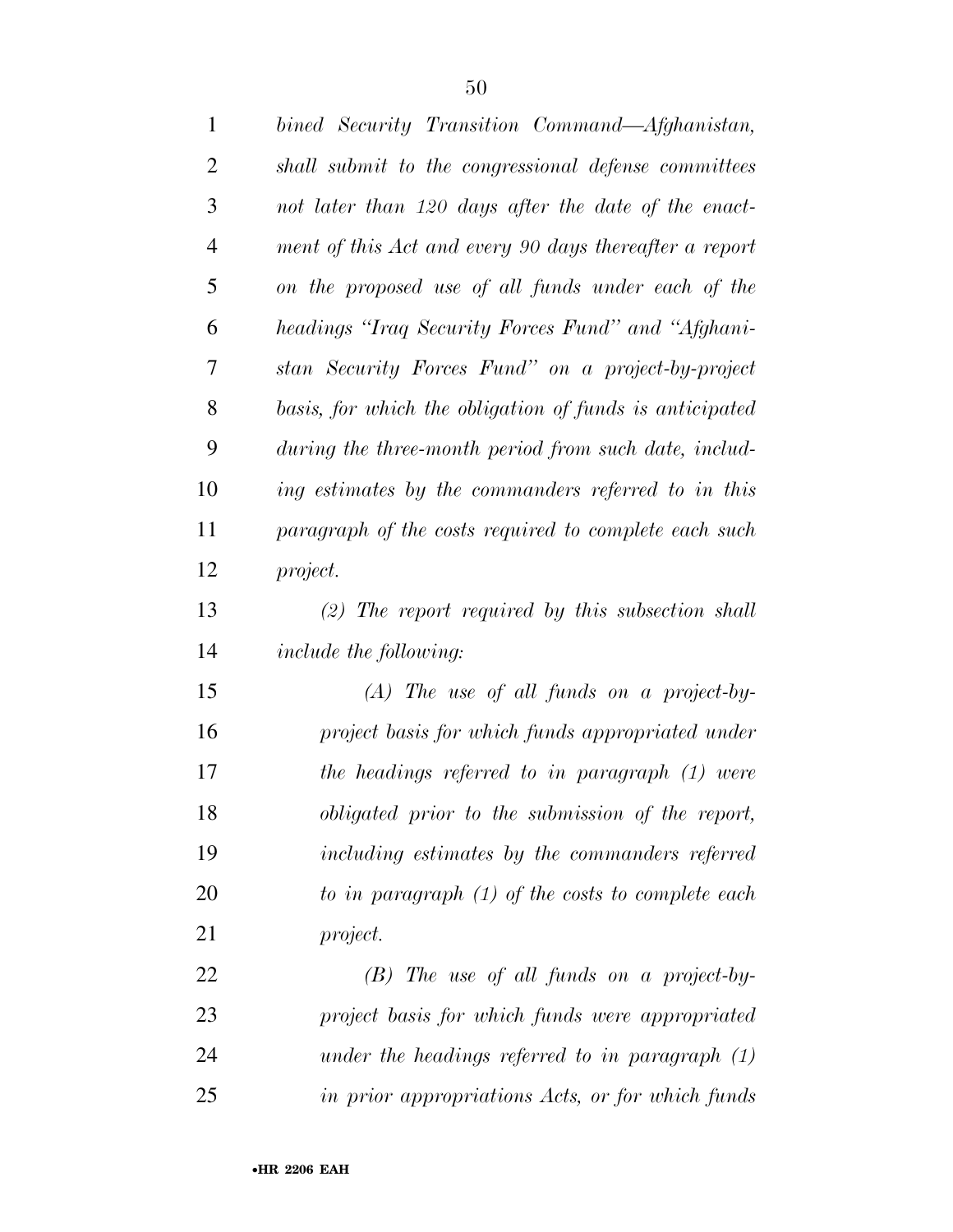| 1              | were made available by transfer, reprogram-                    |
|----------------|----------------------------------------------------------------|
| $\overline{2}$ | ming, or allocation from other headings in prior               |
| 3              | appropriations Acts, including estimates by the                |
| $\overline{4}$ | commanders referred to in paragraph $(1)$ of the               |
| 5              | costs to complete each project.                                |
| 6              | $(C)$ An estimated total cost to train and                     |
| 7              | equip the Iraq and Afghan security forces,                     |
| 8              | disaggregated by major program and sub-ele-                    |
| 9              | ments by force, arrayed by fiscal year.                        |
| 10             | (c) NOTIFICATION.—The Secretary of Defense shall no-           |
| 11             | tify the congressional defense committees of any proposed      |
| 12             | new projects or transfers of funds between sub-activity        |
|                | 13 groups in excess of \$15,000,000 using funds appropriated   |
| 14             | by this Act under the headings "Iraq Security Forces"          |
|                | 15 Fund" and "Afghanistan Security Forces Fund".               |
| 16             | SEC. 3304. None of the funds appropriated or other-            |
| 17             | wise made available by this Act may be obligated or ex-        |
|                | 18 pended to provide award fees to any defense contractor con- |
|                | 19 trary to the provisions of section 814 of the National De-  |
|                | 20 fense Authorization Act, Fiscal Year 2007 (Public Law       |
| 21             | $109 - 364$ ).                                                 |
| 22             | SEC. 3305. Not more than 85 percent of the funds ap-           |
|                | 23 propriated to the Department of Defense in this Act for op- |
|                |                                                                |

*eration and maintenance shall be available for obligation* 

*unless and until the Secretary of Defense submits to the con-*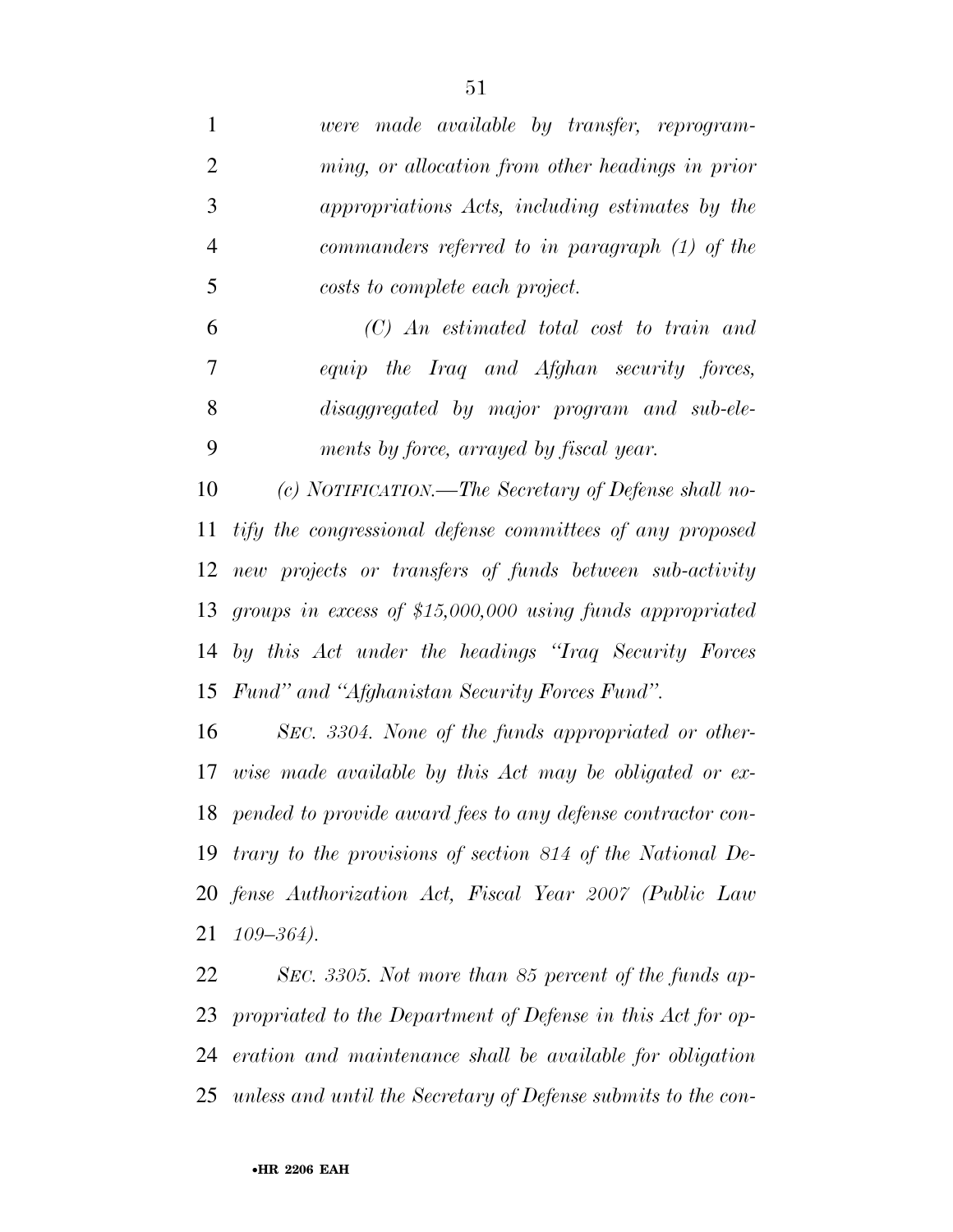*gressional defense committees a report detailing the use of Department of Defense funded service contracts conducted in the theater of operations in support of United States military and reconstruction activities in Iraq and Afghani- stan: Provided, That the report shall provide detailed infor- mation specifying the number of contracts and contract costs used to provide services in fiscal year 2006, with sub- allocations by major service categories: Provided further, That the report also shall include estimates of the number of contracts to be executed in fiscal year 2007: Provided further, That the report shall include the number of con- tractor personnel in Iraq and Afghanistan funded by the Department of Defense: Provided further, That the report shall be submitted to the congressional defense committees not later than August 1, 2007.* 

 *SEC. 3306. Section 1477 of title 10, United States Code, is amended—*

 *(1) in subsection (a), by striking ''A death gra- tuity'' and inserting ''Subject to subsection (d), a death gratuity'';* 

 *(2) by redesignating subsection (d) as subsection (e) and, in such subsection, by striking ''If an eligible survivor dies before he'' and inserting ''If a person en- titled to all or a portion of a death gratuity under subsection (a) or (d) dies before the person''; and*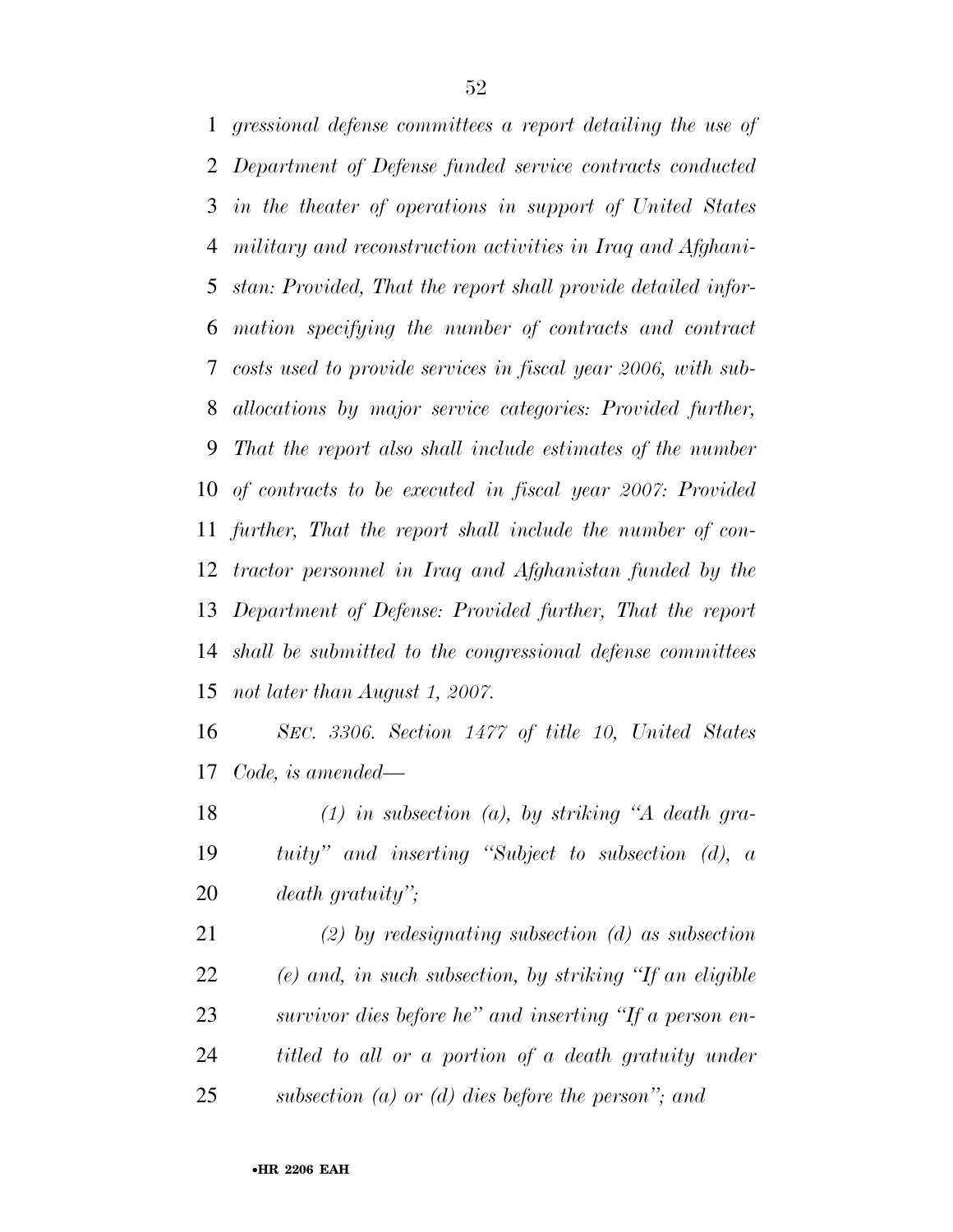*(3) by inserting after subsection (c) the following new subsection (d):* 

 *''(d) During the period beginning on the date of the enactment of this subsection and ending on September 30, 2007, a person covered by section 1475 or 1476 of this title may designate another person to receive not more than 50 percent of the amount payable under section 1478 of this title. The designation shall indicate the percentage of the amount, to be specified only in 10 percent increments up to the maximum of 50 percent, that the designated person may receive. The balance of the amount of the death gra- tuity shall be paid to or for the living survivors of the per- son concerned in accordance with paragraphs (1) through (5) of subsection (a).''.* 

 *SEC. 3307. (a) INSPECTION OF MILITARY MEDICAL TREATMENT FACILITIES, MILITARY QUARTERS HOUSING MEDICAL HOLD PERSONNEL, AND MILITARY QUARTERS HOUSING MEDICAL HOLDOVER PERSONNEL.—*

 *(1) IN GENERAL.—Not later than 180 days after the date of the enactment of this Act, and annually thereafter, the Secretary of Defense shall inspect each facility of the Department of Defense as follows: (A) Each military medical treatment facil-ity.*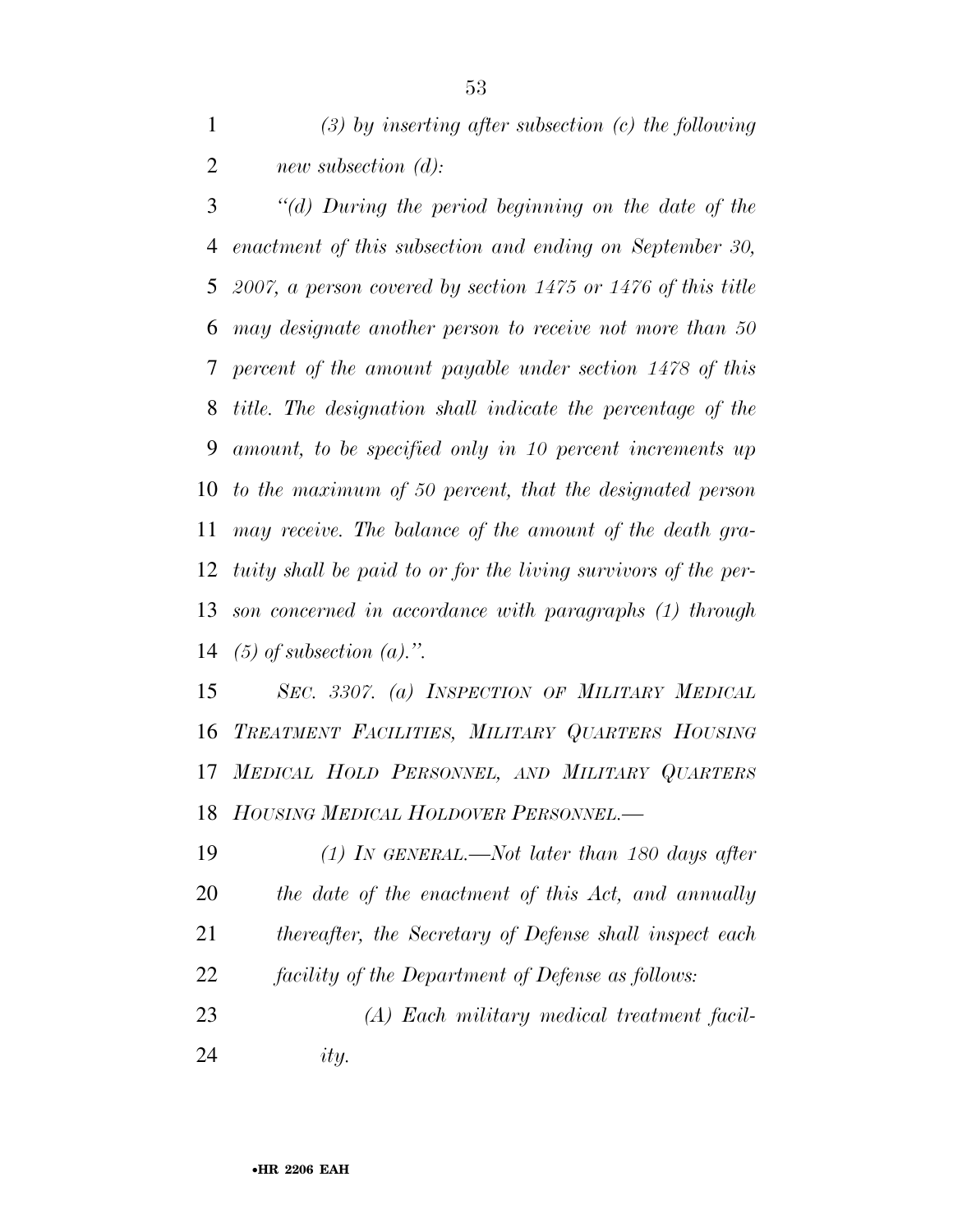| $\mathbf{1}$   | (B) Each military quarters housing medical                   |
|----------------|--------------------------------------------------------------|
| $\overline{2}$ | hold personnel.                                              |
| 3              | (C) Each military quarters housing medical                   |
| $\overline{4}$ | holdover personnel.                                          |
| 5              | $(2)$ PURPOSE.—The purpose of an inspection                  |
| 6              | under this subsection is to ensure that the facility or      |
| 7              | quarters concerned meets acceptable standards for the        |
| 8              | maintenance and operation of medical facilities,             |
| 9              | quarters housing medical hold personnel, or quarters         |
| 10             | housing medical holdover personnel, as applicable.           |
| 11             | (b) ACCEPTABLE STANDARDS.-For purposes of this               |
| 12             | section, acceptable standards for the operation and mainte-  |
| 13             | nance of military medical treatment facilities, military     |
| 14             | quarters housing medical hold personnel, or military quar-   |
| 15             | ters housing medical holdover personnel are each of the fol- |
|                | 16 <i>lowing:</i>                                            |

 *(1) Generally accepted standards for the accredi- tation of medical facilities, or for facilities used to quarter individuals with medical conditions that may require medical supervision, as applicable, in the United States.* 

 *(2) Where appropriate, standards under the Americans with Disabilities Act of 1990 (42 U.S.C. 12101 et seq.).*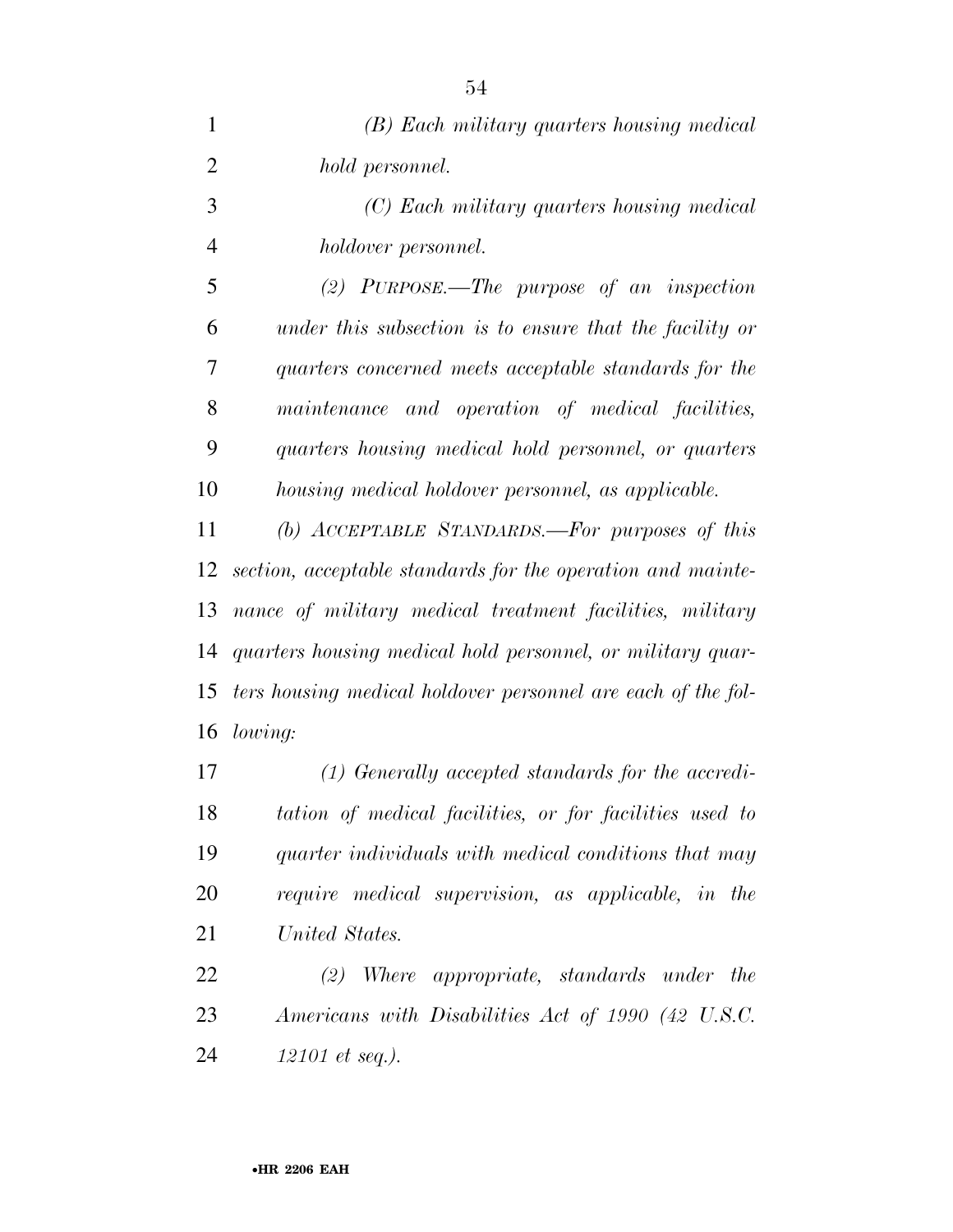*(c) ADDITIONAL INSPECTIONS ON IDENTIFIED DEFI-*

| 2  | $CIENCIES$ .                                                   |
|----|----------------------------------------------------------------|
| 3  | (1) IN GENERAL.—In the event a deficiency is                   |
| 4  | <i>identified pursuant to subsection (a) at a facility or</i>  |
| 5  | quarters described in paragraph (1) of that sub-               |
| 6  | section—                                                       |
| 7  | $(A)$ the commander of such facility or quar-                  |
| 8  | ters, as applicable, shall submit to the Secretary             |
| 9  | a detailed plan to correct the deficiency; and                 |
| 10 | (B) the Secretary shall reinspect such facil-                  |
| 11 | ity or quarters, as applicable, not less often than            |
| 12 | once every 180 days until the deficiency is cor-               |
| 13 | rected.                                                        |
| 14 | (2) CONSTRUCTION WITH OTHER INSPECTIONS.—                      |
| 15 | An inspection of a facility or quarters under this sub-        |
| 16 | section is in addition to any inspection of such facil-        |
| 17 | ity or quarters under subsection $(a)$ .                       |
| 18 | (d) REPORTS ON INSPECTIONS.—A complete copy of                 |
|    | 19 the report on each inspection conducted under subsections   |
| 20 | $(a)$ and $(c)$ shall be submitted in unclassified form to the |
| 21 | applicable military medical command and to the congres-        |
| 22 | sional defense committees.                                     |

 *(e) REPORT ON STANDARDS.—In the event no stand- ards for the maintenance and operation of military medical treatment facilities, military quarters housing medical hold*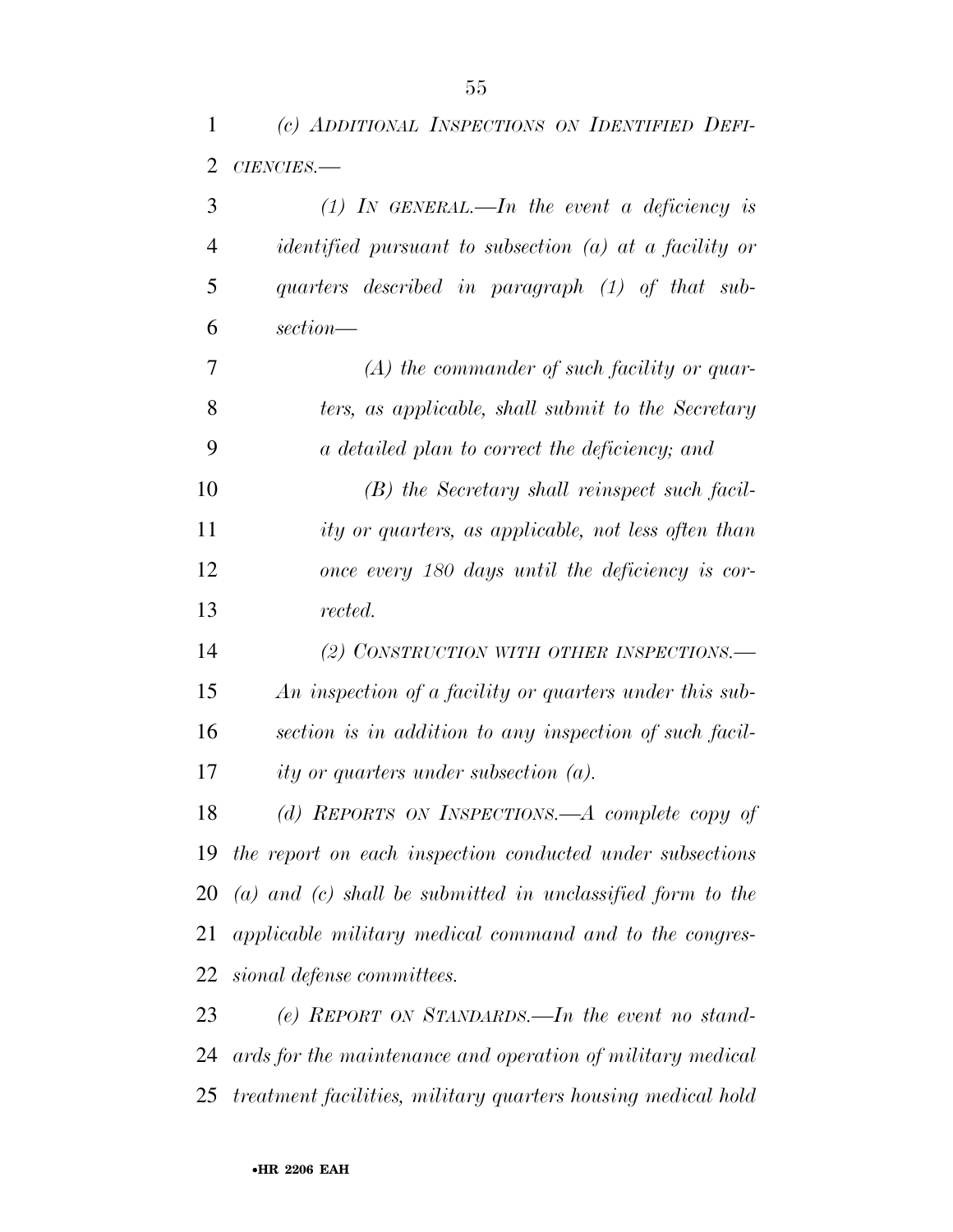*personnel, or military quarters housing medical holdover personnel exist as of the date of the enactment of this Act, or such standards as do exist do not meet acceptable stand- ards for the maintenance and operation of such facilities or quarters, as the case may be, the Secretary shall, not later than 30 days after that date, submit to the congres- sional defense committees a report setting forth the plan of the Secretary to ensure— (1) the adoption by the Department of standards for the maintenance and operation of military med-*

 *ical facilities, military quarters housing medical hold personnel, or military quarters housing medical hold-over personnel, as applicable, that meet—*

 *(A) acceptable standards for the mainte- nance and operation of such facilities or quar-ters, as the case may be; and* 

 *(B) where appropriate, standards under the Americans with Disabilities Act of 1990; and* 

 *(2) the comprehensive implementation of the standards adopted under paragraph (1) at the earliest date practicable.* 

 *SEC. 3308. (a) AWARD OF MEDAL OF HONOR TO WOODROW W. KEEBLE FOR VALOR DURING KOREAN WAR.—Notwithstanding any applicable time limitation under section 3744 of title 10, United States Code, or any*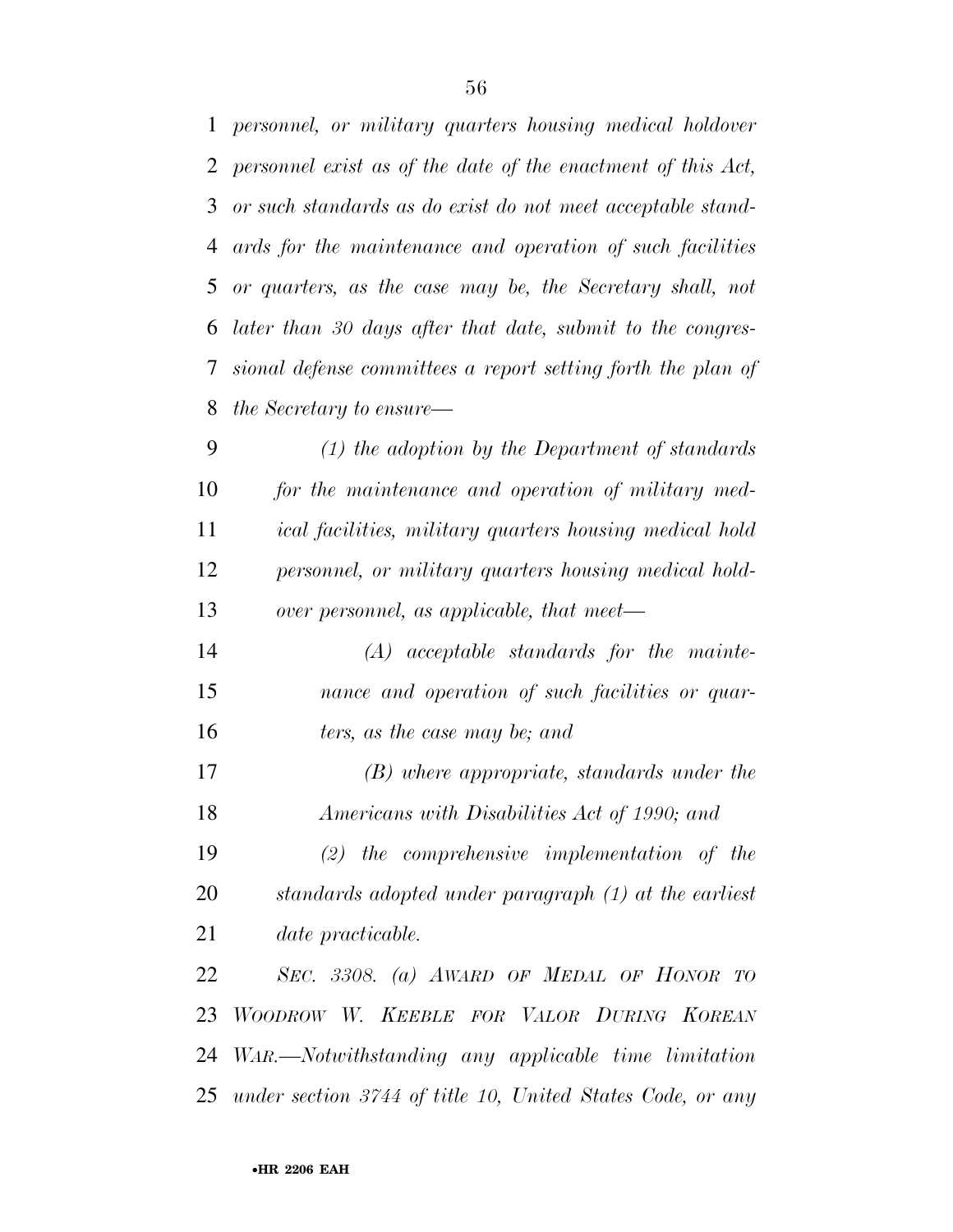*other time limitation with respect to the award of certain medals to individuals who served in the Armed Forces, the President may award to Woodrow W. Keeble the Medal of Honor under section 3741 of that title for the acts of valor described in subsection (b).* 

 *(b) ACTS OF VALOR.—The acts of valor referred to in subsection (a) are the acts of Woodrow W. Keeble, then-act- ing platoon leader, carried out on October 20, 1951, during the Korean War.* 

*(TRANSFER OF FUNDS)*

 *SEC. 3309. Of the amount appropriated under the heading ''Other Procurement, Army'', in title III of division A of Public Law 109–148, \$6,250,000 shall be transferred to ''Military Construction, Army''.* 

 *SEC. 3310. The Secretary of Defense, notwithstanding any other provision of law, acting through the Office of Eco- nomic Adjustment or the Office of Dependents Education of the Department of Defense, shall use not less than \$10,000,000 of funds made available in this Act under the heading ''Operation and Maintenance, Defense-Wide'' to make grants and supplement other Federal funds to provide special assistance to local education agencies.* 

•**HR 2206 EAH**  *SEC. 3311. Congress finds that United States military units should not enter into combat unless they are fully ca- pable of performing their assigned mission. Congress further finds that this is the policy of the Department of Defense.*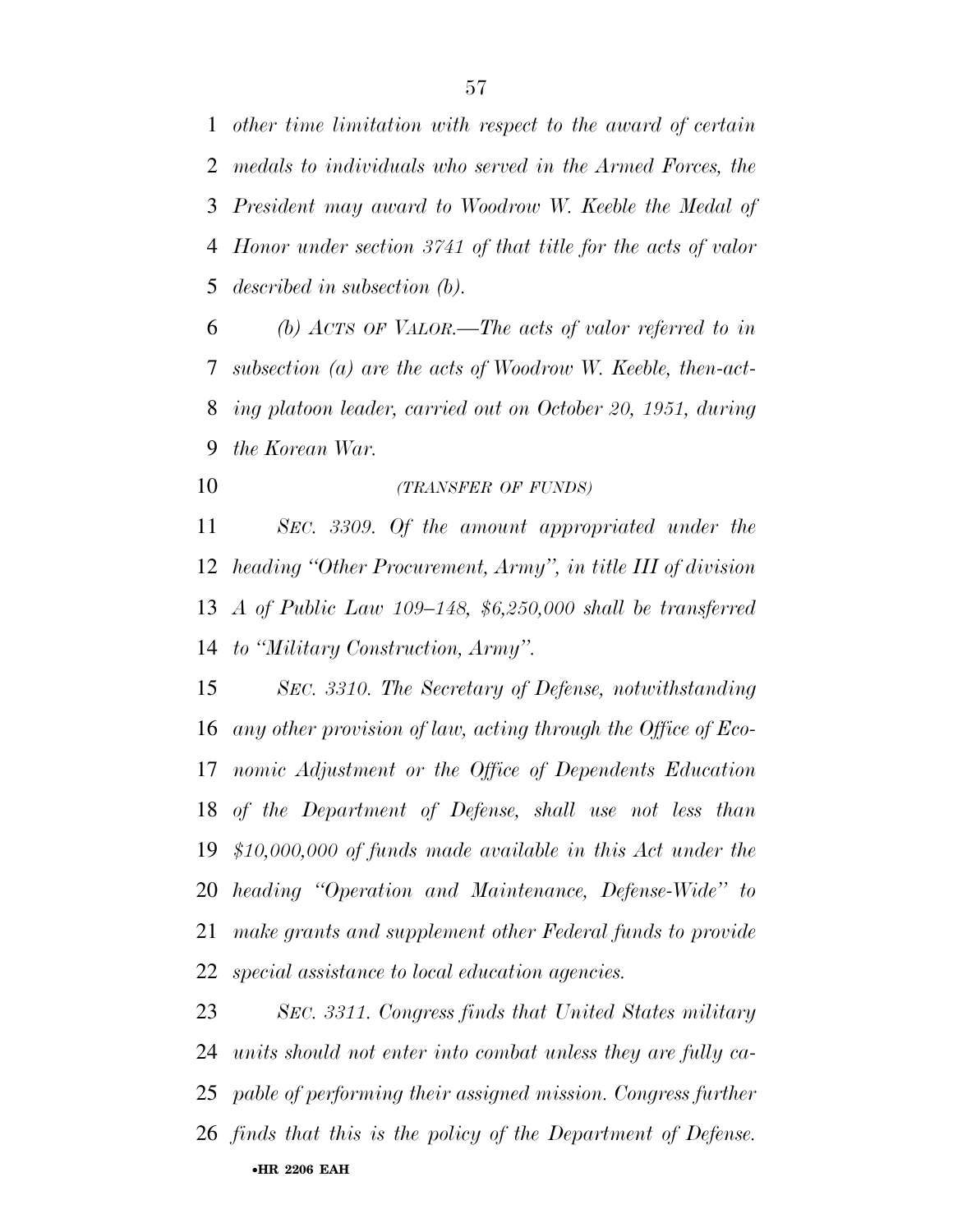*The Secretary of Defense shall notify Congress of any changes to this policy.* 

| 3              | <b>CHAPTER 4</b>                                              |
|----------------|---------------------------------------------------------------|
| $\overline{4}$ | DEPARTMENT OF ENERGY                                          |
| 5              | ATOMIC ENERGY DEFENSE ACTIVITIES                              |
| 6              | NATIONAL NUCLEAR SECURITY ADMINISTRATION                      |
| 7              | DEFENSE NUCLEAR NONPROLIFERATION                              |
| 8              | For an additional amount for "Defense Nuclear Non-            |
| 9              | proliferation", $$72,000,000$ is provided for the Inter-      |
| 10             | national Nuclear Materials Protection and Cooperation         |
| 11             | Program, to remain available until expended.                  |
| 12             | <b>GENERAL PROVISION-THIS CHAPTER</b>                         |
| 13             | (TRANSFER OF FUNDS)                                           |
| 14             | SEC. 3401. The Administrator of the National Nuclear          |
| 15             | Security Administration is authorized to transfer up to       |
| 16             | \$1,000,000 from Defense Nuclear Nonproliferation to the      |
| 17             | Office of the Administrator during fiscal year 2007 sup-      |
| 18             | porting nuclear nonproliferation activities.                  |
| 19             | <b>CHAPTER 5</b>                                              |
| 20             | DEPARTMENT OF HOMELAND SECURITY                               |
| 21             | <b>ANALYSIS AND OPERATIONS</b>                                |
| 22             | For an additional amount for "Analysis and Oper-              |
| 23             | ations", \$8,000,000, to remain available until September     |
| 24             | 30, 2008, to be used for support of the State and Local Fu-   |
|                | 25 sion Center program: Provided, That starting July 1, 2007, |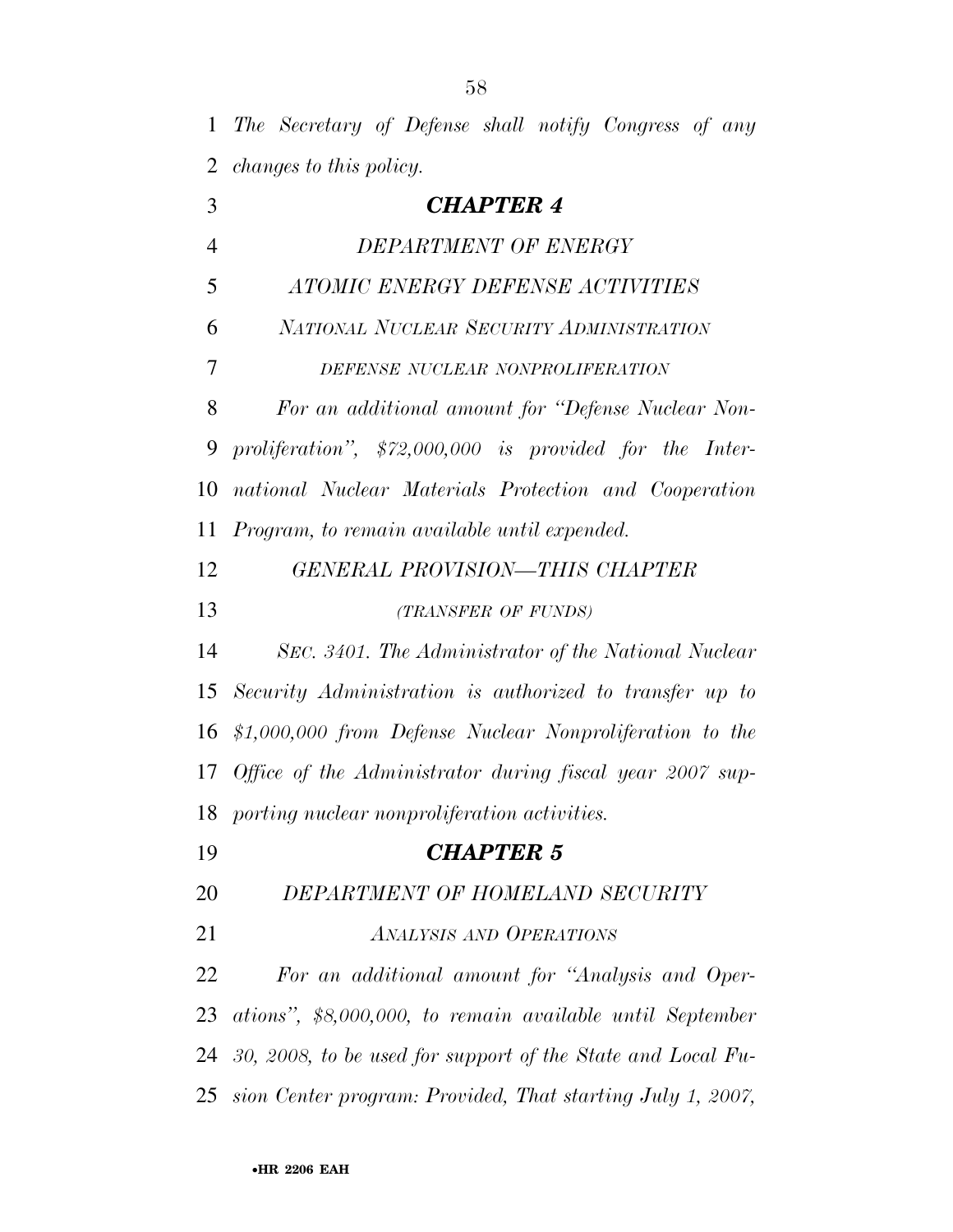•**HR 2206 EAH**  *reports to the Committees on Appropriations of the Senate and the House of Representatives detailing the information required in House Report 110–107. UNITED STATES CUSTOMS AND BORDER PROTECTION SALARIES AND EXPENSES (INCLUDING TRANSFER OF FUNDS) For an additional amount for ''Salaries and Ex- penses'', \$75,000,000, to remain available until September 30, 2008, to support hiring not less than 400 additional United States Customs and Border Protection Officers, as well as additional intelligence analysts, trade specialists, and support staff to target and screen U.S.-bound cargo on the Northern Border, at overseas locations, and at the Na- tional Targeting Center; to support hiring additional staff- ing required for Northern Border Air and Marine oper- ations; to implement Security and Accountability For Every Port Act of 2006 (Public Law 109–347) require- ments; to advance the goals of the Secure Freight Initiative to improve significantly the ability of United States Cus- toms and Border Protection to target and analyze U.S.- bound cargo containers; to expand overseas screening and physical inspection capacity for U.S.-bound cargo; to pro- cure and integrate non-intrusive inspection equipment into inspection and radiation detection operations; and to im-prove supply chain security, to include enhanced analytic* 

*the Secretary of Homeland Security shall submit quarterly*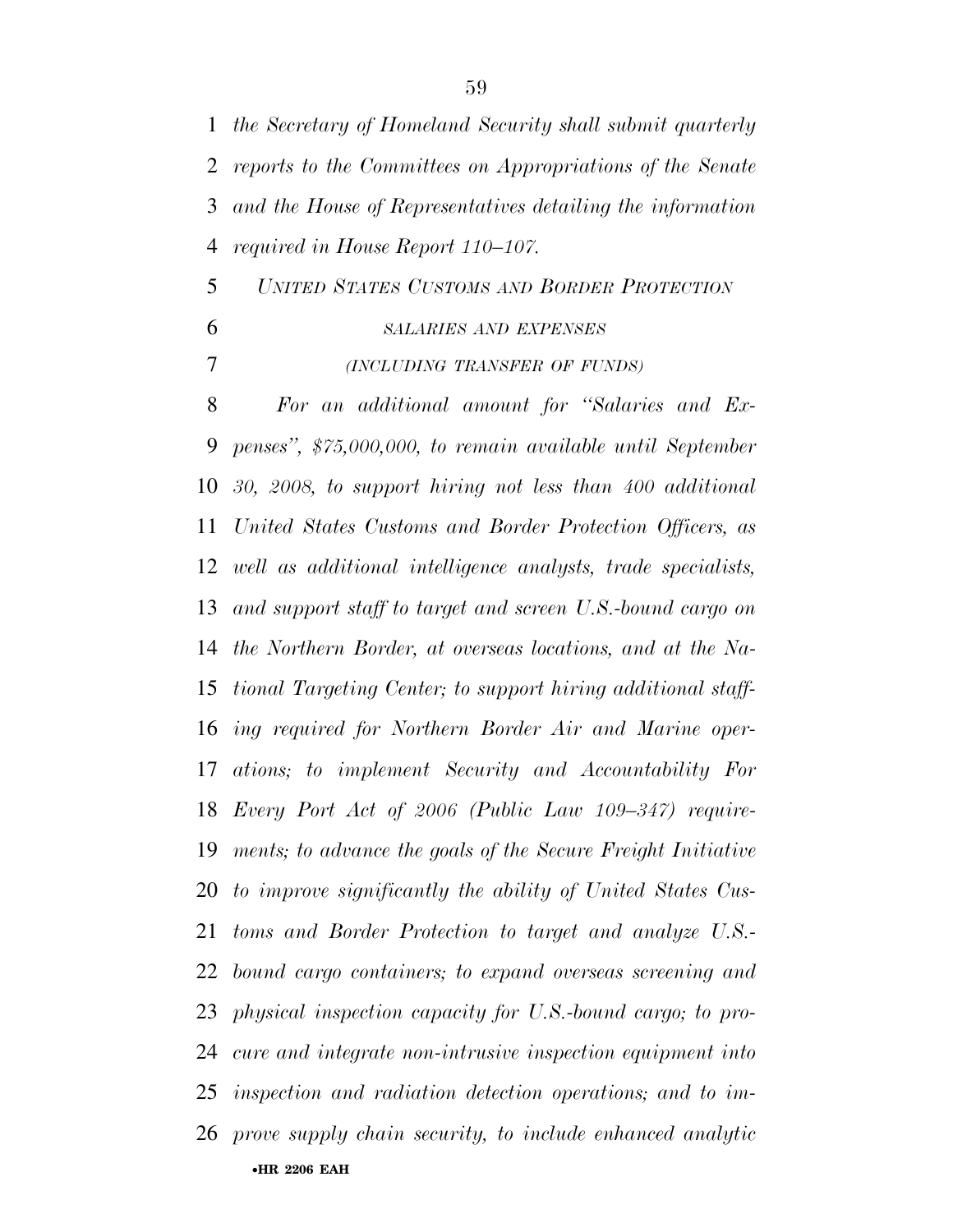*and targeting systems using data collected via commercial and government technologies and databases: Provided, That up to \$3,000,000 shall be transferred to Federal Law En- forcement Training Center ''Salaries and Expenses'', for basic training costs associated with the additional per- sonnel funded under this heading: Provided further, That the Secretary shall submit an expenditure plan for the use of these funds to the Committees on Appropriations of the Senate and the House of Representatives no later than 30 days after enactment of this Act: Provided further, That the Secretary shall notify the Committees on Appropriations of the Senate and the House of Representatives immediately if United States Customs and Border Protection does not expect to achieve its plan of having at least 1,158 Border Patrol agents permanently deployed to the Northern Border by the end of fiscal year 2007, and explain in detail the reasons for any shortfall.* 

*AIR AND MARINE INTERDICTION, OPERATIONS,* 

*MAINTENANCE, AND PROCUREMENT*

•**HR 2206 EAH**  *For an additional amount for ''Air and Marine Inter- diction, Operations, Maintenance, and Procurement'', for air and marine operations on the Northern Border, includ- ing the final Northern Border air wing, \$75,000,000, to re- main available until September 30, 2008, to accelerate planned deployment of Northern Border Air and Marine operations, including establishment of the final Northern*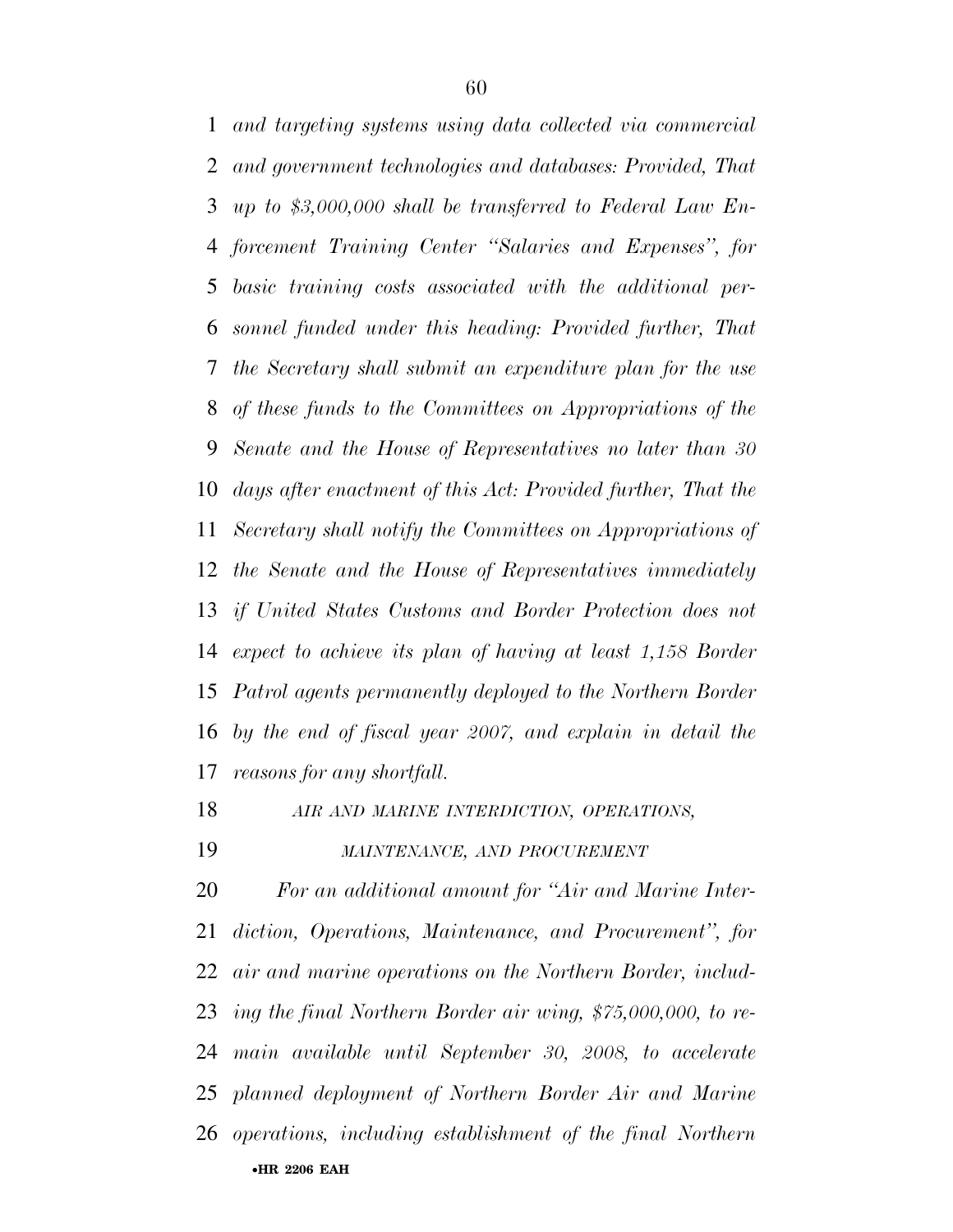| $\mathbf{1}$   | Border airwing, procurement of assets such as fixed wing        |
|----------------|-----------------------------------------------------------------|
| $\overline{2}$ | aircraft, helicopters, unmanned aerial systems, marine and      |
| 3              | riverine vessels, and other equipment, relocation of aircraft,  |
| 4              | site acquisition, and the design and building of facilities:    |
| 5              | Provided, That the Secretary shall submit an expenditure        |
| 6              | plan for the use of these funds to the Committees on Appro-     |
| 7              | priations of the Senate and the House of Representatives        |
| 8              | no later than 30 days after enactment of this Act.              |
| 9              | UNITED STATES IMMIGRATION AND CUSTOMS                           |
| 10             | <b>ENFORCEMENT</b>                                              |
| 11             | <b>SALARIES AND EXPENSES</b>                                    |
| 12             | For an additional amount for "Salaries and Ex-                  |
| 13             | penses", \$6,000,000, to remain available until September       |
|                | 14 30, 2008; of which $$5,000,000$ shall be for the creation of |
| 15             | a security advisory opinion unit within the Visa Security       |
| 16             | Program; and of which \$1,000,000 shall be for the Human        |
| 17             | Smuggling and Trafficking Center.                               |
| 18             | TRANSPORTATION SECURITY ADMINISTRATION                          |
| 19             | <b>AVIATION SECURITY</b>                                        |
| 20             | For an additional amount for "Aviation Security",               |
| 21             | $$390,000,000;$ of which $$285,000,000$ shall be for procure-   |
| 22             | ment and installation of checked baggage explosives detec-      |
| 23             | tion systems, to remain available until expended; of which      |
|                | 24 \$25,000,000 shall be for checkpoint explosives detection    |
|                | 25 equipment and pilot screening technologies, to remain        |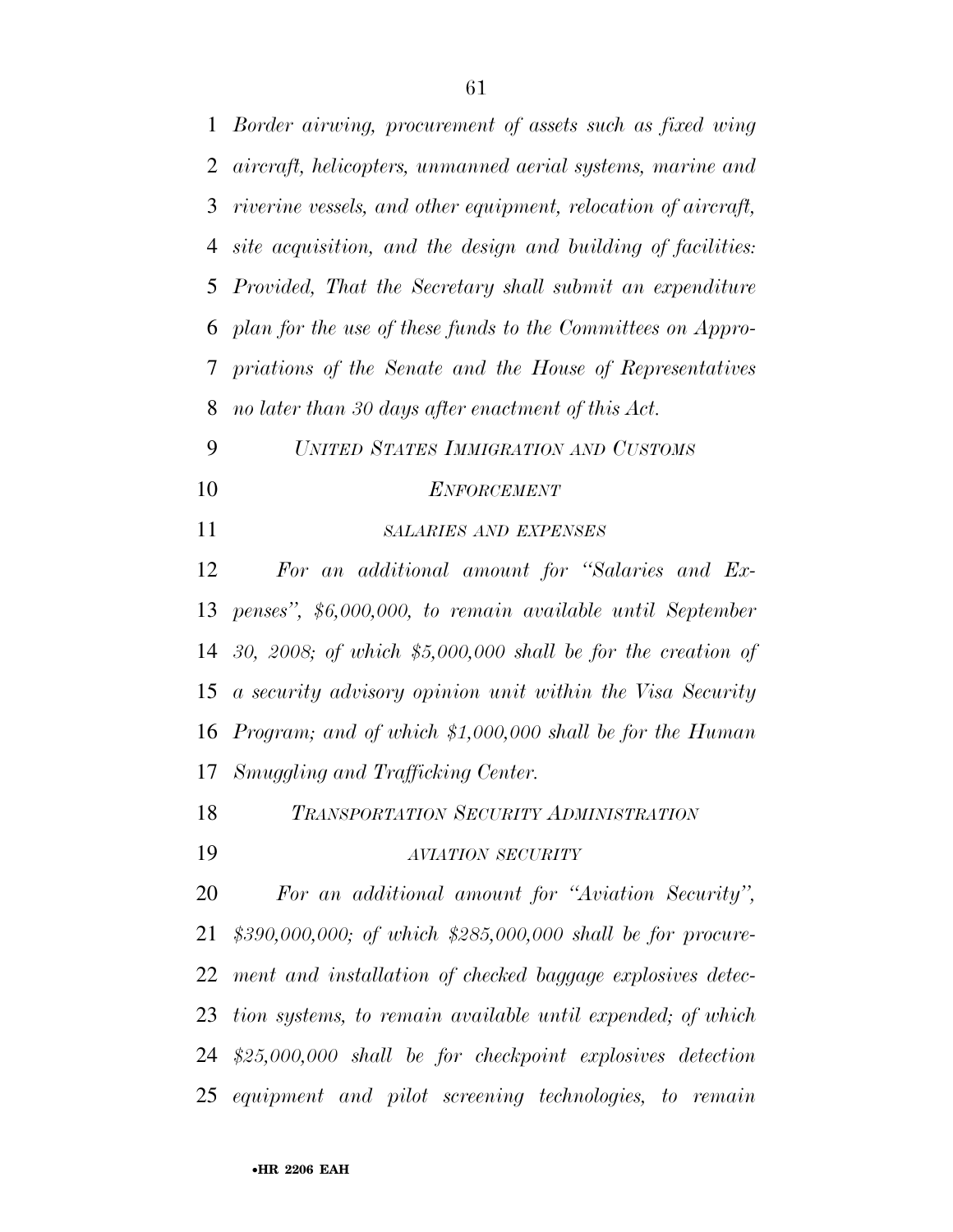*available until expended; and of which \$80,000,000 shall be for air cargo security, to remain available until Sep- tember 30, 2009: Provided, That of the air cargo funding made available under this heading, the Transportation Se- curity Administration shall hire no fewer than 150 addi- tional air cargo inspectors to establish a more robust en- forcement and compliance program; complete air cargo vul- nerability assessments for all Category X airports; expand the National Explosives Detection Canine Program by no fewer than 170 additional canine teams, including the use of agency led teams; pursue canine screening methods uti- lized internationally that focus on air samples; and procure and install explosive detection systems, explosive trace ma- chines, and other technologies to screen air cargo: Provided further, That no later than 90 days after the date of enact- ment of this Act, the Secretary shall provide the Committees on Appropriations of the Senate and the House of Rep- resentatives an expenditure plan detailing how the Trans- portation Security Administration will utilize funding pro-vided under this heading.* 

*FEDERAL AIR MARSHALS*

 *For an additional amount for ''Federal Air Marshals'', \$5,000,000, to remain available until September 30, 2008: Provided, That no later than 30 days after enactment of this Act, the Secretary shall provide the Committees on Ap-*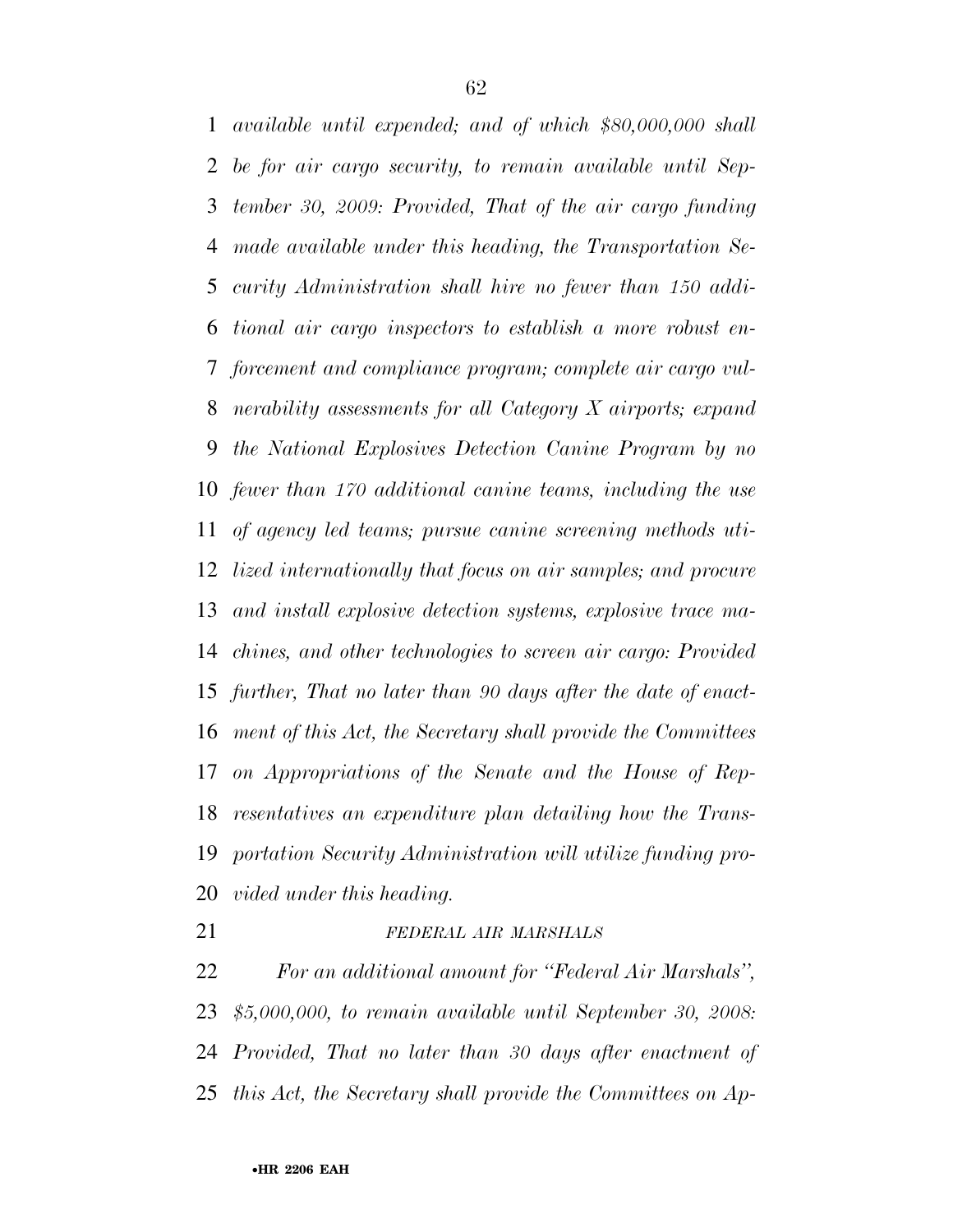*propriations of the Senate and the House of Representatives a report on how these additional funds will be allocated. NATIONAL PROTECTION AND PROGRAMS INFRASTRUCTURE PROTECTION AND INFORMATION SECURITY*

 *For an additional amount for ''Infrastructure Protec- tion and Information Security'', \$24,000,000, to remain available until September 30, 2008; of which \$12,000,000 shall be for development of State and local interoperability plans as discussed in House Report 110–107; and of which \$12,000,000 shall be for implementation of chemical facility security regulations: Provided, That within 30 days of the date of enactment of this Act the Secretary of Homeland Security shall submit to the Committees on Appropriations of the Senate and the House of Representatives detailed ex- penditure plans for execution of these funds: Provided fur- ther, That within 30 days of the date of enactment of this Act, the Secretary of Homeland Security shall submit to the Committees on Appropriations of the Senate and the House of Representatives a report on the computer forensics training center detailing the information required in House Report 110–107.* 

#### *OFFICE OF HEALTH AFFAIRS*

 *For expenses for the ''Office of Health Affairs'', \$8,000,000, to remain available until September 30, 2008:*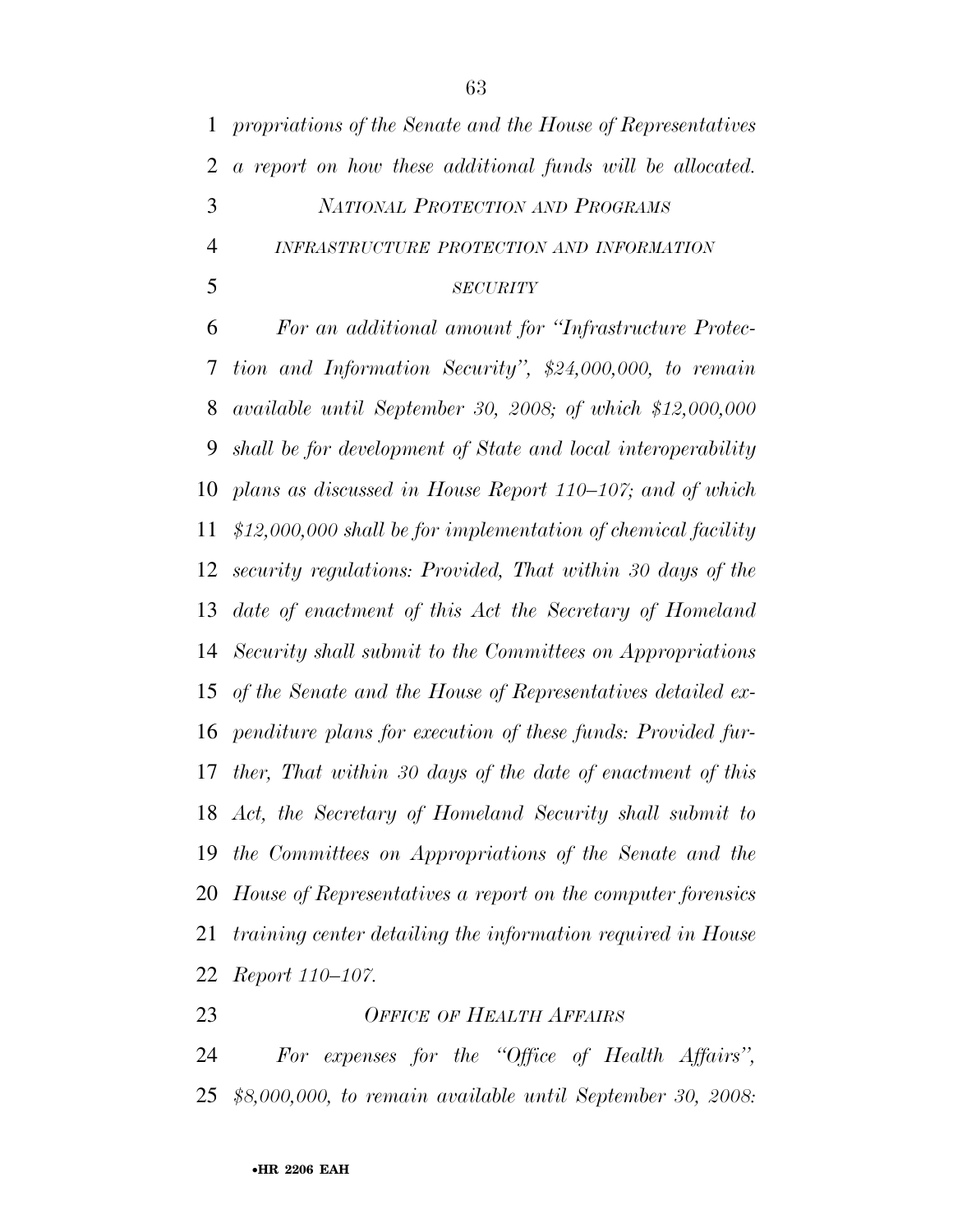*Provided, That of the amount made available under this heading, \$5,500,000 is for nuclear event public health as- sessment and planning: Provided further, That the Office of Health Affairs shall conduct a nuclear event public health assessment as described in House Report 110–107: Provided further, That none of the funds made available under this heading may be obligated until the Committees on Appro- priations of the Senate and the House of Representatives receive a plan for expenditure.* 

- *FEDERAL EMERGENCY MANAGEMENT AGENCY*
- *MANAGEMENT AND ADMINISTRATION*

 *For expenses for management and administration of the Federal Emergency Management Agency (''FEMA''), \$14,000,000, to remain available until September 30, 2008: Provided, That of the amount made available under this heading, \$6,000,000 shall be for financial and information systems, \$2,500,000 shall be for interstate mutual aid agree- ments, \$2,500,000 shall be for FEMA Regional Office com- munication equipment, \$2,500,000 shall be for FEMA strike teams, and \$500,000 shall be for the Law Enforce- ment Liaison Office, the Disability Coordinator and the National Advisory Council: Provided further, That none of such funds made available under this heading may be obli- gated until the Committees on Appropriations of the Senate and the House of Representatives receive and approve a*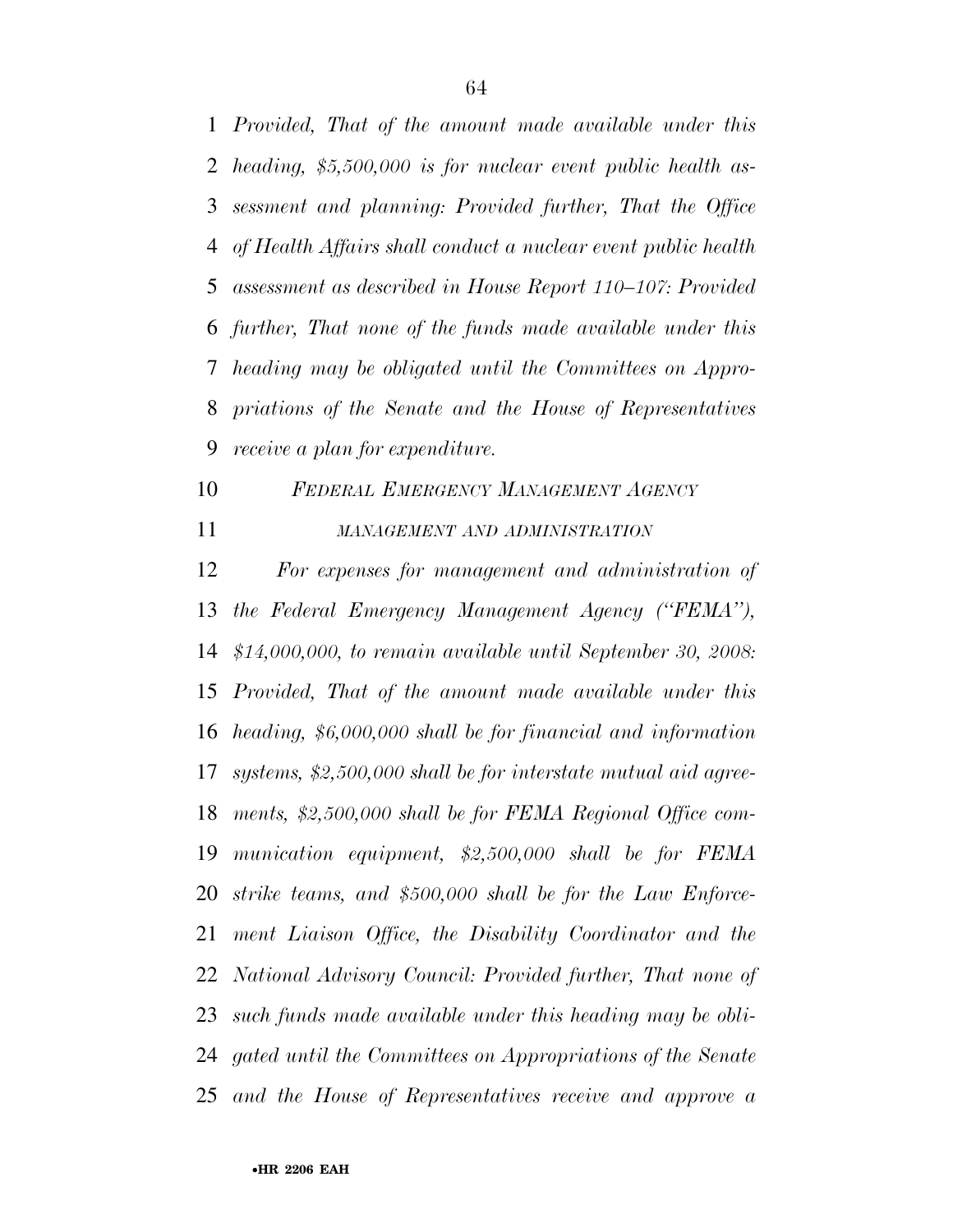*plan for expenditure: Provided further, That unobligated amounts in the ''Administrative and Regional Operations'' and ''Readiness, Mitigation, Response, and Recovery'' ac- counts shall be transferred to ''Management and Adminis- tration'' and may be used for any purpose authorized for such amounts and subject to limitation on the use of such amounts.* 

#### *STATE AND LOCAL PROGRAMS*

•**HR 2206 EAH**  *For an additional amount for ''State and Local Pro- grams'', \$247,000,000; of which \$110,000,000 shall be for port security grants pursuant to section 70107(l) of title 46, United States Code to be awarded by September 30, 2007, to tier 1, 2, 3, and 4 ports; of which \$100,000,000 shall be for intercity rail passenger transportation, freight rail, and transit security grants to be awarded by Sep- tember 30, 2007; of which \$35,000,000 shall be for regional grants and regional technical assistance to tier one Urban Area Security Initiative cities and other participating gov- ernments for the purpose of developing all-hazard regional catastrophic event plans and preparedness, as described in House Report 110–107; and of which \$2,000,000 shall be for technical assistance for operation and maintenance training on detection and response equipment that must be competitively awarded: Provided, That none of the funds made available under this heading may be obligated for such regional grants and regional technical assistance until*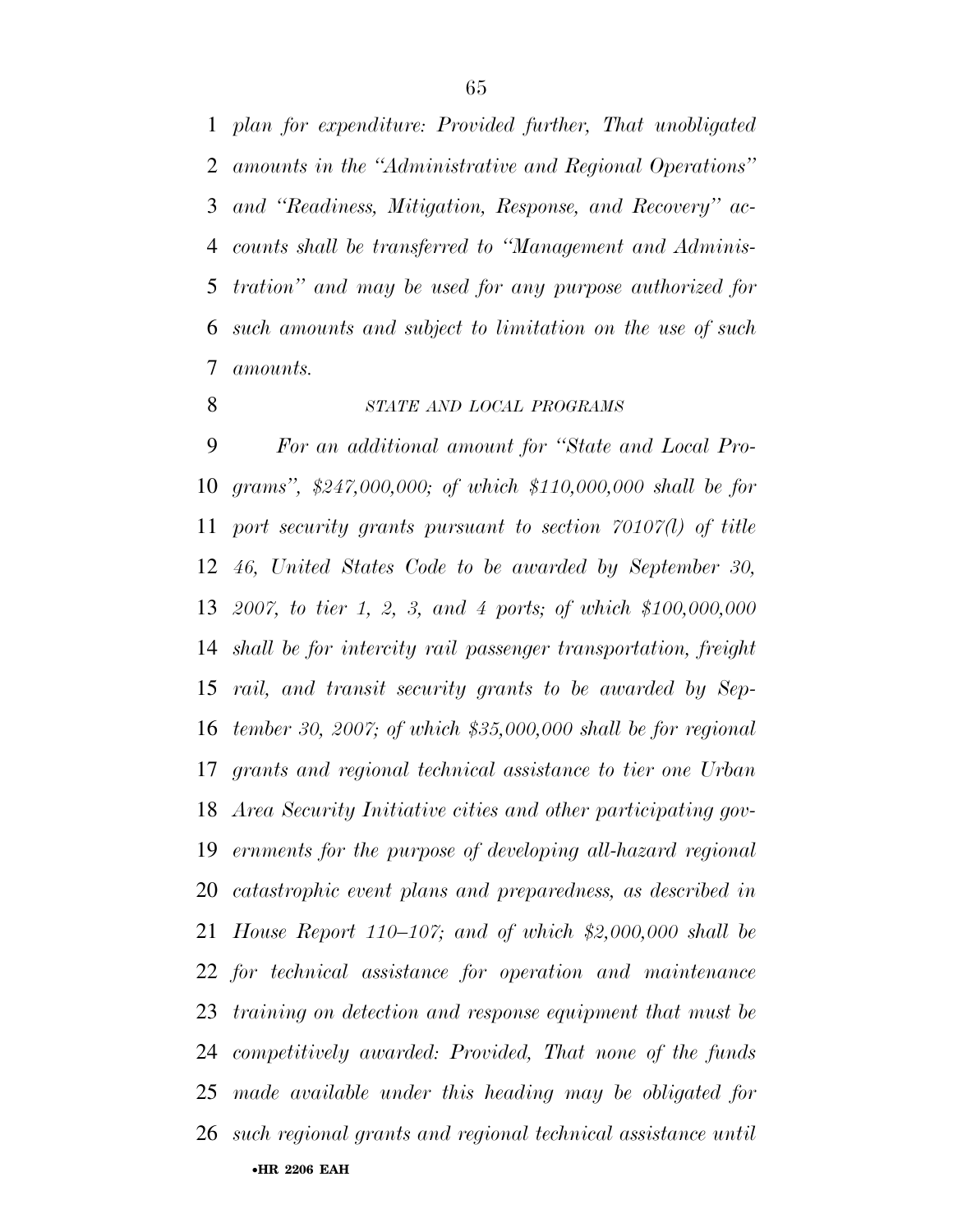*the Committees on Appropriations of the Senate and the House of Representatives receive and approve a plan for expenditure: Provided further, That the Federal Emergency Management Agency shall provide the regional grants and regional technical assistance expenditure plan to the Com- mittees on Appropriations of the Senate and the House of Representatives on or before August 1, 2007: Provided fur- ther, That funds for such regional grants and regional tech- nical assistance shall remain available until September 30, 2008.* 

*EMERGENCY MANAGEMENT PERFORMANCE GRANTS*

 *For an additional amount for ''Emergency Manage-ment Performance Grants'', \$50,000,000.* 

*UNITED STATES CITIZENSHIP AND IMMIGRATION*

#### *SERVICES*

•**HR 2206 EAH**  *For an additional amount for expenses of ''United States Citizenship and Immigration Services'' to address backlogs of security checks associated with pending applica- tions and petitions, \$8,000,000, to remain available until September 30, 2008: Provided, That none of the funds made available under this heading shall be available for obliga- tion until the Secretary of Homeland Security, in consulta- tion with the United States Attorney General, submits to the Committees on Appropriations of the Senate and the House of Representatives a plan to eliminate the backlog of security checks that establishes information sharing pro-*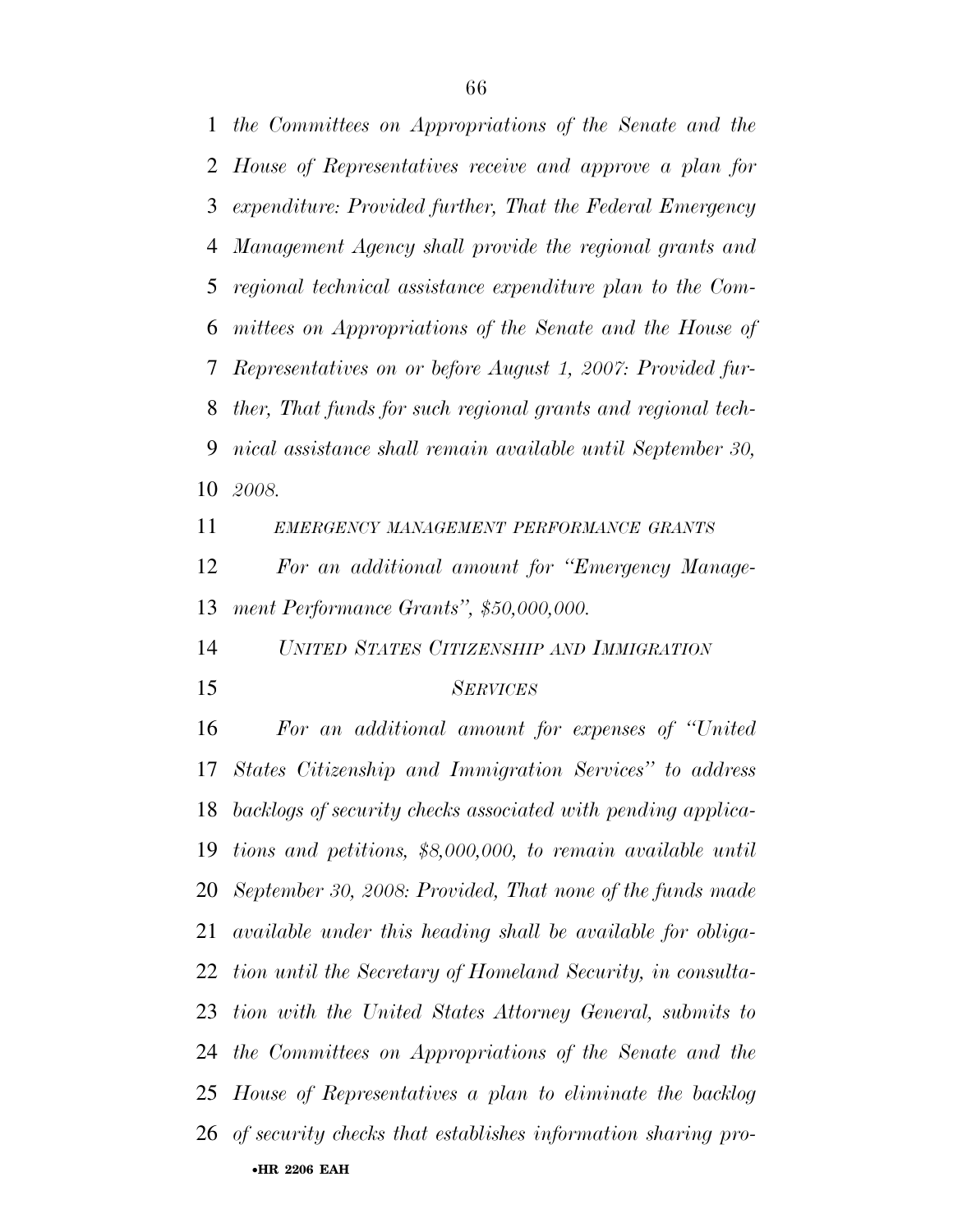*tocols to ensure United States Citizenship and Immigration Services has the information it needs to carry out its mis-sion.* 

 *SCIENCE AND TECHNOLOGY RESEARCH, DEVELOPMENT, ACQUISITION, AND OPERATIONS For an additional amount for ''Research, Develop- ment, Acquisition, and Operations'' for air cargo security research, \$5,000,000, to remain available until expended. DOMESTIC NUCLEAR DETECTION OFFICE RESEARCH, DEVELOPMENT, AND OPERATIONS For an additional amount for ''Research, Develop- ment, and Operations'' for non-container, rail, aviation and intermodal radiation detection activities, \$35,000,000, to remain available until expended: Provided, That \$5,000,000 is to enhance detection links between seaports and railroads as authorized in section 121(i) of the Security and Accountability For Every Port Act of 2006 (Public Law 109–347); \$8,000,000 is to accelerate development and deployment of detection systems at international rail border crossings; and \$22,000,000 is for development and deploy- ment of a variety of screening technologies at aviation fa-cilities.* 

### *SYSTEMS ACQUISITION*

•**HR 2206 EAH**  *For an additional amount for ''Systems Acquisition'', \$100,000,000, to remain available until expended: Pro-vided, That none of the funds appropriated under this head-*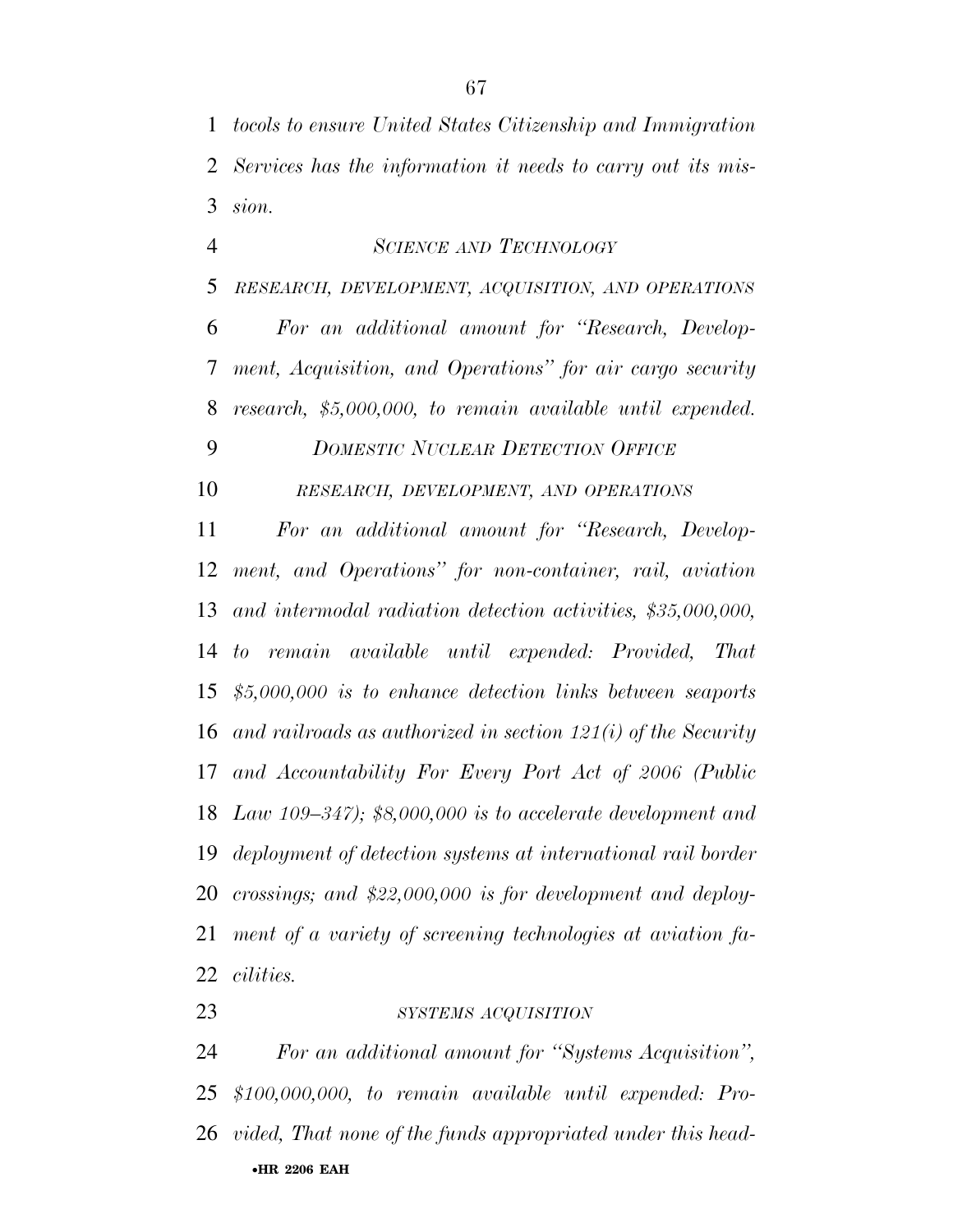*ing shall be obligated for full scale procurement of Advanced Spectroscopic Portal Monitors until the Secretary of Home- land Security has certified through a report to the Commit- tees on Appropriations of the Senate and the House of Rep- resentatives that a significant increase in operational effec-tiveness will be achieved.* 

*GENERAL PROVISIONS—THIS CHAPTER* 

 *SEC. 3501. None of the funds provided in this Act, or Public Law 109–295, shall be available to carry out section 872 of Public Law 107–296.* 

 *SEC. 3502. The Secretary of Homeland Security shall require that all contracts of the Department of Homeland Security that provide award fees link such fees to successful acquisition outcomes (which outcomes shall be specified in terms of cost, schedule, and performance).* 

- *CHAPTER 6*
- *LEGISLATIVE BRANCH HOUSE OF REPRESENTATIVES SALARIES AND EXPENSES For an additional amount for ''Salaries and Ex- penses'', \$6,437,000, as follows: ALLOWANCES AND EXPENSES For an additional amount for allowances and expenses as authorized by House resolution or law, \$6,437,000 for*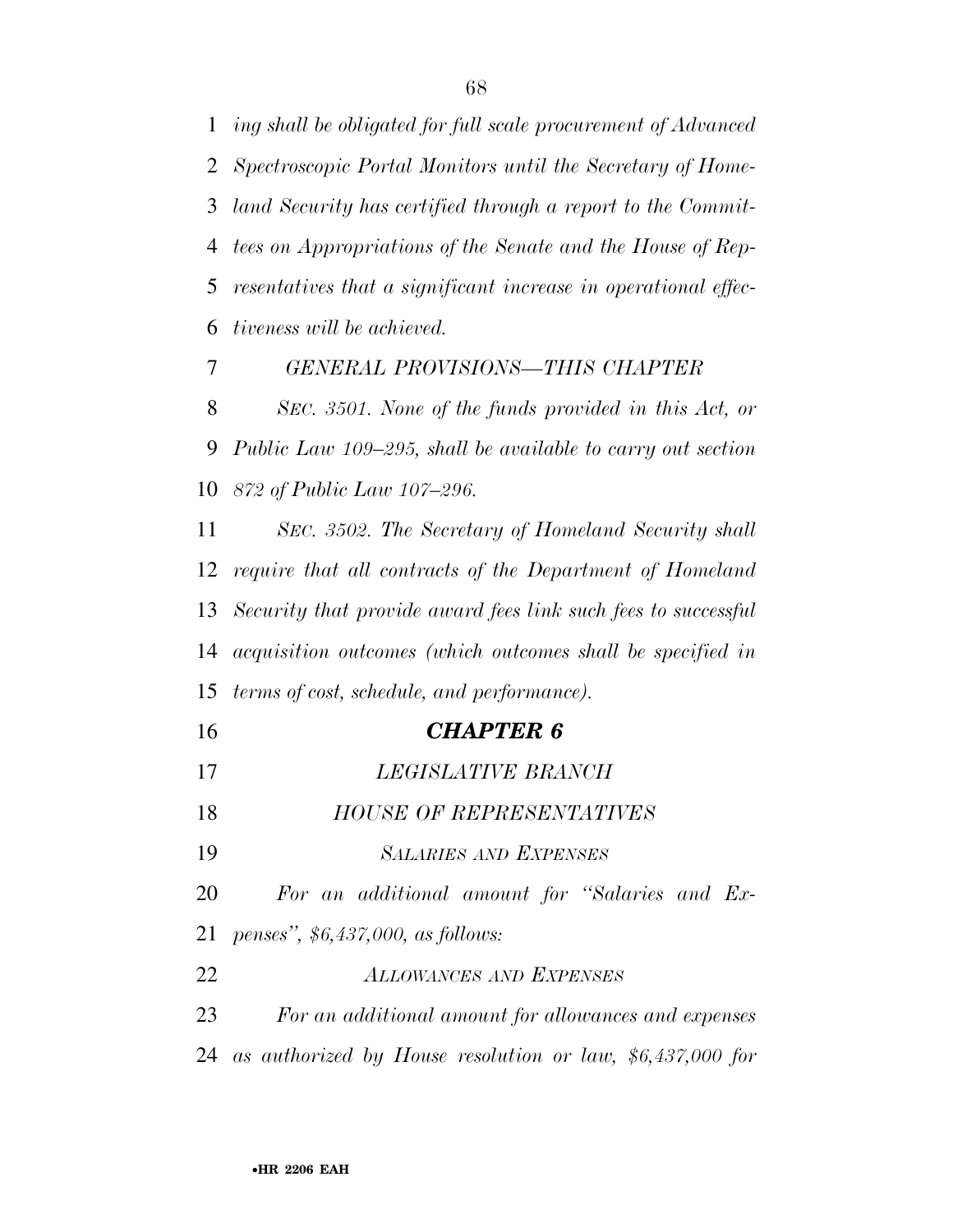*business continuity and disaster recovery, to remain avail-able until expended.* 

 *GOVERNMENT ACCOUNTABILITY OFFICE SALARIES AND EXPENSES For an additional amount for ''Salaries and Ex-penses'' of the Government Accountability Office, \$374,000,* 

*to remain available until September 30, 2008.* 

#### *CHAPTER 7*

*DEPARTMENT OF DEFENSE* 

 *DEPARTMENT OF DEFENSE BASE CLOSURE ACCOUNT 2005 For deposit into the Department of Defense Base Clo- sure Account 2005, established by section 2906A(a)(1) of the Defense Base Closure and Realignment Act of 1990 (10 U.S.C. 2687 note), \$3,136,802,000, to remain available until expended: Provided, That within 30 days of the enact- ment of this Act, the Secretary of Defense shall submit a detailed spending plan to the Committees on Appropria-tions of the House of Representatives and the Senate.* 

*GENERAL PROVISIONS—THIS CHAPTER* 

 *SEC. 3701. Notwithstanding any other provision of law, none of the funds in this or any other Act may be used to close Walter Reed Army Medical Center until equiv- alent medical facilities at the Walter Reed National Mili- tary Medical Center at Naval Medical Center, Bethesda, Maryland, and/or the Fort Belvoir, Virginia, Community*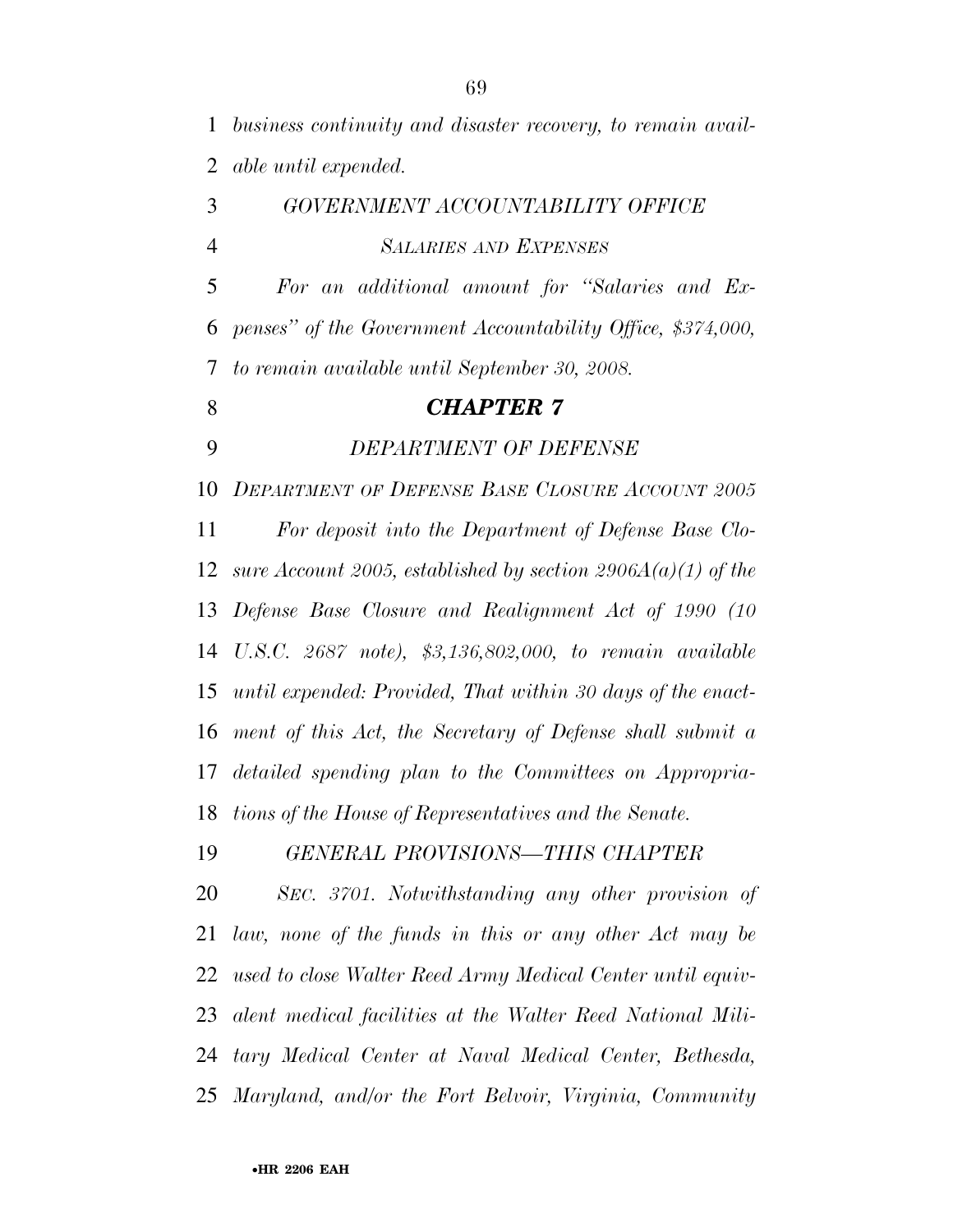*Hospital have been constructed and equipped: Provided, That to ensure that the quality of care provided by the Mili- tary Health System is not diminished during this transi- tion, the Walter Reed Army Medical Center shall be ade- quately funded, to include necessary renovation and main- tenance of existing facilities, to maintain the maximum level of inpatient and outpatient services.* 

 *SEC. 3702. Notwithstanding any other provision of law, none of the funds in this or any other Act shall be used to reorganize or relocate the functions of the Armed Forces Institute of Pathology (AFIP) until the Secretary of Defense has submitted, not later than December 31, 2007, a detailed plan and timetable for the proposed reorganiza- tion and relocation to the Committees on Appropriations and Armed Services of the Senate and House of Representa- tives. The plan shall take into consideration the rec- ommendations of a study being prepared by the Govern- ment Accountability Office (GAO), provided that such study is available not later than 45 days before the date specified in this section, on the impact of dispersing selected func- tions of AFIP among several locations, and the possibility of consolidating those functions at one location. The plan shall include an analysis of the options for the location and operation of the Program Management Office for second opinion consults that are consistent with the recommenda-*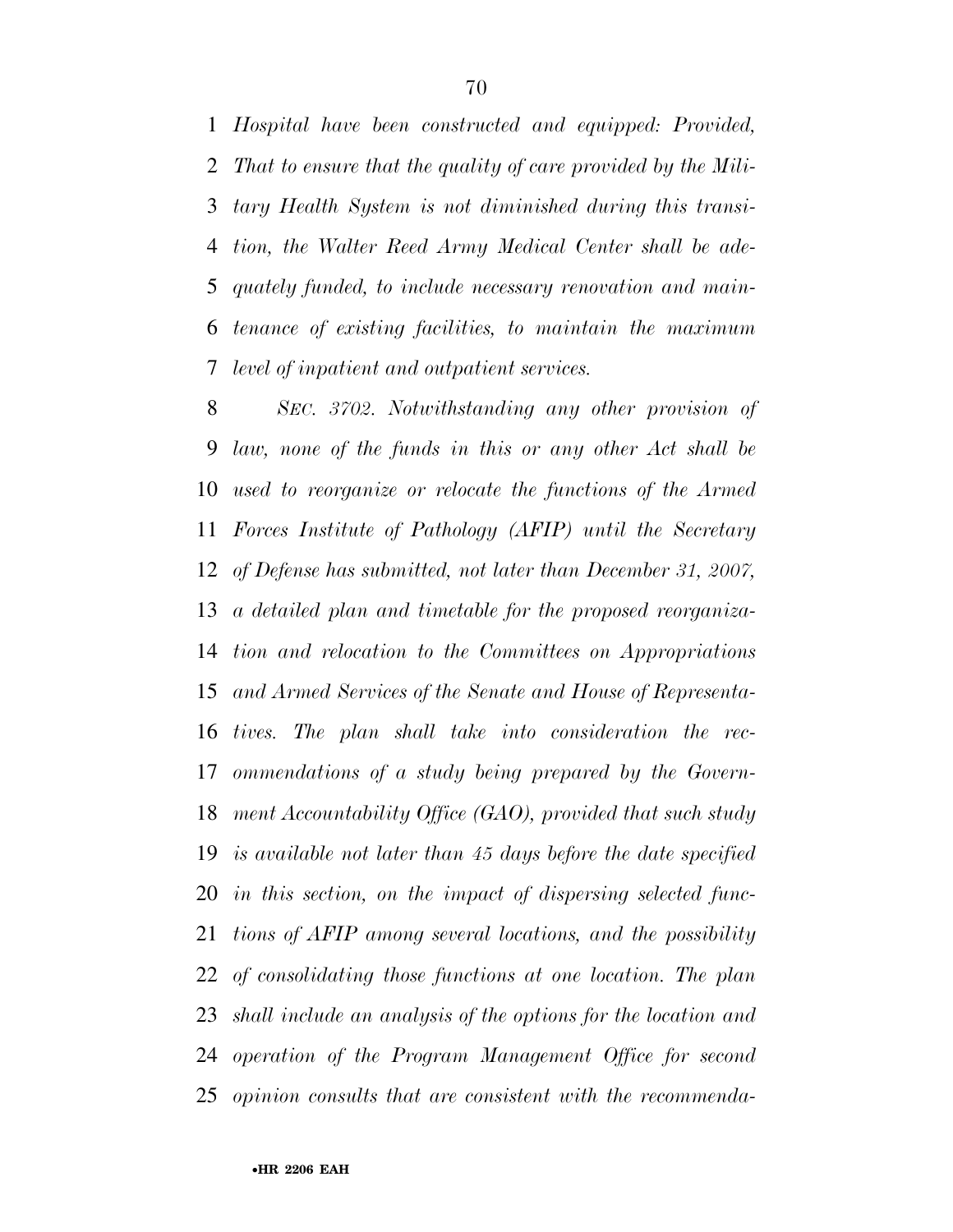*tions of the Base Realignment and Closure Commission, to- gether with the rationale for the option selected by the Sec-retary.* 

 *SEC. 3703. The Secretary of the Navy shall, notwith- standing any other provision of law, transfer to the Sec- retary of the Air Force, at no cost, all lands, easements, Air Installation Compatible Use Zones, and facilities at NASJRB Willow Grove designated for operation as a Joint Interagency Installation for use by the Pennsylvania Na- tional Guard and other Department of Defense components, government agencies, and associated users to perform na- tional defense, homeland security, and emergency prepared-ness missions.* 

#### *CHAPTER 8*

*DEPARTMENT OF STATE AND RELATED AGENCY* 

## *DEPARTMENT OF STATE*

*ADMINISTRATION OF FOREIGN AFFAIRS*

*DIPLOMATIC AND CONSULAR PROGRAMS*

*(INCLUDING TRANSFER OF FUNDS)*

•**HR 2206 EAH**  *For an additional amount for ''Diplomatic and Con- sular Programs'', \$34,103,000, to remain available until September 30, 2008, of which \$31,845,000 for World Wide Security Upgrades is available until expended: Provided, That of the amount available under this heading, \$258,000 shall be transferred to, and merged with, funds available in fiscal year 2007 for expenses for the United States Com-*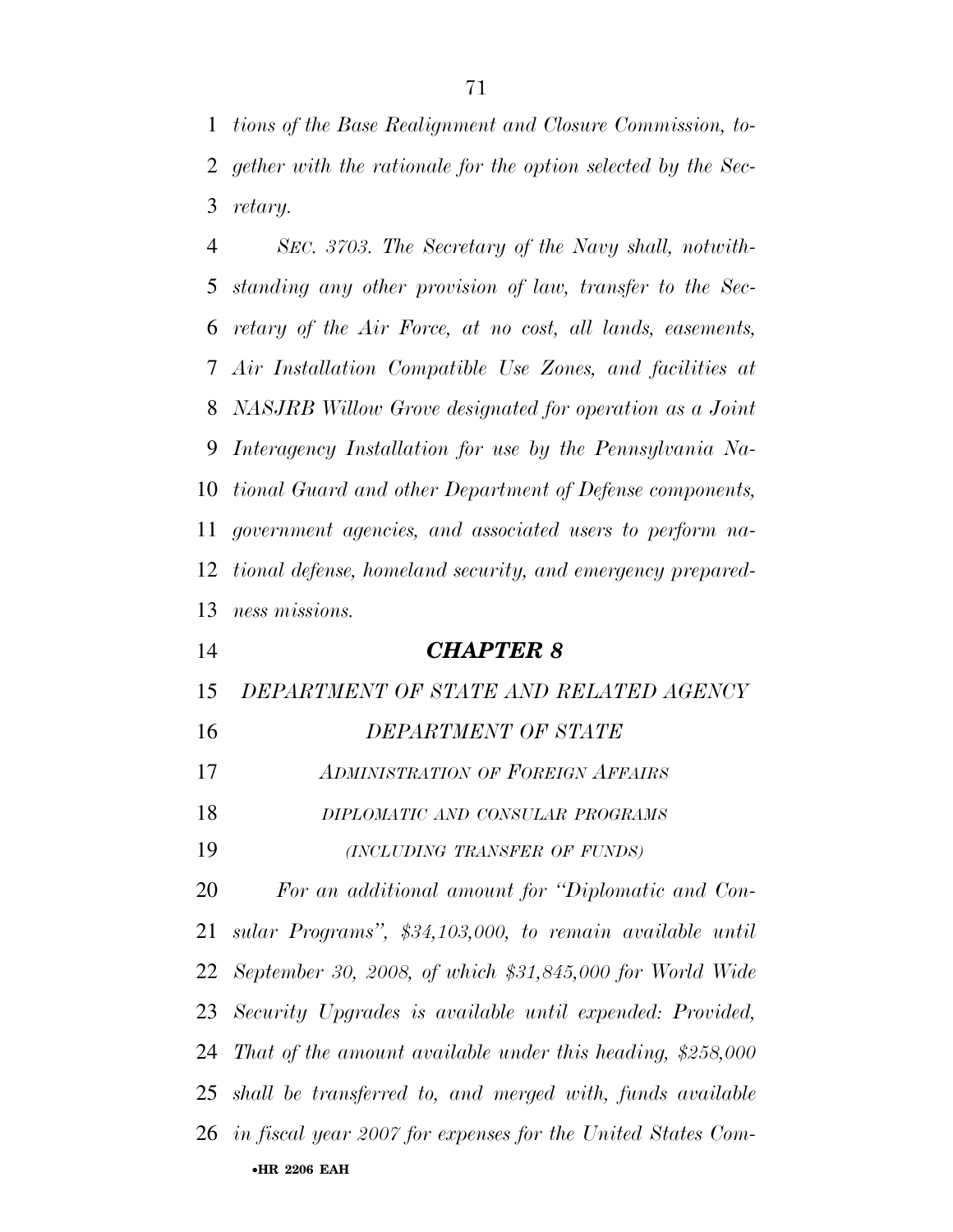*mission on International Religious Freedom: Provided fur- ther, That within 15 days of enactment of this Act, the Of- fice of Management and Budget shall apportion \$15,000,000 from amounts appropriated or otherwise made available by chapter 8 of title II of division B of Public Law 109–148 under the heading ''Emergencies in the Dip- lomatic and Consular Service'' to reimburse expenditures from that account in facilitating the evacuation of persons from Lebanon between July 16, 2006, and the date of enact-ment of this Act.* 

*OFFICE OF THE INSPECTOR GENERAL*

 *For an additional amount for ''Office of Inspector General'', \$1,500,000, to remain available until December 31, 2008.* 

*INTERNATIONAL ORGANIZATIONS*

*CONTRIBUTIONS TO INTERNATIONAL ORGANIZATIONS*

 *For an additional amount for ''Contributions to Inter-national Organizations'', \$50,000,000, to remain available* 

*until September 30, 2008.*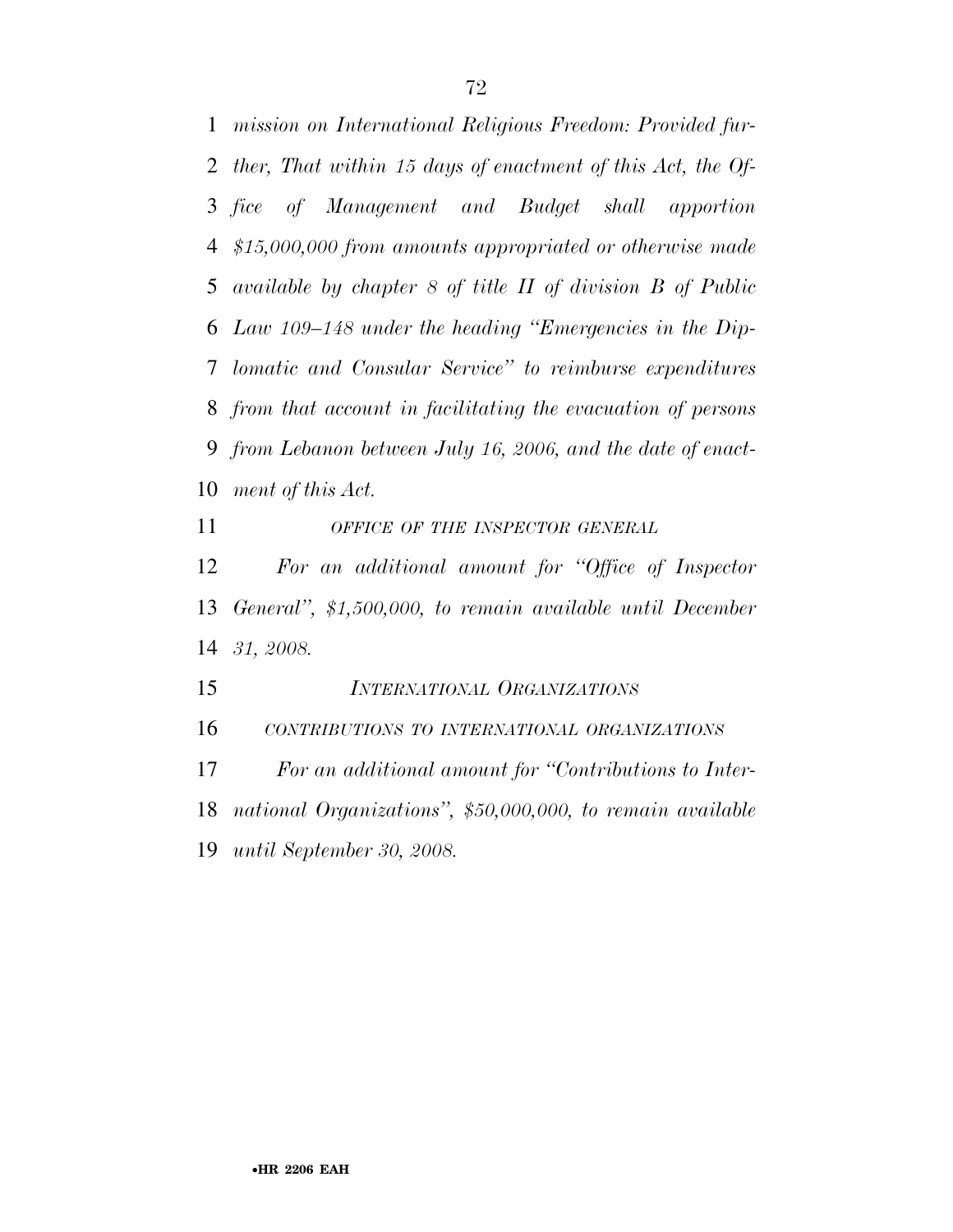| $\mathbf{1}$   | BILATERAL ECONOMIC ASSISTANCE                               |  |
|----------------|-------------------------------------------------------------|--|
| $\overline{2}$ | FUNDS APPROPRIATED TO THE PRESIDENT                         |  |
| 3              | UNITED STATES AGENCY FOR INTERNATIONAL                      |  |
| $\overline{4}$ | <b>DEVELOPMENT</b>                                          |  |
| 5              | INTERNATIONAL DISASTER AND FAMINE ASSISTANCE                |  |
| 6              | For an additional amount for "International Disaster"       |  |
| 7              | and Famine Assistance", \$60,000,000, to remain available   |  |
| 8              | until expended.                                             |  |
| 9              | OPERATING EXPENSES OF THE UNITED STATES AGENCY              |  |
| 10             | FOR INTERNATIONAL DEVELOPMENT                               |  |
| 11             | For an additional amount for "Operating Expenses of         |  |
| 12             | the United States Agency for International Development",    |  |
| 13             | $$3,000,000,$ to remain available until September 30, 2008. |  |
| 14             | OPERATING EXPENSES OF THE UNITED STATES AGENCY              |  |
| 15             | FOR INTERNATIONAL DEVELOPMENT OFFICE OF IN-                 |  |
| 16             | SPECTOR GENERAL                                             |  |
| 17             | For an additional amount for "Operating Expenses of         |  |
|                | 18 the United States Agency for International Development   |  |
| 19             | Office of Inspector General", \$3,500,000, to remain avail- |  |
| 20             | able until September 30, 2008.                              |  |
| 21             | <b>OTHER BILATERAL ECONOMIC ASSISTANCE</b>                  |  |
| 22             | ECONOMIC SUPPORT FUND                                       |  |
| 23             | For an additional amount for "Economic Support              |  |
| 24             | Fund", \$122,300,000, to remain available until September   |  |
| 25             | 30, 2008.                                                   |  |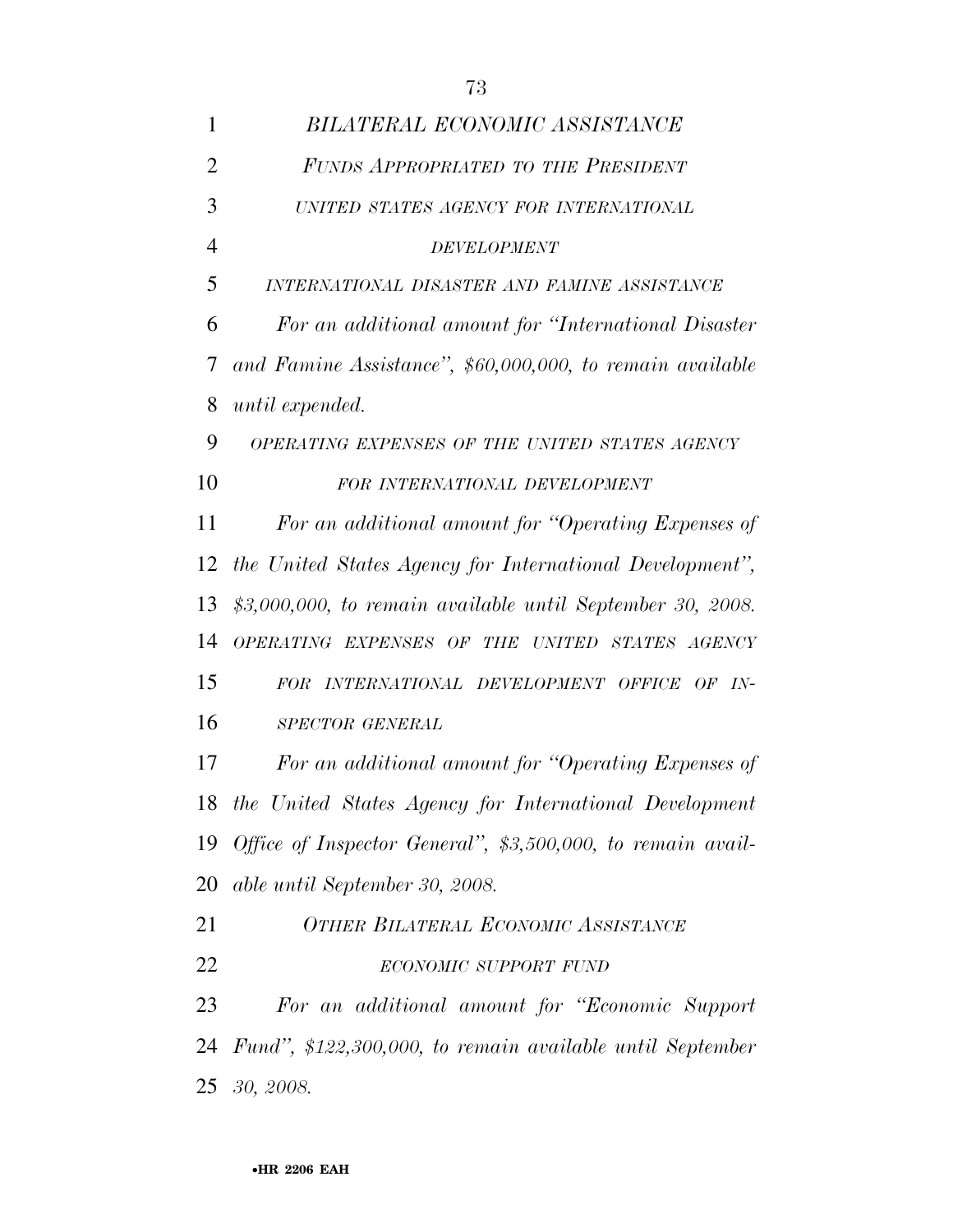| $\mathbf{1}$   | <b>DEPARTMENT OF STATE</b>                                  |  |  |
|----------------|-------------------------------------------------------------|--|--|
| $\overline{2}$ | DEMOCRACY FUND                                              |  |  |
| 3              | For an additional amount for "Democracy Fund",              |  |  |
| $\overline{4}$ | $$5,000,000,$ to remain available until September 30, 2008. |  |  |
| 5              | INTERNATIONAL NARCOTICS CONTROL AND LAW                     |  |  |
| 6              | <b>ENFORCEMENT</b>                                          |  |  |
| 7              | (INCLUDING RESCISSION OF FUNDS)                             |  |  |
| 8              | For an additional amount for "International Nar-            |  |  |
| 9              | cotics Control and Law Enforcement", $$42,000,000$ , to re- |  |  |
| 10             | main available until September 30, 2008.                    |  |  |
| 11             | Of the amounts made available for procurement of $\alpha$   |  |  |
| 12             | maritime patrol aircraft for the Colombian Navy under this  |  |  |
| 13             | heading in Public Law 109–234, \$13,000,000 are rescinded.  |  |  |
| 14             | MIGRATION AND REFUGEE ASSISTANCE                            |  |  |
| 15             | For an additional amount for "Migration and Refugee         |  |  |
| 16             | Assistance", \$59,000,000, to remain available until Sep-   |  |  |
| 17             | tember 30, 2008.                                            |  |  |
| 18             | UNITED STATES EMERGENCY REFUGEE AND MIGRATION               |  |  |
| 19             | <b>ASSISTANCE FUND</b>                                      |  |  |
| 20             | For an additional amount for "United States Emer-           |  |  |
| 21             | gency Refugee and Migration Assistance<br>Fund",            |  |  |
| 22             | $$25,000,000,$ to remain available until expended.          |  |  |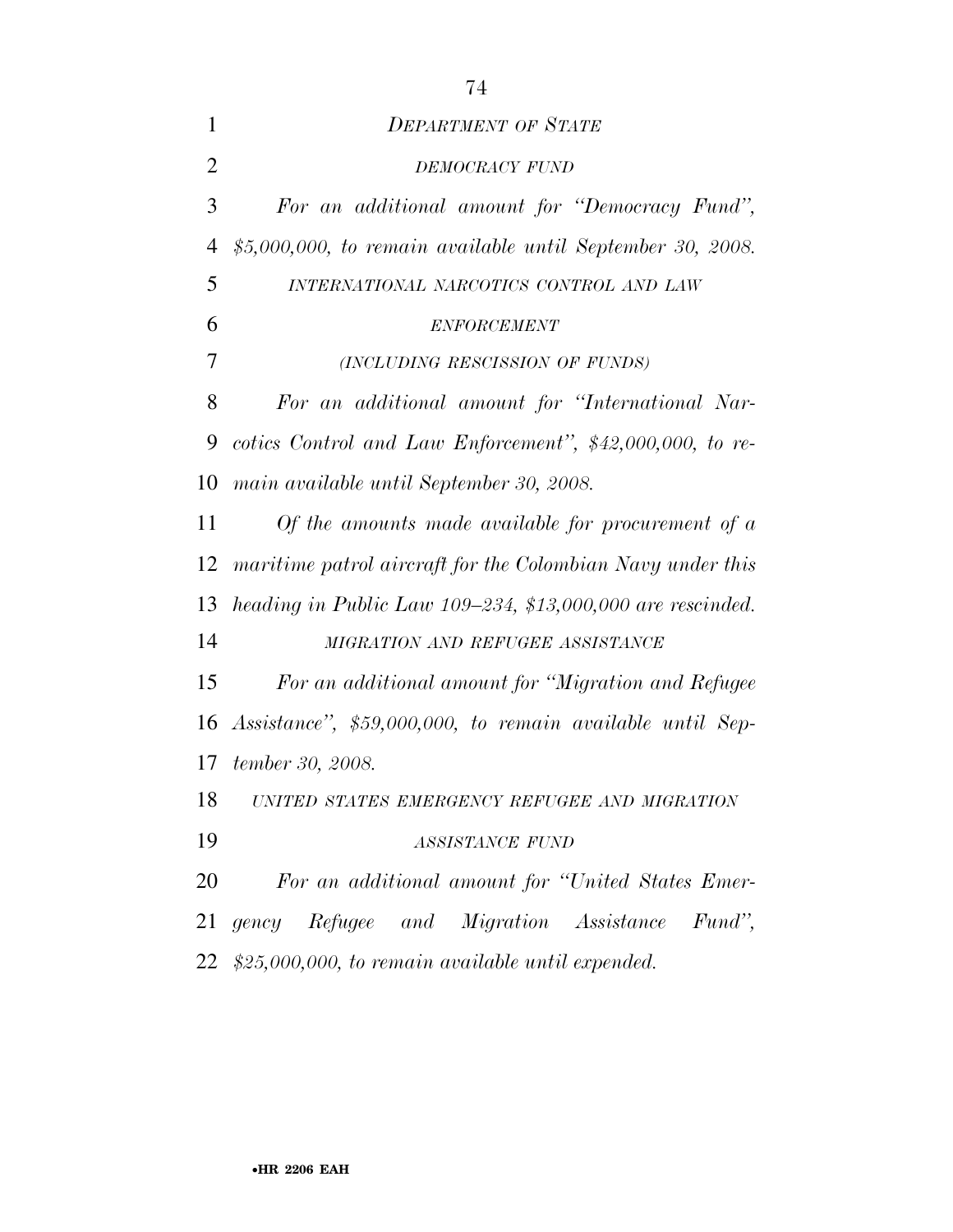•**HR 2206 EAH**  *NONPROLIFERATION, ANTI-TERRORISM, DEMINING AND RELATED PROGRAMS For an additional amount for ''Nonproliferation, Anti-Terrorism, Demining and Related Programs'', \$30,000,000, to remain available until September 30, 2008. MILITARY ASSISTANCE FUNDS APPROPRIATED TO THE PRESIDENT FOREIGN MILITARY FINANCING PROGRAM For an additional amount for ''Foreign Military Fi- nancing Program'', \$45,000,000, to remain available until September 30, 2008. PEACEKEEPING OPERATIONS For an additional amount for ''Peacekeeping Oper- ations'', \$40,000,000, to remain available until September 30, 2008: Provided, That funds appropriated under this heading shall be made available, notwithstanding section 660 of the Foreign Assistance Act of 1961, for assistance for Liberia for security sector reform. GENERAL PROVISIONS—THIS CHAPTER EXTENSION OF OVERSIGHT AUTHORITY SEC. 3801. Section 3001(o)(1)(B) of the Emergency Supplemental Appropriations Act for Defense and for the Reconstruction of Iraq and Afghanistan, 2004 (Public Law 108–106; 117 Stat. 1238; 5 U.S.C. App., note to section 8G of Public Law 95–452), as amended by section 1054(b) of the John Warner National Defense Authorization Act for*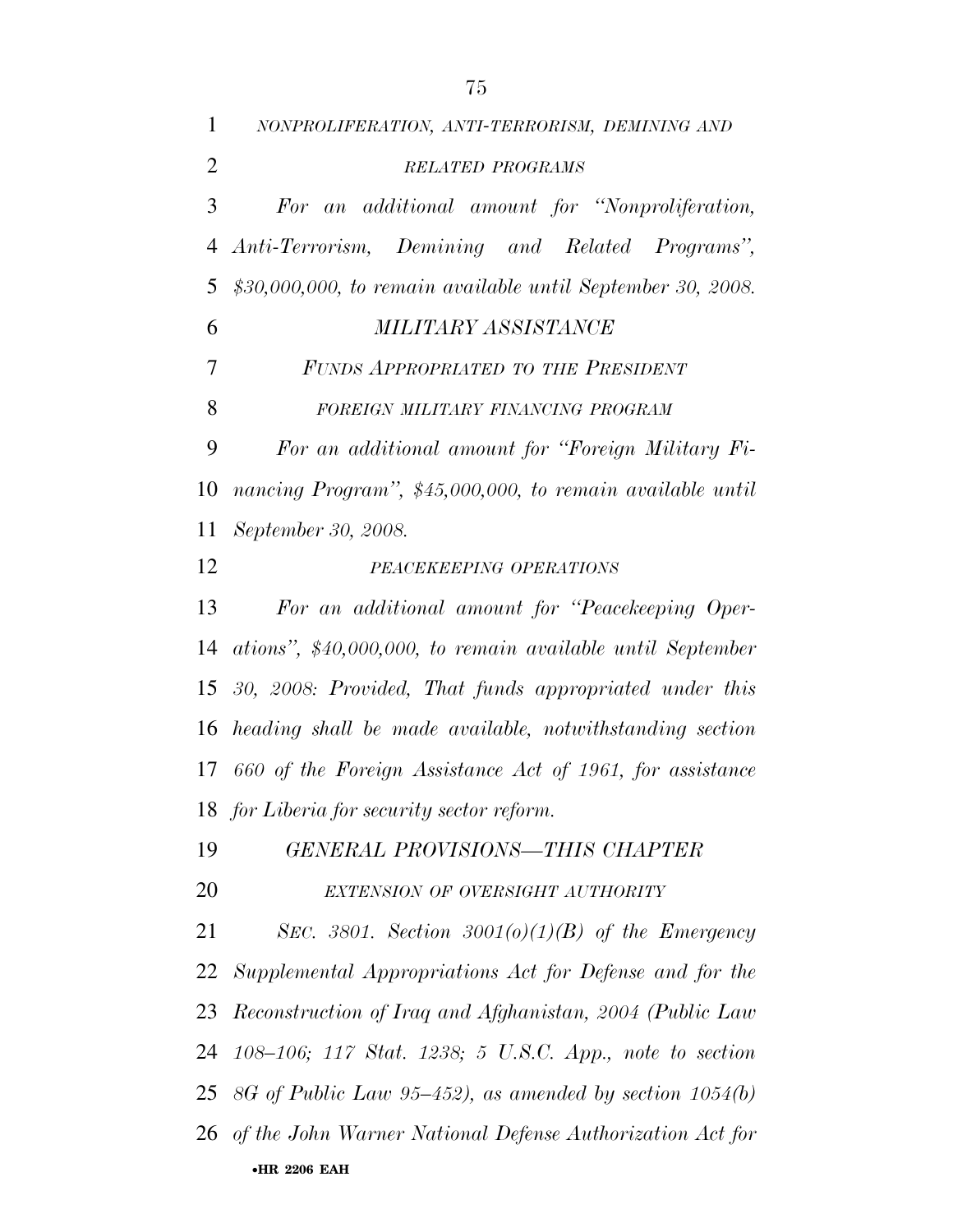*Fiscal Year 2007 (Public Law 109–364; 120 Stat. 2397) and section 2 of the Iraq Reconstruction Accountability Act of 2006 (Public Law 109–440), is amended by inserting ''or fiscal year 2007'' after ''fiscal year 2006''.* 

### *LEBANON*

 *SEC. 3802. (a) LIMITATION ON ECONOMIC SUPPORT FUND ASSISTANCE FOR LEBANON.—None of the funds made available in this Act under the heading ''Economic Support Fund'' for cash transfer assistance for the Government of Lebanon may be made available for obligation until the Secretary of State reports to the Committees on Appropria- tions on Lebanon's economic reform plan and on the spe- cific conditions and verifiable benchmarks that have been agreed upon by the United States and the Government of Lebanon pursuant to the Memorandum of Understanding on cash transfer assistance for Lebanon.* 

•**HR 2206 EAH**  *(b) LIMITATION ON FOREIGN MILITARY FINANCING PROGRAM AND INTERNATIONAL NARCOTICS CONTROL AND LAW ENFORCEMENT ASSISTANCE FOR LEBANON.—None of the funds made available in this Act under the heading ''Foreign Military Financing Program'' or ''International Narcotics Control and Law Enforcement'' for military or police assistance to Lebanon may be made available for ob- ligation until the Secretary of State submits to the Commit- tees on Appropriations a report on procedures established to determine eligibility of members and units of the armed*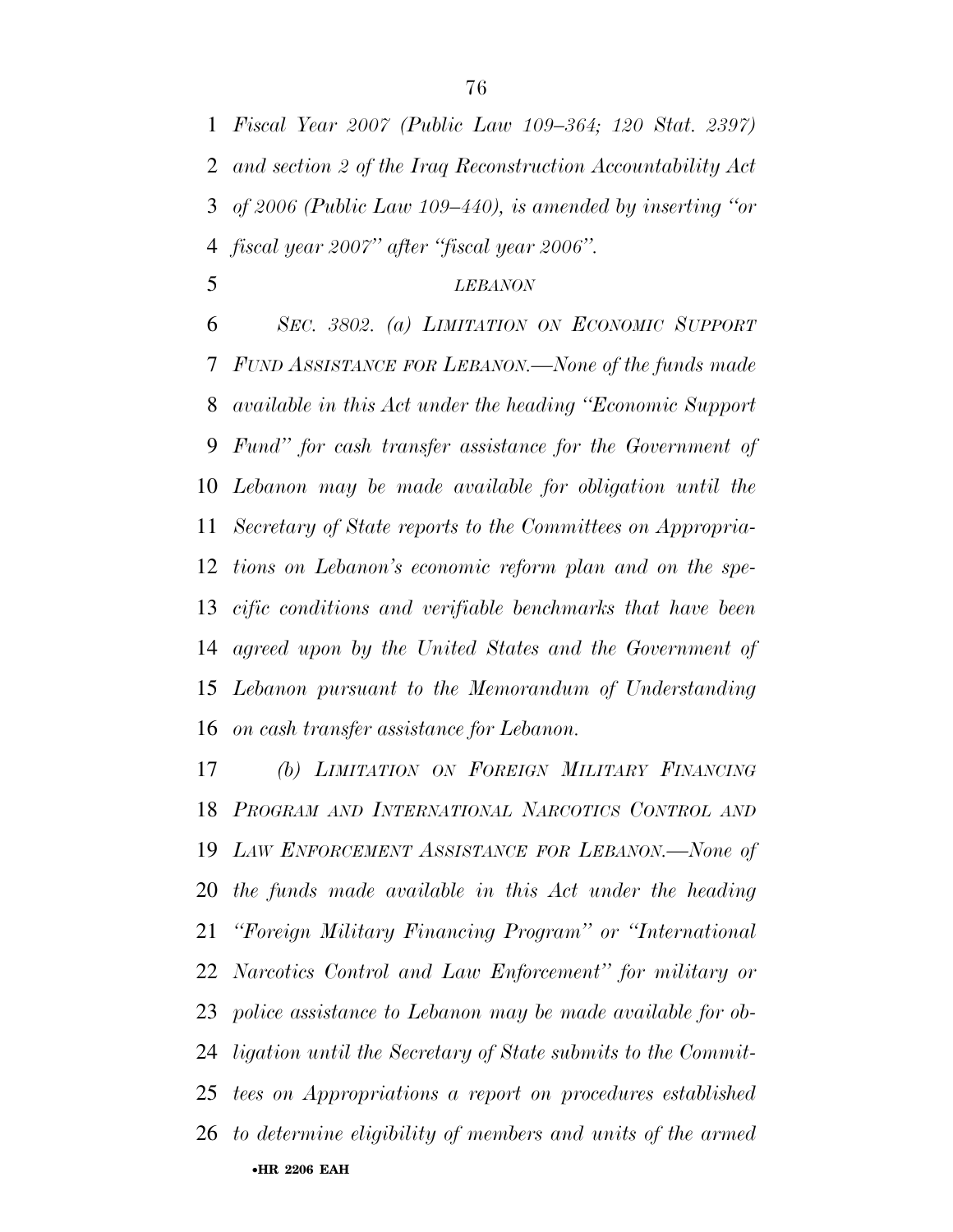*forces and police forces of Lebanon to participate in United States training and assistance programs and on the end use monitoring of all equipment provided under such pro-grams to the Lebanese armed forces and police forces.* 

 *(c) CERTIFICATION REQUIRED.—Prior to the initial obligation of funds made available in this Act for assistance for Lebanon under the headings ''Foreign Military Financ- ing Program'' and ''Nonproliferation, Anti-Terrorism, Demining and Related Programs'', the Secretary of State shall certify to the Committees on Appropriations that all practicable efforts have been made to ensure that such as- sistance is not provided to or through any individual, or private or government entity, that advocates, plans, spon-sors, engages in, or has engaged in, terrorist activity.* 

 *(d) REPORT REQUIRED.—Not later than 45 days after the date of the enactment of this Act, the Secretary of State shall submit to the Committees on Appropriations a report on the Government of Lebanon's actions to implement sec- tion 14 of United Nations Security Council Resolution 1701 (August 11, 2006).* 

 *(e) SPECIAL AUTHORITY.—This section shall be effec- tive notwithstanding section 534(a) of Public Law 109–102, which is made applicable to funds appropriated for fiscal year 2007 by the Continuing Appropriations Resolution,*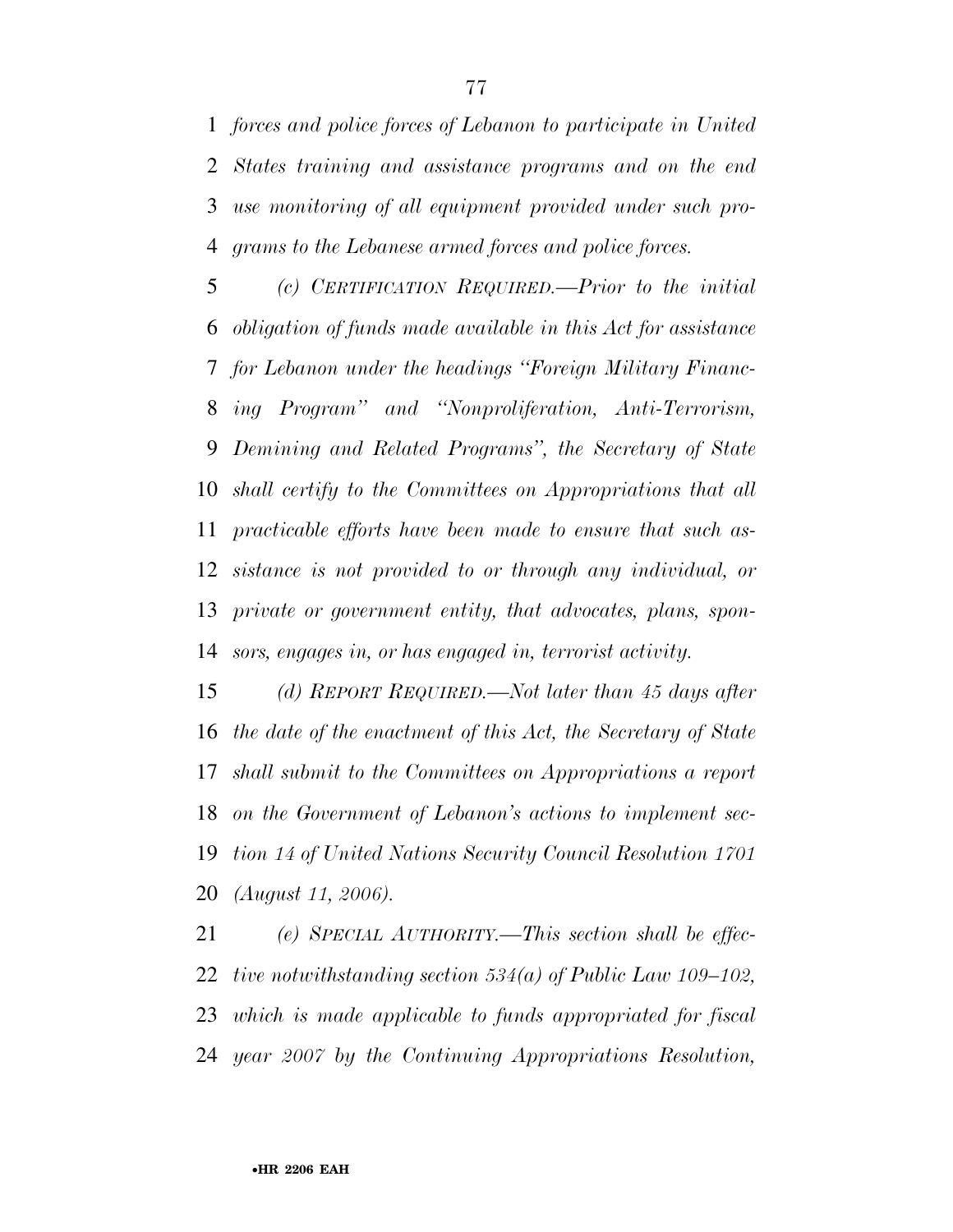*2007 (division B of Public Law 109–289, as amended by Public Law 110–5).* 

*DEBT RESTRUCTURING*

 *SEC. 3803. Amounts appropriated for fiscal year 2007 for ''Bilateral Economic Assistance—Department of the Treasury—Debt Restructuring'' may be used to assist Libe- ria in retiring its debt arrearages to the International Mon- etary Fund, the International Bank for Reconstruction and Development, and the African Development Bank.* 

*GOVERNMENT ACCOUNTABILITY OFFICE*

 *SEC. 3804. To facilitate effective oversight of programs and activities in Iraq by the Government Accountability Office (GAO), the Department of State shall provide GAO staff members the country clearances, life support, and logistical and security support necessary for GAO personnel to establish a presence in Iraq for periods of not less than 45 days.* 

*HUMAN RIGHTS AND DEMOCRACY FUND*

 *SEC. 3805. The Assistant Secretary of State for De- mocracy, Human Rights, and Labor shall be responsible for all policy, funding, and programming decisions regarding funds made available under this Act and prior Acts making appropriations for foreign operations, export financing and related programs for the Human Rights and Democracy Fund of the Bureau of Democracy, Human Rights, and Labor.*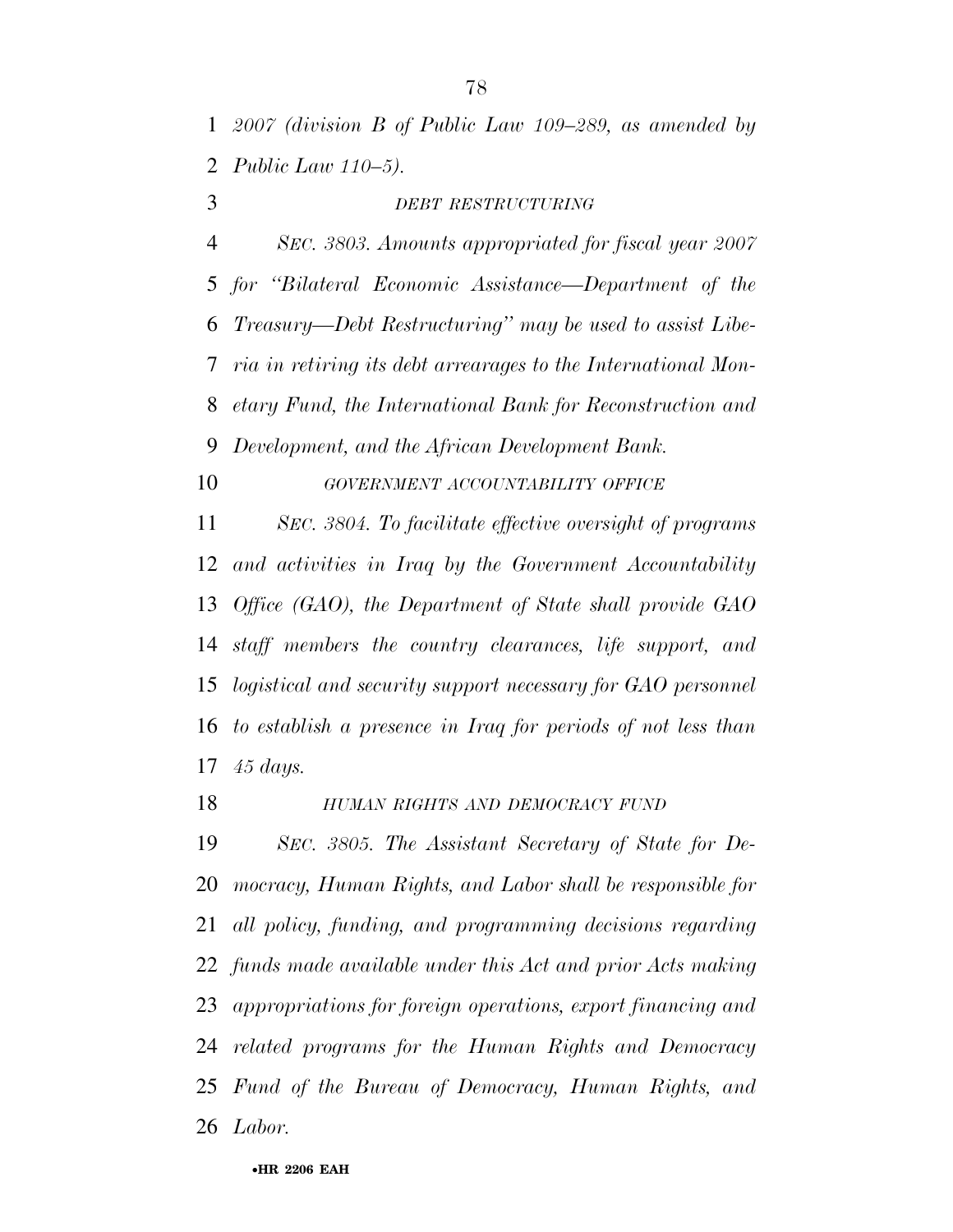*INSPECTOR GENERAL OVERSIGHT OF IRAQ AND*

#### *AFGHANISTAN*

 *SEC. 3806. (a) IN GENERAL.—Subject to paragraph (2), the Inspector General of the Department of State and the Broadcasting Board of Governors (referred to in this section as the ''Inspector General'') may use personal serv- ices contracts to engage citizens of the United States to fa- cilitate and support the Office of the Inspector General's oversight of programs and operations related to Iraq and Afghanistan. Individuals engaged by contract to perform such services shall not, by virtue of such contract, be consid- ered to be employees of the United States Government for purposes of any law administered by the Office of Personnel Management. The Secretary of State may determine the ap- plicability to such individuals of any law administered by the Secretary concerning the performance of such services by such individuals.* 

 *(b) CONDITIONS.—The authority under paragraph (1) is subject to the following conditions:* 

 *(1) The Inspector General determines that exist-ing personnel resources are insufficient.* 

 *(2) The contract length for a personal services contractor, including options, may not exceed 1 year, unless the Inspector General makes a finding that ex-*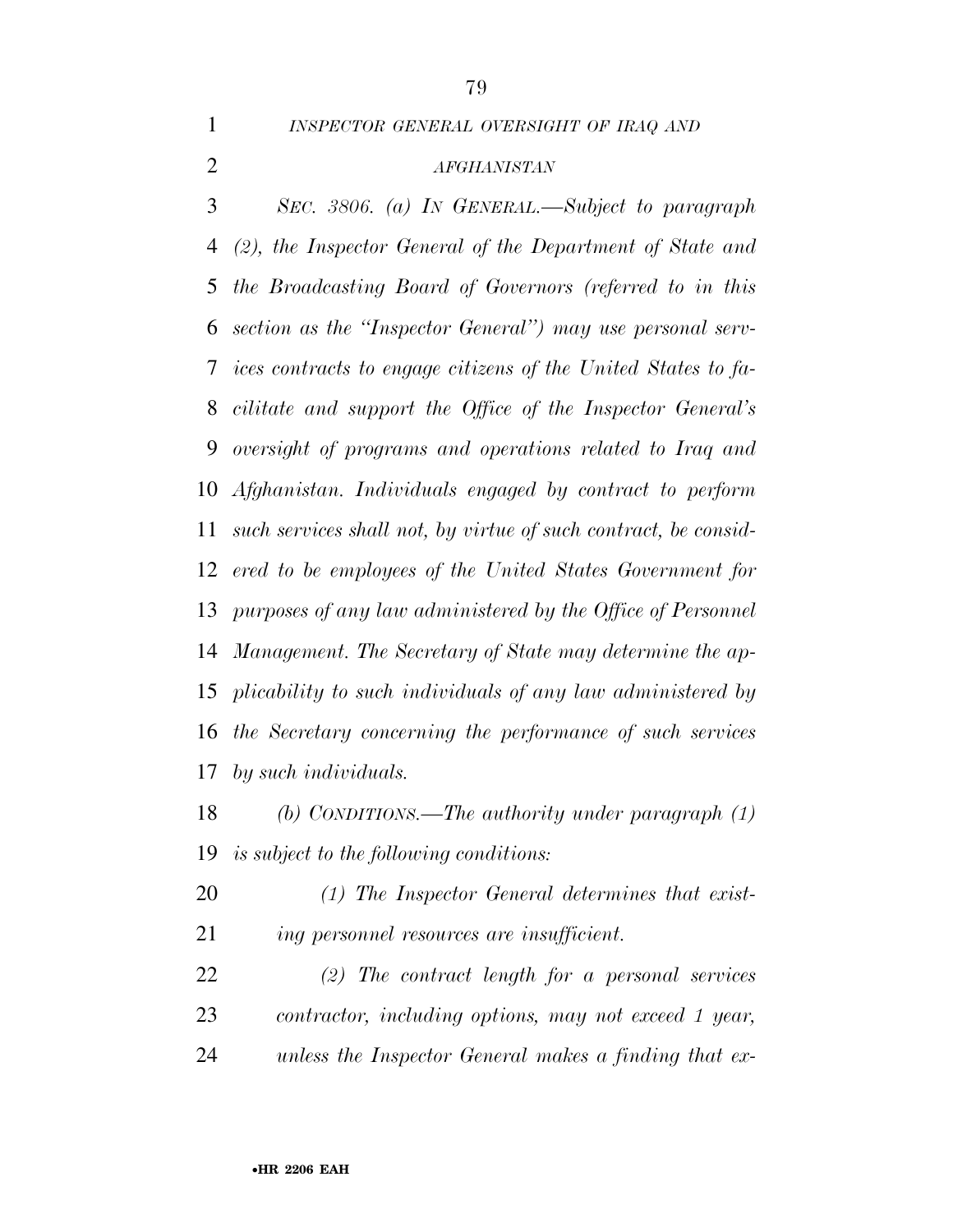*ceptional circumstances justify an extension of up to 1 additional year.* 

 *(3) Not more than 10 individuals may be em- ployed at any time as personal services contractors under the program.* 

 *(c) TERMINATION OF AUTHORITY.—The authority to award personal services contracts under this section shall terminate on December 31, 2007. A contract entered into prior to the termination date under this paragraph may remain in effect until not later than December 31, 2009. (d) OTHER AUTHORITIES NOT AFFECTED.—The au- thority under this section is in addition to any other au- thority of the Inspector General to hire personal services contractors.* 

*FUNDING TABLES, REPORTS AND DIRECTIVES*

 *SEC. 3807. (a) Funds provided in this Act for the fol- lowing accounts shall be made available for countries, pro- grams and activities in the amounts contained in the re- spective tables and should be expended consistent with the reporting requirements and directives included in the joint explanatory statement accompanying the conference report on H.R. 1591 of the 110th Congress (H. Rept. 110–107): ''Diplomatic and Consular Programs''.* 

*''Office of the Inspector General''.* 

 *''Educational and Cultural Exchange Pro-grams''.* 

•**HR 2206 EAH**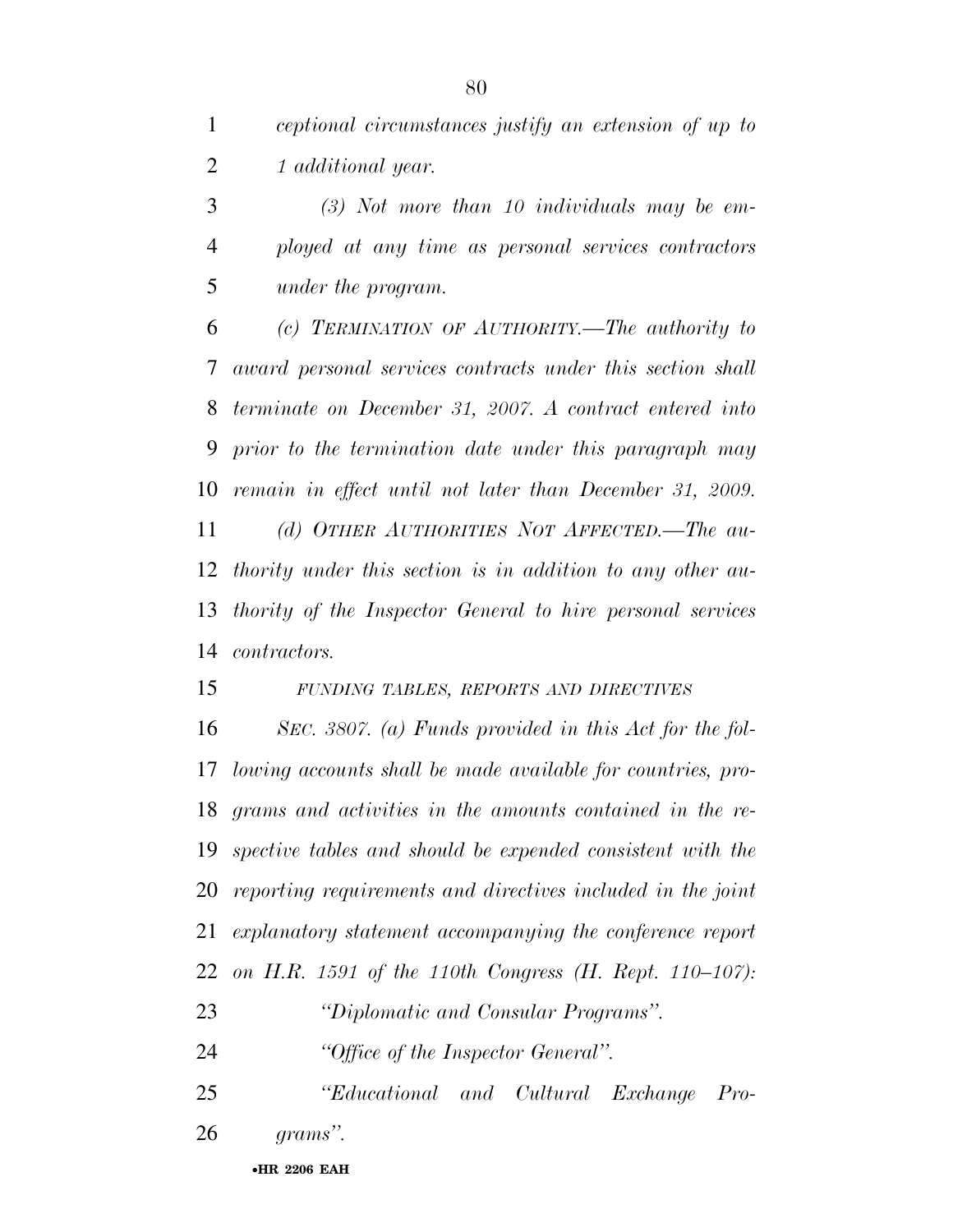| 1              | "Contributions to International Organizations".                        |
|----------------|------------------------------------------------------------------------|
| $\overline{2}$ | "Contributions for International Peacekeeping                          |
| 3              | Activities".                                                           |
| $\overline{4}$ | "Child Survival and Health Programs Fund".                             |
| 5              | "International Disaster and Famine Assistance".                        |
| 6              | "Operating Expenses of the United States Agen-                         |
| 7              | cy for International Development".                                     |
| 8              | "Operating Expenses of the United States Agen-                         |
| 9              | cy for International Development Office of Inspector                   |
| 10             | General".                                                              |
| 11             | "Economic Support Fund".                                               |
| 12             | "Assistance for Eastern Europe and the Baltic                          |
| 13             | States".                                                               |
| 14             | "Democracy Fund".                                                      |
| 15             | "International Narcotics Control and Law En-                           |
| 16             | forcement".                                                            |
| 17             | "Migration and Refugee Assistance".                                    |
| 18             | "Nonproliferation, Anti-Terrorism, Demining                            |
| 19             | and Related Programs".                                                 |
| 20             | "Foreign Military Financing Program".                                  |
| 21             | "Peacekeeping Operations".                                             |
| 22             | $\langle b \rangle$ Any proposed increases or decreases to the amounts |
| 23             | contained in the tables in the joint explanatory statement             |
| 24             | shall be subject to the regular notification procedures of the         |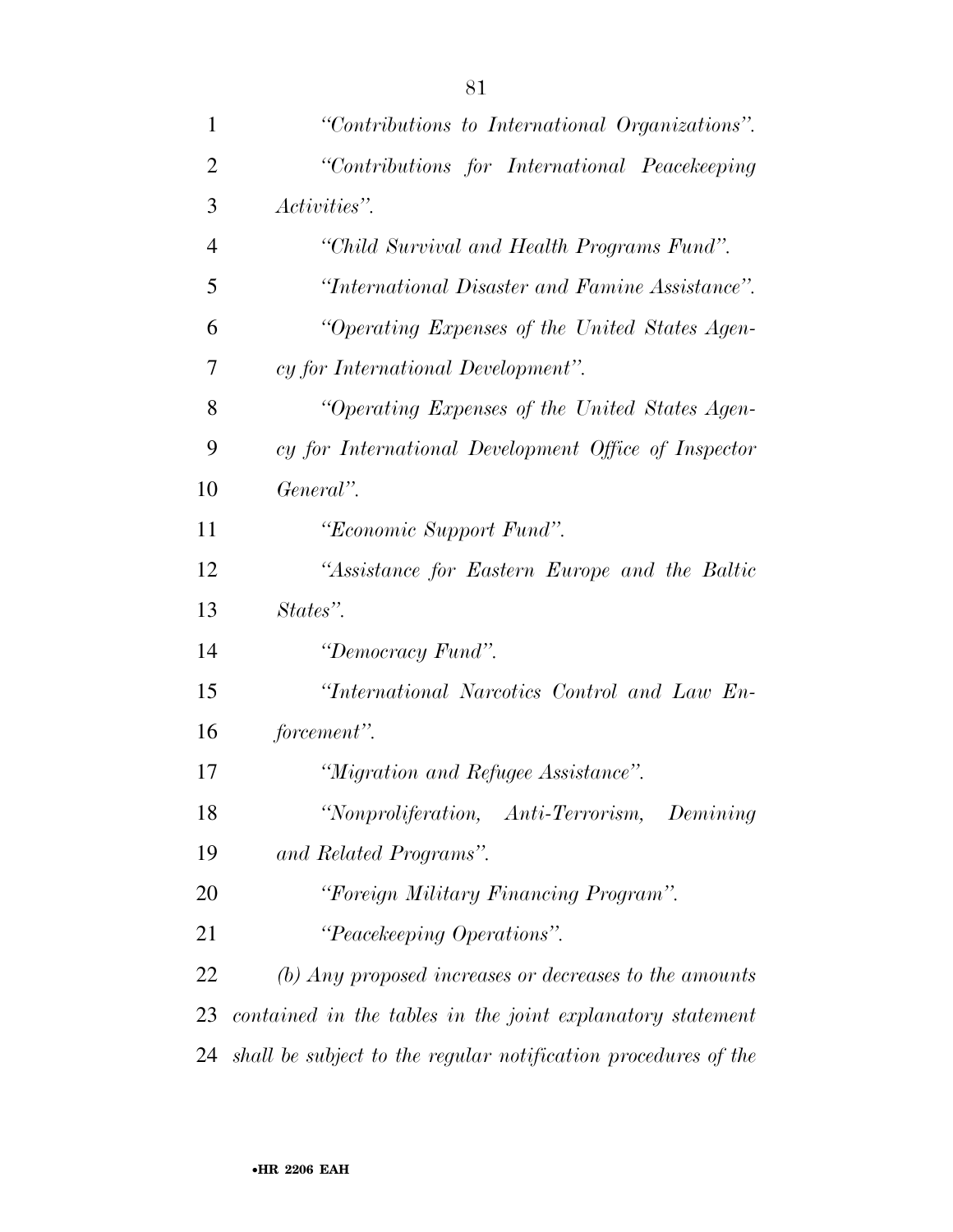*Committees on Appropriations and section 634A of the For-eign Assistance Act of 1961.* 

*SPENDING PLAN AND NOTIFICATION PROCEDURES*

 *SEC. 3808. Not later than 45 days after enactment of this Act the Secretary of State shall submit to the Commit- tees on Appropriations a report detailing planned expendi- tures for funds appropriated under the headings in this chapter and under the headings in chapter 6 of title I, ex- cept for funds appropriated under the heading ''Inter- national Disaster and Famine Assistance'': Provided, That funds appropriated under the headings in this chapter and in chapter 6 of title I, except for funds appropriated under the heading named in this section, shall be subject to the regular notification procedures of the Committees on Appro-priations.* 

*CONDITIONS ON ASSISTANCE FOR PAKISTAN*

•**HR 2206 EAH**  *SEC. 3809. None of the funds made available for assist- ance for the central Government of Pakistan under the heading ''Economic Support Fund'' in this Act may be made available for non-project assistance until the Sec- retary of State submits to the Committees on Appropria- tions a report on the oversight mechanisms, performance benchmarks, and implementation processes for such funds: Provided, That notwithstanding any other provision of law, funds made available for non-project assistance pursuant to the previous proviso shall be subject to the regular notifi-*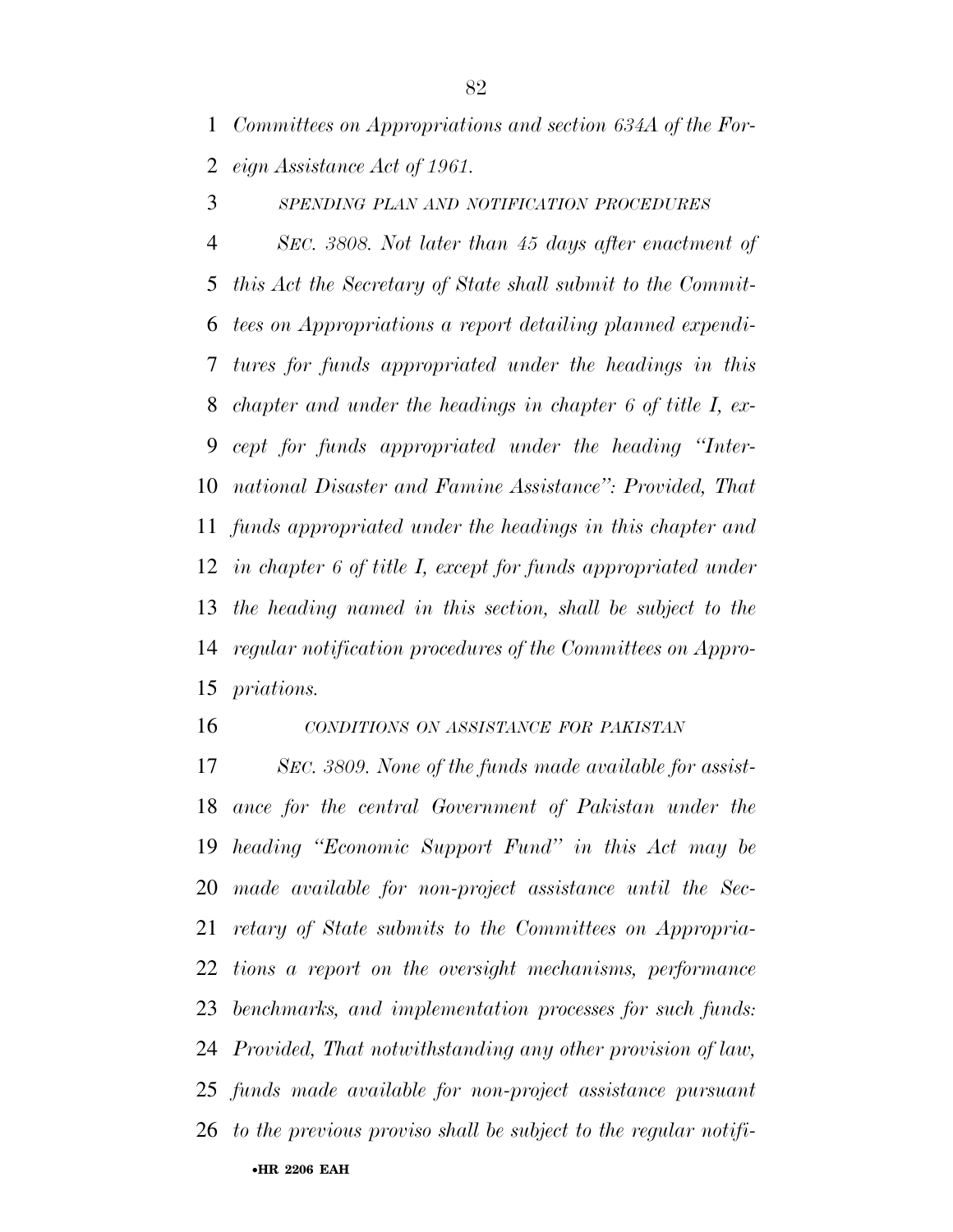*cation procedures of the Committees on Appropriations: Provided further, That of the funds made available for as- sistance for Pakistan under the heading ''Economic Sup- port Fund'' in this Act, \$5,000,000 shall be made available for the Human Rights and Democracy Fund of the Bureau of Democracy, Human Rights, and Labor, Department of State, for political party development and election observa-tion programs.* 

*CIVILIAN RESERVE CORPS*

 *SEC. 3810. Of the funds appropriated by this Act under the heading ''Diplomatic and Consular Programs'', up to \$50,000,000 may be made available to support and maintain a civilian reserve corps: Provided, That none of the funds for a civilian reserve corps may be obligated with- out specific authorization in a subsequent Act of Congress: Provided further, That funds made available for this pur- pose shall be subject to the regular notification procedures of the Committees on Appropriations.* 

*EXTENSION OF AVAILABILITY OF FUNDS*

 *SEC. 3811. Section 1302(a) of Public Law 109–234 is amended by striking ''one additional year'' and inserting ''two additional years''.*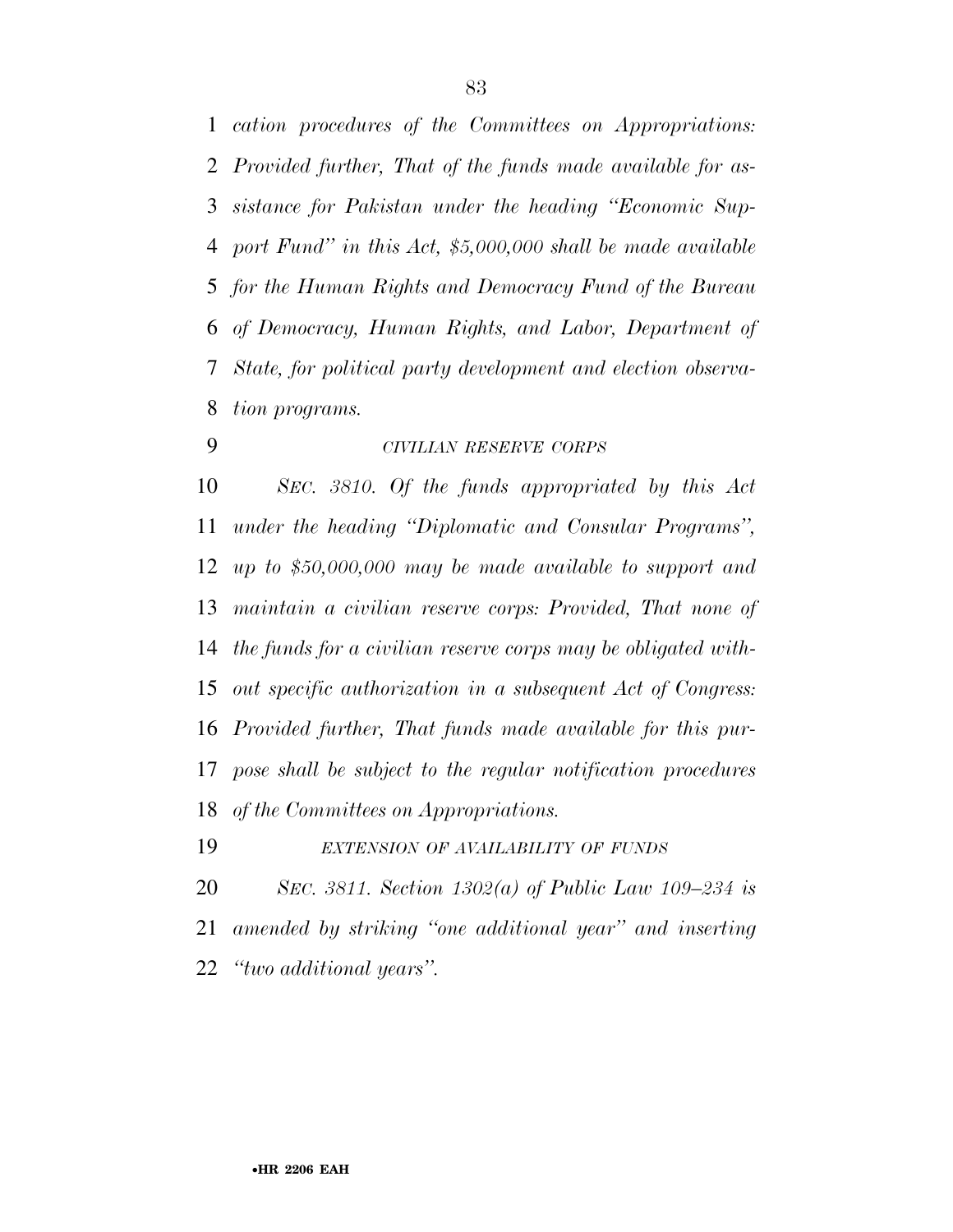| 1              | SPECIAL IMMIGRANT STATUS FOR CERTAIN ALIENS SERV-          |  |
|----------------|------------------------------------------------------------|--|
| $\overline{2}$ | ING AS TRANSLATORS OR INTERPRETERS WITH FED-               |  |
| 3              | <b>ERAL AGENCIES</b>                                       |  |
| $\overline{4}$ | SEC. 3812. (a) INCREASE IN NUMBERS ADMITTED.               |  |
| 5              | Section 1059 of the National Defense Authorization Act for |  |
| 6              | Fiscal Year 2006 (8 U.S.C. 1101 note) is amended—          |  |
| 7              | $(1)$ in subsection $(b)(1)$ —                             |  |
| 8              | $(A)$ in subparagraph $(B)$ , by striking "as a            |  |
| 9              | translator" and inserting ", or under Chief of             |  |
| 10             | Mission authority, as a translator or inter-               |  |
| 11             | preter";                                                   |  |
| 12             | $(B)$ in subparagraph $(C)$ , by inserting "the            |  |
| 13             | Chief of Mission or" after "recommendation                 |  |
| 14             | from"; and                                                 |  |
| 15             | $(C)$ in subparagraph $(D)$ , by inserting "the            |  |
| 16             | Chief of Mission or" after "as determined by";             |  |
| 17             | and                                                        |  |
| 18             | (2) in subsection $(c)(1)$ , by striking "section dur-     |  |
| 19             | ing any fiscal year shall not exceed 50." and insert-      |  |
| 20             | ing the following: "section—                               |  |
| 21             | $\lq (A)$ during each of the fiscal years 2007             |  |
| 22             | and 2008, shall not exceed 500; and                        |  |
| 23             | "(B) during any other fiscal year shall not                |  |
| 24             | $exceed~50."$ .                                            |  |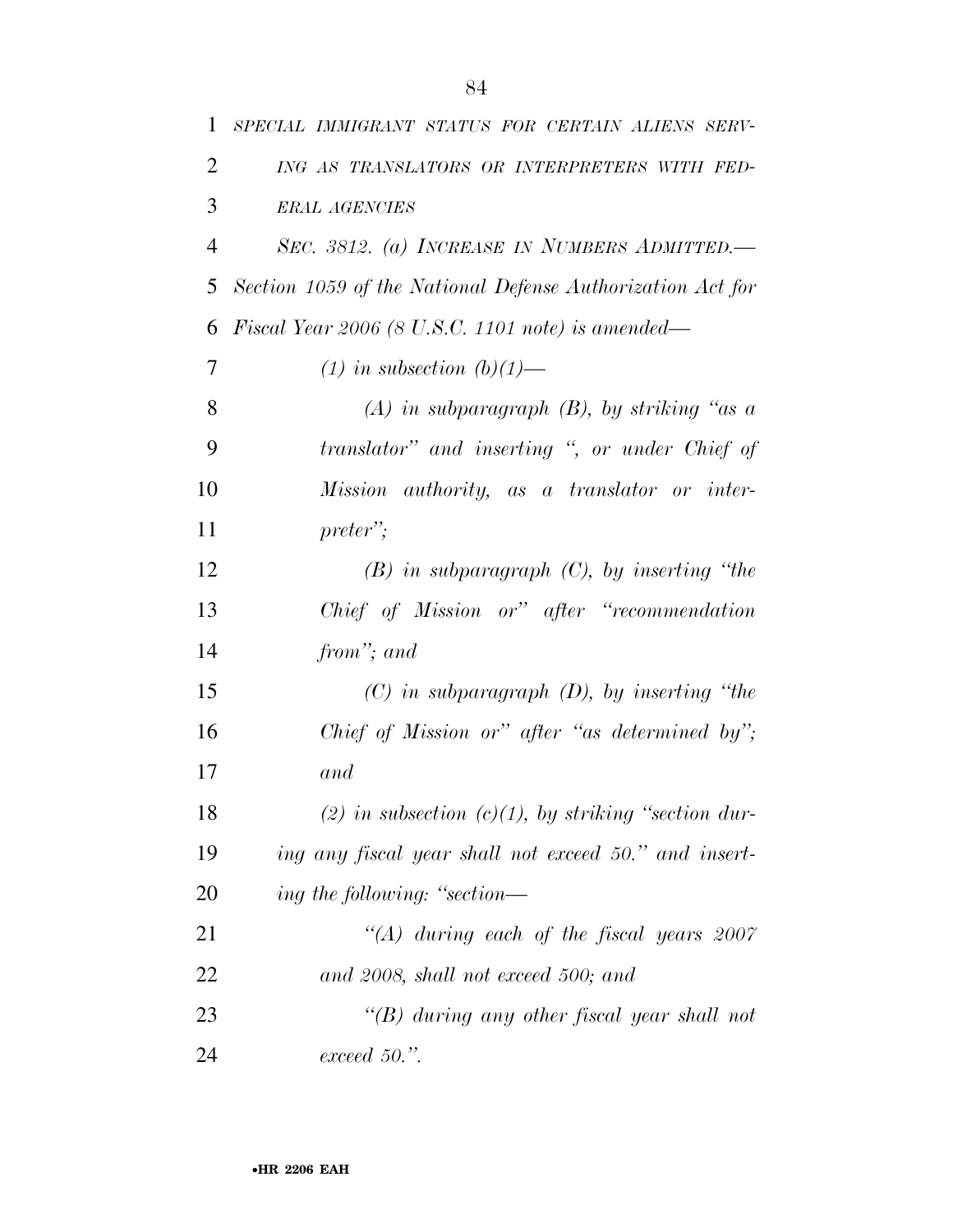| 1              | (b) ALIENS EXEMPT FROM EMPLOYMENT-BASED NU-                          |
|----------------|----------------------------------------------------------------------|
| $\overline{2}$ | MERICAL LIMITATIONS.—Section $1059(c)(2)$ of such Act is             |
| 3              | $amended -$                                                          |
| $\overline{4}$ | $(1)$ by amending the paragraph designation and                      |
| 5              | heading to read as follows:                                          |
| 6              | "(2) ALIENS EXEMPT FROM EMPLOYMENT-BASED                             |
| 7              | NUMERICAL LIMITATIONS.—"; and                                        |
| 8              | $(2)$ by inserting "and shall not be counted                         |
| 9              | against the numerical limitations under sections                     |
| 10             | $201(d)$ , $202(a)$ , and $203(b)(4)$ of the Immigration and         |
| 11             | Nationality Act $(8$ U.S.C. 1151 $(d)$ , 1152 $(a)$ , and            |
| 12             | $(1153(b)(4))$ " before the period at the end.                       |
| 13             | (c) ADJUSTMENT OF STATUS.—Section 1059 of such                       |
| 14             | Act is further amended—                                              |
| 15             | $(1)$ by redesignating subsection $(d)$ as subsection                |
| 16             | $(e)$ ; and                                                          |
| 17             | $(2)$ by inserting after subsection (c) the fol-                     |
| 18             | lowing:                                                              |
| 19             | "(d) ADJUSTMENT OF STATUS.—Notwithstanding                           |
| 20             | paragraphs $(2)$ , $(7)$ and $(8)$ of section 245 $(c)$ of the Immi- |
| 21             | gration and Nationality Act $(8 \text{ U.S.C. } 1255(c))$ , the Sec- |
| 22             | retary of Homeland Security may adjust the status of an              |
| 23             | alien to that of a lawful permanent resident under section           |
|                | 24 $245(a)$ of such Act if the alien—                                |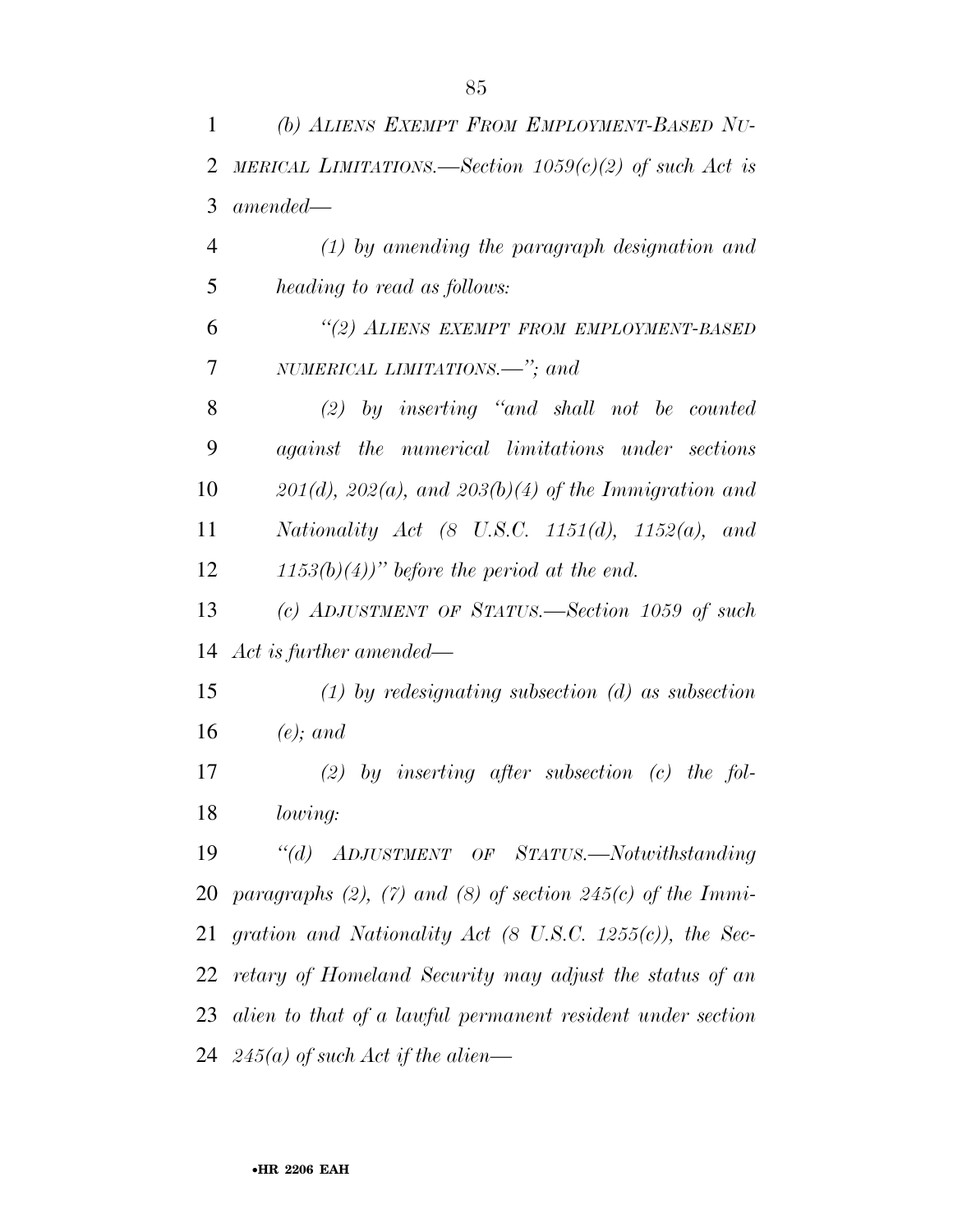| $\mathbf{1}$   | $\lq(1)$<br>was paroled or admitted as a non-                |  |
|----------------|--------------------------------------------------------------|--|
| 2              | <i>immigrant into the United States; and</i>                 |  |
| 3              | $\lq(2)$ is otherwise eligible for special immigrant         |  |
| 4              | status under this section and under the Immigration          |  |
| 5              | and Nationality Act.".                                       |  |
| 6              | TITLE IV-ADDITIONAL HURRI-                                   |  |
| $\overline{7}$ | CANE DISASTER RELIEF AND                                     |  |
| 8              | <b>RECOVERY</b>                                              |  |
| 9              | <b>CHAPTER 1</b>                                             |  |
| 10             | DEPARTMENT OF AGRICULTURE                                    |  |
| 11             | GENERAL PROVISION—THIS CHAPTER                               |  |
| 12             | SEC. 4101. Section $1231(k)(2)$ of the Food Security Act     |  |
| 13             | of 1985 (16 U.S.C. 3831 $(k)(2)$ ) is amended by striking    |  |
| 14             | "During calendar year 2006, the" and inserting "The".        |  |
| 15             | <b>CHAPTER 2</b>                                             |  |
| 16             | DEPARTMENT OF JUSTICE                                        |  |
| 17             | <b>OFFICE OF JUSTICE PROGRAMS</b>                            |  |
| 18             | STATE AND LOCAL LAW ENFORCEMENT ASSISTANCE                   |  |
| 19             | For an additional amount for "State and Local Law            |  |
| 20             | Enforcement Assistance", for discretionary grants author-    |  |
| 21             | ized by subpart 2 of part E, of title I of the Omnibus Crime |  |
| 22             | Control and Safe Streets Act of 1968 as in effect on Sep-    |  |
| 23             | tember 30, 2006, notwithstanding the provisions of section   |  |
| 24             | 511 of said Act, \$50,000,000, to remain available until ex- |  |
|                | 25 pended: Provided, That the amount made available under    |  |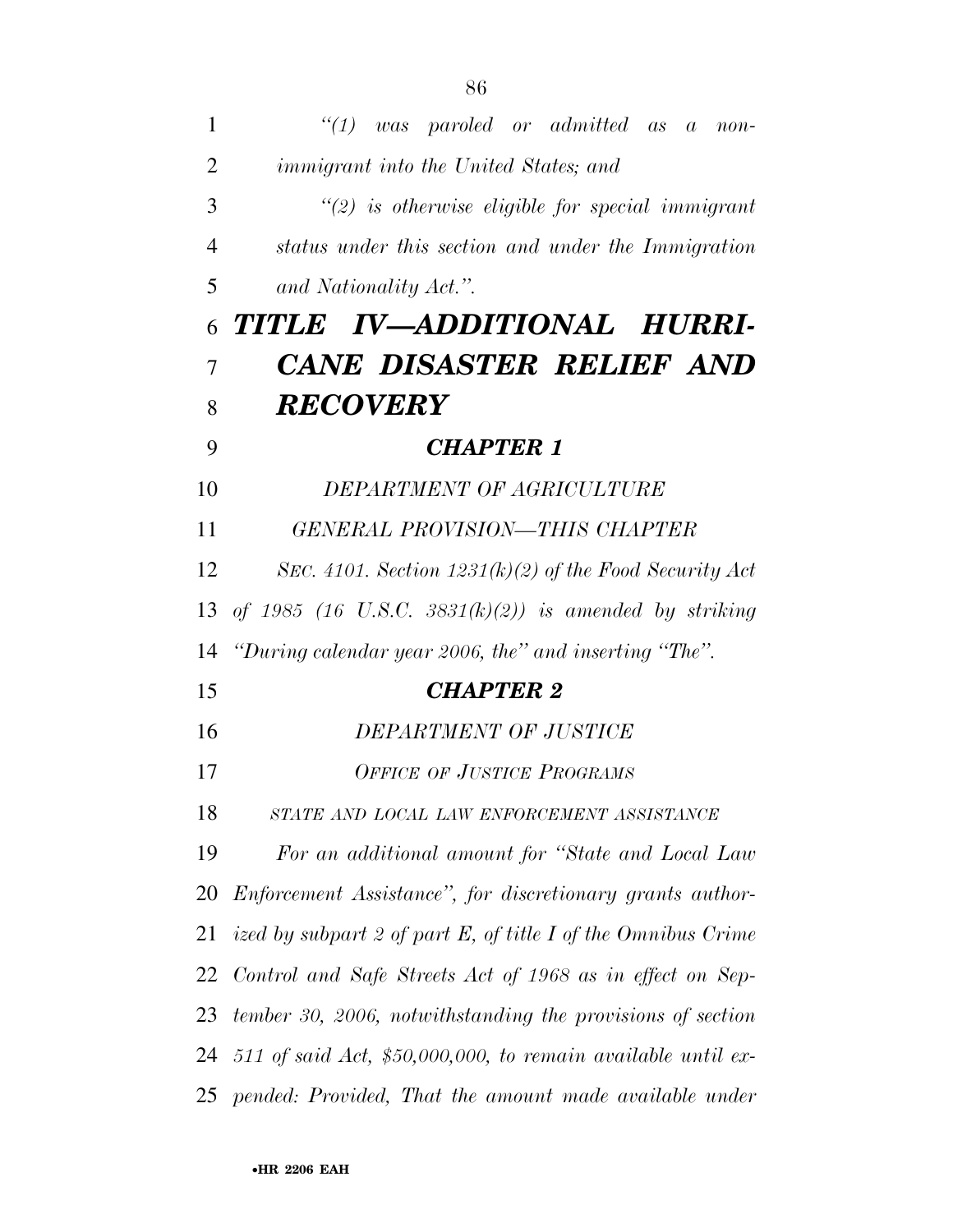*this heading shall be for local law enforcement initiatives in the Gulf Coast region related to the aftermath of Hurri- cane Katrina: Provided further, That these funds shall be apportioned among the States in quotient to their level of violent crime as estimated by the Federal Bureau of Inves- tigation's Uniform Crime Report for the year 2005. DEPARTMENT OF COMMERCE NATIONAL OCEANIC AND ATMOSPHERIC ADMINISTRATION OPERATIONS, RESEARCH, AND FACILITIES For an additional amount for ''Operations, Research, and Facilities'', for necessary expenses related to the con- sequences of Hurricanes Katrina and Rita on the shrimp and fishing industries, \$110,000,000, to remain available until September 30, 2008. NATIONAL AERONAUTICS AND SPACE ADMINISTRATION EXPLORATION CAPABILITIES For an additional amount for ''Exploration Capabili- ties'' for necessary expenses related to the consequences of Hurricane Katrina, \$20,000,000, to remain available until September 30, 2009. GENERAL PROVISIONS—THIS CHAPTER SEC. 4201. Funds provided in this Act for the ''De- partment of Commerce, National Oceanic and Atmospheric Administration, Operations, Research, and Facilities'',*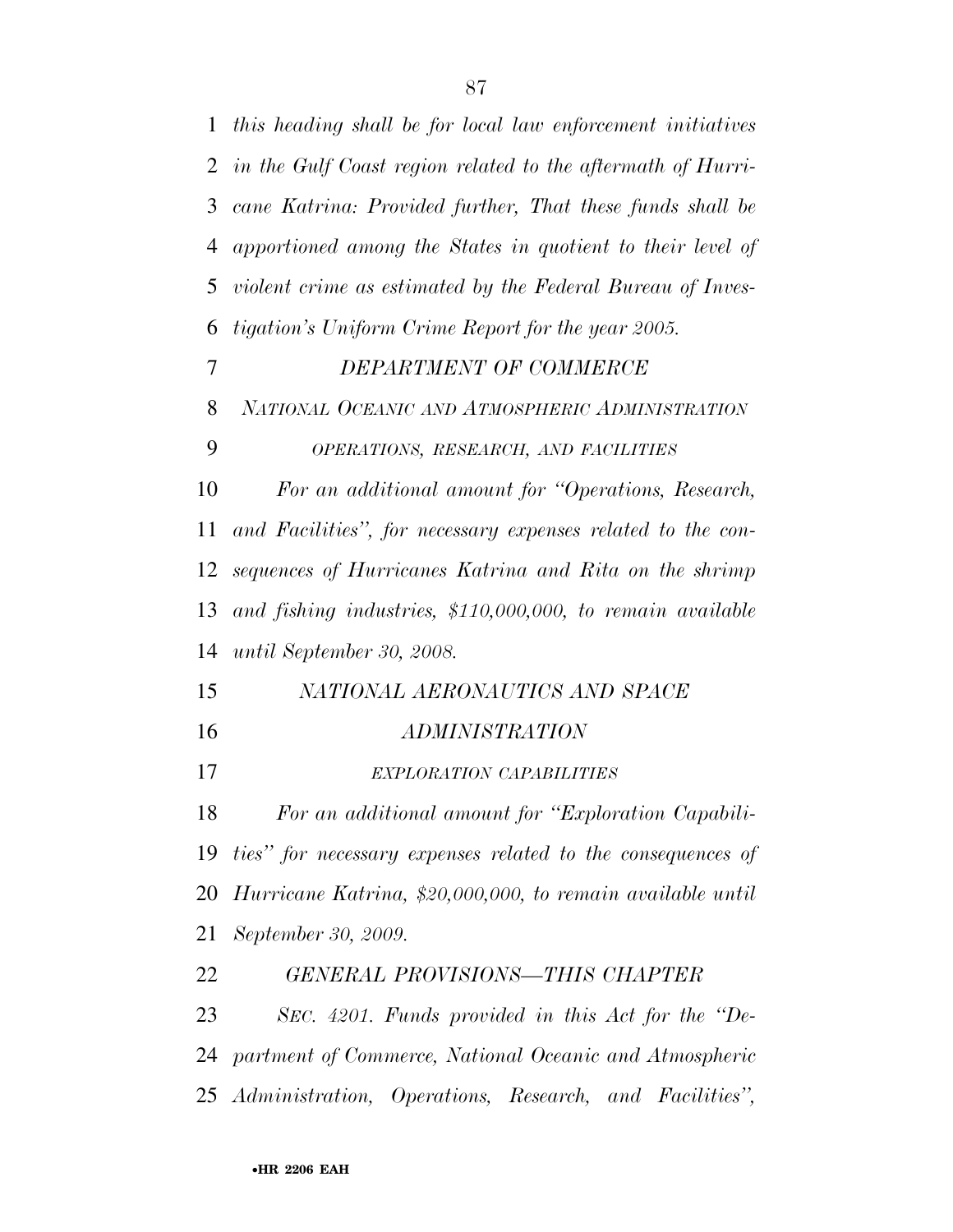*shall be made available according to the language relating to such account in the joint explanatory statement accom- panying the conference report on H.R. 1591 of the 110th Congress (H. Rept. 110–107).* 

 *SEC. 4202. Up to \$48,000,000 of amounts made avail- able to the National Aeronautics and Space Administration in Public Law 109–148 and Public Law 109–234 for emer- gency hurricane and other natural disaster-related expenses may be used to reimburse hurricane-related costs incurred by NASA in fiscal year 2005.* 

| 11 | <b>CHAPTER 3</b>                                               |  |
|----|----------------------------------------------------------------|--|
| 12 | DEPARTMENT OF DEFENSE-CIVIL                                    |  |
| 13 | DEPARTMENT OF THE ARMY                                         |  |
| 14 | CORPS OF ENGINEERS-CIVIL                                       |  |
| 15 | <b>CONSTRUCTION</b>                                            |  |
|    | 16<br>For an additional amount for "Construction" for nec-     |  |
|    | 17 essary expenses related to the consequences of Hurricane    |  |
|    | 18 Katrina and other hurricanes of the 2005 season,            |  |
|    | $19$ \$25,300,000, to remain available until expended, which   |  |
|    | 20 may be used to continue construction of projects related to |  |

 *interior drainage for the greater New Orleans metropolitan area.* 

•**HR 2206 EAH**  *FLOOD CONTROL AND COASTAL EMERGENCIES For an additional amount for ''Flood Control and Coastal Emergencies'', as authorized by section 5 of the Act of August 18, 1941 (33 U.S.C. 701n), for necessary expenses*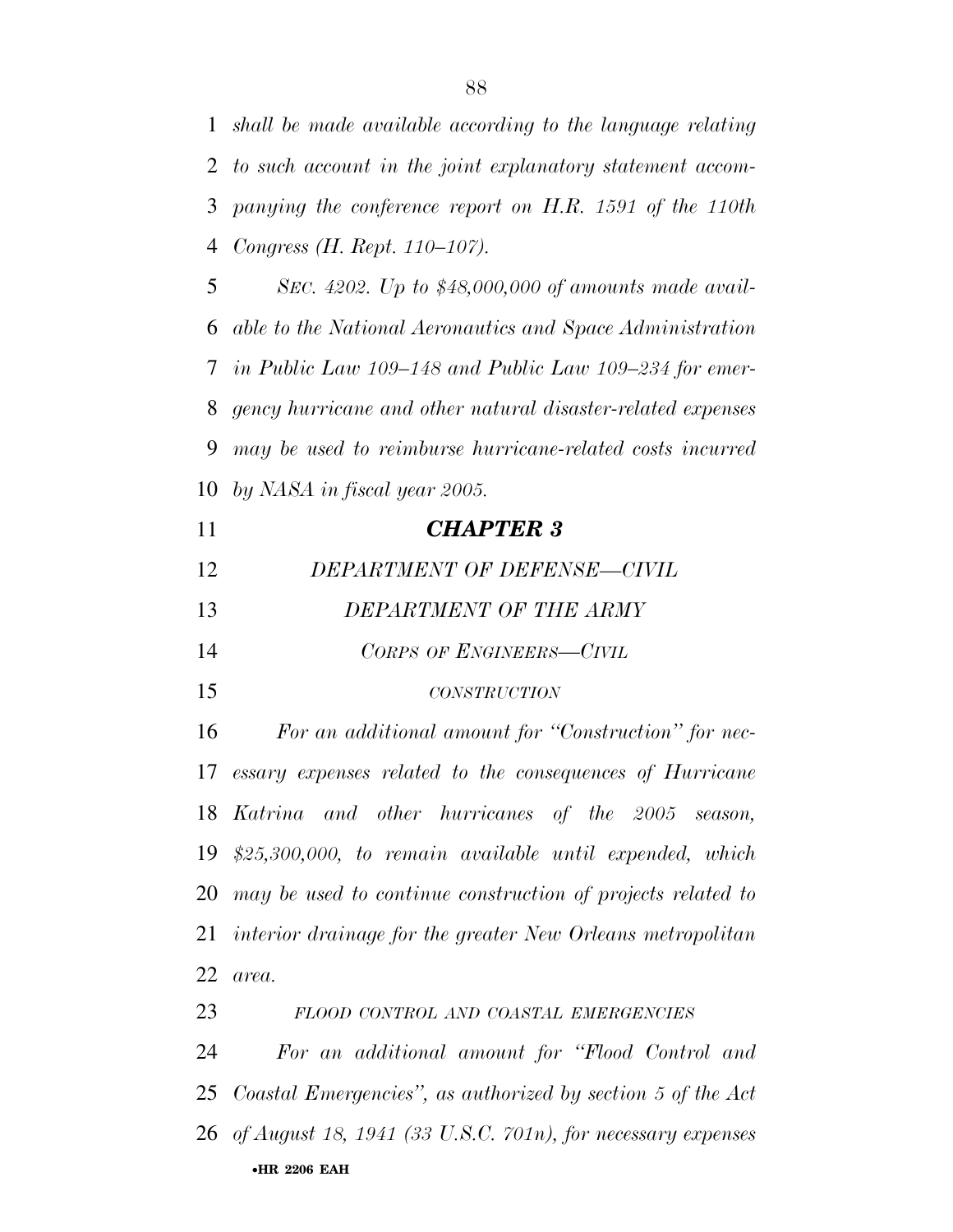*relating to the consequences of Hurricanes Katrina and Rita and for other purposes, \$1,407,700,000, to remain available until expended: Provided, That \$1,300,000,000 of the amount provided may be used by the Secretary of the Army to carry out projects and measures for the West Bank and Vicinity and Lake Ponchartrain and Vicinity, Lou- isiana, projects, as described under the heading ''Flood Con- trol and Coastal Emergencies'', in chapter 3 of Public Law 109–148: Provided further, That \$107,700,000 of the amount provided may be used to implement the projects for hurricane storm damage reduction, flood damage reduction, and ecosystem restoration within Hancock, Harrison, and Jackson Counties, Mississippi substantially in accordance with the Report of the Chief of Engineers dated December 31, 2006, and entitled ''Mississippi, Coastal Improvements Program Interim Report, Hancock, Harrison, and Jackson Counties, Mississippi'': Provided further, That projects au- thorized for implementation under this Chief's report shall be carried out at full Federal expense, except that the non- Federal interests shall be responsible for providing for all costs associated with operation and maintenance of the project: Provided further, That any project using funds ap- propriated under this heading shall be initiated only after non-Federal interests have entered into binding agreements with the Secretary requiring the non-Federal interests to*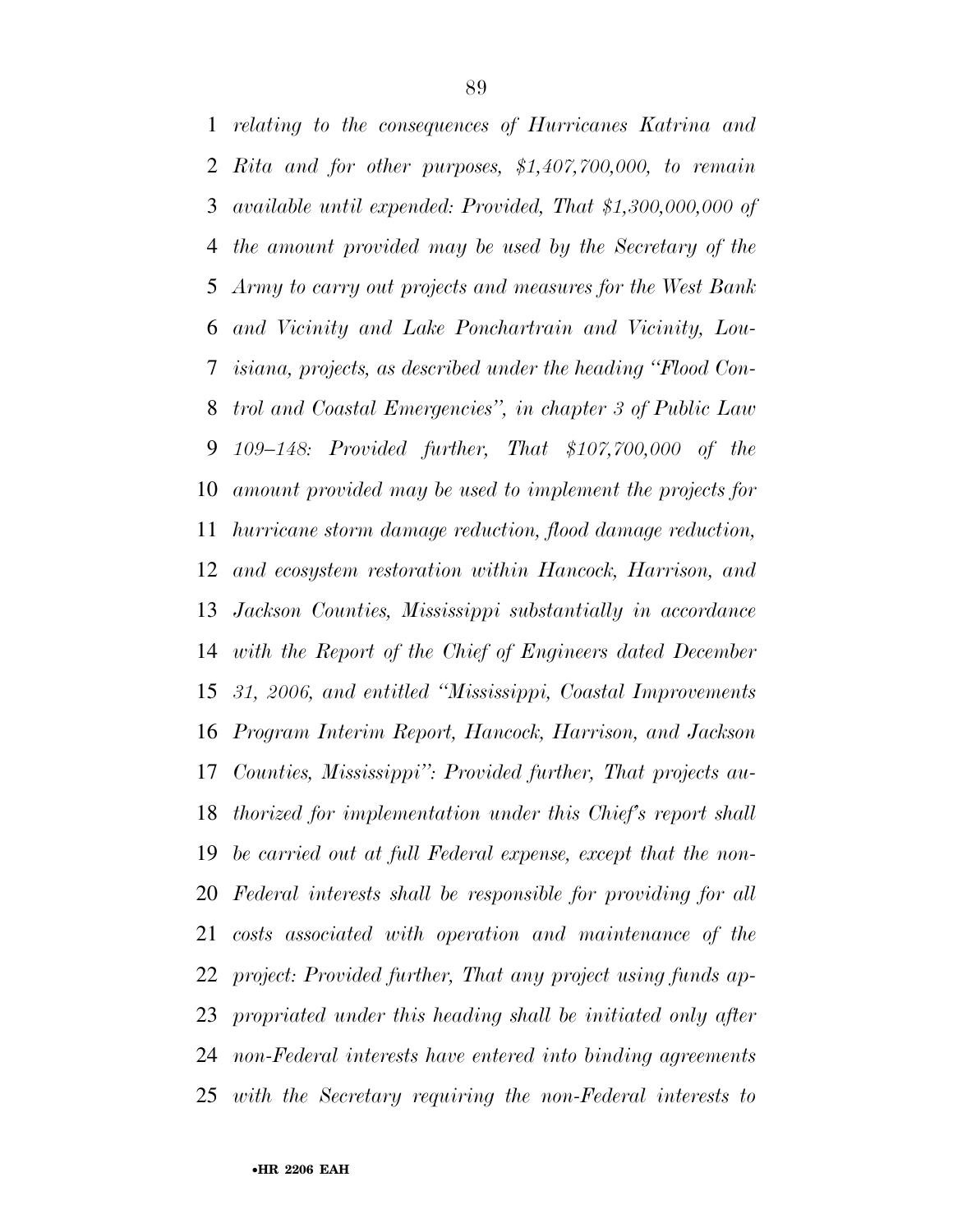*pay 100 percent of the operation, maintenance, repair, re- placement, and rehabilitation costs of the project and to hold and save the United States free from damages due to the construction or operation and maintenance of the project, except for damages due to the fault or negligence of the United States or its contractors: Provided further, That the Chief of Engineers, acting through the Assistant Secretary of the Army for Civil Works, shall provide a monthly report to the House and Senate Committees on Ap- propriations detailing the allocation and obligation of these funds, beginning not later than 60 days after enactment of this Act.* 

### *GENERAL PROVISIONS—THIS CHAPTER*

 *SEC. 4301. The Secretary is authorized and directed to determine the value of eligible reimbursable expenses in- curred by local governments in storm-proofing pumping stations, constructing safe houses for operators, and other interim flood control measures in and around the New Orle- ans metropolitan area that the Secretary determines to be integral to the overall plan to ensure operability of the sta- tions during hurricanes, storms and high water events and the flood control plan for the area.* 

 *SEC. 4302. (a) The Secretary of the Army is author- ized and directed to utilize funds remaining available for obligation from the amounts appropriated in chapter 3 of*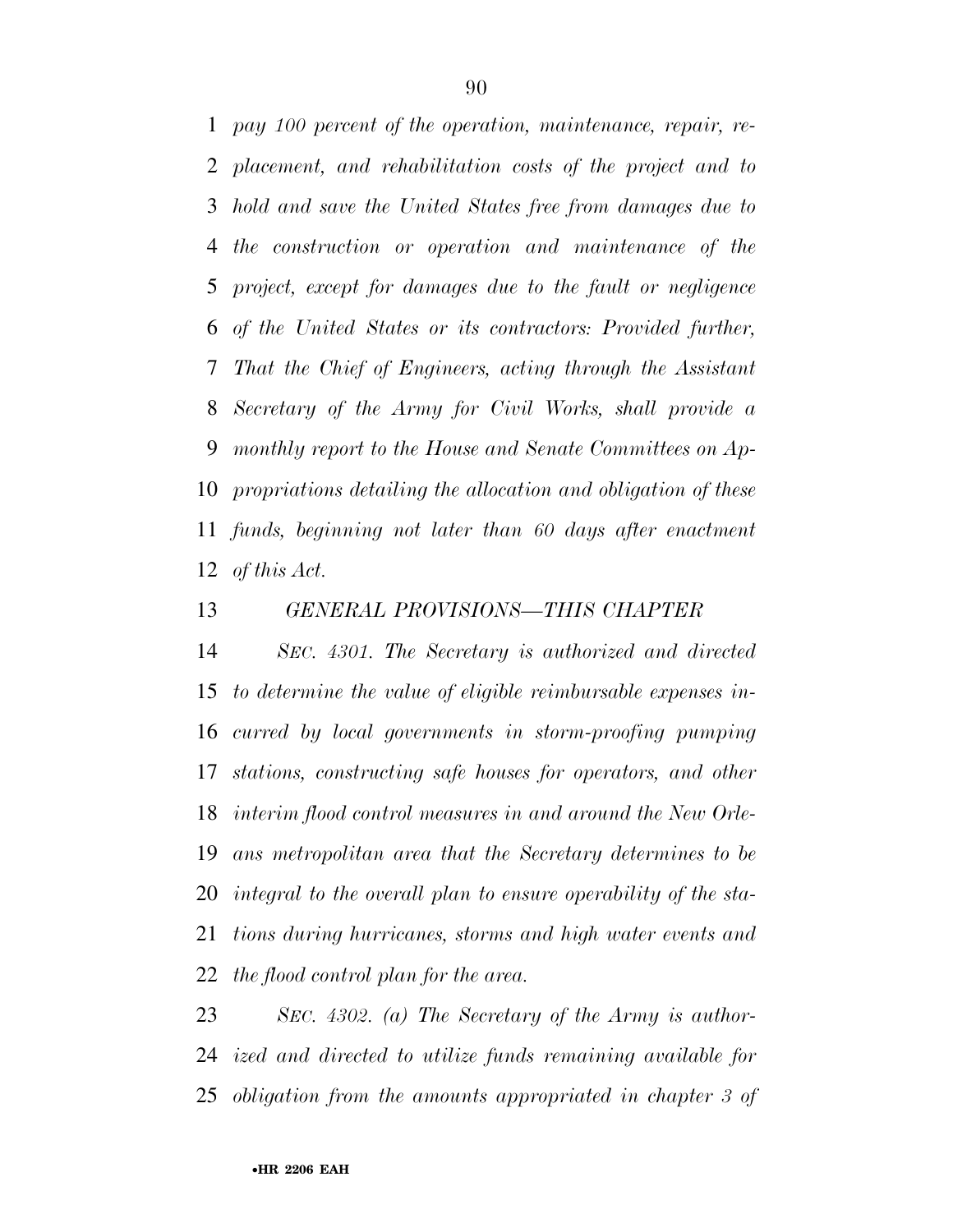*Public Law 109–234 under the heading ''Flood Control and Coastal Emergencies'' for projects in the greater New Orle- ans metropolitan area to prosecute these projects in a man- ner which promotes the goal of continuing work at an opti- mal pace, while maximizing, to the greatest extent prac- ticable, levels of protection to reduce the risk of storm dam-age to people and property.* 

 *(b) The expenditure of funds as provided in subsection (a) may be made without regard to individual amounts or purposes specified in chapter 3 of Public Law 109–234.* 

 *(c) Any reallocation of funds that are necessary to ac- complish the goal established in subsection (a) are author- ized, subject to the approval of the House and Senate Com-mittees on Appropriation.* 

 *SEC. 4303. The Chief of Engineers shall investigate the overall technical advantages, disadvantages and operational effectiveness of operating the new pumping stations at the mouths of the 17th Street, Orleans Avenue and London Ave- nue canals in the New Orleans area directed for construc- tion in Public Law 109–234 concurrently or in series with existing pumping stations serving these canals and the ad- vantages, disadvantages and technical operational effective- ness of removing the existing pumping stations and config- uring the new pumping stations and associated canals to handle all needed discharges to the lakefront or in combina-*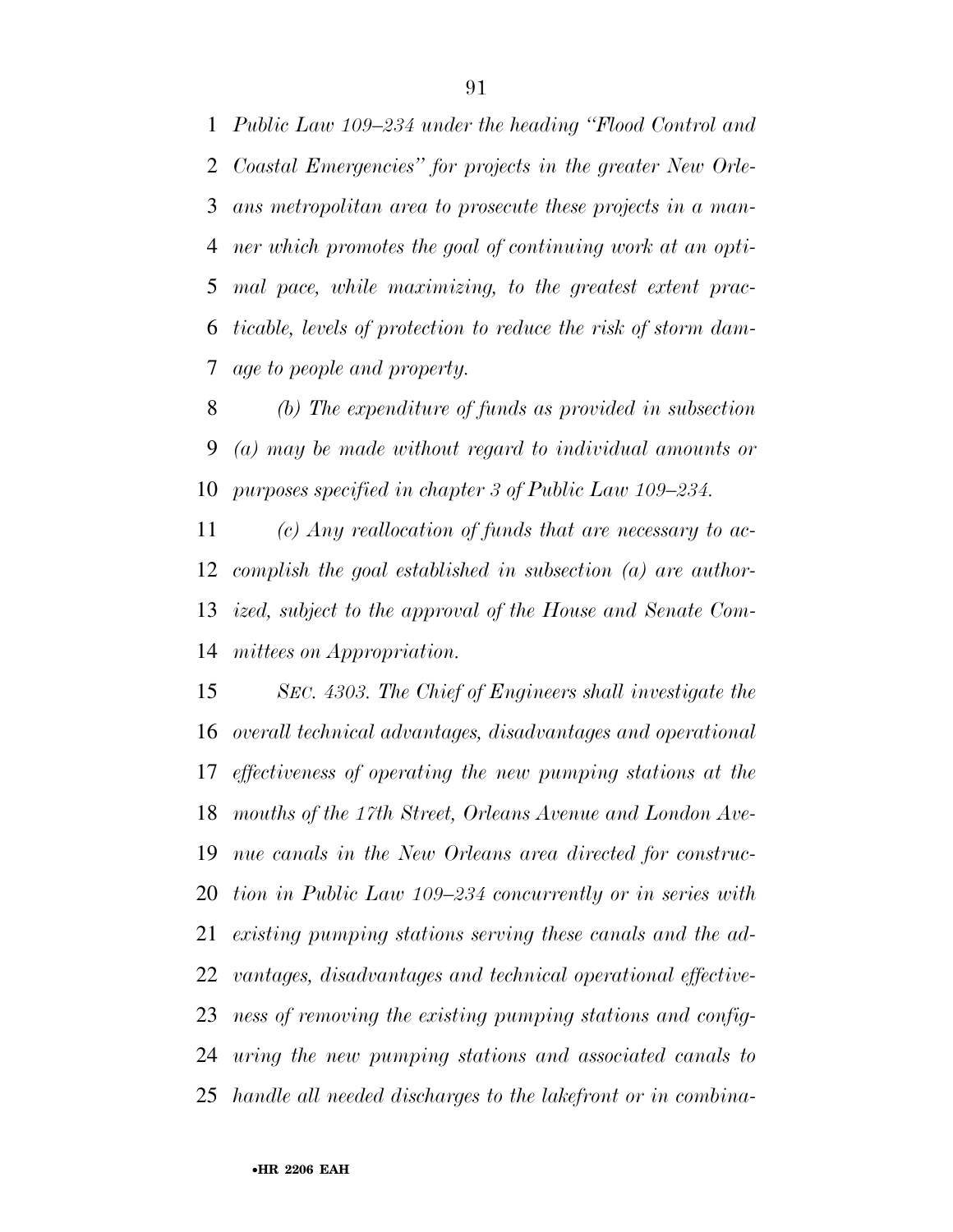*tion with discharges directly to the Mississippi River in Jefferson Parish; and the advantages, disadvantages and technical operational effectiveness of replacing or improving the floodwalls and levees adjacent to the three outfall canals: Provided, That the analysis should be conducted at Federal expense: Provided further, That the analysis shall be com- pleted and furnished to the Congress not later than three months after enactment of this Act.* 

 *SEC. 4304. Using funds made available in Chapter 3 under title II of Public Law 109–234, under the heading ''Investigations'', the Secretary of the Army, in consultation with other agencies and the State of Louisiana shall accel- erate completion as practicable the final report of the Chief of Engineers recommending a comprehensive plan to de- authorize deep draft navigation on the Mississippi River Gulf Outlet: Provided, That the plan shall incorporate and build upon the Interim Mississippi River Gulf Outlet Deep- Draft De-Authorization Report submitted to Congress in December 2006 pursuant to Public Law 109–234.* 

 *CHAPTER 4 SMALL BUSINESS ADMINISTRATION DISASTER LOANS PROGRAM ACCOUNT (INCLUDING TRANSFERS OF FUNDS) Of the unobligated balances under the heading ''Small Business Administration, Disaster Loans Program Ac-*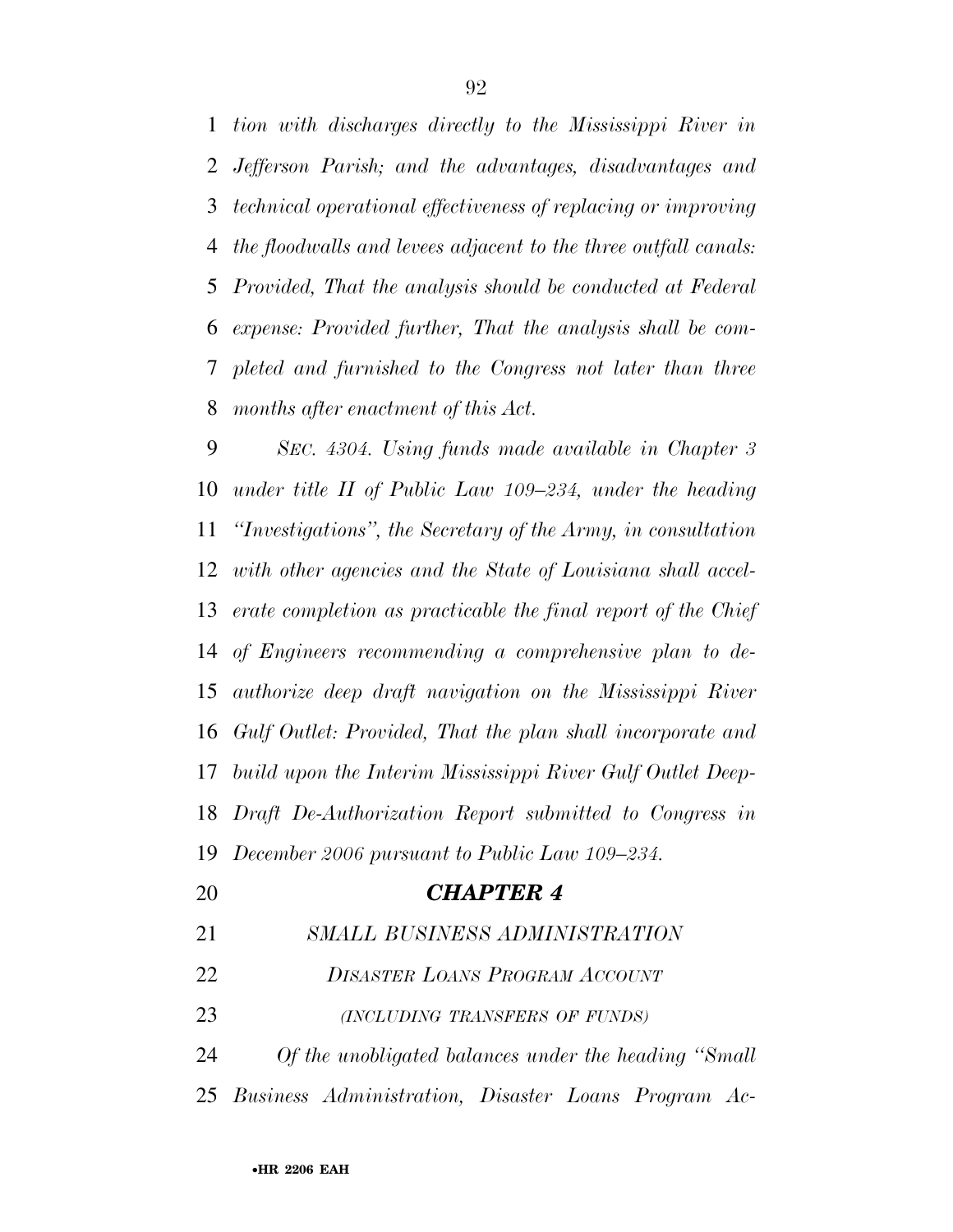*count'', \$181,069,000, to remain available until expended, shall be used for administrative expenses to carry out the disaster loan program, which may be transferred to and merged with ''Small Business Administration, Salaries and Expenses'', of which \$500,000 is for the Office of Inspector General of the Small Business Administration for audits and reviews of disaster loans and the disaster loan program and shall be paid to appropriations for the Office of Inspec- tor General; of which \$171,569,000 is for direct administra- tive expenses of loan making and servicing to carry out the direct loan program; and of which \$9,000,000 is for indirect administrative expenses.* 

 *Of the unobligated balances under the heading ''Small Business Administration, Disaster Loans Program Ac- count'', \$25,000,000 shall be made available for loans under section 7(b)(2) of the Small Business Act to pre-existing businesses located in an area for which the President de- clared a major disaster because of the hurricanes in the Gulf of Mexico in calendar year 2005, of which not to exceed \$8,750,000 is for direct administrative expenses and may be transferred to and merged with ''Small Business Admin- istration, Salaries and Expenses'' to carry out the disaster loan program of the Small Business Administration.* 

 *Of the unobligated balances under the heading ''Small Business Administration, Disaster Loans Program Ac-*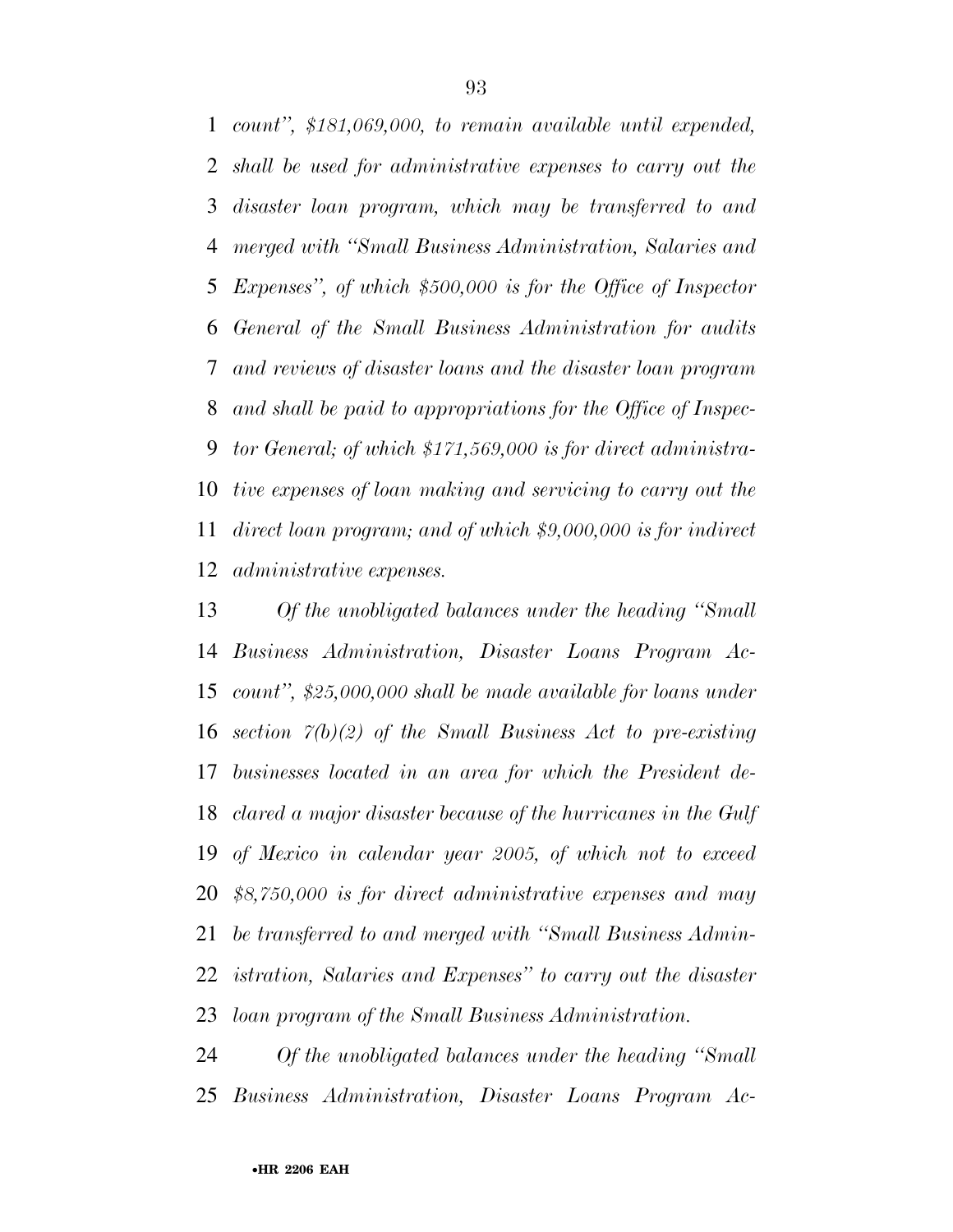| $\mathbf{1}$   | count", $$150,000,000$ is transferred to the "Federal Emer-       |
|----------------|-------------------------------------------------------------------|
| 2              | gency Management Agency, Disaster Relief" account.                |
| 3              | <b>CHAPTER 5</b>                                                  |
| $\overline{4}$ | DEPARTMENT OF HOMELAND SECURITY                                   |
| 5              | FEDERAL EMERGENCY MANAGEMENT AGENCY                               |
| 6              | <b>DISASTER RELIEF</b>                                            |
| 7              | (INCLUDING TRANSFER OF FUNDS)                                     |
| 8              | For an additional amount for "Disaster Relief",                   |
| 9              | $$710,000,000, to remain available until expanded: Pro-$          |
| 10             | vided, That $$4,000,000$ shall be transferred to "Office of In-   |
| 11             | spector General": Provided further, That the Government           |
|                | 12 Accountability Office shall review how the Federal Emer-       |
|                | 13 gency Management Agency develops its estimates of the          |
|                | 14 funds needed to respond to any given disaster as described     |
|                | 15 in House Report $110-60$ .                                     |
| 16             | <b>GENERAL PROVISIONS-THIS CHAPTER</b>                            |
| 17             | SEC. 4501. (a) IN GENERAL.—Notwithstanding any                    |
|                | 18 other provision of law, including any agreement, the Fed-      |
|                | 19 eral share of assistance, including direct Federal assistance, |
|                | 20 provided for the States of Louisiana, Mississippi, Florida,    |
| 21             | Alabama, and Texas in connection with Hurricanes                  |
| 22             | Katrina, Wilma, Dennis, and Rita under sections 403, 406,         |
| 23             | 407, and 408 of the Robert T. Stafford Disaster Relief and        |
| 24             | <i>Emergency Assistance Act (42 U.S.C. 5170b, 5172, 5173,</i>     |
| 25             | and $5174$ ) shall be 100 percent of the eligible costs under     |
| 26             | such sections.                                                    |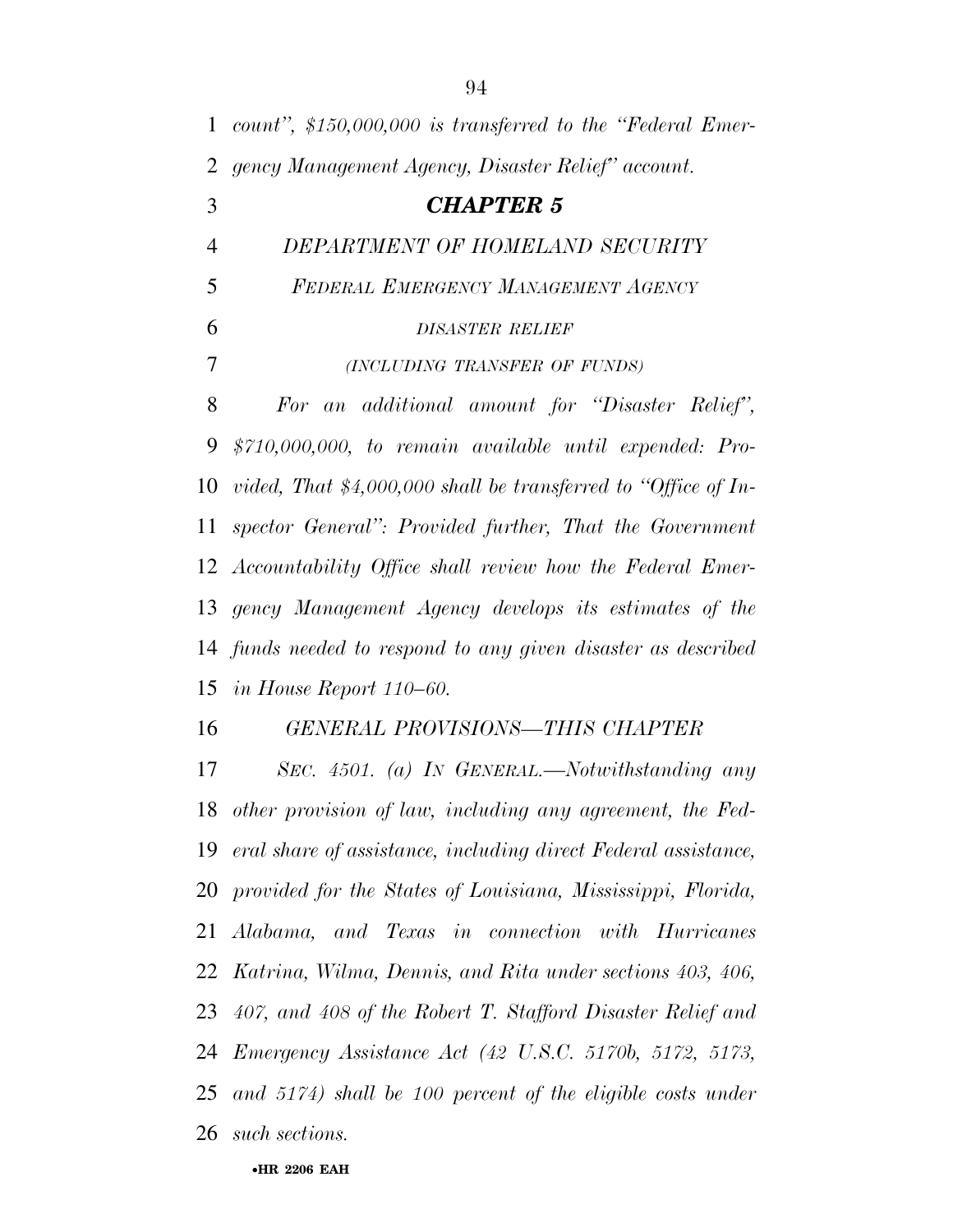*(b) APPLICABILITY.—*

| $\overline{2}$ | $(1)$ IN GENERAL.—The Federal share provided               |
|----------------|------------------------------------------------------------|
| 3              | by subsection $(a)$ shall apply to disaster assistance     |
| $\overline{4}$ | applied for before the date of enactment of this Act.      |
| 5              | (2) LIMITATION.—In the case of disaster assist-            |
| 6              | ance provided under sections 403, 406, and 407 of the      |
| 7              | Robert T. Stafford Disaster Relief and Emergency As-       |
| 8              | sistance Act, the Federal share provided by subsection     |
| 9              | $(a)$ shall be limited to assistance provided for projects |
| 10             | for which a "request for public assistance form" has       |
| 11             | been submitted.                                            |
| 12             | SEC. 4502. (a) COMMUNITY DISASTER LOAN ACT.—               |
| 13             | (1) In GENERAL.—Section $2(a)$ of the Commu-               |
| 14             | nity Disaster Loan Act of 2005 (Public Law 109–88)         |
| 15             | is amended by striking "Provided further, That not-        |
| 16             | withstanding section $417(c)(1)$ of the Stafford Act,      |
| 17             | such loans may not be canceled.".                          |
| 18             | $(2)$ EFFECTIVE DATE.—The amendment made by                |
| 19             | paragraph $(1)$ shall be effective on the date of enact-   |
| 20             | ment of the Community Disaster Loan Act of 2005            |
| 21             | ( <i>Public Law 109–88</i> ).                              |
| 22             | (b) EMERGENCY SUPPLEMENTAL APPROPRIATIONS                  |
|                | 23 $ACT$ .                                                 |
| 24             | (1) In GENERAL.—Chapter 4 of title II of the               |
|                |                                                            |

*Emergency Supplemental Appropriations Act for De-*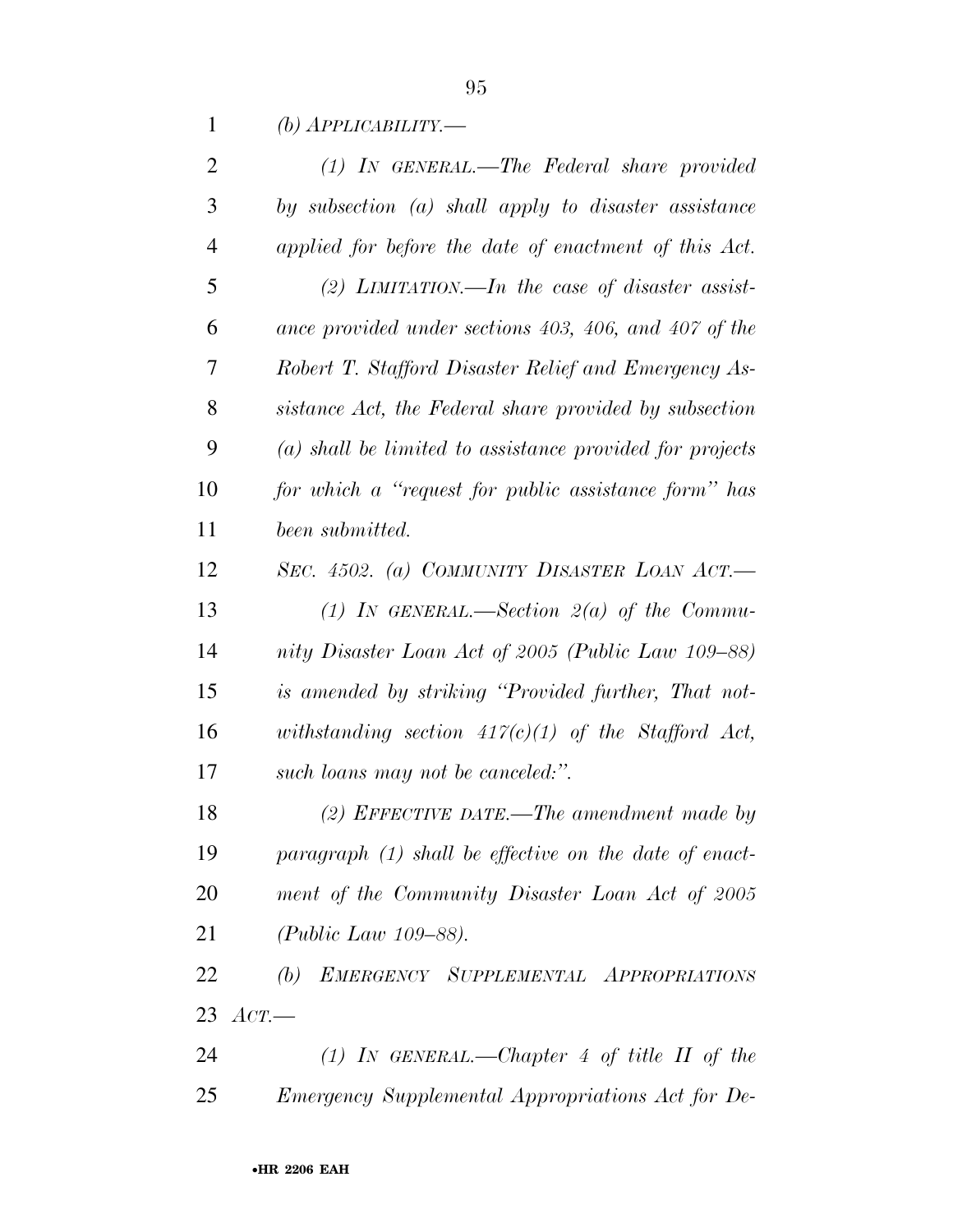| $\mathbf{1}$   | fense, the Global War on Terror, and Hurricane Re-            |
|----------------|---------------------------------------------------------------|
| $\overline{2}$ | covery, 2006 (Public Law 109–234) is amended under            |
| 3              | Federal Emergency Management Agency, "Disaster                |
| $\overline{4}$ | Assistance Direct Loan Program Account" by striking           |
| 5              | "Provided further, That notwithstanding section               |
| 6              | $417(c)(1)$ of such Act, such loans may not be can-           |
| 7              | celed:".                                                      |
| 8              | (2) EFFECTIVE DATE.—The amendment made by                     |
| 9              | paragraph (1) shall be effective on the date of enact-        |
| 10             | ment of the Emergency Supplemental Appropriations             |
| 11             | Act for Defense, the Global War on Terror, and Hur-           |
| 12             | ricane Recovery, 2006 (Public Law 109–234).                   |
| 13             | SEC. $4503.$ (a) In GENERAL.—Section 2401 of the              |
| 14             | <i>Emergency Supplemental Appropriations Act for Defense,</i> |
| 15             | the Global War on Terror, and Hurricane Recovery, 2006        |
| 16             | (Public Law 109–234) is amended by striking "12 months"       |
| 17             | and inserting "24 months".                                    |
| 18             | (b) EFFECTIVE DATE.—The amendment made by this                |
| 19             | section shall be effective on the date of enactment of the    |
|                | 20 Emergency Supplemental Appropriations Act for Defense,     |
| 21             | the Global War on Terror, and Hurricane Recovery, 2006        |
| 22             | (Public Law $109 - 234$ ).                                    |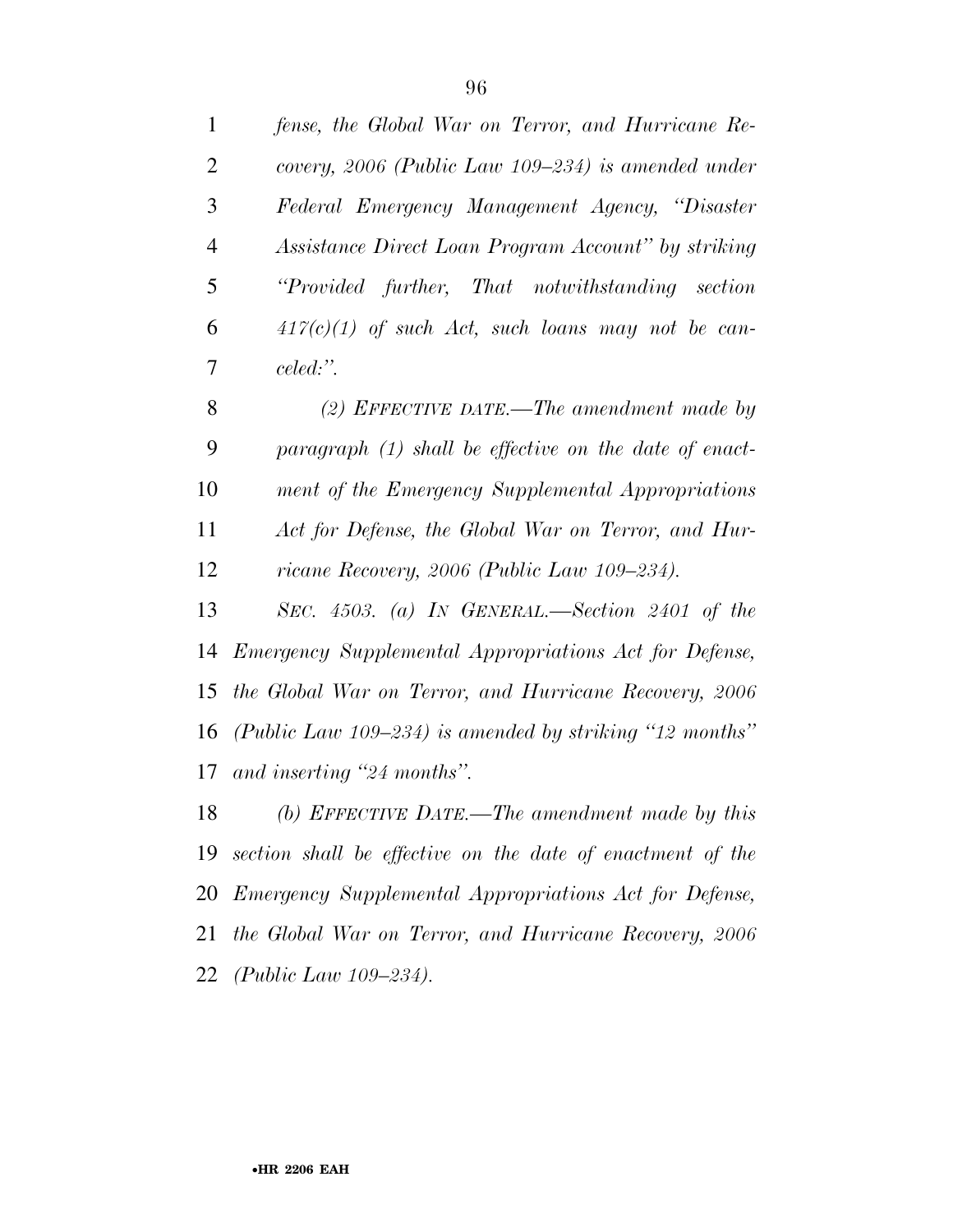*CHAPTER 6 DEPARTMENT OF THE INTERIOR NATIONAL PARK SERVICE HISTORIC PRESERVATION FUND For an additional amount for the ''Historic Preserva- tion Fund'' for necessary expenses related to the con- sequences of Hurricane Katrina and other hurricanes of the 2005 season, \$10,000,000, to remain available until Sep- tember 30, 2008: Provided, That the funds provided under this heading shall be provided to the State Historic Preser- vation Officer, after consultation with the National Park Service, for grants for disaster relief in areas of Louisiana impacted by Hurricanes Katrina or Rita: Provided further, That grants shall be for the preservation, stabilization, re- habilitation, and repair of historic properties listed in or eligible for the National Register of Historic Places, for planning and technical assistance: Provided further, That grants shall only be available for areas that the President determines to be a major disaster under section 102(2) of the Robert T. Stafford Disaster Relief and Emergency As- sistance Act (42 U.S.C. 5122(2)) due to Hurricanes Katrina or Rita: Provided further, That individual grants shall not be subject to a non-Federal matching requirement: Provided further, That no more than 5 percent of funds pro-*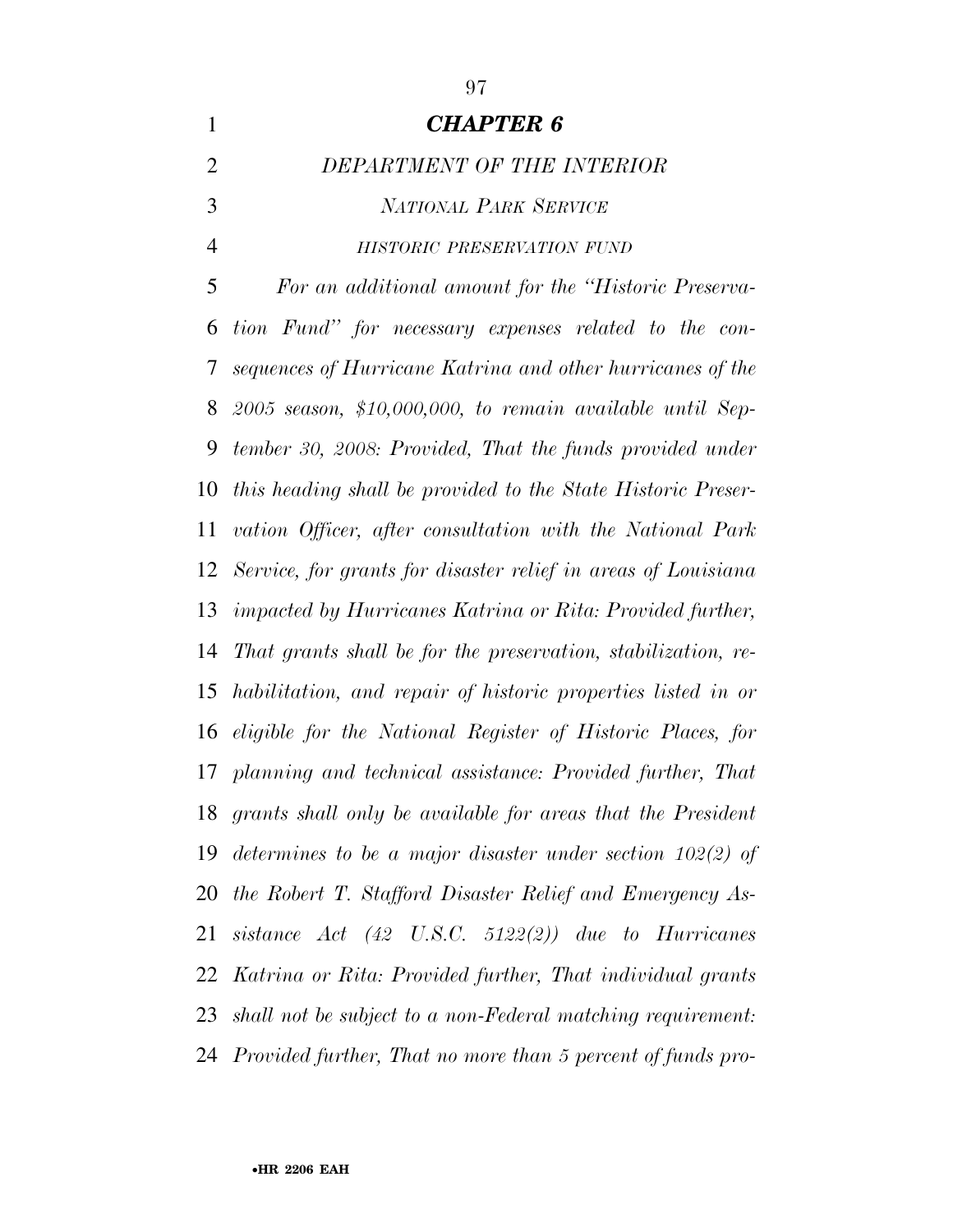*vided under this heading for disaster relief grants may be used for administrative expenses.* 

## *GENERAL PROVISION—THIS CHAPTER (INCLUDING TRANSFER OF FUNDS)*

 *SEC. 4601. Of the disaster relief funds from Public Law 109–234, 120 Stat. 418, 461, (June 30, 2006), chapter 5, ''National Park Service—Historic Preservation Fund'', for necessary expenses related to the consequences of Hurri- cane Katrina and other hurricanes of the 2005 season that were allocated to the State of Mississippi by the National Park Service, \$500,000 is hereby transferred to the ''Na- tional Park Service—National Recreation and Preserva- tion'' appropriation: Provided, That these funds may be used to reconstruct destroyed properties that at the time of destruction were listed in the National Register of Historic Places and are otherwise qualified to receive these funds: Provided further, That the State Historic Preservation Offi- cer certifies that, for the community where that destroyed property was located, the property is iconic to or essential to illustrating that community's historic identity, that no other property in that community with the same associative historic value has survived, and that sufficient historical documentation exists to ensure an accurate reproduction.*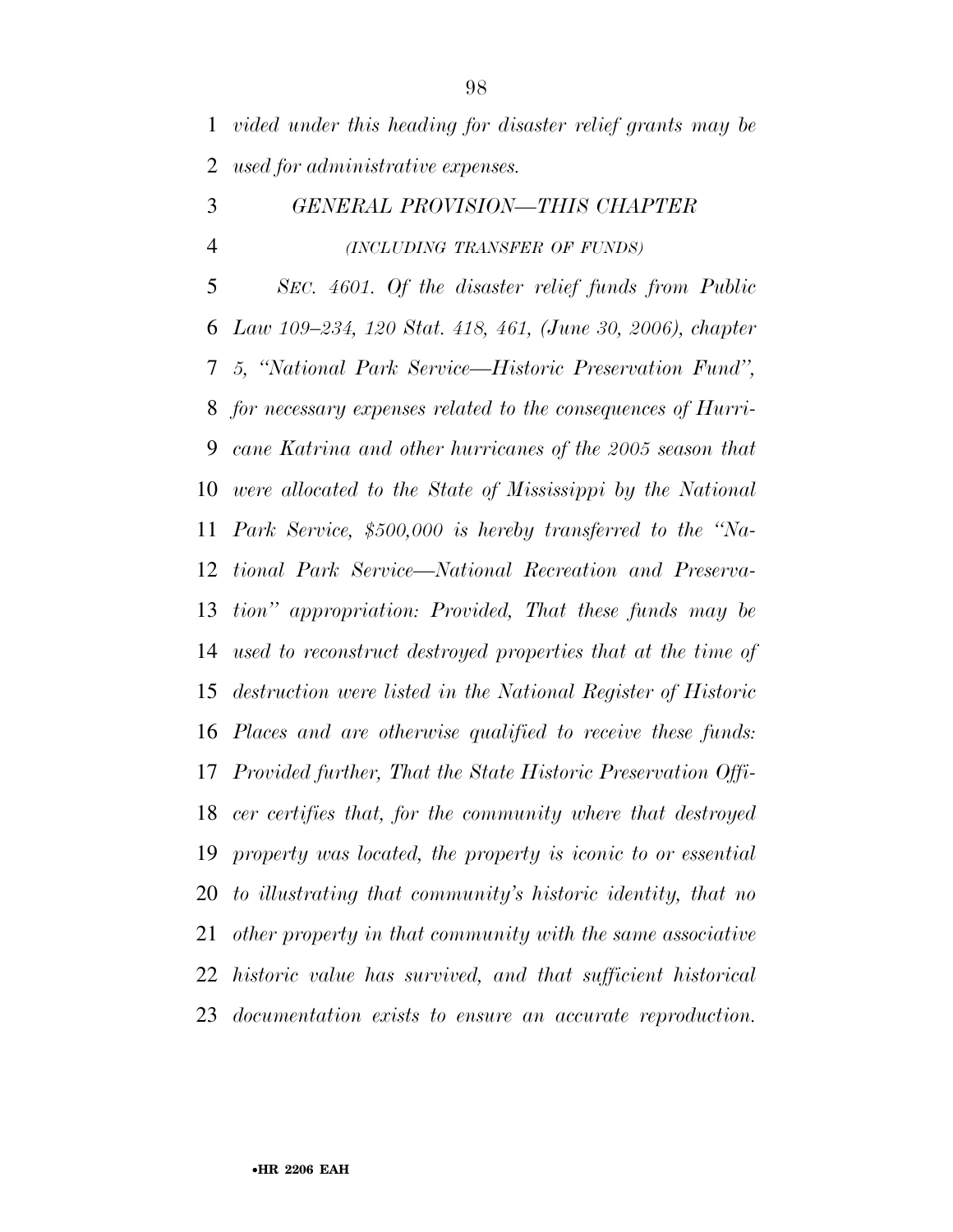# *CHAPTER 7 DEPARTMENT OF EDUCATION HIGHER EDUCATION*

 *For an additional amount under part B of title VII of the Higher Education Act of 1965 (''HEA'') for institu- tions of higher education (as defined in section 101 or sec- tion 102(c) of that Act) that are located in an area in which a major disaster was declared in accordance with section 401 of the Robert T. Stafford Disaster Relief and Emer- gency Assistance Act related to Hurricanes Katrina or Rita, \$30,000,000: Provided, That such funds shall be avail- able to the Secretary of Education only for payments to help defray the expenses (which may include lost revenue, reimbursement for expenses already incurred, and construc- tion) incurred by such institutions of higher education that were forced to close, relocate or significantly curtail their activities as a result of damage directly caused by such hur- ricanes and for payments to enable such institutions to pro- vide grants to students who attend such institutions for aca- demic years beginning on or after July 1, 2006: Provided further, That such payments shall be made in accordance with criteria established by the Secretary and made pub- licly available without regard to section 437 of the General Education Provisions Act, section 553 of title 5, United States Code, or part B of title VII of the HEA: Provided*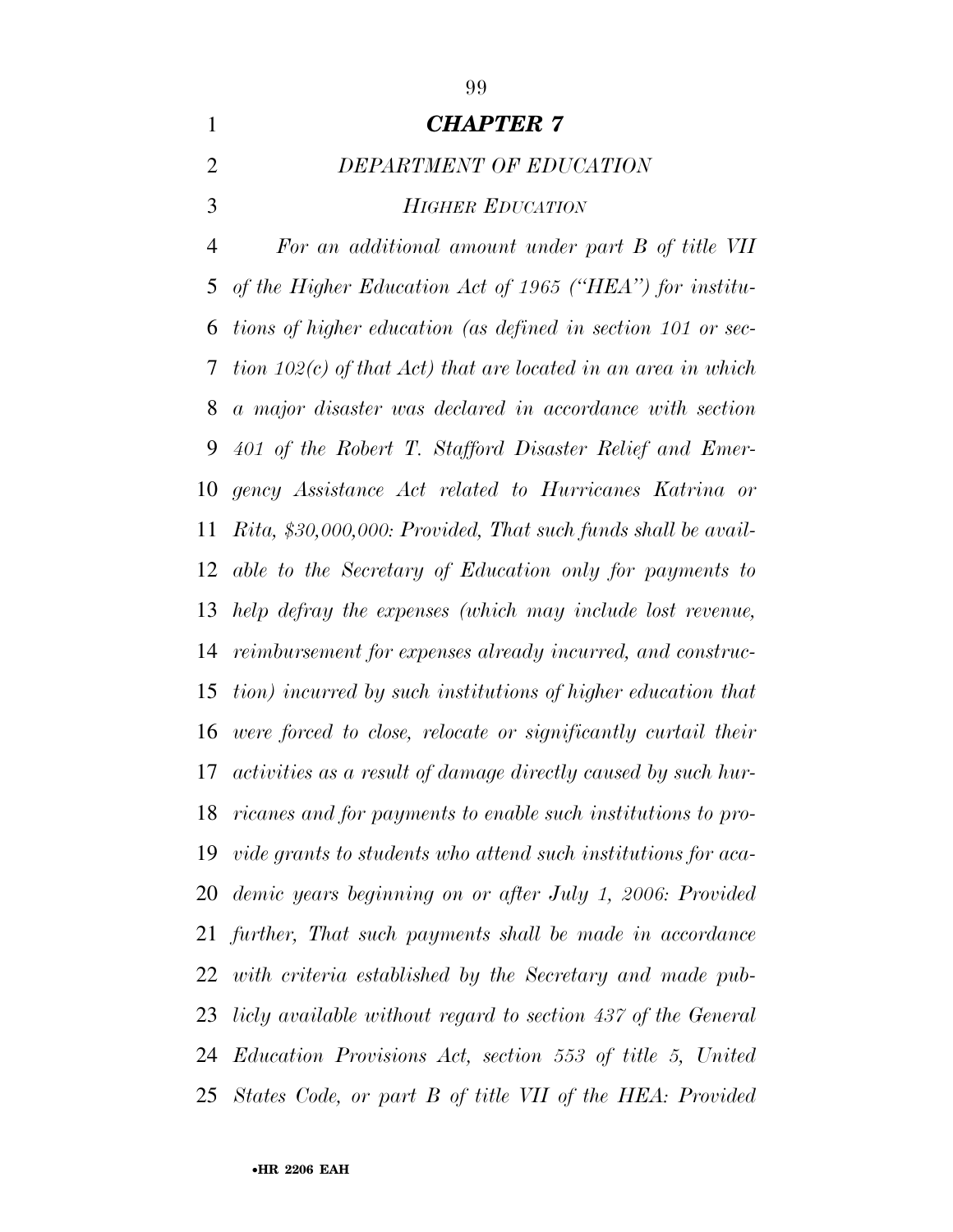*further, That the Secretary shall award funds available under this paragraph not later than 60 days after the date of the enactment of this Act.* 

### *HURRICANE EDUCATION RECOVERY*

 *For carrying out activities authorized by subpart 1 of part D of title V of the Elementary and Secondary Edu- cation Act of 1965, \$30,000,000, to remain available until expended, for use by the States of Louisiana, Mississippi, and Alabama primarily for recruiting, retaining, and com- pensating new and current teachers, school principals, as- sistant principals, principal resident directors, assistant directors, and other educators, who commit to work for at least three years in school-based positions in public elemen- tary and secondary schools located in an area with respect to which a major disaster was declared under section 401 of the Robert T. Stafford Disaster Relief and Emergency Assistance Act (42 U.S.C. 5170) by reason of Hurricane Katrina or Hurricane Rita, including through such mecha- nisms as paying salary premiums, performance bonuses, housing subsidies, signing bonuses, and relocation costs and providing loan forgiveness, with priority given to teachers and school-based school principals, assistant principals, principal resident directors, assistant directors, and other educators who previously worked or lived in one of the af-fected areas, are currently employed (or become employed)*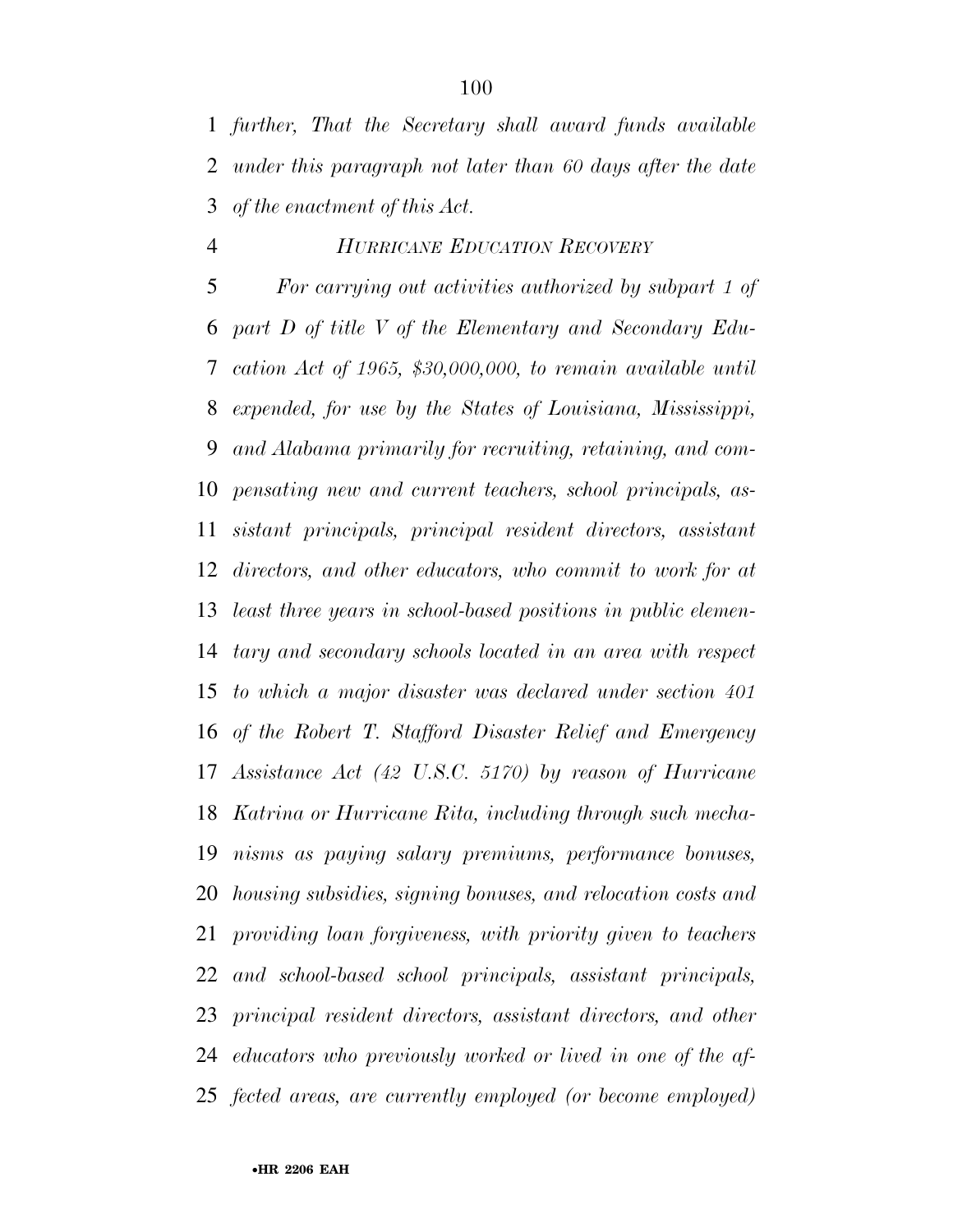*in such a school in any of the affected areas after those dis- asters, and commit to continue that employment for at least 3 years, Provided, That funds available under this heading to such States may also be used for 1 or more of the fol- lowing activities: (1) to build the capacity, knowledge, and skill of teachers and school-based school principals, assistant principals, principal resident directors, assistant directors, and other educators in such public elementary and sec- ondary schools to provide an effective education, including the design, adaptation, and implementation of high-quality formative assessments; (2) the establishment of partnerships with nonprofit entities with a demonstrated track record in recruiting and retaining outstanding teachers and other school-based school principals, assistant principals, prin- cipal resident directors, and assistant directors; and (3) paid release time for teachers and principals to identify and replicate successful practices from the fastest-improving and highest-performing schools: Provided further, That the Secretary of Education shall allocate amounts available under this heading among such States that submit applica- tions; that such allocation shall be based on the number of public elementary and secondary schools in each State that were closed for 19 days or more during the period beginning on August 29, 2005, and ending on December 31, 2005, due to Hurricane Katrina or Hurricane Rita; and that such*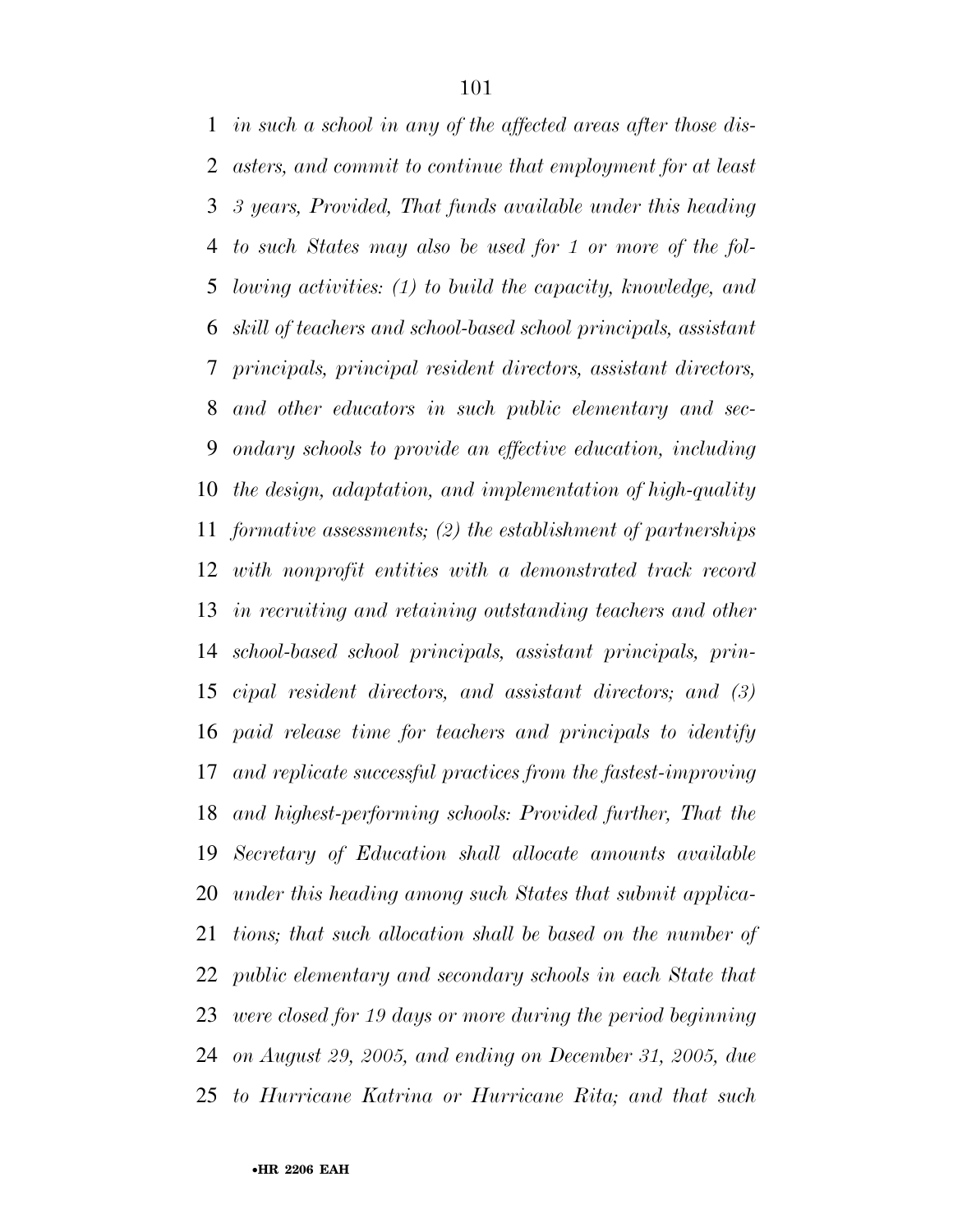*States shall in turn allocate funds to local educational agen- cies, with priority given first to such agencies with the high- est percentages of public elementary and secondary schools that are closed as a result of such hurricanes as of the date of enactment of this Act and then to such agencies with the highest percentages of public elementary and secondary schools with a student-teacher ratio of at least 25 to 1, and with any remaining amounts to be distributed to such agen- cies with demonstrated need, as determined by the State Su- perintendent of Education: Provided further, That, in the case of any State that chooses to use amounts available under this heading for performance bonuses, not later than 60 days after the date of enactment of this Act, and in col- laboration with local educational agencies, teachers' unions, local principals' organizations, local parents' organiza- tions, local business organizations, and local charter schools organizations, the State educational agency shall develop a plan for a rating system for performance bonuses, and if no agreement has been reached that is satisfactory to all consulting entities by such deadline, the State educational agency shall immediately send a letter notifying Congress and shall, not later than 30 days after such notification, establish and implement a rating system that shall be based on classroom observation and feedback more than once an-nually, conducted by multiple sources (including, but not*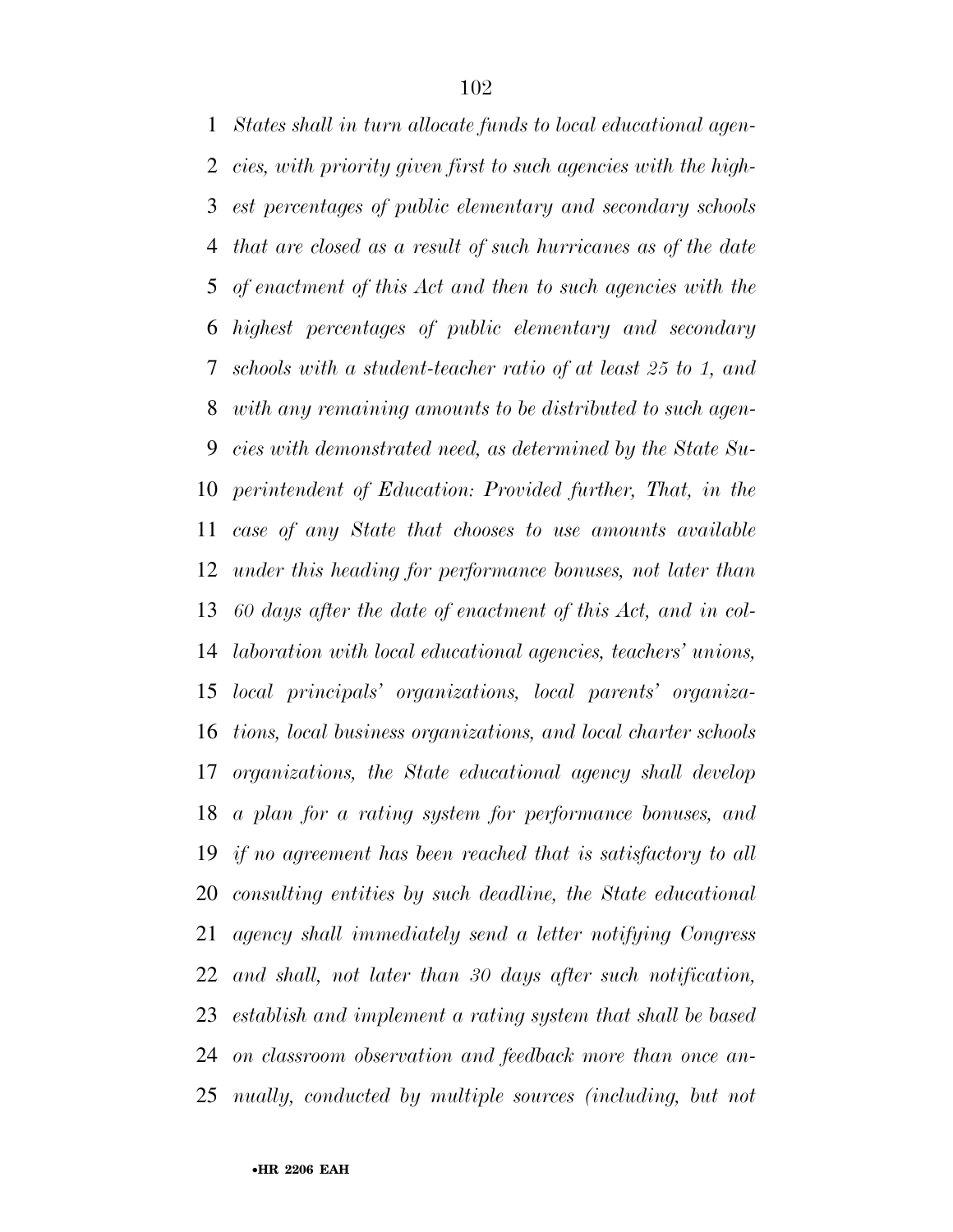*limited to, principals and master teachers), and evaluated against research-based rubrics that use planning, instruc- tional, and learning environment standards to measure teacher performance, except that the requirements of this proviso shall not apply to a State that has enacted a State law in 2006 authorizing performance pay for teachers.* 

*PROGRAMS TO RESTART SCHOOL OPERATIONS*

 *Funds made available under section 102 of the Hurri- cane Education Recovery Act (title IV of division B of Pub- lic Law 109–148) may be used by the States of Louisiana, Mississippi, Alabama, and Texas, in addition to the uses of funds described in section 102(e), for the following costs: (1) recruiting, retaining, and compensating new and cur- rent teachers, school principals, assistant principals, prin- cipal resident directors, assistant directors, and other edu- cators for school-based positions in public elementary and secondary schools impacted by Hurricane Katrina or Hur- ricane Rita, including through such mechanisms as paying salary premiums, performance bonuses, housing subsidies, signing bonuses, and relocation costs and providing loan forgiveness; (2) activities to build the capacity, knowledge, and skills of teachers and school-based school principals, as- sistant principals, principal resident directors, assistant directors, and other educators in such public elementary and secondary schools to provide an effective education, in-*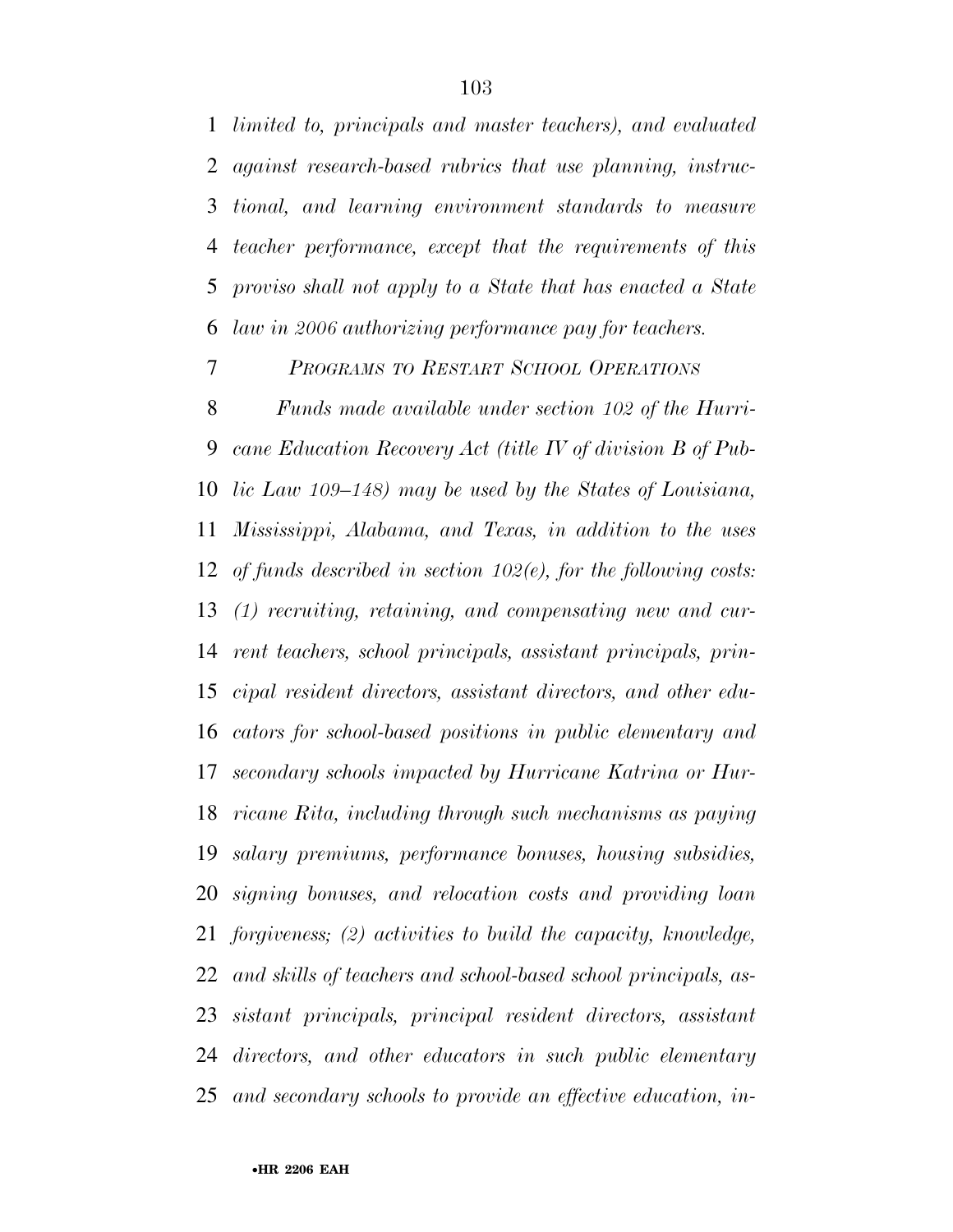*cluding the design, adaptation, and implementation of high-quality formative assessments; (3) the establishment of partnerships with nonprofit entities with a demonstrated track record in recruiting and retaining outstanding teach- ers and school-based school principals, assistant principals, principal resident directors, and assistant directors; and (4) paid release time for teachers and principals to identify and replicate successful practices from the fastest-improving and highest-performing schools.* 

### *GENERAL PROVISIONS—THIS CHAPTER*

 *SEC. 4701. Section 105(b) of title IV of division B of Public Law 109–148 is amended by adding at the end the following new sentence: ''With respect to the program au- thorized by section 102 of this Act, the waiver authority in subsection (a) of this section shall be available until the end of fiscal year 2008.''.* 

 *SEC. 4702. Notwithstanding section 2002(c) of the So- cial Security Act (42 U.S.C. 1397a(c)), funds made avail- able under the heading ''Social Services Block Grant'' in division B of Public Law 109–148 shall be available for expenditure by the States through the end of fiscal year 2009.* 

 *SEC. 4703. (a) In the event that Louisiana, Mis- sissippi, Alabama, or Texas fails to meet its match require-ment with funds appropriated in fiscal year 2006 or 2007,*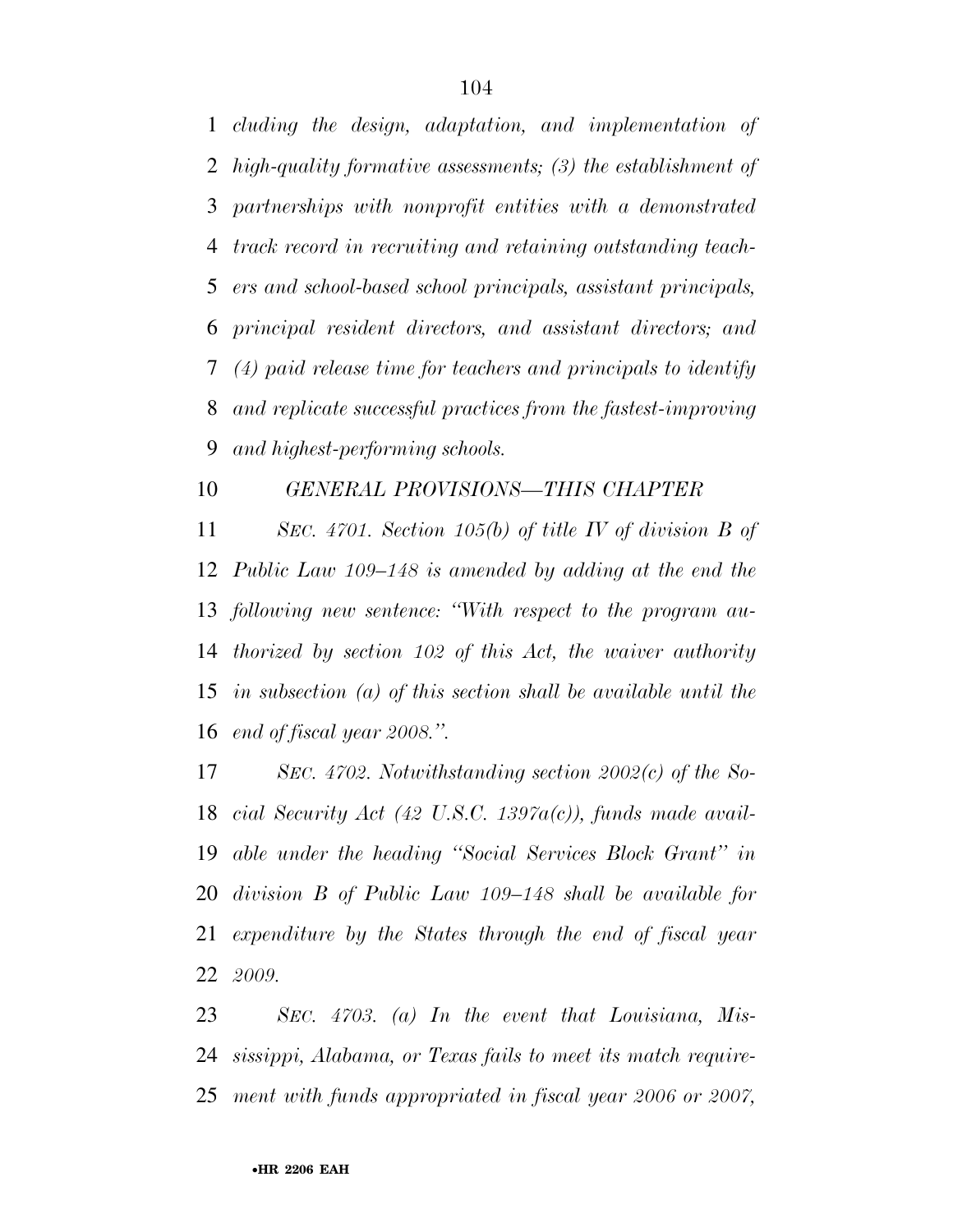*for fiscal years 2008 and 2009, the Secretary of Health and Human Services may waive the application of section 2617(d)(4) of the Public Health Service Act for Louisiana, Mississippi, Alabama, and Texas.* 

 *(b) The Secretary may not exercise the waiver author- ity available under subsection (a) to allow a grantee to pro-vide less than a 25 percent matching grant.* 

 *(c) For grant years beginning in 2008, Louisiana, Mississippi, Alabama, and Texas and any eligible metro- politan area in Louisiana, Mississippi, Alabama, and Texas shall comply with each of the applicable requirements under title XXVI of the Public Health Service Act (42 U.S.C. 300ff–11 et seq.).* 

| 14 | <b>CHAPTER 8</b> |
|----|------------------|
|    |                  |

- *DEPARTMENT OF TRANSPORTATION*
- *FEDERAL HIGHWAY ADMINISTRATION*
- *FEDERAL-AID HIGHWAYS*
- *EMERGENCY RELIEF PROGRAM*
- *(INCLUDING RESCISSION OF FUNDS)*

•**HR 2206 EAH**  *For an additional amount for the Emergency Relief Program as authorized under section 125 of title 23, United States Code, \$871,022,000, to remain available until ex- pended: Provided, That section 125(d)(1) of title 23, United States Code, shall not apply to emergency relief projects that respond to damage caused by the 2005–2006 winter storms in the State of California: Provided further, That*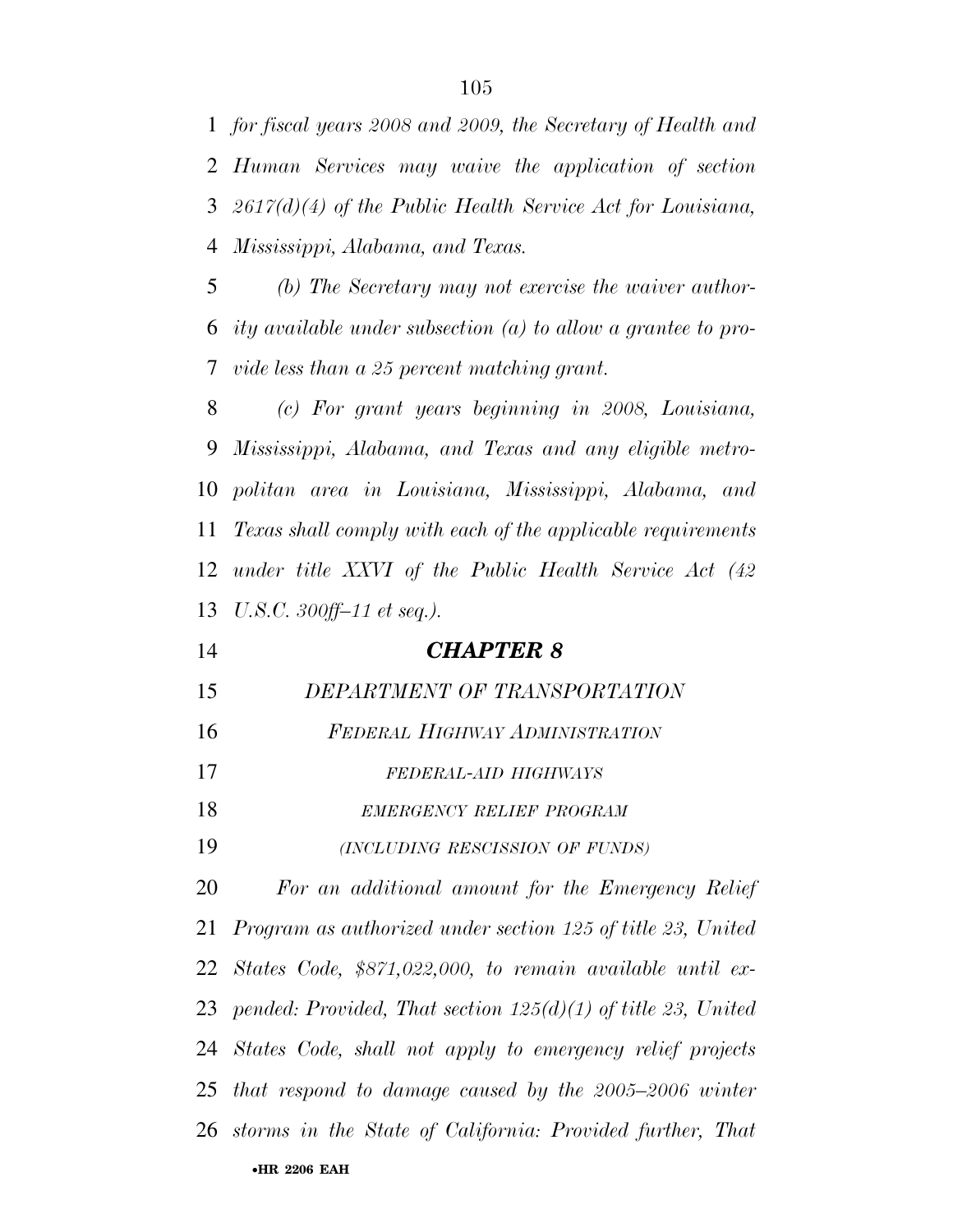*of the unobligated balances of funds apportioned to each State under chapter 1 of title 23, United States Code, \$871,022,000 are rescinded: Provided further, That such re- scission shall not apply to the funds distributed in accord- ance with sections 130(f) and 104(b)(5) of title 23, United States Code; sections 133(d)(1) and 163 of such title, as in effect on the day before the date of enactment of Public Law 109–59; and the first sentence of section 133(d)(3)(A) of such title.* 

 *FEDERAL TRANSIT ADMINISTRATION FORMULA GRANTS*

 *For an additional amount to be allocated by the Sec- retary to recipients of assistance under chapter 53 of title 49, United States Code, directly affected by Hurricanes Katrina and Rita, \$35,000,000, for the operating and cap- ital costs of transit services, to remain available until ex- pended: Provided, That the Federal share for any project funded from this amount shall be 100 percent.* 

*DEPARTMENT OF HOUSING AND URBAN* 

### *DEVELOPMENT*

*OFFICE OF INSPECTOR GENERAL*

 *For an additional amount for the Office of Inspector General, for the necessary costs related to the consequences of Hurricanes Katrina and Rita, \$7,000,000, to remain available until expended.*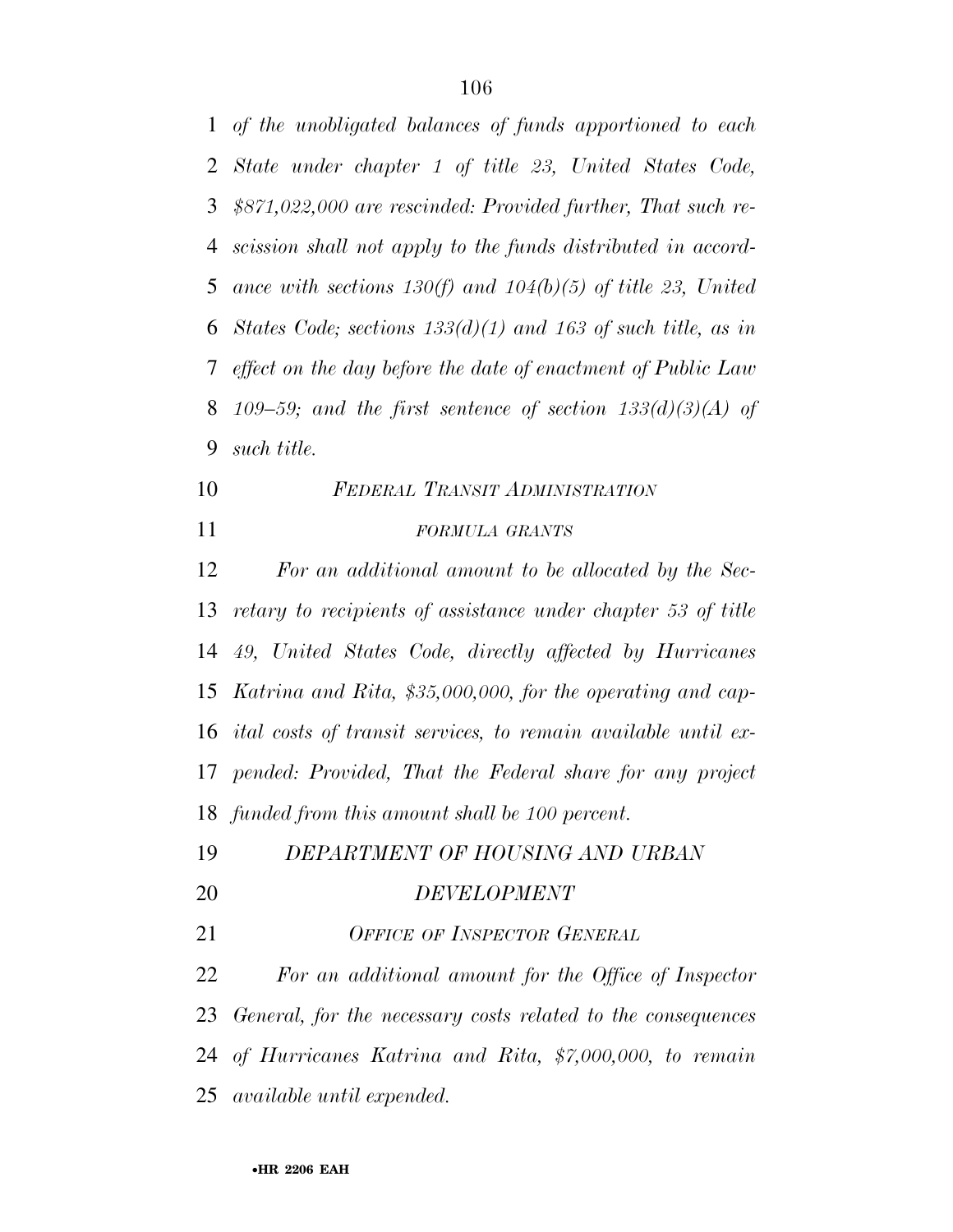### *GENERAL PROVISIONS—THIS CHAPTER*

 *SEC. 4801. The third proviso under the heading ''De- partment of Housing and Urban Development—Public and Indian Housing—Tenant-Based Rental Assistance'' in chapter 9 of title I of division B of Public Law 109–148 (119 Stat. 2779) is amended by striking ''for up to 18 months'' and inserting ''until December 31, 2007''.* 

 *SEC. 4802. Section 21033 of the Continuing Appro- priations Resolution, 2007 (division B of Public Law 109– 289, as amended by Public Law 110–5) is amended by add- ing after the third proviso: '': Provided further, That not- withstanding the previous proviso, except for applying the 2007 Annual Adjustment Factor and making any other specified adjustments, public housing agencies specified in category 1 below shall receive funding for calendar year 2007 based on the higher of the amounts the agencies would receive under the previous proviso or the amounts the agen- cies received in calendar year 2006, and public housing agencies specified in categories 2 and 3 below shall receive funding for calendar year 2007 equal to the amounts the agencies received in calendar year 2006, except that public housing agencies specified in categories 1 and 2 below shall receive funding under this proviso only if, and to the extent that, any such public housing agency submits a plan, ap-proved by the Secretary, that demonstrates that the agency*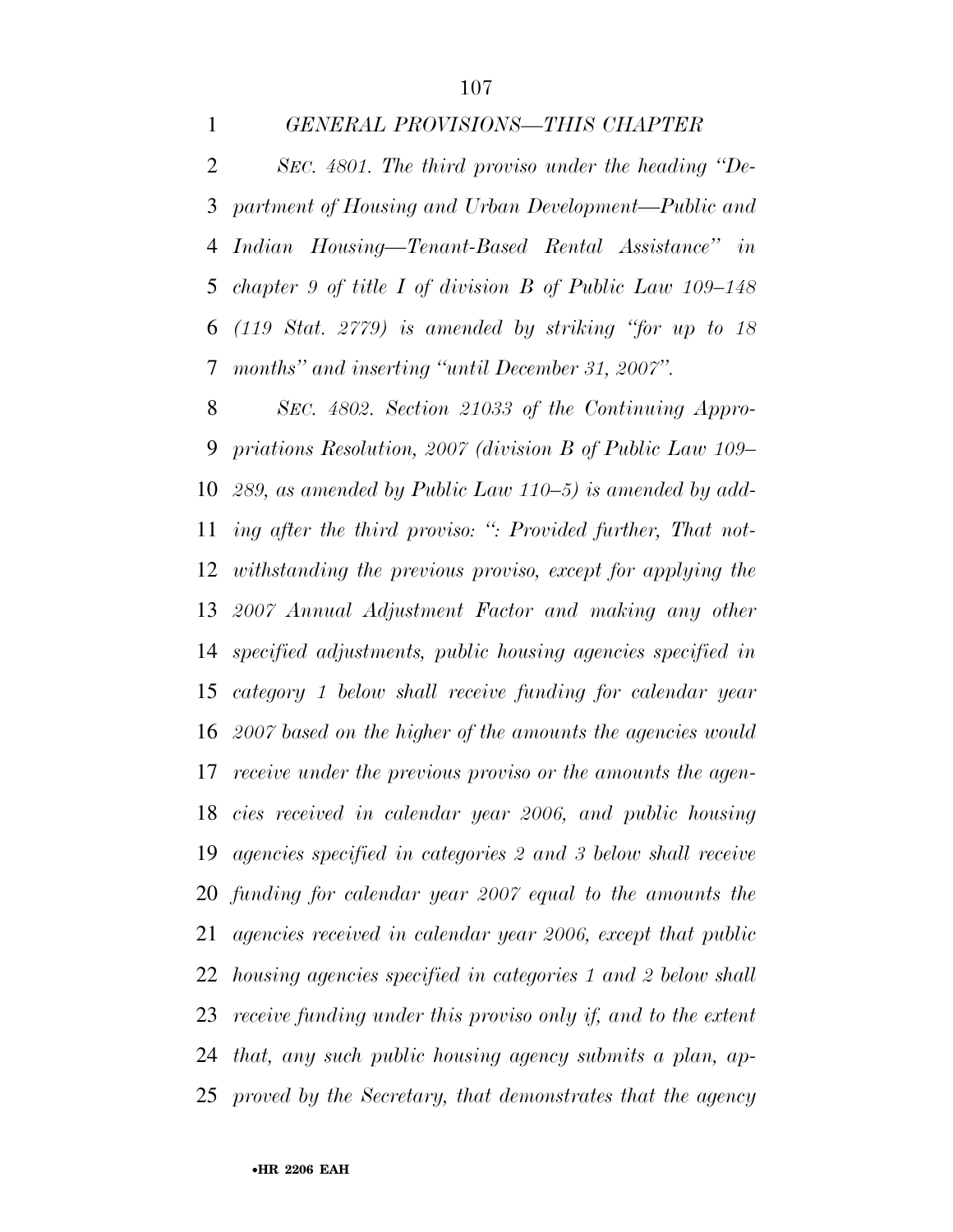*can effectively use within 12 months the funding that the agency would receive under this proviso that is in addition to the funding that the agency would receive under the pre- vious proviso: (1) public housing agencies that are eligible for assistance under section 901 in Public Law 109–148 (119 Stat. 2781) or are located in the same counties as those eligible under section 901 and operate voucher programs under section 8(o) of the United States Housing Act of 1937 but do not operate public housing under section 9 of such Act, and any public housing agency that otherwise qualifies under this category must demonstrate that they have experi- enced a loss of rental housing stock as a result of the 2005 hurricanes; (2) public housing agencies that would receive less funding under the previous proviso than they would receive under this proviso and that have been placed in re- ceivership or the Secretary has declared to be in breach of an Annual Contributions Contract by June 1, 2007; and (3) public housing agencies that spent more in calendar year 2006 than the total of the amounts of any such public housing agency's allocation amount for calendar year 2006 and the amount of any such public housing agency's avail- able housing assistance payments undesignated funds bal- ance from calendar year 2005 and the amount of any such public housing agency's available administrative fees un-designated funds balance through calendar year 2006''.*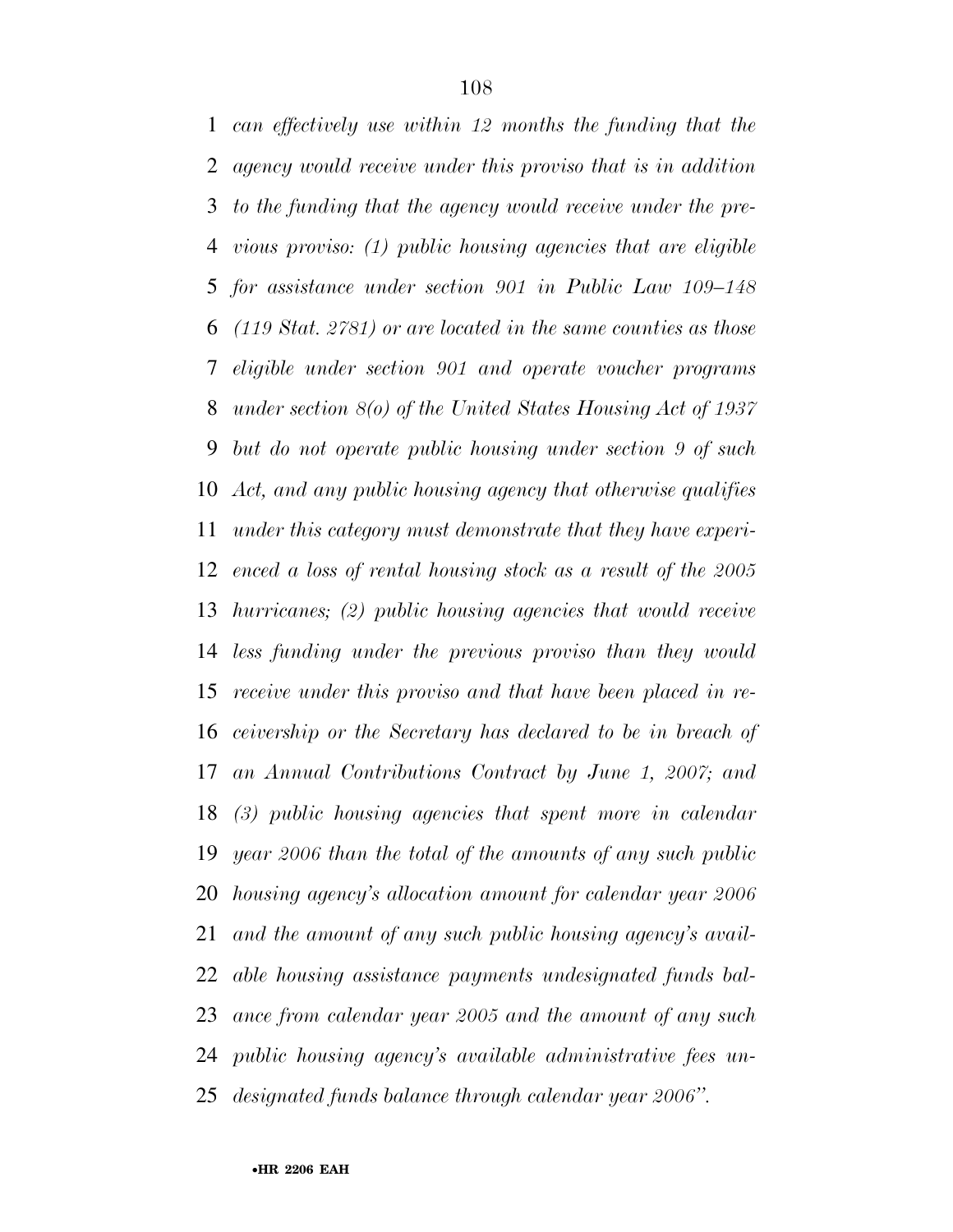| $\mathbf{1}$   | SEC. 4803. Section 901 of Public Law 109–148 is                 |
|----------------|-----------------------------------------------------------------|
| $\overline{2}$ | amended by deleting "calendar year 2006" and inserting          |
| 3              | "calendar years 2006 and 2007".                                 |
| $\overline{4}$ | <b>CHAPTER 9</b>                                                |
| 5              | DEPARTMENT OF VETERANS AFFAIRS                                  |
| 6              | DEPARTMENTAL ADMINISTRATION                                     |
| 7              | CONSTRUCTION, MINOR PROJECTS                                    |
| 8              | (INCLUDING RESCISSION OF FUNDS)                                 |
| 9              | For an additional amount for Department of Veterans             |
| 10             | Affairs, "Construction, Minor Projects", \$14,484,754, to re-   |
| 11             | main available until September 30, 2008, for necessary ex-      |
| 12             | penses related to the consequences of Hurricane Katrina         |
| 13             | and other hurricanes of the 2005 season.                        |
| 14             | Of the funds available until September 30, 2007, for            |
| 15             | the "Construction, Minor Projects" account of the Depart-       |
| 16             | ment of Veterans Affairs, pursuant to section 2702 of Public    |
|                | 17 Law 109-234, \$14,484,754 are hereby rescinded.              |
| 18             | TITLE V-OTHER EMERGENCY                                         |
| 19             | <i><b>APPROPRIATIONS</b></i>                                    |
| 20             | <b>CHAPTER 1</b>                                                |
| 21             | DEPARTMENT OF AGRICULTURE                                       |
| 22             | <b>GENERAL PROVISION-THIS CHAPTER</b>                           |
| 23             | SEC. 5101. In addition to any other available funds,            |
| 24             | there is hereby appropriated $$40,000,000$ to the Secretary     |
|                | 25 of Agriculture, to remain available until expended, for pro- |
|                | 26 grams and activities of the Department of Agriculture, as    |
|                | <b>•HR 2206 EAH</b>                                             |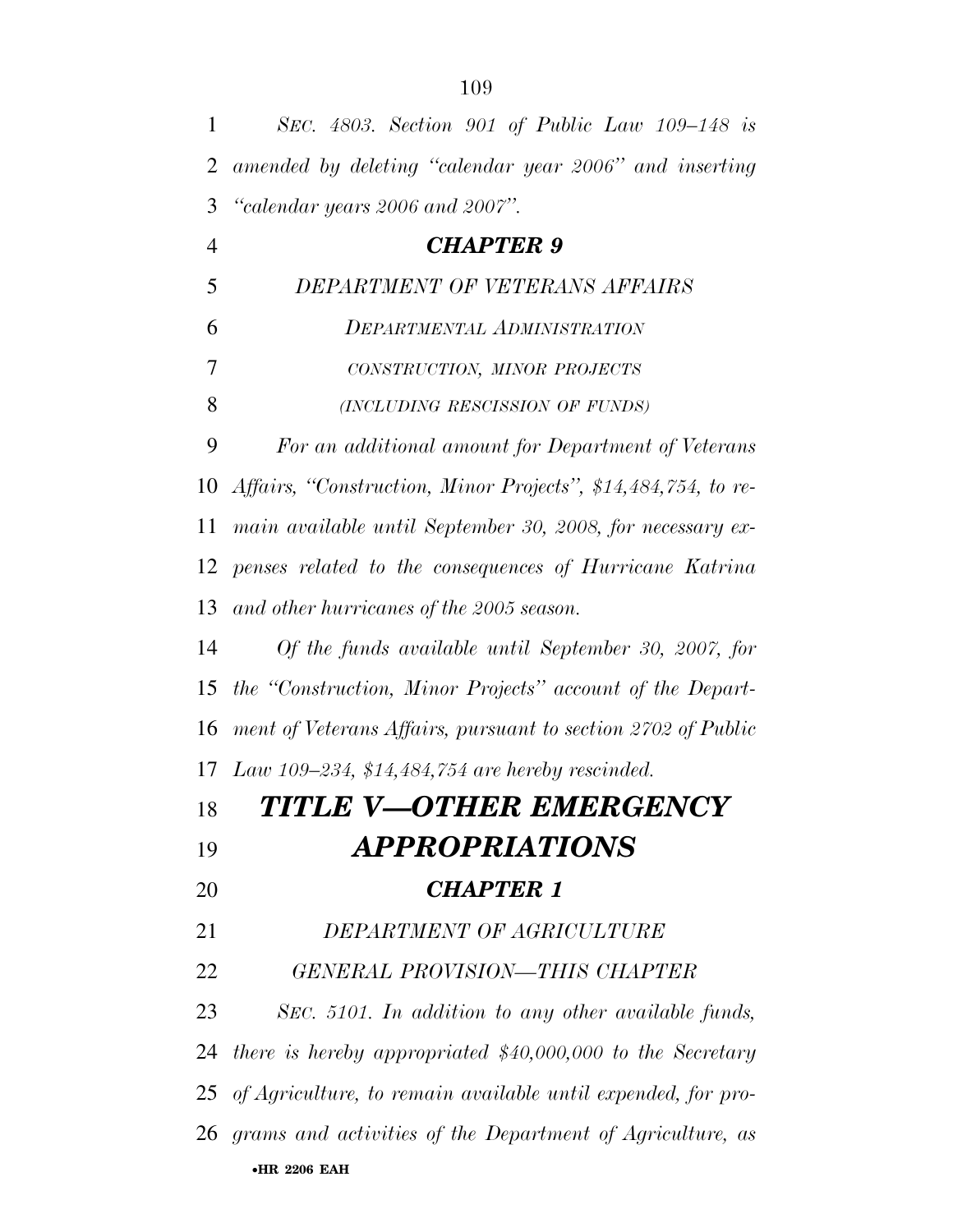*determined by the Secretary, to provide recovery assistance in response to damage in conjunction with the Presidential declaration of a major disaster (FEMA–1699–DR) dated May 6, 2007, for needs not met by the Federal Emergency Management Agency or private insurers: Provided, That, in addition, the Secretary may use funds provided under this section, consistent with the provisions of this section, to respond to any other Presidential declaration of a major disaster issued under the authority of the Robert T. Stafford Disaster Relief and Emergency Assistance Act, 42 U.S.C. 5121–5206 (the Stafford Act), declared during fiscal year 2007 for events occurring before the date of the enactment of this Act or a Secretary of Agriculture declaration of a natural disaster, declared during fiscal year 2007 for events occurring before the date of the enactment of this Act.* 

## *CHAPTER 2*

*DEPARTMENT OF COMMERCE* 

*NATIONAL OCEANIC AND ATMOSPHERIC ADMINISTRATION*

*OPERATIONS, RESEARCH, AND FACILITIES*

 *For an additional amount for ''Operations, Research, and Facilities'', \$60,400,000, to remain available until Sep- tember 30, 2008: Provided, That the National Marine Fish- eries Service shall cause such amounts to be distributed among eligible recipients of assistance for the commercial fishery failure designated under section 312(a) of the Mag-*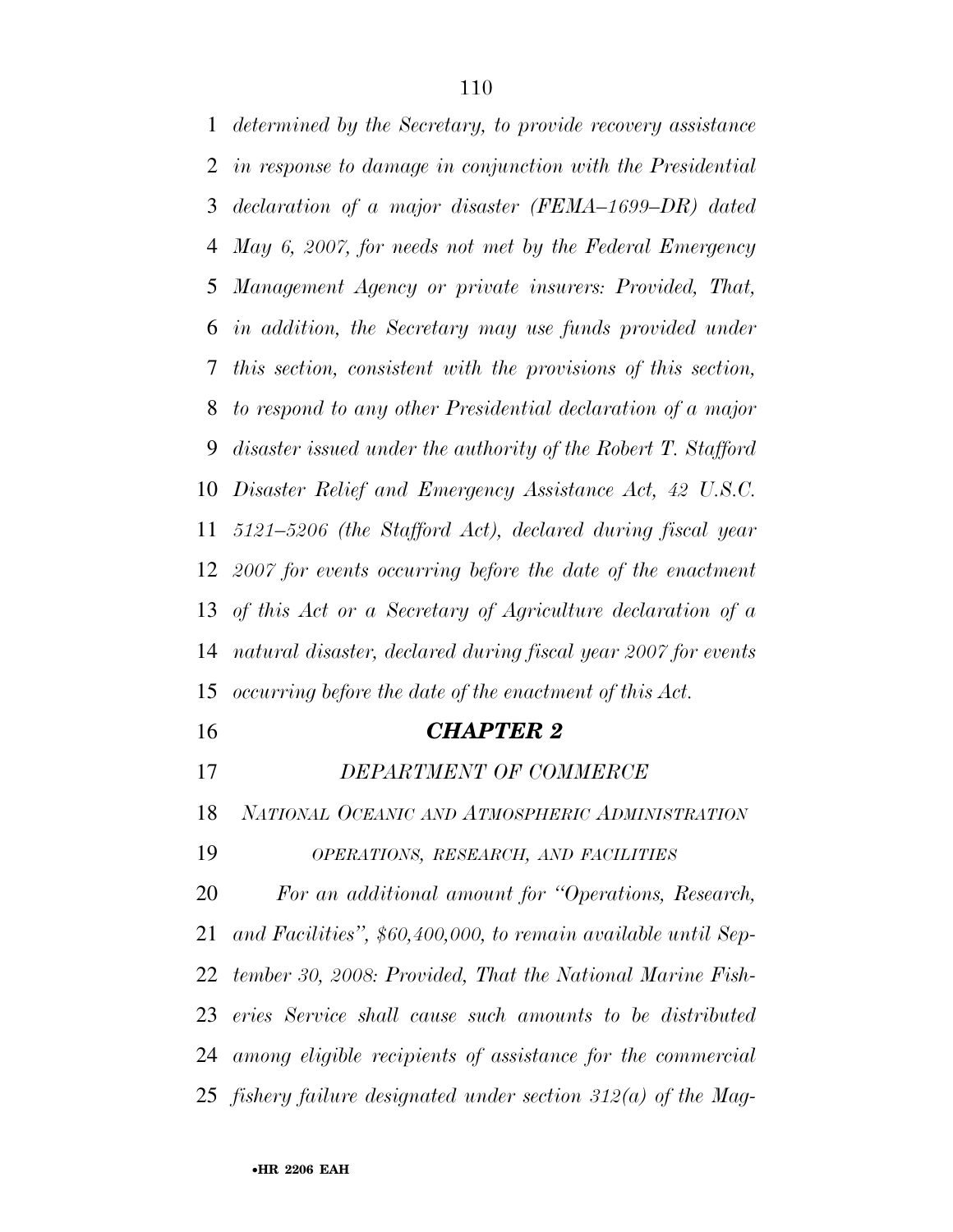| $\mathbf{1}$   | nuson-Stevens Fishery Conservation and Management Act                 |
|----------------|-----------------------------------------------------------------------|
| $\overline{2}$ | $(16 \text{ U.S.C. } 1861a(a))$ and declared by the Secretary of Com- |
| 3              | merce on August 10, 2006.                                             |
| $\overline{4}$ | <b>CHAPTER 3</b>                                                      |
| 5              | DEPARTMENT OF DEFENSE-CIVIL                                           |
| 6              | DEPARTMENT OF THE ARMY                                                |
| 7              | CORPS OF ENGINEERS-CIVIL                                              |
| 8              | <i><b>INVESTIGATIONS</b></i>                                          |
| 9              | For an additional amount for "Investigations" for                     |
| 10             | flood damage reduction studies to address flooding associ-            |
| 11             | ated with disasters covered by Presidential Disaster Dec-             |
| 12             | laration FEMA $-1692-DR$ , \$8,165,000, to remain available           |
| 13             | until expended.                                                       |
| 14             | <b>CONSTRUCTION</b>                                                   |
| 15             | For an additional amount for "Construction" for flood                 |
| 16             | damage reduction activities associated with disasters cov-            |
| 17             | ered by Presidential Disaster Declarations FEMA-1692-                 |
|                | 18 DR and FEMA-1694-DR, $$11,200,000$ , to remain avail-              |
| 19             | able until expended.                                                  |
| 20             | OPERATION AND MAINTENANCE                                             |
| 21             | For an additional amount for "Operation and Mainte-                   |
| 22             | nance" to dredge navigation channels related to the con-              |
| 23             | sequences of hurricanes of the $2005$ season, \$3,000,000, to         |
| 24             | remain available until expended.                                      |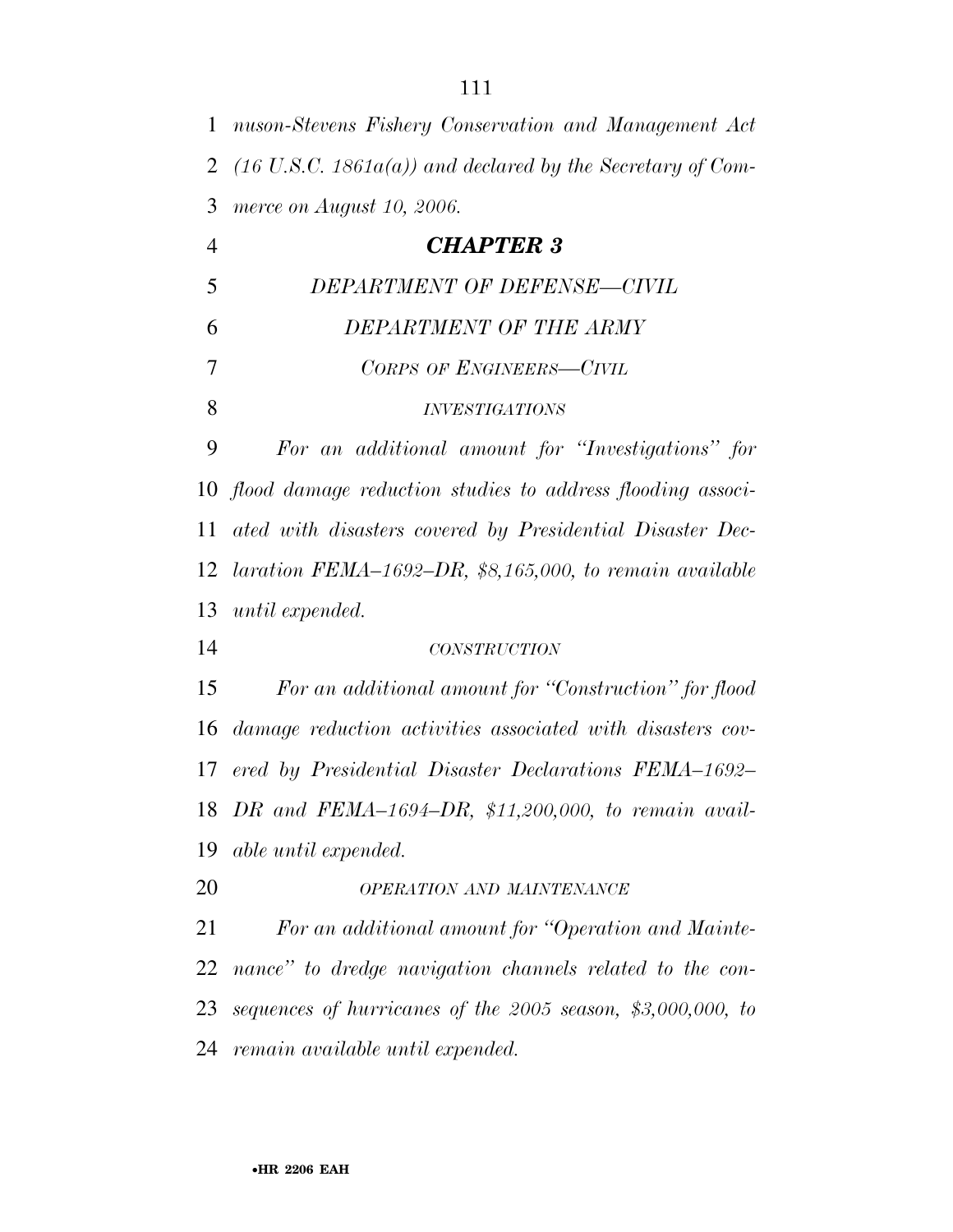## *FLOOD CONTROL AND COASTAL EMERGENCIES*

 *For an additional amount for ''Flood Control and Coastal Emergencies'', as authorized by section 5 of the Act of August 18, 1941 (33 U.S.C. 701n), to support emergency operations, repairs and other activities in response to flood, drought and earthquake emergencies as authorized by law, \$153,300,000, to remain available until expended: Pro- vided, That the Chief of Engineers, acting through the As- sistant Secretary of the Army for Civil Works, shall provide a monthly report to the House and Senate Committees on Appropriations detailing the allocation and obligation of these funds, beginning not later than 60 days after enact- ment of this Act: Provided further, That of the funds pro- vided under this heading, \$7,000,000 shall be available for drought emergency assistance.* 

 *DEPARTMENT OF THE INTERIOR BUREAU OF RECLAMATION WATER AND RELATED RESOURCES*

 *For an additional amount for ''Water and Related Re- sources'', \$18,000,000, to remain available until expended for drought assistance: Provided, That drought assistance may be provided under the Reclamation States Drought Emergency Act or other applicable Reclamation authorities to assist drought plagued areas of the West.*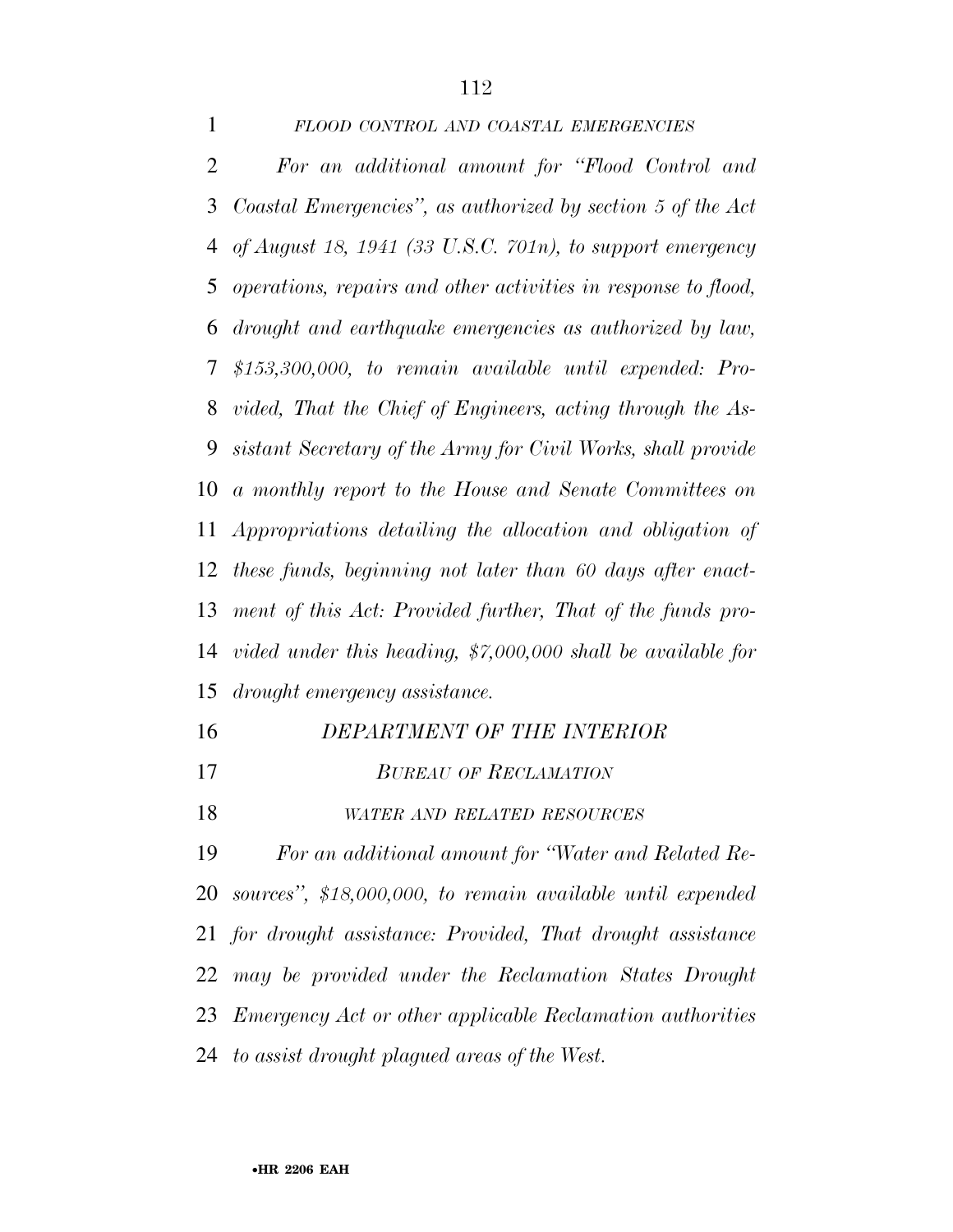*CHAPTER 4 DEPARTMENT OF THE INTERIOR BUREAU OF LAND MANAGEMENT WILDLAND FIRE MANAGEMENT (INCLUDING TRANSFER OF FUNDS) For an additional amount for ''Wildland Fire Man- agement'', \$95,000,000, to remain available until expended, for urgent wildland fire suppression activities: Provided, That such funds shall only become available if funds pre- viously provided for wildland fire suppression will be ex- hausted imminently and the Secretary of the Interior noti- fies the House and Senate Committees on Appropriations in writing of the need for these additional funds: Provided further, That such funds are also available for repayment to other appropriations accounts from which funds were transferred for wildfire suppression. UNITED STATES FISH AND WILDLIFE SERVICE*

# *RESOURCE MANAGEMENT*

 *For an additional amount for ''Resource Manage- ment'' for the detection of highly pathogenic avian influenza in wild birds, including the investigation of morbidity and mortality events, targeted surveillance in live wild birds, and targeted surveillance in hunter-taken birds, \$7,398,000, to remain available until September 30, 2008.*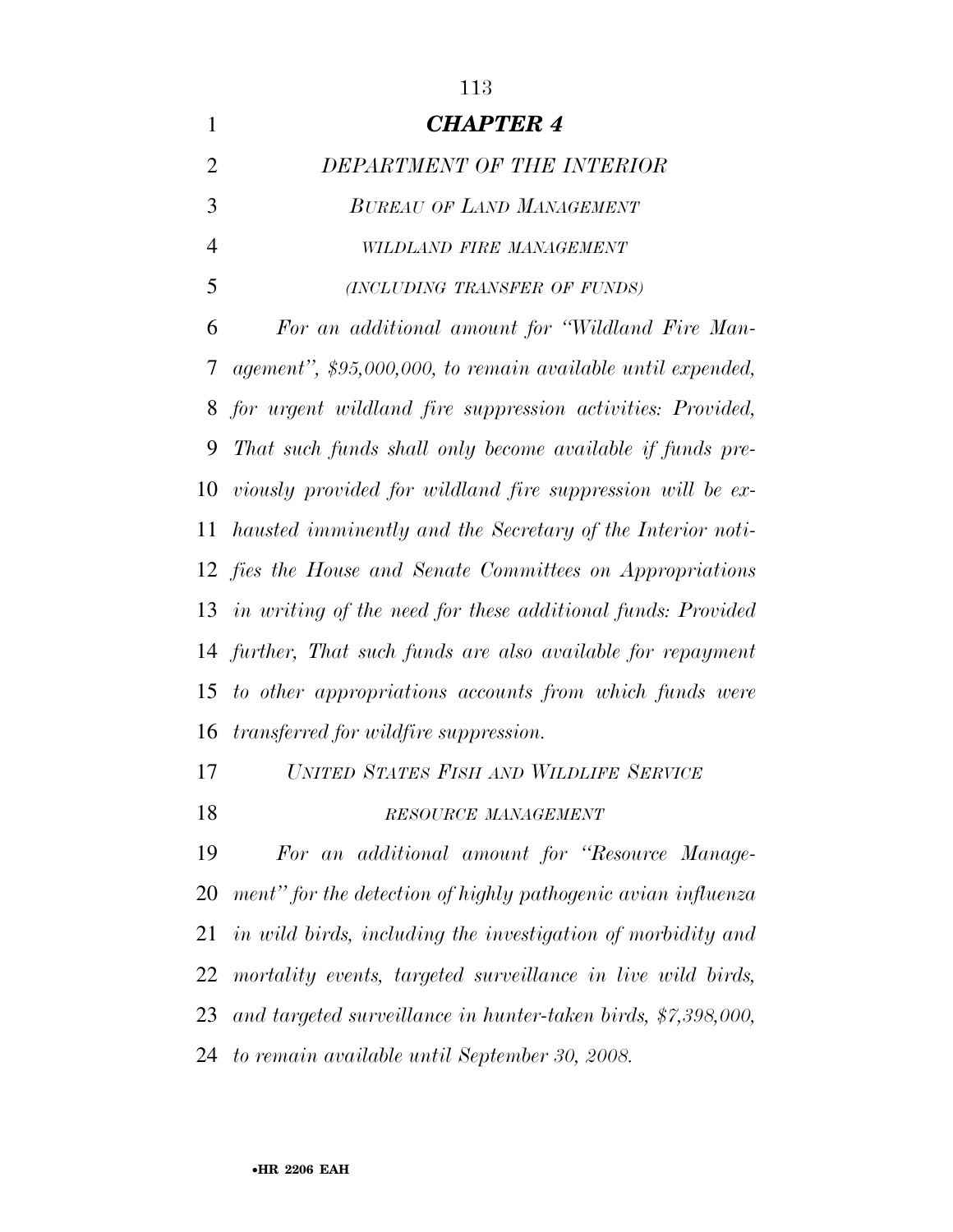| $\mathbf{1}$   | <b>NATIONAL PARK SERVICE</b>                                 |
|----------------|--------------------------------------------------------------|
| $\overline{2}$ | OPERATION OF THE NATIONAL PARK SYSTEM                        |
| 3              | For an additional amount for "Operation of the Na-           |
| $\overline{4}$ | tional Park System" for the detection of highly pathogenic   |
| 5              | avian influenza in wild birds, including the investigation   |
| 6              | of morbidity and mortality events, \$525,000, to remain      |
| 7              | available until September 30, 2008.                          |
| 8              | UNITED STATES GEOLOGICAL SURVEY                              |
| 9              | SURVEYS, INVESTIGATIONS, AND RESEARCH                        |
| 10             | For an additional amount for "Surveys, Investiga-            |
| 11             | tions, and Research" for the detection of highly pathogenic  |
| 12             | avian influenza in wild birds, including the investigation   |
| 13             | of morbidity and mortality events, targeted surveillance in  |
| 14             | live wild birds, and targeted surveillance in hunter-taken   |
| 15             | birds, \$5,270,000, to remain available until September 30,  |
|                | 16 2008.                                                     |
| 17             | DEPARTMENT OF AGRICULTURE                                    |
| 18             | <b>FOREST SERVICE</b>                                        |
| 19             | NATIONAL FOREST SYSTEM                                       |
| 20             | For an additional amount for "National Forest Sys-           |
| 21             | tem" for the implementation of a nationwide initiative to    |
| 22             | increase protection of national forest lands from drug-traf- |
| 23             | ficking organizations, including funding for additional law  |

*enforcement personnel, training, equipment and cooperative*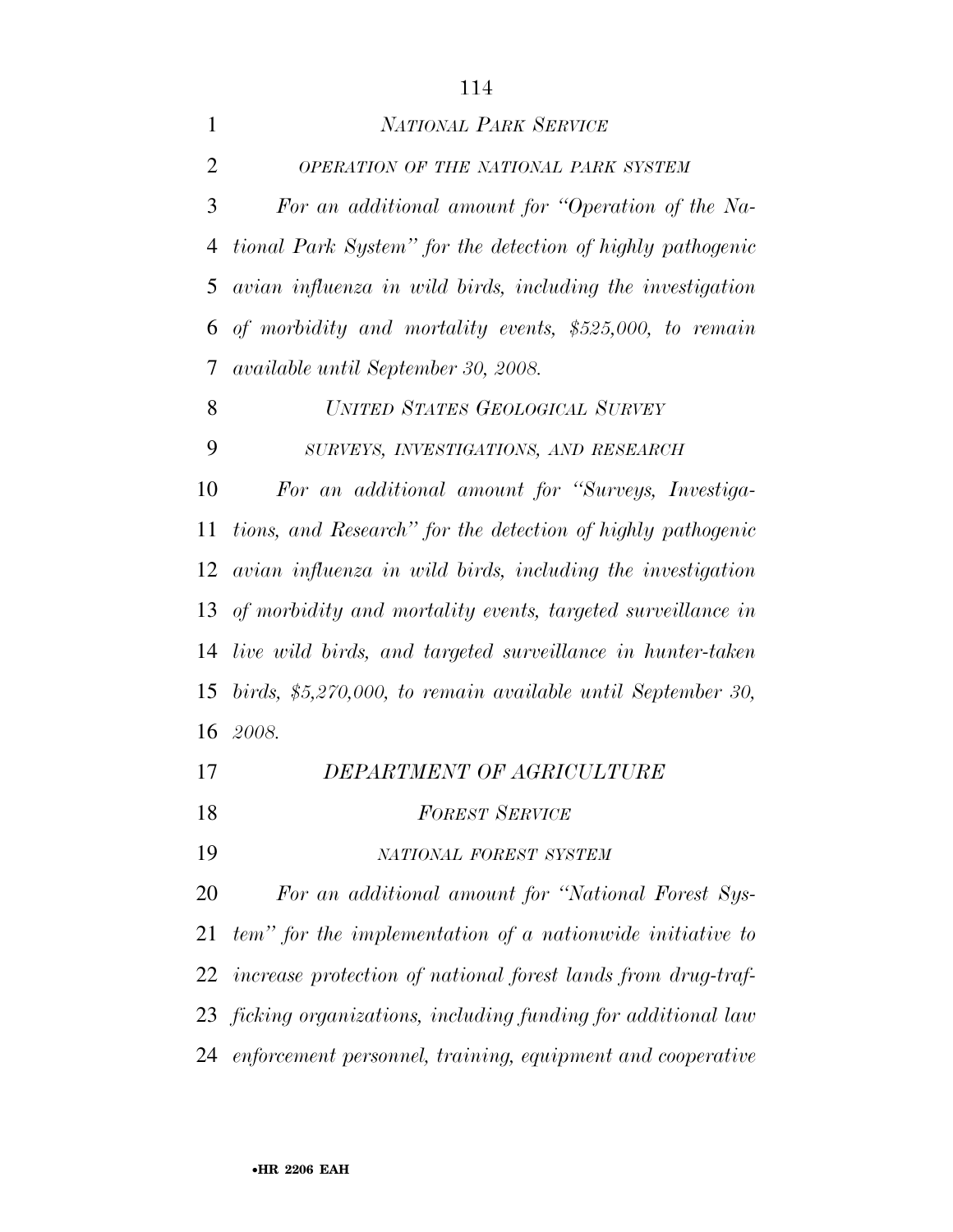*agreements, \$12,000,000, to remain available until ex-pended.* 

- *WILDLAND FIRE MANAGEMENT*
- *(INCLUDING TRANSFER OF FUNDS)*

 *For an additional amount for ''Wildland Fire Man- agement'', \$370,000,000, to remain available until ex- pended, for urgent wildland fire suppression activities: Pro- vided, That such funds shall only become available if funds provided previously for wildland fire suppression will be exhausted imminently and the Secretary of Agriculture no- tifies the House and Senate Committees on Appropriations in writing of the need for these additional funds: Provided further, That such funds are also available for repayment to other appropriation accounts from which funds were transferred for wildfire suppression.* 

#### *GENERAL PROVISION—THIS CHAPTER*

 *SEC. 5401. (a) For fiscal year 2007, payments shall be made from any revenues, fees, penalties, or miscellaneous receipts described in sections 102(b)(3) and 103(b)(2) of the Secure Rural Schools and Community Self-Determination Act of 2000 (Public Law 106–393; 16 U.S.C. 500 note), not to exceed \$100,000,000, and the payments shall be made, to the maximum extent practicable, in the same amounts, for the same purposes, and in the same manner*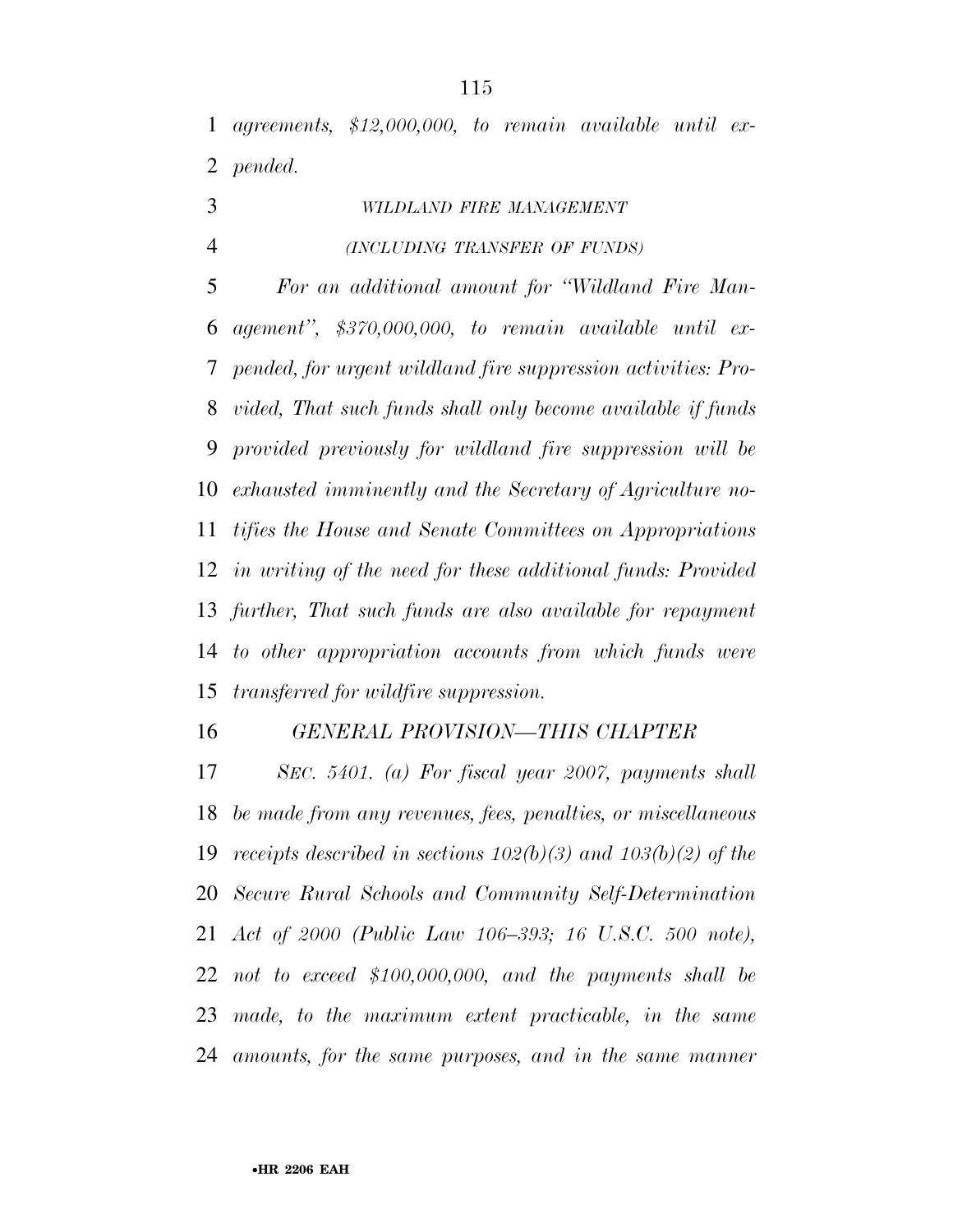*as were made to States and counties in 2006 under that Act.* 

 *(b) There is appropriated \$425,000,000, to remain available until December 31, 2007, to be used to cover any shortfall for payments made under this section from funds not otherwise appropriated.* 

 *(c) Titles II and III of Public Law 106–393 are amended, effective September 30, 2006, by striking ''2006'' and ''2007'' each place they appear and inserting ''2007'' and ''2008'', respectively.* 

| 11 | <b>CHAPTER 5</b>                                              |
|----|---------------------------------------------------------------|
| 12 | DEPARTMENT OF HEALTH AND HUMAN                                |
| 13 | <b>SERVICES</b>                                               |
| 14 | CENTERS FOR DISEASE CONTROL AND PREVENTION                    |
| 15 | DISEASE CONTROL, RESEARCH AND TRAINING                        |
| 16 | For an additional amount for "Department of Health"           |
| 17 | and Human Services, Centers for Disease Control and Pre-      |
| 18 | vention, Disease Control, Research and Training", to carry    |
| 19 | out section 501 of the Federal Mine Safety and Health Act     |
|    | 20 of 1977 and section 6 of the Mine Improvement and New      |
|    | 21 Emergency Response Act of 2006, \$13,000,000 for research  |
|    | 22 to develop mine safety technology, including necessary re- |
| 23 | pairs and improvements to leased laboratories: Provided,      |
|    | 24 That progress reports on technology development shall be   |
|    | 25 submitted to the House and Senate Committees on Appro-     |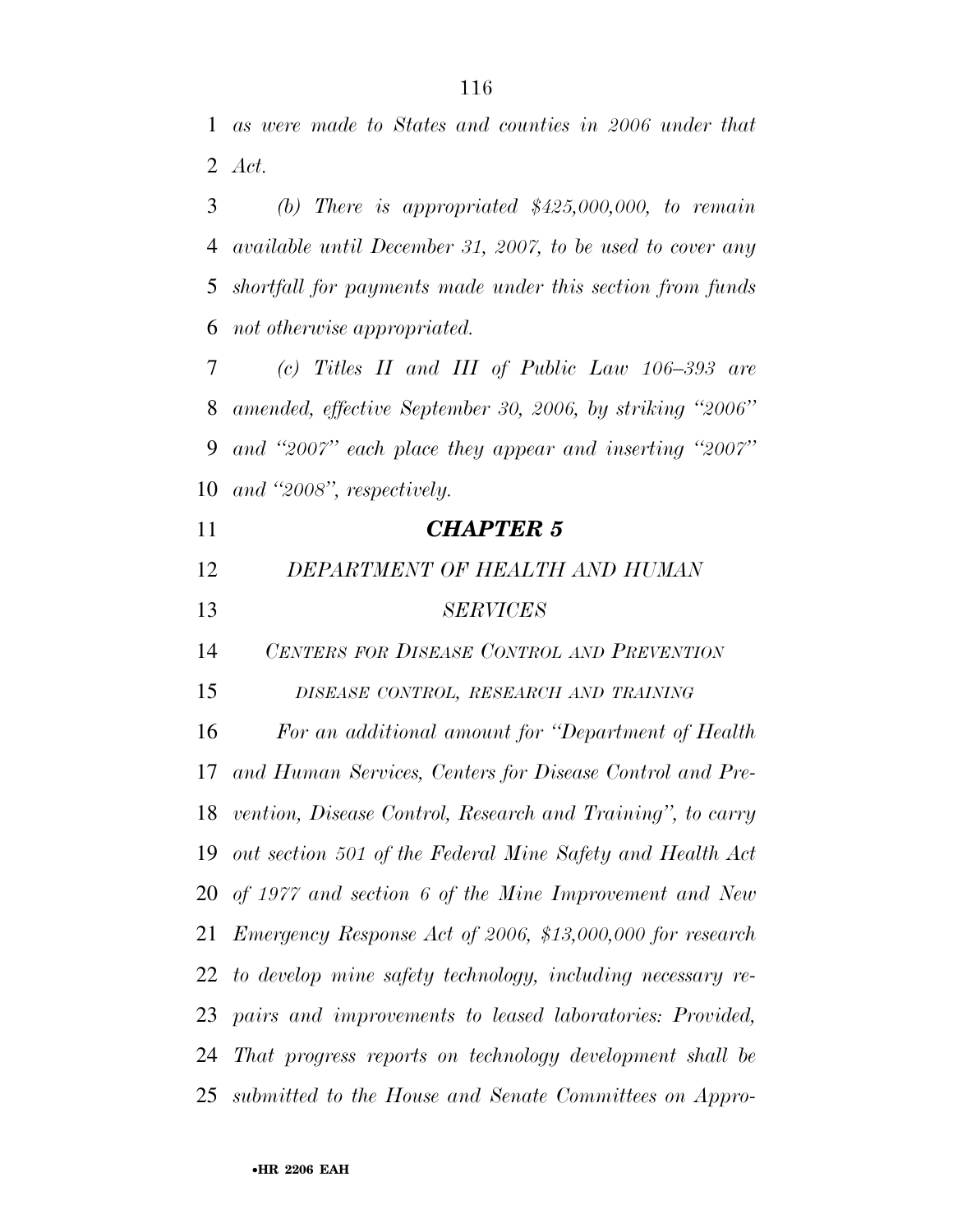*priations and the Committee on Health, Education, Labor and Pensions of the Senate and the Committee on Edu- cation and Labor of the House of Representatives on a quar- terly basis: Provided further, That the amount provided under this heading shall remain available until September 30, 2008.* 

 *For an additional amount for ''Department of Health and Human Services, Centers for Disease Control and Pre- vention, Disease Control, Research and Training'', to carry out activities under section 5011(b) of the Emergency Sup- plemental Appropriations Act to Address Hurricanes in the Gulf of Mexico and Pandemic Influenza, 2006 (Public Law 109–148), \$50,000,000, to remain available until expended.* 

# *GENERAL PROVISIONS—THIS CHAPTER*

#### *(INCLUDING RESCISSIONS)*

 *SEC. 5501. (a). From unexpended balances available for the Training and Employment Services account under the Department of Labor, the following amounts are hereby rescinded—*

 *(1) \$3,589,000 transferred pursuant to the 2001 Emergency Supplemental Appropriations Act for Re- covery from and Response to Terrorist Attacks on the United States (Public Law 107–38);*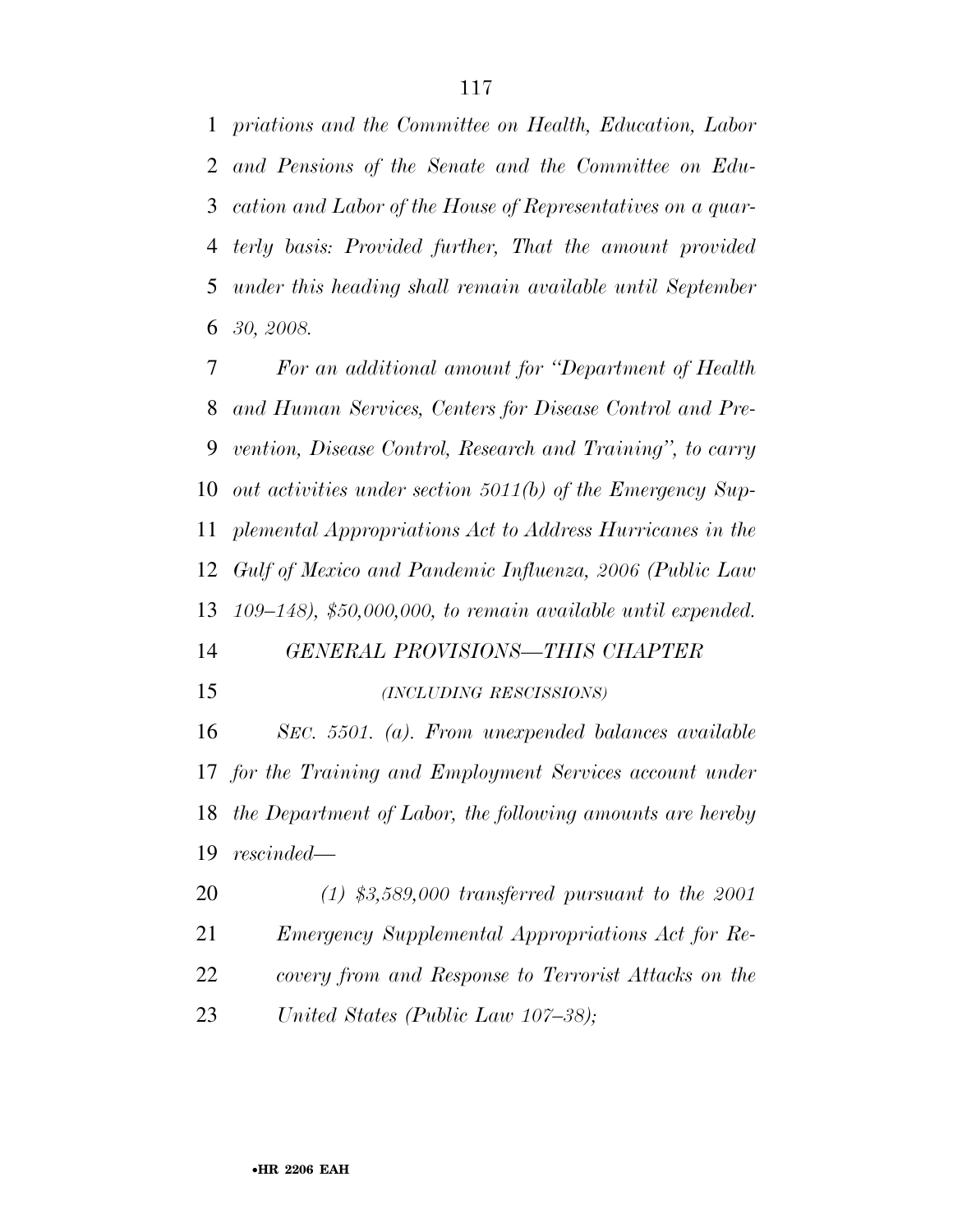|   | $(2)$ \$834,000 transferred pursuant to the Emer- |
|---|---------------------------------------------------|
|   | gency Supplemental Appropriations Act of 1994     |
| 3 | (Public Law $103-211$ ); and                      |

 *(3) \$71,000 for the Consortium for Worker Edu- cation pursuant to the Emergency Supplemental Act, 2002 (Public Law 107–117).* 

 *(b) From unexpended balances available for the State Unemployment Insurance and Employment Service Oper- ations account under the Department of Labor pursuant to the Emergency Supplemental Act, 2002 (Public Law 107–117), \$4,100,000 are hereby rescinded.* 

 *SEC. 5502. (a) For an additional amount under ''De- partment of Education, Safe Schools and Citizenship Edu- cation'', \$8,594,000 shall be available for Safe and Drug- Free Schools National Programs for competitive grants to local educational agencies to address youth violence and re-lated issues.* 

 *(b) The competition under subsection (a) shall be lim- ited to local educational agencies that operate schools cur- rently identified as persistently dangerous under section 9532 of the Elementary and Secondary Education Act of 1965.* 

 *SEC. 5503. Unobligated balances from funds appro- priated in the Department of Defense and Emergency Sup-plemental Appropriations for Recovery from and Response*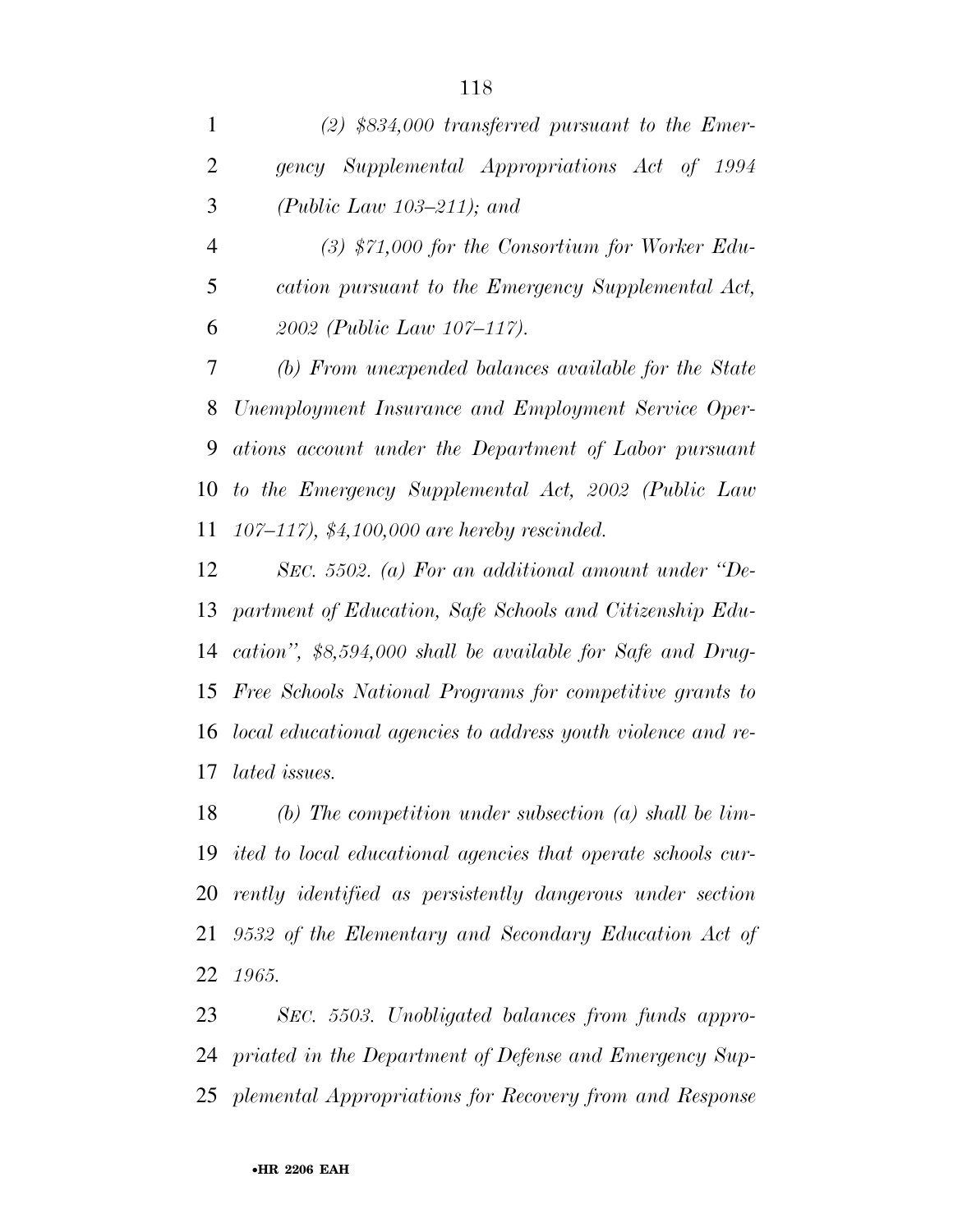*to Terrorist Attacks on the United States Act, 2002 (Public Law 107–117) to the Department of Health and Human Services under the heading ''Public Health and Social Serv- ices Emergency Fund'' that are available for bioterrorism preparedness and disaster response activities in the Office of the Secretary shall also be available for the construction, renovation and improvement of facilities on federally- owned land as necessary for continuity of operations activi- ties. CHAPTER 6 LEGISLATIVE BRANCH CAPITOL POLICE GENERAL EXPENSES For an additional amount for ''Capitol Police, General Expenses'', \$10,000,000 for a radio modernization pro- gram, to remain available until expended: Provided, That the Chief of the Capitol Police may not obligate any of the funds appropriated under this heading without approval of an obligation plan by the Committees on Appropriations* 

- *of the Senate and the House of Representatives.*
- *ARCHITECT OF THE CAPITOL CAPITOL POWER PLANT For an additional amount for ''Capitol Power Plant'', \$50,000,000, for utility tunnel repairs and asbestos abate-*
- *ment, to remain available until September 30, 2011: Pro-*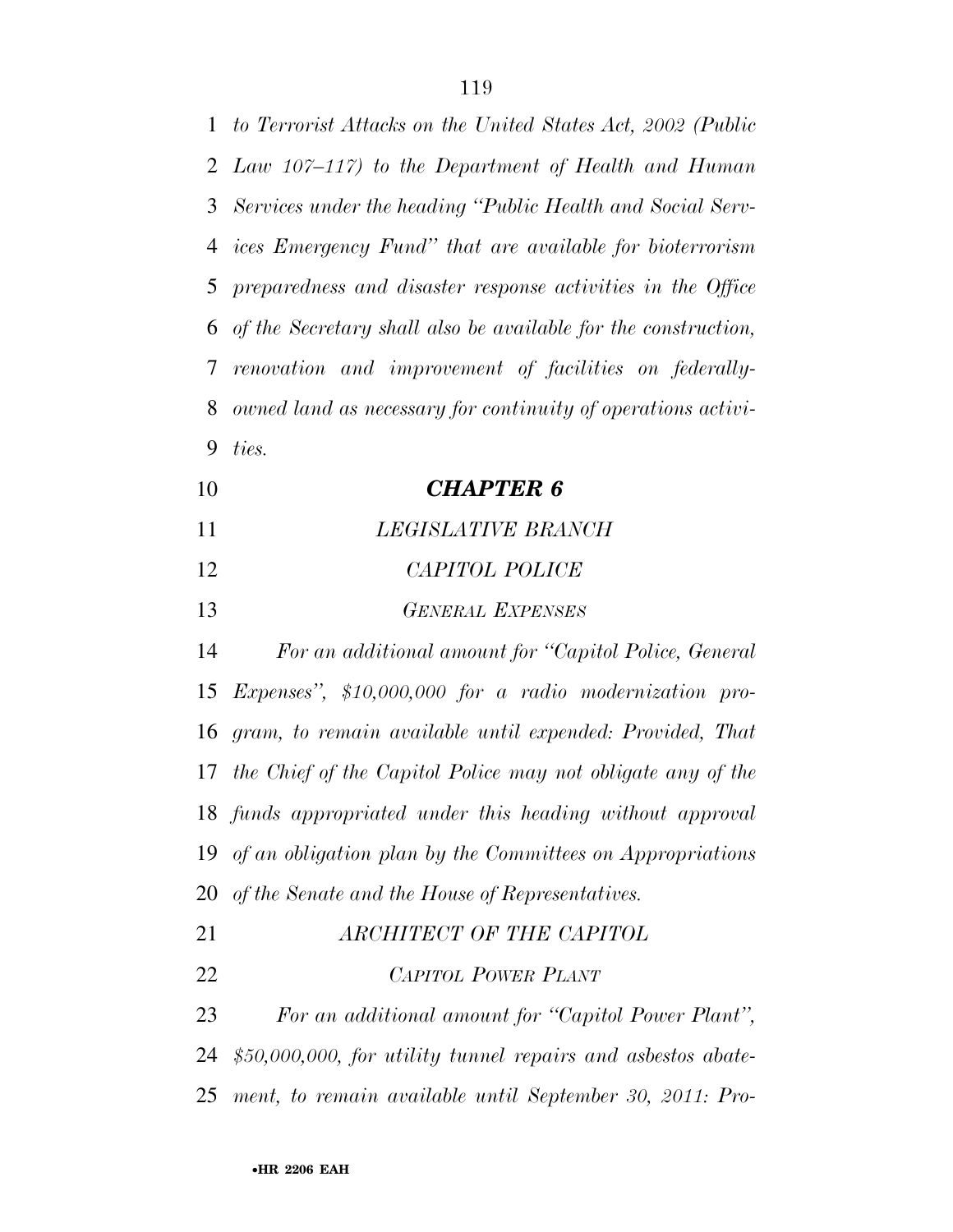| $\mathbf{1}$   | vided, That the Architect of the Capitol may not obligate      |
|----------------|----------------------------------------------------------------|
| $\overline{2}$ | any of the funds appropriated under this heading without       |
| 3              | approval of an obligation plan by the Committees on Ap-        |
| $\overline{4}$ | propriations of the Senate and House of Representatives.       |
| 5              | <b>CHAPTER 7</b>                                               |
| 6              | DEPARTMENT OF VETERANS AFFAIRS                                 |
| $\overline{7}$ | VETERANS HEALTH ADMINISTRATION                                 |
| 8              | <b>MEDICAL SERVICES</b>                                        |
| 9              | For an additional amount for "Medical Services",               |
| 10             | \$466,778,000, to remain available until expended, of which    |
| 11             | $$30,000,000$ shall be for the establishment of at least one   |
| 12             | new Level I comprehensive polytrauma center; \$9,440,000       |
| 13             | shall be for the establishment of polytrauma residential       |
| 14             | transitional rehabilitation programs; \$10,000,000 shall be    |
| 15             | for additional transition caseworkers; $$20,000,000$ shall be  |
| 16             | for substance abuse treatment programs; $$20,000,000$ shall    |
| 17             | be for readjustment counseling; $$10,000,000$ shall be for     |
| 18             | blind rehabilitation services; $$100,000,000$ shall be for en- |
| 19             | hancements to mental health services; \$8,000,000 shall be     |
| 20             | for polytrauma support clinic teams; \$5,356,000 shall be      |

 *for additional polytrauma points of contact; \$228,982,000 shall be for treatment of Operation Enduring Freedom and Operation Iraqi Freedom veterans; and \$25,000,000 shall be for prosthetics.*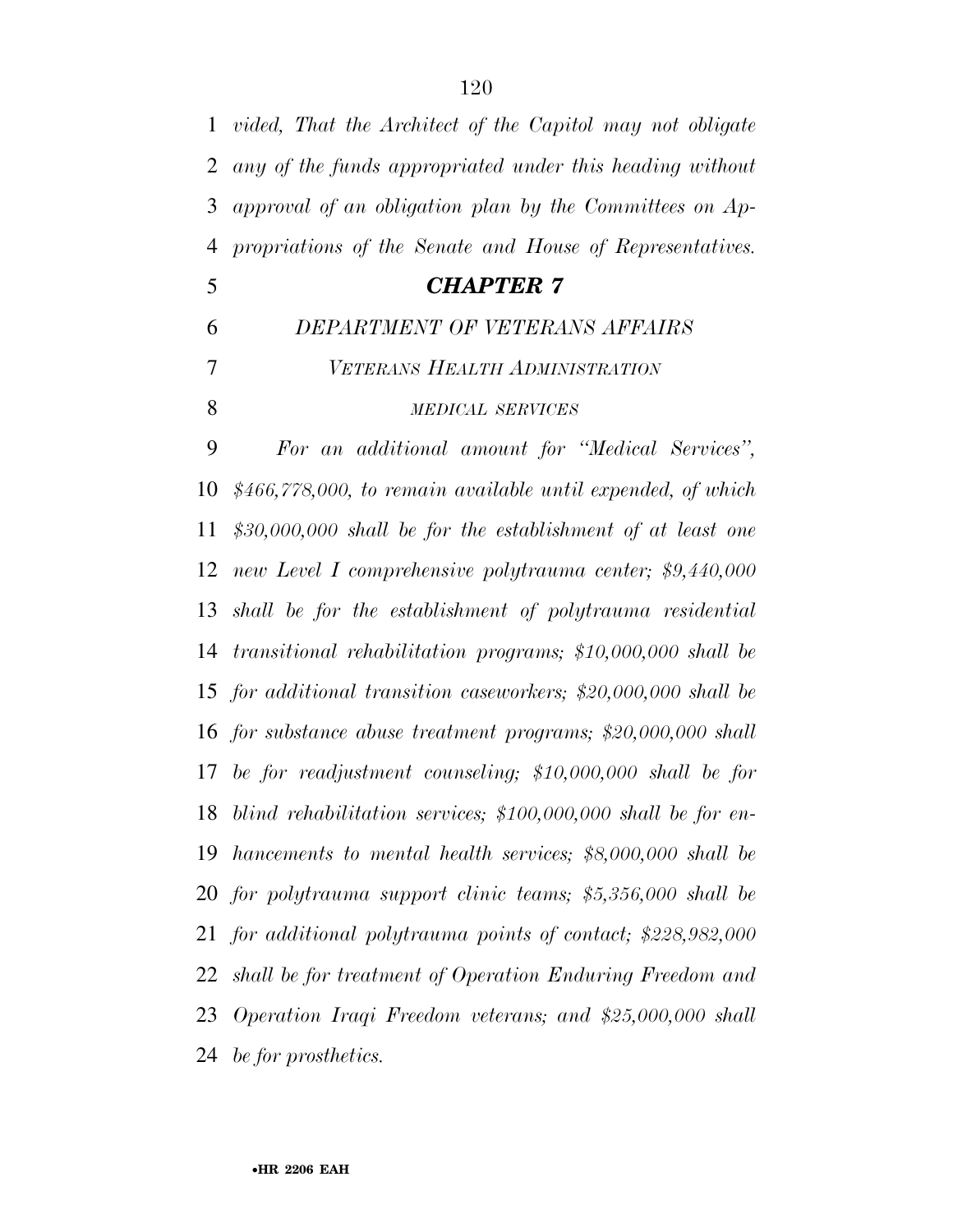#### *MEDICAL ADMINISTRATION*

 *For an additional amount for ''Medical Administra- tion'', \$250,000,000, to remain available until expended. MEDICAL FACILITIES*

 *For an additional amount for ''Medical Facilities'', \$595,000,000, to remain available until expended, of which \$45,000,000 shall be used for facility and equipment up- grades at the Department of Veterans Affairs polytrauma network sites; and \$550,000,000 shall be for non-recurring maintenance as identified in the Department of Veterans Affairs Facility Condition Assessment report: Provided, That the amount provided under this heading for non-re- curring maintenance shall be allocated in a manner not subject to the Veterans Equitable Resource Allocation: Pro- vided further, That within 30 days of enactment of this Act the Secretary shall submit to the Committees on Appropria- tions of both Houses of Congress an expenditure plan, by project, for non-recurring maintenance prior to obligation: Provided further, That semi-annually, on October 1 and April 1, the Secretary shall submit to the Committees on Appropriations of both Houses of Congress a report on the status of funding for non-recurring maintenance, including obligations and unobligated balances for each project identi-fied in the expenditure plan.*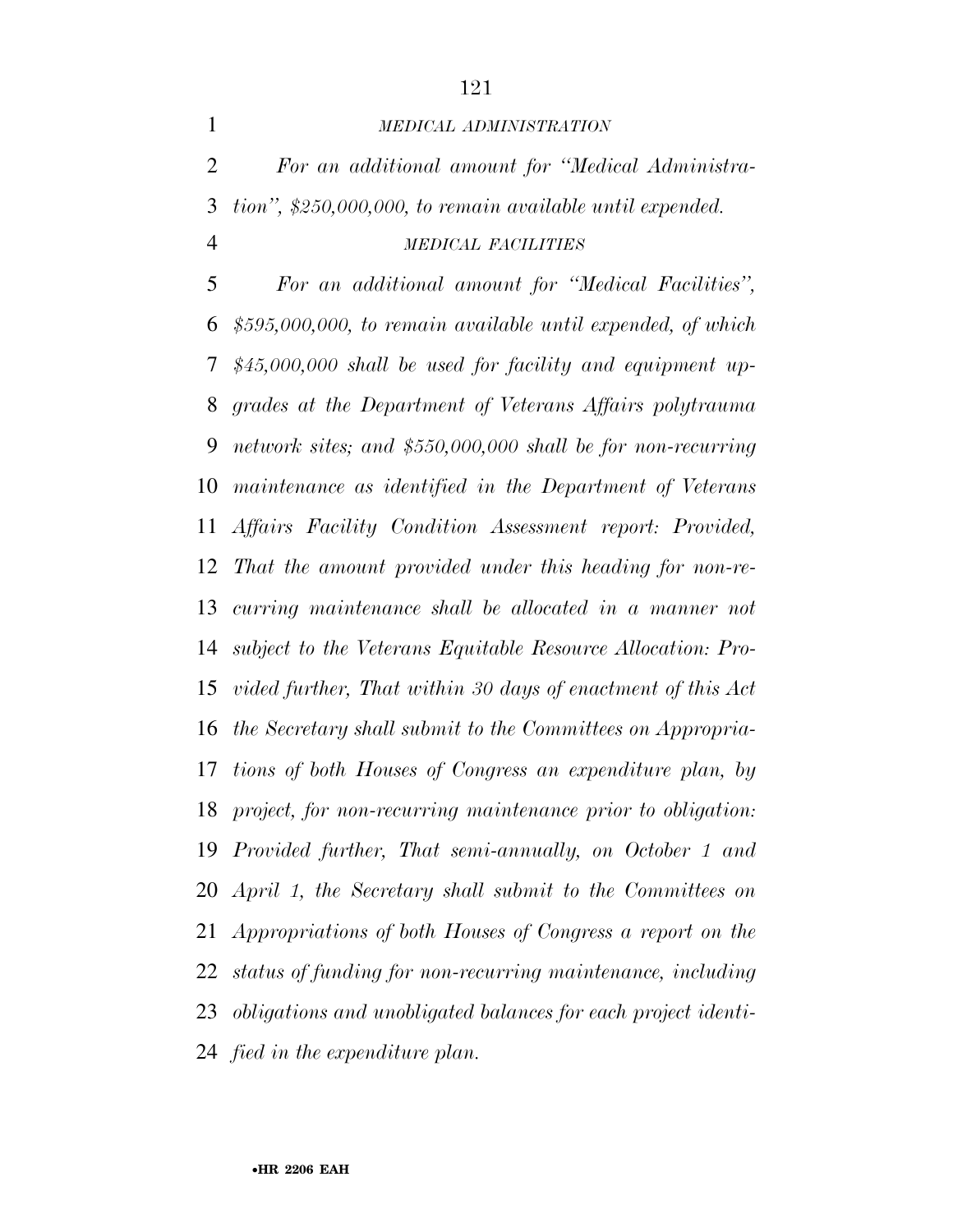| 1              | MEDICAL AND PROSTHETIC RESEARCH                                      |
|----------------|----------------------------------------------------------------------|
| 2              | For an additional amount for "Medical and Prosthetic                 |
| 3              | Research", $$32,500,000$ , to remain available until ex-             |
| 4              | pended, which shall be used for research related to the              |
| 5              | unique medical needs of returning Operation Enduring                 |
| 6              | Freedom and Operation Iraqi Freedom veterans.                        |
| $\overline{7}$ | DEPARTMENTAL ADMINISTRATION                                          |
| 8              | GENERAL OPERATING EXPENSES                                           |
| 9              | (INCLUDING TRANSFER OF FUNDS)                                        |
| 10             | For an additional amount for "General Operating Ex-                  |
| 11             | penses", \$83,200,000, to remain available until expended,           |
|                | 12 of which $$1,250,000$ shall be for digitization of military       |
| 13             | records; $$60,750,000$ shall be for expenses related to hiring       |
| 14             | and training new claims processing personnel; up to                  |
|                | 15 $$1,200,000$ shall be for an independent study of the organi-     |
|                | 16 <i>zational structure, management and coordination processes,</i> |
|                | 17 including seamless transition, utilized by the Department         |
|                | 18 of Veterans Affairs to provide health care and benefits to        |
|                | 19 active duty personnel and veterans, including those return-       |
|                | 20 ing Operation Enduring Freedom and Operation Iraqi                |
| 21             | Freedom veterans; and $$20,000,000$ shall be for disability          |
|                | 22 examinations: Provided, That not to exceed \$1,250,000 of         |
| 23             | the amount appropriated under this heading may be trans-             |
|                | 24 ferred to the Department of Defense for the digitization of       |
|                | 25 military records used to verify stressors for benefits claims.    |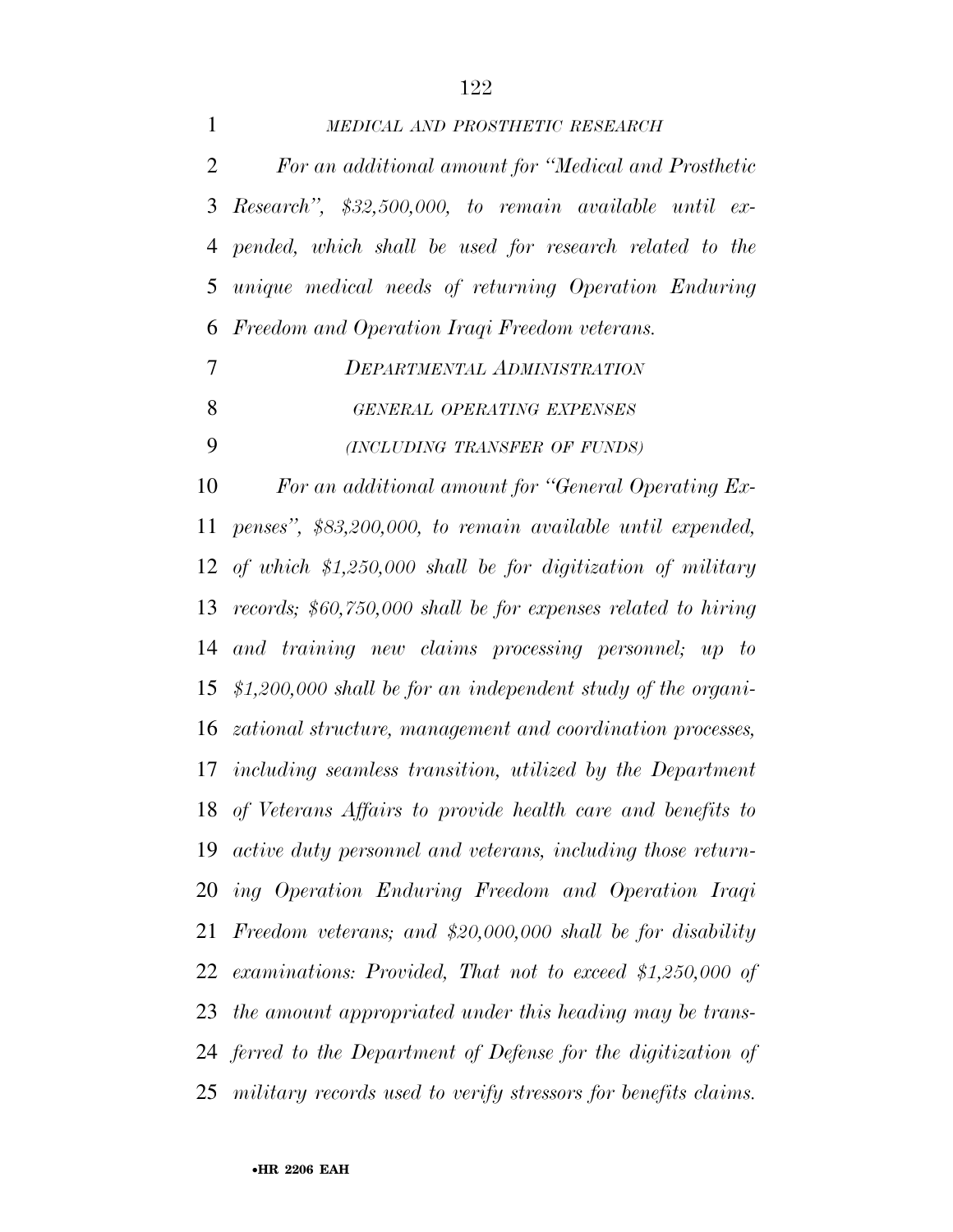## *INFORMATION TECHNOLOGY SYSTEMS*

 *For an additional amount for ''Information Tech- nology Systems'', \$35,100,000, to remain available until ex- pended, of which \$20,000,000 shall be for information tech- nology support and improvements for processing of Oper- ation Enduring Freedom and Operation Iraqi Freedom vet- erans benefits claims, including making electronic Depart- ment of Defense medical records available for claims proc- essing and enabling electronic benefits applications by vet- erans; and \$15,100,000 shall be for electronic data breach remediation and prevention.* 

*CONSTRUCTION, MINOR PROJECTS*

 *For an additional amount for ''Construction, Minor Projects'', \$326,000,000, to remain available until ex- pended, of which up to \$36,000,000 shall be for construction costs associated with the establishment of polytrauma resi-dential transitional rehabilitation programs.* 

*GENERAL PROVISIONS—THIS CHAPTER* 

•**HR 2206 EAH**  *SEC. 5701. The Director of the Congressional Budget Office shall, not later than November 15, 2007, submit to the Committees on Appropriations of the House of Rep- resentatives and the Senate a report projecting appropria- tions necessary for the Departments of Defense and Veterans Affairs to continue providing necessary health care to vet- erans of the conflicts in Iraq and Afghanistan. The projec-tions should span several scenarios for the duration and*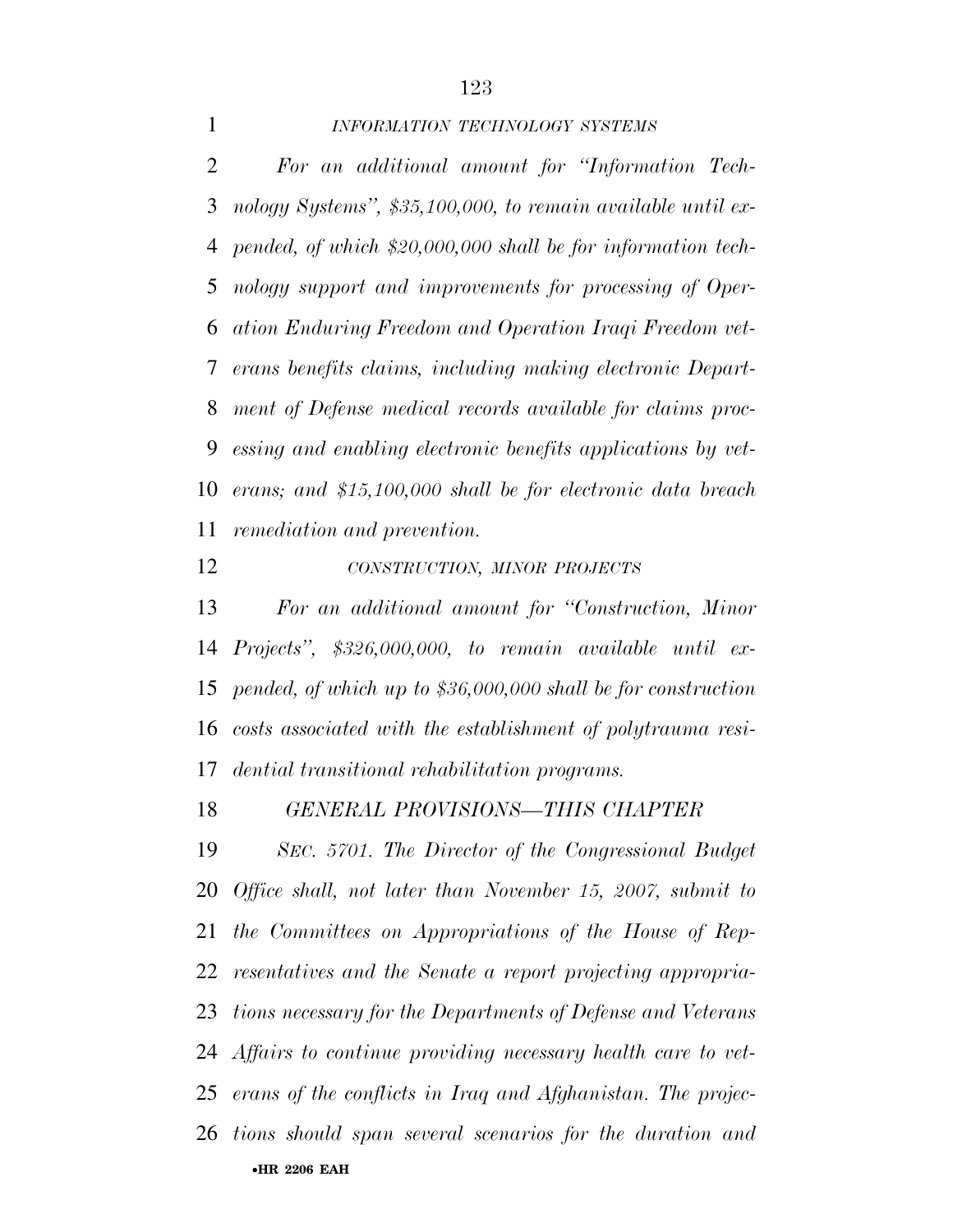*number of forces deployed in Iraq and Afghanistan, and more generally, for the long-term health care needs of de- ployed troops engaged in the global war on terrorism over the next 10 years.* 

 *SEC. 5702. Notwithstanding any other provision of law, appropriations made by Public Law 110–5, which the Secretary of Veterans Affairs contributes to the Department of Defense/Department of Veterans Affairs Health Care Sharing Incentive Fund under the authority of section 8111(d) of title 38, United States Code, shall remain avail- able until expended for any purpose authorized by section 8111 of title 38, United States Code.* 

 *SEC. 5703. (a)(1) The Secretary of Veterans Affairs (referred to in this section as the ''Secretary'') may convey to the State of Texas, without consideration, all rights, title, and interest of the United States in and to the parcel of real property comprising the location of the Marlin, Texas, Department of Veterans Affairs Medical Center.* 

 *(2) The property conveyed under paragraph (1) shall be used by the State of Texas for the purposes of a prison.* 

 *(b) In carrying out the conveyance under subsection (a), the Secretary shall conduct environmental cleanup on the parcel to be conveyed, at a cost not to exceed \$500,000, using amounts made available for environmental cleanup of sites under the jurisdiction of the Secretary.*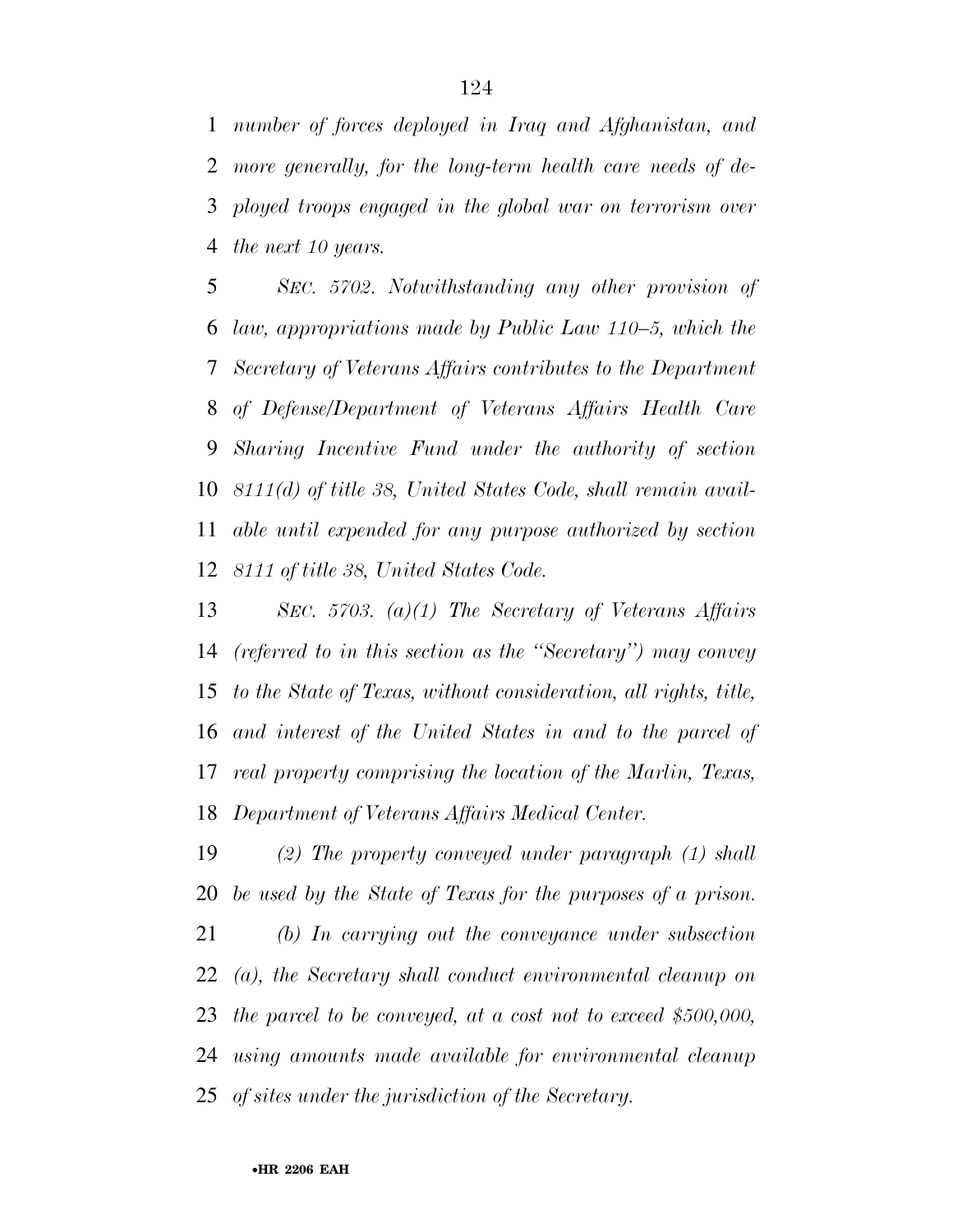*(c) Nothing in this section may be construed to affect or limit the application of or obligation to comply with any environmental law, including section 120(h) of the Com- prehensive Environmental Response, Compensation, and Liability Act of 1980 (42 U.S.C. 9620(h)).* 

 *SEC. 5704. (a) Funds provided in this Act for the fol- lowing accounts shall be made available for programs under the conditions contained in the language of the joint explan- atory statement of managers accompanying the conference report on H.R. 1591 of the 110th Congress (H. Rept. 110– 107):* 

- *''Medical Services''.*
- *''Medical Administration''.*
- *''Medical Facilities''.*
- *''Medical and Prosthetic Research''.*
- *''General Operating Expenses''.*
- *''Information Technology Systems''.*
- *''Construction, Minor Projects''.*

 *(b) The Secretary of Veterans Affairs shall submit all reports requested in House Report 110–60 and Senate Re- port 110–37, to the Committees on Appropriations of both Houses of Congress.* 

 *SEC. 5705. Subsection (d) of section 2023 of title 38, United States Code, is amended by striking ''shall cease''*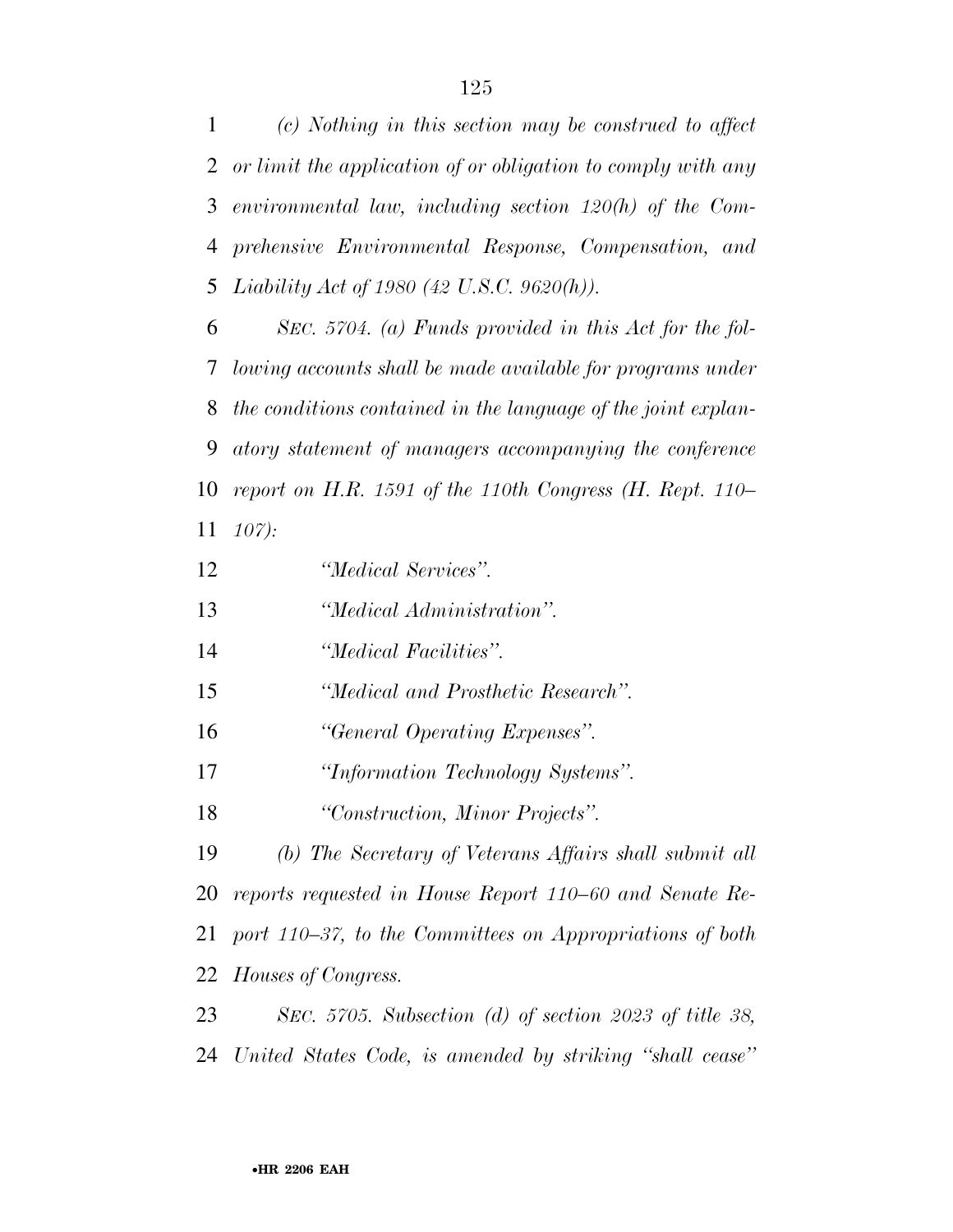*and all that follows through ''program'' and inserting ''shall cease on September 30, 2007''. TITLE VI—OTHER MATTERS CHAPTER 1 DEPARTMENT OF AGRICULTURE FARM SERVICE AGENCY SALARIES AND EXPENSES For an additional amount for ''Salaries and Ex- penses'' of the Farm Service Agency, \$37,500,000, to remain available until September 30, 2008: Provided, That this amount shall only be available for network and database/ application stabilization. GENERAL PROVISIONS—THIS CHAPTER SEC. 6101. Of the funds made available through appro- priations to the Food and Drug Administration for fiscal year 2007, not less than \$4,000,000 shall be for the Office of Women's Health of such Administration. SEC. 6102. None of the funds made available to the Department of Agriculture for fiscal year 2007 may be used to implement the risk-based inspection program in the 30 prototype locations announced on February 22, 2007, by the Under Secretary for Food Safety, or at any other loca- tions, until the USDA Office of Inspector General has pro- vided its findings to the Food Safety and Inspection Service and the Committees on Appropriations of the House of Rep-*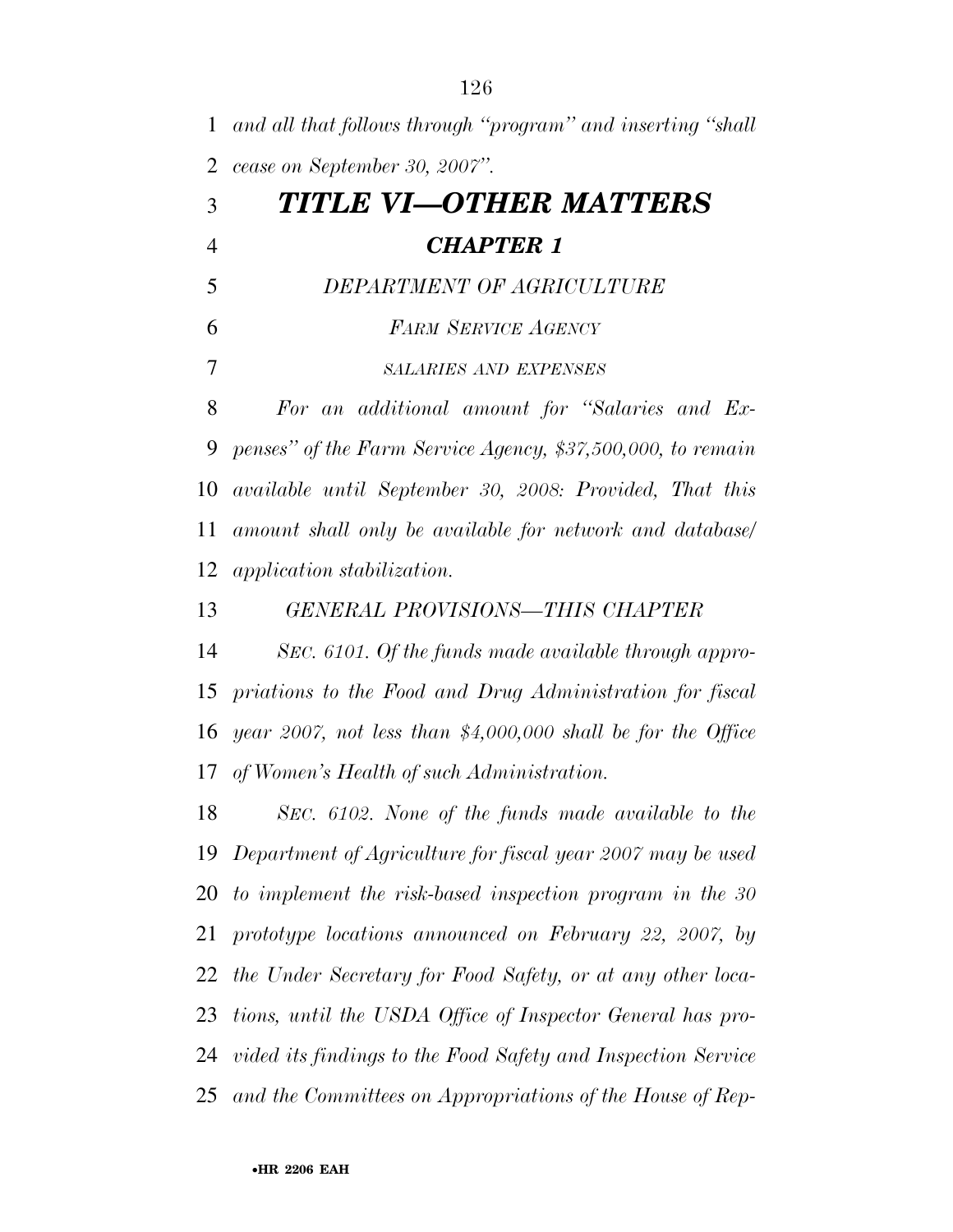*resentatives and the Senate on the data used in support of the development and design of the risk-based inspection program and FSIS has addressed and resolved issues iden-tified by OIG.* 

- *CHAPTER 2*
- *GENERAL PROVISIONS—THIS CHAPTER*

 *SEC. 6201. Hereafter, Federal employees at the Na- tional Energy Technology Laboratory shall be classified as inherently governmental for the purpose of the Federal Ac- tivities Inventory Reform Act of 1998 (31 U.S.C. 501 note). SEC. 6202. None of the funds made available under this or any other Act shall be used during fiscal year 2007 to make, or plan or prepare to make, any payment on bonds issued by the Administrator of the Bonneville Power Ad- ministration (referred in this section as the ''Adminis- trator'') or for an appropriated Federal Columbia River Power System investment, if the payment is both—*

 *(1) greater, during any fiscal year, than the payments calculated in the rate hearing of the Ad- ministrator to be made during that fiscal year using the repayment method used to establish the rates of the Administrator as in effect on October 1, 2006; and (2) based or conditioned on the actual or ex- pected net secondary power sales receipts of the Ad-ministrator.*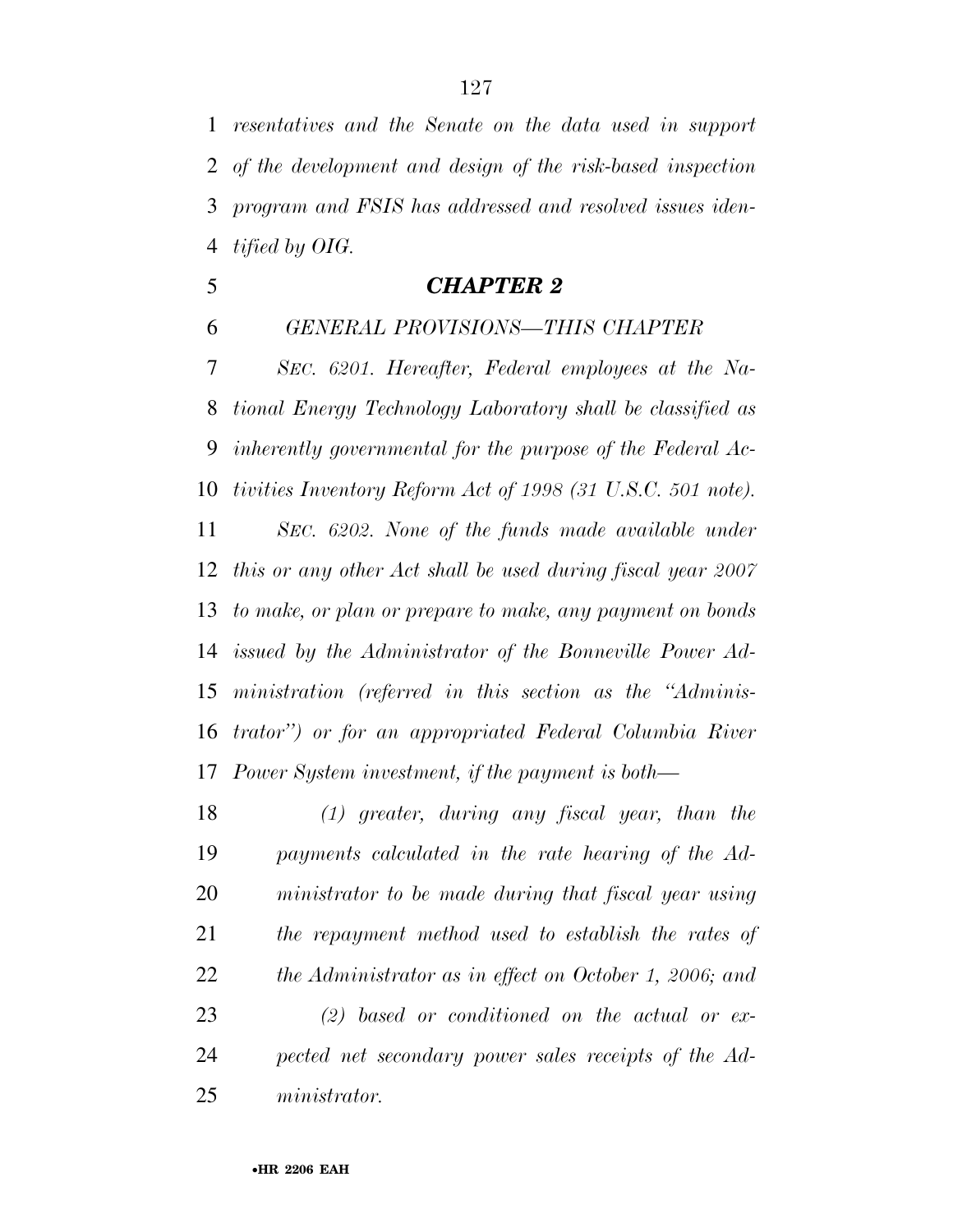## *CHAPTER 3*

*GENERAL PROVISIONS—THIS CHAPTER* 

 *SEC. 6301. (a) Section 102(a)(3)(B) of the Help Amer- ica Vote Act of 2002 (42 U.S.C. 15302(a)(3)(B)) is amended by striking ''January 1, 2006'' and inserting ''March 1, 2008''.* 

 *(b) The amendment made by subsection (a) shall take effect as if included in the enactment of the Help America Vote Act of 2002.* 

 *SEC. 6302. The structure of any of the offices or compo- nents within the Office of National Drug Control Policy shall remain as they were on October 1, 2006. None of the funds appropriated or otherwise made available in the Con- tinuing Appropriations Resolution, 2007 (Public Law 110– 5) may be used to implement a reorganization of offices within the Office of National Drug Control Policy without the explicit approval of the Committees on Appropriations of the House of Representatives and the Senate.* 

 *SEC. 6303. From the amount provided by section 21067 of the Continuing Appropriations Resolution, 2007 (Public Law 110–5), the National Archives and Records Administration may obligate monies necessary to carry out the activities of the Public Interest Declassification Board. SEC. 6304. Notwithstanding the notice requirement of the Transportation, Treasury, Housing and Urban Devel-*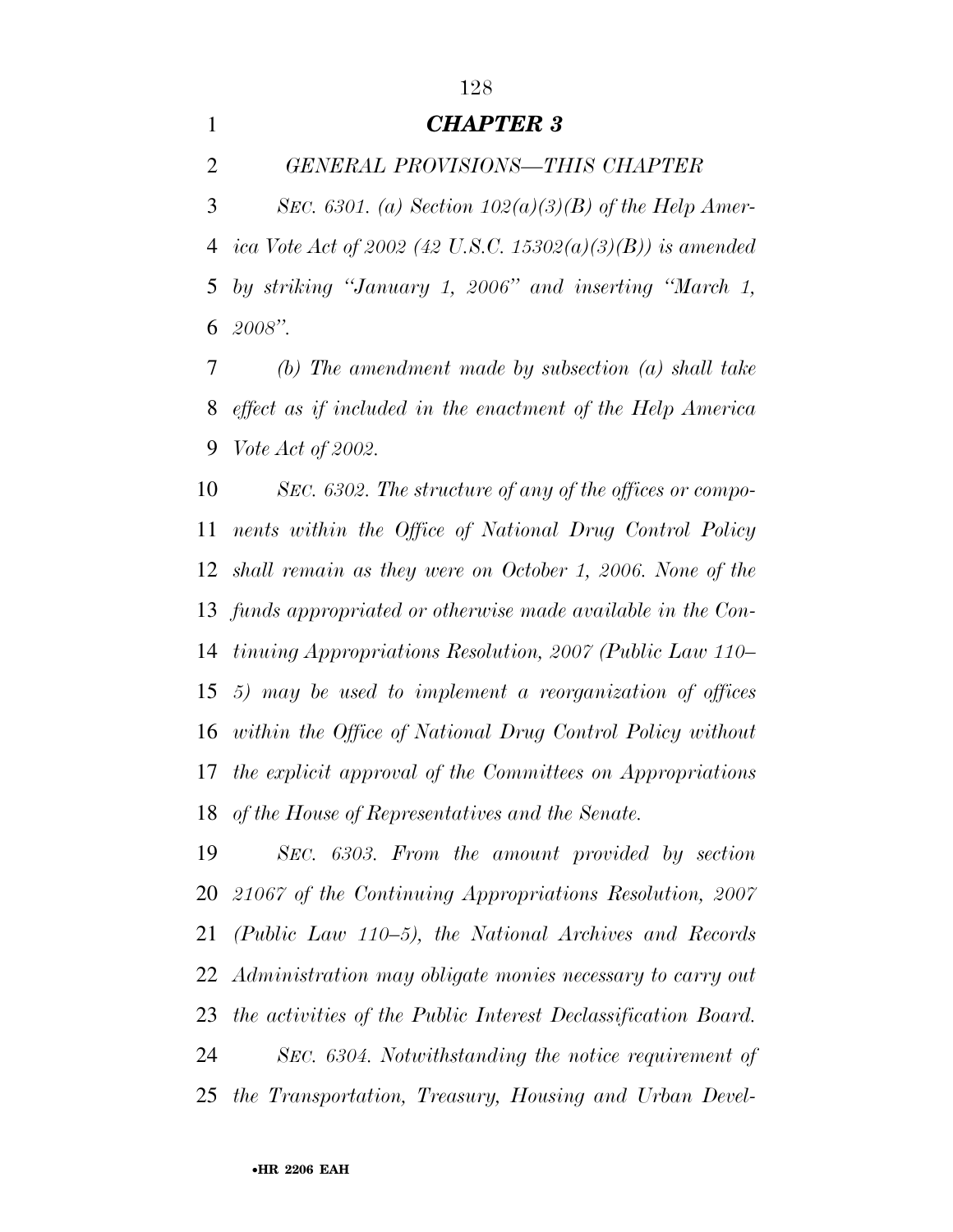*opment, the Judiciary, the District of Columbia, and Inde- pendent Agencies Appropriations Act, 2006, 119 Stat. 2509 (Public Law 109–115), as continued in section 104 of the Continuing Appropriations Resolution, 2007 (Public Law 110–5), the District of Columbia Courts may reallocate not more than \$1,000,000 of the funds provided for fiscal year 2007 under the Federal Payment to the District of Colum- bia Courts for facilities among the items and entities funded under that heading for operations.* 

 *SEC. 6305. (a) Not later than 90 days after the date of enactment of this Act, the Secretary of the Treasury, in coordination with the Securities and Exchange Commission and in consultation with the Departments of State and En- ergy, shall prepare and submit to the Senate Committee on Appropriations, the House Committee on Appropriations, the Senate Committee on Banking, Housing, and Urban Af- fairs, the House Committee on Financial Services, the Sen- ate Foreign Relations Committee, and the House Foreign Affairs Committee a written report, which may include a classified annex, containing the names of companies which either directly or through a parent or subsidiary company, including partly-owned subsidiaries, are known to conduct significant business operations in Sudan relating to nat- ural resource extraction, including oil-related activities and mining of minerals. The reporting provision shall not apply*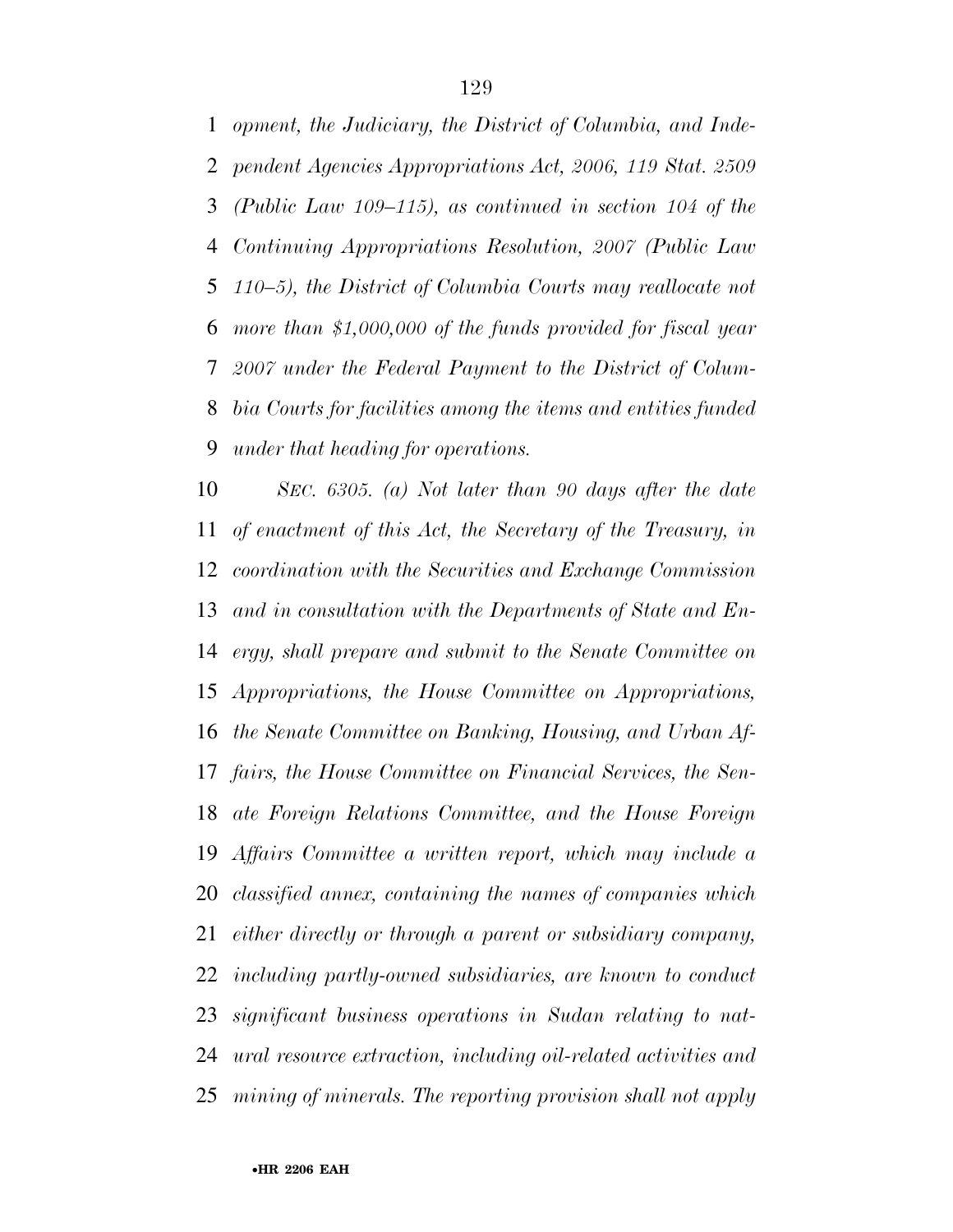*to companies operating under licenses from the Office of Foreign Assets Control or otherwise expressly exempted under United States law from having to obtain such licenses in order to operate in Sudan.* 

 *(b) Not later than 45 days following the submission to Congress of the list of companies conducting business op- erations in Sudan relating to natural resource extraction as required above, the General Services Administration shall determine whether the United States Government has an active contract for the procurement of goods or services with any of the identified companies, and provide notifica- tion to the appropriate committees of Congress, which may include a classified annex, regarding the companies, nature of the contract, and dollar amounts involved.* 

*(INCLUDING RESCISSION)*

 *SEC. 6306. (a) Of the funds provided for the General Services Administration, ''Office of Inspector General'' in section 21061 of the Continuing Appropriations Resolution, 2007 (division B of Public Law 109–289, as amended by Public Law 110–5), \$4,500,000 are rescinded.* 

 *(b) For an additional amount for the General Services Administration, ''Office of Inspector General'', \$4,500,000, to remain available until September 30, 2008.* 

•**HR 2206 EAH**  *(c) With the additional amount of \$9,336,000 appro- priated in Public Law 110–5 and in this Act, above the amount appropriated in Public Law 109–115, of which*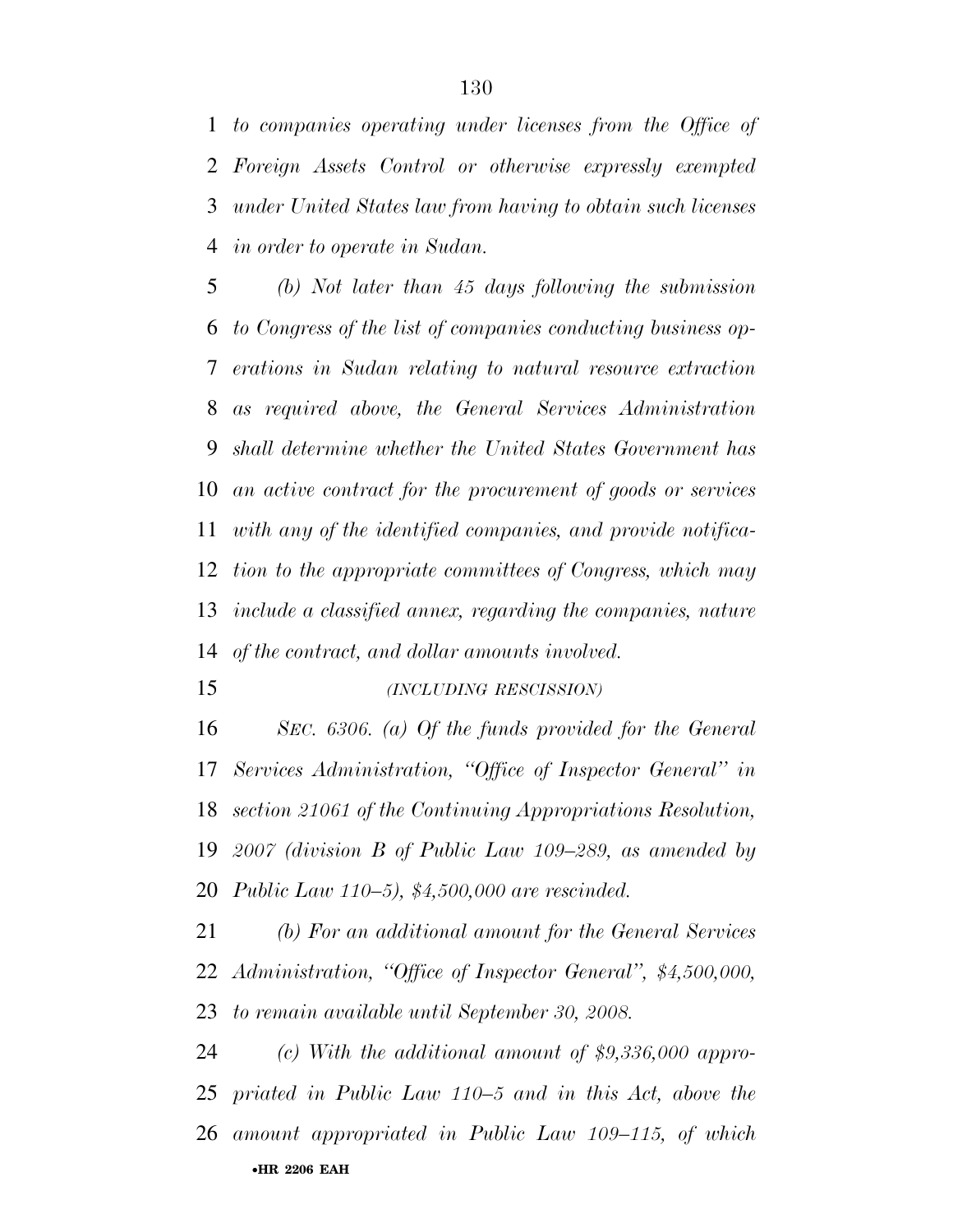*\$4,500,000 remains available for obligation in fiscal year 2008, the Office of Inspector General shall hire additional staff for internal audits and investigations, and the remain- ing funds shall be for one-time associated needs such as in- formation technology and other such administrative sup-port.* 

 *SEC. 6307. Section 21073 of the Continuing Appro- priations Resolution, 2007 (Public Law 110–5) is amended by adding a new subsection (j) as follows:* 

 *''(j) Notwithstanding section 101, any appropriation or funds made available to the District of Columbia pursu- ant to this Act for 'Federal Payment for Foster Care Im- provement in the District of Columbia' shall be available in accordance with an expenditure plan submitted by the Mayor of the District of Columbia not later than 60 days after the enactment of this section which details the activi-ties to be carried out with such Federal Payment.''.* 

 *SEC. 6308. It is the sense of Congress that the Small Business Administration will provide, through funds avail- able within amounts already appropriated for Small Busi- ness Administration disaster assistance, physical and eco- nomic injury disaster loans to Kansas businesses and home- owners devastated by the severe tornadoes, storms, and flooding that occurred beginning on May 4, 2007.*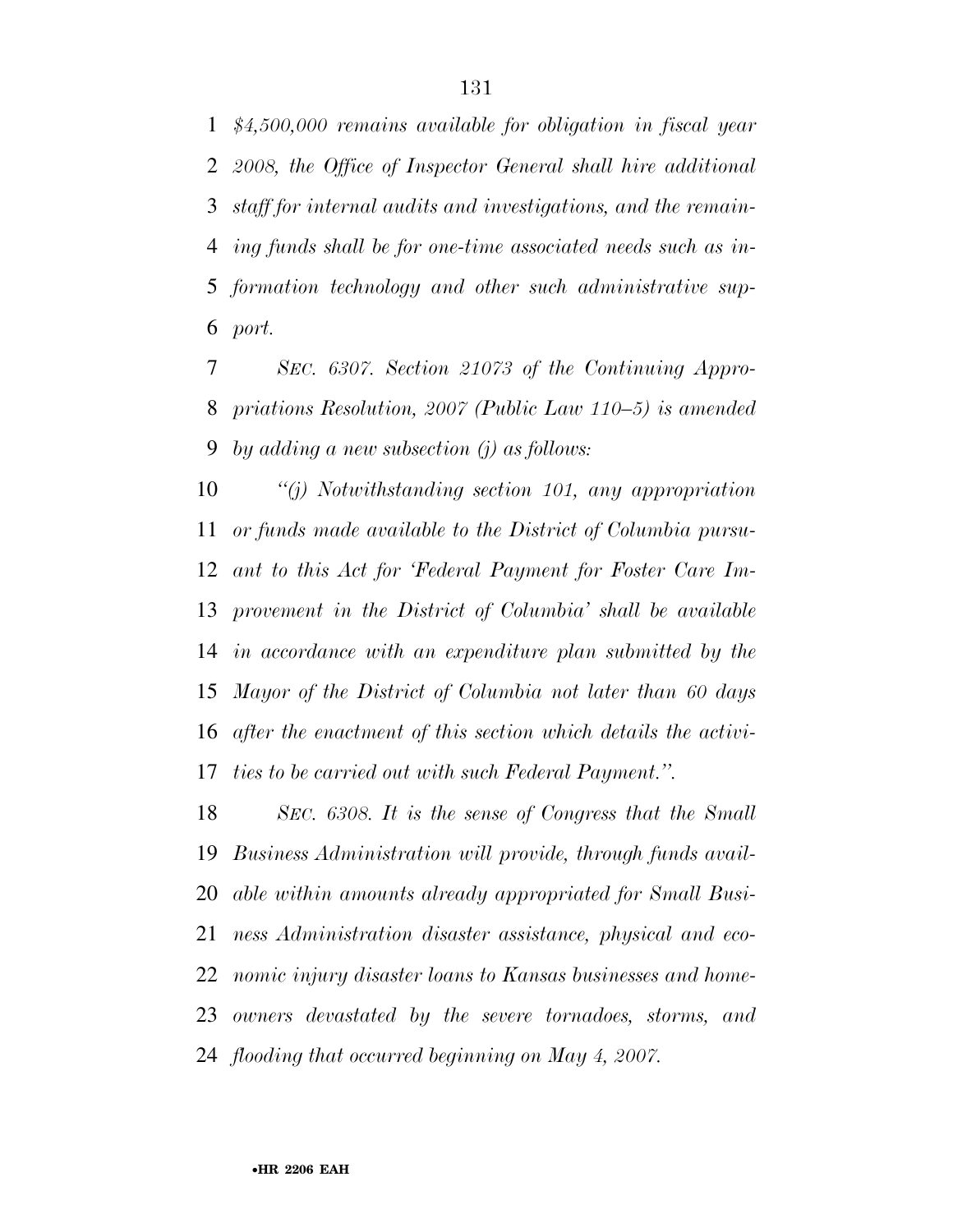

 *SEC. 6402. (a) IN GENERAL.—Any contract, sub- contract, task or delivery order described in subsection (b) shall contain the following:* 

 *(1) A requirement for a technical review of all designs, design changes, and engineering change pro-posals, and a requirement to specifically address all*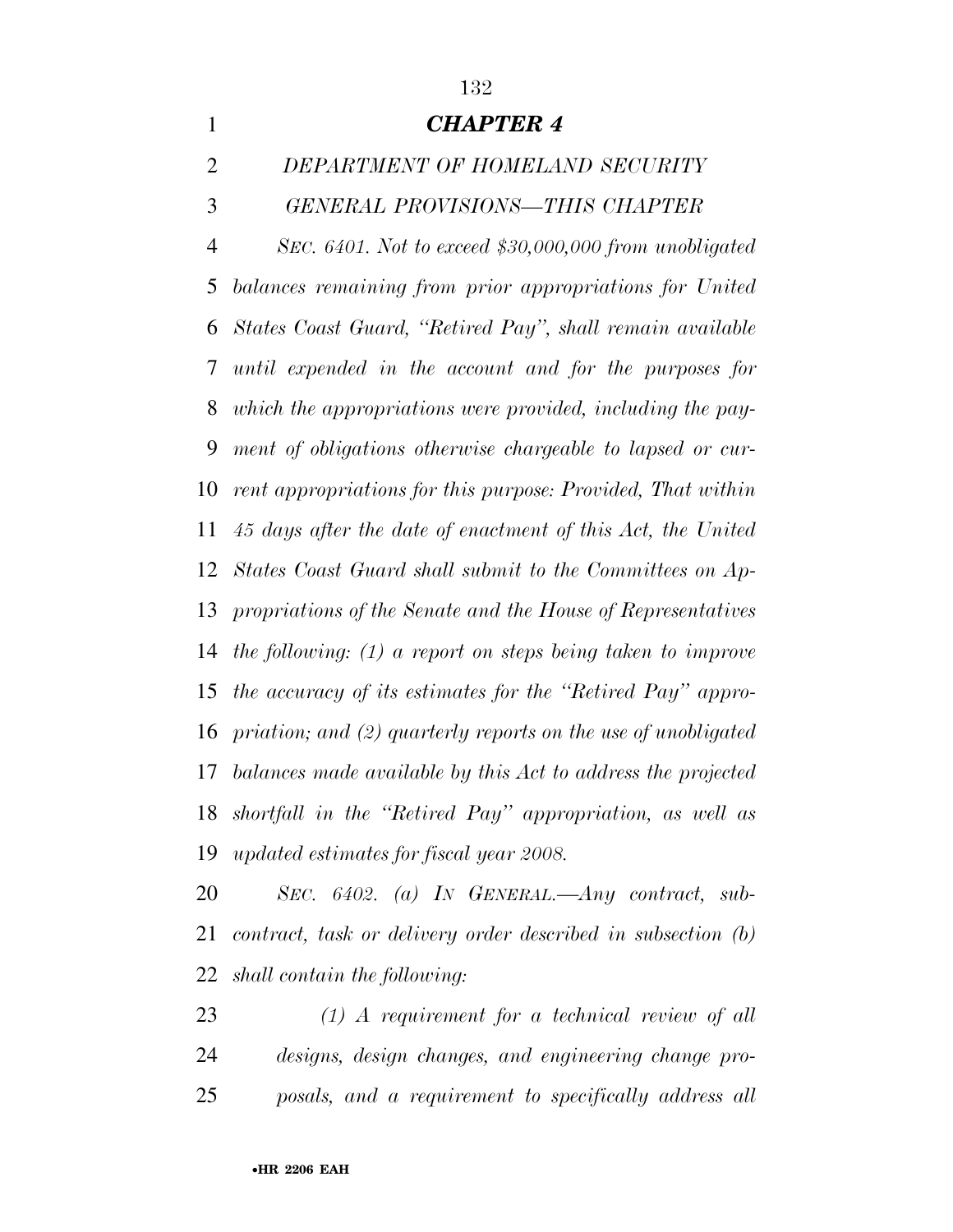| $\mathbf{1}$   | engineering concerns identified in the review before   |
|----------------|--------------------------------------------------------|
| $\overline{2}$ | the obligation of further funds may occur.             |
| 3              | $(2)$ A requirement that the Coast Guard main-         |
| $\overline{4}$ | tain technical warrant holder authority, or the equiv- |
| 5              | alent, for major assets.                               |
| 6              | $(3)$ A requirement that no procurement subject to     |
| 7              | subsection (b) for lead asset production or the imple- |
| 8              | mentation of a major design change shall be entered    |
| 9              | into unless an independent third party with no fi-     |
| 10             | nancial interest in the development, construction, or  |
| 11             | modification of any component of the asset, selected   |
| 12             | by the Commandant, determines that such action is      |
| 13             | advisable.                                             |
| 14             | $(4)$ A requirement for independent life-cycle cost    |
| 15             | estimates of lead assets and major design and engi-    |
| 16             | neering changes.                                       |
| 17             | $(5)$ A requirement for the measurement of con-        |
| 18             | tractor and subcontractor performance based on the     |
| 19             | status of all work performed. For contracts under the  |
| 20             | Integrated Deepwater Systems program, such require-    |
| 21             | ment shall include a provision that links award fees   |
| 22             | to successful acquisition outcomes (which shall be de- |
| 23             | fined in terms of cost, schedule, and performance).    |
| 24             | $(6)$ A requirement that the Commandant of the         |
| 25             | Coast Guard assign an appropriate officer or em-       |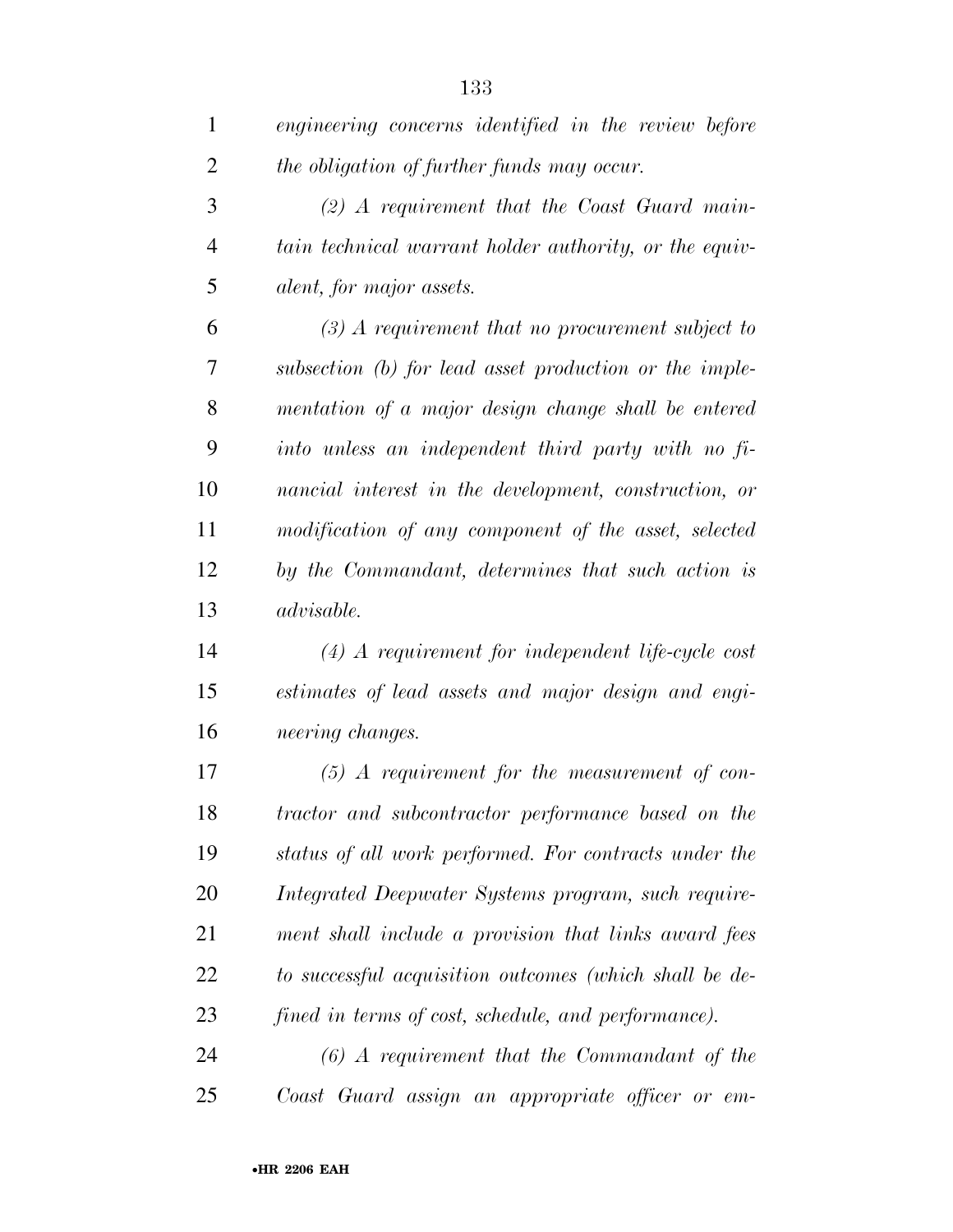| $\mathbf{1}$   | ployee of the Coast Guard to act as chair of each inte-   |
|----------------|-----------------------------------------------------------|
| $\overline{2}$ | grated product team and higher-level team assigned to     |
| 3              | the oversight of each integrated product team.            |
| $\overline{4}$ | $(7)$ A requirement that the Commandant of the            |
| 5              | Coast Guard may not award or issue any contract,          |
| 6              | task or delivery order, letter contract modification      |
| 7              | thereof, or other similar contract, for the acquisition   |
| 8              | or modification of an asset under a procurement sub-      |
| 9              | ject to subsection (b) unless the Coast Guard and the     |
| 10             | contractor concerned have formally agreed to all          |
| 11             | terms and conditions or the head of contracting activ-    |
| 12             | ity for the Coast Guard determines that a compelling      |
| 13             | need exists for the award or issue of such instrument.    |
| 14             | (b) CONTRACTS, SUBCONTRACTS, TASK AND DELIVERY            |
| 15             | ORDERS COVERED.—Subsection (a) applies to—                |
| 16             | $(1)$ any major procurement contract, first-tier          |
| 17             | subcontract, delivery or task order entered into by the   |
| 18             | Coast Guard;                                              |
| 19             | $(2)$ any first-tier subcontract entered into under       |
| <b>20</b>      | such a contract; and                                      |
| 21             | $(3)$ any task or delivery order issued pursuant to       |
| 22             | such a contract or subcontract.                           |
| 23             | (c) EXPENDITURE OF DEEPWATER FUNDS.—Of the                |
| 24             | funds available for the Integrated Deepwater Systems pro- |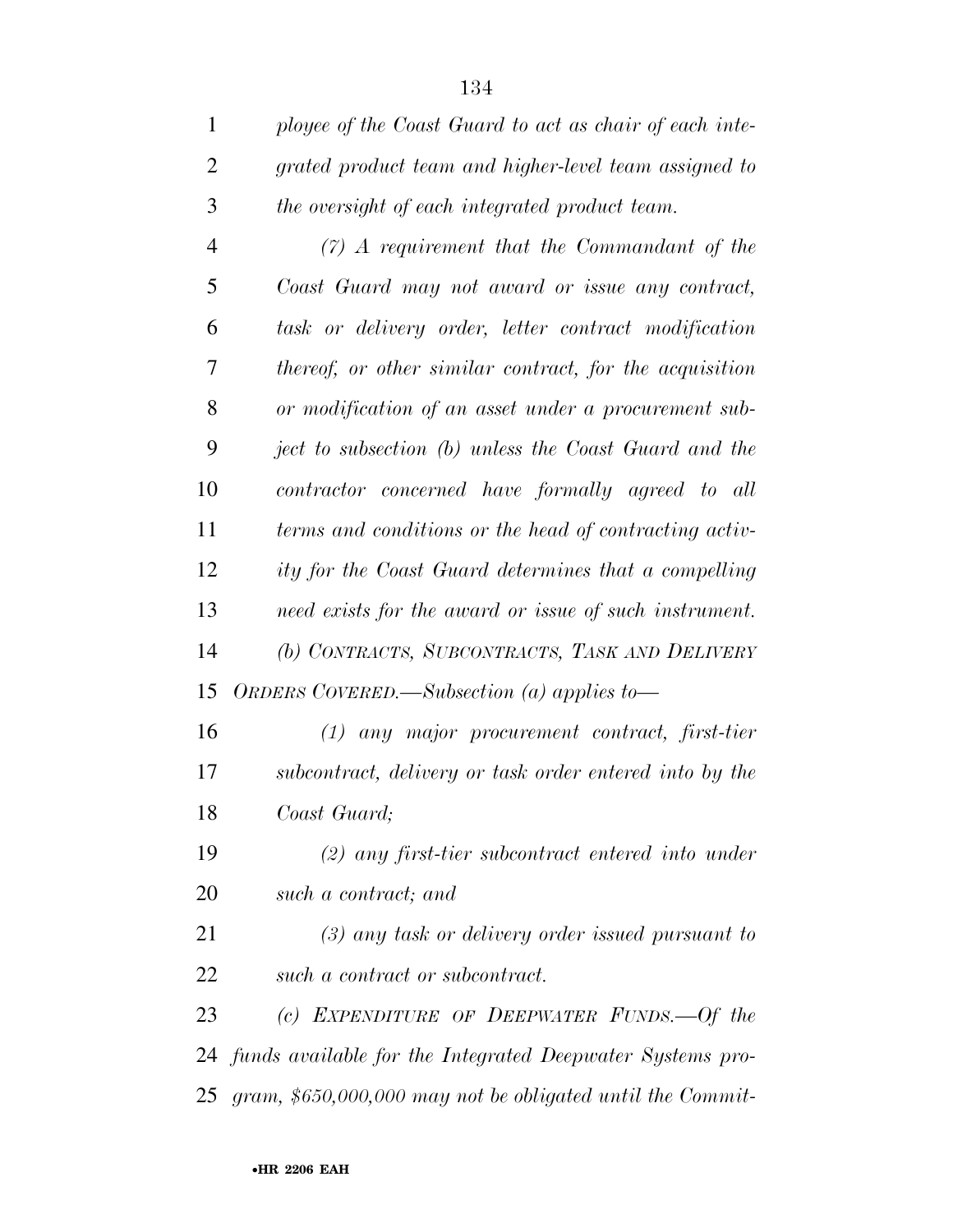| 1              | tees on Appropriations of the Senate and the House of Rep- |
|----------------|------------------------------------------------------------|
| 2              | resentatives receive an expenditure plan directly from the |
| 3              | Coast Guard that—                                          |
| $\overline{4}$ | $(1)$ defines activities, milestones, yearly costs,        |
| 5              | and life-cycle costs for each procurement of a major       |
| 6              | <i>asset</i> ;                                             |
| 7              | $(2)$ identifies life-cycle staffing and training          |
| 8              | needs of Coast Guard project managers and of pro-          |
| 9              | curement and contract staff;                               |
| 10             | $(3)$ identifies competition to be conducted in each       |
| 11             | procurement;                                               |
| 12             | $(4)$ describes procurement plans that do not rely         |
| 13             | on a single industry entity or contract;                   |
| 14             | $(5)$ contains very limited indefinite delivery/in-        |
| 15             | definite quantity contracts and explains the need for      |
| 16             | any indefinite delivery/indefinite quantity contracts;     |
| 17             | $(6)$ complies with all applicable acquisition             |
| 18             | rules, requirements, and guidelines, and incorporates      |
| 19             | the best systems acquisition management practices of       |
| 20             | the Federal Government;                                    |
| 21             | $(7)$ complies with the capital planning and in-           |
| 22             | vestment control requirements established by the Of-       |
| 23             | fice of Management and Budget, including circular          |
| 24             | $A-11$ , part $\gamma$ ;                                   |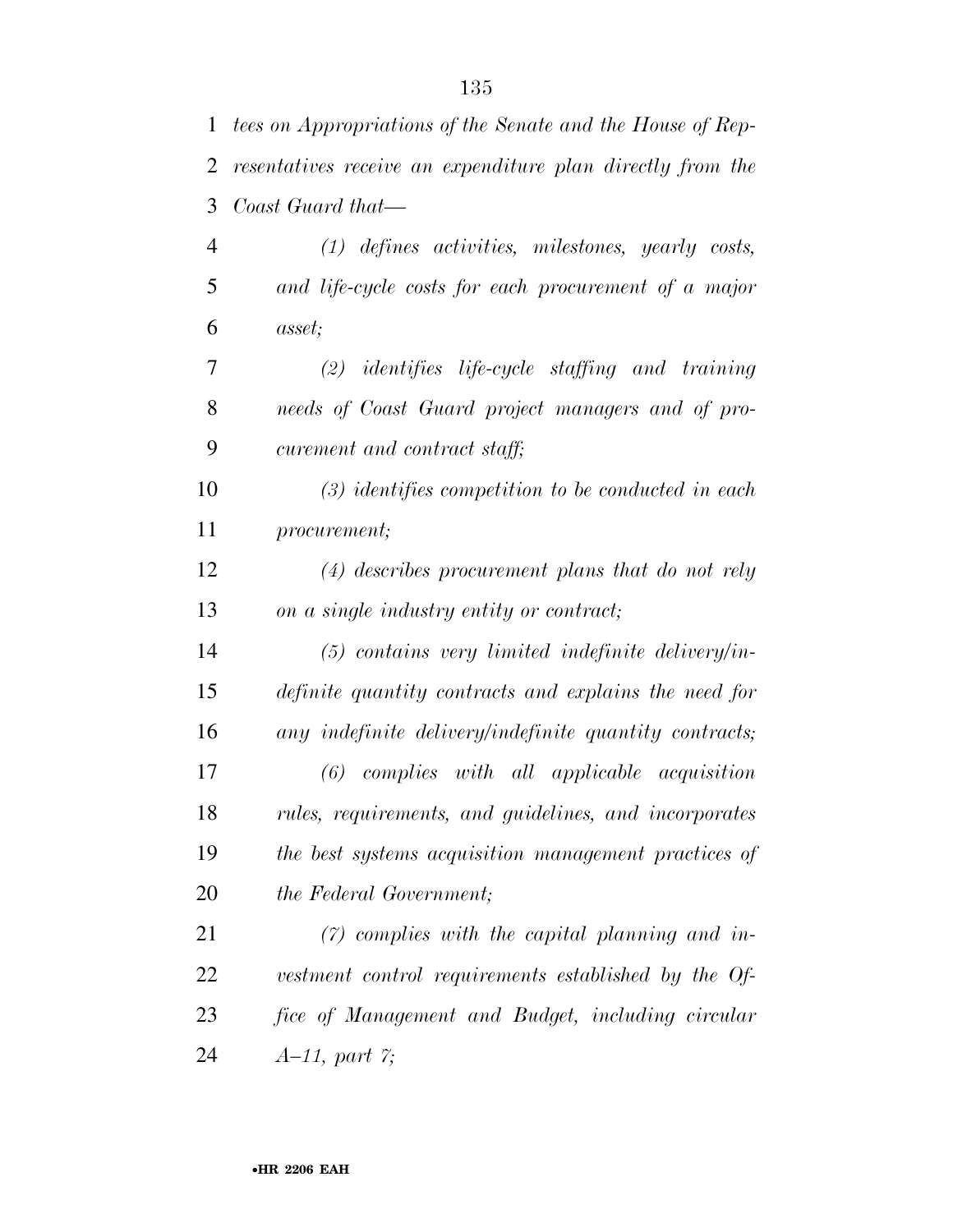| $\mathbf{1}$   | $(8)$ includes a certification by the head of con-          |
|----------------|-------------------------------------------------------------|
| $\overline{2}$ | tracting activity for the Coast Guard and the Chief         |
| 3              | Procurement Officer of the Department of Homeland           |
| $\overline{4}$ | Security that the Coast Guard has established suffi-        |
| 5              | cient controls and procedures and has sufficient staff-     |
| 6              | ing to comply with all contracting requirements, and        |
| 7              | that any conflicts of interest have been sufficiently ad-   |
| 8              | dressed;                                                    |
| 9              | $(9)$ includes a description of the process used to         |
| 10             | act upon deviations from the contractually specified        |
| 11             | performance requirements and clearly explains the ac-       |
| 12             | tions taken on such deviations;                             |
| 13             | $(10)$ includes a certification that the Assistant          |
| 14             | Commandant of the Coast Guard for Engineering and           |
| 15             | Logistics is designated as the technical authority for      |
| 16             | all engineering, design, and logistics decisions per-       |
| 17             | taining to the Integrated Deepwater Systems pro-            |
| 18             | gram; and                                                   |
| 19             | $(11)$ identifies progress in complying with the re-        |
| 20             | quirements of subsection $(a)$ .                            |
| 21             | (d) REPORTS.—(1) Not later than 30 days after the           |
| 22             | date of enactment of this Act, the Commandant of the Coast  |
| 23             | Guard shall submit to the Committees on Appropriations      |
|                | 24 of the Senate and the House of Representatives; the Com- |
| 25             | mittee on Commerce, Science and Transportation of the       |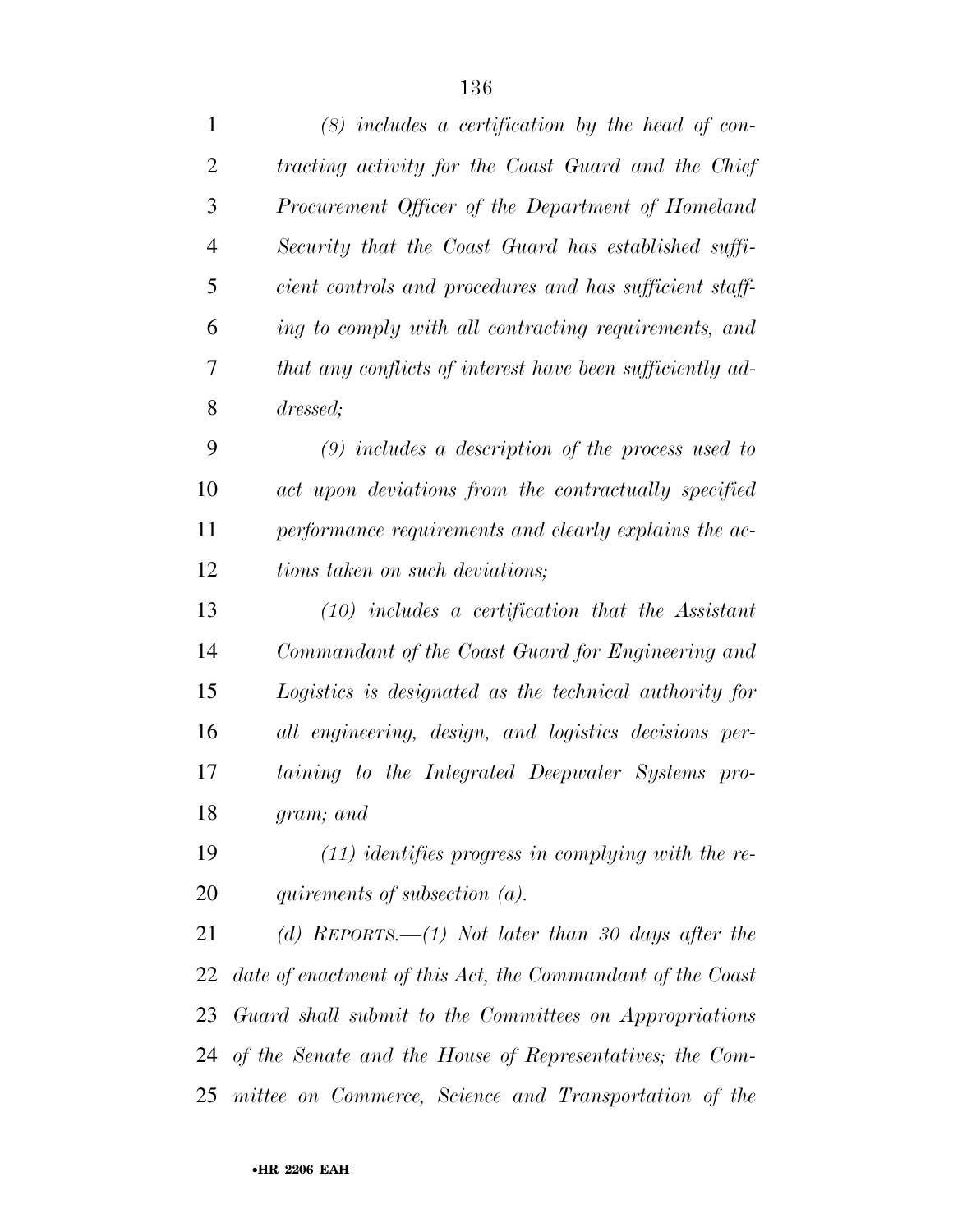*Senate; and the Committee on Transportation and Infra- structure of the House of Representatives: (i) a report on the resources (including training, staff, and expertise) re- quired by the Coast Guard to provide appropriate manage- ment and oversight of the Integrated Deepwater Systems program; and (ii) a report on how the Coast Guard will utilize full and open competition for any contract that pro- vides for the acquisition or modification of assets under, or in support of, the Integrated Deepwater Systems pro- gram, entered into after the date of enactment of this Act. (2) Within 30 days following the submission of the ex-*

 *penditure plan required under subsection (c), the Govern- ment Accountability Office shall review the plan and brief the Committees on Appropriations of the Senate and the House of Representatives on its findings.* 

 *SEC. 6403. None of the funds provided in this Act or any other Act may be used to alter or reduce operations within the Civil Engineering Program of the Coast Guard nationwide, including the civil engineering units, facilities, design and construction centers, maintenance and logistics command centers, and the Coast Guard Academy, except as specifically authorized by a statute enacted after the date of enactment of this Act.* 

*(INCLUDING RESCISSIONS OF FUNDS)*

•**HR 2206 EAH**  *SEC. 6404. (a) RESCISSIONS.—The following unobli-gated balances made available pursuant to section 505 of*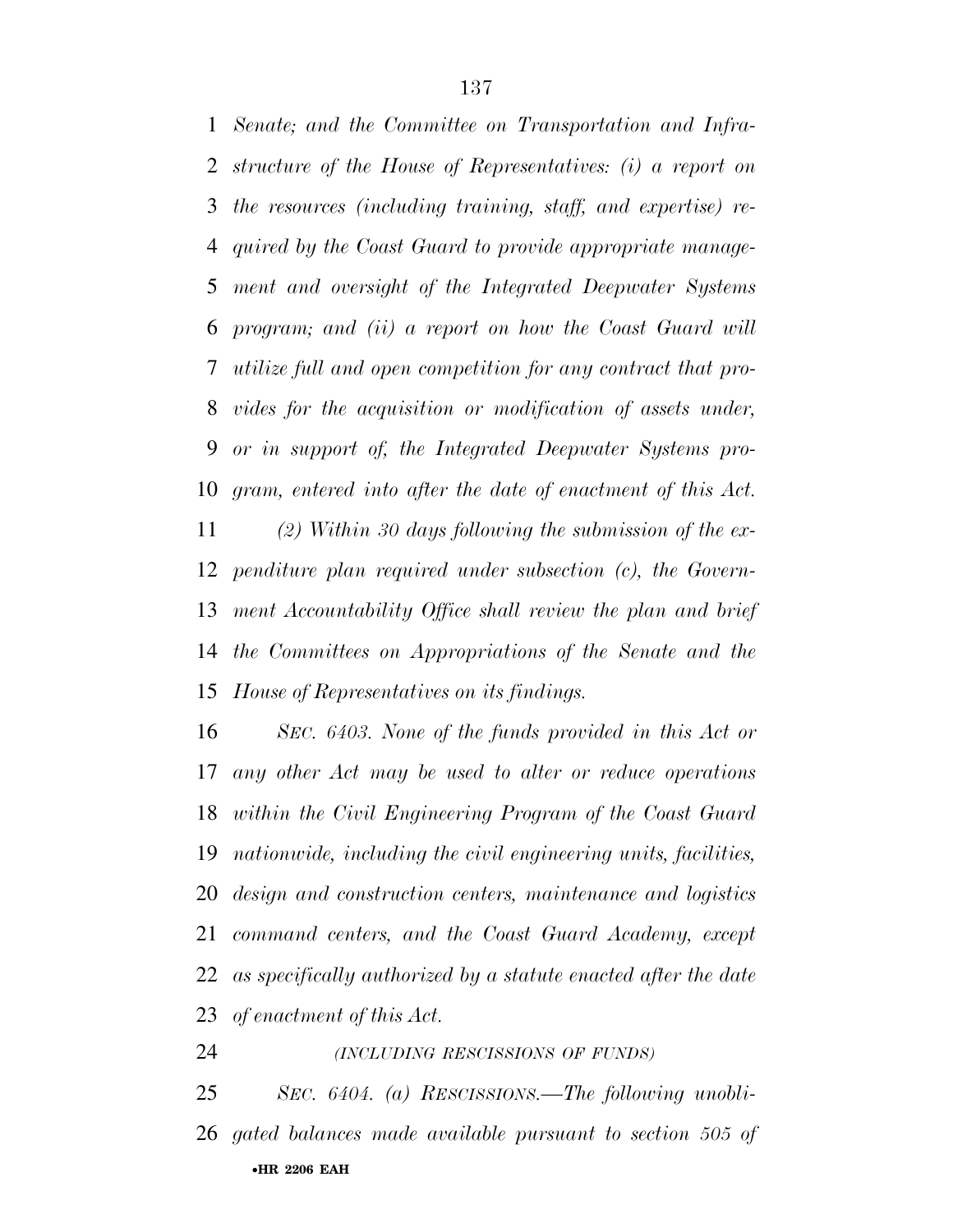*Public Law 109–90 are rescinded: \$1,200,962 from the ''Of- fice of the Secretary and Executive Management''; \$512,855 from the ''Office of the Under Secretary for Management''; \$461,874 from the ''Office of the Chief Information Officer''; \$45,080 from the ''Office of the Chief Financial Officer''; \$968,211 from Preparedness ''Management and Adminis- tration''; \$1,215,486 from Science and Technology ''Man- agement and Administration''; \$450,000 from United States Secret Service ''Salaries and Expenses''; \$450,000 from Federal Emergency Management Agency ''Adminis- trative and Regional Operations''; and \$25,595,532 from United States Coast Guard ''Operating Expenses''.* 

*(b) ADDITIONAL APPROPRIATIONS.—*

 *(1) For an additional amount for United States Coast Guard ''Acquisition, Construction, and Im- provements'', \$30,000,000, to remain available until September 30, 2009, to mitigate the Service's patrol boat operational gap.* 

 *(2) For an additional amount for the ''Office of the Under Secretary for Management'', \$900,000 for an independent study to compare the Department of Homeland Security senior career and political staff- ing levels and senior career training programs with those of similarly structured cabinet-level agencies as detailed in House Report 110–107: Provided, That the*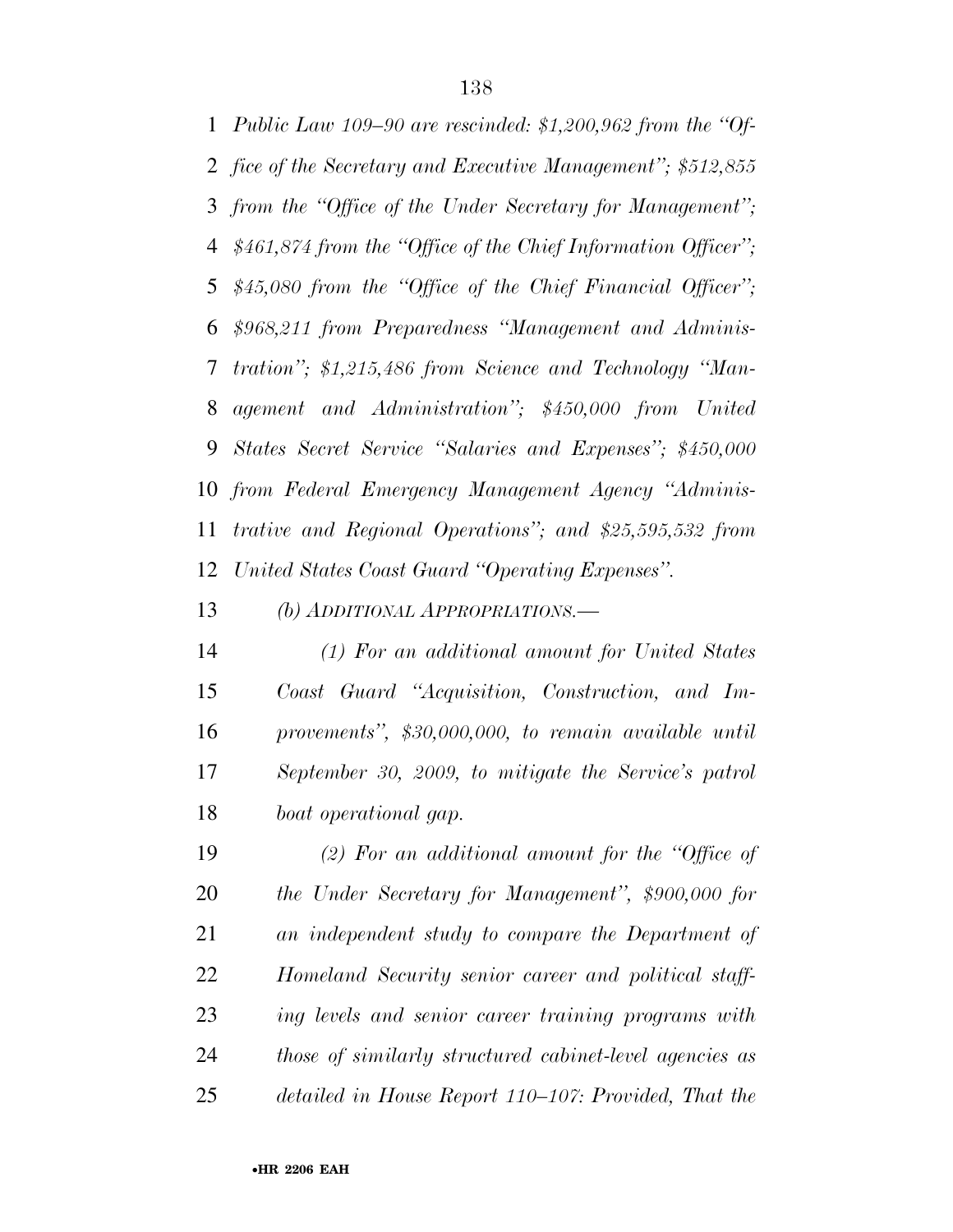*Department of Homeland Security shall provide to the Committees on Appropriations of the Senate and the House of Representatives by July 20, 2007, a re- port on senior staffing, as detailed in Senate Report 110–37, and the Government Accountability Office shall report on the strengths and weakness of this re-port within 90 days after its submission.* 

 *SEC. 6405. (a) IN GENERAL.—With respect to con- tracts entered into after July 1, 2007, and except as pro- vided in subsection (b), no entity performing lead system integrator functions in the acquisition of a major system by the Department of Homeland Security may have any direct financial interest in the development or construction of any individual system or element of any system of sys-tems.* 

 *(b) EXCEPTION.—An entity described in subsection (a) may have a direct financial interest in the development or construction of an individual system or element of a system of systems if—*

 *(1) the Secretary of Homeland Security certifies to the Committees on Appropriations of the Senate and the House of Representatives, the Committee on Homeland Security of the House of Representatives, the Committee on Transportation and Infrastructure of the House of Representatives, the Committee on*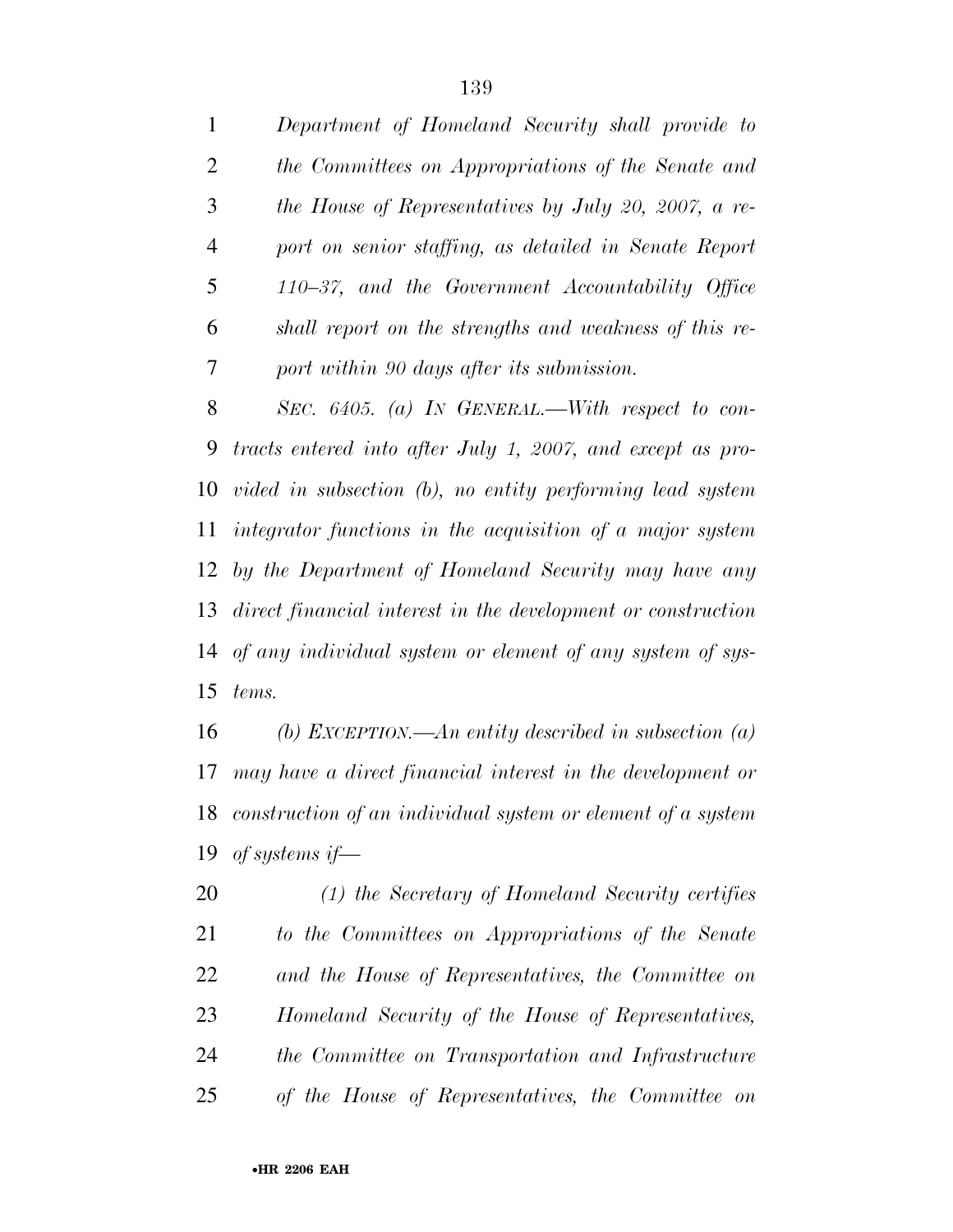*Homeland Security and Governmental Affairs of the Senate, and the Committee on Commerce, Science and Transportation of the Senate that— (A) the entity was selected by the Depart-*

 *ment of Homeland Security as a contractor to develop or construct the system or element con- cerned through the use of competitive procedures; and* 

 *(B) the Department took appropriate steps to prevent any organizational conflict of interest in the selection process; or* 

 *(2) the entity was selected by a subcontractor to serve as a lower-tier subcontractor, through a process over which the entity exercised no control.* 

 *(c) CONSTRUCTION.—Nothing in this section shall be construed to preclude an entity described in subsection (a) from performing work necessary to integrate two or more individual systems or elements of a system of systems with each other.* 

 *(d) REGULATIONS UPDATE.—Not later than July 1, 2007, the Secretary of Homeland Security shall update the acquisition regulations of the Department of Homeland Se- curity in order to specify fully in such regulations the mat- ters with respect to lead system integrators set forth in this section. Included in such regulations shall be: (1) a precise*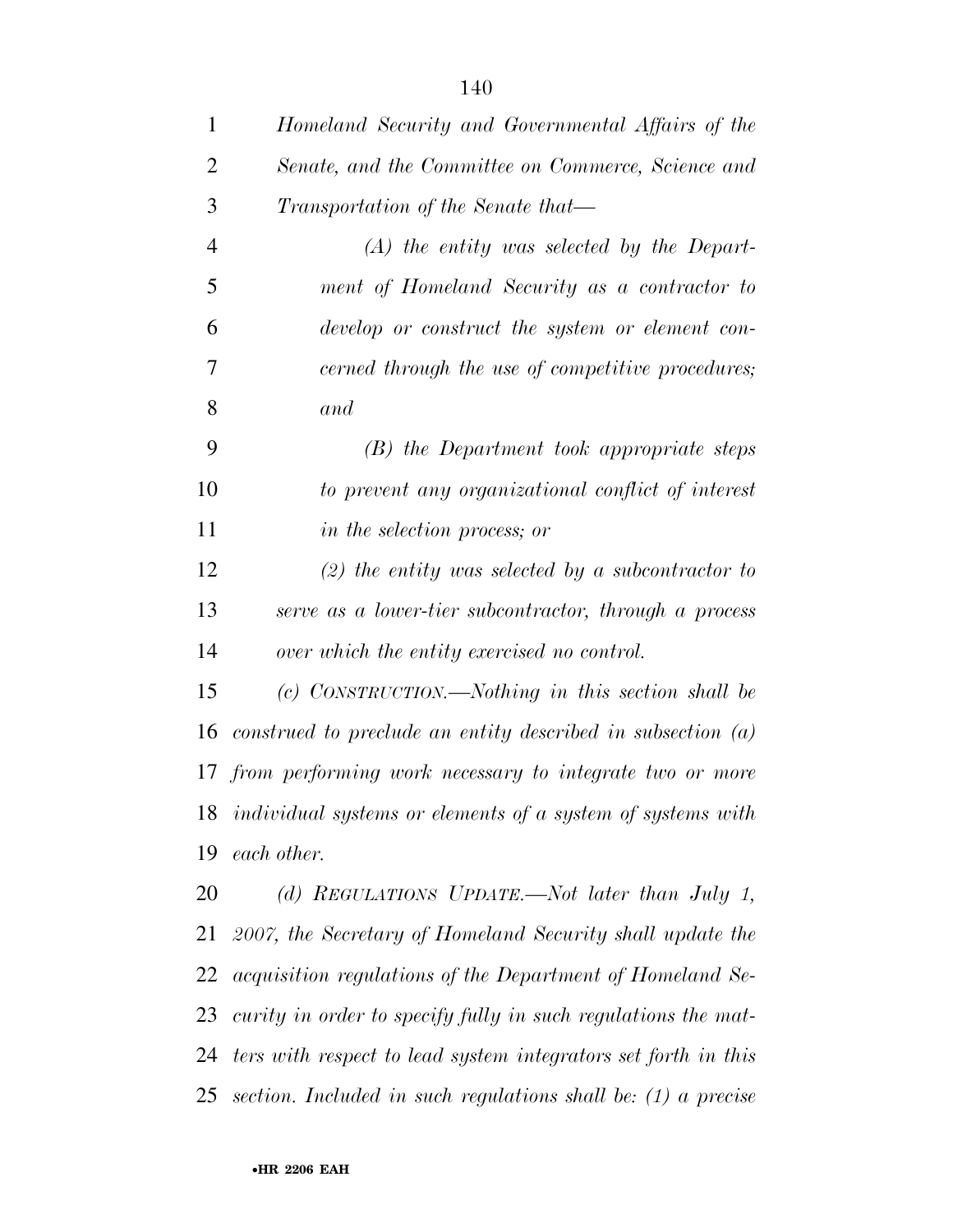*and comprehensive definition of the term ''lead system inte- grator'', modeled after that used by the Department of De- fense; and (2) a specification of various types of contracts and fee structures that are appropriate for use by lead sys- tem integrators in the production, fielding, and sustainment of complex systems.* 

## *CHAPTER 5*

*GENERAL PROVISIONS—THIS CHAPTER* 

 *SEC. 6501. Section 20515 of the Continuing Appro- priations Resolution, 2007 (division B of Public Law 109– 289, as amended by Public Law 110–5) is amended by in- serting before the period: ''; and of which, not to exceed \$143,628,000 shall be available for contract support costs under the terms and conditions contained in Public Law 109–54''.* 

 *SEC. 6502. Section 20512 of the Continuing Appro- priations Resolution, 2007 (division B of Public Law 109– 289, as amended by Public Law 110–5) is amended by in- serting after the first dollar amount: '', of which not to ex- ceed \$7,300,000 shall be transferred to the 'Indian Health Facilities' account; the amount in the second proviso shall be \$18,000,000; the amount in the third proviso shall be \$525,099,000; the amount in the ninth proviso shall be \$269,730,000; and the \$15,000,000 allocation of funding under the eleventh proviso shall not be required''.*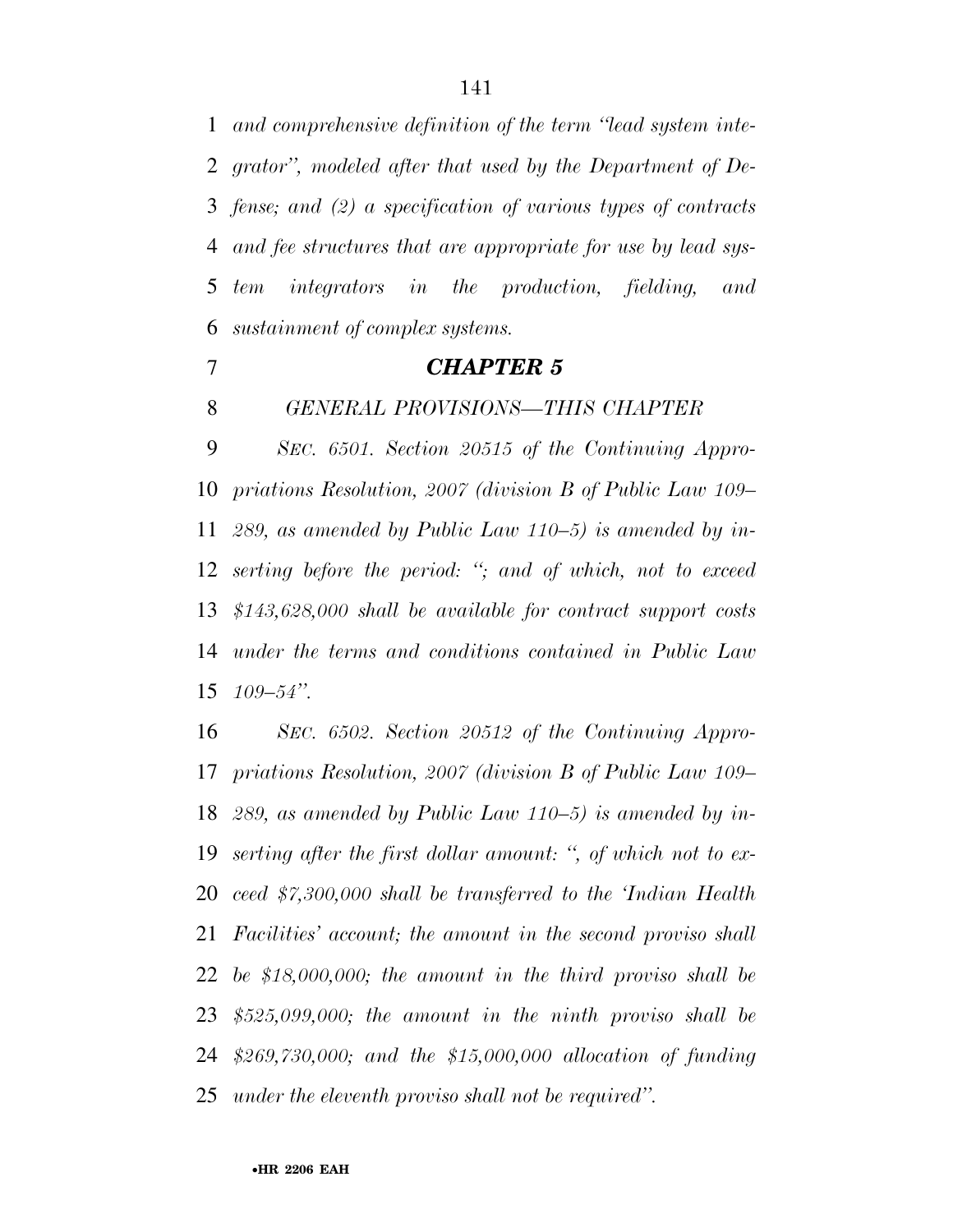| 1  | SEC. 6503. Section 20501 of the Continuing Appro-           |
|----|-------------------------------------------------------------|
|    | 2 priations Resolution, 2007 (division B of Public Law 109– |
| 3  | 289, as amended by Public Law $110-5$ ) is amended by in-   |
| 4  | serting after "\$55,663,000" the following: "of which       |
| 5  | \$13,000,000 shall be for Save America's Treasures".        |
| 6  | SEC. 6504. Funds made available to the United States        |
| 7  | Fish and Wildlife Service for fiscal year 2007 under the    |
| 8  | heading "Land Acquisition" may be used for land conserva-   |
| 9  | tion partnerships authorized by the Highlands Conserva-     |
| 10 | tion Act of 2004.                                           |
| 11 | <b>CHAPTER 6</b>                                            |
| 12 | DEPARTMENT OF HEALTH AND HUMAN                              |
| 13 | <b>SERVICES</b>                                             |
| 14 | NATIONAL INSTITUTES OF HEALTH                               |
| 15 | NATIONAL INSTITUTE OF ALLERGY AND INFECTIOUS                |
| 16 | <b>DISEASES</b>                                             |
| 17 | (TRANSFER OF FUNDS)                                         |
| 18 | Of the amount provided by the Continuing Appropria-         |
| 19 | tions Resolution, 2007 (division B of Public Law 109–289,   |
| 20 | as amended by Public Law $110-5$ for "National Institute    |
| 21 | of Allergy and Infectious Diseases", \$49,500,000 shall be  |
| 22 | transferred to "Public Health and Social Services Emer-     |
| 23 | gency Fund" to carry out activities relating to advanced    |
| 24 | research and development as provided by section 319L of     |
| 25 | the Public Health Service Act.                              |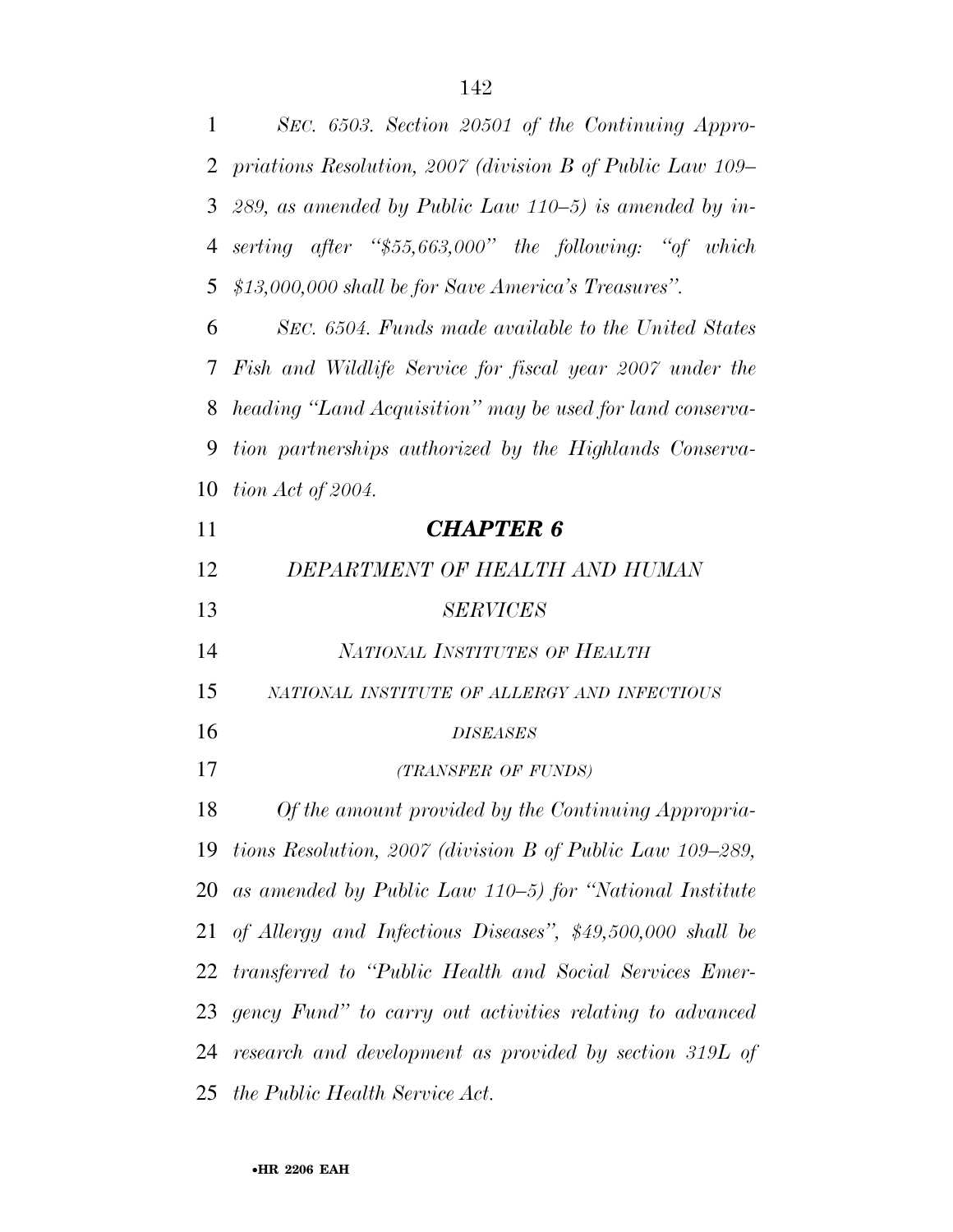|                | 143                                                             |
|----------------|-----------------------------------------------------------------|
| 1              | OFFICE OF THE DIRECTOR                                          |
| $\overline{2}$ | (TRANSFER OF FUNDS)                                             |
| 3              | Of the amount provided by the Continuing Appropria-             |
|                | 4 tions Resolution, 2007 (division B of Public Law 109–289,     |
|                | 5 as amended by Public Law $110-5$ for "Office of the Direc-    |
|                | 6 tor", \$49,500,000 shall be transferred to "Public Health and |
|                | 7 Social Services Emergency Fund" to carry out activities       |
| 8              | relating to advanced research and development as provided       |
| 9              | by section 319L of the Public Health Service Act.               |
| 10             | NATIONAL COUNCIL ON DISABILITY                                  |

*SALARIES AND EXPENSES*

 *For an additional amount for ''Salaries and Ex- penses'', \$300,000, to remain available until expended, for necessary expenses related to the requirements of the Post- Katrina Emergency Management Reform Act of 2006, as enacted by the Department of Homeland Security Appro-priations Act, 2007 (Public Law 109–295).* 

*GENERAL PROVISIONS—THIS CHAPTER* 

*(INCLUDING TRANSFERS OF FUNDS AND RESCISSIONS)*

 *SEC. 6601. Section 20602 of the Continuing Appro- priations Resolution, 2007 (division B of Public Law 109– 289, as amended by Public Law 110–5) is amended by in- serting the following after ''\$5,000,000'': ''(together with an additional \$7,000,000 which shall be transferred by the Pension Benefit Guaranty Corporation as an authorized*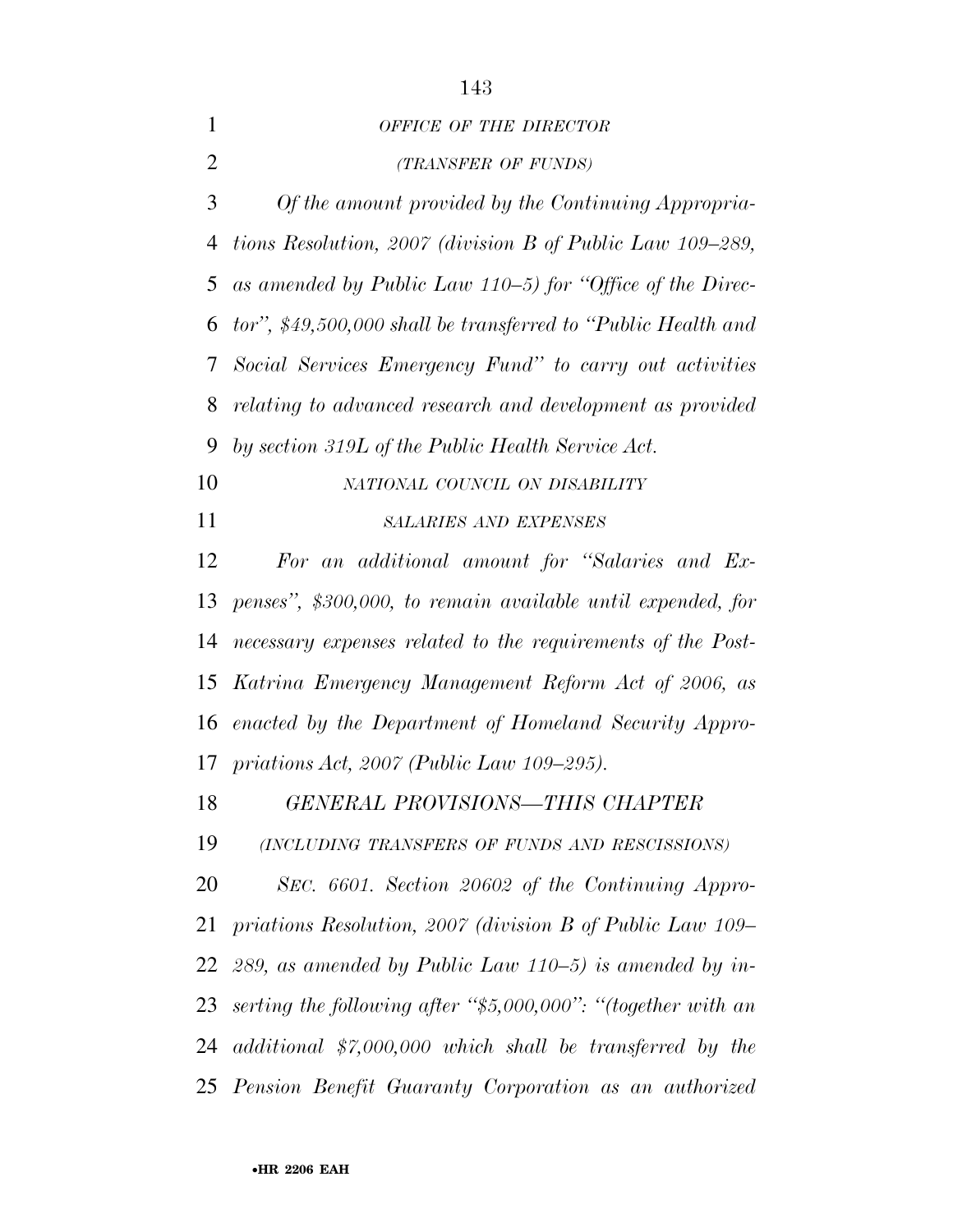*administrative cost), to remain available through Sep-tember 30, 2008,''.* 

 *SEC. 6602. (a) None of the funds available to the Mine Safety and Health Administration under the Continuing Appropriations Resolution, 2007 (division B of Public Law 109–289, as amended by Public Law 110–5) shall be used to enter into or carry out a contract for the performance by a contractor of any operations or services pursuant to the public-private competitions conducted under Office of Management and Budget Circular A–76.* 

 *(b) Hereafter, Federal employees at the Mine Safety and Health Administration shall be classified as inherently governmental for the purpose of the Federal Activities In-ventory Reform Act of 1998 (31 U.S.C. 501 note).* 

 *SEC. 6603. Section 20607 of the Continuing Appro- priations Resolution, 2007 (division B of Public Law 109– 289, as amended by Public Law 110–5) is amended by in- serting ''of which \$9,666,000 shall be for the Women's Bu-reau,'' after ''for child labor activities,''.* 

 *SEC. 6604. Of the amount provided for ''Department of Health and Human Services, Health Resources and Serv- ices Administration, Health Resources and Services'' in the Continuing Appropriations Resolution, 2007 (division B of Public Law 109–289, as amended by Public Law 110–5), \$23,000,000 shall be for Poison Control Centers.*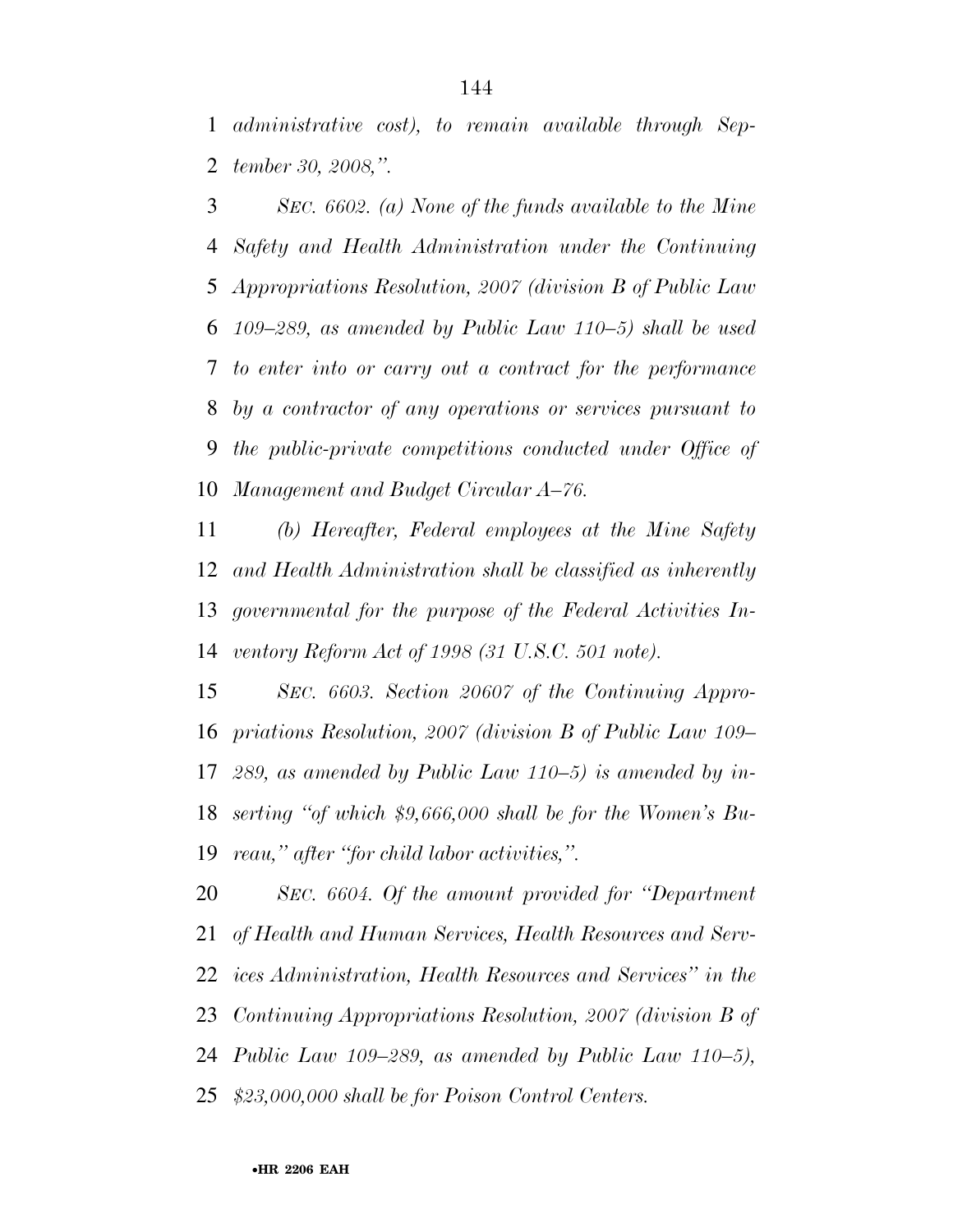*SEC. 6605. From the amounts made available by the Continuing Appropriations Resolution, 2007 (division B of Public Law 109–289, as amended by Public Law 110–5) for the Office of the Secretary, General Departmental Man- agement under the Department of Health and Human Serv-ices, \$500,000 are rescinded.* 

 *SEC. 6606. Section 20625(b)(1) of the Continuing Ap- propriations Resolution, 2007 (division B of Public Law 109–289, as amended by Public Law 110–5) is amended by—*

 *(1) striking ''\$7,172,994,000'' and inserting ''\$7,176,431,000'';* 

 *(2) amending subparagraph (A) to read as fol- lows: ''(A) \$5,454,824,000 shall be for basic grants under section 1124 of the Elementary and Secondary Education Act of 1965 (ESEA), of which up to \$3,437,000 shall be available to the Secretary of Edu- cation on October 1, 2006, to obtain annually up- dated educational-agency-level census poverty data from the Bureau of the Census;''; and* 

 *(3) amending subparagraph (C) to read as fol- lows: ''(C) not to exceed \$2,352,000 may be available for section 1608 of the ESEA and for a clearinghouse on comprehensive school reform under part D of title V of the ESEA;''.*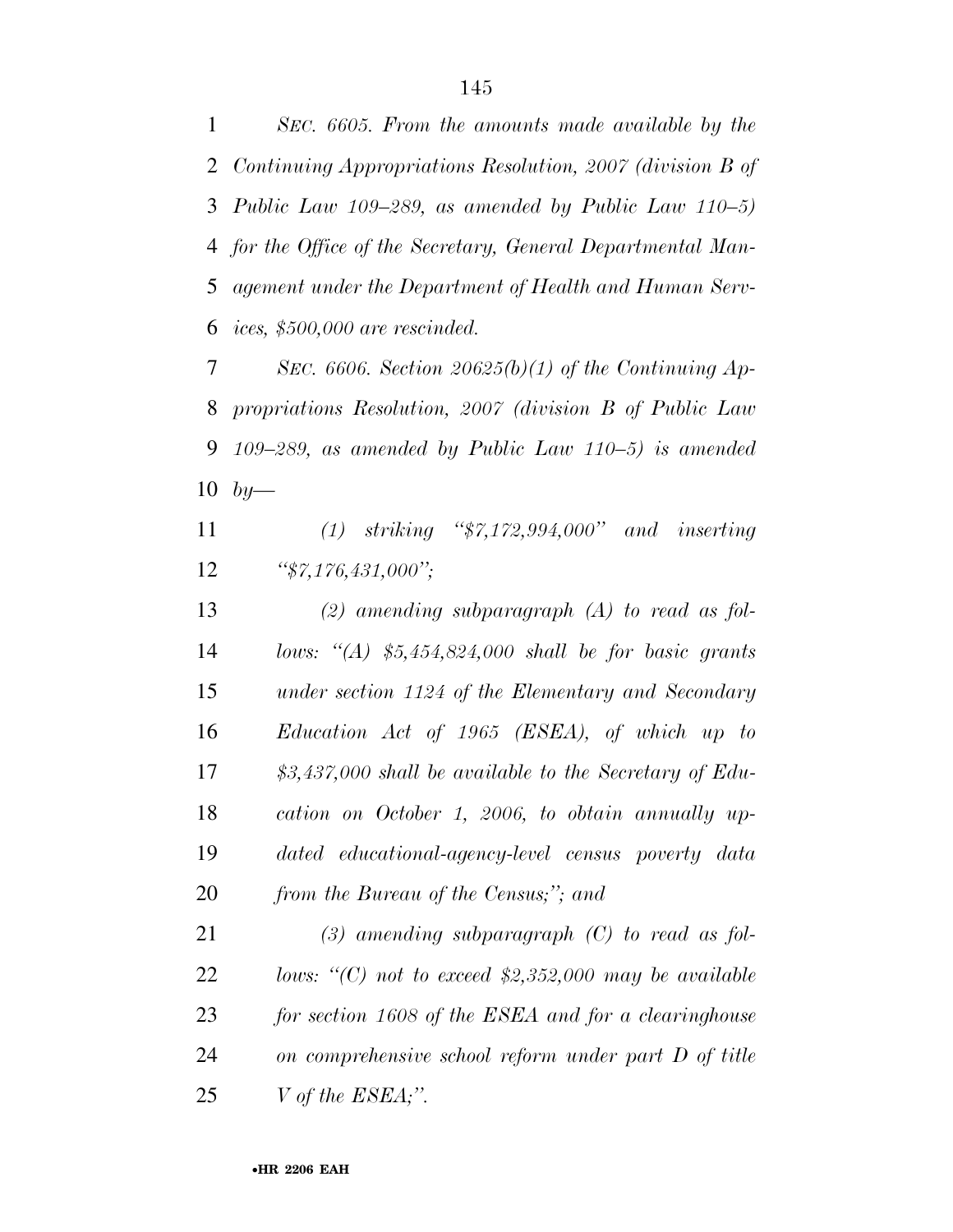*SEC. 6607. The provision in the first proviso under the heading ''Rehabilitation Services and Disability Re- search'' in the Department of Education Appropriations Act, 2006, relating to alternative financing programs under section 4(b)(2)(D) of the Assistive Technology Act of 1998 shall not apply to funds appropriated by the Continuing Appropriations Resolution, 2007.* 

 *SEC. 6608. From the amounts made available by the Continuing Appropriations Resolution, 2007 (division B of Public Law 109–289, as amended by Public Law 110–5) for administrative expenses of the Department of Edu- cation, \$500,000 are rescinded: Provided, That such reduc- tion shall not apply to funds available to the Office for Civil Rights and the Office of the Inspector General.* 

 *SEC. 6609. Notwithstanding sections 20639 and 20640 of the Continuing Appropriations Resolution, 2007, as amended by section 2 of the Revised Continuing Appropria- tions Resolution, 2007 (Public Law 110–5), the Chief Exec- utive Officer of the Corporation for National and Commu- nity Service may transfer an amount of not more than \$1,360,000 from the account under the heading ''National and Community Service Programs, Operating Expenses'' under the heading ''Corporation for National and Commu-nity Service'', to the account under the heading ''Salaries*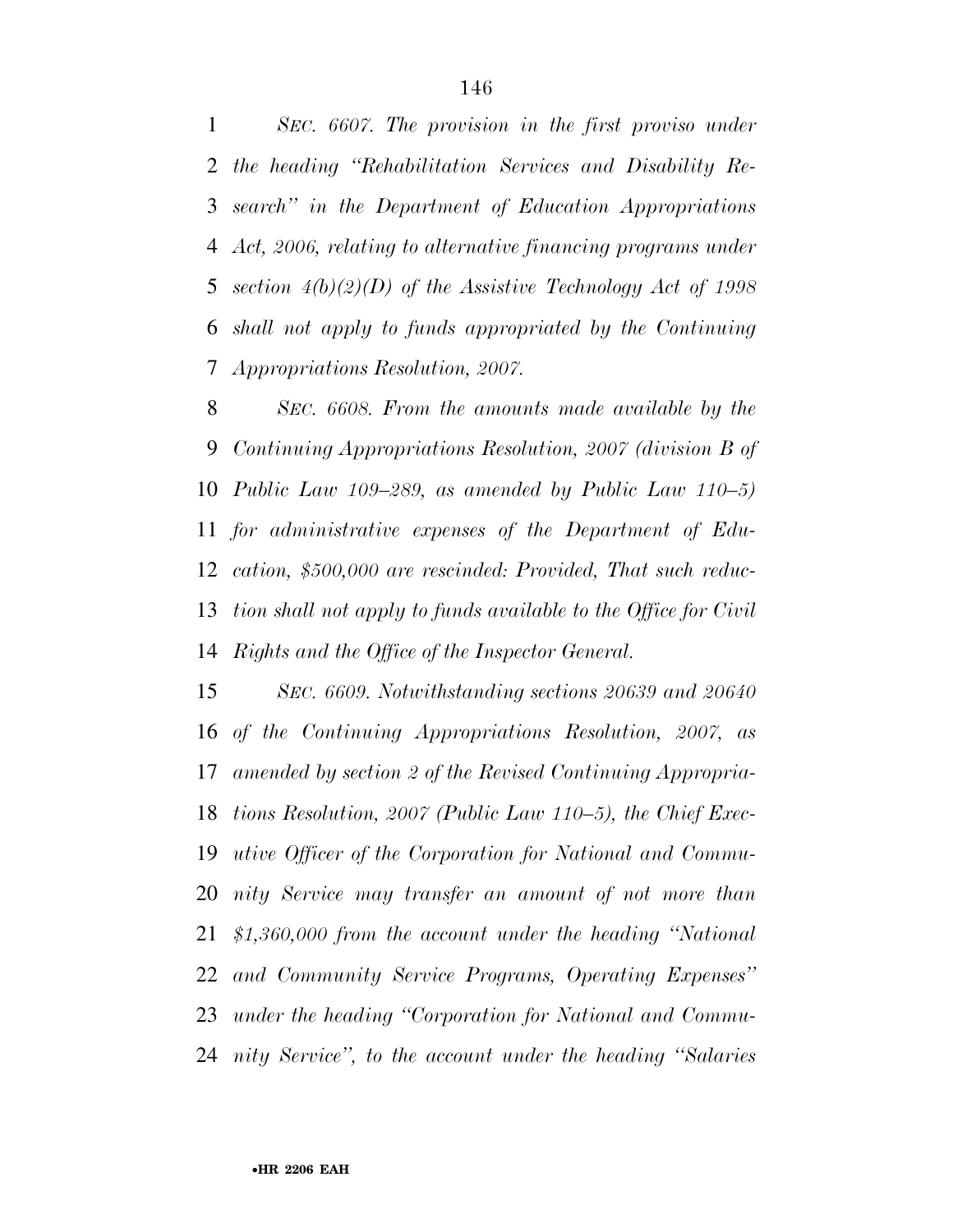*and Expenses'' under the heading ''Corporation for Na-tional and Community Service''.* 

 *SEC. 6610. (a) Section 1310.12(a) of title 45, Code of Federal Regulations, shall take effect 30 days after the date of enactment of this Act.* 

 *(b)(1) Not later than 60 days after the National High- way Traffic Safety Administration of the Department of Transportation submits its study on occupant protection on Head Start transit vehicles (related to Government Ac- countability Office report GAO–06–767R), the Secretary of Health and Human Services shall review and shall revise as necessary the allowable alternate vehicle standards de- scribed in that part 1310 (or any corresponding similar regulation or ruling) relating to allowable alternate vehicles used to transport children for a Head Start program. In making any such revision, the Secretary shall revise the standards to be consistent with the findings contained in such study, including making a determination on the ex- emption of such a vehicle from Federal seat spacing require- ments, and Federal supporting seating requirements related to compartmentalization, if such vehicle meets all other ap- plicable Federal motor vehicle safety standards, including standards for seating systems, occupant crash protection, seat belt assemblies, and child restraint anchorage systems*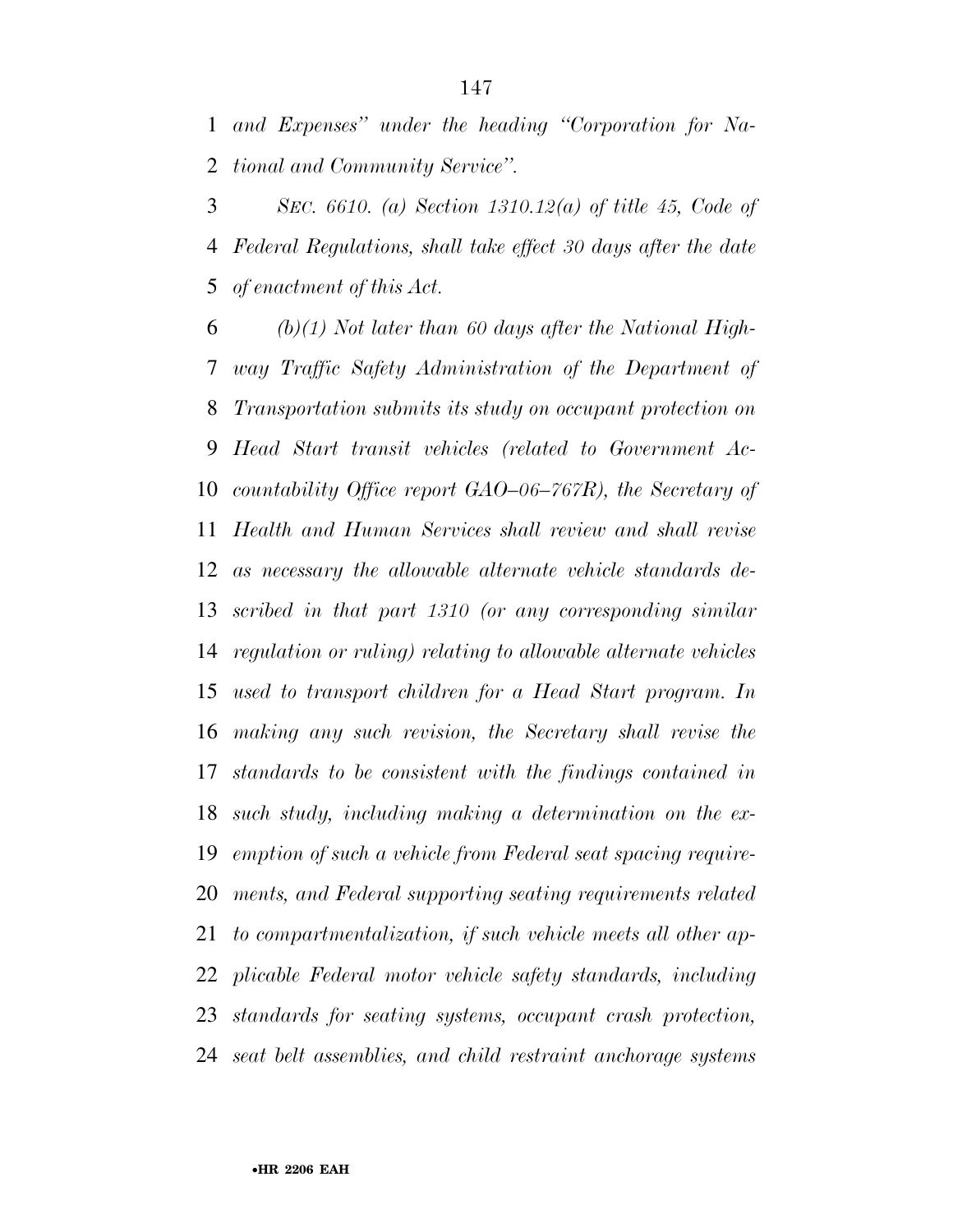*consistent with that part 1310 (or any corresponding simi-lar regulation or ruling).* 

 *(2) Notwithstanding subsection (a), until such date as the Secretary of Health and Human Services completes the review and any necessary revision specified in paragraph (1), the provisions of section 1310.12(a) relating to Federal seat spacing requirements, and Federal supporting seating requirements related to compartmentalization, for allowable alternate vehicles used to transport children for a Head Start program, shall not apply to such a vehicle if such vehicle meets all other applicable Federal motor vehicle safe-ty standards, as described in paragraph (1).* 

 *SEC. 6611. (a)(1) Section 3(37)(G) of the Employee Retirement Income Security Act of 1974 (29 U.S.C. 1002(37)(G)) (as amended by section 1106(a) of the Pension Protection Act of 2006) is amended—*

 *(A) in clause (i)(II)(aa), by striking ''for each of the 3 plan years immediately before the date of the enactment of the Pension Protection Act of 2006,'' and inserting ''for each of the 3 plan years imme- diately preceding the first plan year for which the election under this paragraph is effective with respect to the plan,'';* 

 *(B) in clause (ii), by striking ''starting with the first plan year ending after the date of the enactment*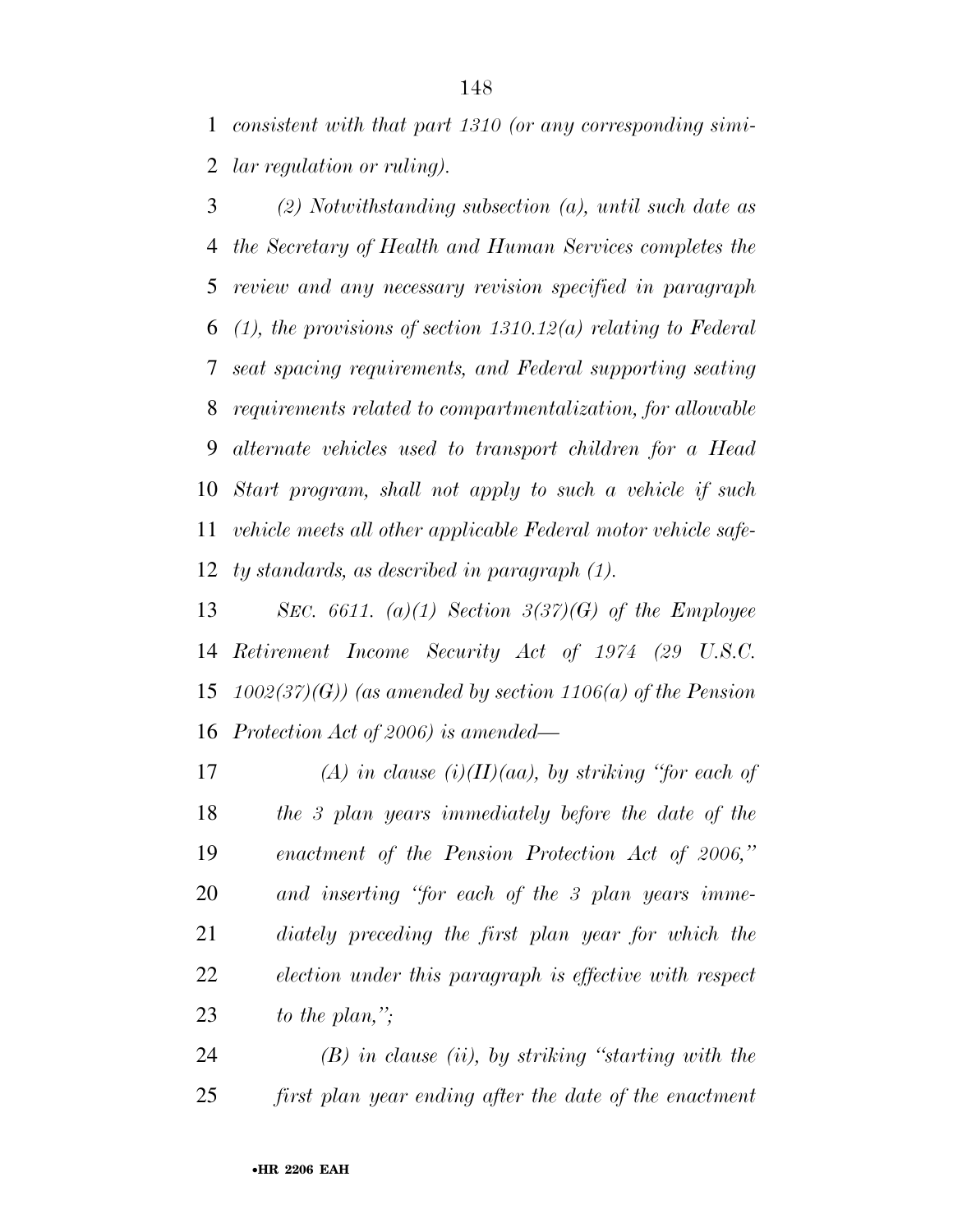|   | of the Pension Protection Act of 2006" and inserting |
|---|------------------------------------------------------|
| 2 | "starting with any plan year beginning on or after   |
| 3 | January 1, 1999, and ending before January 1, 2008,  |
|   | as designated by the plan in the election made under |
|   | clause $(i)(II)$ "; and                              |

 *(C) by adding at the end the following new clause:* 

 *''(vii) For purposes of this Act and the Internal Rev- enue Code of 1986, a plan making an election under this subparagraph shall be treated as maintained pursuant to a collective bargaining agreement if a collective bargaining agreement, expressly or otherwise, provides for or permits employer contributions to the plan by one or more employ- ers that are signatory to such agreement, or participation in the plan by one or more employees of an employer that is signatory to such agreement, regardless of whether the plan was created, established, or maintained for such em- ployees by virtue of another document that is not a collec-tive bargaining agreement.''.* 

 *(2) Paragraph (6) of section 414(f) of the Internal Rev- enue Code of 1986 (relating to election with regard to multi- employer status) (as amended by section 1106(b) of the Pen-sion Protection Act of 2006) is amended—*

 *(A) in subparagraph (A)(ii)(I), by striking ''for each of the 3 plan years immediately before the date*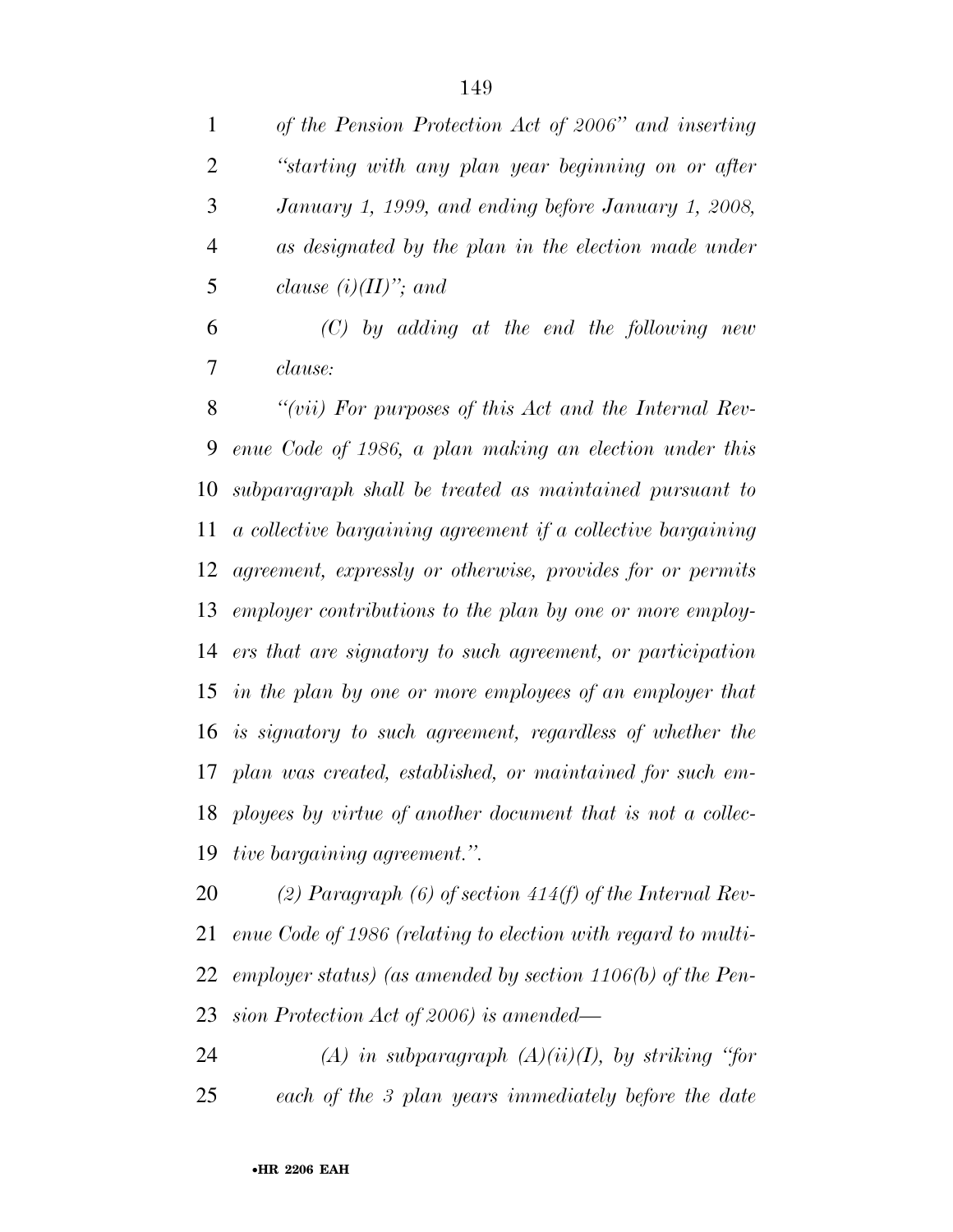| 1              | of enactment of the Pension Protection Act of 2006,"    |
|----------------|---------------------------------------------------------|
| $\overline{2}$ | and inserting "for each of the 3 plan years imme-       |
| 3              | diately preceding the first plan year for which the     |
| $\overline{4}$ | election under this paragraph is effective with respect |
| 5              | to the plan,";                                          |
| 6              | $(B)$ in subparagraph $(B)$ , by striking "starting"    |
| 7              | with the first plan year ending after the date of the   |
| 8              | enactment of the Pension Protection Act of 2006" and    |
| 9              | inserting "starting with any plan year beginning on     |
| 10             | or after January 1, 1999, and ending before January     |
| 11             | 1, 2008, as designated by the plan in the election      |
| 12             | made under subparagraph $(A)(ii)$ "; and                |
| 13             | $(C)$ by adding at the end the following new sub-       |
| 14             | paragraph:                                              |
| 15             | $\lq (F)$<br>MAINTENANCE UNDER<br><b>COLLECTIVE</b>     |
| 16             | BARGAINING AGREEMENT.—For purposes of this              |
| 17             | title and the Employee Retirement Income Secu-          |
| 18             | rity Act of 1974, a plan making an election             |
| 19             | under this paragraph shall be treated as main-          |
| 20             | tained pursuant to a collective bargaining agree-       |
| 21             | ment if a collective bargaining agreement, ex-          |
| 22             | pressly or otherwise, provides for or permits em-       |
| 23             | ployer contributions to the plan by one or more         |
| 24             | employers that are signatory to such agreement,         |
| 25             | or participation in the plan by one or more em-         |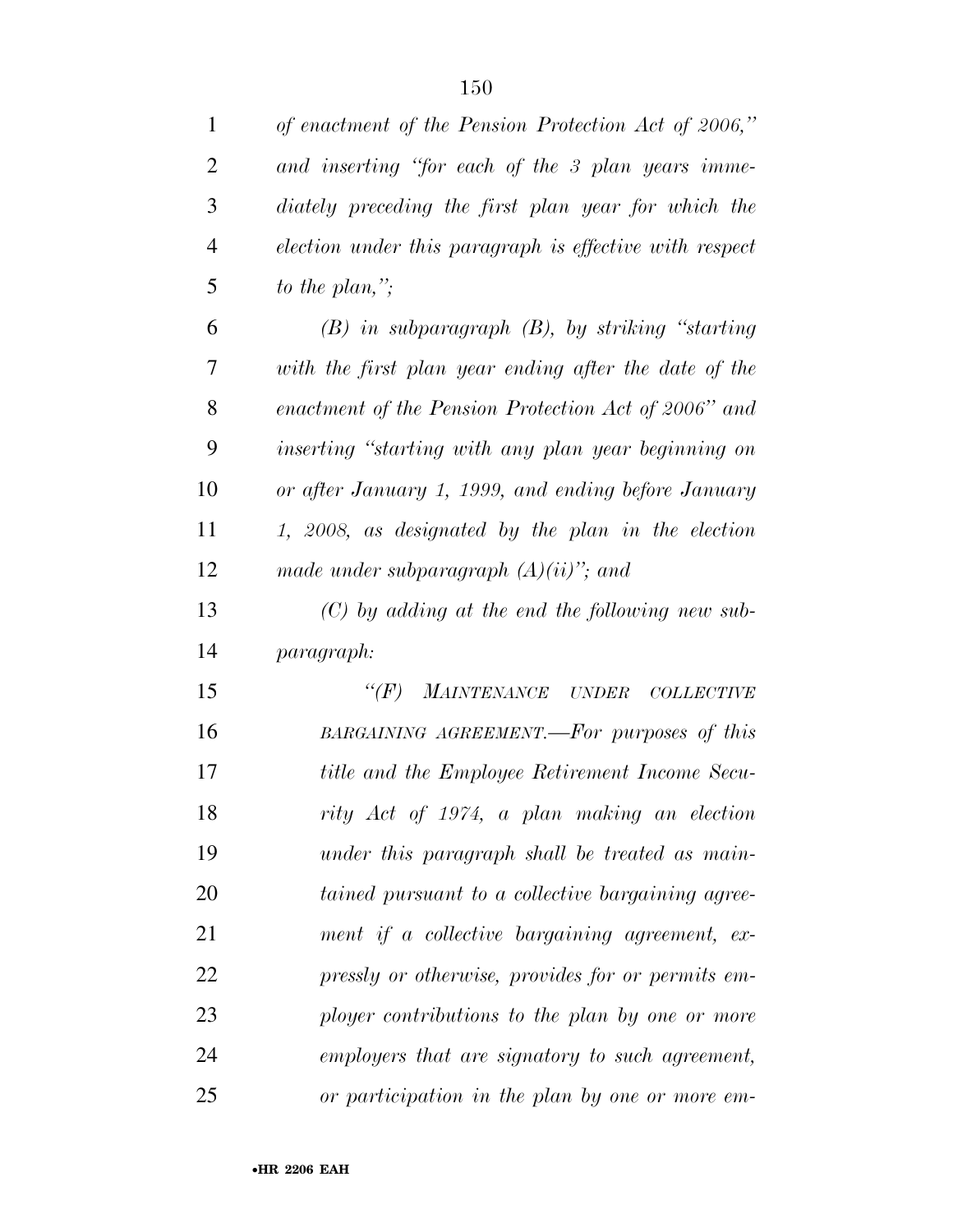|                | ployees of an employer that is signatory to such  |
|----------------|---------------------------------------------------|
| 2              | agreement, regardless of whether the plan was     |
| 3              | created, established, or maintained for such em-  |
| $\overline{4}$ | ployees by virtue of another document that is not |
| -5             | <i>a collective bargaining agreement.</i> "       |

 *(b)(1) Clause (vi) of section 3(37)(G) of the Employee Retirement Income Security Act of 1974 (as amended by section 1106(a) of the Pension Protection Act of 2006) is amended by striking ''if it is a plan—'' and all that follows and inserting the following: ''if it is a plan sponsored by an organization which is described in section 501(c)(5) of the Internal Revenue Code of 1986 and exempt from tax under section 501(a) of such Code and which was estab-lished in Chicago, Illinois, on August 12, 1881.''.* 

 *(2) Subparagraph (E) of section 414(f)(6) of the Inter- nal Revenue Code of 1986 (as amended by section 1106(b) of the Pension Protection Act of 2006) is amended by strik- ing ''if it is a plan—'' and all that follows and inserting the following: ''if it is a plan sponsored by an organization which is described in section 501(c)(5) and exempt from tax under section 501(a) and which was established in Chi-cago, Illinois, on August 12, 1881.''.* 

 *(c) The amendments made by this section shall take effect as if included in section 1106 of the Pension Protec-tion Act of 2006.*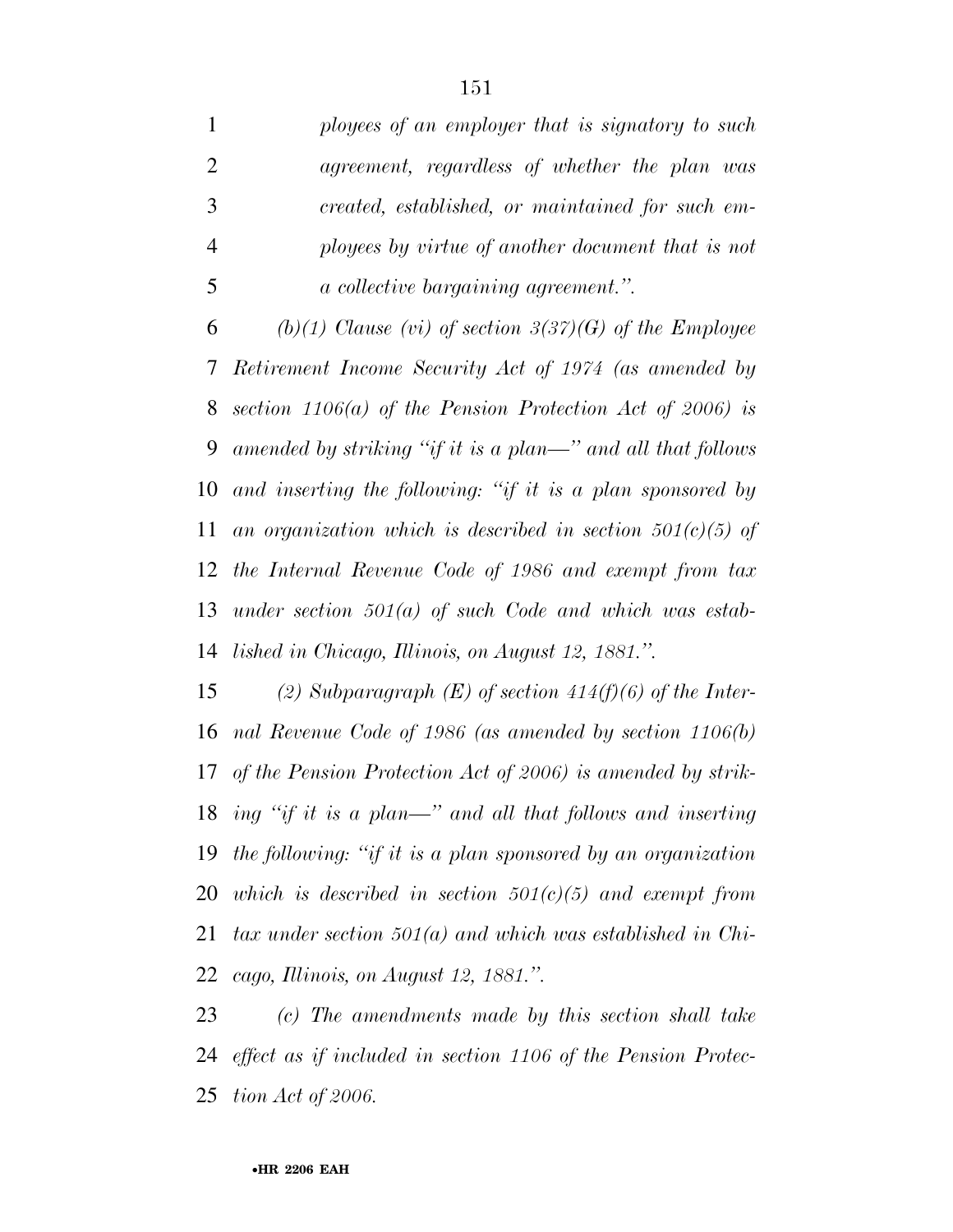*SEC. 6612. (a) Subclause (III) of section 420(f)(2)(E)(i) of the Internal Revenue Code of 1986 is amended by striking ''subsection (c)(2)(E)(ii)(II)'' and in-serting ''subsection (c)(3)(E)(ii)(II)''.* 

 *(b) Section 420(e)(2)(B) of the Internal Revenue Code of 1986 is amended by striking ''funding shortfall'' and in-serting ''funding target''.* 

 *(c) The amendments made by this section shall take effect as if included in the provisions of the Pension Protec-tion Act of 2006 to which they relate.* 

 *SEC. 6613. (a) Subparagraph (A) of section 420(c)(3) of the Internal Revenue Code of 1986 is amended by strik- ing ''transfer.'' and inserting ''transfer or, in the case of a transfer which involves a plan maintained by an em- ployer described in subsection (f)(2)(E)(i)(III), if the plan*  16 meets the requirements of subsection  $(f)(2)(D)(i)(II)$ .".

 *(b) The amendment made by subsection (a) shall apply to transfers after the date of the enactment of this Act.* 

 *SEC. 6614. (a) Section 402(i)(1) of the Pension Protec- tion Act of 2006 is amended by striking ''December 28, 2007'' and inserting ''January 1, 2008''.* 

 *(b) The amendment made by subsection (a) shall take effect as if included in section 402 of the Pension Protection Act of 2006.*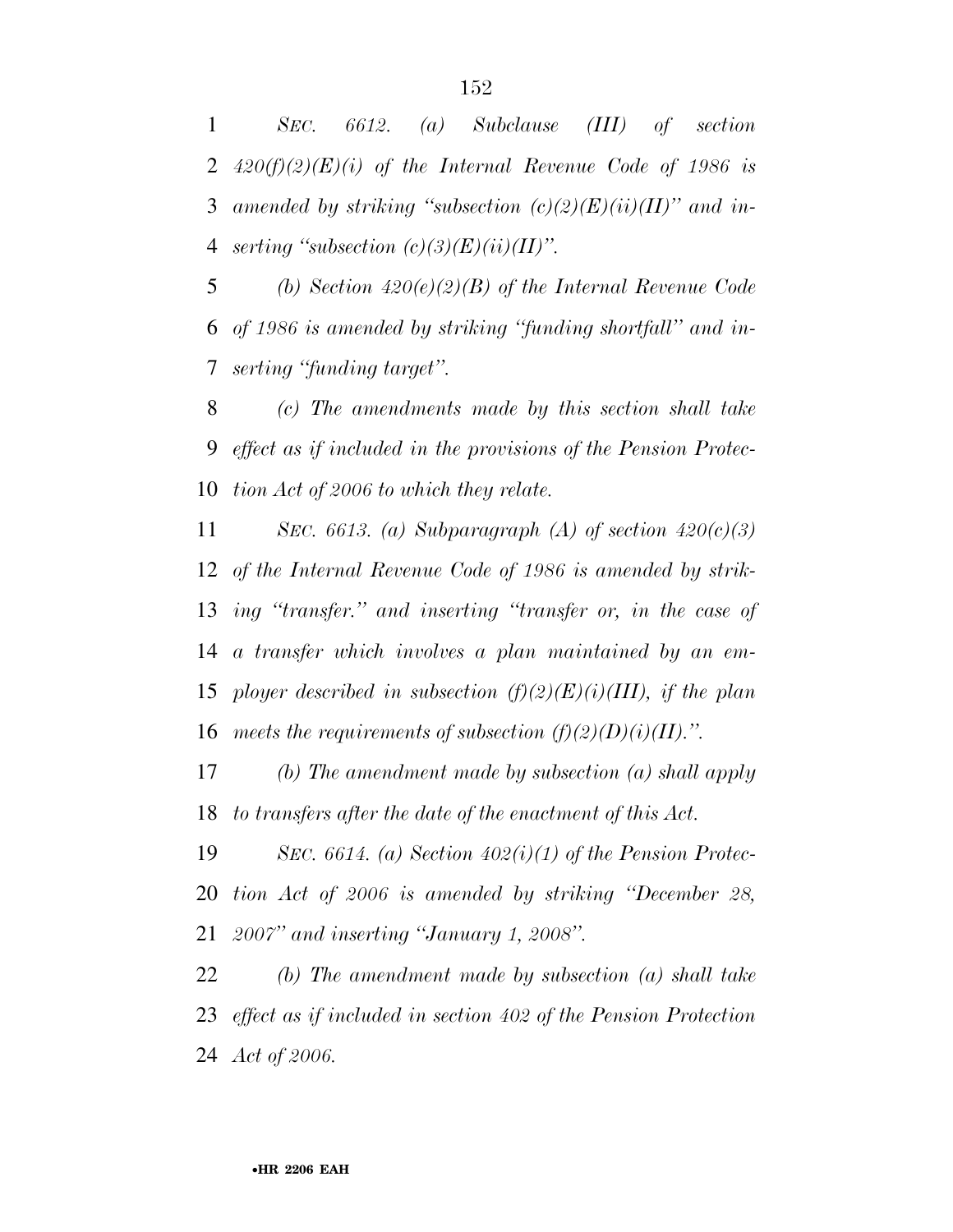| $\mathbf{1}$ | SEC. 6615. (a) Section $402(a)(2)$ of the Pension Pro-            |
|--------------|-------------------------------------------------------------------|
| 2            | tection Act of 2006 is amended by inserting "and by using,        |
| 3            | in determining the funding target for each of the 10 plan         |
| 4            | years during such period, an interest rate of 8.25 percent        |
| 5            | (rather than the segment rates calculated on the basis of         |
| 6            | the corporate bond yield curve)" after "such plan year".          |
| 7            | (b) The amendment made by this section shall take ef-             |
| 8            | fect as if included in the provisions of the Pension Protec-      |
| 9            | tion Act of 2006 to which such amendment relates.                 |
| 10           | <b>CHAPTER 7</b>                                                  |
| 11           | LEGISLATIVE BRANCH                                                |
| 12           | <b>HOUSE OF REPRESENTATIVES</b>                                   |
| 13           | PAYMENT TO WIDOWS AND HEIRS OF DECEASED                           |
| 14           | <b>MEMBERS OF CONGRESS</b>                                        |
| 15           | For payment to Gloria W. Norwood, widow of Charles                |
| 16           | W. Norwood, Jr., late a Representative from the State of          |
| 17           | Georgia, \$165,200.                                               |
| 18           | For payment to James McDonald, Jr., widower of                    |
| 19           | Juanita Millender-McDonald, late a Representative from            |
| 20           | the State of California, \$165,200.                               |
| 21           | <b>GENERAL PROVISION-THIS CHAPTER</b>                             |
| 22           | SEC. 6701. (a) There is established in the Office of the          |
|              | 23 Architect of the Capitol the position of Chief Executive Offi- |
|              | 24 cer for Visitor Services (in this section referred to as the   |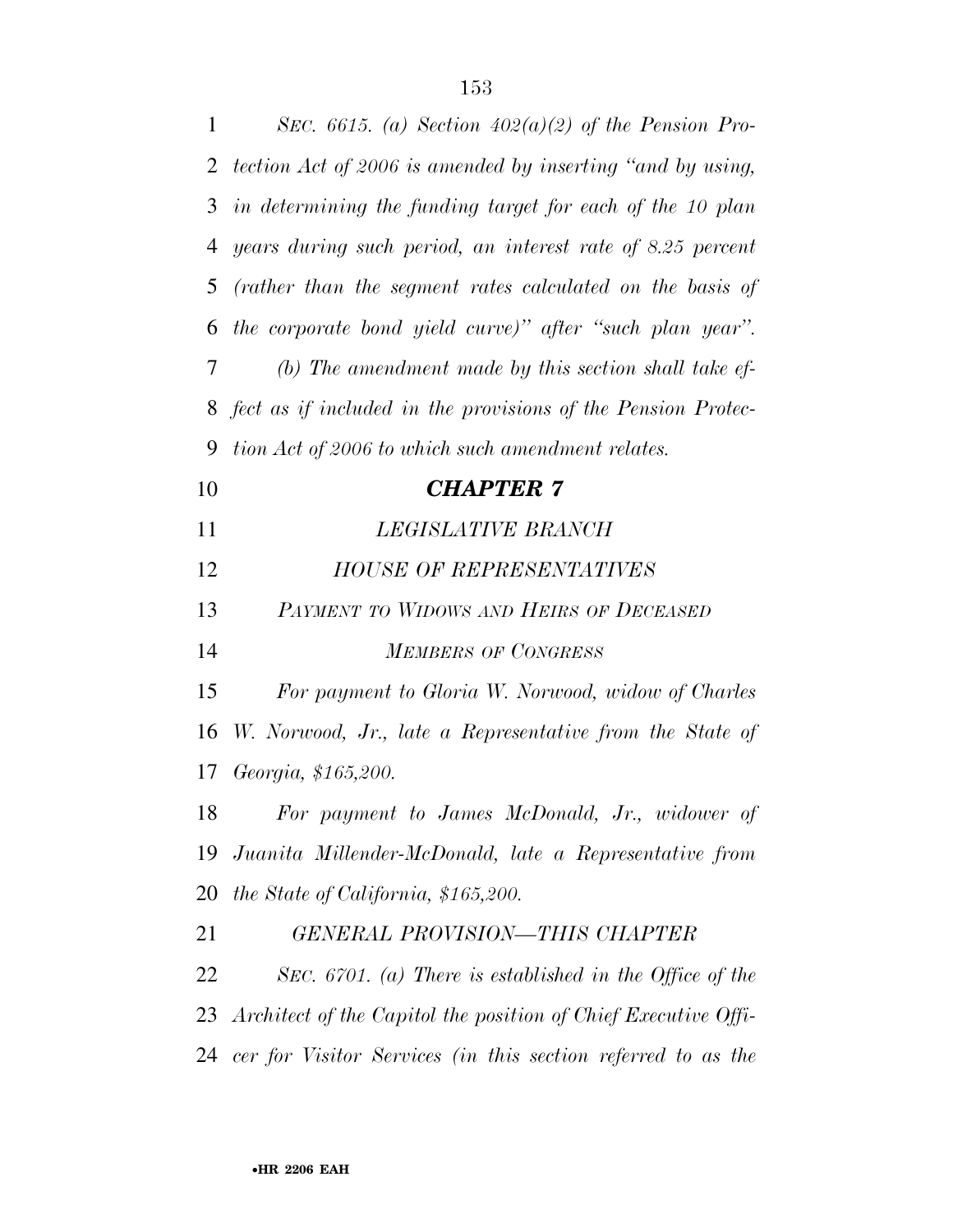*''Chief Executive Officer''), who shall be appointed by the Architect of the Capitol.* 

 *(b) The Chief Executive Officer shall be responsible for the operation and management of the Capitol Visitor Cen- ter, subject to the direction of the Architect of the Capitol. In carrying out these responsibilities, the Chief Executive Officer shall report directly to the Architect of the Capitol and shall be subject to policy review and oversight by the Committee on Rules and Administration of the Senate and the Committee on House Administration of the House of Representatives.* 

 *(c) The Chief Executive Officer shall be paid at an an- nual rate equal to the annual rate of pay for the Chief Oper- ating Officer of the Office of the Architect of the Capitol. (d) This section shall apply with respect to fiscal year 2007 and each succeeding fiscal year.* 

*CHAPTER 8*

*GENERAL PROVISIONS—THIS CHAPTER* 

*TECHNICAL AMENDMENT*

 *SEC. 6801. (a) Notwithstanding any other provision of law, subsection (c) under the heading ''Assistance for the Independent States of the Former Soviet Union'' in Public Law 109–102, shall not apply to funds appropriated by the Continuing Appropriations Resolution, 2007 (Public Law*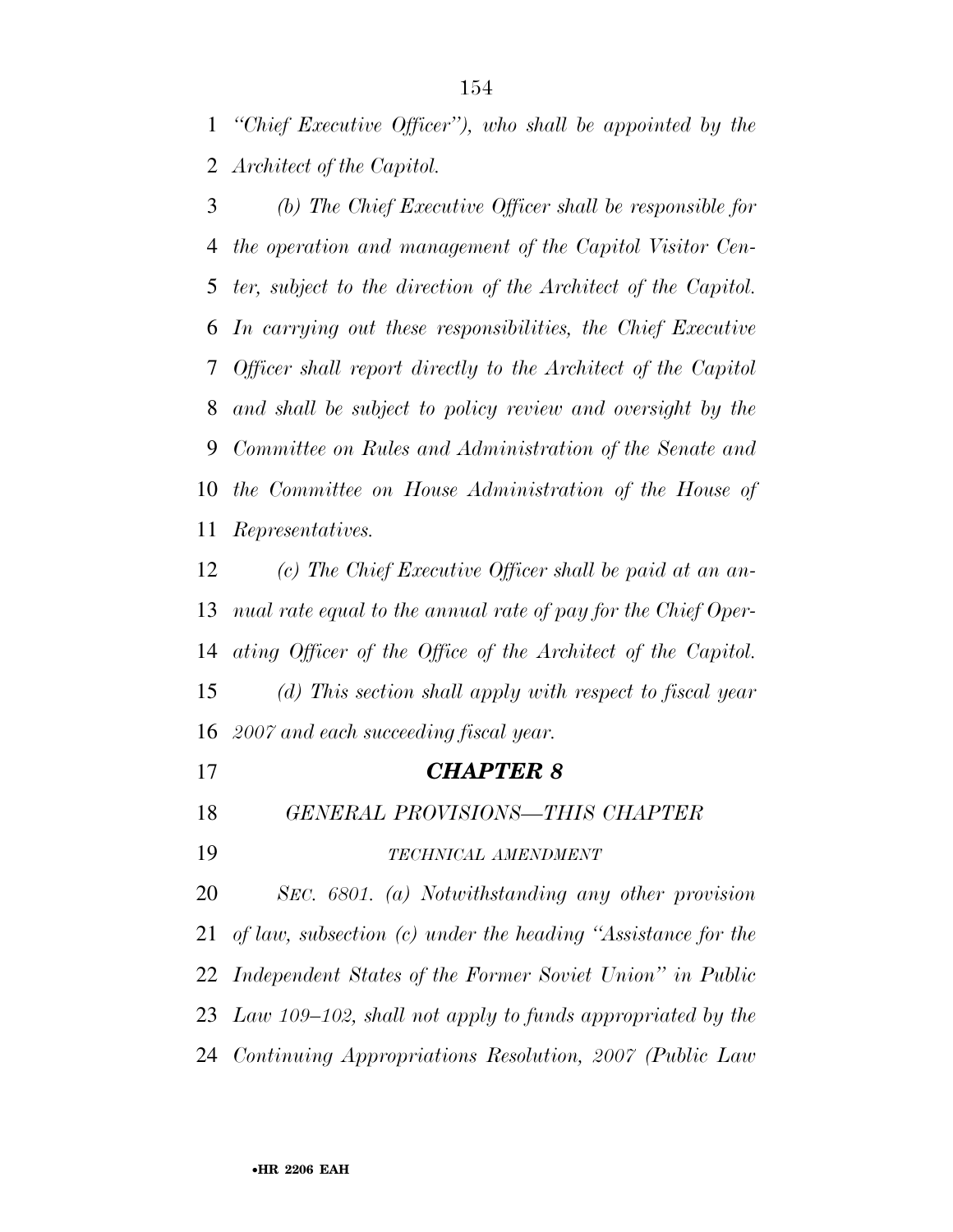*109–289, division B) as amended by Public Laws 109–369, 109–383, and 110–5.* 

 *(b) Section 534(k) of the Foreign Operations, Export Financing, and Related Programs Appropriations Act, 2006 (Public Law 109–102) is amended, in the second pro- viso, by inserting after ''subsection (b) of that section'' the following: ''and the requirement that a majority of the members of the board of directors be United States citizens provided in subsection (d)(3)(B) of that section''.* 

 *(c) Subject to section 101(c)(2) of the Continuing Ap- propriations Resolution, 2007 (division B of Public Law 109–289, as amended by Public Law 110–5), the amount of funds appropriated for ''Foreign Military Financing Program'' pursuant to such Resolution shall be construed to be the total of the amount appropriated for such program by section 20401 of that Resolution and the amount made available for such program by section 591 of the Foreign Operations, Export Financing, and Related Programs Ap- propriations Act, 2006 (Public Law 109–102) which is made applicable to the fiscal year 2007 by the provisions of such Resolution.* 

 *SEC. 6802. Notwithstanding any provision of title I of division B of the Continuing Appropriations Resolution, 2007 (division B of Public Law 109–289, as amended by Public Laws 109–369, 109–383, and 110–5), the dollar*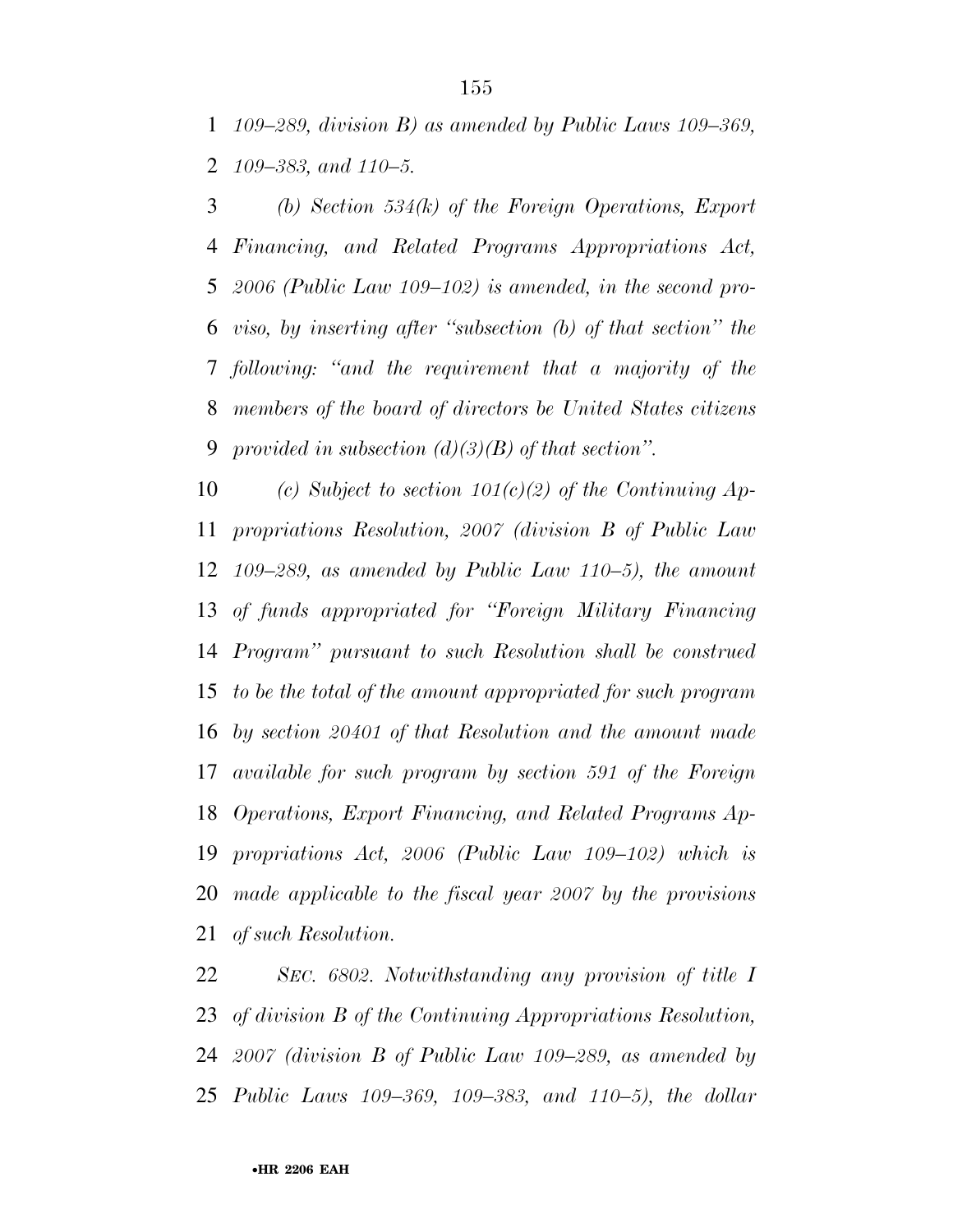| $\mathbf{1}$   | amount limitation of the first proviso under the heading,      |
|----------------|----------------------------------------------------------------|
| 2              | "Administration of Foreign Affairs, Diplomatic and Con-        |
| 3              | sular Programs", in title IV of the Science, State, Justice,   |
| 4              | Commerce, and Related Agencies Appropriations Act, 2006        |
| 5              | (Public Law $109-108$ ; 119 Stat. 2319) shall not apply to     |
| 6              | funds appropriated under such heading for fiscal year 2007.    |
| $\overline{7}$ | <b>CHAPTER 9</b>                                               |
| 8              | DEPARTMENT OF HOUSING AND URBAN                                |
| 9              | <b>DEVELOPMENT</b>                                             |
| 10             | OFFICE OF FEDERAL HOUSING ENTERPRISE OVERSIGHT                 |
| 11             | <b>SALARIES AND EXPENSES</b>                                   |
| 12             | (INCLUDING TRANSFER OF FUNDS)                                  |
| 13             | For an additional amount to carry out the Federal              |
| 14             | Housing Enterprises Financial Safety and Soundness Act         |
| 15             | of 1992, $$6,150,000$ , to remain available until expended, to |
| 16             | be derived from the Federal Housing Enterprises Oversight      |
|                | 17 Fund and to be subject to the same terms and conditions     |
|                | 18 pertaining to funds provided under this heading in Public   |
|                | 19 Law 109–115: Provided, That not to exceed the total         |
|                | 20 amount provided for these activities for fiscal year 2007   |
| 21             | shall be available from the general fund of the Treasury to    |
|                | 22 the extent necessary to incur obligations and make expendi- |
|                | 23 tures pending the receipt of collections to the Fund: Pro-  |
|                | 24 vided further, That the general fund amount shall be re-    |
|                | 25 duced as collections are received during the fiscal year so |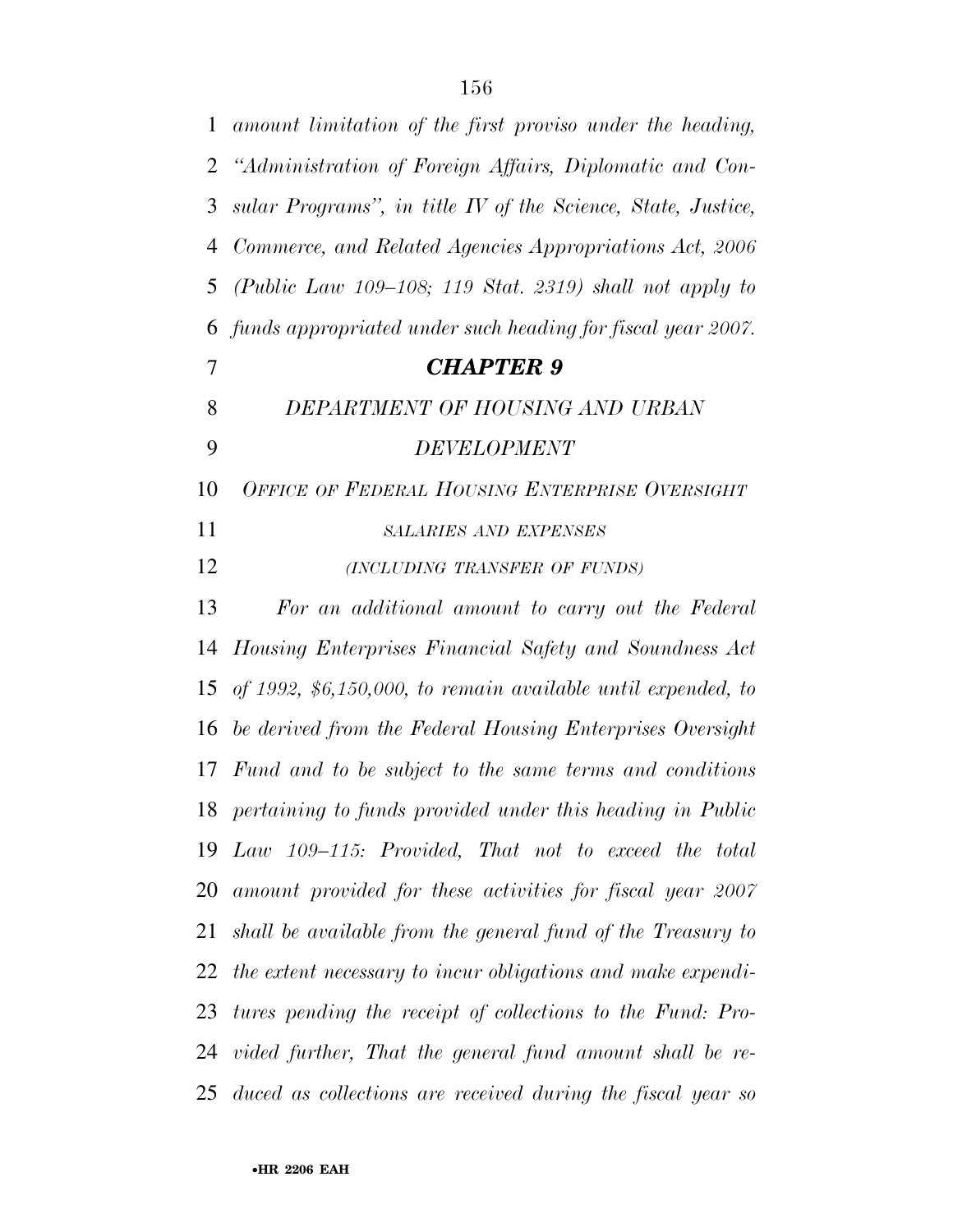*as to result in a final appropriation from the general fund estimated at not more than \$0.* 

### *GENERAL PROVISIONS—THIS CHAPTER*

 *SEC. 6901. (a) Hereafter, funds limited or appro- priated for the Department of Transportation may be obli- gated or expended to grant authority to a Mexico-domiciled motor carrier to operate beyond United States municipali- ties and commercial zones on the United States-Mexico bor-der only to the extent that—*

 *(1) granting such authority is first tested as part of a pilot program;* 

 *(2) such pilot program complies with the re- quirements of section 350 of Public Law 107–87 and the requirements of section 31315(c) of title 49, United States Code, related to pilot programs; and* 

 *(3) simultaneous and comparable authority to operate within Mexico is made available to motor car-riers domiciled in the United States.* 

 *(b) Prior to the initiation of the pilot program de-scribed in subsection (a) in any fiscal year—*

 *(1) the Inspector General of the Department of Transportation shall transmit to Congress and the Secretary of Transportation a report verifying com- pliance with each of the requirements of subsection (a) of section 350 of Public Law 107–87, including*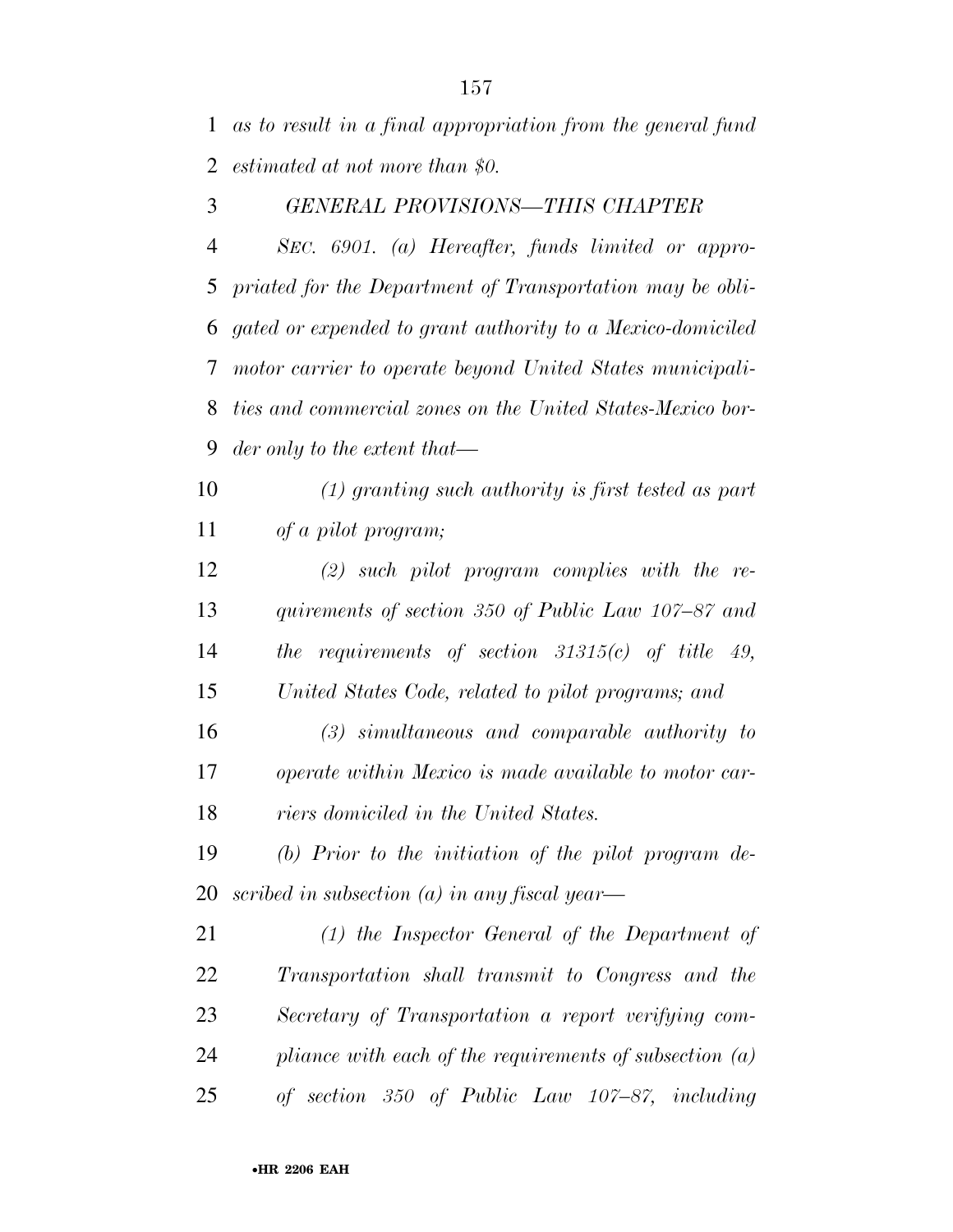| $\mathbf{1}$   | whether the Secretary of Transportation has estab-    |
|----------------|-------------------------------------------------------|
| $\overline{2}$ | lished sufficient mechanisms to apply Federal motor   |
| 3              | carrier safety laws and regulations to motor carriers |
| $\overline{4}$ | domiciled in Mexico that are granted authority to op- |
| 5              | erate beyond the United States municipalities and     |
| 6              | commercial zones on the United States-Mexico border   |
| 7              | and to ensure compliance with such laws and regula-   |
| 8              | tions; and                                            |
| 9              | $(2)$ the Secretary of Transportation shall—          |
| 10             | $(A)$ take such action as may be necessary to         |
| 11             | address any issues raised in the report of the In-    |
| 12             | spector General under subsection $(b)(1)$ and sub-    |
| 13             | mit a report to Congress detailing such actions;      |
| 14             | and                                                   |
| 15             | (B) publish in the Federal Register, and              |
| 16             | provide sufficient opportunity for public notice      |
| 17             | and comment—                                          |
| 18             | $(i)$ comprehensive data and informa-                 |
| 19             | tion on the pre-authorization safety audits           |
| 20             | conducted before and after the date of enact-         |
| 21             | ment of this Act of motor carriers domiciled          |
| 22             | in Mexico that are granted authority to op-           |
| 23             | erate beyond the United States municipali-            |
| 24             | ties and commercial zones on the United               |
| 25             | States-Mexico border;                                 |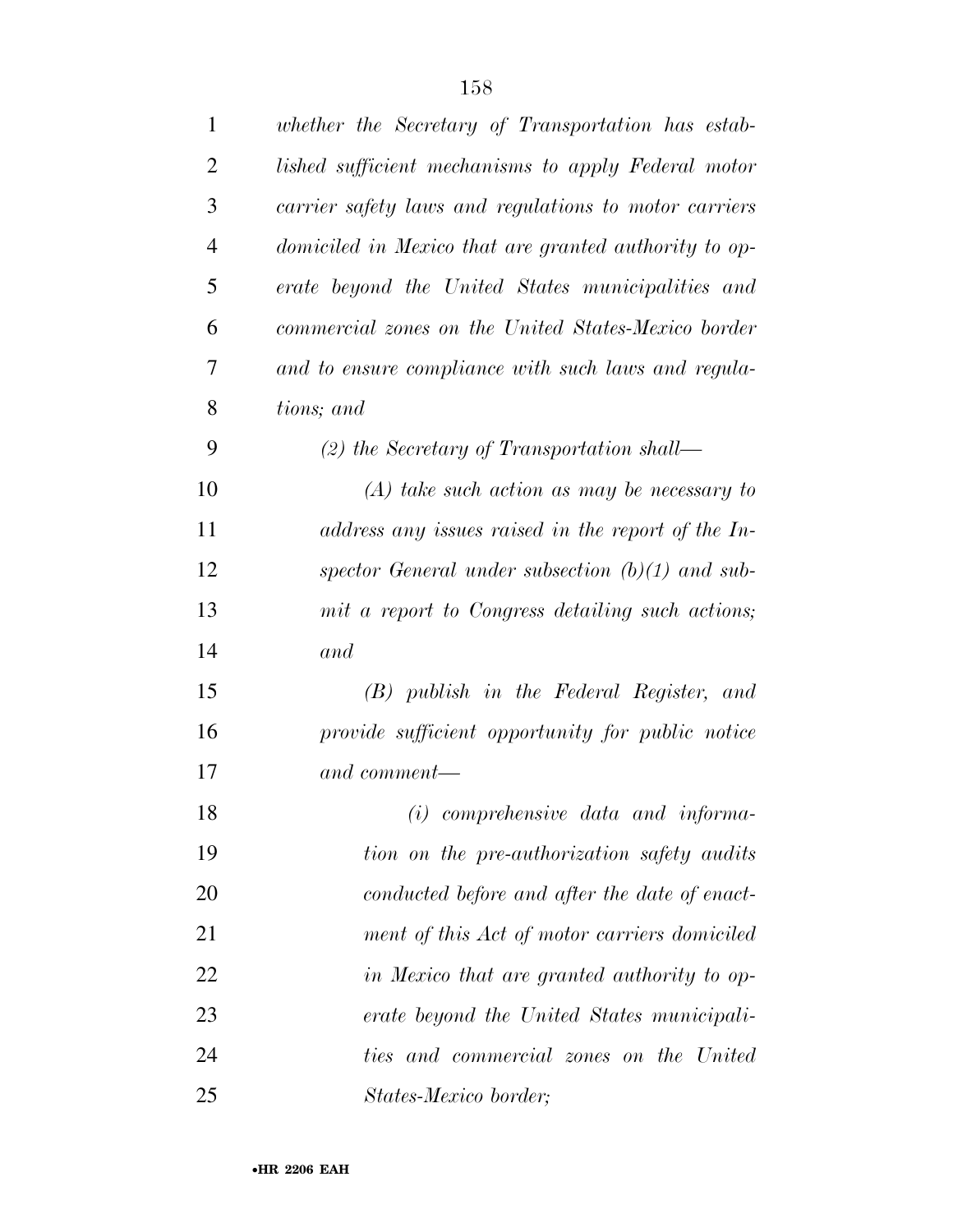*(ii) specific measures to be required to protect the health and safety of the public, including enforcement measures and pen- alties for noncompliance; (iii) specific measures to be required to ensure compliance with section 391.11(b)(2) and section 365.501(b) of title 49, Code of Federal Regulations; (iv) specific standards to be used to evaluate the pilot program and compare any change in the level of motor carrier safety as a result of the pilot program; and (v) a list of Federal motor carrier safe- ty laws and regulations, including the com- mercial drivers license requirements, for which the Secretary of Transportation will accept compliance with a corresponding Mexican law or regulation as the equivalent to compliance with the United States law or regulation, including for each law or regu- lation an analysis as to how the cor- responding United States and Mexican laws and regulations differ.* 

 *(c) During and following the pilot program described in subsection (a), the Inspector General of the Department*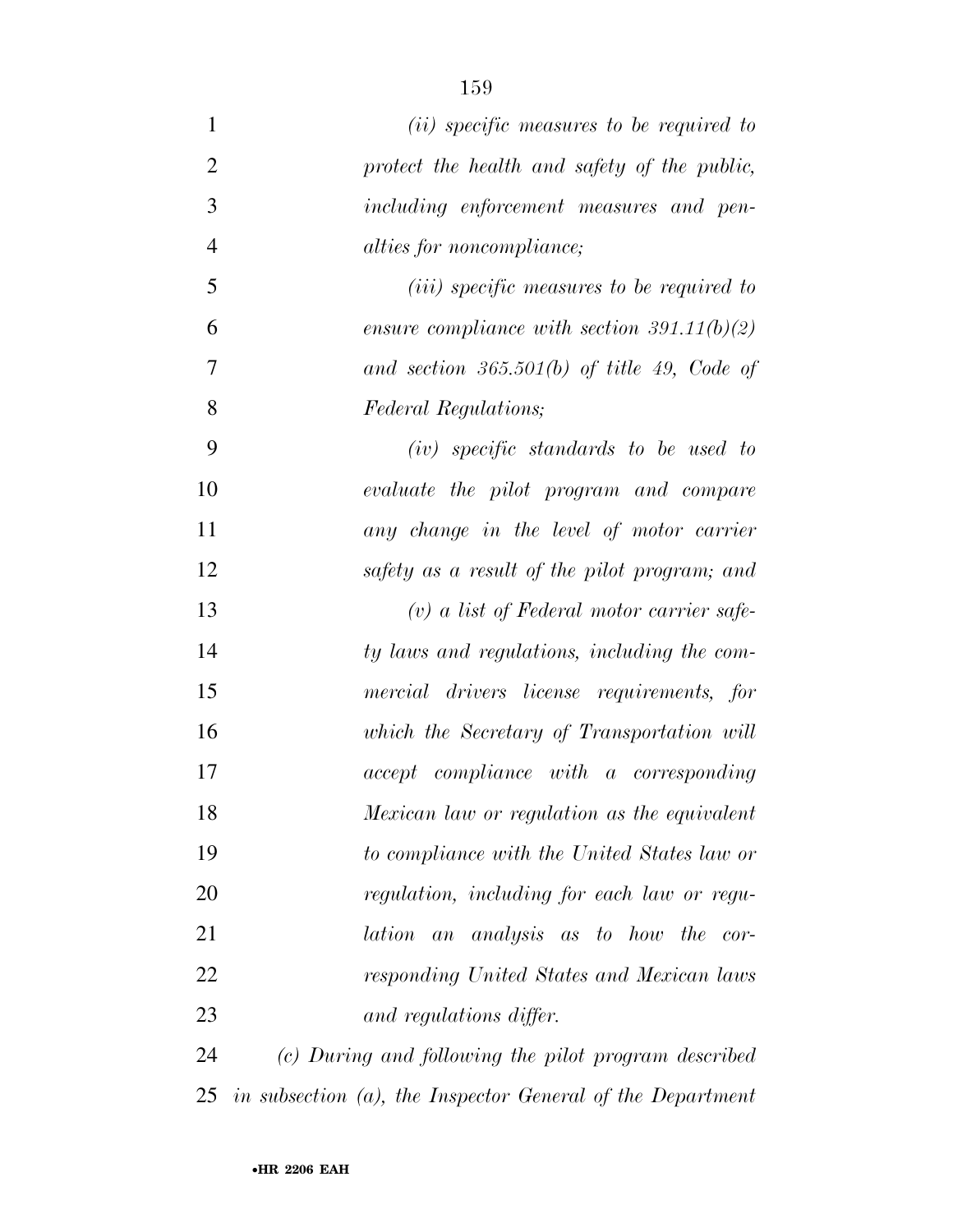*of Transportation shall monitor and review the conduct of the pilot program and submit to Congress and the Secretary of Transportation an interim report, 6 months after the commencement of the pilot program, and a final report, within 60 days after the conclusion of the pilot program. Such reports shall address whether—*

 *(1) the Secretary of Transportation has estab- lished sufficient mechanisms to determine whether the pilot program is having any adverse effects on motor carrier safety;* 

 *(2) Federal and State monitoring and enforce- ment activities are sufficient to ensure that partici- pants in the pilot program are in compliance with all applicable laws and regulations; and* 

 *(3) the pilot program consists of a representative and adequate sample of Mexico-domiciled carriers likely to engage in cross-border operations beyond United States municipalities and commercial zones on the United States-Mexico border.* 

 *(d) In the event that the Secretary of Transportation in any fiscal year seeks to grant operating authority for the purpose of initiating cross-border operations beyond United States municipalities and commercial zones on the United States-Mexico border either with Mexico-domiciled motor coaches or Mexico-domiciled commercial motor vehi-*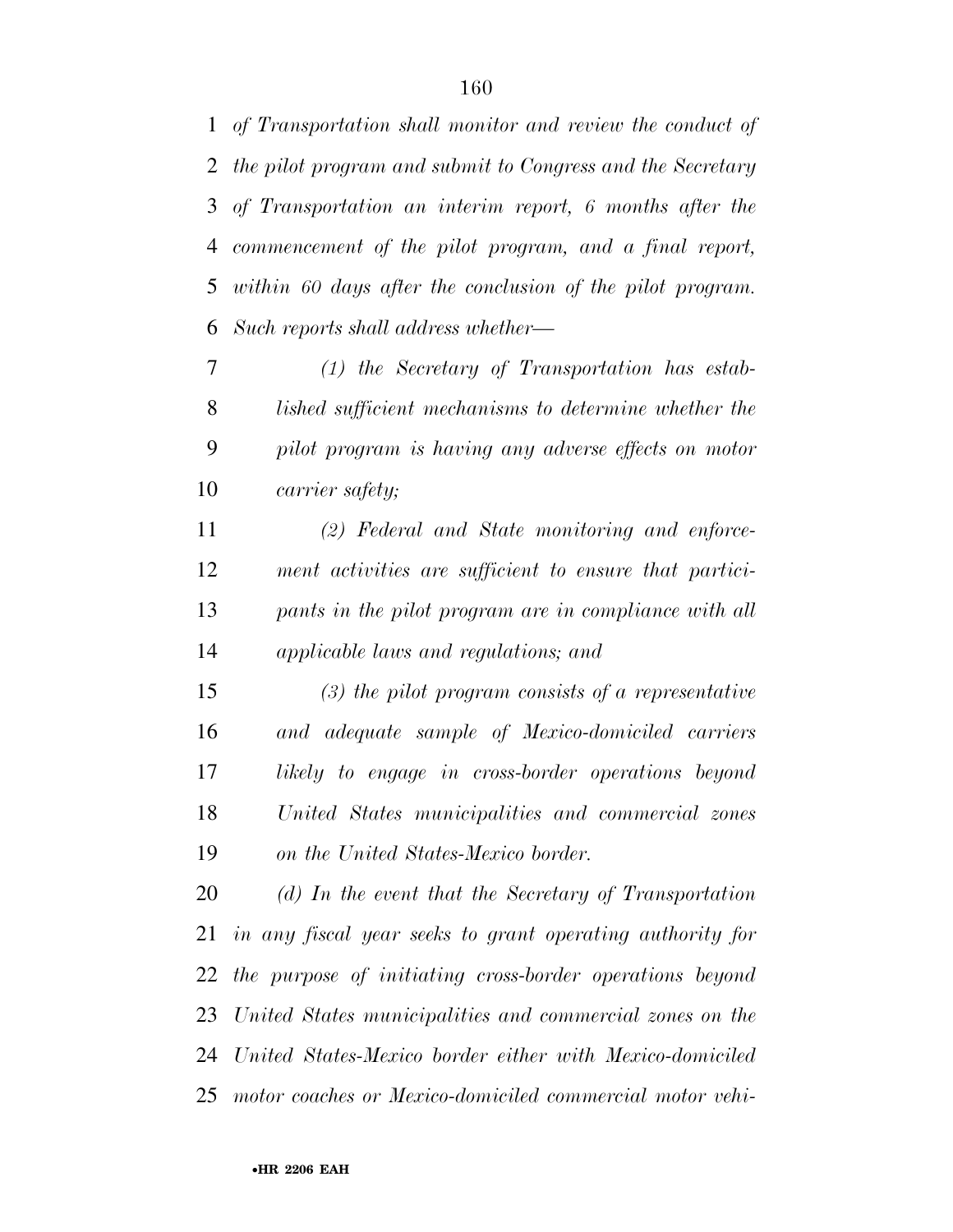*cles carrying placardable quantities of hazardous materials, such activities shall be initiated only after the conclusion of a separate pilot program limited to vehicles of the perti- nent type. Each such separate pilot program shall follow the same requirements and processes stipulated under sub- sections (a) through (c) of this section and shall be planned, conducted and evaluated in concert with the Department of Homeland Security or its Inspector General, as appro- priate, so as to address any and all security concerns associ-ated with such cross-border operations.* 

 *SEC. 6902. Funds provided for the ''National Trans- portation Safety Board, Salaries and Expenses'' in section 21031 of the Continuing Appropriations Resolution, 2007 (division B of Public Law 109–289, as amended by Public Law 110–5) include amounts necessary to make lease pay- ments due in fiscal year 2007 only, on an obligation in-curred in 2001 under a capital lease.* 

 *SEC. 6903. Section 21033 of the Continuing Appro- priations Resolution, 2007 (division B of Public Law 109– 289, as amended by Public Law 110–5) is amended by add- ing after the second proviso: '': Provided further, That para- graph (2) under such heading in Public Law 109–115 (119 Stat. 2441) shall be funded at \$149,300,000, but additional section 8 tenant protection rental assistance costs may be funded in 2007 by using unobligated balances, notwith-*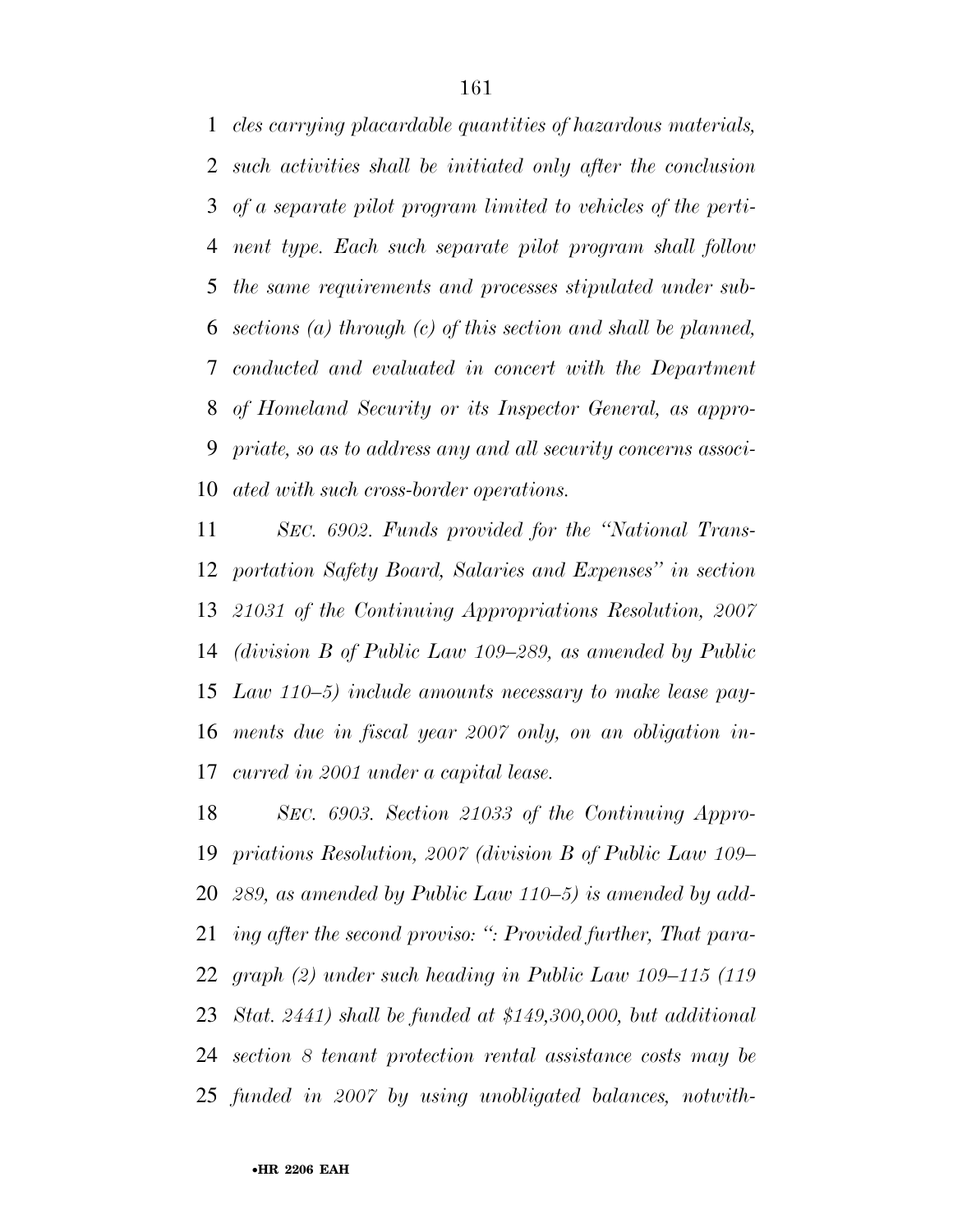*standing the purposes for which such amounts were appro- priated, including recaptures and carryover, remaining from funds appropriated to the Department of Housing and Urban Development under this heading, the heading 'An- nual Contributions for Assisted Housing', the heading 'Housing Certificate Fund', and the heading 'Project-Based Rental Assistance' for fiscal year 2006 and prior fiscal years: Provided further, That paragraph (3) under such heading in Public Law 109–115 (119 Stat. 2441) shall be funded at \$47,500,000: Provided further, That paragraph (4) under such heading in Public Law 109–115 (119 Stat. 2441) shall be funded at \$5,900,000: Provided further, That paragraph (5) under such heading in Public Law 109–115 (119 Stat. 2441) shall be funded at \$1,281,100,000, of which \$1,251,100,000 shall be allocated for the calendar year 2007 funding cycle on a pro rata basis to public housing agencies based on the amount public housing agencies were eligible to receive in calendar year 2006, and of which up to \$30,000,000 shall be available to the Secretary to allocate to public housing agencies that need additional funds to ad- minister their section 8 programs, with up to \$20,000,000 to be for fees associated with section 8 tenant protection rental assistance''.* 

 *SEC. 6904. Section 232(b) of the Departments of Vet-erans Affairs and Housing and Urban Development, and*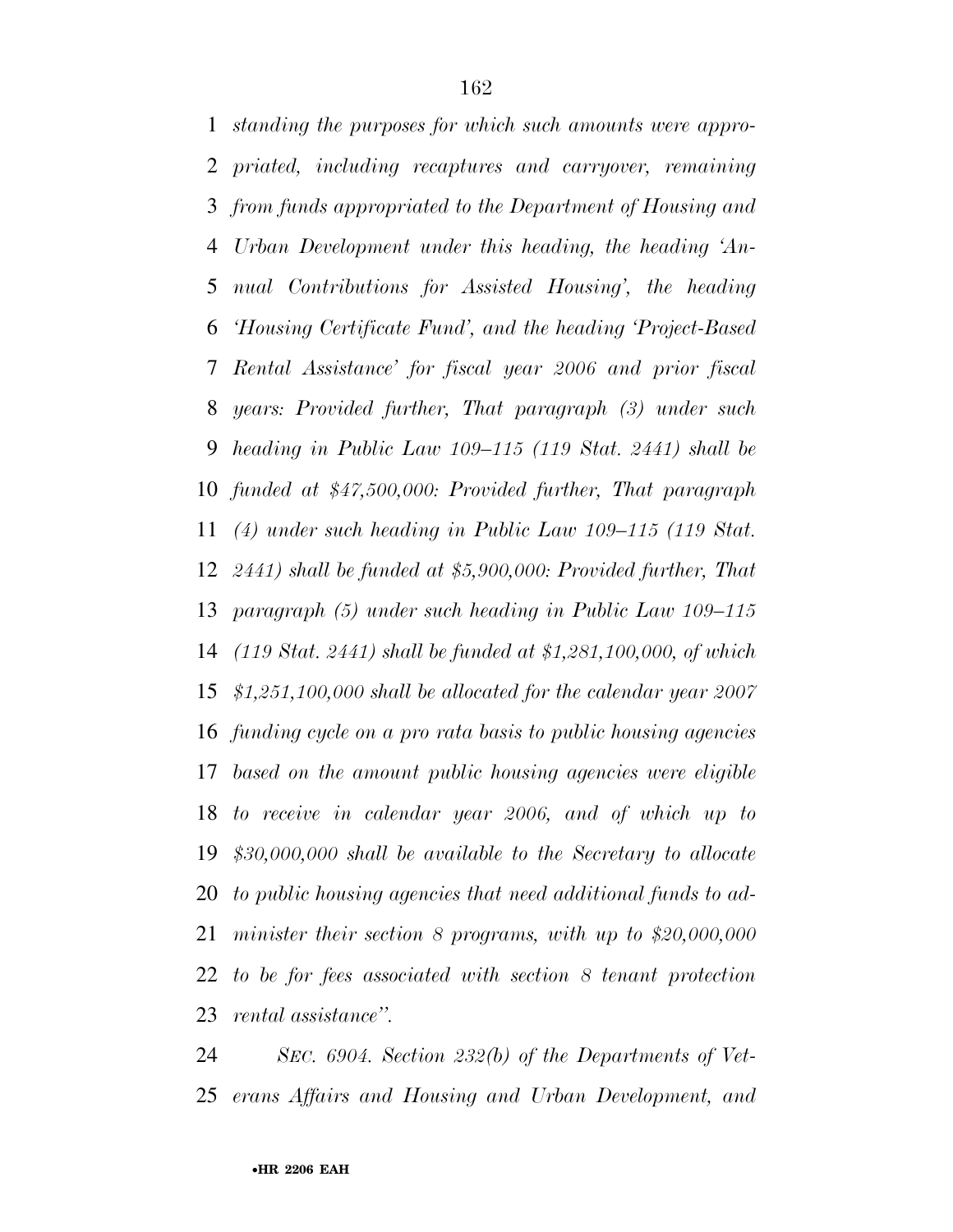*Law 106–377) is amended to read as follows:* 

 *''(b) APPLICABILITY.—In the case of any dwelling unit that, upon the date of the enactment of this Act, is assisted under a housing assistance payment contract under section 8(o)(13) as in effect before such enactment, or under section 8(d)(2) of the United States Housing Act of 1937 (42 U.S.C. 1437f(d)(2)) as in effect before the enactment of the Quality Housing and Work Responsibility Act of 1998 (title V of Public Law 105–276), assistance may be renewed or ex- tended under such section 8(o)(13), as amended by sub- section (a), provided that the initial contract term and rent of such renewed or extended assistance shall be determined pursuant to subparagraphs (F) and (H), and subpara- graphs (C) and (D) of such section shall not apply to such extensions or renewals.''.* 

# *TITLE VII—ELIMINATION OF SCHIP SHORTFALL AND OTHER HEALTH MATTERS DEPARTMENT OF HEALTH AND HUMAN SERVICES CENTERS FOR MEDICARE AND MEDICAID SERVICES STATE CHILDREN'S HEALTH INSURANCE FUND For an additional amount to provide additional allot-ments to remaining shortfall States under section*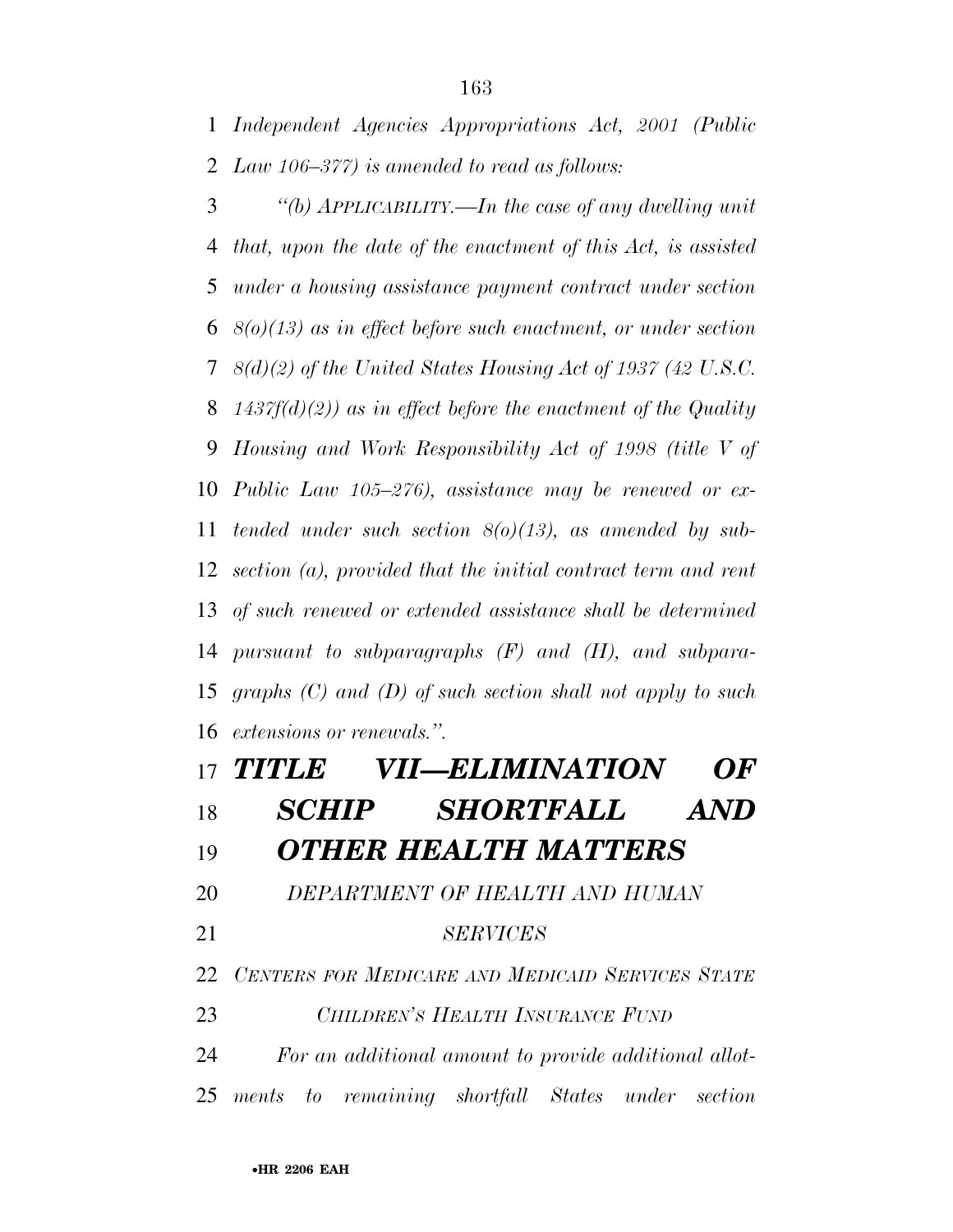*2104(h)(4) of the Social Security Act, as inserted by section 6001, such sums as may be necessary, but not to exceed \$650,000,000 for fiscal year 2007, to remain available until expended.* 

## *GENERAL PROVISIONS—THIS TITLE*

 *SEC. 7001. (a) ELIMINATION OF REMAINDER OF SCHIP FUNDING SHORTFALLS, TIERED MATCH, AND OTHER LIMITATION ON EXPENDITURES.—Section 2104(h) of the Social Security Act (42 U.S.C. 1397dd(h)), as added by section 201(a) of the National Institutes of Health Re-form Act of 2006 (Public Law 109–482), is amended—*

 *(1) in the heading for paragraph (2), by striking ''REMAINDER OF REDUCTION'' and inserting ''PART''; and* 

 *(2) by striking paragraph (4) and inserting the following:* 

 *''(4) ADDITIONAL AMOUNTS TO ELIMINATE RE- MAINDER OF FISCAL YEAR 2007 FUNDING SHORT-FALLS.—*

 *''(A) IN GENERAL.—From the amounts pro- vided in advance in appropriations Acts, the Secretary shall allot to each remaining shortfall State described in subparagraph (B) such amount as the Secretary determines will elimi-*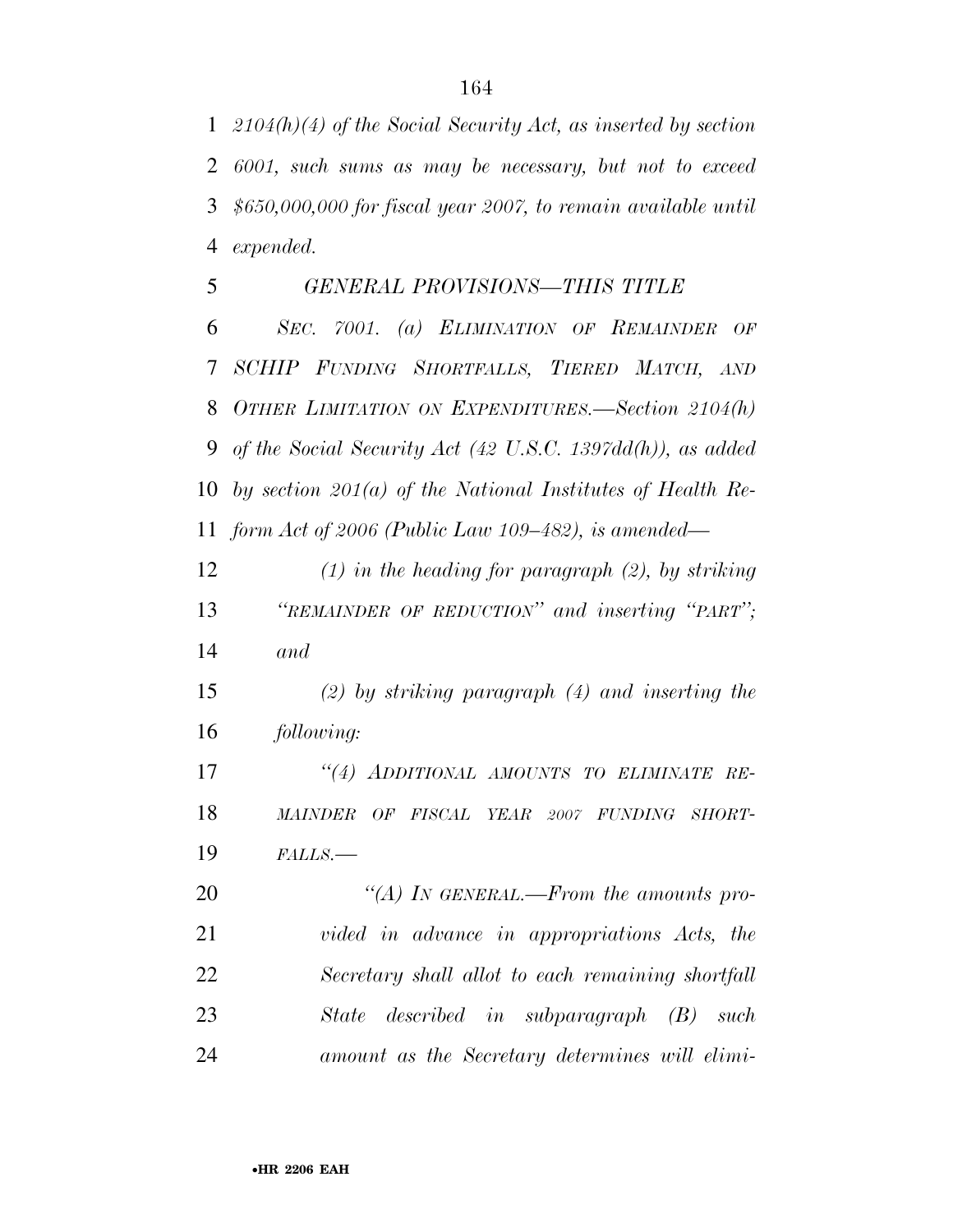| $\mathbf{1}$   | nate the estimated shortfall described in such                     |
|----------------|--------------------------------------------------------------------|
| $\overline{2}$ | subparagraph for the State for fiscal year 2007.                   |
| 3              | "(B) REMAINING SHORTFALL STATE DE-                                 |
| $\overline{4}$ | SCRIBED.—For purposes of subparagraph $(A)$ , a                    |
| 5              | remaining shortfall State is a State with a State                  |
| 6              | child health plan approved under this title for                    |
| 7              | which the Secretary estimates, on the basis of the                 |
| 8              | most recent data available to the Secretary as of                  |
| 9              | the date of the enactment of this paragraph, that                  |
| 10             | the projected Federal expenditures under such                      |
| 11             | plan for the State for fiscal year 2007 will exceed                |
| 12             | the sum of $-$                                                     |
| 13             | $``(i)$ the amount of the State's allot-                           |
| 14             | ments for each of fiscal years 2005 and                            |
| 15             | 2006 that will not be expended by the end                          |
| 16             | of fiscal year 2006;                                               |
| 17             | "(ii) the amount of the State's allot-                             |
| 18             | ment for fiscal year 2007; and                                     |
| 19             | $``(iii)$ the amounts, if any, that are to                         |
| 20             | be redistributed to the State during fiscal                        |
| 21             | year 2007 in accordance with paragraphs                            |
| 22             | $(1)$ and $(2)$ .".                                                |
| 23             | (b) CONFORMING AMENDMENTS.—Section $2104(h)$ of                    |
| 24             | such Act $(42 \text{ U.S.C. } 1397dd(h))$ (as so added), is amend- |
| 25             | $ed$ —                                                             |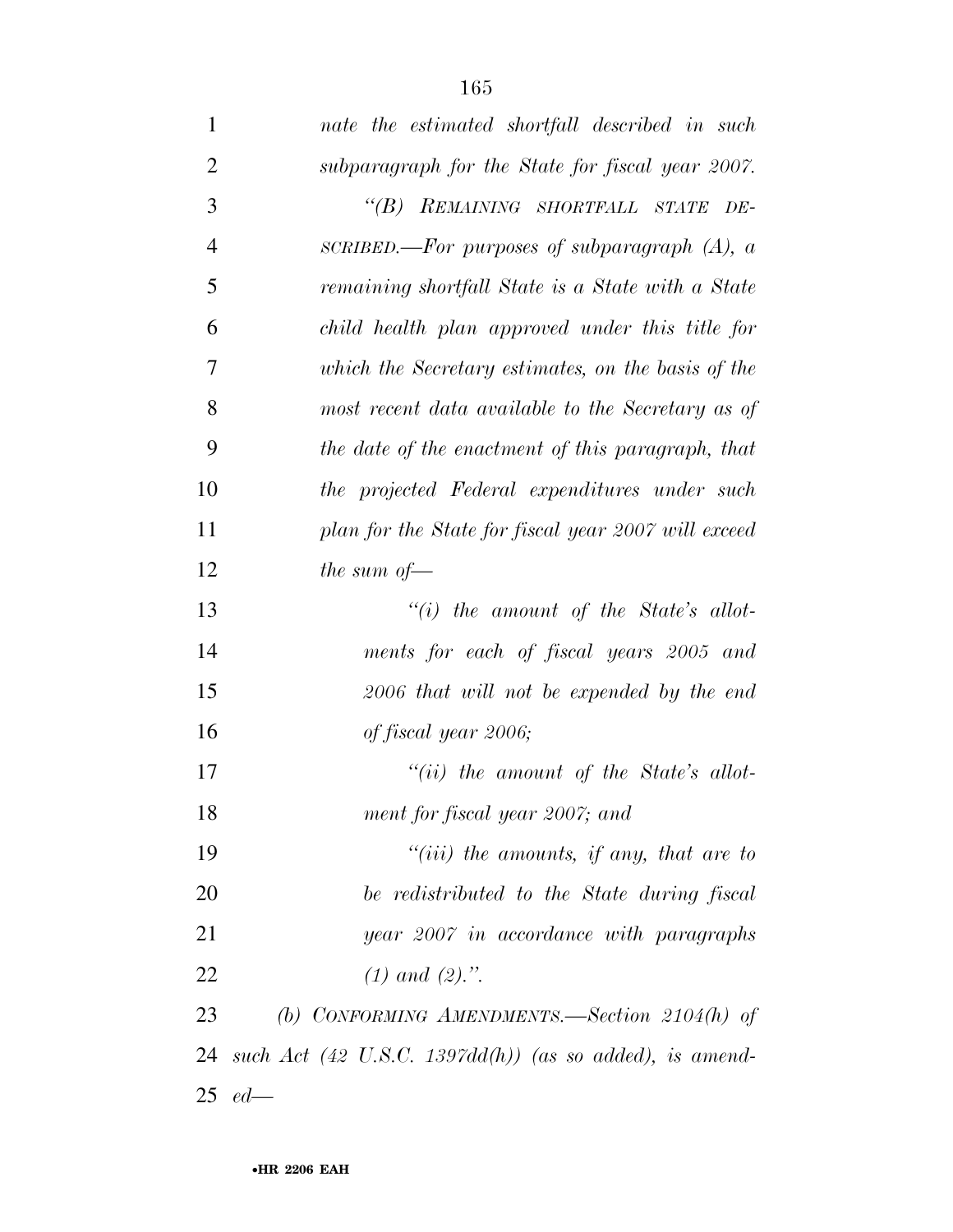| $\mathbf{1}$   | (1) in paragraph $(1)(B)$ , by striking "subject to    |
|----------------|--------------------------------------------------------|
| $\overline{2}$ | paragraph $(4)(B)$ and";                               |
| 3              | (2) in paragraph $(2)(B)$ , by striking "subject to    |
| $\overline{4}$ | paragraph $(4)(B)$ and";                               |
| 5              | (3) in paragraph $(5)(A)$ , by striking "and $(3)$ "   |
| 6              | and inserting $\lq(3)$ , and $(4)$ "; and              |
| 7              | $(4)$ in paragraph $(6)$ —                             |
| 8              | $(A)$ in the first sentence—                           |
| 9              | (i) by inserting "or allotted" after "re-              |
| 10             | distributed"; and                                      |
| 11             | $(ii)$ by inserting "or allotments" after              |
| 12             | "redistributions"; and                                 |
| 13             | $(B)$ by striking "and $(3)$ " and inserting           |
| 14             | "(3), and $(4)$ ".                                     |
| 15             | SEC. 7002. (a) PROHIBITION.—                           |
| 16             | (1) LIMITATION ON SECRETARIAL AUTHORITY.—              |
| 17             | Notwithstanding any other provision of law, the Sec-   |
| 18             | retary of Health and Human Services shall not, prior   |
| 19             | to the date that is 1 year after the date of enactment |
| 20             | of this Act, take any action (through promulgation of  |
| 21             | regulation, issuance of regulatory guidance, or other  |
| 22             | administrative action) to-                             |
| 23             | $(A)$ finalize or otherwise implement provi-           |
| 24             | sions contained in the proposed rule published         |
| 25             | on January 18, 2007, on pages 2236 through             |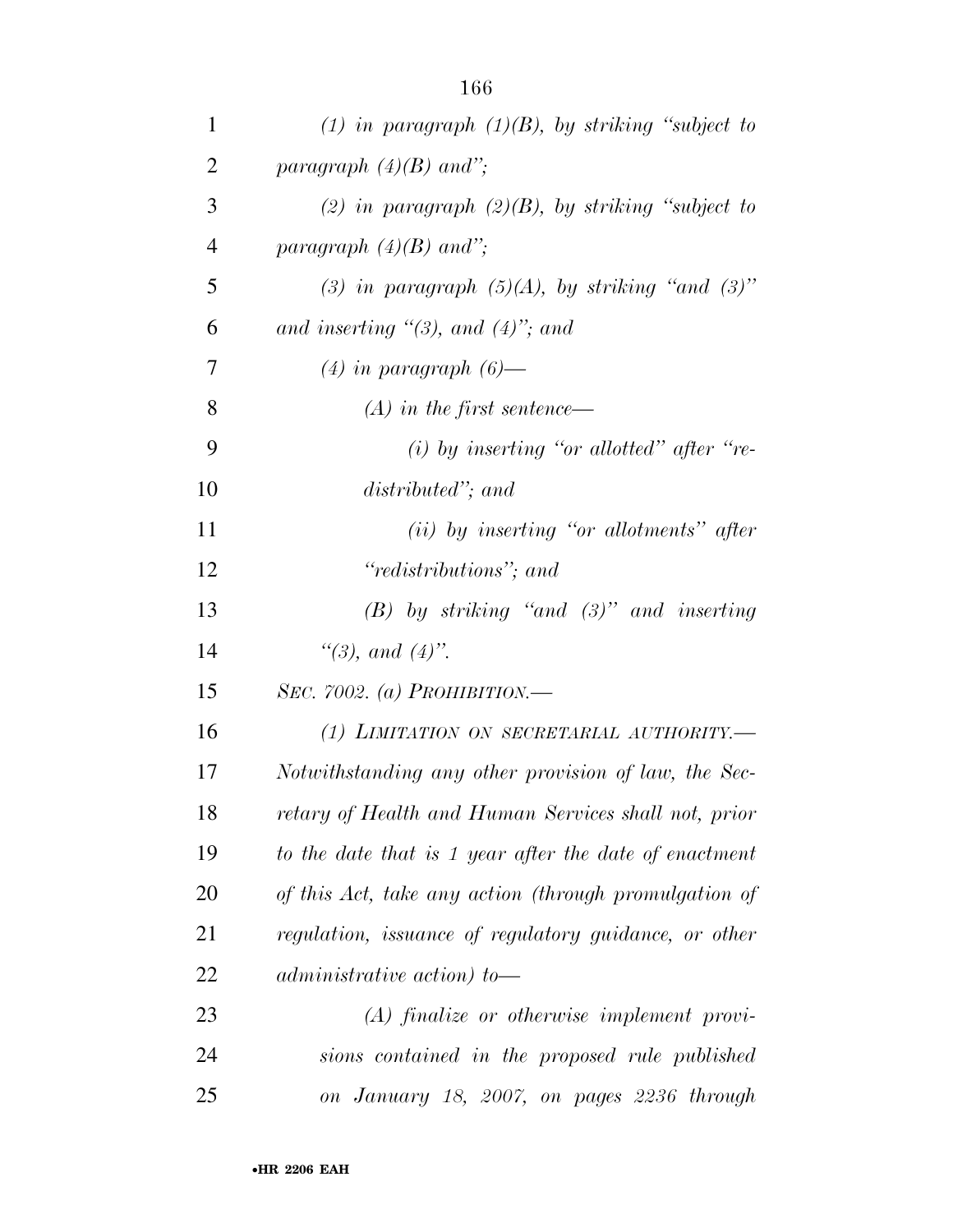*(B) promulgate or implement any rule or provisions similar to the provisions described in subparagraph (A) pertaining to the Medicaid program established under title XIX of the Social Security Act or the State Children's Health In- surance Program established under title XXI of such Act; or* 

 *(C) promulgate or implement any rule or provisions restricting payments for graduate medical education under the Medicaid program. (2) CONTINUATION OF OTHER SECRETARIAL AU- THORITY.—The Secretary of Health and Human Service shall not be prohibited during the period de- scribed in paragraph (1) from taking any action (through promulgation of regulation, issuance of regu- latory guidance, or other administrative action) to enforce a provision of law in effect as of the date of enactment of this Act with respect to the Medicaid program or the State Children's Health Insurance Program, or to promulgate or implement a new rule or provision during such period with respect to such programs, other than a rule or provision described in*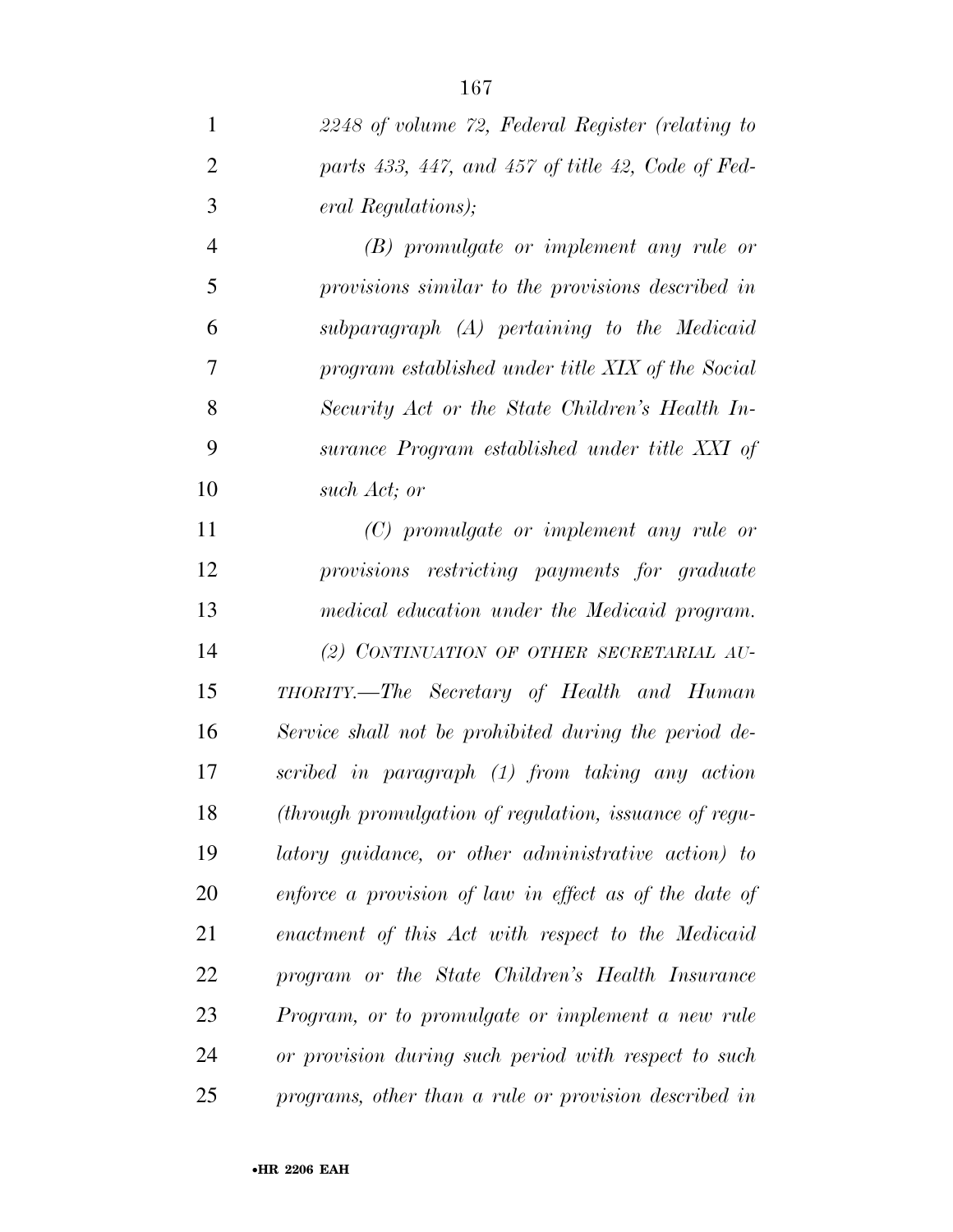| $\mathbf{1}$   | paragraph (1) and subject to the prohibition set forth     |
|----------------|------------------------------------------------------------|
| $\overline{2}$ | in that paragraph.                                         |
| 3              | (b) REQUIREMENT FOR USE OF TAMPER-RESISTANT                |
| $\overline{4}$ | PRESCRIPTION PADS UNDER THE MEDICAID PROGRAM.              |
| 5              | (1) IN GENERAL.—Section $1903(i)$ of the Social            |
| 6              | Security Act (42 U.S.C. 1396b(i)) is amended—              |
| 7              | $(A)$ by striking "or" at the end of para-                 |
| 8              | graph $(21)$ ;                                             |
| 9              | $(B)$ by striking the period at the end of                 |
| 10             | paragraph $(22)$ and inserting "; or"; and                 |
| 11             | $(C)$ by inserting after paragraph $(22)$ the              |
| 12             | following new paragraph:                                   |
| 13             | $\lq(23)$ with respect to amounts expended for med-        |
| 14             | ical assistance for covered outpatient drugs (as de-       |
| 15             | fined in section $1927(k)(2)$ ) for which the prescription |
| 16             | was executed in written (and non-electronic) form un-      |
| 17             | less the prescription was executed on a tamper-resist-     |
| 18             | ant pad.".                                                 |
| 19             | (2) EFFECTIVE DATE.—The amendments made                    |
| 20             | by paragraph (1) shall apply to prescriptions exe-         |
| 21             | cuted after September 30, 2007.                            |
| 22             | (c) EXTENSION OF CERTAIN PHARMACY PLUS WAIV-               |
| 23             | ERS.                                                       |
| 24             | (1) AUTHORITY TO CONTINUE TO OPERATE WAIV-                 |
| 25             | ERS.—Notwithstanding any other provision of law,           |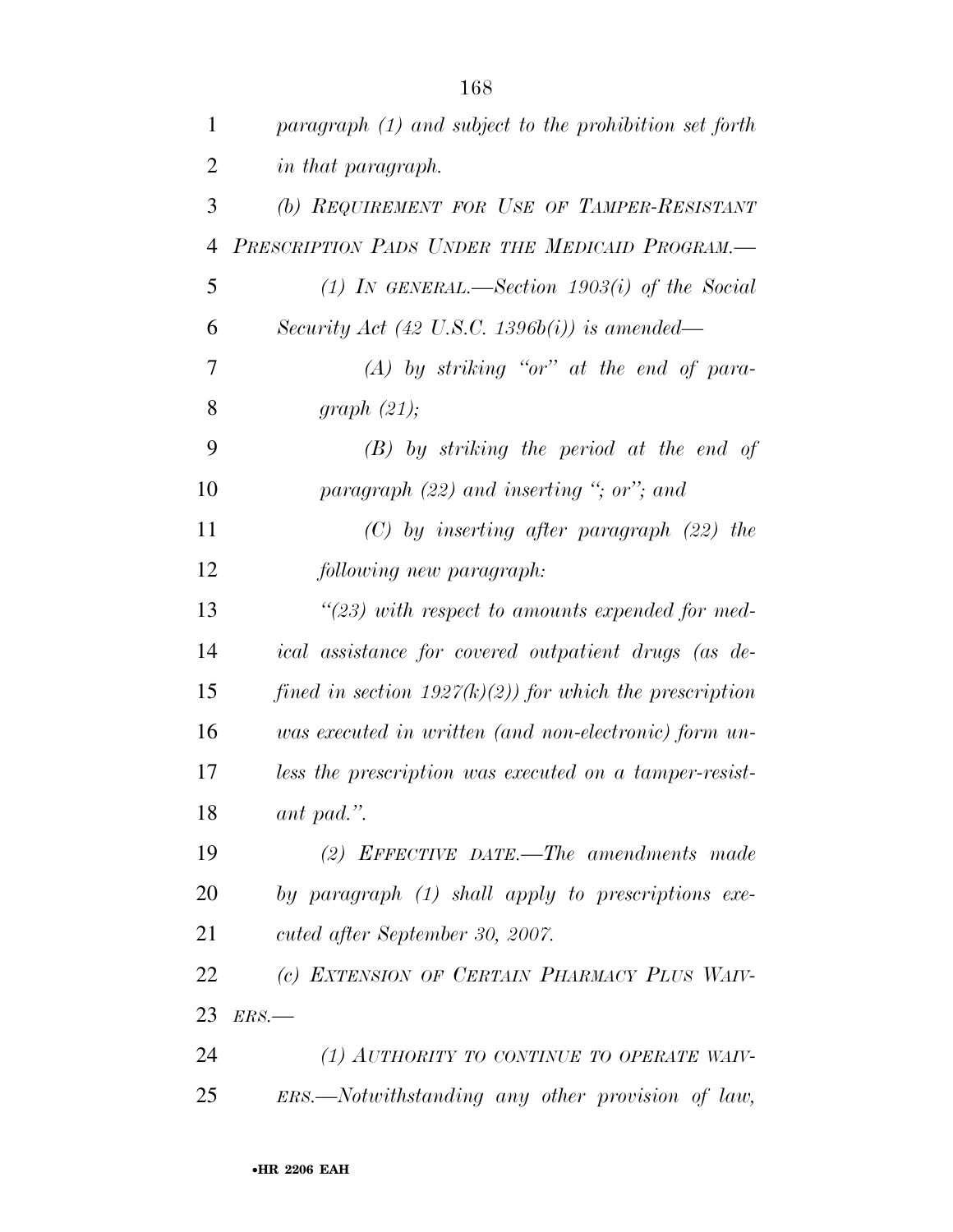| $\mathbf{1}$   | any State that is operating a Pharmacy Plus waiver              |
|----------------|-----------------------------------------------------------------|
| $\overline{2}$ | described in paragraph $(2)$ which would otherwise ex-          |
| 3              | pire on June 30, 2007, may elect to continue to oper-           |
| $\overline{4}$ | ate the waiver through December 31, 2009, and if a              |
| 5              | State elects to continue to operate such a waiver, the          |
| 6              | Secretary of Health and Human Services shall ap-                |
| 7              | prove the continuation of the waiver through Decem-             |
| 8              | ber 31, 2009.                                                   |
| 9              | (2) PHARMACY PLUS WAIVER DESCRIBED.-For                         |
| 10             | purposes of paragraph (1), a Pharmacy Plus waiver               |
| 11             | described in this paragraph is a waiver approved by             |
| 12             | the Secretary of Health and Human Services under                |
| 13             | the authority of section 1115 of the Social Security            |
| 14             | Act $(42 \text{ U.S.C. } 1315)$ that provides coverage for pre- |
| 15             | scription drugs for individuals who have attained age           |
| 16             | 65 and whose family income does not exceed 200 per-             |
| 17             | cent of the poverty line (as defined in section                 |
| 18             | $2110(c)(5)$ of such Act (42 U.S.C. 1397jj(c)(5))).             |
| 19             | TITLE VIII—FAIR MINIMUM                                         |
| 20             | WAGE AND TAX RELIEF                                             |
| 21             | <b>Subtitle A—Fair Minimum Wage</b>                             |
| 22             | SEC. 8101. SHORT TITLE.                                         |
| 23             | This subtitle may be cited as the "Fair Minimum"                |
|                | 24 <i>Wage Act of 2007"</i> .                                   |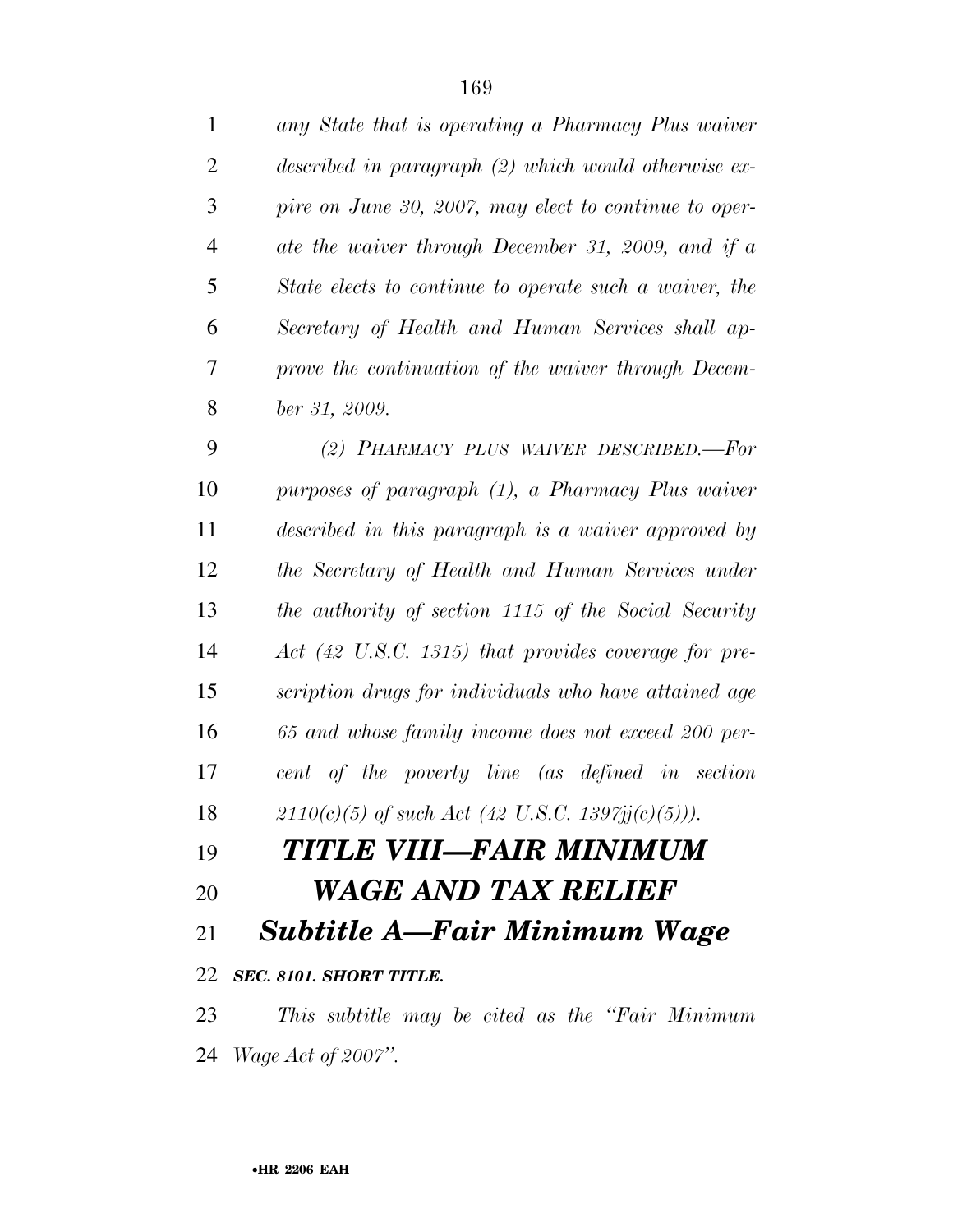*SEC. 8102. MINIMUM WAGE.* 

| 2  | (a) IN GENERAL.—Section $6(a)(1)$ of the Fair Labor            |
|----|----------------------------------------------------------------|
| 3  | Standards Act of 1938 (29 U.S.C. 206(a)(1)) is amended         |
| 4  | to read as follows:                                            |
| 5  | $\lq(1)$ except as otherwise provided in this section,         |
| 6  | not less than—                                                 |
| 7  | $\mathcal{H}(A)$ \$5.85 an hour, beginning on the 60th         |
| 8  | day after the date of enactment of the Fair Min-               |
| 9  | imum Wage Act of 2007;                                         |
| 10 | "(B) $$6.55$ an hour, beginning 12 months                      |
| 11 | after that 60th day; and                                       |
| 12 | "(C) $$7.25$ an hour, beginning 24 months                      |
| 13 | after that 60th day;".                                         |
| 14 | (b) EFFECTIVE DATE.—The amendment made by sub-                 |
| 15 | section (a) shall take effect 60 days after the date of enact- |
| 16 | ment of this Act.                                              |
| 17 | SEC. 8103. APPLICABILITY OF MINIMUM WAGE TO AMER-              |
| 18 | ICAN SAMOA AND THE COMMONWEALTH OF                             |
| 19 | THE NORTHERN MARIANA ISLANDS.                                  |
| 20 | (a) IN GENERAL.—Section 6 of the Fair Labor Stand-             |
| 21 | ards Act of 1938 (29 U.S.C. 206) shall apply to American       |
| 22 | Samoa and the Commonwealth of the Northern Mariana             |
| 23 | Islands.                                                       |
| 24 | (b) TRANSITION.—Notwithstanding subsection $(a)$ —             |
| 25 | $(1)$ the minimum wage applicable to the Com-                  |
| 26 | monwealth of the Northern Mariana Islands under                |
|    | <b>•HR 2206 EAH</b>                                            |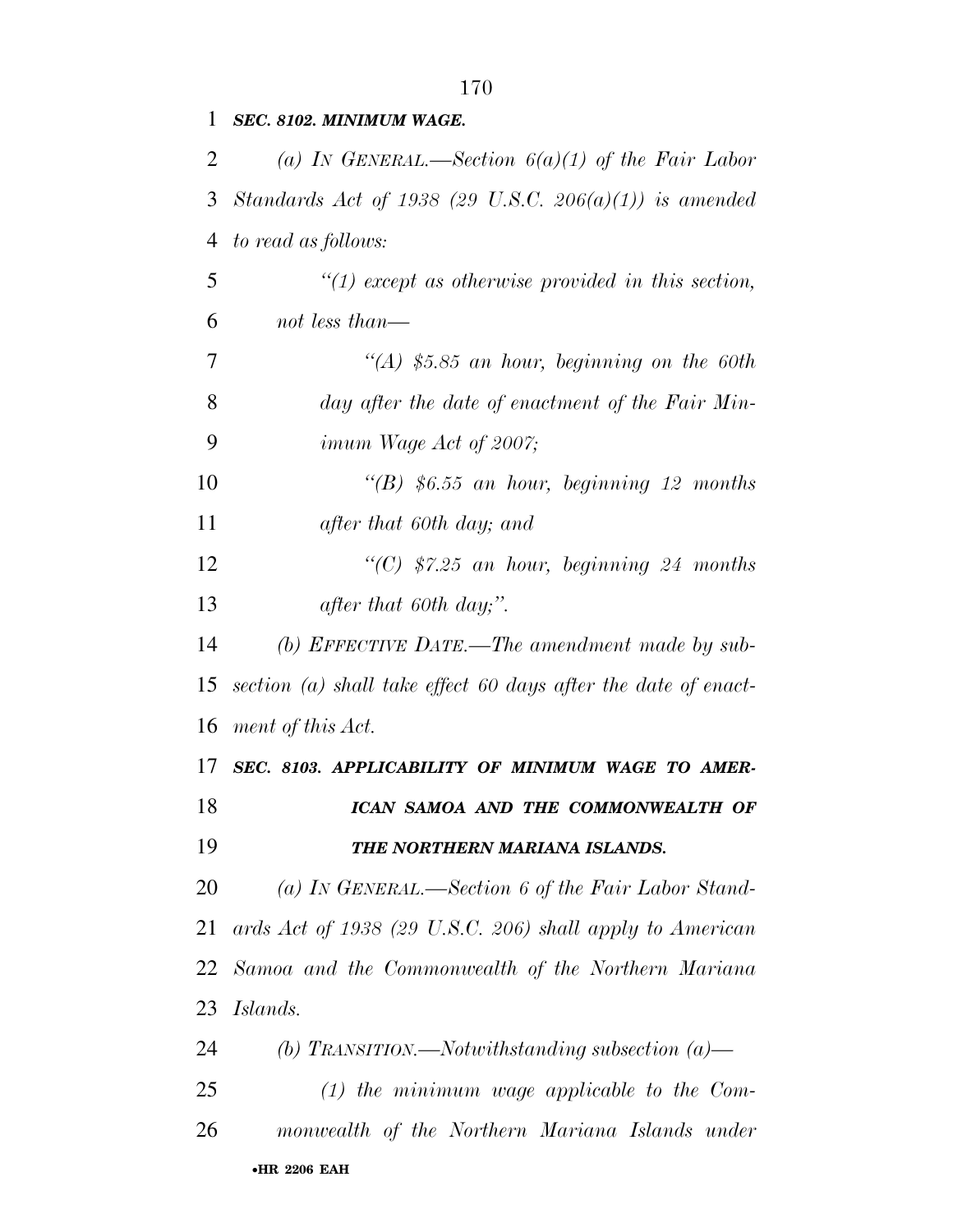*section 6(a)(1) of the Fair Labor Standards Act of 1938 (29 U.S.C. 206(a)(1)) shall be— (A) \$3.55 an hour, beginning on the 60th day after the date of enactment of this Act; and (B) increased by \$0.50 an hour (or such lesser amount as may be necessary to equal the minimum wage under section 6(a)(1) of such Act), beginning 1 year after the date of enact- ment of this Act and each year thereafter until the minimum wage applicable to the Common- wealth of the Northern Mariana Islands under this paragraph is equal to the minimum wage set forth in such section; and (2) the minimum wage applicable to American Samoa under section 6(a)(1) of the Fair Labor Standards Act of 1938 (29 U.S.C. 206(a)(1)) shall be— (A) the applicable wage rate in effect for each industry and classification under section 697 of title 29, Code of Federal Regulations, on the date of enactment of this Act; (B) increased by \$0.50 an hour, beginning on the 60th day after the date of enactment of* 

*this Act; and*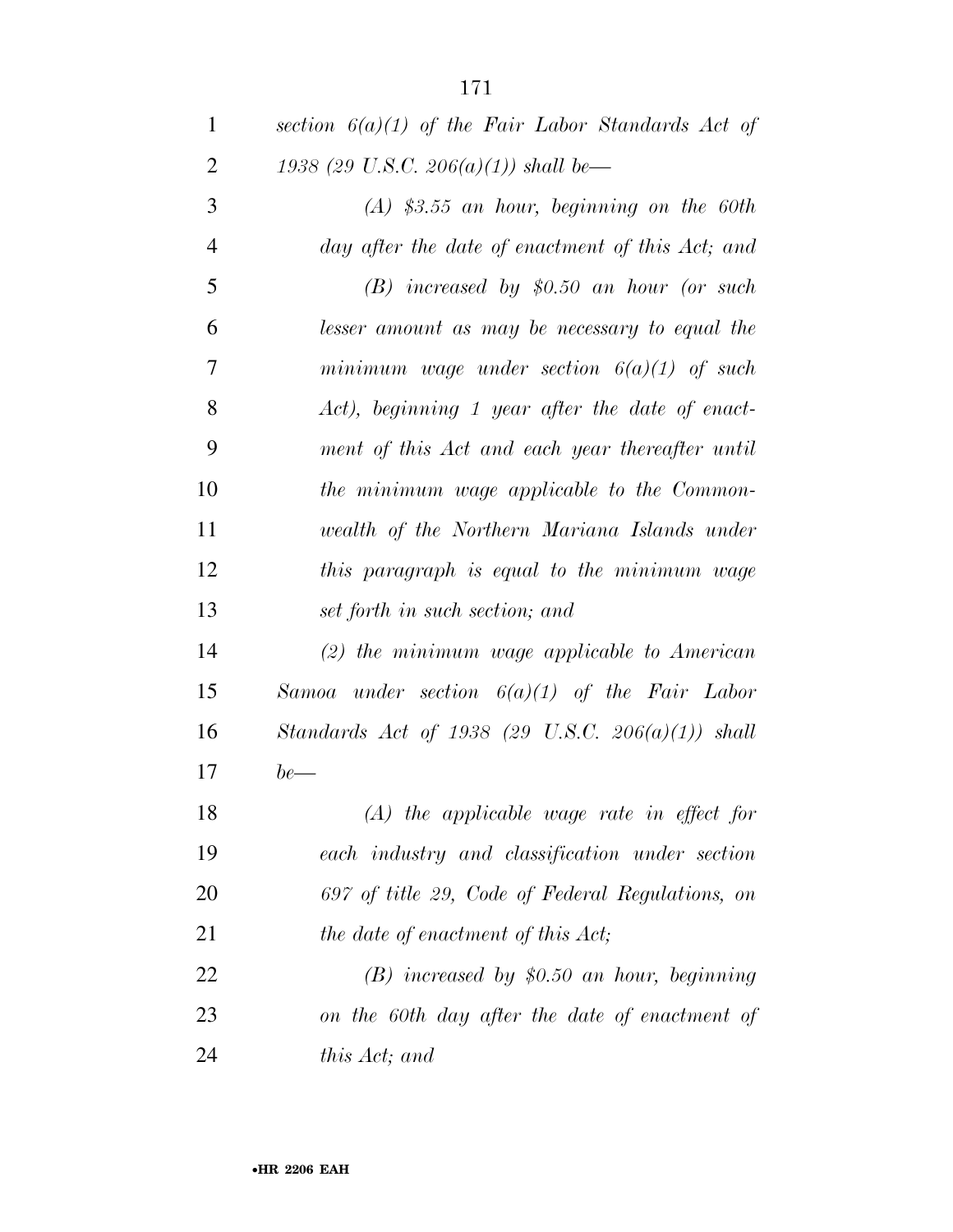| $\mathbf{1}$   | $(C)$ increased by \$0.50 an hour (or such                |
|----------------|-----------------------------------------------------------|
| $\overline{2}$ | lesser amount as may be necessary to equal the            |
| 3              | minimum wage under section $6(a)(1)$ of such              |
| $\overline{4}$ | Act), beginning 1 year after the date of enact-           |
| 5              | ment of this Act and each year thereafter until           |
| 6              | the minimum wage applicable to American                   |
| 7              | Samoa under this paragraph is equal to the                |
| 8              | minimum wage set forth in such section.                   |
| 9              | (c) CONFORMING AMENDMENTS.-                               |
| 10             | (1) IN GENERAL.—The Fair Labor Standards                  |
| 11             | Act of 1938 is amended—                                   |
| 12             | $(A)$ by striking sections 5 and 8; and                   |
| 13             | $(B)$ in section $6(a)$ , by striking paragraph           |
| 14             | $(3)$ and redesignating paragraphs $(4)$ and $(5)$ as     |
| 15             | paragraphs $(3)$ and $(4)$ , respectively.                |
| 16             | (2) EFFECTIVE DATE.—The amendments made                   |
| 17             | by this subsection shall take effect 60 days after the    |
| 18             | date of enactment of this Act.                            |
| 19             | SEC. 8104. STUDY ON PROJECTED IMPACT.                     |
| 20             | (a) STUDY.—Beginning on the date that is 60 days          |
| 21             | after the date of enactment of this Act, the Secretary of |
| 22             | Labor shall, through the Bureau of Labor Statistics, con- |
| 23             | duct a study to-                                          |
| 24             | $(1)$ assess the impact of the wage increases re-         |
| 25             | quired by this Act through such date; and                 |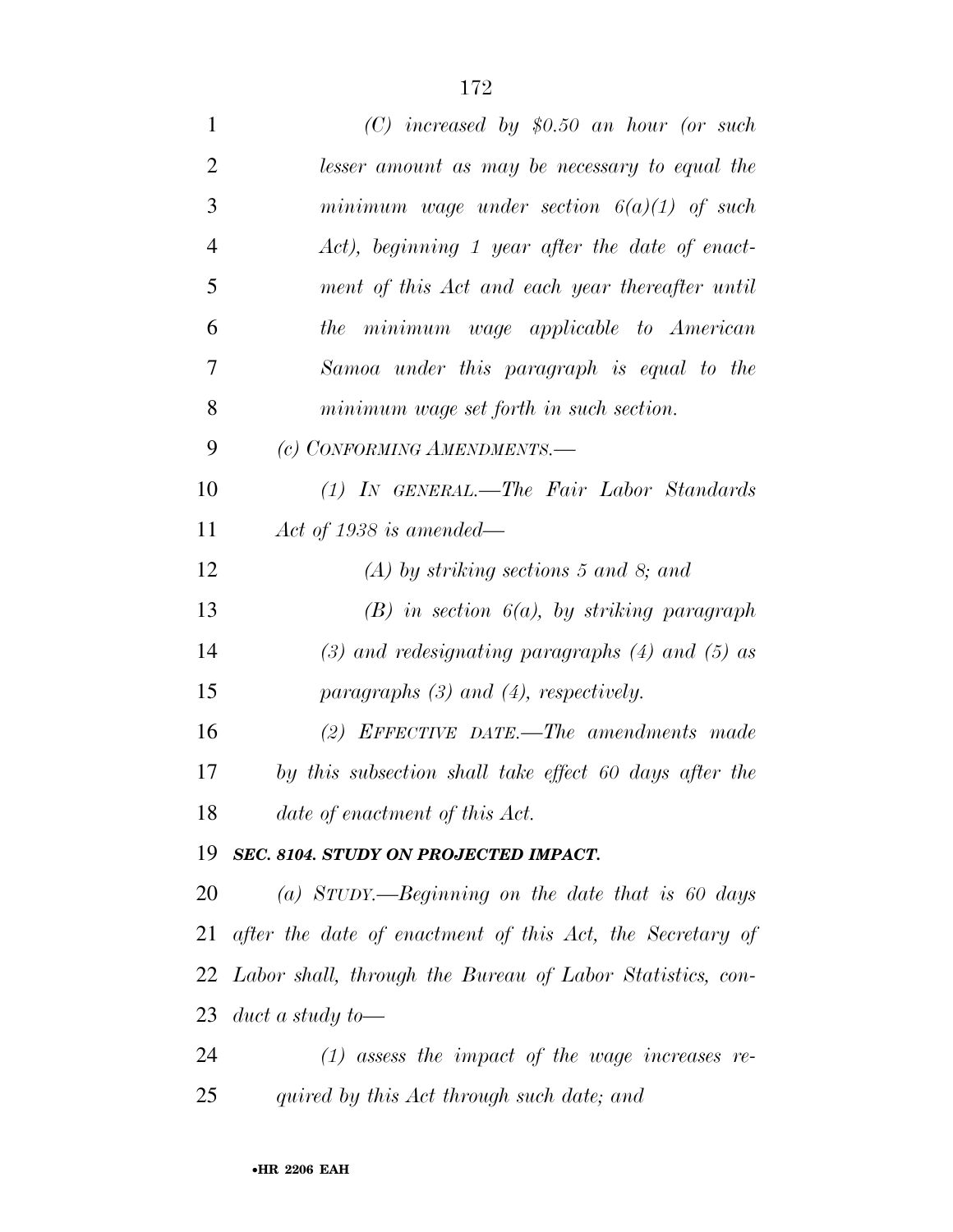*(2) project the impact of any further wage in-crease,* 

 *on living standards and rates of employment in American Samoa and the Commonwealth of the Northern Mariana Islands.* 

 *(b) REPORT.—Not later than the date that is 8 months after the date of enactment of this Act, the Secretary of Labor shall transmit to Congress a report on the findings of the study required by subsection (a).* 

## *Subtitle B—Small Business Tax Incentives*

 *SEC. 8201. SHORT TITLE; AMENDMENT OF CODE; TABLE OF CONTENTS.* 

 *(a) SHORT TITLE.—This subtitle may be cited as the ''Small Business and Work Opportunity Tax Act of 2007''. (b) AMENDMENT OF 1986 CODE.—Except as otherwise expressly provided, whenever in this subtitle an amendment or repeal is expressed in terms of an amendment to, or re- peal of, a section or other provision, the reference shall be considered to be made to a section or other provision of the Internal Revenue Code of 1986.* 

 *(c) TABLE OF CONTENTS.—The table of contents of this subtitle is as follows:*

*Sec. 8201. Short title; amendment of Code; table of contents.*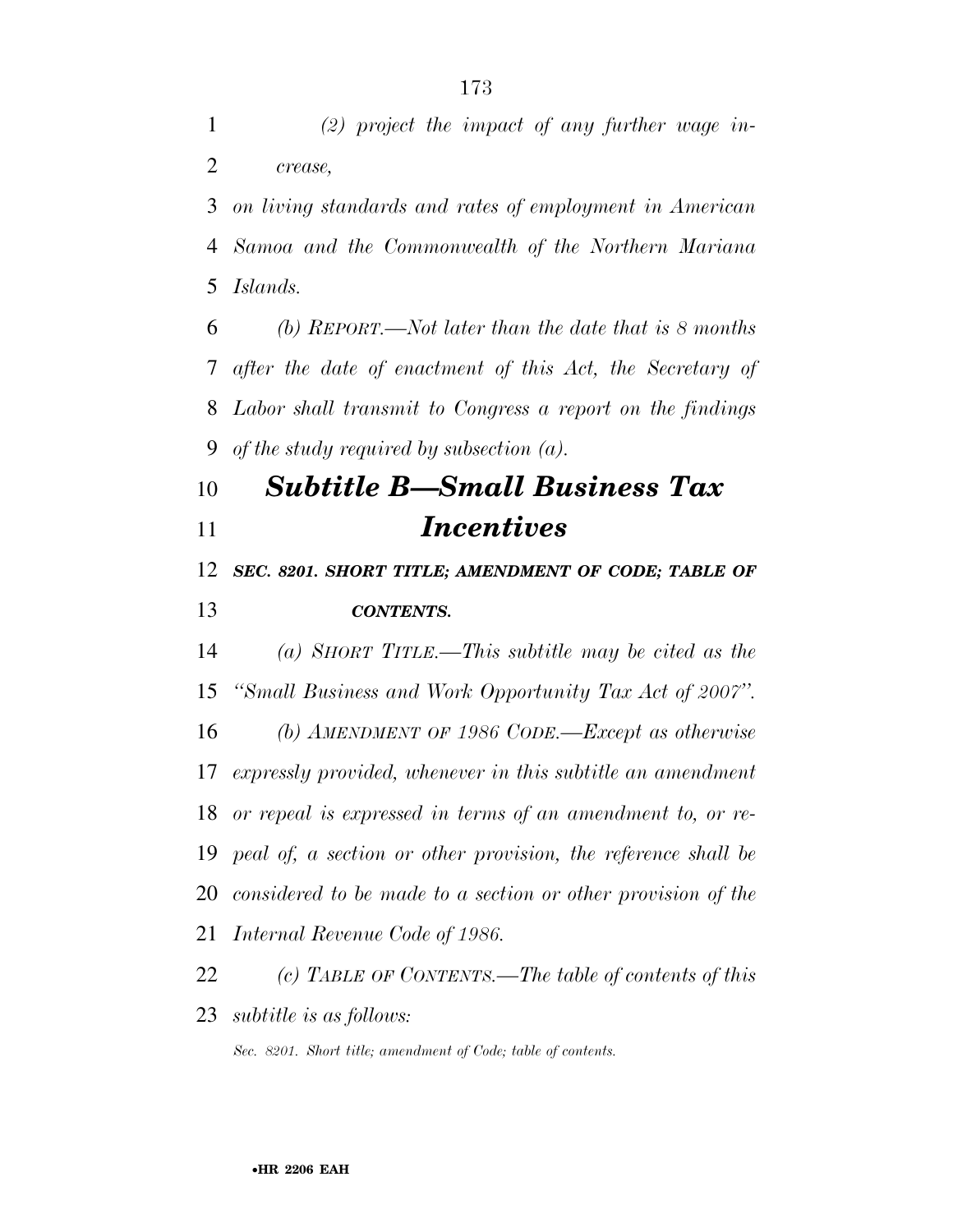#### *PART 1—SMALL BUSINESS TAX RELIEF PROVISIONS*

#### *SUBPART A—GENERAL PROVISIONS*

- *Sec. 8211. Extension and modification of work opportunity tax credit.*
- *Sec. 8212. Extension and increase of expensing for small business.*
- *Sec. 8213. Determination of credit for certain taxes paid with respect to employee cash tips.*
- *Sec. 8214. Waiver of individual and corporate alternative minimum tax limits on work opportunity credit and credit for taxes paid with respect to employee cash tips.*
- *Sec. 8215. Family business tax simplification.*

#### *SUBPART B—GULF OPPORTUNITY ZONE TAX INCENTIVES*

- *Sec. 8221. Extension of increased expensing for qualified section 179 Gulf Opportunity Zone property.*
- *Sec. 8222. Extension and expansion of low-income housing credit rules for buildings in the GO Zones.*
- *Sec. 8223. Special tax-exempt bond financing rule for repairs and reconstructions of residences in the GO Zones.*
- *Sec. 8224. GAO study of practices employed by State and local governments in allocating and utilizing tax incentives provided pursuant to the Gulf Opportunity Zone Act of 2005.*

*SUBPART C—SUBCHAPTER S PROVISIONS*

- *Sec. 8231. Capital gain of S corporation not treated as passive investment income.*
- *Sec. 8232. Treatment of bank director shares.*
- *Sec. 8233. Special rule for bank required to change from the reserve method of accounting on becoming S corporation.*
- *Sec. 8234. Treatment of the sale of interest in a qualified subchapter S subsidiary.*
- *Sec. 8235. Elimination of all earnings and profits attributable to pre-1983 years for certain corporations.*
- *Sec. 8236. Deductibility of interest expense on indebtedness incurred by an electing small business trust to acquire S corporation stock.*

#### *PART 2—REVENUE PROVISIONS*

- *Sec. 8241. Increase in age of children whose unearned income is taxed as if parent's income.*
- *Sec. 8242. Suspension of certain penalties and interest.*
- *Sec. 8243. Modification of collection due process procedures for employment tax liabilities.*
- *Sec. 8244. Permanent extension of IRS user fees.*
- *Sec. 8245. Increase in penalty for bad checks and money orders.*
- *Sec. 8246. Understatement of taxpayer liability by return preparers.*
- *Sec. 8247. Penalty for filing erroneous refund claims.*
- *Sec. 8248. Time for payment of corporate estimated taxes.*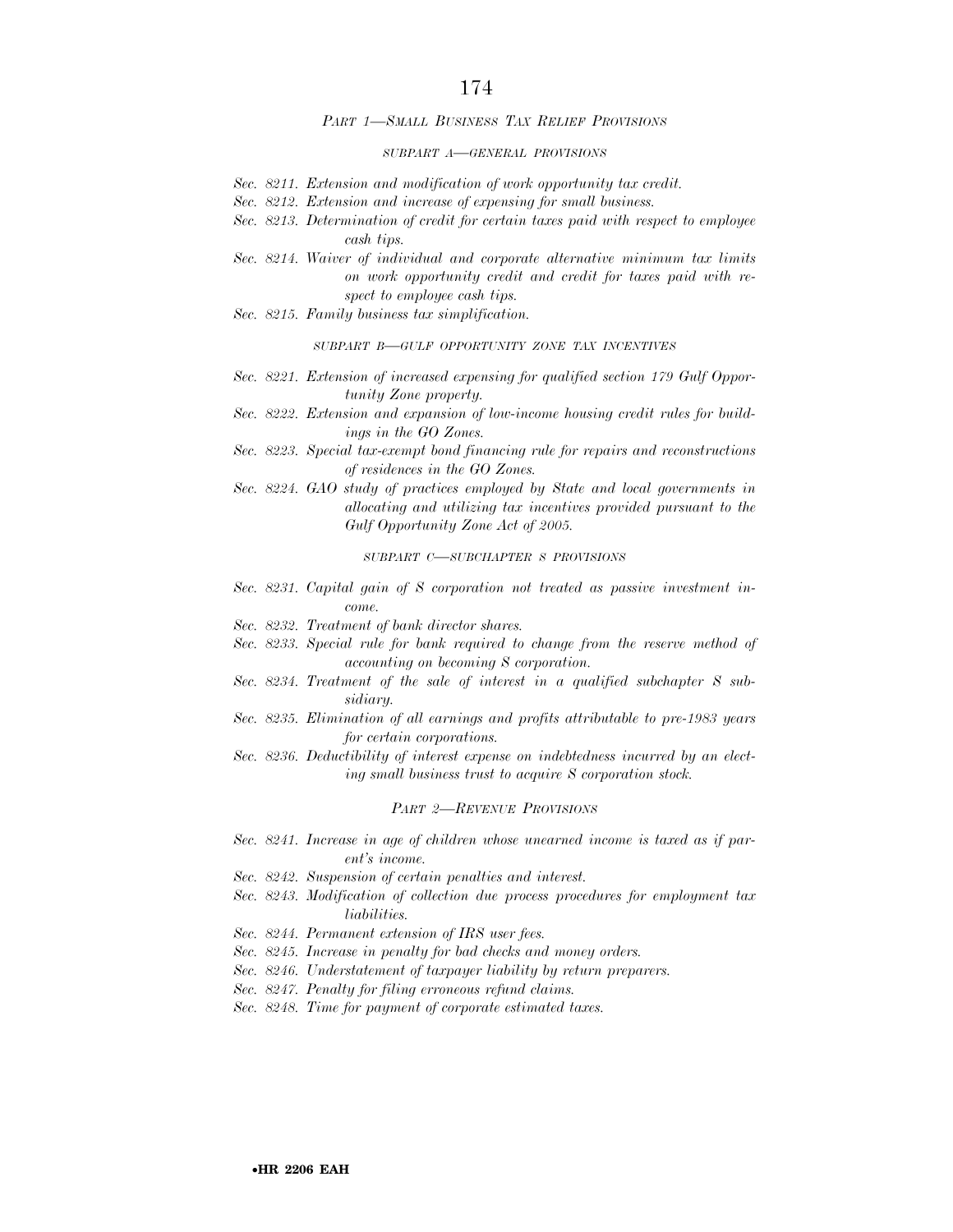| 1  | <b>PART 1-SMALL BUSINESS TAX RELIEF</b>                  |
|----|----------------------------------------------------------|
| 2  | <b>PROVISIONS</b>                                        |
| 3  | <b>Subpart A–General Provisions</b>                      |
| 4  | SEC. 8211. EXTENSION AND MODIFICATION OF WORK OP-        |
| 5  | PORTUNITY TAX CREDIT.                                    |
| 6  | (a) EXTENSION.—Section $51(c)(4)(B)$ (relating to ter-   |
| 7  | mination) is amended by striking "December 31, 2007" and |
| 8  | <i>inserting "August 31, 2011".</i>                      |
| 9  | (b) INCREASE IN MAXIMUM AGE FOR DESIGNATED               |
| 10 | COMMUNITY RESIDENTS.-                                    |
| 11 | $(1)$ IN GENERAL.—Paragraph $(5)$ of section             |
| 12 | $51(d)$ is amended to read as follows:                   |
| 13 | "(5) DESIGNATED COMMUNITY RESIDENTS.-                    |
| 14 | "(A) IN GENERAL.—The term 'designated                    |
| 15 | community resident' means any individual who             |
| 16 | is certified by the designated local agency—             |
| 17 | $``(i)$ as having attained age 18 but not                |
| 18 | age 40 on the hiring date, and                           |
| 19 | $``(ii)$ as having his principal place of                |
| 20 | abode within an empowerment zone, enter-                 |
| 21 | prise community, renewal community, or                   |
| 22 | rural renewal county.                                    |
| 23 | "(B) INDIVIDUAL MUST CONTINUE TO RE-                     |
| 24 | SIDE IN ZONE, COMMUNITY, OR COUNTY.—In the               |
| 25 | case of a designated community resident, the             |
| 26 | term 'qualified wages' shall not include wages           |
|    | $\bullet$ HR 2206 EAH                                    |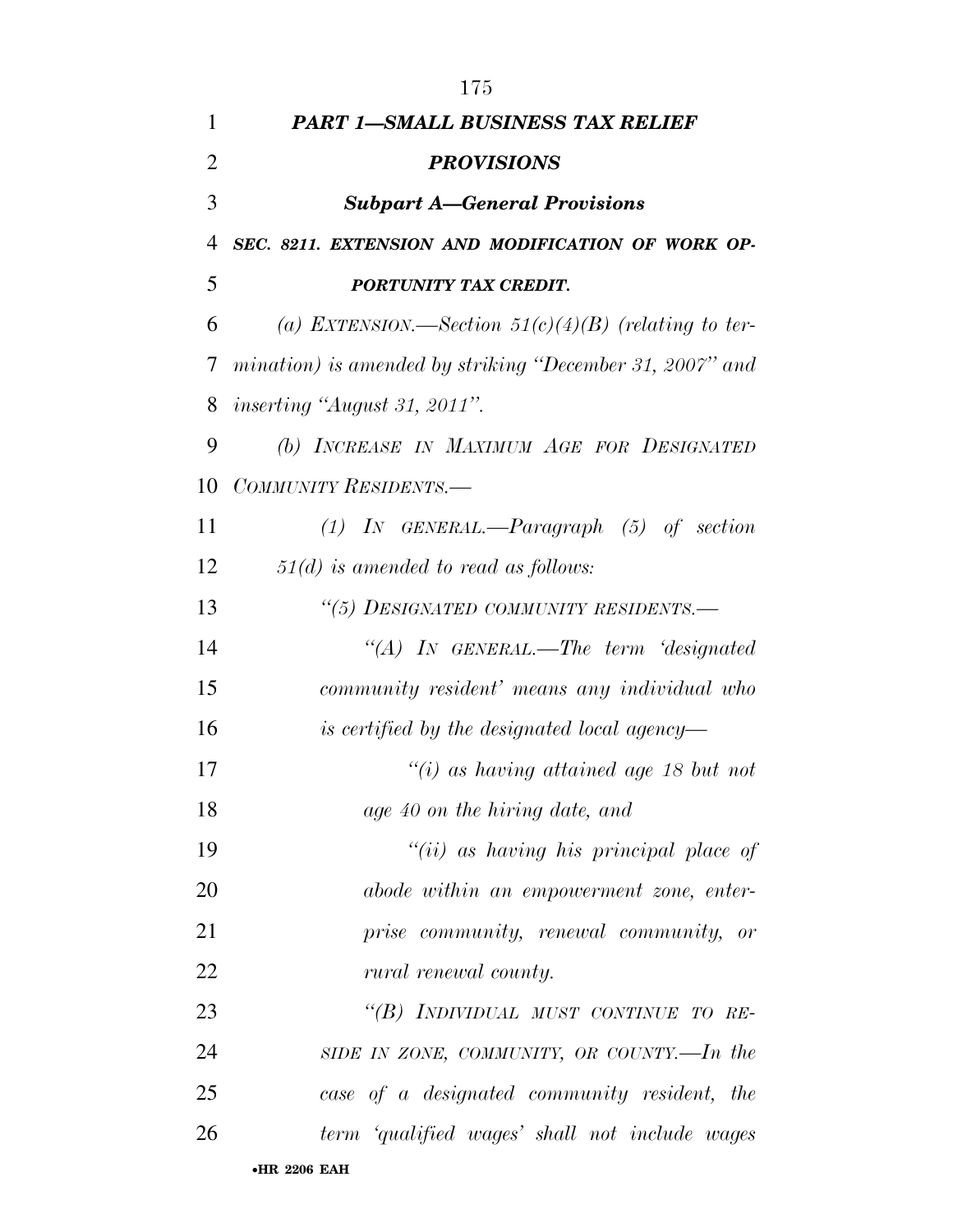| $\mathbf{1}$   | paid or incurred for services performed while the                |
|----------------|------------------------------------------------------------------|
| $\overline{2}$ | individual's principal place of abode is outside                 |
| 3              | an empowerment zone, enterprise community, re-                   |
| $\overline{4}$ | newal community, or rural renewal county.                        |
| 5              | "(C) RURAL RENEWAL COUNTY.-For pur-                              |
| 6              | poses of this paragraph, the term 'rural renewal                 |
| 7              | county' means any county which—                                  |
| 8              | $``(i)$ is outside a metropolitan statis-                        |
| 9              | tical area (defined as such by the Office of                     |
| 10             | Management and Budget), and                                      |
| 11             | $``(ii)$ during the 5-year periods 1990                          |
| 12             | through $1994$ and $1995$ through $1999$ had a                   |
| 13             | net population loss.".                                           |
| 14             | CONFORMING AMENDMENT.-Subparagraph<br>(2)                        |
| 15             | (D) of section $51(d)(1)$ is amended to read as follows:         |
| 16             | "(D) a designated community resident,".                          |
| 17             | (c) CLARIFICATION OF TREATMENT OF INDIVIDUALS                    |
| 18             | UNDER INDIVIDUAL WORK PLANS.—Subparagraph (B) of                 |
| 19             | section $51(d)(6)$ (relating to vocational rehabilitation refer- |
| 20             | ral) is amended by striking "or" at the end of clause $(i)$ ,    |
| 21             | by striking the period at the end of clause (ii) and inserting   |
| 22             | ", or", and by adding at the end the following new clause:       |
| 23             | "(iii) an individual work plan devel-                            |
| 24             | oped and implemented by an employment                            |
| 25             | network pursuant to subsection $(g)$ of sec-                     |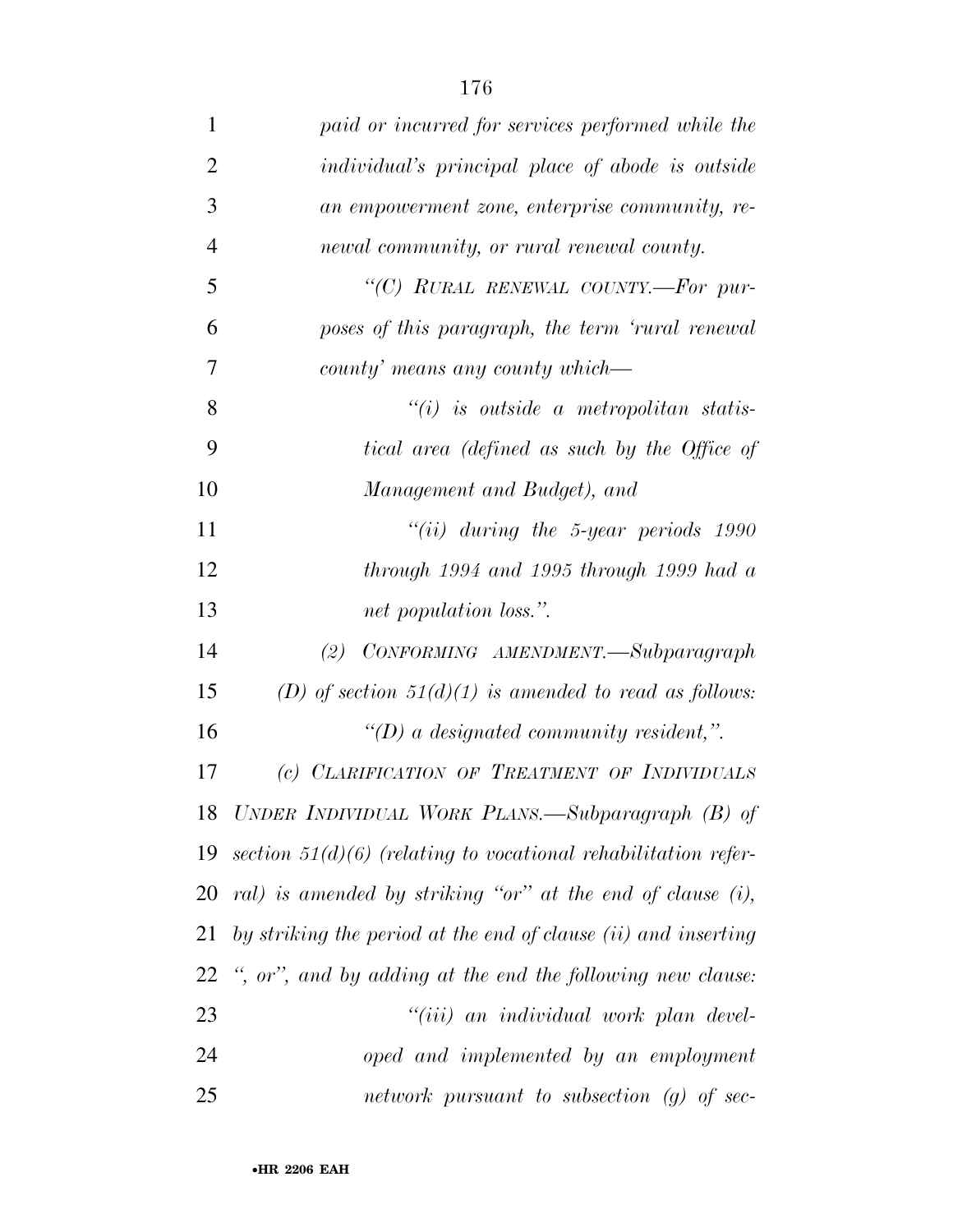| $\mathbf{1}$ | tion 1148 of the Social Security Act with             |
|--------------|-------------------------------------------------------|
| 2            | respect to which the requirements of such             |
| 3            | subsection are met.".                                 |
| 4            | (d) TREATMENT OF DISABLED VETERANS UNDER THE          |
| 5            | WORK OPPORTUNITY TAX CREDIT.—                         |
| 6            | (1) DISABLED VETERANS TREATED AS MEMBERS              |
| 7            | OF TARGETED GROUP.-                                   |
| 8            | $(A)$ IN GENERAL.—Subparagraph $(A)$ of               |
| 9            | section $51(d)(3)$ (relating to qualified veteran) is |
| 10           | amended by striking "agency as being a member         |
| 11           | of a family" and all that follows and inserting       |
| 12           | "agency as—                                           |
| 13           | $``(i)$ being a member of a family receiv-            |
| 14           | ing assistance under a food stamp program             |
| 15           | under the Food Stamp Act of 1977 for at               |
| 16           | least a 3-month period ending during the              |
| 17           | 12-month period ending on the hiring date,            |
| 18           | or                                                    |
| 19           | $``(ii)$ entitled to compensation for a               |
| 20           | service-connected disability, and—                    |
| 21           | "(I) having a hiring date which is                    |
| 22           | not more that 1 year after having been                |
| 23           | discharged or released from active duty               |
| 24           | in the Armed Forces of the United                     |
| 25           | States, or                                            |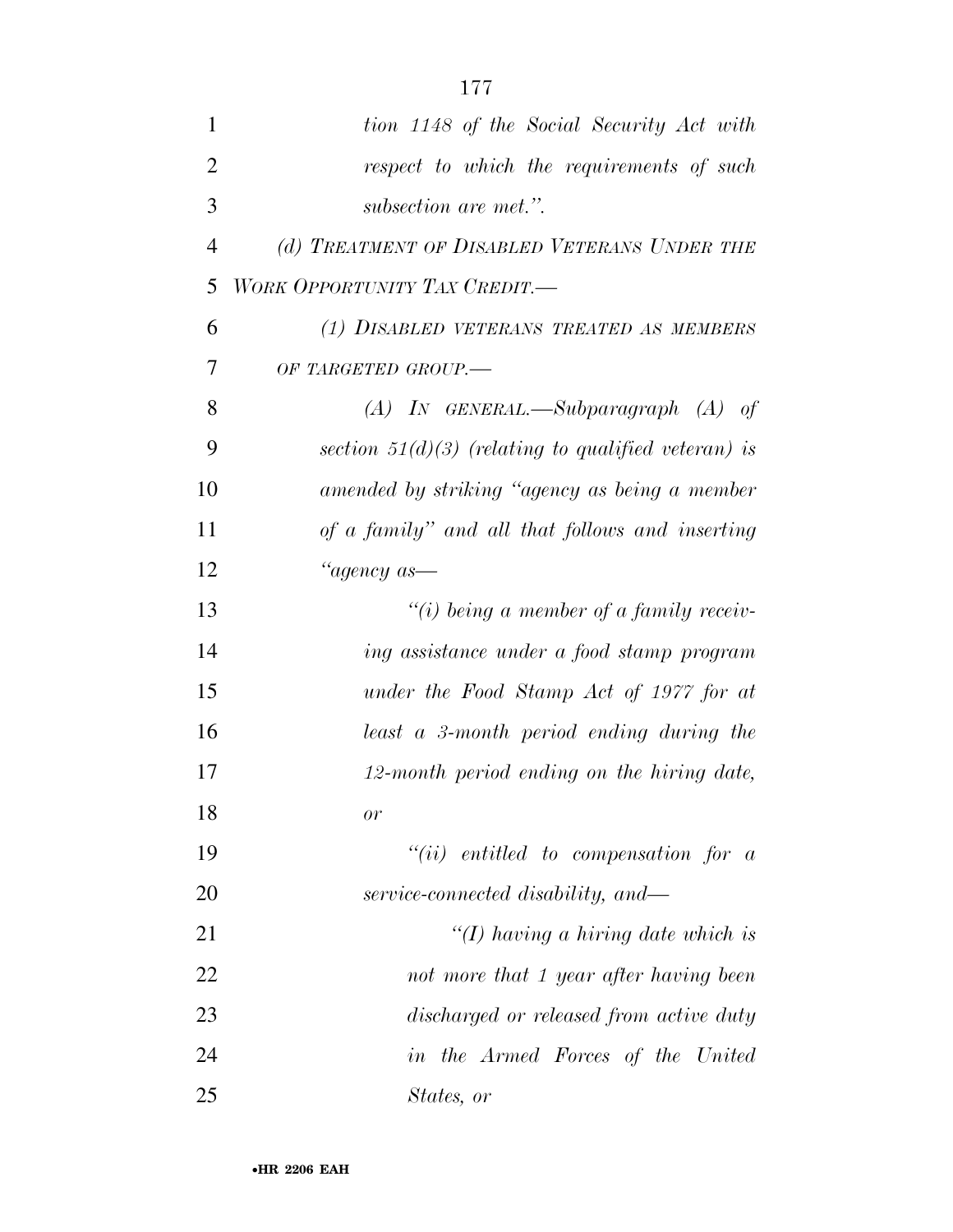| $\mathbf{1}$   | "(II) having aggregate periods of                         |
|----------------|-----------------------------------------------------------|
| $\overline{2}$ | unemployment during the 1-year pe-                        |
| 3              | riod ending on the hiring date which                      |
| $\overline{4}$ | equal or exceed 6 months.".                               |
| 5              | $(B)$ DEFINITIONS.—Paragraph (3) of sec-                  |
| 6              | tion $51(d)$ is amended by adding at the end the          |
| 7              | following new subparagraph:                               |
| 8              | "(C) OTHER DEFINITIONS.—For purposes of                   |
| 9              | subparagraph $(A)$ , the terms 'compensation' and         |
| 10             | 'service-connected' have the meanings given such          |
| 11             | terms under section 101 of title 38, United               |
| 12             | States Code.".                                            |
| 13             | (2) INCREASE IN AMOUNT OF WAGES TAKEN INTO                |
| 14             | ACCOUNT FOR DISABLED VETERANS.-Paragraph (3)              |
| 15             | of section 51(b) is amended—                              |
| 16             | (A) by inserting " $($12,000$ per year in the             |
| 17             | case of any individual who is a qualified veteran         |
| 18             | by reason of subsection $(d)(3)(A)(ii))$ " before the     |
| 19             | period at the end, and                                    |
| 20             | (B) by striking "ONLY FIRST \$6,000 OF" in                |
| 21             | the heading and inserting "LIMITATION ON".                |
| 22             | (e) EFFECTIVE DATE.—The amendments made by this           |
| 23             | section shall apply to individuals who begin work for the |
| 24             | employer after the date of the enactment of this Act.     |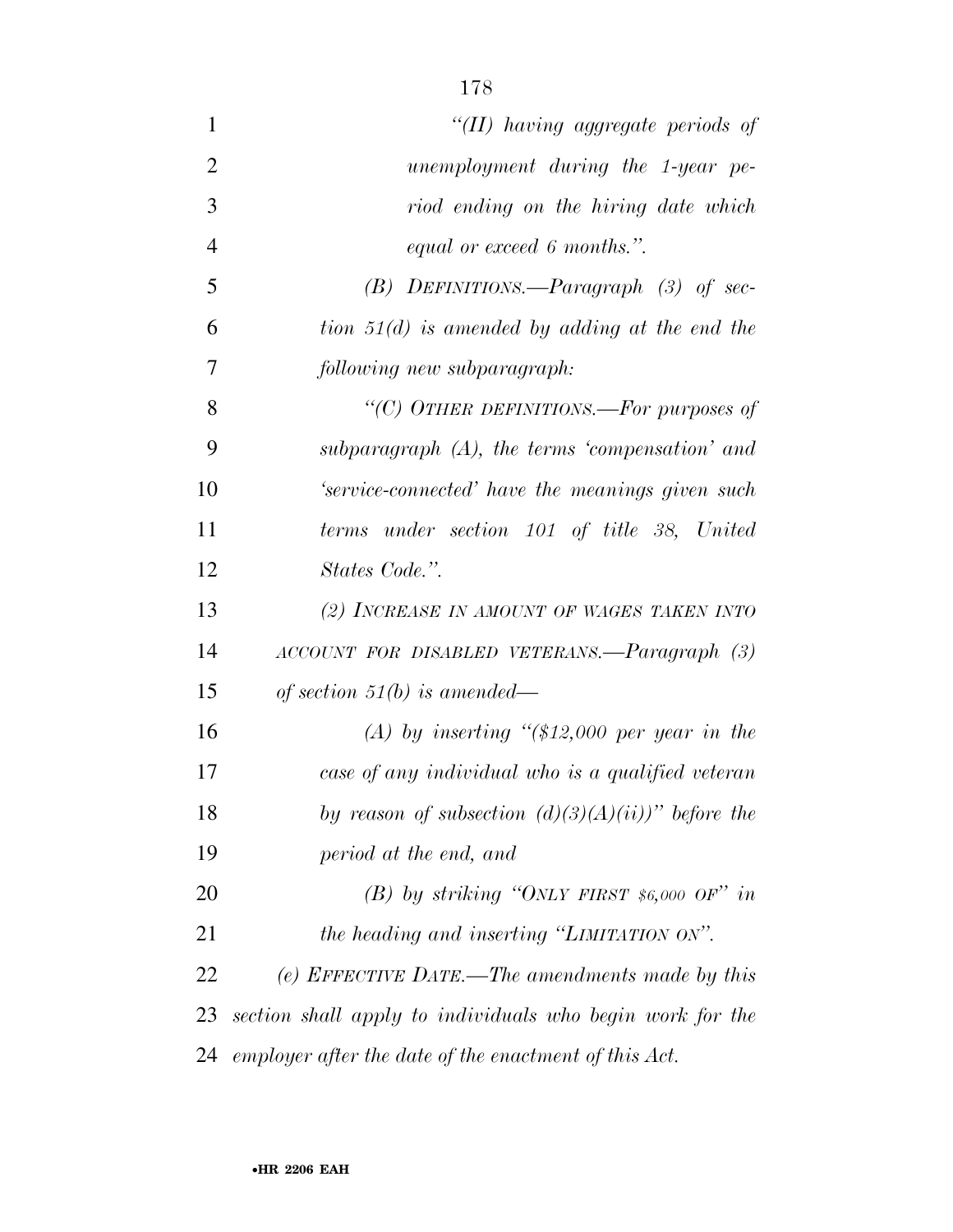| 1              | SEC. 8212. EXTENSION AND INCREASE OF EXPENSING FOR                  |
|----------------|---------------------------------------------------------------------|
| $\overline{2}$ | <b>SMALL BUSINESS.</b>                                              |
| 3              | (a) EXTENSION.—Subsections $(b)(1)$ , $(b)(2)$ , $(b)(5)$ ,         |
| 4              | $(c)(2)$ , and $(d)(1)(A)(ii)$ of section 179 (relating to election |
| 5              | to expense certain depreciable business assets) are each            |
| 6              | amended by striking "2010" and inserting "2011".                    |
| 7              | (b) INCREASE IN LIMITATIONS.—Subsection (b) of sec-                 |
| 8              | $tion\ 179\ is\ amended—$                                           |
| 9              | (1) by striking "\$100,000 in the case of taxable                   |
| 10             | years beginning after 2002" in paragraph $(1)$ and in-              |
| 11             | serting "\$125,000 in the case of taxable years begin-              |
| 12             | ning after 2006", and                                               |
| 13             | (2) by striking " $$400,000$ in the case of taxable                 |
| 14             | years beginning after 2002" in paragraph $(2)$ and in-              |
| 15             | serting "\$500,000 in the case of taxable years begin-              |
| 16             | ning after 2006".                                                   |
| 17             | (c) INFLATION ADJUSTMENT.—Subparagraph $(A)$ of                     |
|                | 18 section $179(b)(5)$ is amended—                                  |
| 19             | $(1)$ by striking "2003" and inserting "2007",                      |
| 20             | (2) by striking " $$100,000$ and $$400,000$ " and in-               |
| 21             | serting " $$125,000$ and $$500,000$ ", and                          |
| 22             | $(3)$ by striking "2002" in clause (ii) and insert-                 |
| 23             | ing "2006".                                                         |
| 24             | (d) EFFECTIVE DATE.—The amendments made by this                     |
| 25             | section shall apply to taxable years beginning after Decem-         |
| 26             | $ber\,31, 2006.$                                                    |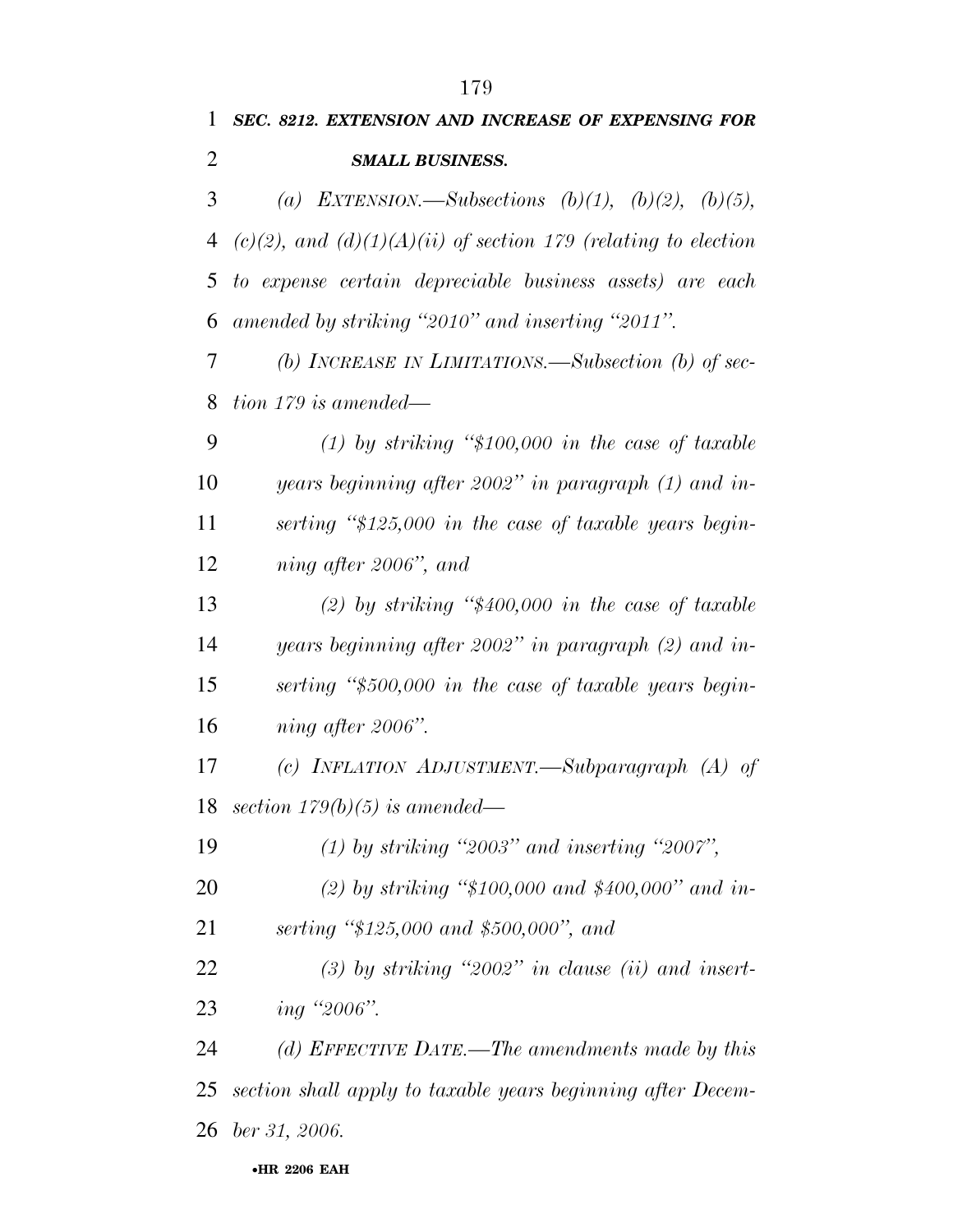| 1  | SEC. 8213. DETERMINATION OF CREDIT FOR CERTAIN               |
|----|--------------------------------------------------------------|
| 2  | TAXES PAID WITH RESPECT TO EMPLOYEE                          |
| 3  | <b>CASH TIPS.</b>                                            |
| 4  | (a) IN GENERAL.—Subparagraph $(B)$ of section                |
| 5  | $45B(b)(1)$ is amended by inserting "as in effect on January |
| 6  | 1, 2007, and" before "determined without regard to".         |
| 7  | (b) EFFECTIVE DATE.—The amendment made by this               |
| 8  | section shall apply to tips received for services performed  |
| 9  | after December 31, 2006.                                     |
| 10 | <b>SEC. 8214. WAIVER OF INDIVIDUAL AND CORPORATE ALTER-</b>  |
| 11 | NATIVE MINIMUM TAX LIMITS ON WORK OP-                        |
| 12 | PORTUNITY CREDIT AND CREDIT FOR TAXES                        |
| 13 | PAID WITH RESPECT TO EMPLOYEE CASH                           |
| 14 | TIPS.                                                        |
| 15 | (a) ALLOWANCE AGAINST ALTERNATIVE MINIMUM                    |
| 16 | TAX.—Subparagraph (B) of section $38(c)(4)$ is amended by    |
| 17 | striking "and" at the end of clause $(i)$ , by inserting a   |
| 18 | comma at the end of clause (ii), and by adding at the end    |
| 19 | <i>the following new clauses:</i>                            |
| 20 | $``(iii)$ the credit determined under sec-                   |
| 21 | tion 45B, and                                                |
| 22 | $``(iv)$ the credit determined under sec-                    |
| 23 | tion $51$ .".                                                |
| 24 | (b) EFFECTIVE DATE.—The amendments made by this              |
| 25 | section shall apply to credits determined under sections 45B |
| 26 | and 51 of the Internal Revenue Code of 1986 in taxable       |
|    | •HR 2206 EAH                                                 |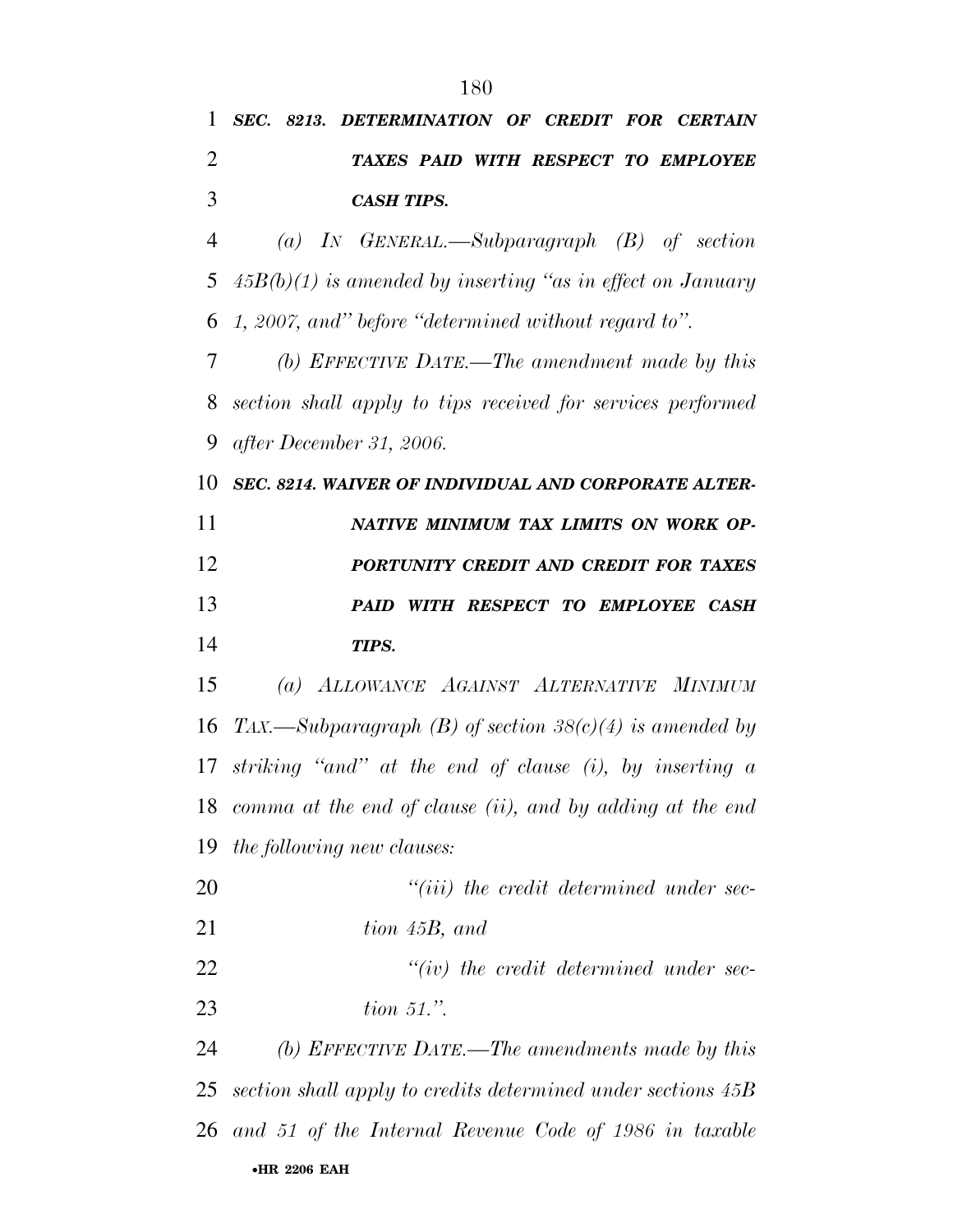*years beginning after December 31, 2006, and to carrybacks of such credits.* 

## *SEC. 8215. FAMILY BUSINESS TAX SIMPLIFICATION.*

 *(a) IN GENERAL.—Section 761 (defining terms for purposes of partnerships) is amended by redesignating sub- section (f) as subsection (g) and by inserting after sub-section (e) the following new subsection:* 

*''(f) QUALIFIED JOINT VENTURE.—*

 *''(1) IN GENERAL.—In the case of a qualified joint venture conducted by a husband and wife who file a joint return for the taxable year, for purposes of this title—*

 *''(A) such joint venture shall not be treated as a partnership,* 

 *''(B) all items of income, gain, loss, deduc- tion, and credit shall be divided between the spouses in accordance with their respective inter-ests in the venture, and* 

 *''(C) each spouse shall take into account such spouse's respective share of such items as if they were attributable to a trade or business con-ducted by such spouse as a sole proprietor.* 

 *''(2) QUALIFIED JOINT VENTURE.—For purposes of paragraph (1), the term 'qualified joint venture'*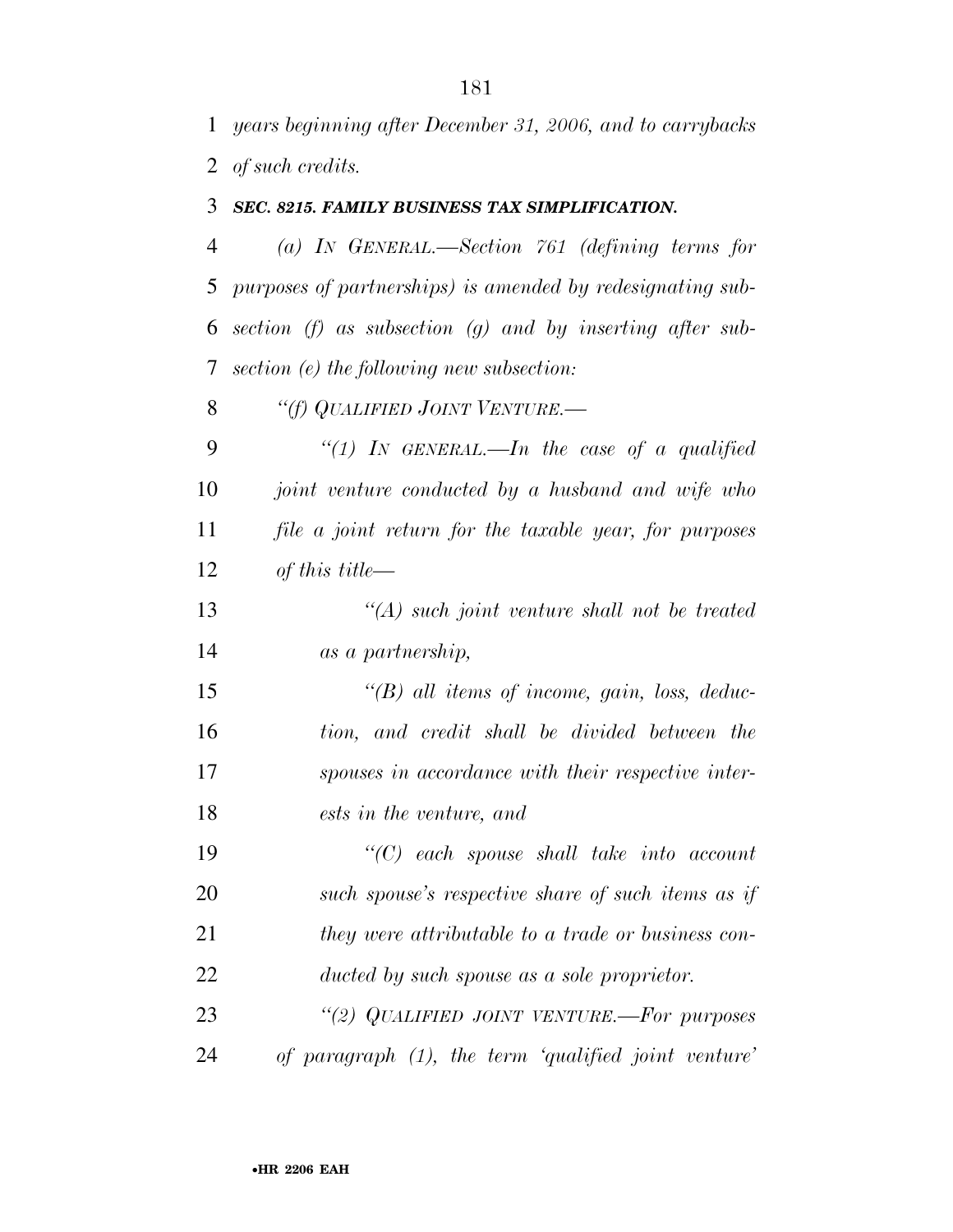| $\mathbf{1}$   | means any joint venture involving the conduct of a       |
|----------------|----------------------------------------------------------|
| $\overline{2}$ | trade or business if—                                    |
| 3              | $\lq (A)$ the only members of such joint venture         |
| $\overline{4}$ | are a husband and wife,                                  |
| 5              | $\lq$ (B) both spouses materially participate            |
| 6              | (within the meaning of section $469(h)$ without          |
| 7              | regard to paragraph (5) thereof) in such trade or        |
| 8              | business, and                                            |
| 9              | "(C) both spouses elect the application of               |
| 10             | <i>this subsection.</i> "                                |
| 11             | (b) NET EARNINGS FROM SELF-EMPLOYMENT.-                  |
| 12             | $(1)$ Subsection $(a)$ of section 1402 (defining net     |
| 13             | earnings from self-employment) is amended by strik-      |
| 14             | ing ", and" at the end of paragraph (15) and insert-     |
| 15             | ing a semicolon, by striking the period at the end of    |
| 16             | paragraph $(16)$ and inserting "; and", and by insert-   |
| 17             | ing after paragraph (16) the following new para-         |
| 18             | graph:                                                   |
| 19             | $\lq(17)$ notwithstanding the preceding provisions       |
| 20             | of this subsection, each spouse's share of income or     |
| 21             | loss from a qualified joint venture shall be taken into  |
| 22             | $account$ as provided in section $761(f)$ in determining |
| 23             | net earnings from self-employment of such spouse.".      |
| 24             | $(2)$ Subsection $(a)$ of section 211 of the Social      |
| 25             | Security Act (defining net earnings from self-employ-    |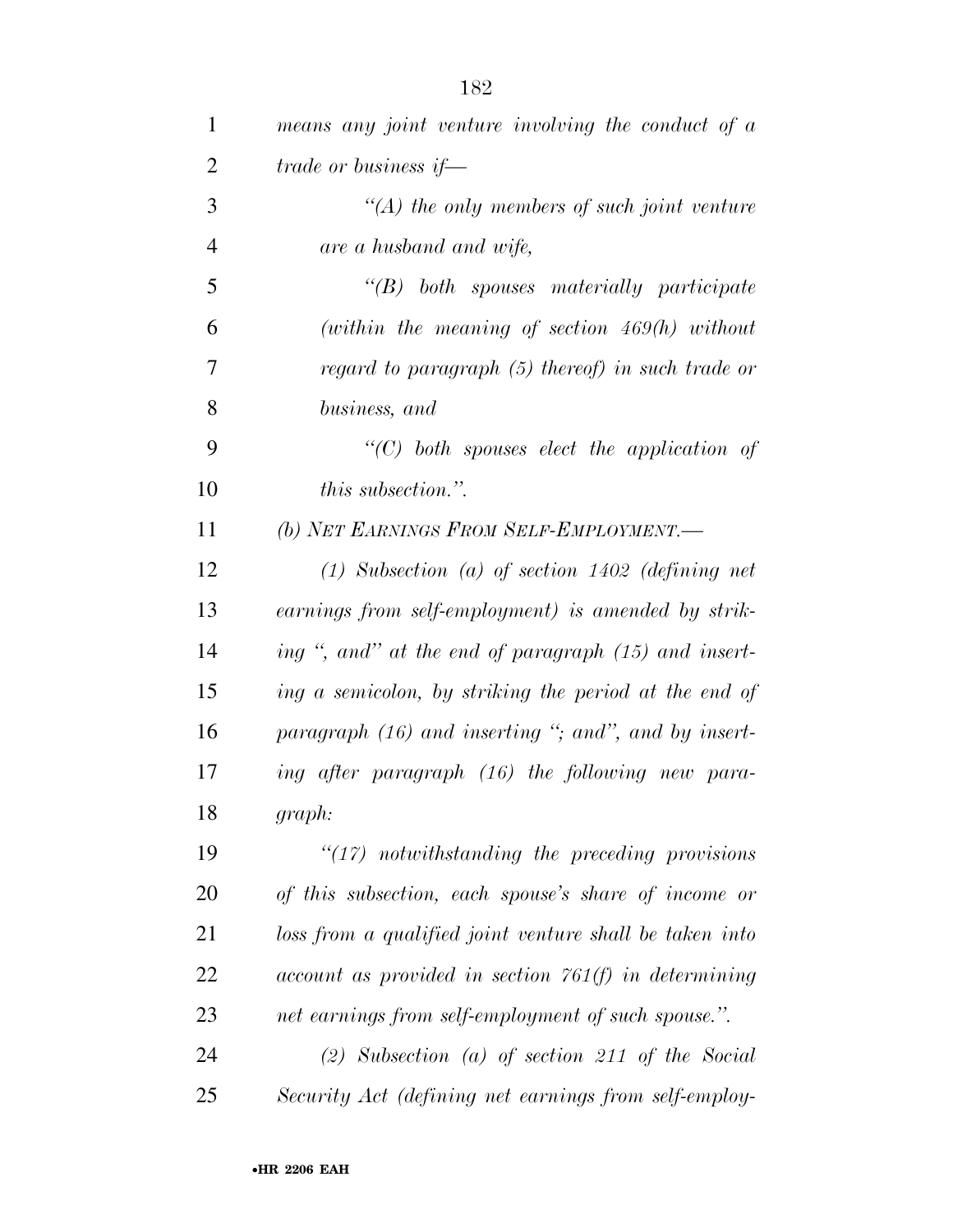| $\mathbf{1}$   | ment) is amended by striking "and" at the end of            |
|----------------|-------------------------------------------------------------|
| 2              | paragraph $(14)$ , by striking the period at the end of     |
| 3              | paragraph $(15)$ and inserting "; and", and by insert-      |
| $\overline{4}$ | ing after paragraph (15) the following new para-            |
| 5              | graph:                                                      |
| 6              | $\degree$ (16) Notwithstanding the preceding provisions     |
| 7              | of this subsection, each spouse's share of income or        |
| 8              | loss from a qualified joint venture shall be taken into     |
| 9              | $account$ as provided in section $761(f)$ of the Internal   |
| 10             | Revenue Code of 1986 in determining net earnings            |
| 11             | from self-employment of such spouse.".                      |
| 12             | (c) EFFECTIVE DATE.—The amendments made by this             |
| 13             | section shall apply to taxable years beginning after Decem- |
| 14             | ber 31, 2006.                                               |
| 15             | <b>Subpart B-Gulf Opportunity Zone Tax Incentives</b>       |
| 16             | SEC. 8221. EXTENSION OF INCREASED EXPENSING FOR             |
| 17             | <b>QUALIFIED SECTION 179 GULF OPPORTUNITY</b>               |
| 18             | <b>ZONE PROPERTY.</b>                                       |
| 19             | Paragraph (2) of section $1400N(e)$ (relating to quali-     |
|                | 20 fied section 179 Gulf Opportunity Zone property) is      |
| 21             | $amended-$                                                  |
| 22             | $(1)$ by striking "this subsection, the term" and           |
| 23             | <i>inserting:</i>                                           |
| 24             | "this subsection—                                           |
|                |                                                             |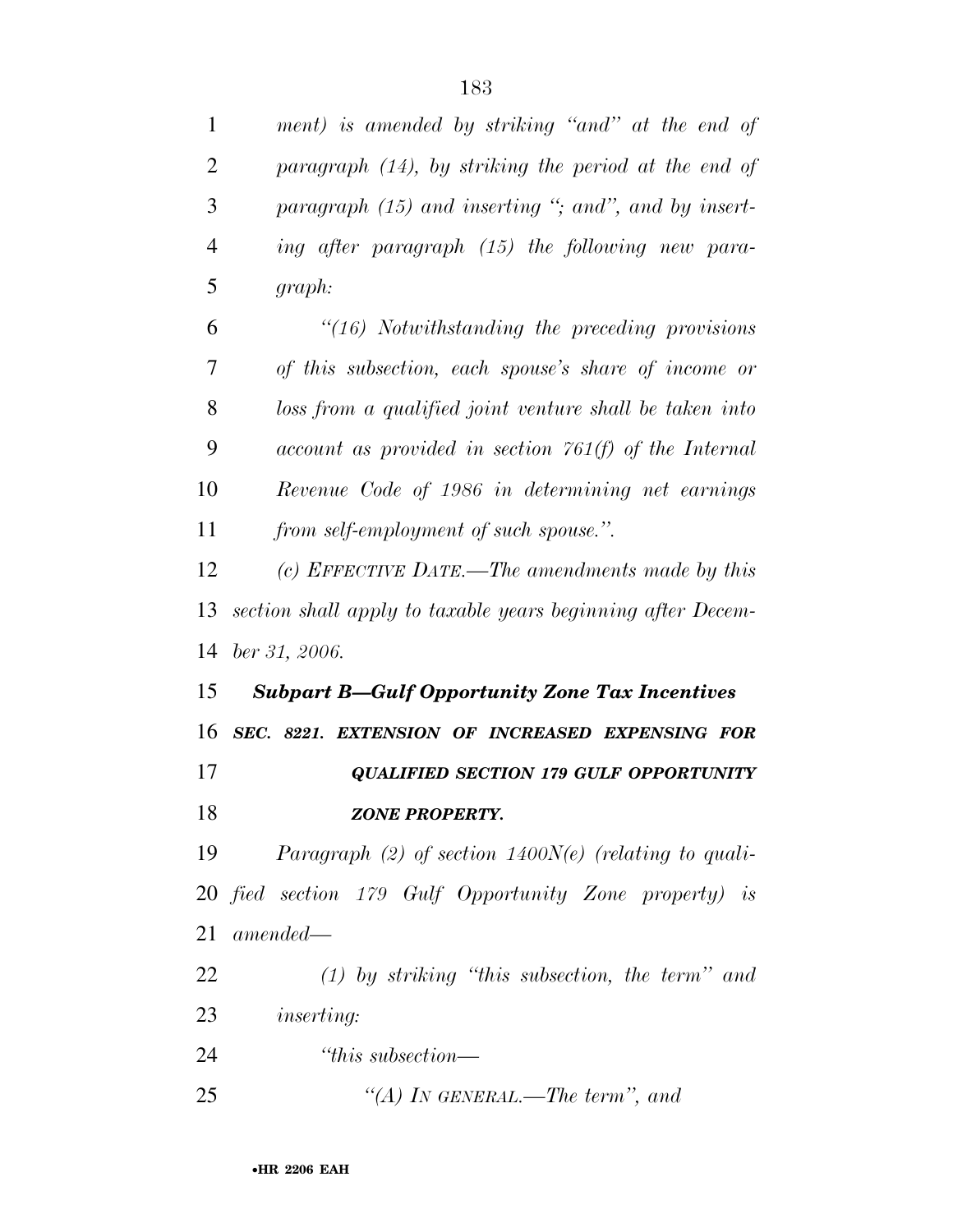| 1              | $(2)$ by adding at the end the following new sub-              |
|----------------|----------------------------------------------------------------|
| $\overline{2}$ | <i>paragraph:</i>                                              |
| 3              | "(B) EXTENSION FOR CERTAIN PROP-                               |
| $\overline{4}$ | $ERTY. — In the case of property substantially all$            |
| 5              | of the use of which is in one or more specified                |
| 6              | portions of the GO Zone (as defined by sub-                    |
| 7              | section $(d)(6)$ , such term shall include section             |
| 8              | 179 property (as so defined) which is described                |
| 9              | in subsection $(d)(2)$ , determined—                           |
| 10             | $``(i)$ without regard to subsection                           |
| 11             | $(d)(6)$ , and                                                 |
| 12             | "(ii) by substituting '2008' for '2007'                        |
| 13             | in subparagraph $(A)(v)$ thereof.".                            |
| 14             | SEC. 8222. EXTENSION AND EXPANSION OF LOW-INCOME               |
| 15             | <b>HOUSING CREDIT RULES FOR BUILDINGS IN</b>                   |
| 16             |                                                                |
|                | THE GO ZONES.                                                  |
|                | (a) TIME FOR MAKING LOW-INCOME HOUSING CREDIT                  |
| 17             | 18 ALLOCATIONS.—Subsection (c) of section 1400N (relating      |
|                | 19 to low-income housing credit) is amended by redesignating   |
|                | $20$ paragraph $(5)$ as paragraph $(6)$ and by inserting after |
| 21             | $paramph (4)$ the following new paragraph:                     |
| 22             | "(5) TIME FOR MAKING LOW-INCOME HOUSING                        |
| 23             | CREDIT ALLOCATIONS.—Section $42(h)(1)(B)$ shall not            |
| 24             | apply to an allocation of housing credit dollar                |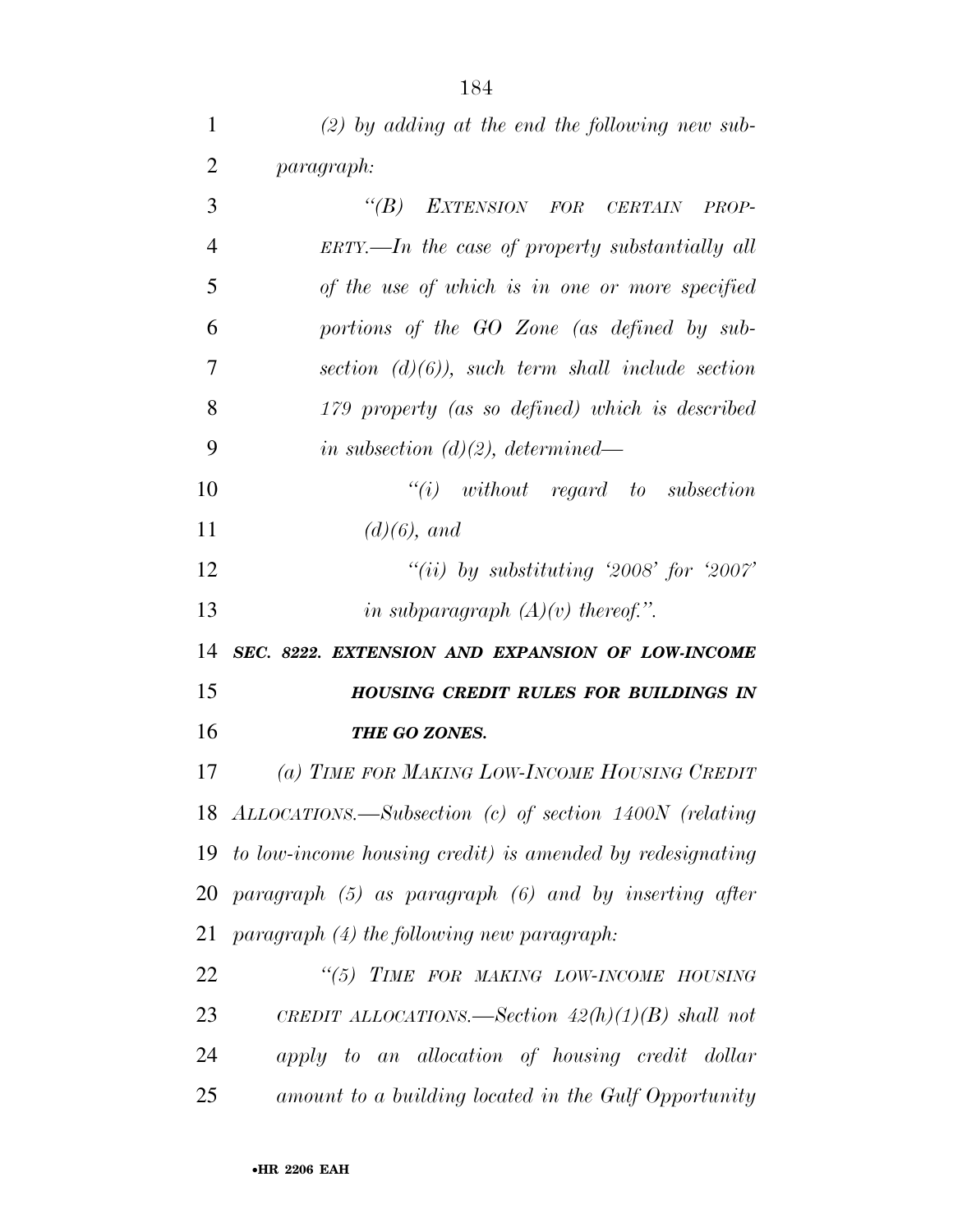*Zone, the Rita GO Zone, or the Wilma GO Zone, if* 

| such allocation is made in 2006, 2007, or 2008, and         |
|-------------------------------------------------------------|
| such building is placed in service before January 1,        |
| $2011$ ."                                                   |
| (b) EXTENSION OF PERIOD FOR TREATING GO ZONES               |
| AS DIFFICULT DEVELOPMENT AREAS.-                            |
| (1) IN GENERAL.—Subparagraph (A) of section                 |
| $1400N(c)(3)$ is amended by striking "2006, 2007, or        |
| 2008" and inserting "the period beginning on Janu-          |
| ary 1, 2006, and ending on December 31, 2010".              |
| (2) CONFORMING AMENDMENT.—Clause $(ii)$ of                  |
| section $1400N(c)(3)(B)$ is amended by striking "such"      |
| period" and inserting "the period described in sub-         |
| paragraph $(A)$ ".                                          |
| (c) COMMUNITY DEVELOPMENT BLOCK GRANTS NOT                  |
| TAKEN INTO ACCOUNT IN DETERMINING IF BUILDINGS ARE          |
| FEDERALLY SUBSIDIZED.—Subsection (c) of section 1400N       |
| (relating to low-income housing credit), as amended by this |
|                                                             |

 *Act, is amended by redesignating paragraph (6) as para- graph (7) and by inserting after paragraph (5) the fol-lowing new paragraph:* 

 *''(6) COMMUNITY DEVELOPMENT BLOCK GRANTS NOT TAKEN INTO ACCOUNT IN DETERMINING IF BUILDINGS ARE FEDERALLY SUBSIDIZED.—For pur-pose of applying section 42(i)(2)(D) to any building*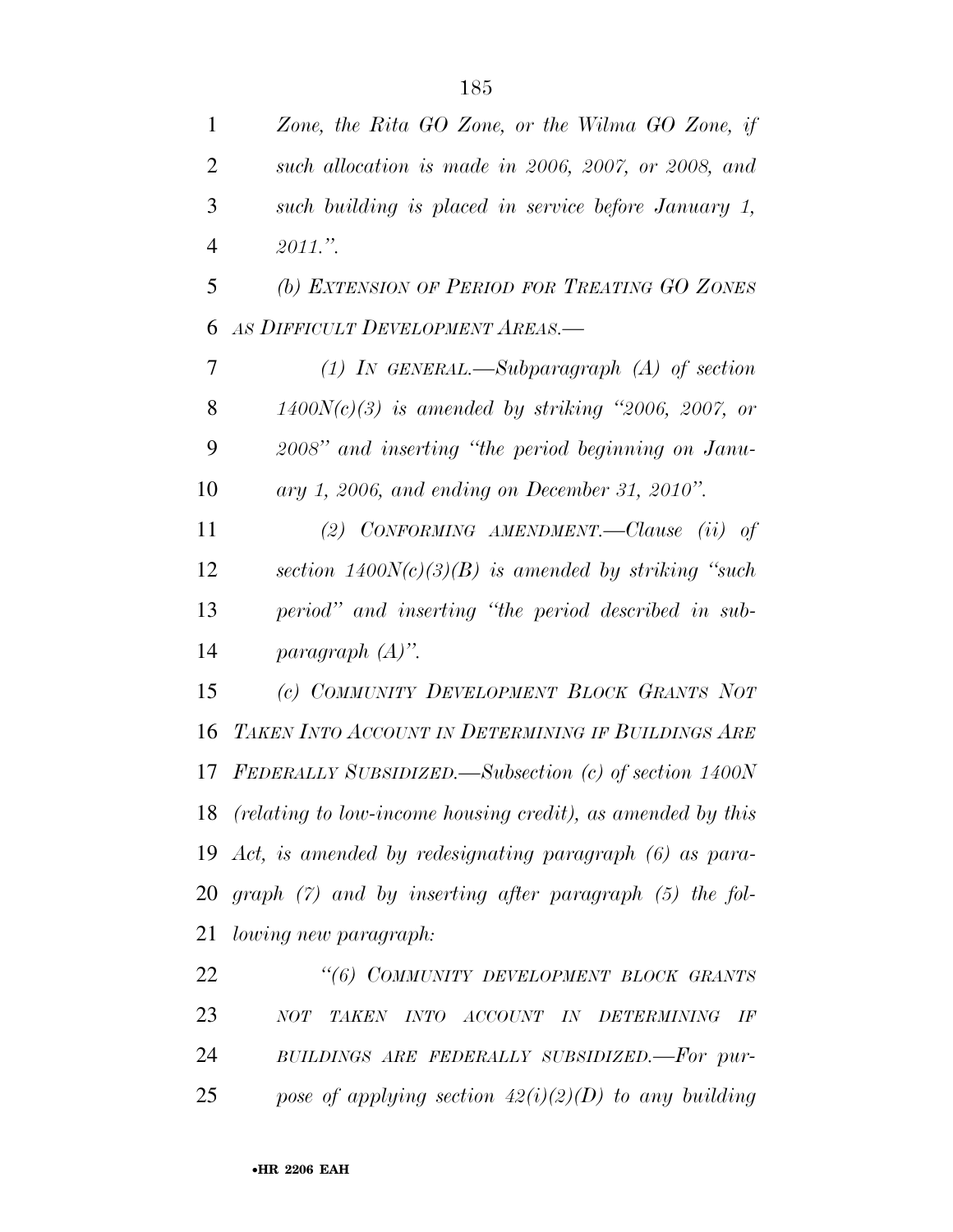| $\mathbf{1}$   | which is placed in service in the Gulf Opportunity        |
|----------------|-----------------------------------------------------------|
| $\overline{2}$ | Zone, the Rita GO Zone, or the Wilma GO Zone dur-         |
| 3              | ing the period beginning on January 1, 2006, and          |
| 4              | ending on December 31, 2010, a loan shall not be          |
| 5              | treated as a below market Federal loan solely by rea-     |
| 6              | son of any assistance provided under section 106,         |
| 7              | 107, or 108 of the Housing and Community Develop-         |
| 8              | ment Act of 1974 by reason of section 122 of such Act     |
| 9              | or any provision of the Department of Defense Appro-      |
| 10             | priations Act, 2006, or the Emergency Supplemental        |
| 11             | Appropriations Act for Defense, the Global War on         |
| 12             | Terror, and Hurricane Recovery, 2006.".                   |
|                |                                                           |
| 13             | SEC. 8223. SPECIAL TAX-EXEMPT BOND FINANCING RULE         |
| 14             | FOR REPAIRS AND RECONSTRUCTIONS OF                        |
| 15             | <b>RESIDENCES IN THE GO ZONES.</b>                        |
| 16             | Subsection (a) of section $1400N$ (relating to tax-exempt |
| 17             | bond financing) is amended by adding at the end the fol-  |
|                | 18 lowing new paragraph:                                  |
| 19             | "(7) SPECIAL RULE FOR REPAIRS AND RECON-                  |
| 20             | STRUCTIONS.-                                              |
| 21             | "(A) IN GENERAL.—For purposes of section                  |
| 22             | 143 and this subsection, any qualified GO Zone            |
| 23             | repair or reconstruction shall be treated as a            |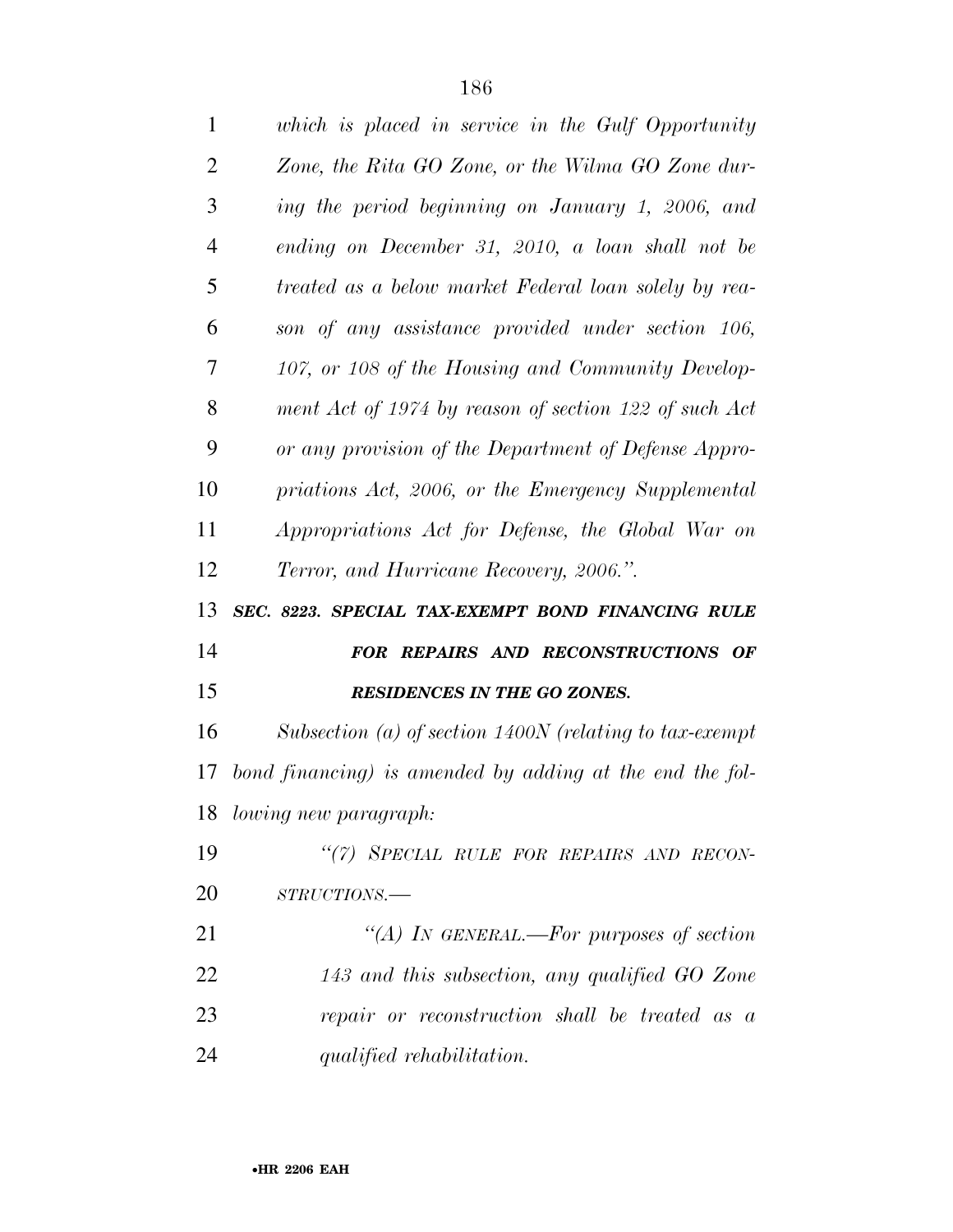| $\mathbf{1}$   | "(B) QUALIFIED GO ZONE REPAIR OR RE-               |
|----------------|----------------------------------------------------|
| $\overline{2}$ | CONSTRUCTION.—For purposes of subparagraph         |
| 3              | $(A)$ , the term 'qualified GO Zone repair or re-  |
| $\overline{4}$ | construction' means any repair of damage           |
| 5              | caused by Hurricane Katrina, Hurricane Rita,       |
| 6              | or Hurricane Wilma to a building located in the    |
| 7              | Gulf Opportunity Zone, the Rita GO Zone, or        |
| 8              | the Wilma GO Zone (or reconstruction of such       |
| 9              | building in the case of damage constituting de-    |
| 10             | struction) if the expenditures for such repair or  |
| 11             | reconstruction are 25 percent or more of the       |
| 12             | mortgagor's adjusted basis in the residence. For   |
| 13             | purposes of the preceding sentence, the mortga-    |
| 14             | gor's adjusted basis shall be determined as of the |
| 15             | completion of the repair or reconstruction or, if  |
| 16             | later, the date on which the mortgagor acquires    |
| 17             | the residence.                                     |
| 18             | "(C) TERMINATION.—This paragraph shall             |
| 19             | apply only to owner-financing provided after the   |
| 20             | date of the enactment of this paragraph and be-    |
|                |                                                    |

*fore January 1, 2011.''.*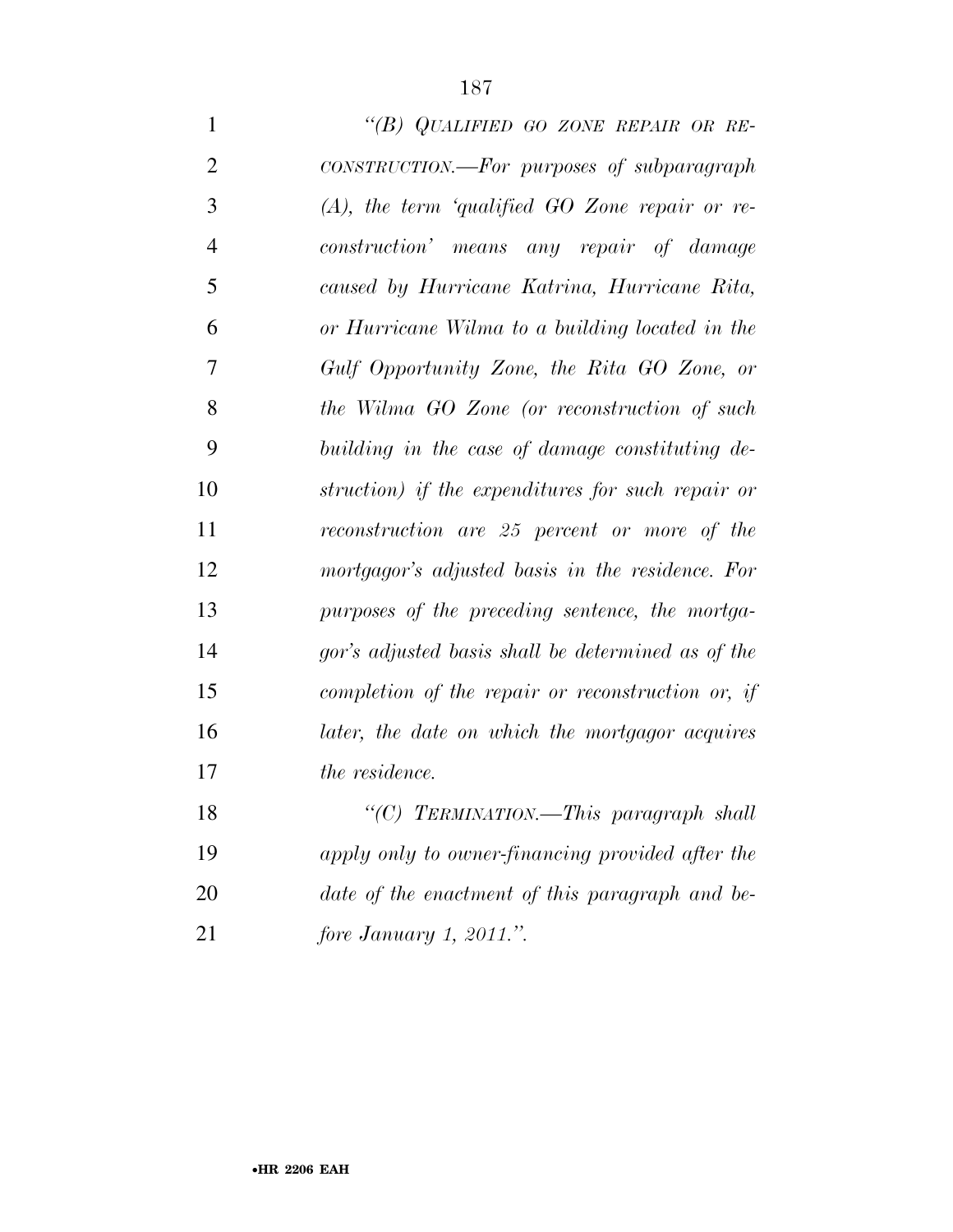| 1 SEC. 8224. GAO STUDY OF PRACTICES EMPLOYED BY STATE |
|-------------------------------------------------------|
| AND LOCAL GOVERNMENTS IN ALLOCATING                   |
| AND UTILIZING TAX INCENTIVES PROVIDED                 |
| PURSUANT TO THE GULF OPPORTUNITY                      |
| ZONE ACT OF 2005.                                     |

 *(a) IN GENERAL.—The Comptroller General of the United States shall conduct a study of the practices em- ployed by State and local governments, and subdivisions thereof, in allocating and utilizing tax incentives provided pursuant to the Gulf Opportunity Zone Act of 2005 and this Act.* 

 *(b) SUBMISSION OF REPORT.—Not later than one year after the date of the enactment of this Act, the Comptroller General shall submit a report on the findings of the study conducted under subsection (a) and shall include therein recommendations (if any) relating to such findings. The re- port shall be submitted to the Committee on Ways and Means of the House of Representatives and the Committee on Finance of the Senate.* 

 *(c) CONGRESSIONAL HEARINGS.—In the case that the report submitted under this section includes findings of sig- nificant fraud, waste or abuse, each Committee specified in subsection (b) shall, within 60 days after the date the report is submitted under subsection (b), hold a public hearing to review such findings.*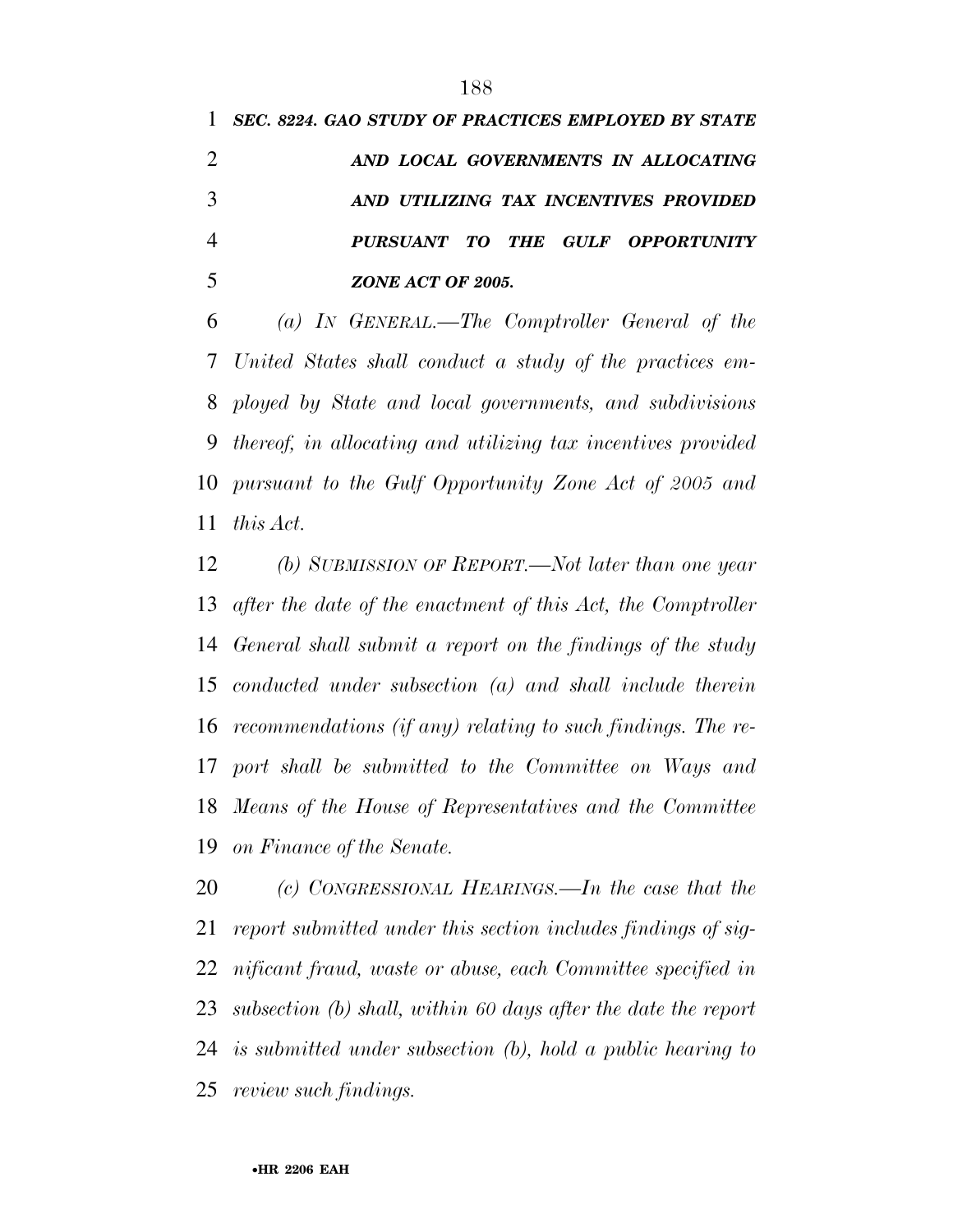| $\mathbf{1}$   | <b>Subpart C-Subchapter S Provisions</b>                                 |
|----------------|--------------------------------------------------------------------------|
| 2              | SEC. 8231. CAPITAL GAIN OF S CORPORATION NOT TREAT-                      |
| 3              | ED AS PASSIVE INVESTMENT INCOME.                                         |
| $\overline{4}$ | (a) IN GENERAL.—Section $1362(d)(3)$ is amended by                       |
| 5              | striking subparagraphs $(B)$ , $(C)$ , $(D)$ , $(E)$ , and $(F)$ and in- |
| 6              | serting the following new subparagraphs:                                 |
| 7              | "(B) GROSS RECEIPTS FROM THE SALES OF                                    |
| 8              | CERTAIN ASSETS.—For purposes of this para-                               |
| 9              | $graph$ —                                                                |
| 10             | "(i) in the case of dispositions of cap-                                 |
| 11             | <i>ital</i> assets (other than stock and securities),                    |
| 12             | gross receipts from such dispositions shall be                           |
| 13             | taken into account only to the extent of the                             |
| 14             | capital gain net income therefrom, and                                   |
| 15             | $``(ii)$ in the case of sales or exchanges                               |
| 16             | of stock or securities, gross receipts shall be                          |
| 17             | taken into account only to the extent of the                             |
| 18             | gains therefrom.                                                         |
| 19             | "(C) PASSIVE INVESTMENT INCOME<br>DE-                                    |
| 20             | FINED.                                                                   |
| 21             | "(i) IN GENERAL.—Except as otherwise                                     |
| 22             | provided in this subparagraph, the term                                  |
| 23             | 'passive investment income' means gross re-                              |
| 24             | ceipts derived from royalties, rents, divi-                              |
| 25             | dends, interest, and annuities.                                          |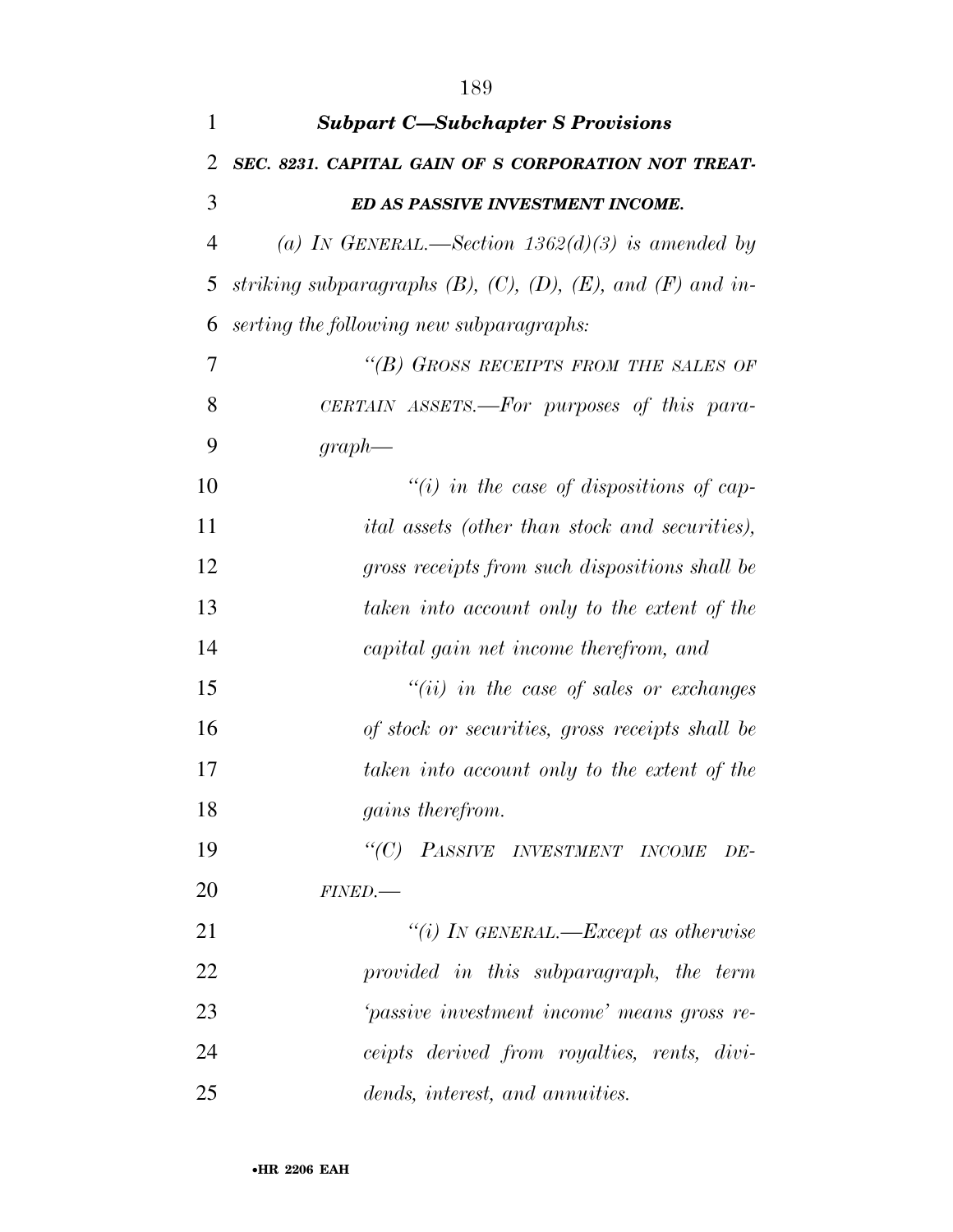| $\mathbf{1}$   | "(ii) EXCEPTION FOR INTEREST ON                    |
|----------------|----------------------------------------------------|
| $\overline{2}$ | NOTES FROM SALES OF INVENTORY.-The                 |
| 3              | term 'passive investment income' shall not         |
| $\overline{4}$ | include interest on any obligation acquired        |
| 5              | in the ordinary course of the corporation's        |
| 6              | <i>trade or business from its sale of property</i> |
| 7              | described in section $1221(a)(1)$ .                |
| 8              | "(iii) TREATMENT OF CERTAIN LEND-                  |
| 9              | ING OR FINANCE COMPANIES.—If the S cor-            |
| 10             | poration meets the requirements of section         |
| 11             | $542(c)(6)$ for the taxable year, the term         |
| 12             | 'passive investment income' shall not in-          |
| 13             | clude gross receipts for the taxable year          |
| 14             | which are derived directly from the active         |
| 15             | and regular conduct of a lending or finance        |
| 16             | business (as defined in section $542(d)(1)$ ).     |
| 17             | "(iv) TREATMENT OF CERTAIN DIVI-                   |
| 18             | DENDS.—If an S corporation holds stock in          |
| 19             | a C corporation meeting the requirements of        |
| 20             | section $1504(a)(2)$ , the term 'passive invest-   |
| 21             | ment income' shall not include dividends           |
| 22             | from such C corporation to the extent such         |
| 23             | dividends are attributable to the earnings         |
| 24             | and profits of such C corporation derived          |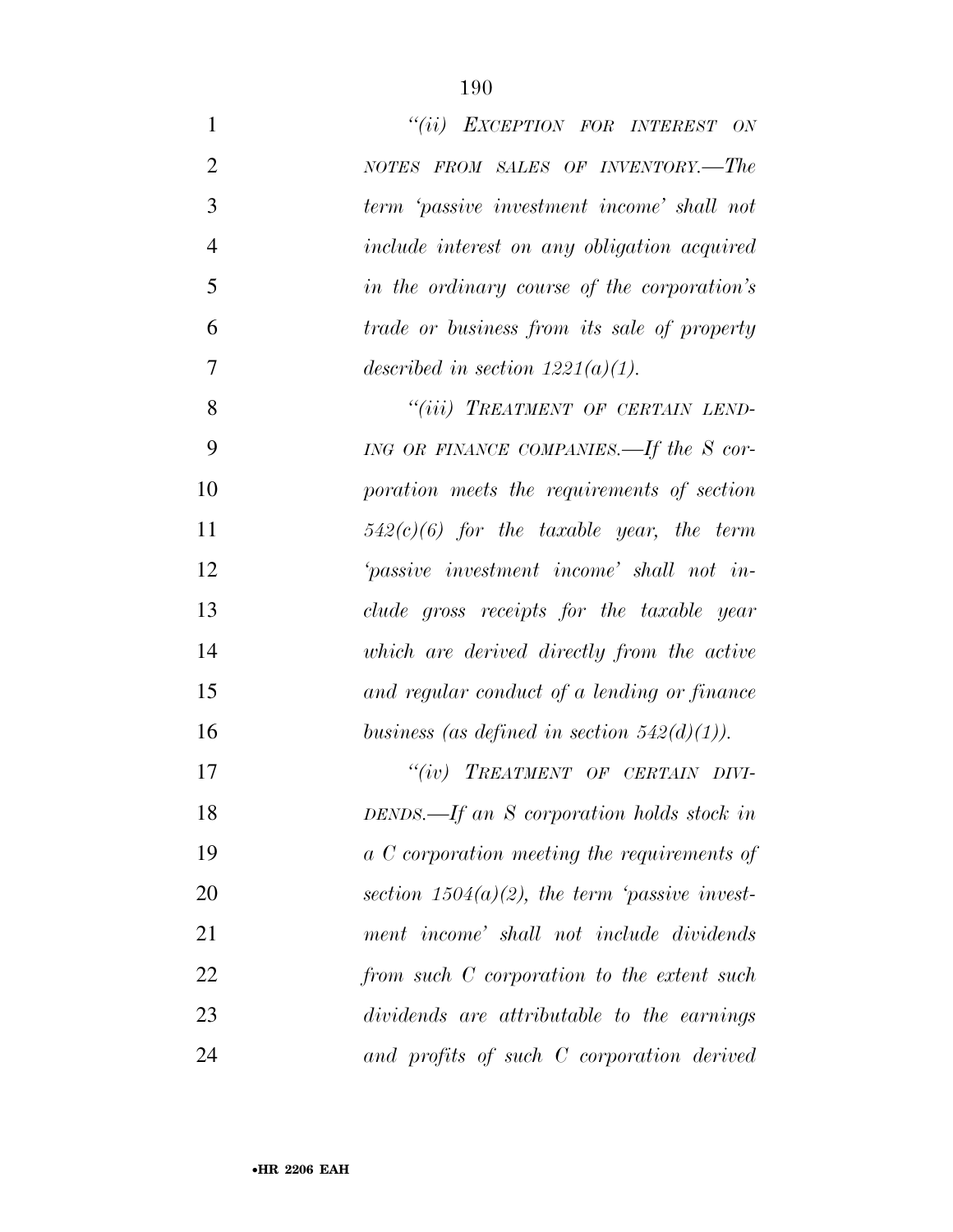| $\mathbf{1}$   | from the active conduct of a trade or busi-                   |
|----------------|---------------------------------------------------------------|
| $\overline{2}$ | ness.                                                         |
| 3              | "(v) EXCEPTION FOR BANKS, ETC.-In                             |
| $\overline{4}$ | the case of a bank (as defined in section                     |
| 5              | 581) or a depository institution holding                      |
| 6              | company (as defined in section $3(w)(1)$ of                   |
| 7              | the Federal Deposit Insurance Act (12                         |
| 8              | U.S.C. $1813(w)(1)$ , the term 'passive in-                   |
| 9              | vestment income' shall not include—                           |
| 10             | $\lq (I)$ interest income earned by                           |
| 11             | such bank or company, or                                      |
| 12             | $\lq (II)$ dividends on assets required                       |
| 13             | to be held by such bank or company,                           |
| 14             | including stock in the Federal Reserve                        |
| 15             | Bank, the Federal Home Loan Bank,                             |
| 16             | or the Federal Agricultural Mortgage                          |
| 17             | or participation certificates<br>Bank                         |
| 18             | issued by a Federal Intermediate Cred-                        |
| 19             | <i>it Bank.</i> ".                                            |
| 20             | (b) EFFECTIVE DATE.—The amendments made by this               |
| 21             | section shall apply to taxable years beginning after the date |
| 22             | of the enactment of this Act.                                 |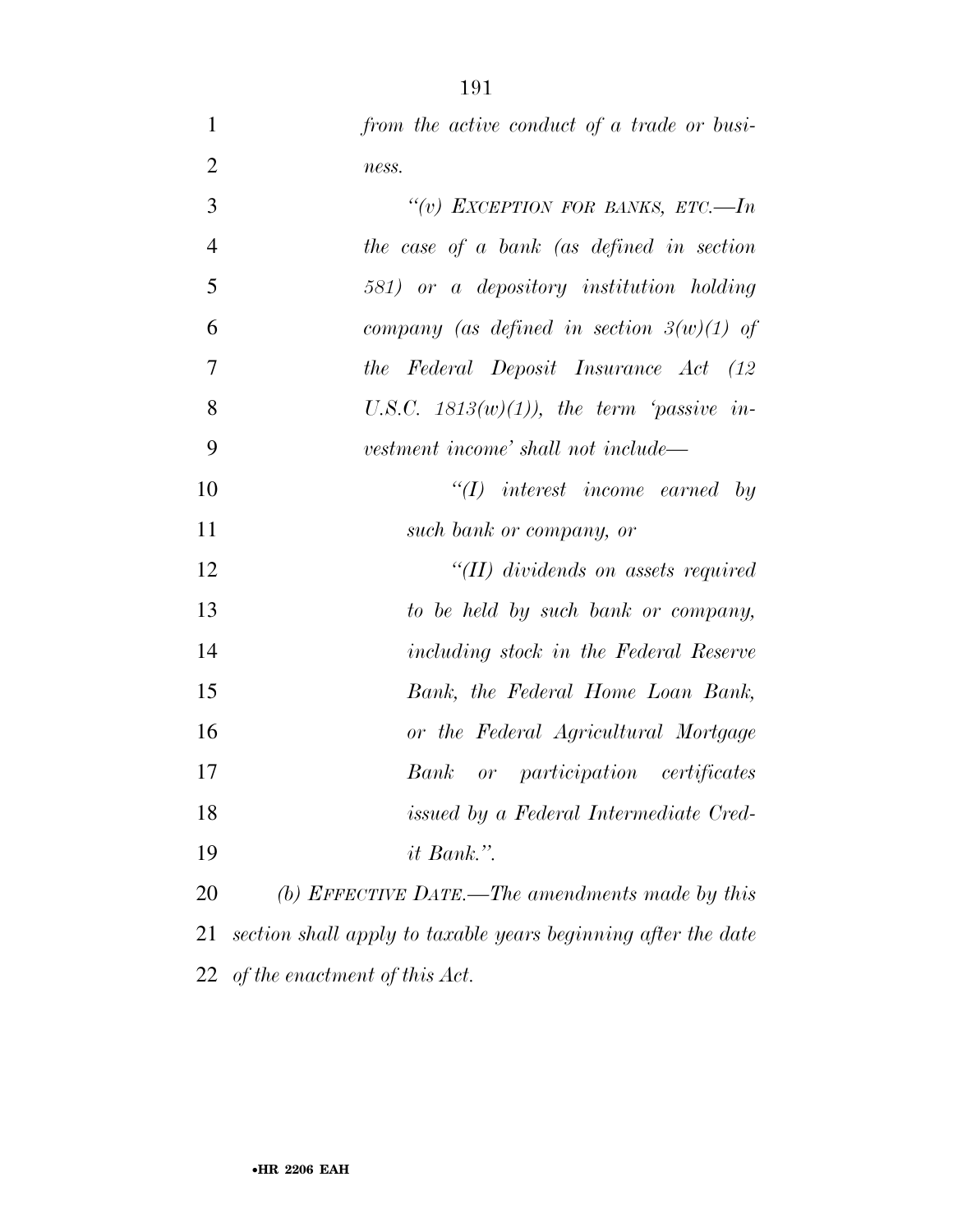| 1              | SEC. 8232. TREATMENT OF BANK DIRECTOR SHARES.            |
|----------------|----------------------------------------------------------|
| 2              | (a) IN GENERAL.—Section 1361 (defining S corpora-        |
| 3              | tion) is amended by adding at the end the following new  |
| $\overline{4}$ | subsection:                                              |
| 5              | "(f) RESTRICTED BANK DIRECTOR STOCK.-                    |
| 6              | $\lq(1)$ IN GENERAL.—Restricted bank director            |
| 7              | stock shall not be taken into account as outstanding     |
| 8              | stock of the S corporation in applying this subchapter   |
| 9              | (other than section $1368(f)$ ).                         |
| 10             | "(2) RESTRICTED BANK DIRECTOR STOCK.-For                 |
| 11             | purposes of this subsection, the term 'restricted bank   |
| 12             | director stock' means stock in a bank (as defined in     |
| 13             | section 581) or a depository institution holding com-    |
| 14             | pany (as defined in section $3(w)(1)$ of the Federal De- |
| 15             | posit Insurance Act (12 U.S.C. 1813 $(w)(1)$ ), if such  |
| 16             | $stock$ —                                                |
| 17             | "(A) is required to be held by an individual             |
| 18             | under applicable Federal or State law in order           |
| 19             | to permit such individual to serve as a director,        |
| 20             | and                                                      |
| 21             | $\lq (B)$ is subject to an agreement with such           |
| 22             | bank or company (or a corporation which con-             |
| 23             | trols (within the meaning of section $368(c)$ ) such     |
| 24             | bank or company) pursuant to which the holder            |
| 25             | is required to sell back such stock (at the same         |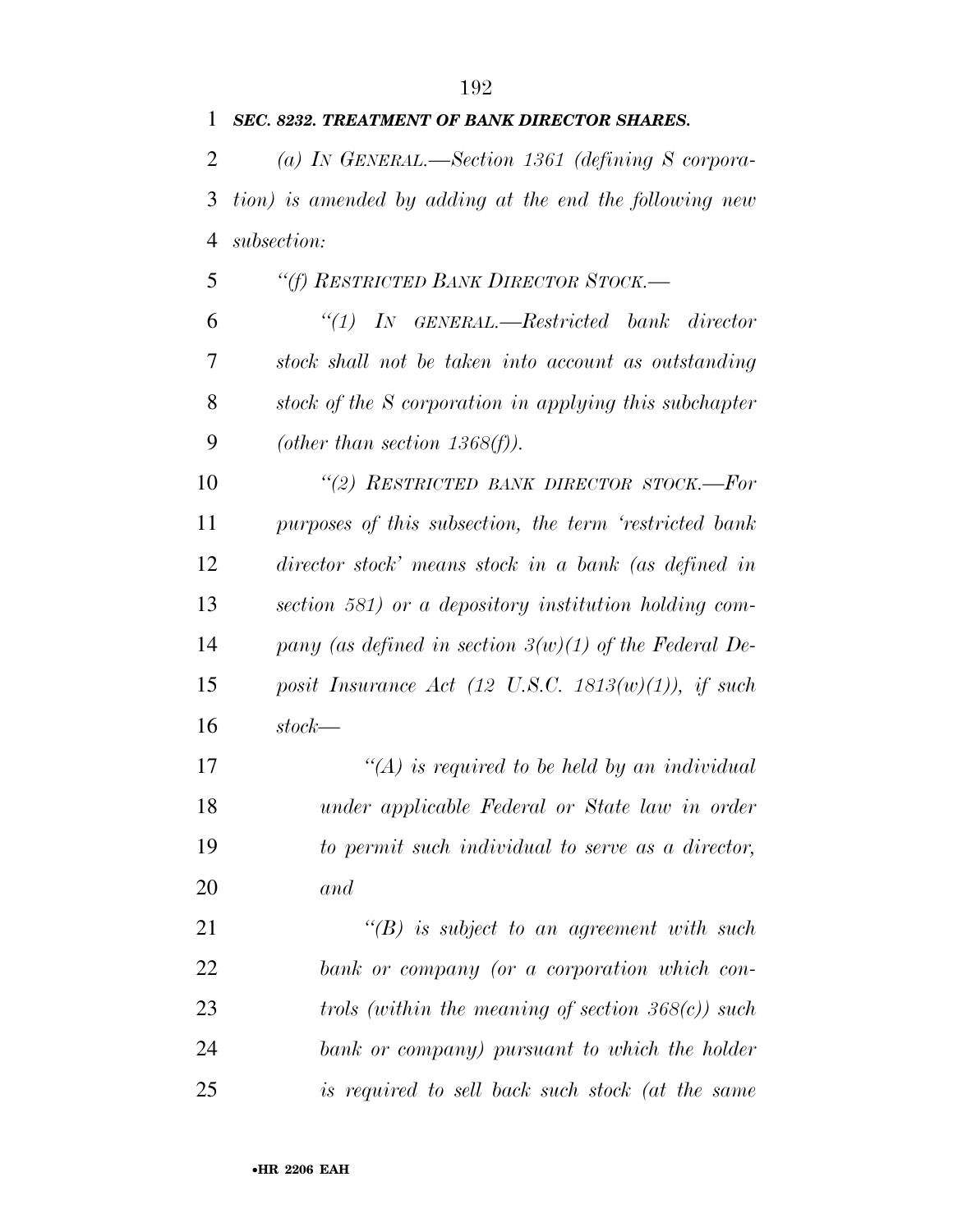| 1  | price as the individual acquired such stock) upon                                                                    |
|----|----------------------------------------------------------------------------------------------------------------------|
| 2  | ceasing to hold the office of director.                                                                              |
| 3  | $\lq(3)$ CROSS REFERENCE.—                                                                                           |
|    | "For treatment of certain distributions with respect to restricted bank director<br>stock, see section $1368(f)$ .". |
| 4  | (b) DISTRIBUTIONS.—Section 1368 (relating to dis-                                                                    |
| 5  | tributions) is amended by adding at the end the following                                                            |
| 6  | new subsection:                                                                                                      |
| 7  | "(f) RESTRICTED BANK DIRECTOR STOCK.—If a di-                                                                        |
| 8  | rector receives a distribution (not in part or full payment                                                          |
|    | 9 in exchange for stock) from an S corporation with respect                                                          |
| 10 | to any restricted bank director stock (as defined in section                                                         |
| 11 | $1361(f)$ , the amount of such distribution—                                                                         |
| 12 | $\lq(1)$ shall be includible in gross income of the di-                                                              |
|    |                                                                                                                      |

*rector, and* 

 *''(2) shall be deductible by the corporation for the taxable year of such corporation in which or with which ends the taxable year in which such amount in included in the gross income of the director.''.* 

*(c) EFFECTIVE DATES.—*

 *(1) IN GENERAL.—The amendments made by this section shall apply to taxable years beginning after December 31, 2006.* 

 *(2) SPECIAL RULE FOR TREATMENT AS SECOND CLASS OF STOCK.—In the case of any taxable year be-ginning after December 31, 1996, restricted bank di-*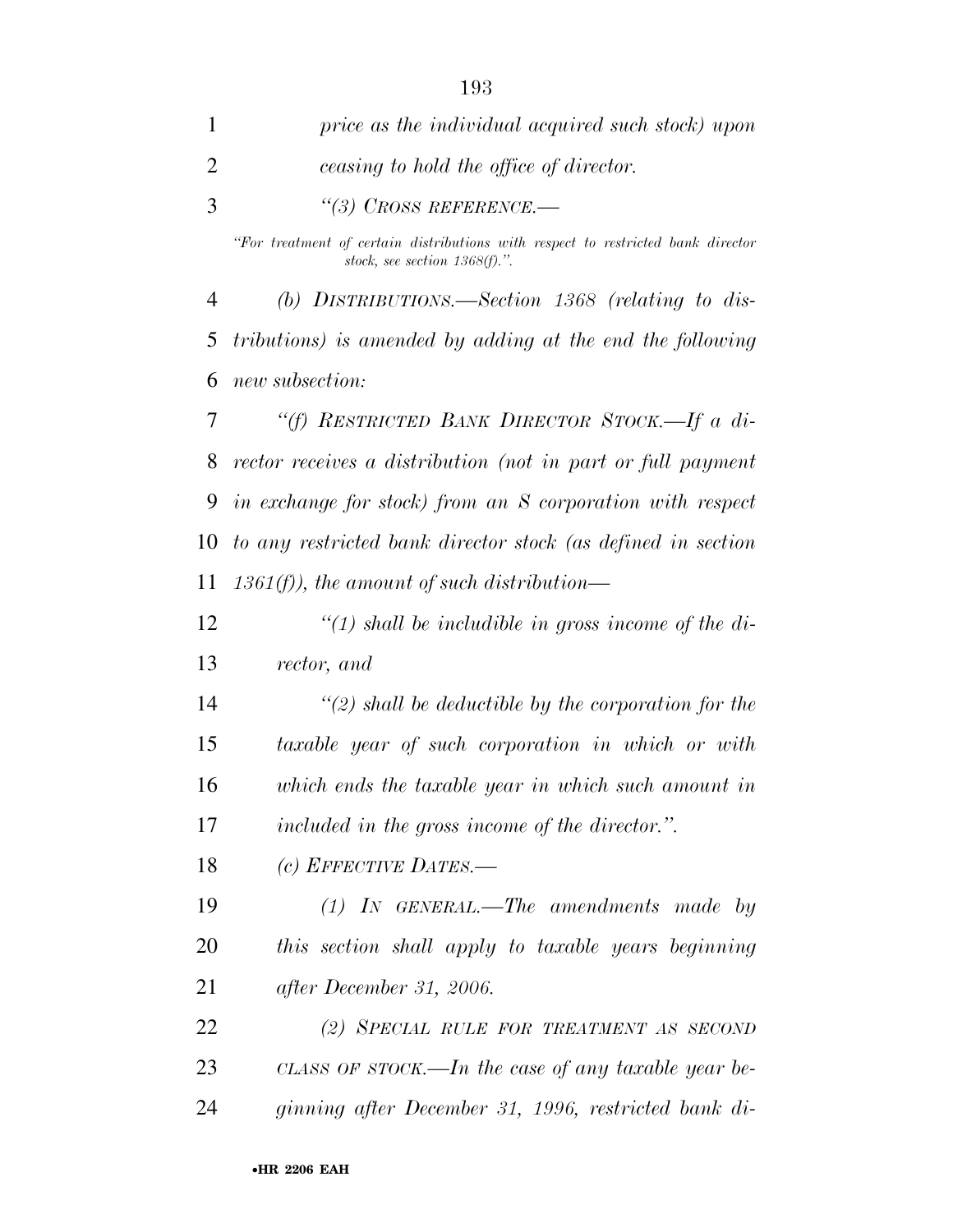*rector stock (as defined in section 1361(f) of the Inter- nal Revenue Code of 1986, as added by this section) shall not be taken into account in determining wheth- er an S corporation has more than 1 class of stock. SEC. 8233. SPECIAL RULE FOR BANK REQUIRED TO CHANGE FROM THE RESERVE METHOD OF ACCOUNT- ING ON BECOMING S CORPORATION. (a) IN GENERAL.—Section 1361, as amended by this Act, is amended by adding at the end the following new subsection: ''(g) SPECIAL RULE FOR BANK REQUIRED TO CHANGE FROM THE RESERVE METHOD OF ACCOUNTING ON BECOM- ING S CORPORATION.—In the case of a bank which changes from the reserve method of accounting for bad debts de- scribed in section 585 or 593 for its first taxable year for which an election under section 1362(a) is in effect, the bank may elect to take into account any adjustments under section 481 by reason of such change for the taxable year immediately preceding such first taxable year.''. (b) EFFECTIVE DATE.—The amendments made by this section shall apply to taxable years beginning after Decem-*

*ber 31, 2006.*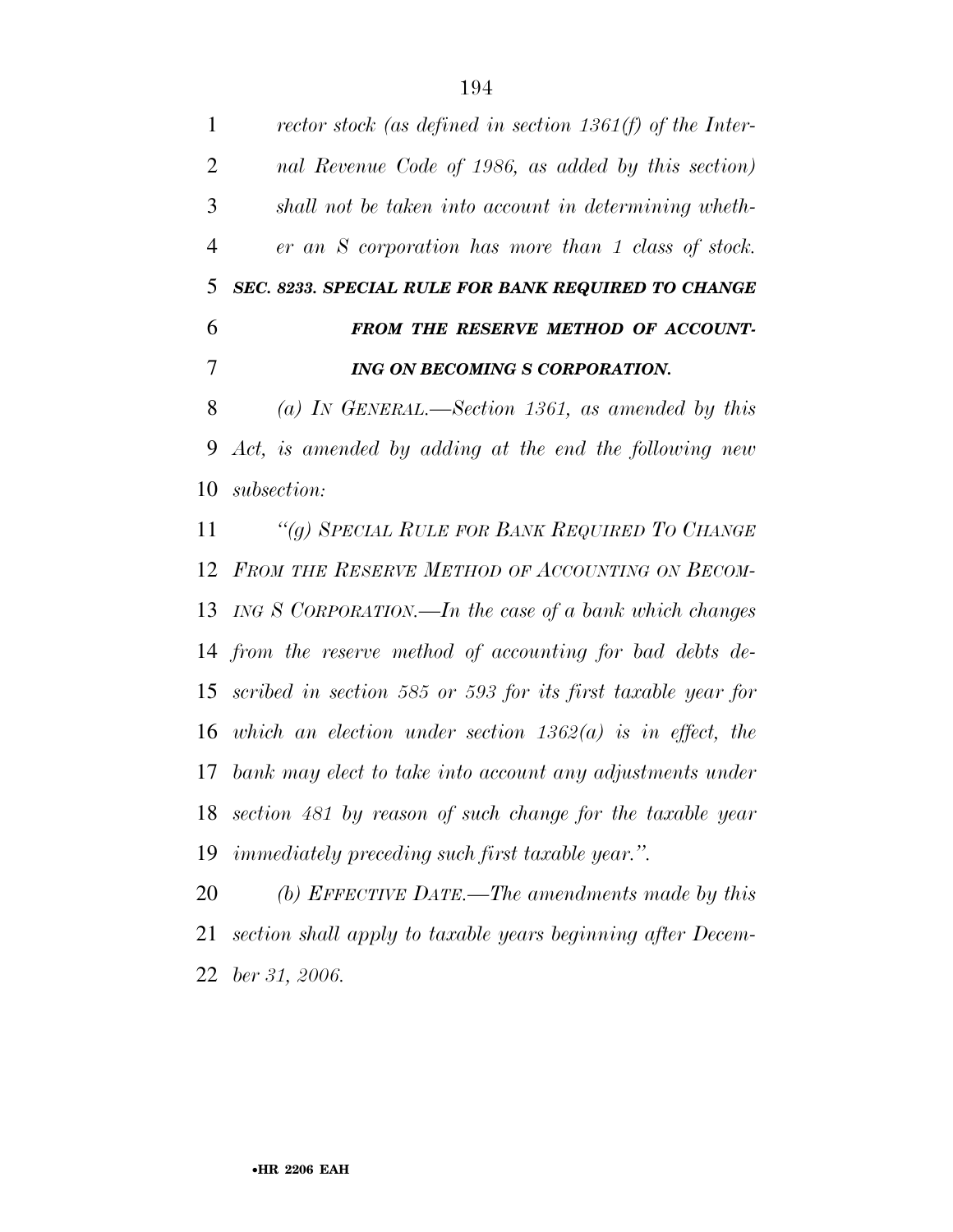| 1  | SEC. 8234. TREATMENT OF THE SALE OF INTEREST IN A             |
|----|---------------------------------------------------------------|
| 2  | <b>QUALIFIED SUBCHAPTER S SUBSIDIARY.</b>                     |
| 3  | (a) IN GENERAL.—Subparagraph $(C)$ of section                 |
| 4  | $1361(b)(3)$ (relating to treatment of terminations of quali- |
| 5  | fied subchapter S subsidiary status) is amended—              |
| 6  | $(1)$ by striking "For purposes of this title," and           |
| 7  | <i>inserting the following:</i>                               |
| 8  | "(i) IN GENERAL.—For purposes of                              |
| 9  | this title,", and                                             |
| 10 | $(2)$ by inserting at the end the following new               |
| 11 | clause:                                                       |
| 12 | "(ii) TERMINATION BY REASON<br>OF                             |
| 13 | SALE OF STOCK.—If the failure to meet the                     |
| 14 | requirements of subparagraph $(B)$ is by rea-                 |
| 15 | son of the sale of stock of a corporation                     |
| 16 | which is a qualified subchapter $S$ sub-                      |
| 17 | sidiary, the sale of such stock shall be treat-               |
| 18 | $ed \mathit{as} \mathit{if}$                                  |
| 19 | "(I) the sale were a sale of an un-                           |
| 20 | divided interest in the assets of such                        |
| 21 | corporation (based on the percentage of                       |
| 22 | <i>the corporation's stock sold), and</i>                     |
| 23 | "(II) the sale were followed by an                            |
| 24 | <i>acquisition by such corporation of all</i>                 |
| 25 | of its assets (and the assumption by                          |
| 26 | such corporation of all of its liabilities)                   |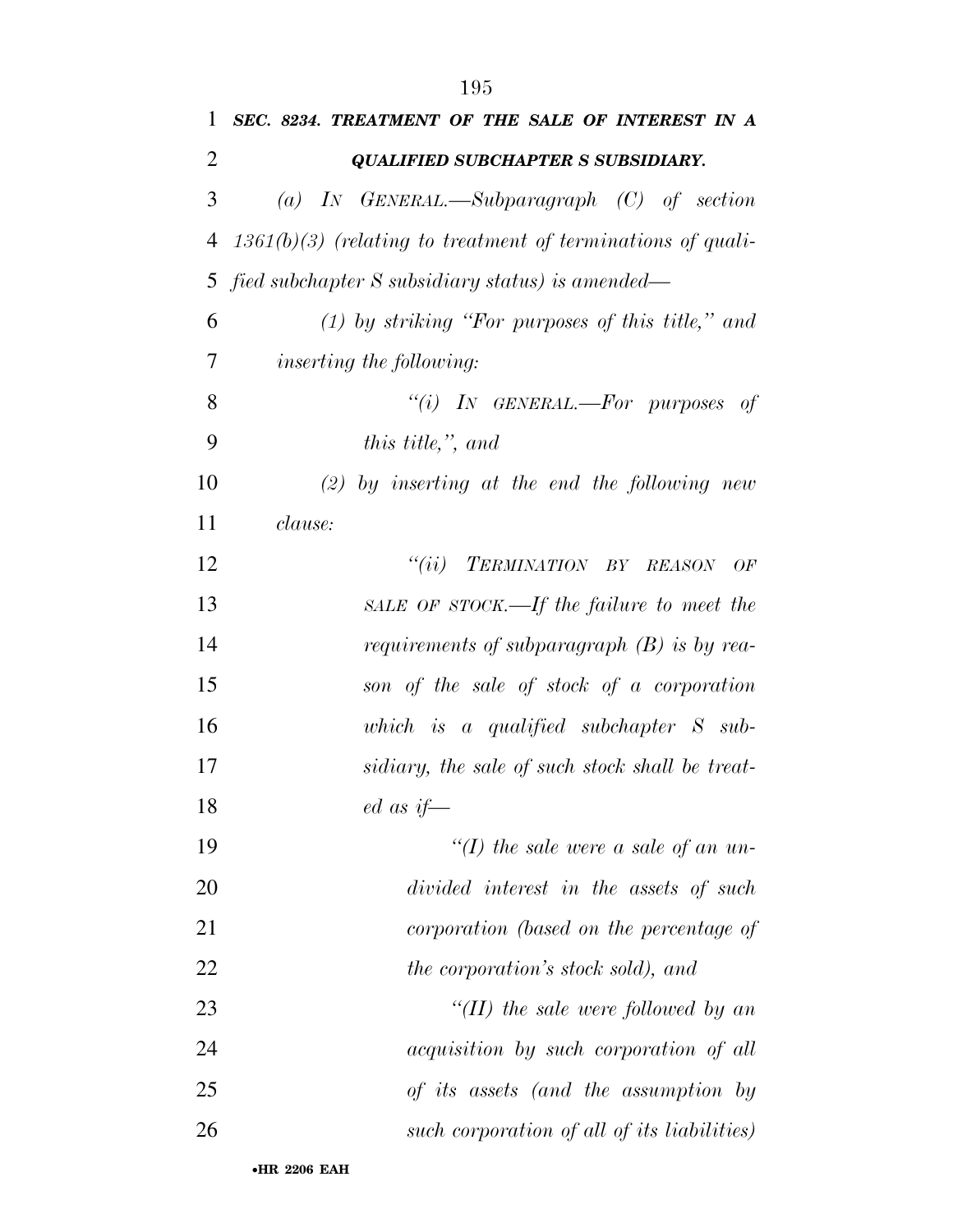| 1              | in a transaction to which section 351                        |
|----------------|--------------------------------------------------------------|
| $\overline{2}$ | $applies.$ ".                                                |
| 3              | (b) EFFECTIVE DATE.—The amendments made by this              |
| 4              | section shall apply to taxable years beginning after Decem-  |
| 5              | ber 31, 2006.                                                |
| 6              | SEC. 8235. ELIMINATION OF ALL EARNINGS AND PROFITS           |
| $\overline{7}$ | <b>ATTRIBUTABLE TO PRE-1983 YEARS FOR CER-</b>               |
| 8              | <b>TAIN CORPORATIONS.</b>                                    |
| 9              | In the case of a corporation which is—                       |
| 10             | (1) described in section $1311(a)(1)$ of the Small           |
| 11             | Business Job Protection Act of 1996, and                     |
| 12             | (2) not described in section $1311(a)(2)$ of such            |
| 13             | Act,                                                         |
| 14             | the amount of such corporation's accumulated earnings and    |
| 15             | profits (for the first taxable year beginning after the date |
| 16             | of the enactment of this Act) shall be reduced by an amount  |
| 17             | equal to the portion (if any) of such accumulated earnings   |
| 18             | and profits which were accumulated in any taxable year       |
| 19             | beginning before January 1, 1983, for which such corpora-    |
| 20             | tion was an electing small business corporation under sub-   |
| 21             | chapter S of the Internal Revenue Code of 1986.              |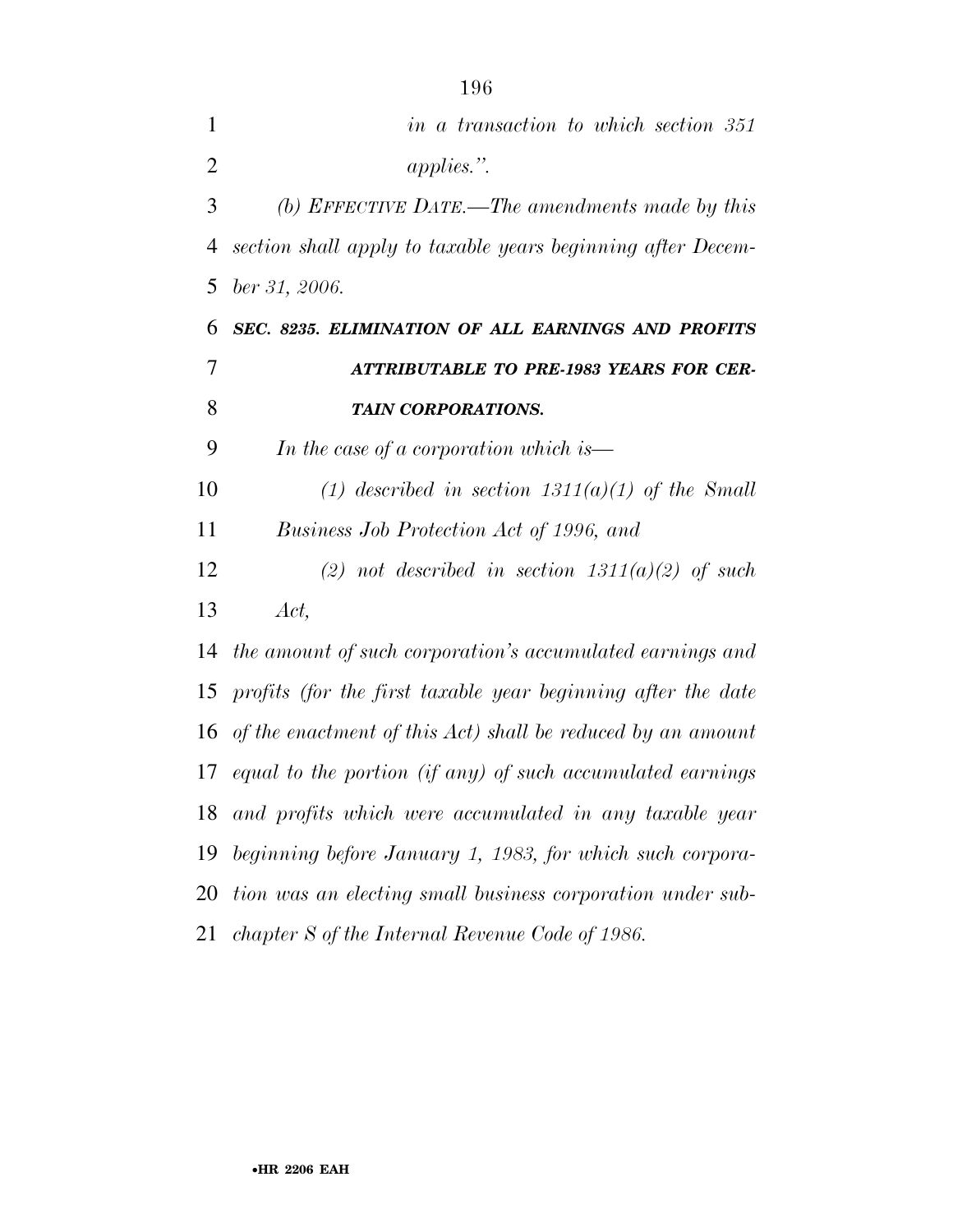| 1              | SEC. 8236. DEDUCTIBILITY OF INTEREST EXPENSE ON IN-           |
|----------------|---------------------------------------------------------------|
| $\overline{2}$ | DEBTEDNESS INCURRED BY AN ELECTING                            |
| 3              | SMALL BUSINESS TRUST TO ACQUIRE S COR-                        |
| $\overline{4}$ | <b>PORATION STOCK.</b>                                        |
| 5              | (a) IN GENERAL.—Subparagraph $(C)$ of section                 |
| 6              | $641(c)(2)$ (relating to modifications) is amended by insert- |
| 7              | ing after clause (iii) the following new clause:              |
| 8              | "(iv) Any interest expense paid or $ac$ -                     |
| 9              | crued on indebtedness incurred to acquire                     |
| 10             | stock in an S corporation.".                                  |
| 11             | (b) EFFECTIVE DATE.—The amendment made by this                |
| 12             | section shall apply to taxable years beginning after Decem-   |
| 13             | ber 31, 2006.                                                 |
|                |                                                               |
| 14             | <b>PART 2-REVENUE PROVISIONS</b>                              |
| 15             | SEC. 8241. INCREASE IN AGE OF CHILDREN WHOSE UN-              |
| 16             | <b>EARNED INCOME IS TAXED AS IF PARENT'S</b>                  |
| 17             | <b>INCOME.</b>                                                |
| 18             | (a) IN GENERAL.—Subparagraph $(A)$ of section                 |
| 19             | $1(g)(2)$ (relating to child to whom subsection applies) is   |
| 20             | amended to read as follows:                                   |
| 21             | $\lq (A)$ such child—                                         |
| 22             | $\lq\lq(i)$ has not attained age 18 before the                |
| 23             | close of the taxable year, or                                 |
| 24             | $``(ii)(I)$ has attained age 18 before the                    |
| 25             | close of the taxable year and meets the age                   |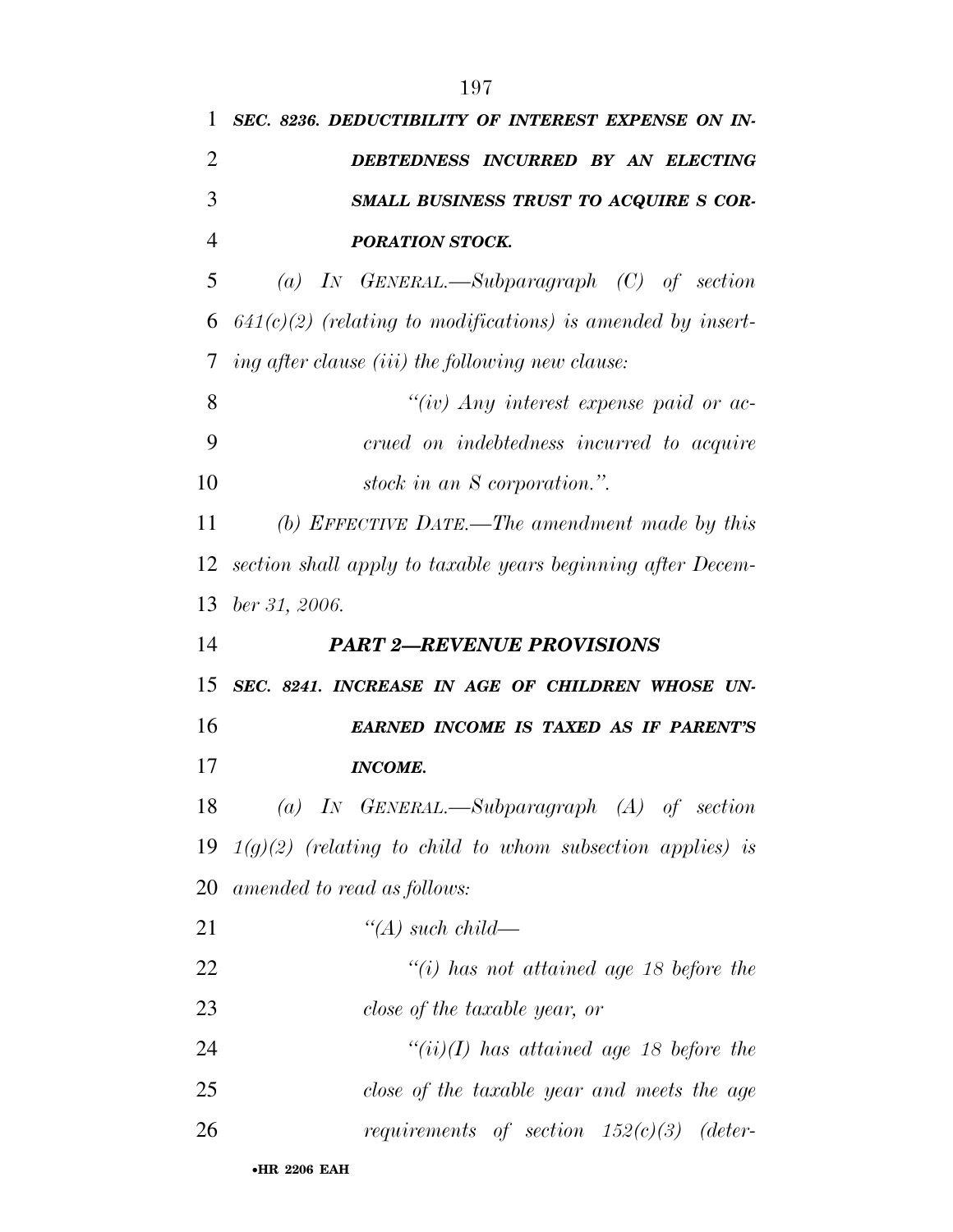*mined without regard to subparagraph (B) thereof), and ''(II) whose earned income (as defined in section 911(d)(2)) for such taxable year does not exceed one-half of the amount of the individual's support (within the meaning of section 152(c)(1)(D) after the application of section 152(f)(5) (without regard to sub- paragraph (A) thereof)) for such taxable year,''. (b) CONFORMING AMENDMENT.—Subsection (g) of sec- tion 1 is amended by striking ''MINOR'' in the heading thereof. (c) EFFECTIVE DATE.—The amendment made by this section shall apply to taxable years beginning after the date of the enactment of this Act. SEC. 8242. SUSPENSION OF CERTAIN PENALTIES AND IN- TEREST. (a) IN GENERAL.—Paragraphs (1)(A) and (3)(A) of section 6404(g) are each amended by striking ''18-month period'' and inserting ''36-month period''. (b) EFFECTIVE DATE.—The amendments made by this* 

 *section shall apply to notices provided by the Secretary of the Treasury, or his delegate, after the date which is 6 months after the date of the enactment of this Act.*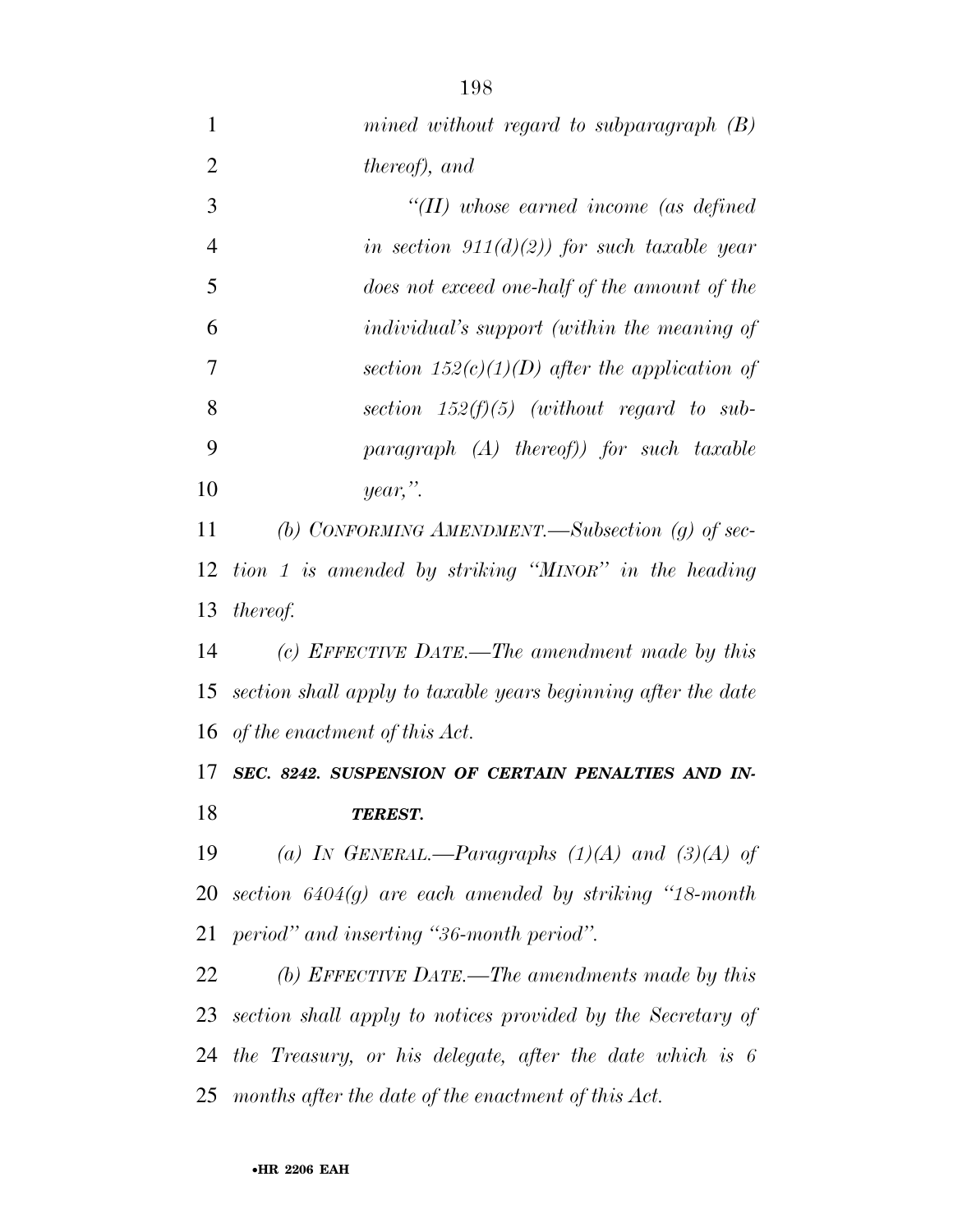*PROCEDURES FOR EMPLOYMENT TAX LIABIL- ITIES. (a) IN GENERAL.—Section 6330(f) (relating to jeop- ardy and State refund collection) is amended— (1) by striking ''; or'' at the end of paragraph (1) and inserting a comma, (2) by adding ''or'' at the end of paragraph (2), and (3) by inserting after paragraph (2) the fol- lowing new paragraph: ''(3) the Secretary has served a disqualified em- ployment tax levy,''. (b) DISQUALIFIED EMPLOYMENT TAX LEVY.—Section 6330 of such Code (relating to notice and opportunity for hearing before levy) is amended by adding at the end the following new subsection: ''(h) DISQUALIFIED EMPLOYMENT TAX LEVY.—For* 

•**HR 2206 EAH**  *purposes of subsection (f), a disqualified employment tax levy is any levy in connection with the collection of employ- ment taxes for any taxable period if the person subject to the levy (or any predecessor thereof) requested a hearing under this section with respect to unpaid employment taxes arising in the most recent 2-year period before the begin- ning of the taxable period with respect to which the levy is served. For purposes of the preceding sentence, the term*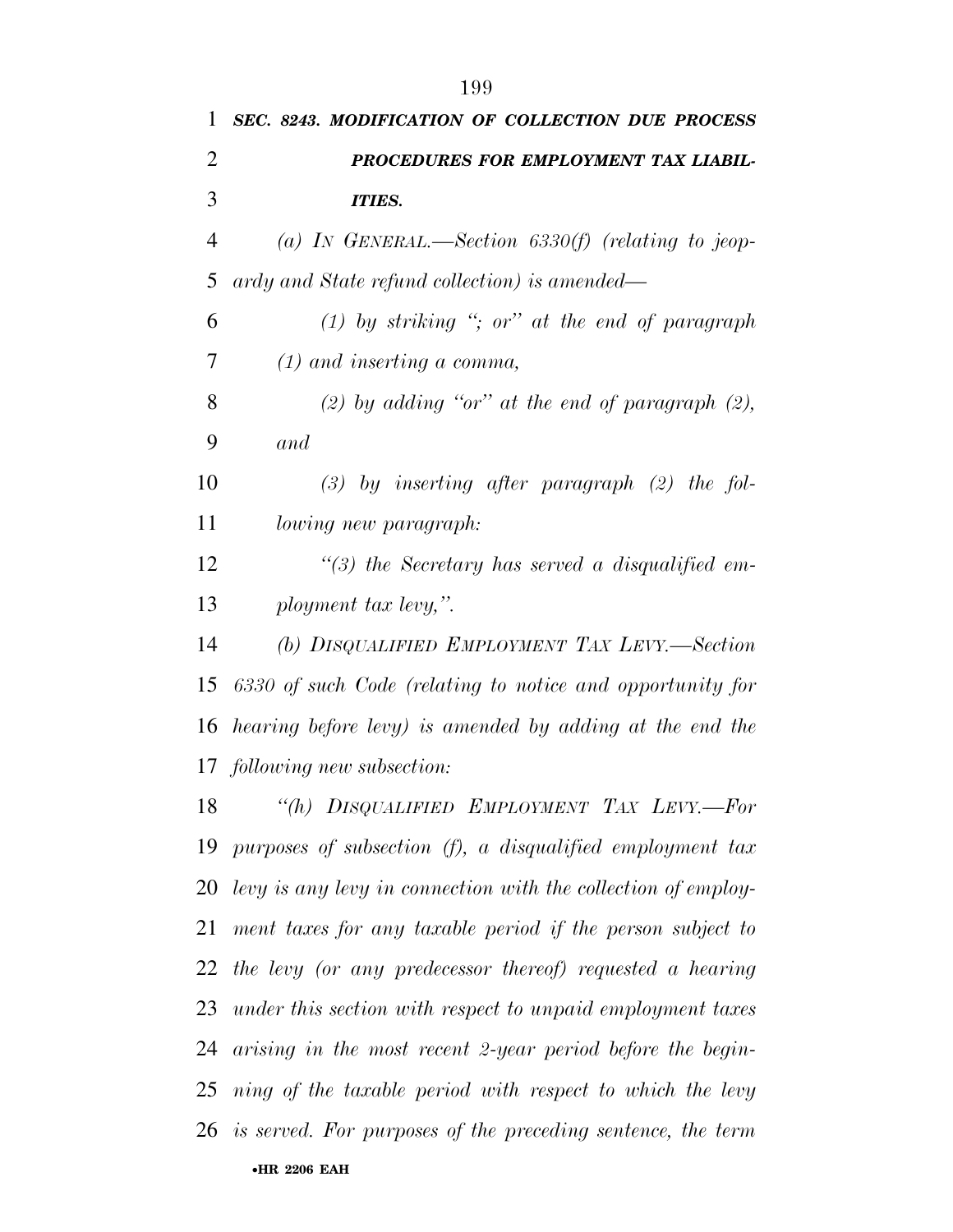*'employment taxes' means any taxes under chapter 21, 22, 23, or 24.''.* 

 *(c) EFFECTIVE DATE.—The amendments made by this section shall apply to levies served on or after the date that is 120 days after the date of the enactment of this Act.* 

*SEC. 8244. PERMANENT EXTENSION OF IRS USER FEES.* 

 *Section 7528 (relating to Internal Revenue Service user fees) is amended by striking subsection (c).* 

 *SEC. 8245. INCREASE IN PENALTY FOR BAD CHECKS AND MONEY ORDERS.* 

 *(a) IN GENERAL.—Section 6657 (relating to bad checks) is amended—*

 *(1) by striking ''\$750'' and inserting ''\$1,250'', and* 

*(2) by striking ''\$15'' and inserting ''\$25''.* 

 *(b) EFFECTIVE DATE.—The amendments made by this section apply to checks or money orders received after the date of the enactment of this Act.* 

 *SEC. 8246. UNDERSTATEMENT OF TAXPAYER LIABILITY BY RETURN PREPARERS.* 

 *(a) APPLICATION OF RETURN PREPARER PENALTIES TO ALL TAX RETURNS.—*

 *(1) DEFINITION OF TAX RETURN PREPARER.— Paragraph (36) of section 7701(a) (relating to income tax preparer) is amended—*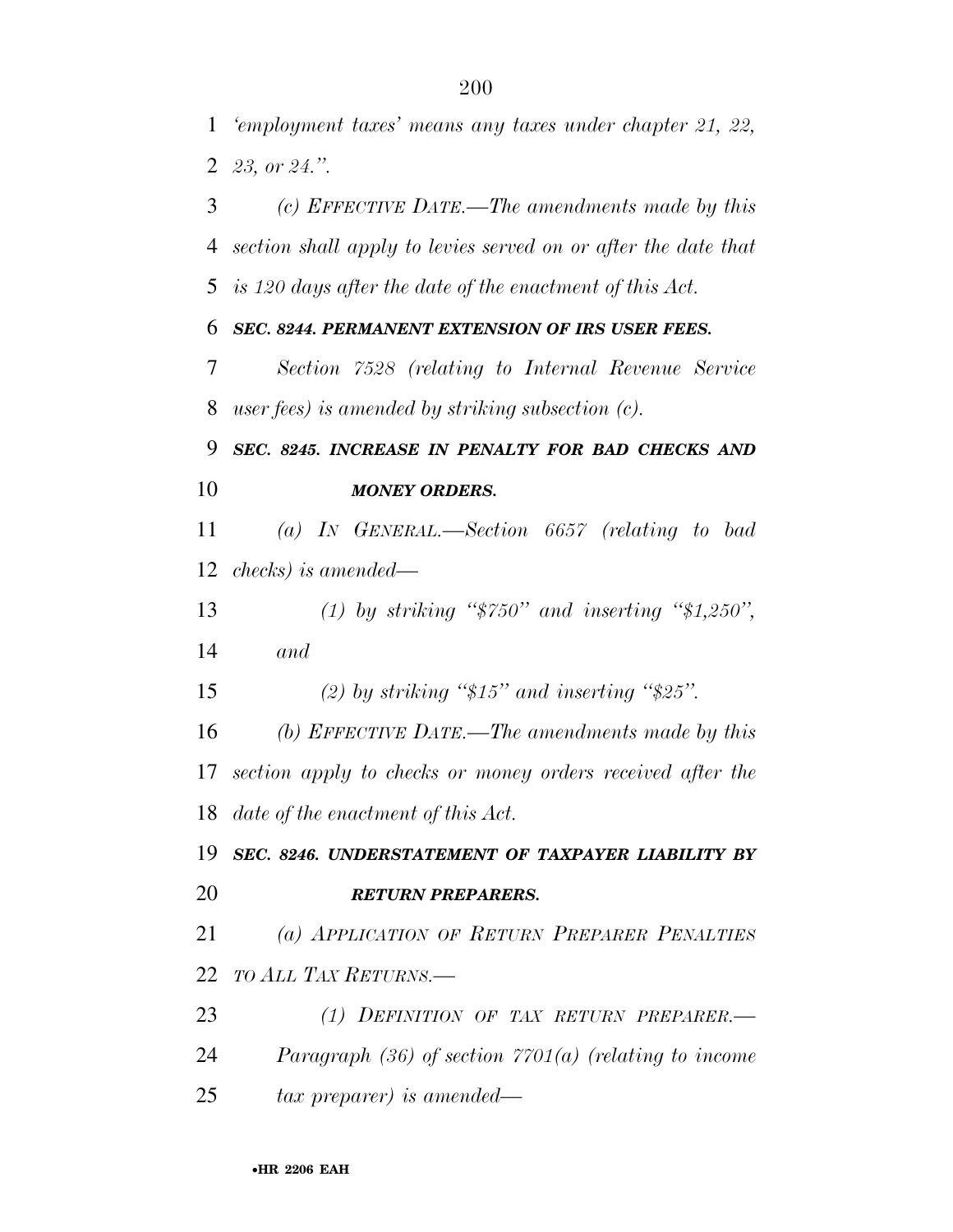| $\mathbf{1}$   | $(A)$ by striking "income" each place it ap-               |
|----------------|------------------------------------------------------------|
| $\overline{2}$ | pears in the heading and the text, and                     |
| 3              | $(B)$ in subparagraph $(A)$ , by striking "sub-            |
| $\overline{4}$ | <i>title A</i> " each place it appears and inserting "this |
| 5              | $title$ ".                                                 |
| 6              | (2) CONFORMING AMENDMENTS.-                                |
| 7              | $(A)(i)$ Section 6060 is amended by striking               |
| 8              | "INCOME TAX RETURN PREPARERS" in the                       |
| 9              | heading and inserting "TAX RETURN PRE-                     |
| 10             | PARERS".                                                   |
| 11             | (ii) Section $6060(a)$ is amended—                         |
| 12             | $(I)$ by striking "an income tax return"                   |
| 13             | preparer" each place it appears and insert-                |
| 14             | ing "a tax return preparer",                               |
| 15             | $(II)$ by striking "each income tax re-                    |
| 16             | turn preparer" and inserting "each tax re-                 |
| 17             | turn preparer", and                                        |
| 18             | (III) by striking "another income tax                      |
| 19             | return preparer" and inserting "another                    |
| 20             | <i>tax return preparer</i> ".                              |
| 21             | $(iii)$ The item relating to section 6060 in               |
| 22             | the table of sections for subpart $F$ of part III of       |
| 23             | subchapter $A$ of chapter 61 is amended by strik-          |
| 24             | ing "income tax return preparers" and inserting            |
| 25             | "tax return preparers".                                    |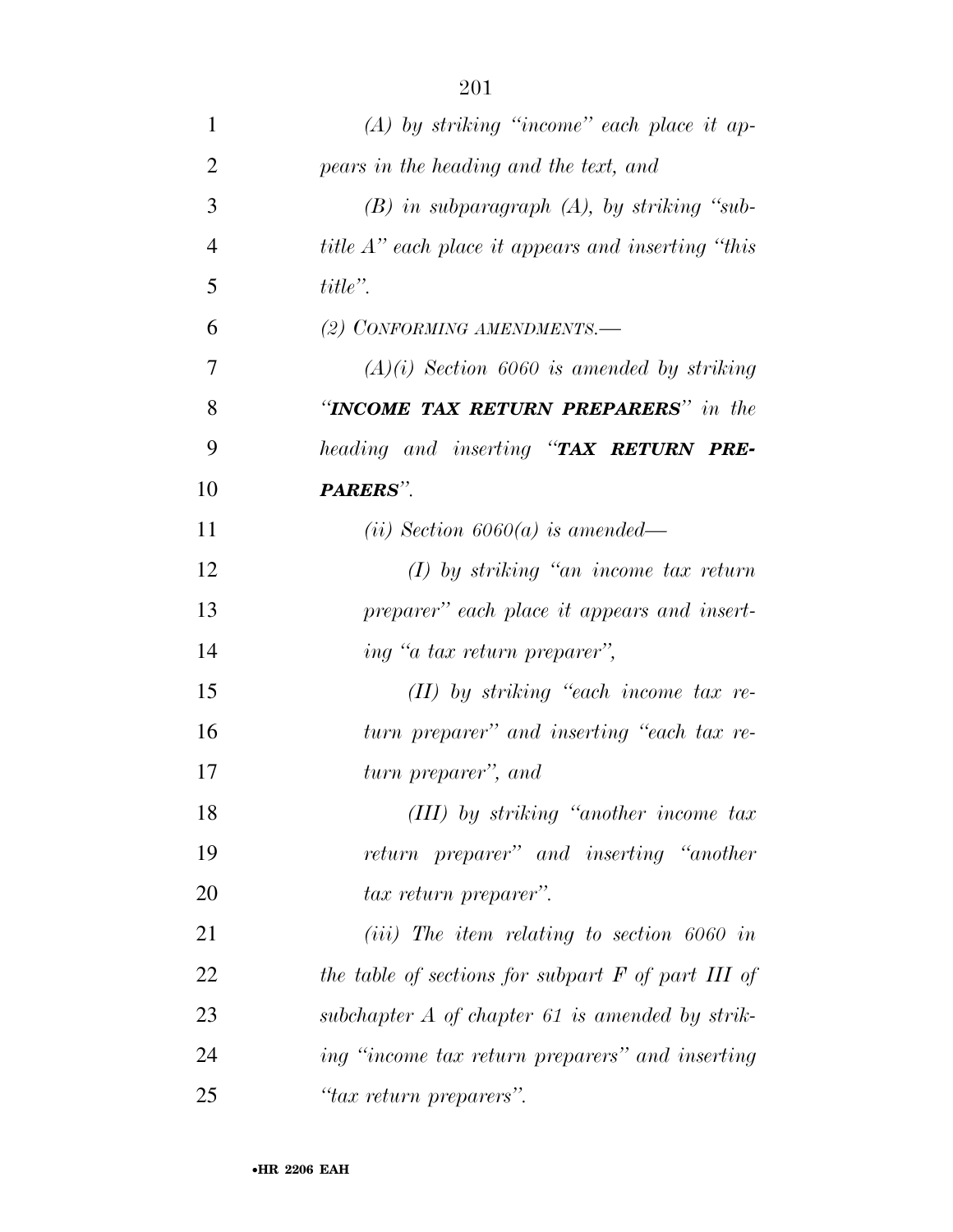| $\mathbf{1}$   | $(iv)$ Subpart F of part III of subchapter A      |
|----------------|---------------------------------------------------|
| $\overline{2}$ | of chapter 61 is amended by striking "Income      |
| 3              | <b>Tax Return Preparers</b> " in the heading and  |
| $\overline{4}$ | <i>inserting</i> "Tax Return Preparers".          |
| 5              | (v) The item relating to subpart $F$ in the       |
| 6              | table of subparts for part III of subchapter A of |
| 7              | chapter 61 is amended by striking "income tax     |
| 8              | return preparers" and inserting "tax return pre-  |
| 9              | parers".                                          |
| 10             | (B) Section $6103(k)(5)$ is amended—              |
| 11             | $(i)$ by striking "income tax return pre-         |
| 12             | parer" each place it appears and inserting        |
| 13             | "tax return preparer", and                        |
| 14             | $(ii)$ by striking "income tax return"            |
| 15             | preparers" each place it appears and insert-      |
| 16             | ing "tax return preparers".                       |
| 17             | $(C)(i)$ Section 6107 is amended—                 |
| 18             | (1) by striking "INCOME TAX RE-                   |
| 19             | <b>TURN PREPARER</b> " in the heading and in-     |
| 20             | serting "TAX RETURN PREPARER",                    |
| 21             | $(II)$ by striking "an income tax return"         |
| 22             | preparer" each place it appears in sub-           |
| 23             | sections (a) and (b) and inserting "a tax re-     |
| 24             | turn preparer",                                   |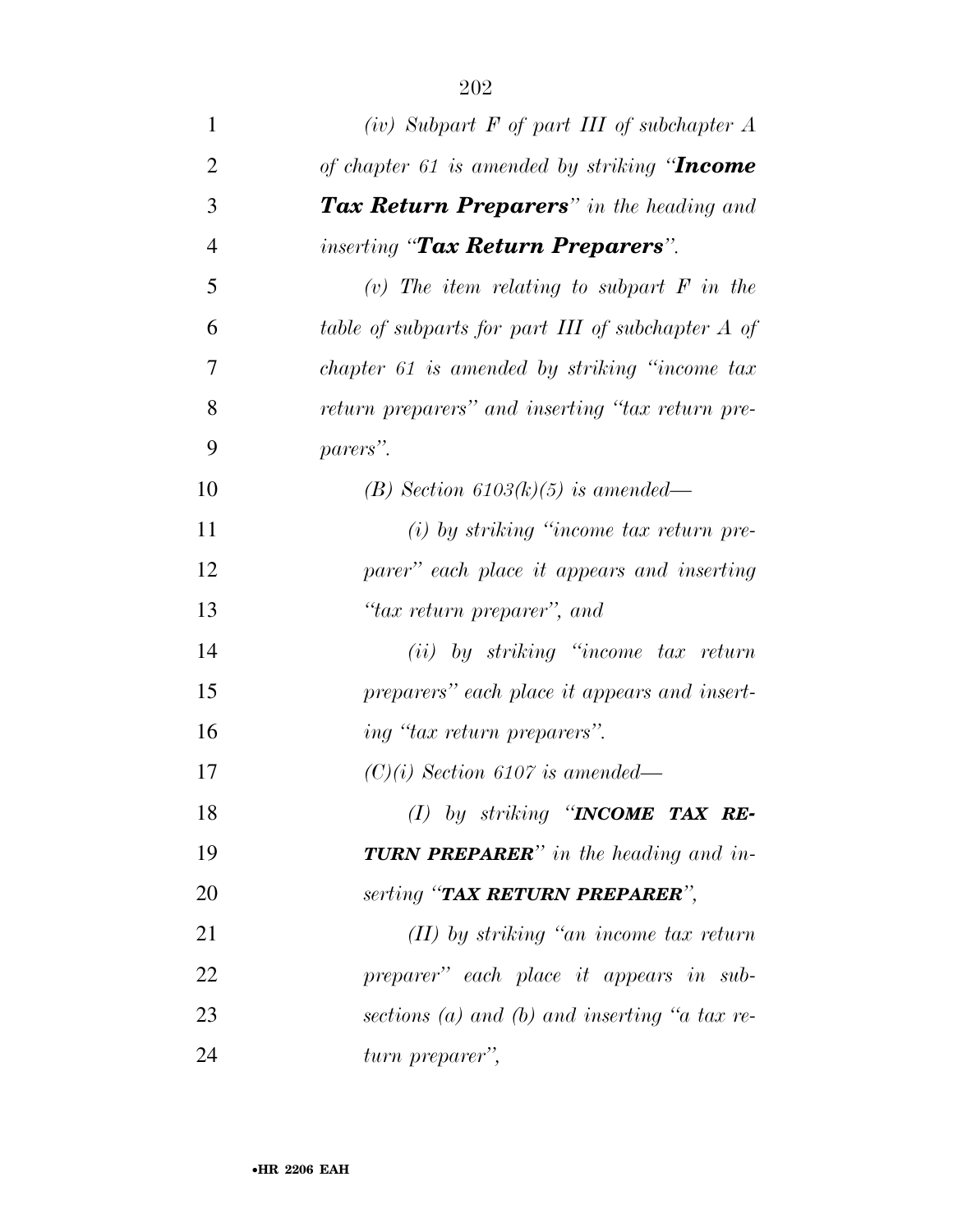| $\mathbf{1}$   | (III) by striking "INCOME TAX RE-                |
|----------------|--------------------------------------------------|
| $\overline{2}$ | TURN PREPARER" in the heading for sub-           |
| 3              | section (b) and inserting "TAX RETURN            |
| $\overline{4}$ | PREPARER", and                                   |
| 5              | $(IV)$ in subsection $(c)$ , by striking "in-    |
| 6              | come tax return preparers" and inserting         |
| 7              | "tax return preparers".                          |
| 8              | $(ii)$ The item relating to section 6107 in the  |
| 9              | table of sections for subchapter B of chapter 61 |
| 10             | is amended by striking "Income tax return pre-   |
| 11             | parer" and inserting "Tax return preparer".      |
| 12             | (D) Section $6109(a)(4)$ is amended—             |
| 13             | $(i)$ by striking "an income tax return"         |
| 14             | preparer" and inserting "a tax return pre-       |
| 15             | parer'', and                                     |
| 16             | (ii) by striking "INCOME RETURN PRE-             |
| 17             | PARER" in the heading and inserting "TAX"        |
| 18             | RETURN PREPARER".                                |
| 19             | $(E)$ Section 6503(k)(4) is amended by strik-    |
| 20             | ing "Income tax return preparers" and inserting  |
| 21             | "Tax return preparers".                          |
| 22             | $(F)(i)$ Section 6694 is amended—                |
| 23             | (I) by striking "INCOME TAX RE-                  |
| 24             | <b>TURN PREPARER</b> " in the heading and in-    |
| 25             | serting "TAX RETURN PREPARER",                   |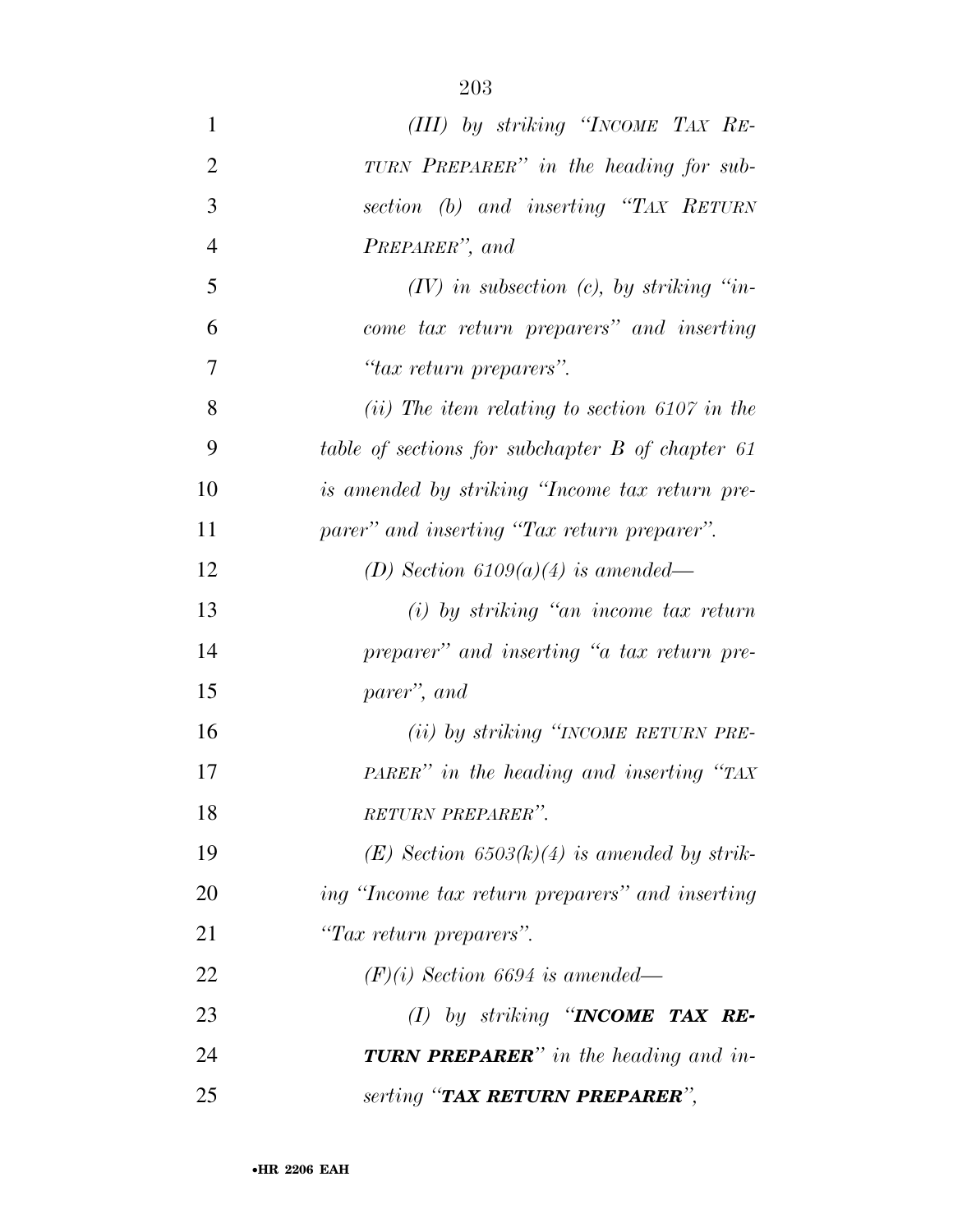| $\mathbf{1}$   | $(II)$ by striking "an income tax return"           |
|----------------|-----------------------------------------------------|
| $\overline{2}$ | preparer" each place it appears and insert-         |
| 3              | ing "a tax return preparer",                        |
| $\overline{4}$ | (III) in subsection $(c)(2)$ , by striking          |
| 5              | "the income tax return preparer" and in-            |
| 6              | serting "the tax return preparer",                  |
| 7              | $(IV)$ in subsection (e), by striking               |
| 8              | "subtitle $A$ " and inserting "this title", and     |
| 9              | $(V)$ in subsection $(f)$ , by striking "in-        |
| 10             | come tax return preparer" and inserting             |
| 11             | "tax return preparer".                              |
| 12             | $(ii)$ The item relating to section 6694 in the     |
| 13             | table of sections for part $I$ of subchapter $B$ of |
| 14             | chapter 68 is amended by striking "income tax"      |
| 15             | return preparer" and inserting "tax return pre-     |
| 16             | parer".                                             |
| 17             | $(G)(i)$ Section 6695 is amended—                   |
| 18             | (I) by striking " <b>INCOME</b> " in the head-      |
| 19             | ing, and                                            |
| 20             | $(II)$ by striking "an income tax return"           |
| 21             | preparer" each place it appears and insert-         |
| 22             | ing "a tax return preparer".                        |
| 23             | (ii) Section 6695(f) is amended—                    |
| 24             | (1) by striking "subtitle $A$ " and insert-         |
| 25             | ing "this title", and                               |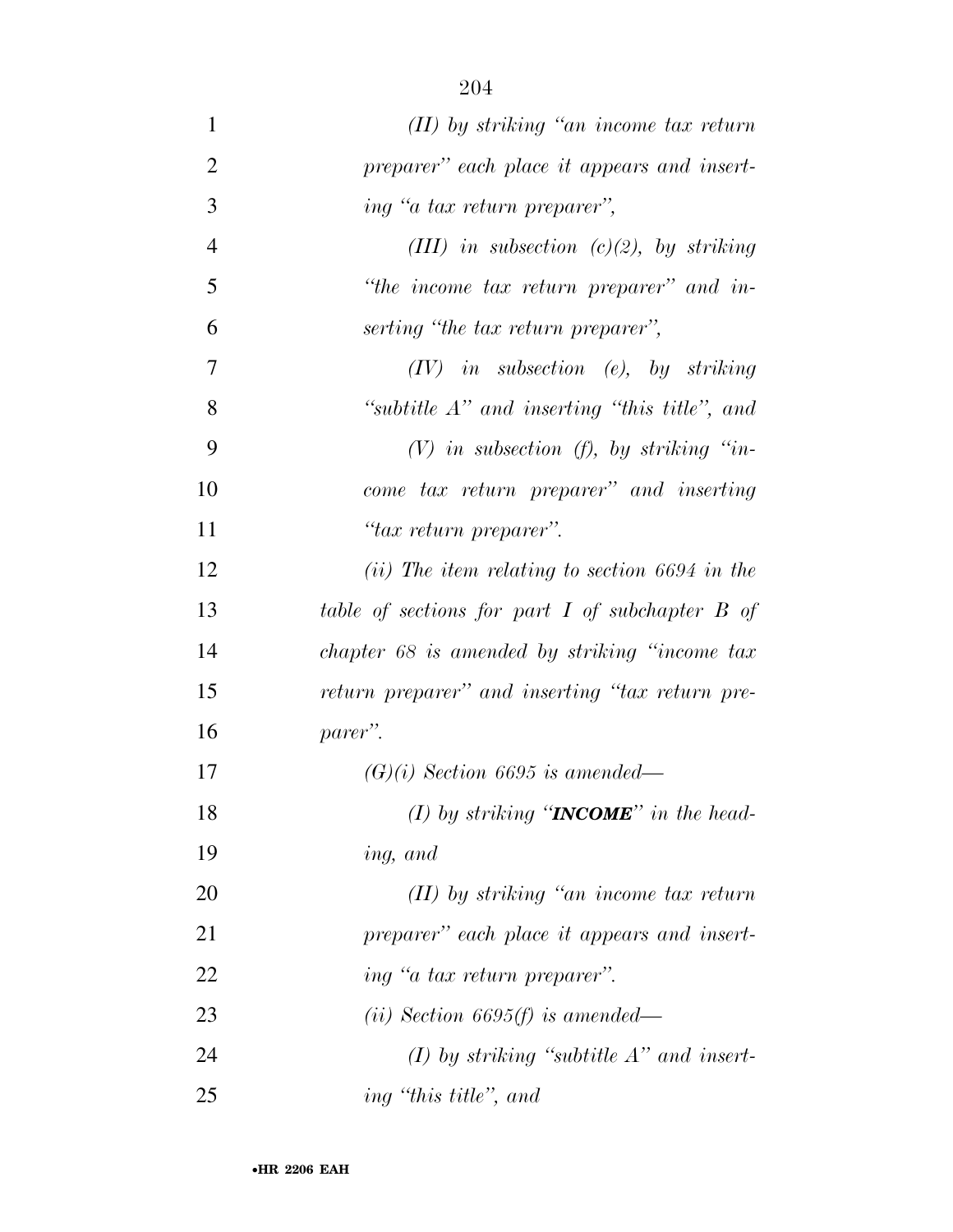| $\mathbf{1}$   | $(II)$ by striking "the income tax return"           |
|----------------|------------------------------------------------------|
| $\overline{2}$ | preparer" and inserting "the tax return              |
| 3              | preparer".                                           |
| $\overline{4}$ | $(iii)$ The item relating to section 6695 in         |
| 5              | the table of sections for part $I$ of subchapter $B$ |
| 6              | of chapter 68 is amended by striking "income".       |
| 7              | $(H)$ Section 6696 $(e)$ is amended by striking      |
| 8              | "subtitle $A$ " each place it appears and inserting  |
| 9              | "this title".                                        |
| 10             | $(I)(i)$ Section 7407 is amended—                    |
| 11             | (1) by striking "INCOME TAX RE-                      |
| 12             | <b>TURN PREPARERS</b> " in the heading and           |
| 13             | <i>inserting</i> "TAX RETURN PREPARERS",             |
| 14             | $(II)$ by striking "an income tax return"            |
| 15             | preparer" each place it appears and insert-          |
| 16             | ing "a tax return preparer",                         |
| 17             | $(III)$ by striking "income tax pre-                 |
| 18             | parer" both places it appears in subsection          |
| 19             | $(a)$ and inserting "tax return preparer",           |
| 20             | and                                                  |
| 21             | $(IV)$ by striking "income tax return"               |
| 22             | in subsection (a) and inserting " $tax$ re-          |
| 23             | $turn$ ".                                            |
| 24             | (ii) The item relating to section $7407$ in the      |
| 25             | table of sections for subchapter $A$ of chapter $76$ |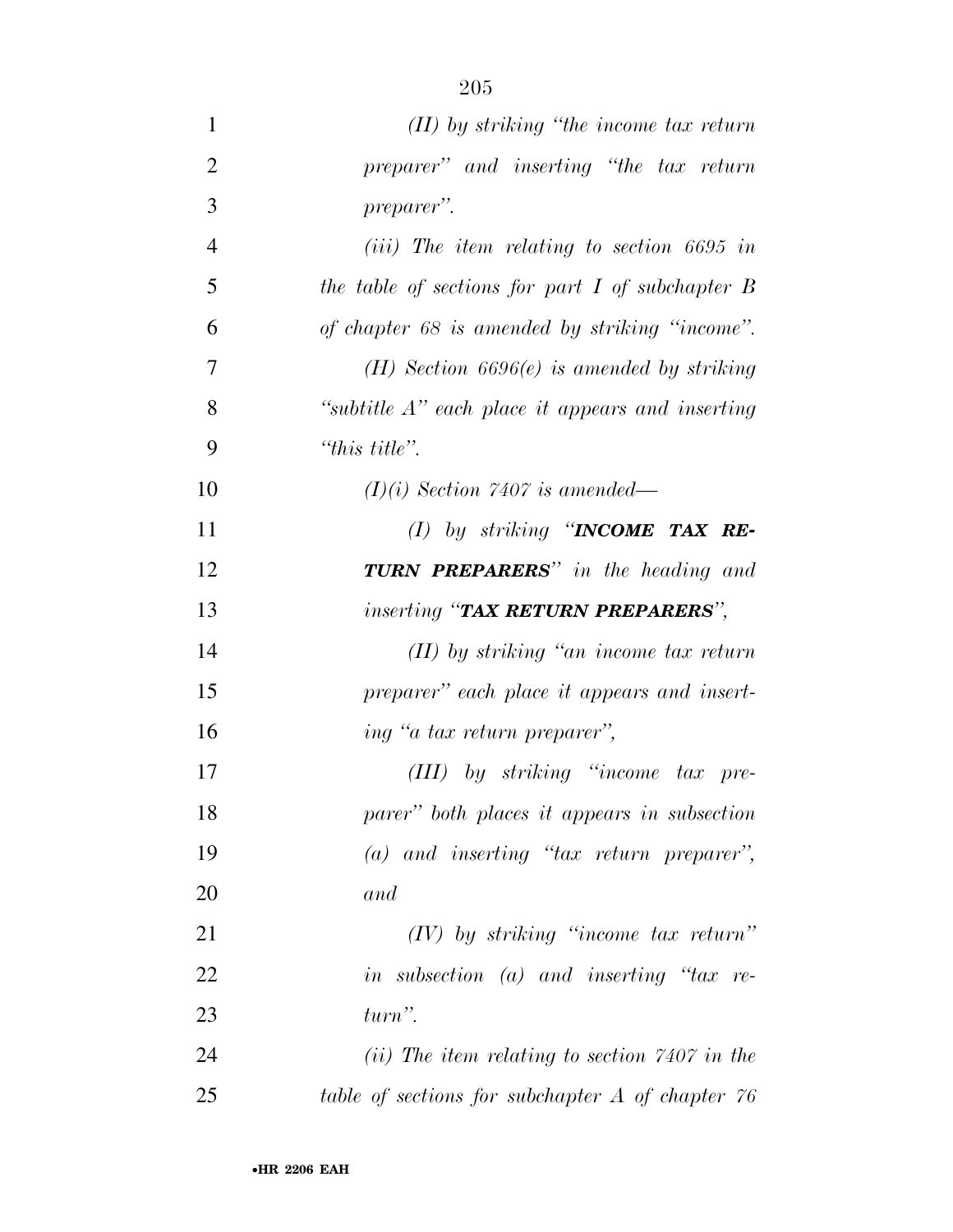| $\mathbf{1}$   | is amended by striking "income tax return pre-                   |
|----------------|------------------------------------------------------------------|
| $\overline{2}$ | parers" and inserting "tax return preparers".                    |
| 3              | $(J)(i)$ Section 7427 is amended—                                |
| $\overline{4}$ | (1) by striking "INCOME TAX RE-                                  |
| 5              | <b>TURN PREPARERS</b> " in the heading and                       |
| 6              | <i>inserting</i> "TAX RETURN PREPARERS",                         |
| 7              | and                                                              |
| 8              | $(II)$ by striking "an income tax return"                        |
| 9              | preparer" and inserting "a tax return pre-                       |
| 10             | parer".                                                          |
| 11             | (ii) The item relating to section $7427$ in the                  |
| 12             | table of sections for subchapter B of chapter 76                 |
| 13             | <i>is amended to read as follows:</i>                            |
|                | "Sec. 7427. Tax return preparers.".                              |
| 14             | (b) MODIFICATION OF PENALTY FOR UNDERSTATE-                      |
| 15             | MENT OF TAXPAYER'S LIABILITY BY TAX RETURN PRE-                  |
|                | 16 PARER.—Subsections (a) and (b) of section 6694 are            |
|                | 17 amended to read as follows:                                   |
| 18             | "(a) UNDERSTATEMENT DUE TO UNREASONABLE PO-                      |
| 19             | $SITIONS$ .                                                      |
| 20             | "(1) IN GENERAL.—Any tax return preparer                         |
| 21             | who prepares any return or claim for refund with re-             |
| 22             | spect to which any part of an understatement of li-              |
| 23             | ability is due to a position described in paragraph              |
| 24             | $(2)$ shall pay a penalty with respect to each such re-          |
| 25             | turn or claim in an amount equal to the greater of $\rightarrow$ |
|                | <b>•HR 2206 EAH</b>                                              |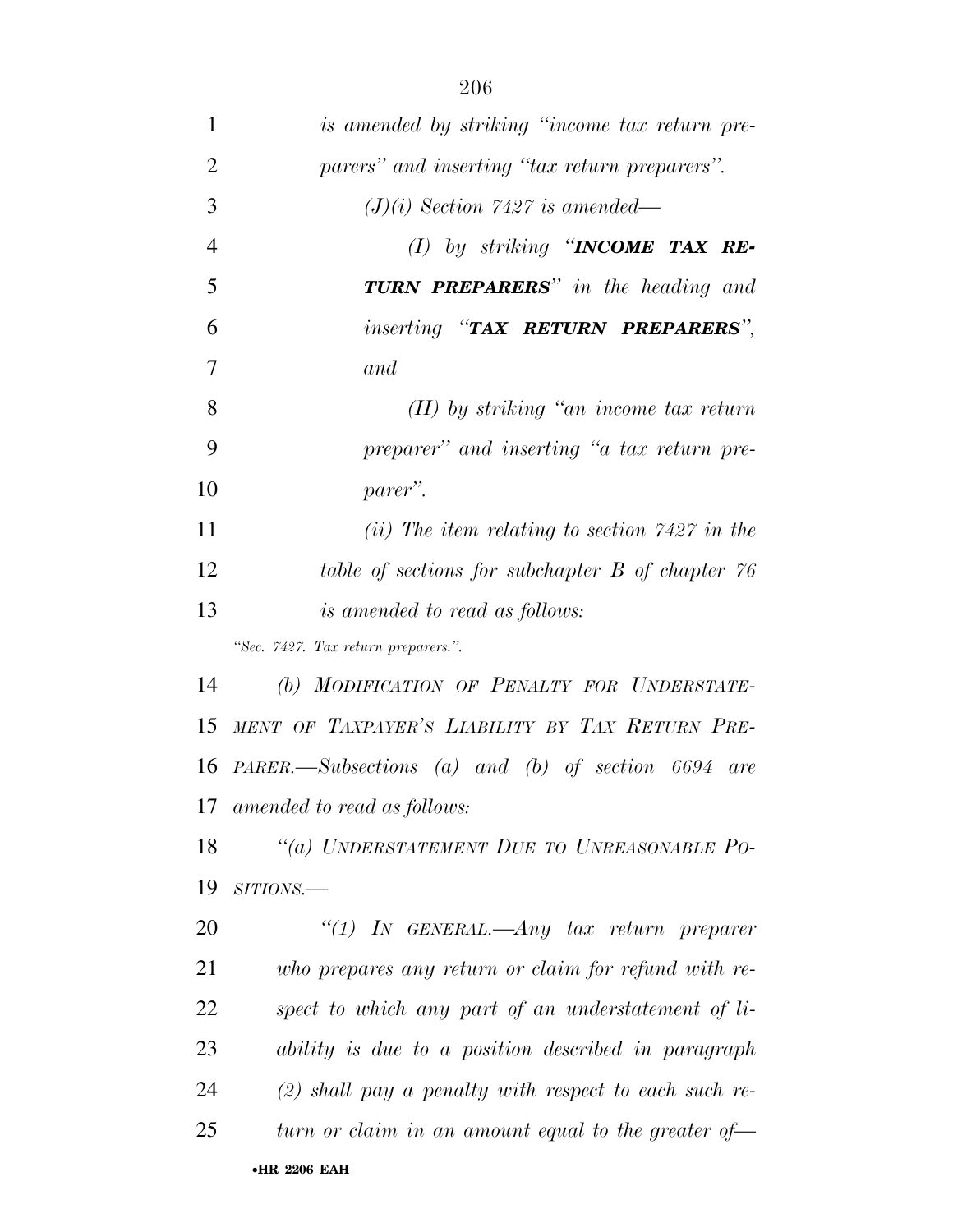| $\mathbf{1}$   | $\lq (A) \ \$1,000, \text{ or}$                      |
|----------------|------------------------------------------------------|
| $\overline{2}$ | $\lq (B)$ 50 percent of the income derived (or to    |
| 3              | be derived) by the tax return preparer with re-      |
| $\overline{4}$ | spect to the return or claim.                        |
| 5              | "(2) UNREASONABLE POSITION.—A position is            |
| 6              | described in this paragraph if—                      |
| 7              | $\lq (A)$ the tax return preparer knew (or rea-      |
| 8              | sonably should have known) of the position,          |
| 9              | "(B) there was not a reasonable belief that          |
| 10             | the position would more likely than not be sus-      |
| 11             | tained on its merits, and                            |
| 12             | $``(C)(i)$ the position was not disclosed as         |
| 13             | provided in section $6662(d)(2)(B)(ii)$ , or         |
| 14             | "(ii) there was no reasonable basis for the          |
| 15             | <i>position.</i>                                     |
| 16             | "(3) REASONABLE CAUSE EXCEPTION.-No pen-             |
| 17             | alty shall be imposed under this subsection if it is |
| 18             | shown that there is reasonable cause for the under-  |
| 19             | statement and the tax return preparer acted in good  |
| 20             | faith.                                               |
| 21             | "(b) UNDERSTATEMENT DUE TO WILLFUL OR RECK-          |
| 22             | LESS CONDUCT.—                                       |
| 23             | "(1) In GENERAL.—Any tax return preparer             |
| 24             | who prepares any return or claim for refund with re- |
| 25             | spect to which any part of an understatement of li-  |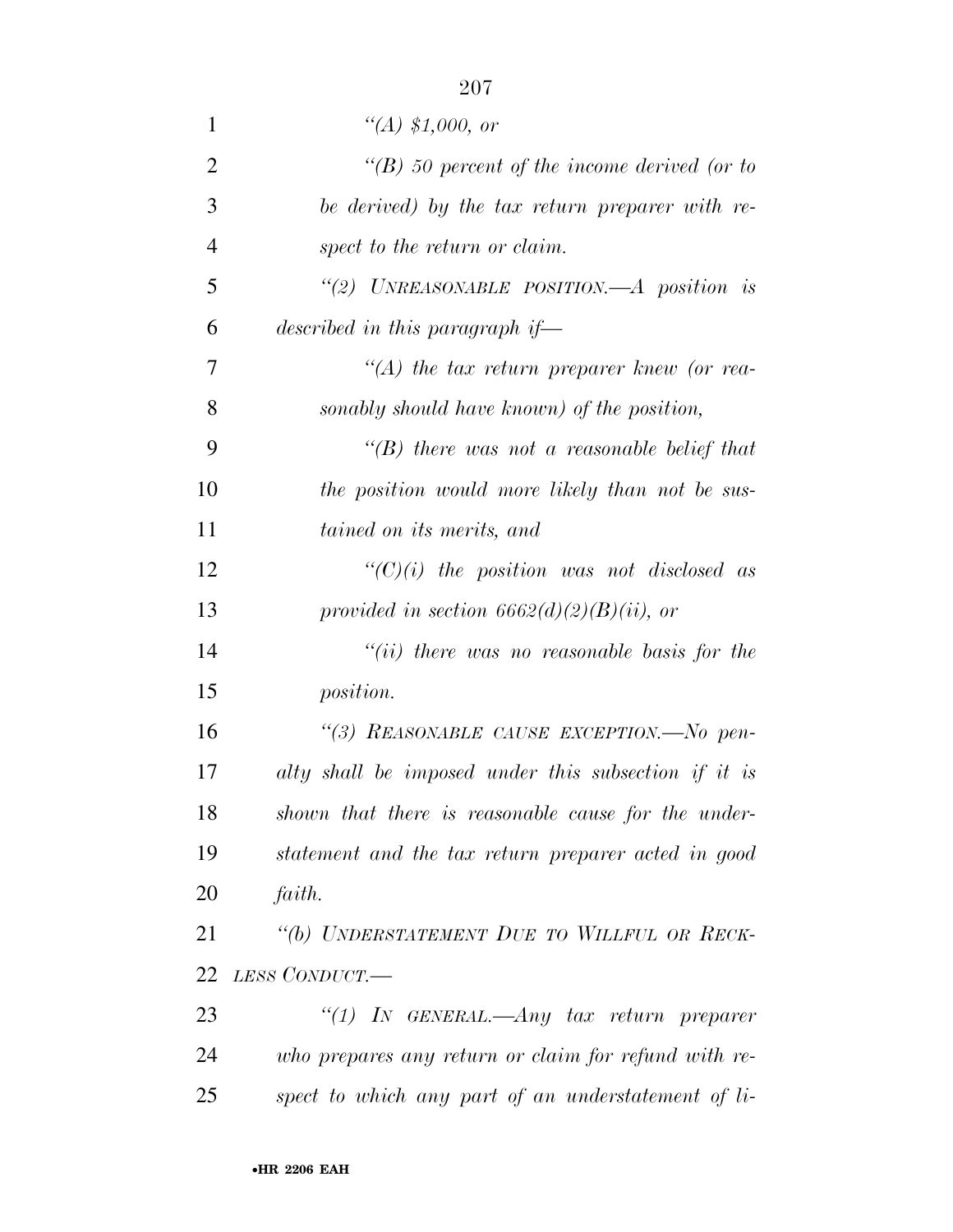| 1              | ability is due to a conduct described in paragraph (2)        |
|----------------|---------------------------------------------------------------|
| $\overline{2}$ | shall pay a penalty with respect to each such return          |
| 3              | or claim in an amount equal to the greater of $-$             |
| $\overline{4}$ | "(A) $$5,000, or$                                             |
| 5              | $\lq (B)$ 50 percent of the income derived (or to             |
| 6              | be derived) by the tax return preparer with re-               |
| 7              | spect to the return or claim.                                 |
| 8              | "(2) WILLFUL OR RECKLESS CONDUCT.—Con-                        |
| 9              | duct described in this paragraph is conduct by the tax        |
| 10             | return preparer which is—                                     |
| 11             | $\lq (A)$ a willful attempt in any manner to                  |
| 12             | understate the liability for tax on the return or             |
| 13             | claim, or                                                     |
| 14             | $\lq (B)$ a reckless or intentional disregard of              |
| 15             | rules or regulations.                                         |
| 16             | "(3) REDUCTION IN PENALTY.—The amount of                      |
| 17             | any penalty payable by any person by reason of this           |
| 18             | subsection for any return or claim for refund shall be        |
| 19             | reduced by the amount of the penalty paid by such             |
| 20             | person by reason of subsection $(a)$ .".                      |
| 21             | (c) EFFECTIVE DATE.—The amendments made by this               |
| 22             | section shall apply to returns prepared after the date of the |
| 23             | enactment of this Act.                                        |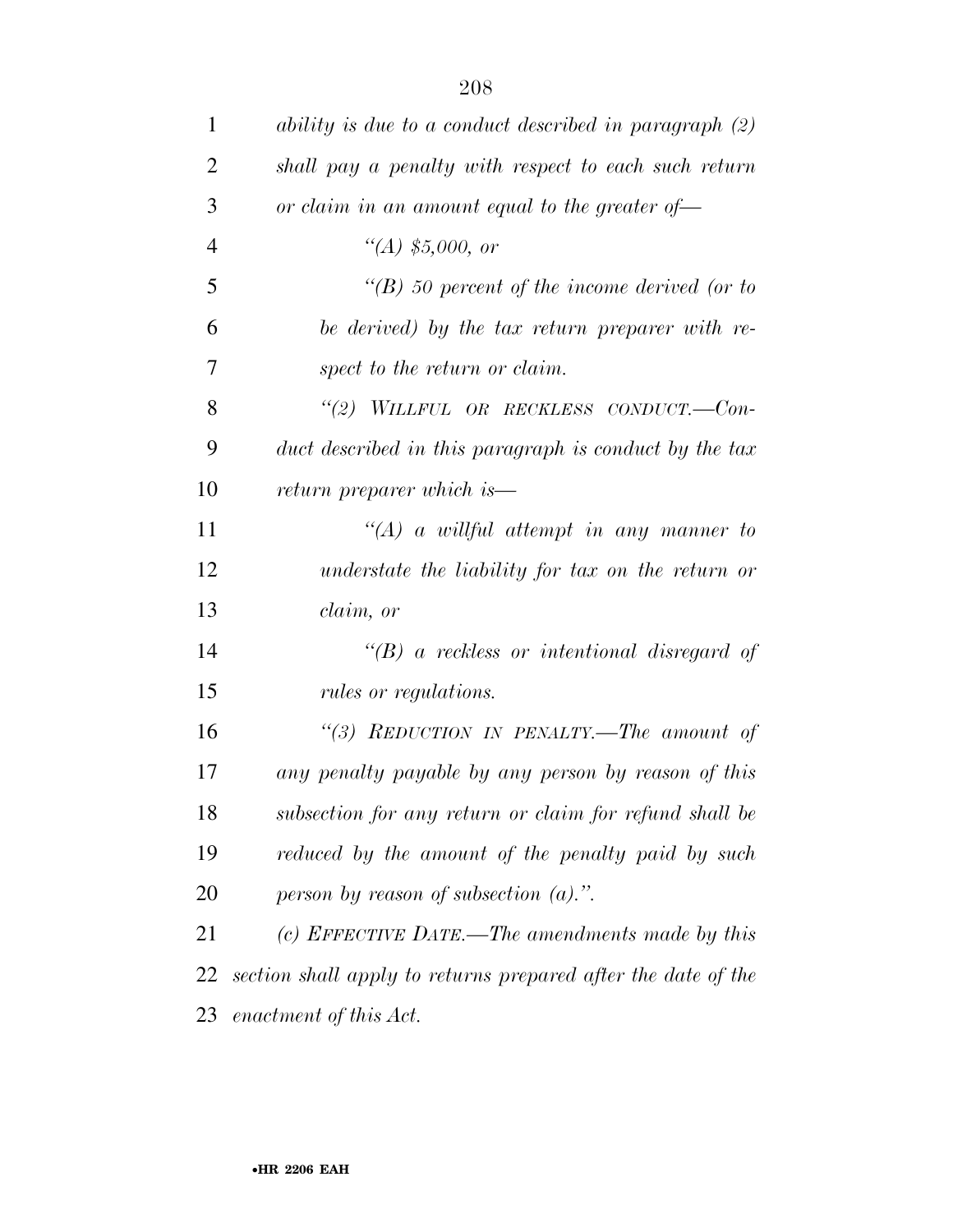*SEC. 8247. PENALTY FOR FILING ERRONEOUS REFUND CLAIMS.* 

 *(a) IN GENERAL.—Part I of subchapter B of chapter 68 (relating to assessable penalties) is amended by inserting after section 6675 the following new section:* 

*''SEC. 6676. ERRONEOUS CLAIM FOR REFUND OR CREDIT.* 

 *''(a) CIVIL PENALTY.—If a claim for refund or credit with respect to income tax (other than a claim for a refund or credit relating to the earned income credit under section 32) is made for an excessive amount, unless it is shown that the claim for such excessive amount has a reasonable basis, the person making such claim shall be liable for a penalty in an amount equal to 20 percent of the excessive amount.* 

 *''(b) EXCESSIVE AMOUNT.—For purposes of this sec- tion, the term 'excessive amount' means in the case of any person the amount by which the amount of the claim for refund or credit for any taxable year exceeds the amount of such claim allowable under this title for such taxable year.* 

 *''(c) COORDINATION WITH OTHER PENALTIES.—This section shall not apply to any portion of the excessive amount of a claim for refund or credit which is subject to a penalty imposed under part II of subchapter A of chapter 68.''.*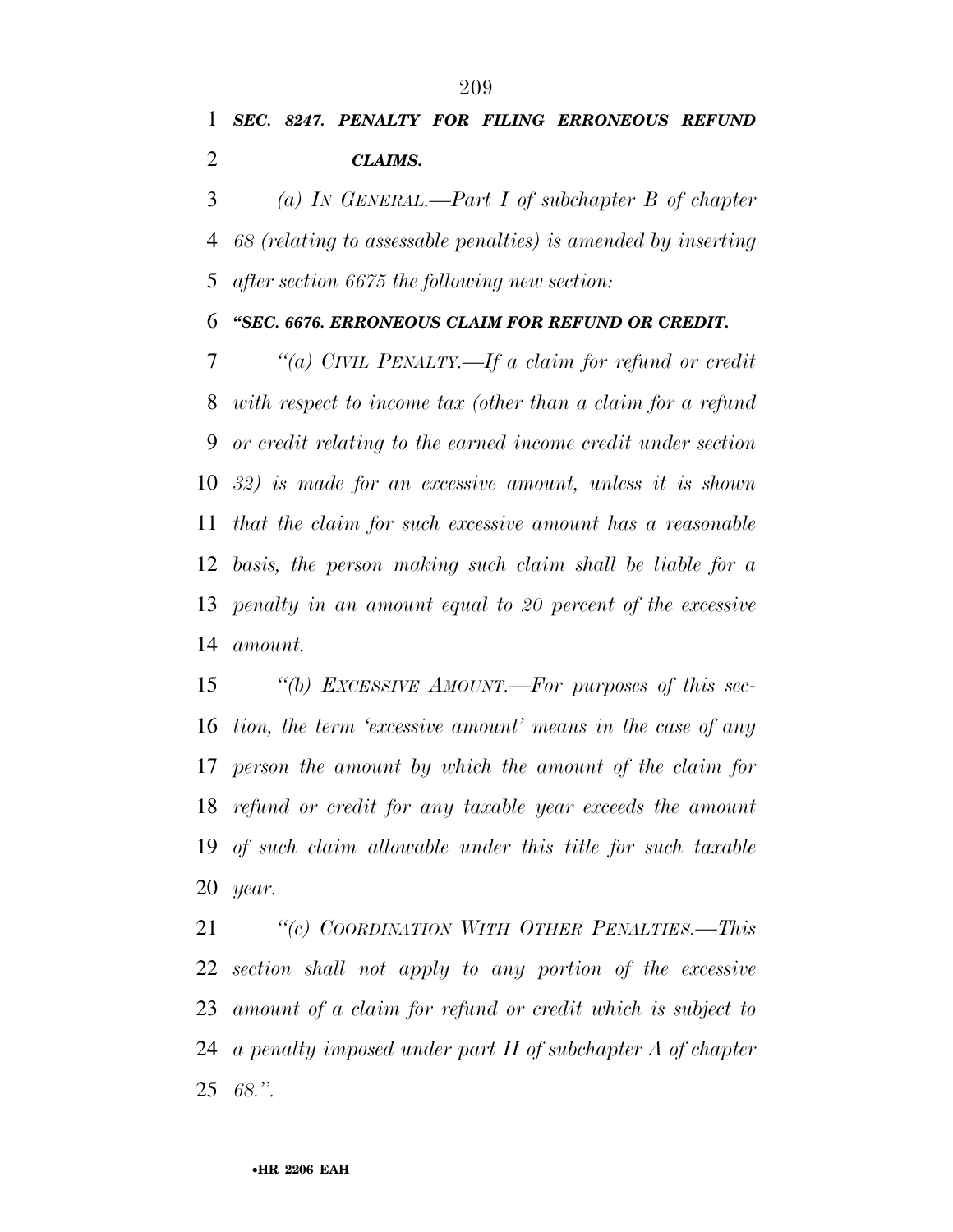*(b) CONFORMING AMENDMENT.—The table of sections for part I of subchapter B of chapter 68 is amended by inserting after the item relating to section 6675 the fol-lowing new item:*

*''Sec. 6676. Erroneous claim for refund or credit.''.*

 *(c) EFFECTIVE DATE.—The amendments made by this section shall apply to any claim filed or submitted after the date of the enactment of this Act.* 

## *SEC. 8248. TIME FOR PAYMENT OF CORPORATE ESTIMATED TAXES.*

 *Subparagraph (B) of section 401(1) of the Tax In- crease Prevention and Reconciliation Act of 2005 is amend- ed by striking ''106.25 percent'' and inserting ''114.25 per-cent''.* 

## *Subtitle C—Small Business Incentives*

## *SEC. 8301. SHORT TITLE.*

 *This subtitle may be cited as the ''Small Business and Work Opportunity Act of 2007''.* 

 *SEC. 8302. ENHANCED COMPLIANCE ASSISTANCE FOR SMALL BUSINESSES.* 

*(a) IN GENERAL.—Section 212 of the Small Business* 

*Regulatory Enforcement Fairness Act of 1996 (5 U.S.C. 601* 

*note) is amended by striking subsection (a) and inserting* 

*the following:* 

*''(a) COMPLIANCE GUIDE.—*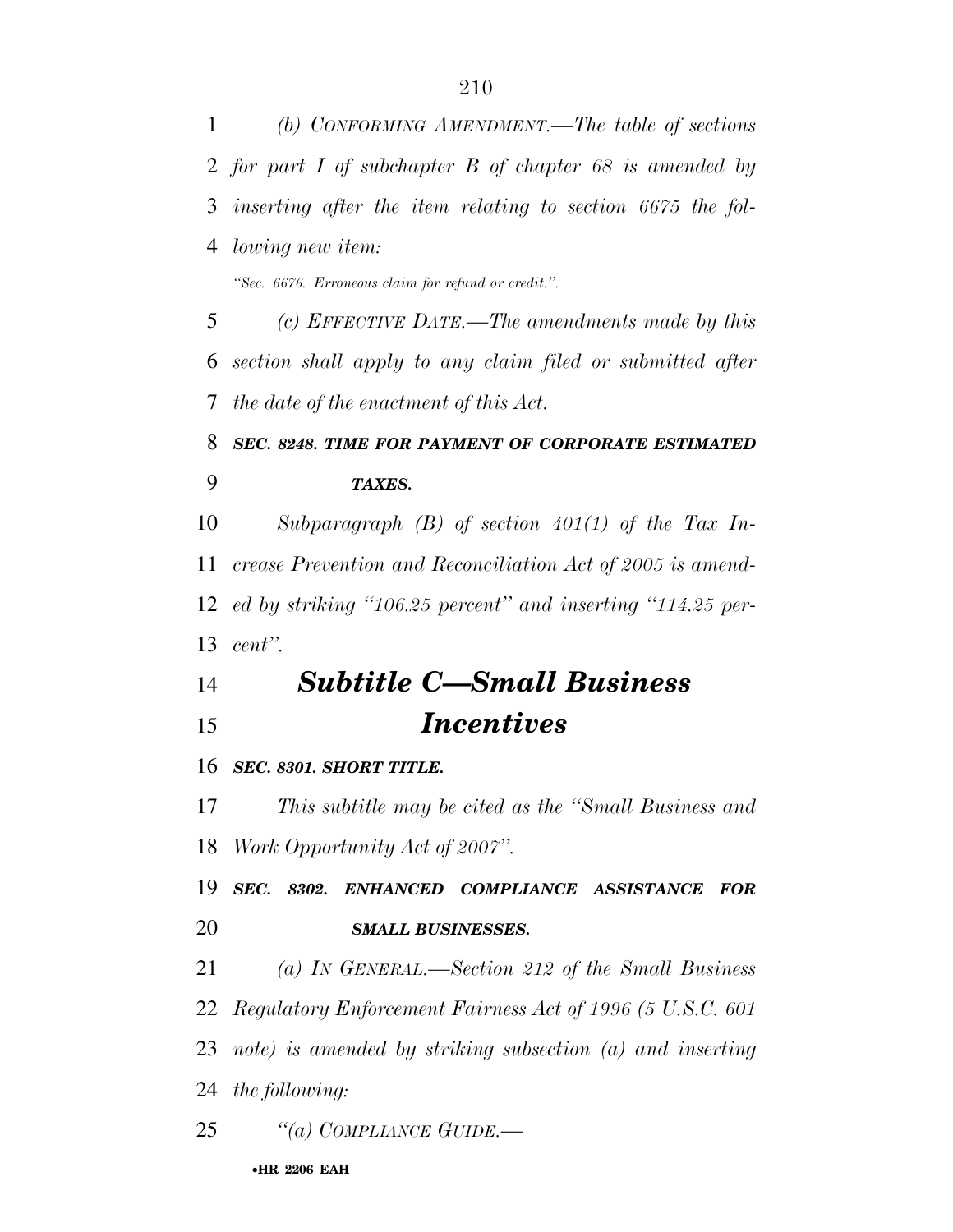| $\mathbf{1}$   | "(1) IN GENERAL.—For each rule or group of re-            |
|----------------|-----------------------------------------------------------|
| $\overline{2}$ | lated rules for which an agency is required to prepare    |
| 3              | a final regulatory flexibility analysis under section     |
| $\overline{4}$ | $605(b)$ of title 5, United States Code, the agency shall |
| 5              | publish 1 or more guides to assist small entities in      |
| 6              | complying with the rule and shall entitle such publi-     |
| $\tau$         | cations 'small entity compliance guides'.                 |
| 8              | "(2) PUBLICATION OF GUIDES.—The publication               |
| 9              | of each guide under this subsection shall include—        |
| 10             | $\lq (A)$ the posting of the guide in an easily           |
| 11             | <i>identified location on the website of the agency;</i>  |
| 12             | and                                                       |
| 13             | $\lq (B)$ distribution of the guide to known in-          |
| 14             | dustry contacts, such as small entities, associa-         |
| 15             | tions, or industry leaders affected by the rule.          |
| 16             | "(3) PUBLICATION DATE.-An agency shall pub-               |
| 17             | lish each guide (including the posting and distribu-      |
| 18             | tion of the guide as described under paragraph $(2)$ )—   |
| 19             | $\lq (A)$ on the same date as the date of publi-          |
| 20             | cation of the final rule (or as soon as possible          |
| 21             | after that date); and                                     |
| 22             | $\lq\lq B$ not later than the date on which the           |
| 23             | requirements of that rule become effective.               |
| 24             | "(4) COMPLIANCE ACTIONS.—                                 |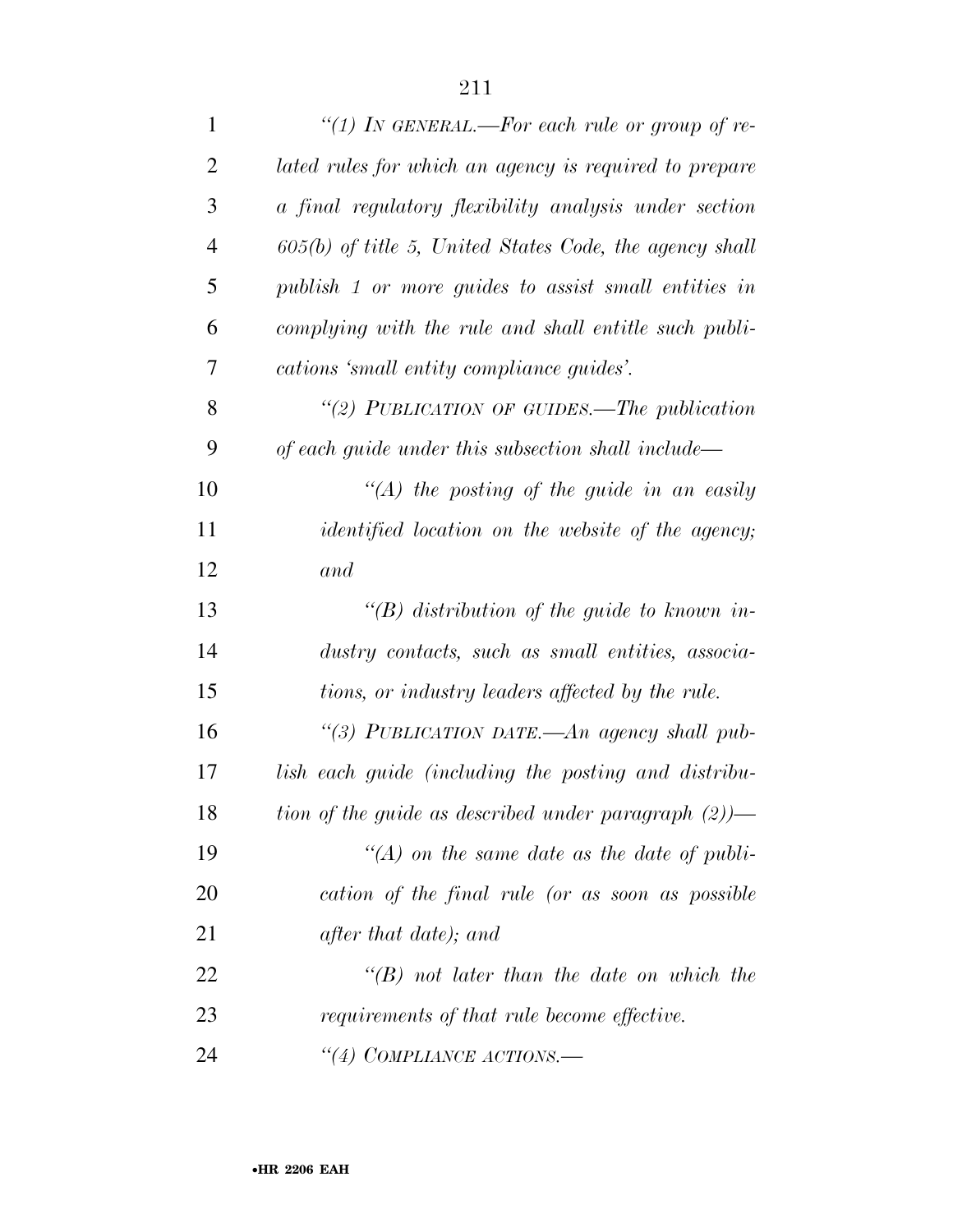| $\mathbf{1}$   | "(A) IN GENERAL.—Each guide shall ex-           |
|----------------|-------------------------------------------------|
|                |                                                 |
| $\overline{2}$ | plain the actions a small entity is required to |
| 3              | take to comply with a rule.                     |
| $\overline{4}$ | "(B) EXPLANATION.—The explanation               |
| 5              | under subparagraph $(A)$ —                      |
| 6              | $``(i)$ shall include a description of ac-      |
| 7              | tions needed to meet the requirements of a      |
| 8              | rule, to enable a small entity to know when     |
| 9              | such requirements are met; and                  |
| 10             | $``(ii)$ if determined appropriate by the       |
| 11             | agency, may include a description of pos-       |
| 12             | sible procedures, such as conducting tests,     |
| 13             | that may assist a small entity in meeting       |
| 14             | such requirements, except that, compliance      |
| 15             | with any procedures described pursuant to       |
| 16             | this section does not establish compliance      |
| 17             | with the rule, or establish a presumption or    |
| 18             | inference of such compliance.                   |
| 19             | "(C) PROCEDURES.—Procedures described           |
| 20             | under subparagraph $(B)(ii)$ —                  |
| 21             | "(i) shall be suggestions to assist small       |
| 22             | entities; and                                   |
| 23             | $``(ii)$ shall not be additional require-       |
|                |                                                 |

 *ments, or diminish requirements, relating to the rule.*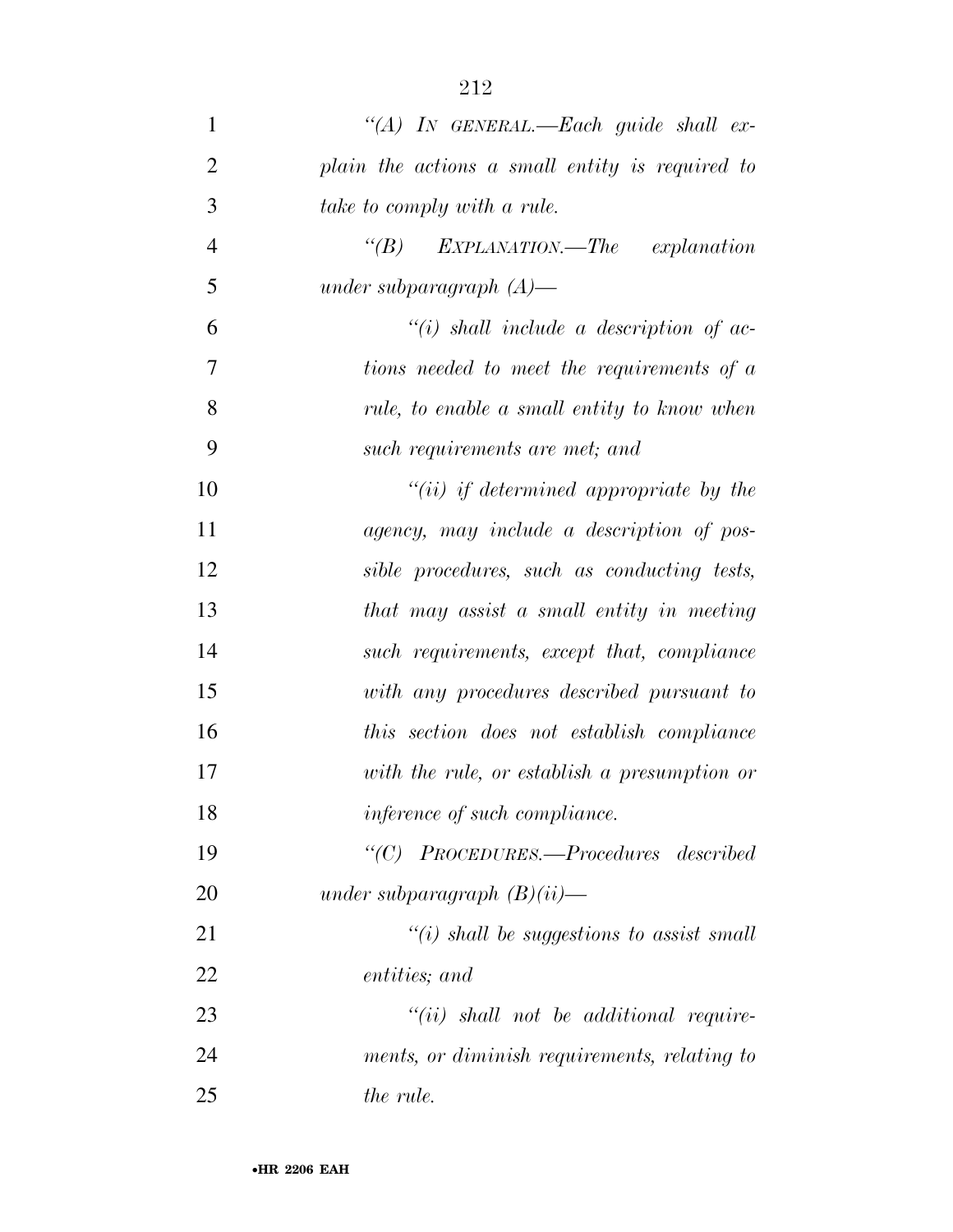*''(5) AGENCY PREPARATION OF GUIDES.—The agency shall, in its sole discretion, taking into ac- count the subject matter of the rule and the language of relevant statutes, ensure that the guide is written using sufficiently plain language likely to be under- stood by affected small entities. Agencies may prepare separate guides covering groups or classes of similarly affected small entities and may cooperate with asso- ciations of small entities to develop and distribute such guides. An agency may prepare guides and apply this section with respect to a rule or a group of related rules.* 

 *''(6) REPORTING.—Not later than 1 year after the date of enactment of the Fair Minimum Wage Act of 2007, and annually thereafter, the head of each agency shall submit a report to the Committee on Small Business and Entrepreneurship of the Senate, the Committee on Small Business of the House of Representatives, and any other committee of relevant jurisdiction describing the status of the agency's com-pliance with paragraphs (1) through (5).''.* 

 *(b) TECHNICAL AND CONFORMING AMENDMENT.—Sec- tion 211(3) of the Small Business Regulatory Enforcement Fairness Act of 1996 (5 U.S.C. 601 note) is amended by inserting ''and entitled'' after ''designated''.*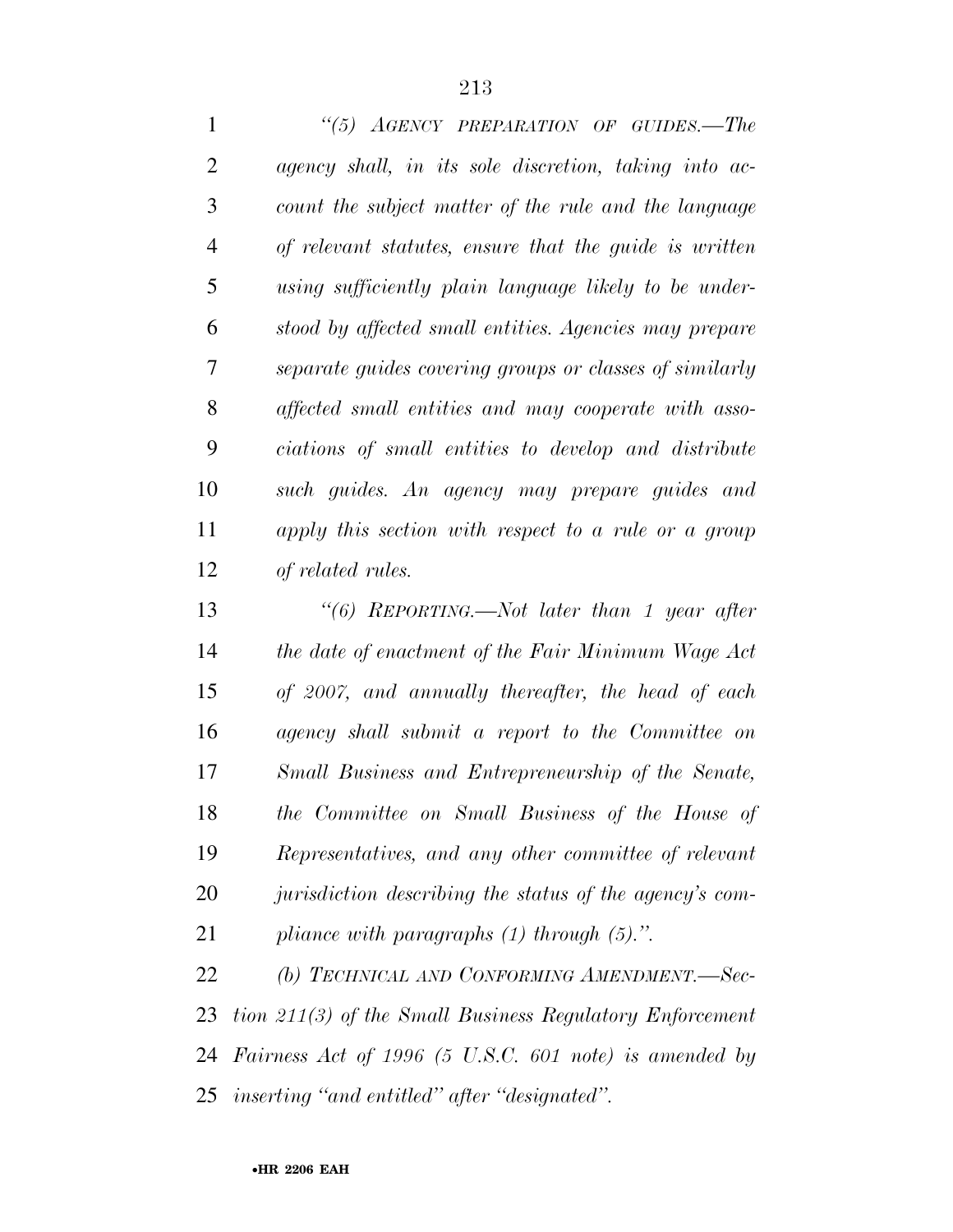*(a) ESTABLISHMENT.—The Secretary of Health and Human Services (referred to in this section as the ''Sec- retary'') shall establish a program to award grants to States, on a competitive basis, to assist States in providing funds to encourage the establishment and operation of em-ployer-operated child care programs.* 

 *(b) APPLICATION.—To be eligible to receive a grant under this section, a State shall prepare and submit to the Secretary an application at such time, in such manner, and containing such information as the Secretary may require, including an assurance that the funds required under sub-section (e) will be provided.* 

 *(c) AMOUNT AND PERIOD OF GRANT.—The Secretary shall determine the amount of a grant to a State under this section based on the population of the State as com- pared to the population of all States receiving grants under this section. The Secretary shall make the grant for a period of 3 years.* 

*(d) USE OF FUNDS.—*

 *(1) IN GENERAL.—A State shall use amounts provided under a grant awarded under this section to provide assistance to small businesses (or consortia formed in accordance with paragraph (3)) located in the State to enable the small businesses (or consortia)*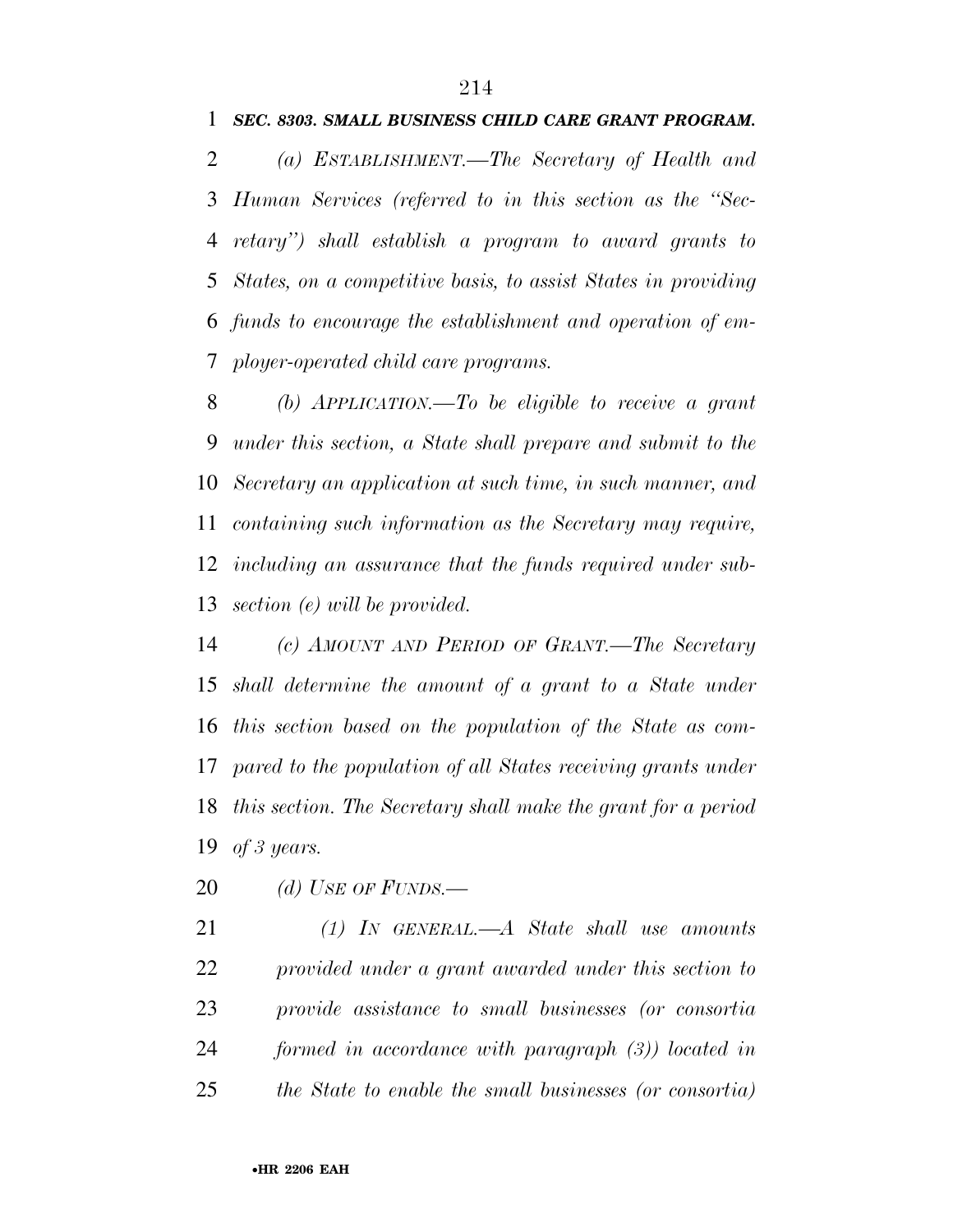| $\mathbf{1}$   | to establish and operate child care programs. Such as-  |
|----------------|---------------------------------------------------------|
| $\overline{2}$ | sistance may include—                                   |
| 3              | $(A)$ technical assistance in the establishment         |
| $\overline{4}$ | of a child care program;                                |
| 5              | (B) assistance for the startup costs related            |
| 6              | to a child care program;                                |
| 7              | $(C)$ assistance for the training of child care         |
| 8              | <i>providers;</i>                                       |
| 9              | $(D)$ scholarships for low-income wage earn-            |
| 10             | ers;                                                    |
| 11             | $(E)$ the provision of services to care for sick        |
| 12             | children or to provide care to school-aged chil-        |
| 13             | dren;                                                   |
| 14             | $(F)$ the entering into of contracts with local         |
| 15             | resource and referral organizations or local            |
| 16             | health departments;                                     |
| 17             | $(G)$ assistance for care for children with             |
| 18             | <i>disabilities</i> ;                                   |
| 19             | $(H)$ payment of expenses for renovation or             |
| 20             | operation of a child care facility; or                  |
| 21             | $(I)$ assistance for any other activity deter-          |
| 22             | mined appropriate by the State.                         |
| 23             | (2) APPLICATION.—In order for a small business          |
| 24             | or consortium to be eligible to receive assistance from |
| 25             | a State under this section, the small business involved |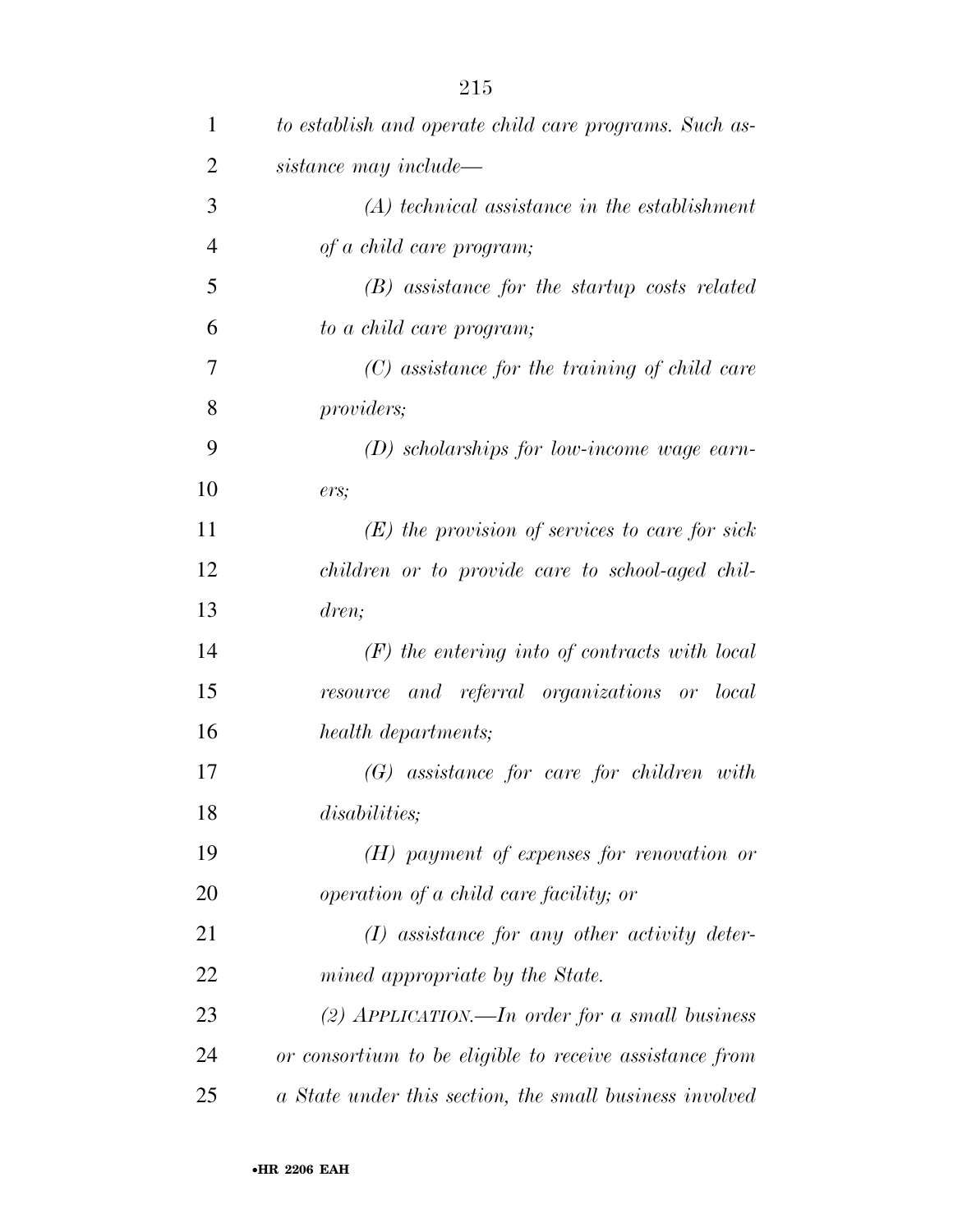| $\mathbf{1}$   | shall prepare and submit to the State an application           |
|----------------|----------------------------------------------------------------|
| $\overline{2}$ | at such time, in such manner, and containing such              |
| 3              | information as the State may require.                          |
| $\overline{4}$ | $(3)$ PREFERENCE.—                                             |
| 5              | $(A)$ In GENERAL.—In providing assistance                      |
| 6              | under this section, a State shall give priority to             |
| 7              | an applicant that desires to form a consortium                 |
| 8              | to provide child care in a geographic area within              |
| 9              | the State where such care is not generally avail-              |
| 10             | able or accessible.                                            |
| 11             | $(B)$ CONSORTIUM.—For purposes of sub-                         |
| 12             | paragraph (A), a consortium shall be made up                   |
| 13             | of 2 or more entities that shall include small                 |
| 14             | businesses and that may include large businesses,              |
| 15             | nonprofit agencies or organizations, local govern-             |
| 16             | ments, or other appropriate entities.                          |
| 17             | $(4)$ LIMITATIONS.—With respect to grant funds                 |
| 18             | received under this section, a State may not provide           |
| 19             | in excess of $$500,000$ in assistance from such funds          |
| 20             | to any single applicant.                                       |
| 21             | (e) MATCHING REQUIREMENT.—To be eligible to re-                |
| 22             | ceive a grant under this section, a State shall provide assur- |
| 23             | ances to the Secretary that, with respect to the costs to be   |
| 24             | incurred by a covered entity receiving assistance in car-      |
| 25             | rying out activities under this section, the covered entity    |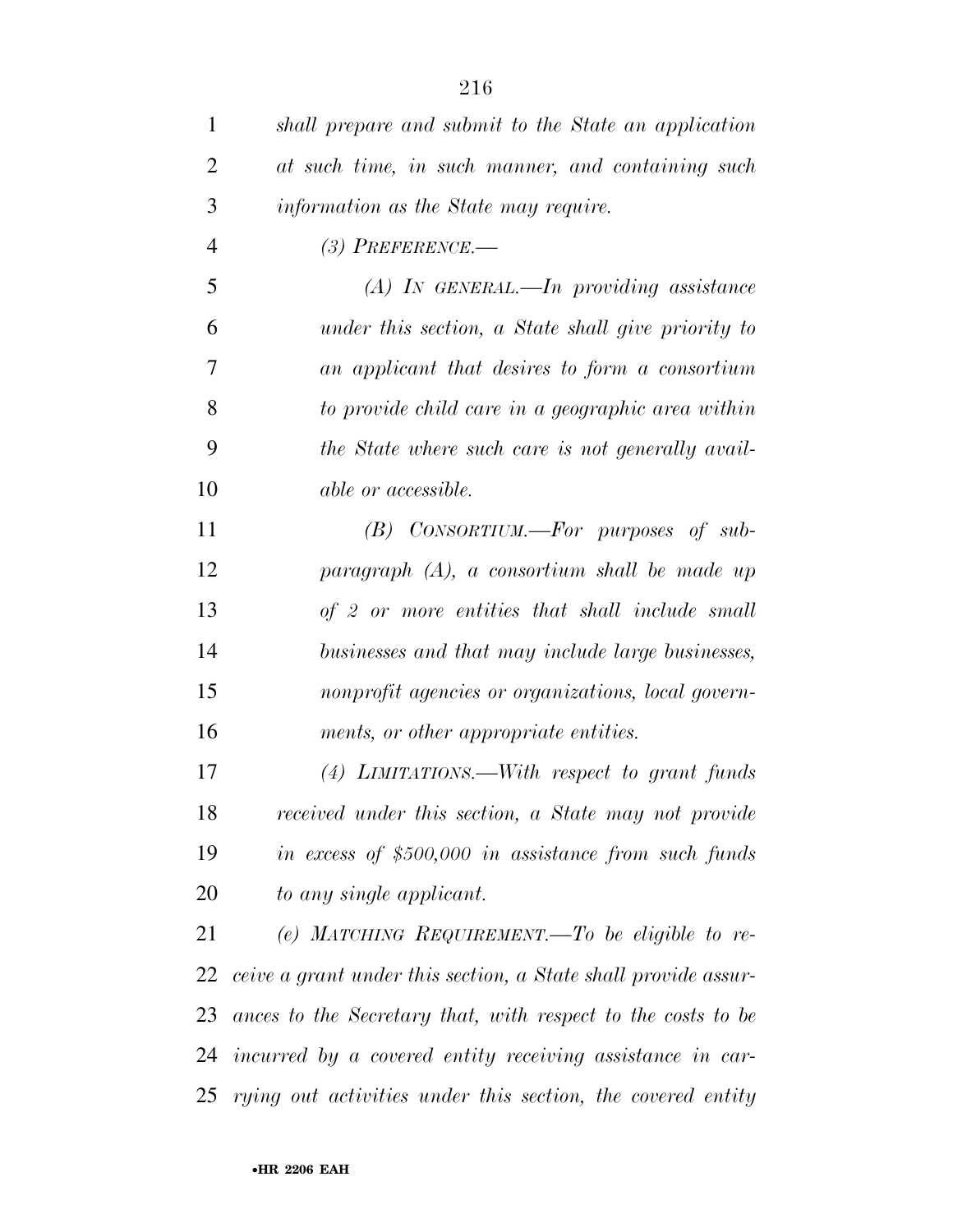| $\mathbf{1}$   | will make available (directly or through donations from             |
|----------------|---------------------------------------------------------------------|
| $\overline{2}$ | public or private entities) non-Federal contributions to such       |
| 3              | $costs$ in an amount equal to-                                      |
| 4              | $(1)$ for the first fiscal year in which the covered                |
| 5              | entity receives such assistance, not less than 50 per-              |
| 6              | cent of such costs (\$1 for each \$1 of assistance pro-             |
| 7              | vided to the covered entity under the grant);                       |
| 8              | $(2)$ for the second fiscal year in which the cov-                  |
| 9              | ered entity receives such assistance, not less than $66\frac{2}{3}$ |
| 10             | percent of such costs $(\$2$ for each \$1 of assistance pro-        |
| 11             | vided to the covered entity under the grant); and                   |
| 12             | $(3)$ for the third fiscal year in which the covered                |
| 13             | entity receives such assistance, not less than 75 per-              |
| 14             | cent of such costs $(\$3$ for each \$1 of assistance pro-           |
| 15             | vided to the covered entity under the grant).                       |
| 16             | (f) REQUIREMENTS OF PROVIDERS.—To be eligible to                    |
| 17             | receive assistance under a grant awarded under this section,        |
| 18             | a child care provider—                                              |
| 19             | $(1)$ who receives assistance from a State shall                    |
| 20             | comply with all applicable State and local licensing                |
| 21             | and regulatory requirements and all applicable health               |
| 22             | and safety standards in effect in the State; and                    |
| 23             | $(2)$ who receives assistance from an Indian tribe                  |
| 24             | or tribal organization shall comply with all applica-               |
| 25             | ble regulatory standards.                                           |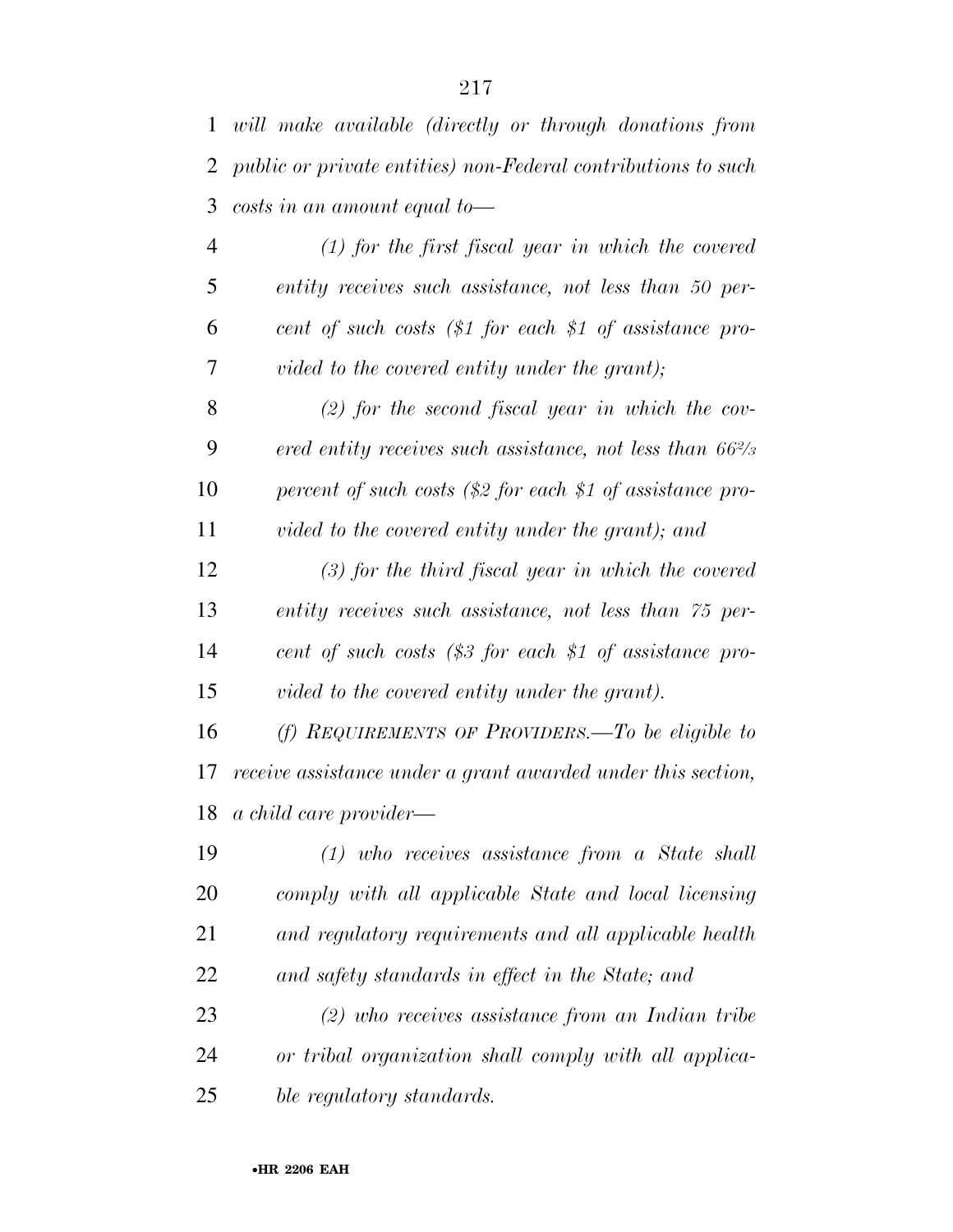*(g) STATE-LEVEL ACTIVITIES.—A State may not re- tain more than 3 percent of the amount described in sub- section (c) for State administration and other State-level activities.* 

*(h) ADMINISTRATION.—*

 *(1) STATE RESPONSIBILITY.—A State shall have responsibility for administering a grant awarded for the State under this section and for monitoring cov- ered entities that receive assistance under such grant. (2) AUDITS.—A State shall require each covered entity receiving assistance under the grant awarded under this section to conduct an annual audit with respect to the activities of the covered entity. Such au-dits shall be submitted to the State.* 

*(3) MISUSE OF FUNDS.—*

 *(A) REPAYMENT.—If the State determines, through an audit or otherwise, that a covered en- tity receiving assistance under a grant awarded under this section has misused the assistance, the State shall notify the Secretary of the misuse. The Secretary, upon such a notification, may seek from such a covered entity the repayment of an amount equal to the amount of any such mis-used assistance plus interest.*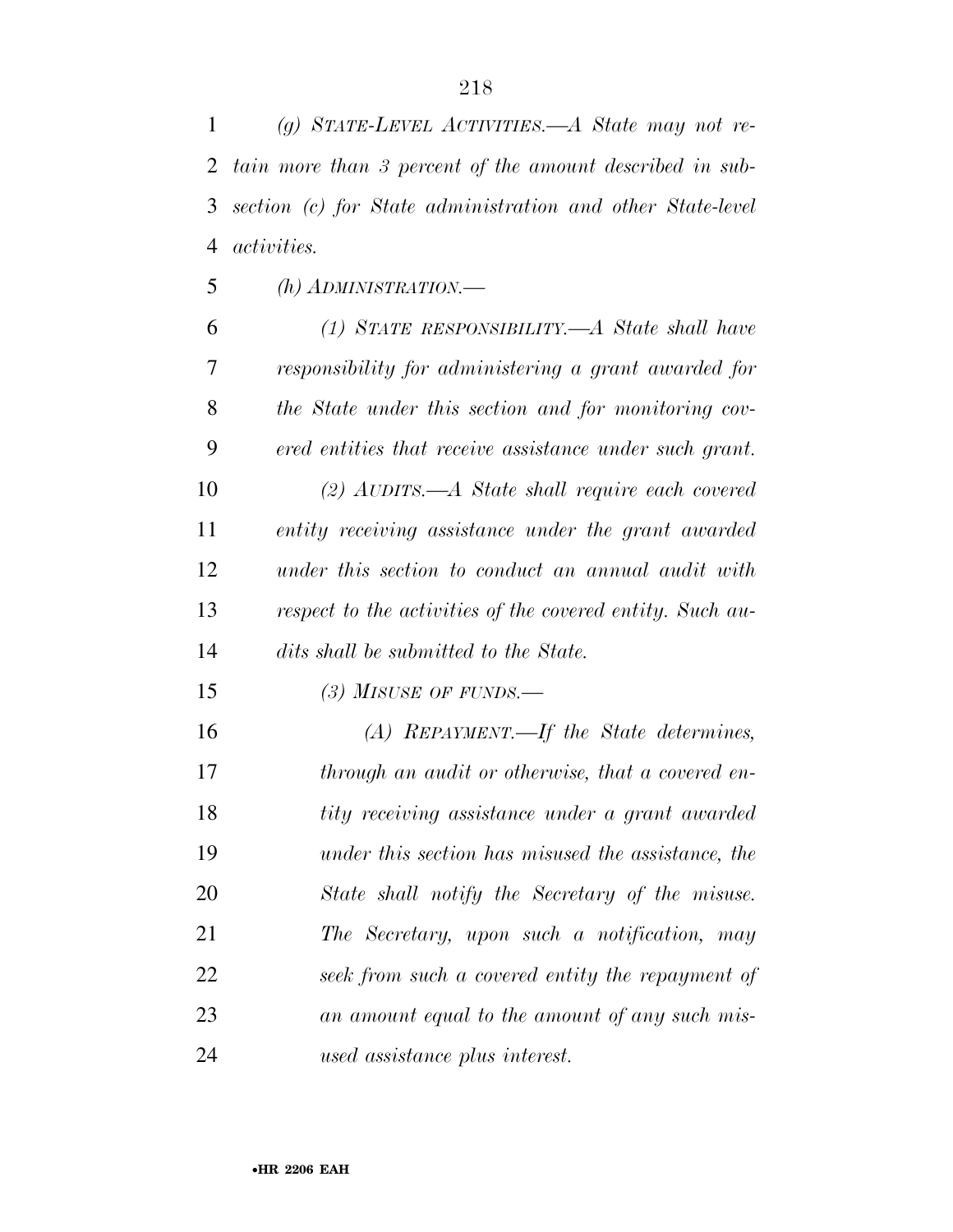| $\mathbf{1}$   | (B) APPEALS PROCESS.—The Secretary                |
|----------------|---------------------------------------------------|
| $\overline{2}$ | shall by regulation provide for an appeals proc-  |
| 3              | ess with respect to repayments under this para-   |
| $\overline{4}$ | graph.                                            |
| 5              | (i) REPORTING REQUIREMENTS.—                      |
| 6              | $(1)$ 2-YEAR STUDY.—                              |
| 7              | $(A)$ IN GENERAL.—Not later than 2 years          |
| 8              | after the date on which the Secretary first       |
| 9              | awards grants under this section, the Secretary   |
| 10             | shall conduct a study to determine—               |
| 11             | $(i)$ the capacity of covered entities to         |
| 12             | meet the child care needs of communities          |
| 13             | within States;                                    |
| 14             | (ii) the kinds of consortia that are              |
| 15             | being formed with respect to child care at        |
| 16             | the local level to carry out programs funded      |
| 17             | under this section; and                           |
| 18             | ( <i>iii</i> ) who is using the programs funded   |
| 19             | under this section and the income levels of       |
| <b>20</b>      | such <i>individuals</i> .                         |
| 21             | $(B)$ REPORT.—Not later than 28 months            |
| 22             | after the date on which the Secretary first       |
| 23             | awards grants under this section, the Secretary   |
| 24             | shall prepare and submit to the appropriate       |
| 25             | committees of Congress a report on the results of |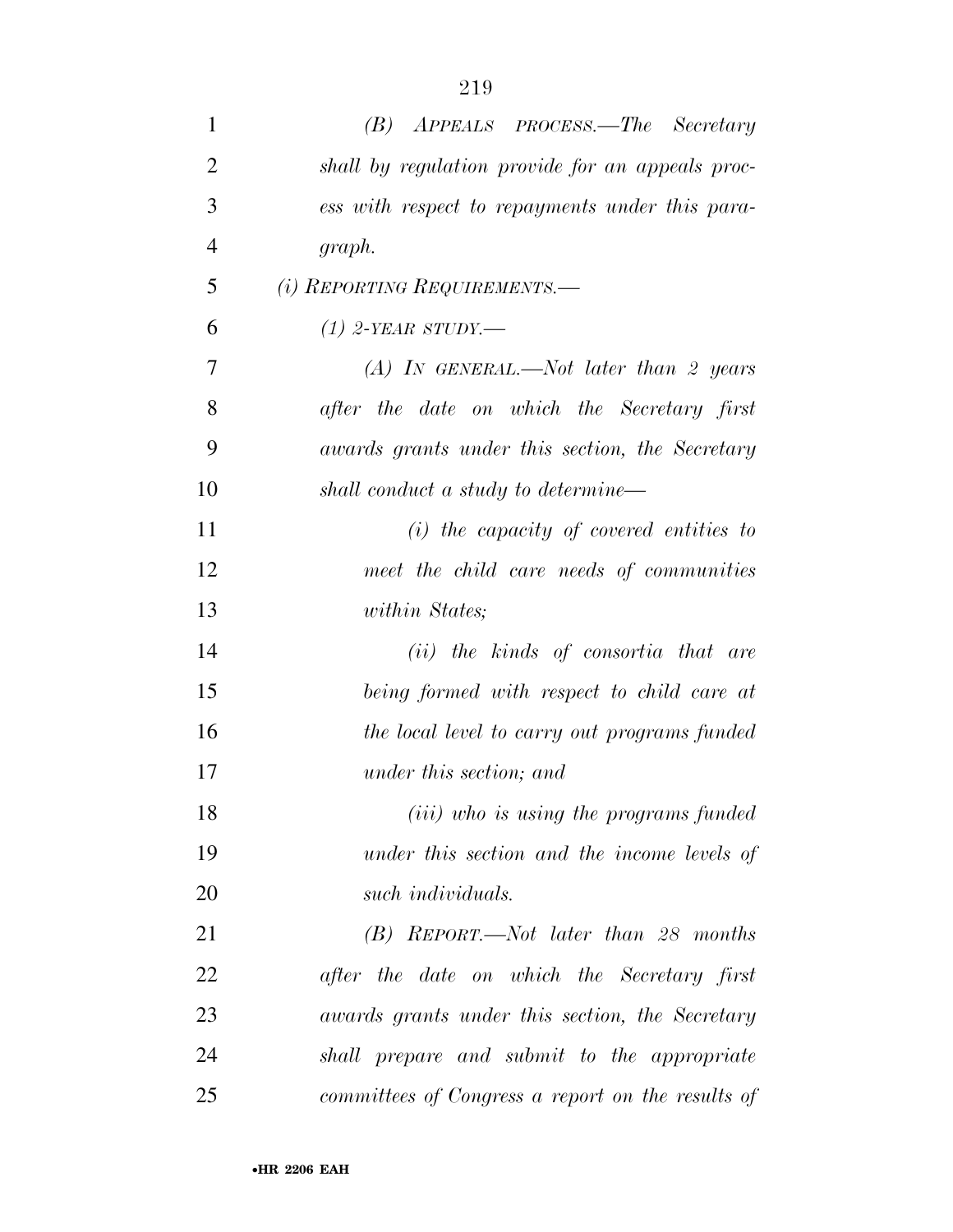*the study conducted in accordance with subpara-graph (A).* 

*(2) 4-YEAR STUDY.—*

 *(A) IN GENERAL.—Not later than 4 years after the date on which the Secretary first awards grants under this section, the Secretary shall conduct a study to determine the number of child care facilities that are funded through cov- ered entities that received assistance through a grant awarded under this section and that re- main in operation, and the extent to which such facilities are meeting the child care needs of the individuals served by such facilities.* 

 *(B) REPORT.—Not later than 52 months after the date on which the Secretary first awards grants under this section, the Secretary shall prepare and submit to the appropriate committees of Congress a report on the results of the study conducted in accordance with subpara-graph (A).* 

*(j) DEFINITIONS.—In this section:* 

 *(1) COVERED ENTITY.—The term ''covered enti- ty'' means a small business or a consortium formed in accordance with subsection (d)(3).*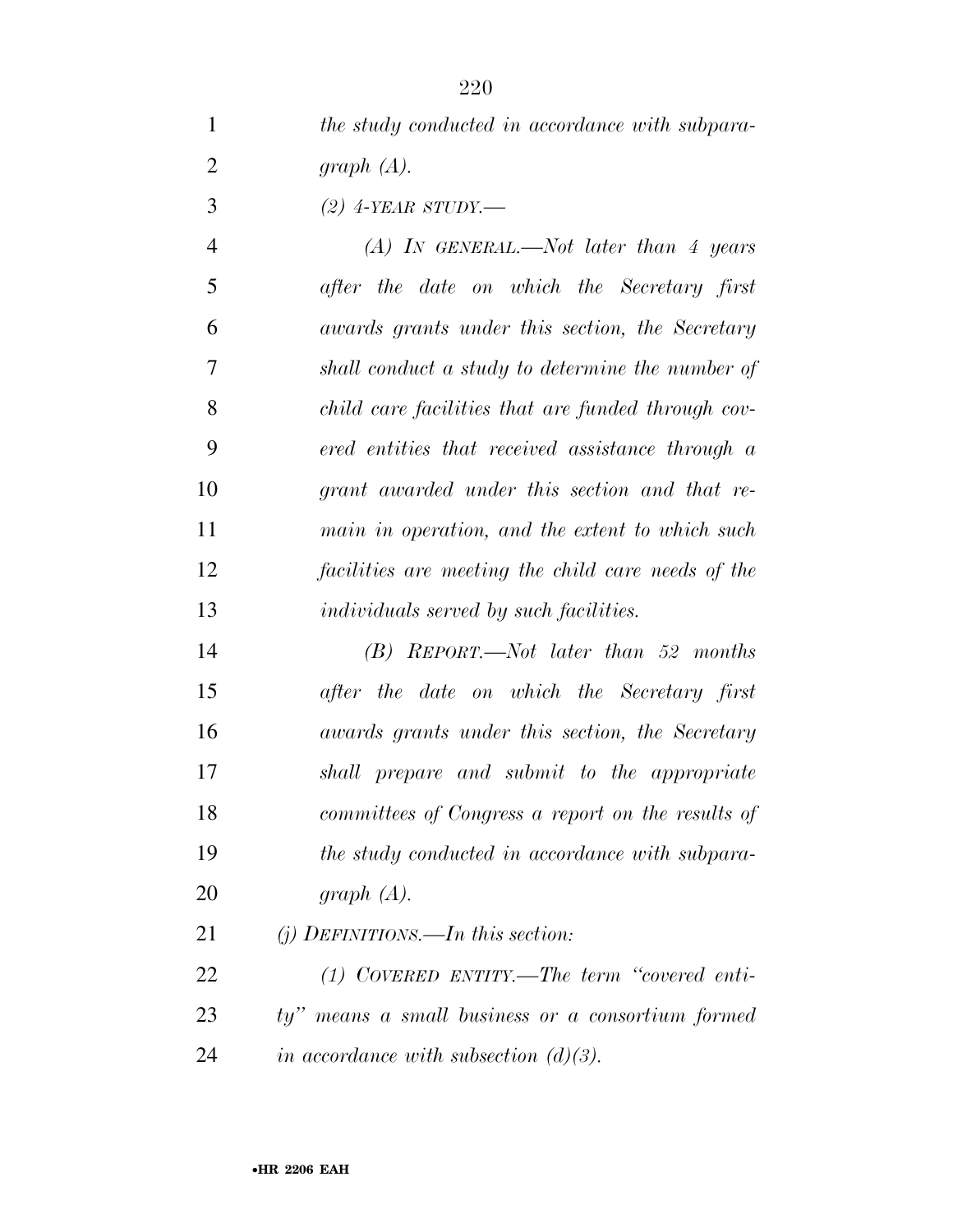| $\mathbf{1}$   | (2) INDIAN COMMUNITY.—The term "Indian                |
|----------------|-------------------------------------------------------|
| $\overline{2}$ | community" means a community served by an In-         |
| 3              | dian tribe or tribal organization.                    |
| $\overline{4}$ | (3) INDIAN TRIBE; TRIBAL ORGANIZATION.—The            |
| 5              | terms "Indian tribe" and "tribal organization" have   |
| 6              | the meanings given the terms in section 658P of the   |
| 7              | Child Care and Development Block Grant Act of 1990    |
| 8              | $(42 \text{ U.S.C. } 9858n)$ .                        |
| 9              | (4) SMALL BUSINESS.—The term "small busi-             |
| 10             | ness" means an employer who employed an average       |
| 11             | of at least 2 but not more than 50 employees on the   |
| 12             | business days during the preceding calendar year.     |
| 13             | $(5)$ STATE.—The term "State" has the meaning         |
| 14             | given the term in section 658P of the Child Care and  |
| 15             | Development Block Grant Act of 1990 (42 U.S.C.        |
| 16             | 9858n).                                               |
| 17             | (k) APPLICATION TO INDIAN TRIBES AND TRIBAL OR-       |
| 18             | GANIZATIONS.—In this section:                         |
| 19             | $(1)$ IN GENERAL.—Except as provided in sub-          |
| 20             | section $(f)(1)$ , and in paragraphs (2) and (3), the |
| 21             | term "State" includes an Indian tribe or tribal orga- |
| 22             | <i>nization.</i>                                      |
| 23             | (2)<br>GEOGRAPHIC REFERENCES.—The<br><i>term</i>      |
| 24             | "State" includes an Indian community in subsections   |
| 25             | (c) (the second and third place the term appears),    |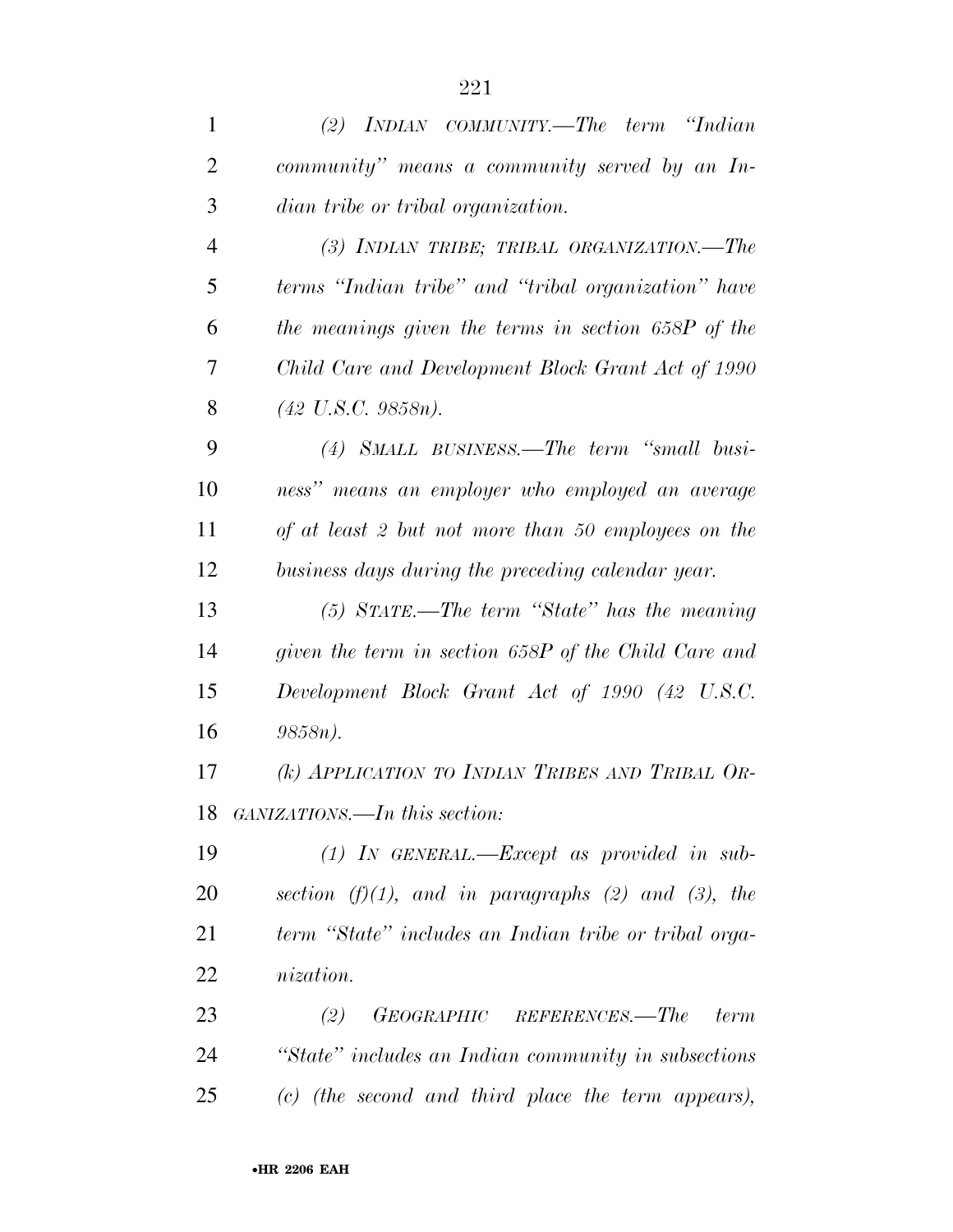| 1              | $(d)(1)$ (the second place the term appears), $(d)(3)(A)$          |
|----------------|--------------------------------------------------------------------|
| $\overline{2}$ | (the second place the term appears), and $(i)(1)(A)(i)$ .          |
| 3              | (3) STATE-LEVEL ACTIVITIES.—The term "State-                       |
| $\overline{4}$ | level activities" includes activities at the tribal level.         |
| 5              | (l) AUTHORIZATION OF APPROPRIATIONS.                               |
| 6              | (1) In GENERAL.—There is authorized to be ap-                      |
| 7              | propriated to carry out this section, $$50,000,000$ for            |
| 8              | the period of fiscal years 2008 through 2012.                      |
| 9              | (2) STUDIES AND ADMINISTRATION.—With re-                           |
| 10             | spect to the total amount appropriated for such pe-                |
| 11             | riod in accordance with this subsection, not more                  |
| 12             | than \$2,500,000 of that amount may be used for ex-                |
| 13             | penditures related to conducting studies required                  |
| 14             | under, and the administration of, this section.                    |
| 15             | (m) TERMINATION OF PROGRAM.—The program estab-                     |
| 16             | lished under subsection (a) shall terminate on September           |
| 17             | 30, 2012.                                                          |
| 18             | SEC. 8304. STUDY OF UNIVERSAL USE OF ADVANCE PAY-                  |
| 19             | <b>MENT OF EARNED INCOME CREDIT.</b>                               |
| 20             | Not later than 180 days after the date of the enactment            |
| 21             | of this Act, the Secretary of the Treasury shall report to         |
|                | 22 Congress on a study of the benefits, costs, risks, and barriers |
| 23             | to workers and to businesses (with a special emphasis on           |
| 24             | small businesses) if the advance earned income tax credit          |
|                | 25 program (under section 3507 of the Internal Revenue Code        |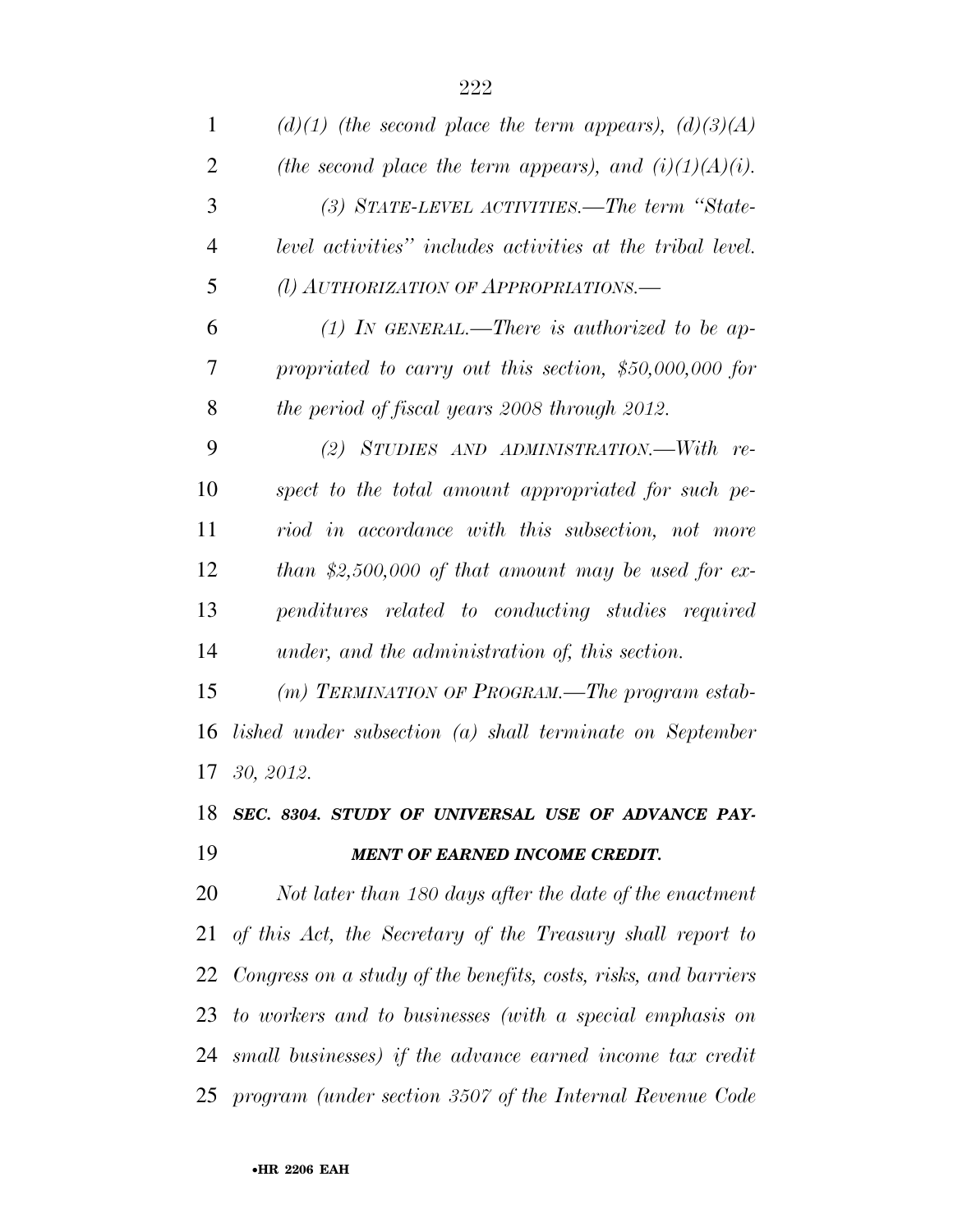|               | 1 of 1986) included all recipients of the earned income tax        |
|---------------|--------------------------------------------------------------------|
| 2             | credit (under section 32 of such Code) and what steps would        |
| 3             | be necessary to implement such inclusion.                          |
| 4             | SEC. 8305. RENEWAL GRANTS FOR WOMEN'S BUSINESS CEN-                |
| 5             | TERS.                                                              |
| 6             | (a) IN GENERAL.—Section 29 of the Small Business                   |
| $\mathcal{T}$ | Act $(15 \text{ U.S.C. } 656)$ is amended by adding at the end the |
| 8             | following:                                                         |
| 9             | "(m) CONTINUED FUNDING FOR CENTERS.-                               |
| 10            | "(1) IN GENERAL.— $A$ nonprofit organization de-                   |
| 11            | scribed in paragraph $(2)$ shall be eligible to receive,           |
| 12            | subject to paragraph $(3)$ , a 3-year grant under this             |
| 13            | subsection.                                                        |
| 14            | "(2) APPLICABILITY.—A nonprofit organization                       |
| 15            | described in this paragraph is a nonprofit organiza-               |
| 16            | tion that has received funding under subsection (b) or             |
| 17            | (l).                                                               |
| 18            | "(3) APPLICATION AND APPROVAL CRITERIA.-                           |
| 19            | "(A) CRITERIA.—Subject to subparagraph                             |
| 20            | $(B)$ , the Administrator shall develop and publish                |
| 21            | criteria for the consideration and approval of                     |
| 22            | applications by nonprofit organizations under                      |
| 23            | <i>this subsection.</i>                                            |
| 24            | "(B) CONTENTS.—Except as otherwise pro-                            |
| 25            | vided in this subsection, the conditions for par-                  |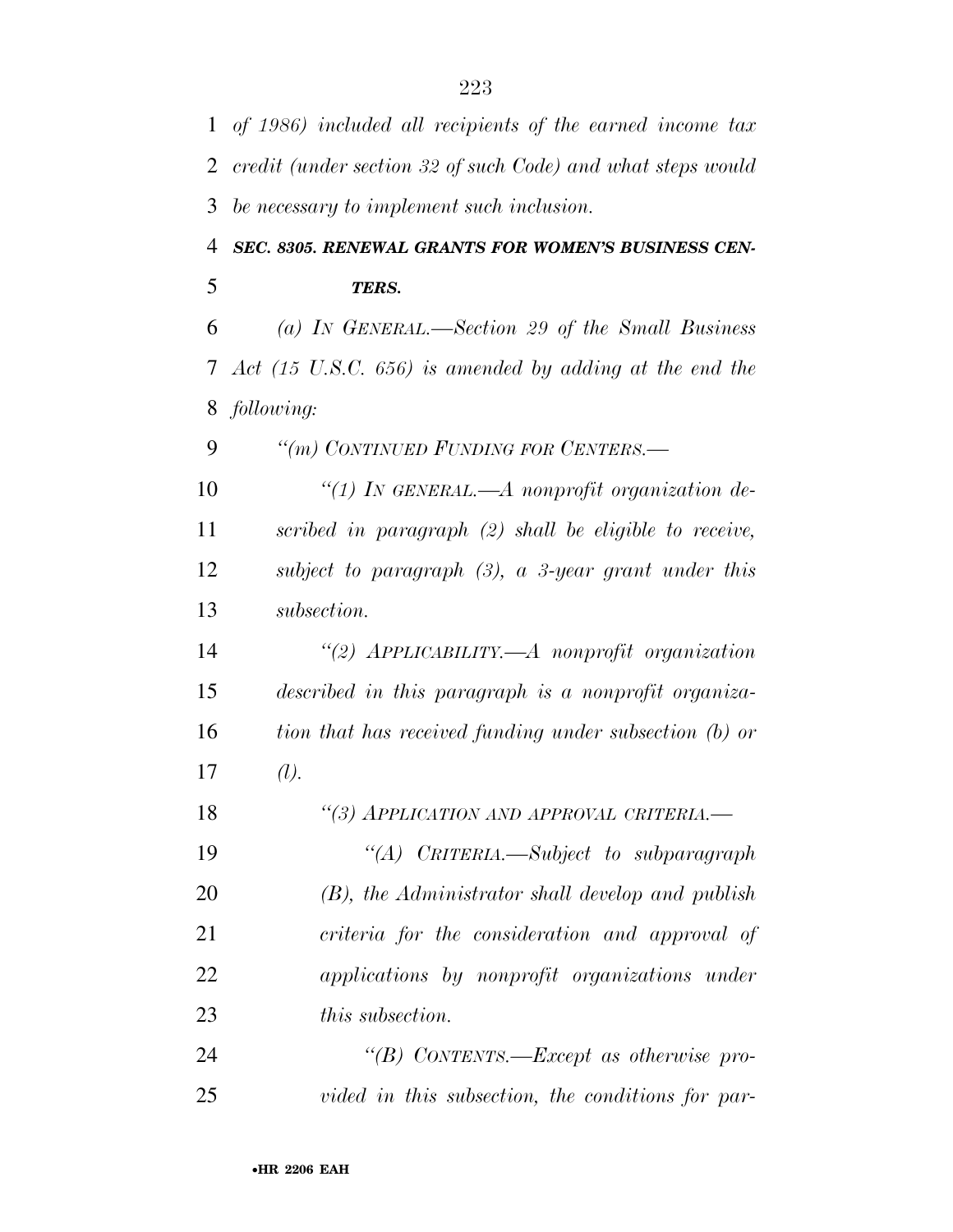| $\mathbf{1}$   | ticipation in the grant program under this sub-       |
|----------------|-------------------------------------------------------|
| $\overline{2}$ | section shall be the same as the conditions for       |
| 3              | participation in the program under subsection         |
| $\overline{4}$ | $(l)$ , as in effect on the date of enactment of this |
| 5              | Act.                                                  |
| 6              | "(C) NOTIFICATION.—Not later than 60                  |
| 7              | days after the date of the deadline to submit ap-     |
| 8              | plications for each fiscal year, the Administrator    |
| 9              | shall approve or deny any application under           |
| 10             | this subsection and notify the applicant for each     |
| 11             | such application.                                     |
| 12             | $\lq(4)$ AWARD OF GRANTS.—                            |
| 13             | $\lq (A)$ IN GENERAL.—Subject to the avail-           |
| 14             | ability of appropriations, the Administrator          |
| 15             | shall make a grant for the Federal share of the       |
| 16             | cost of activities described in the application to    |
| 17             | each applicant approved under this subsection.        |
| 18             | "(B) AMOUNT.—A grant under this sub-                  |
| 19             | section shall be for not more than \$150,000, for     |
| 20             | each year of that grant.                              |
| 21             | "(C) FEDERAL SHARE.—The Federal share                 |
| 22             | under this subsection shall be not more than 50       |
| 23             | percent.                                              |
| 24             | "(D) PRIORITY.—In allocating funds made               |
| 25             | available for grants under this section, the Ad-      |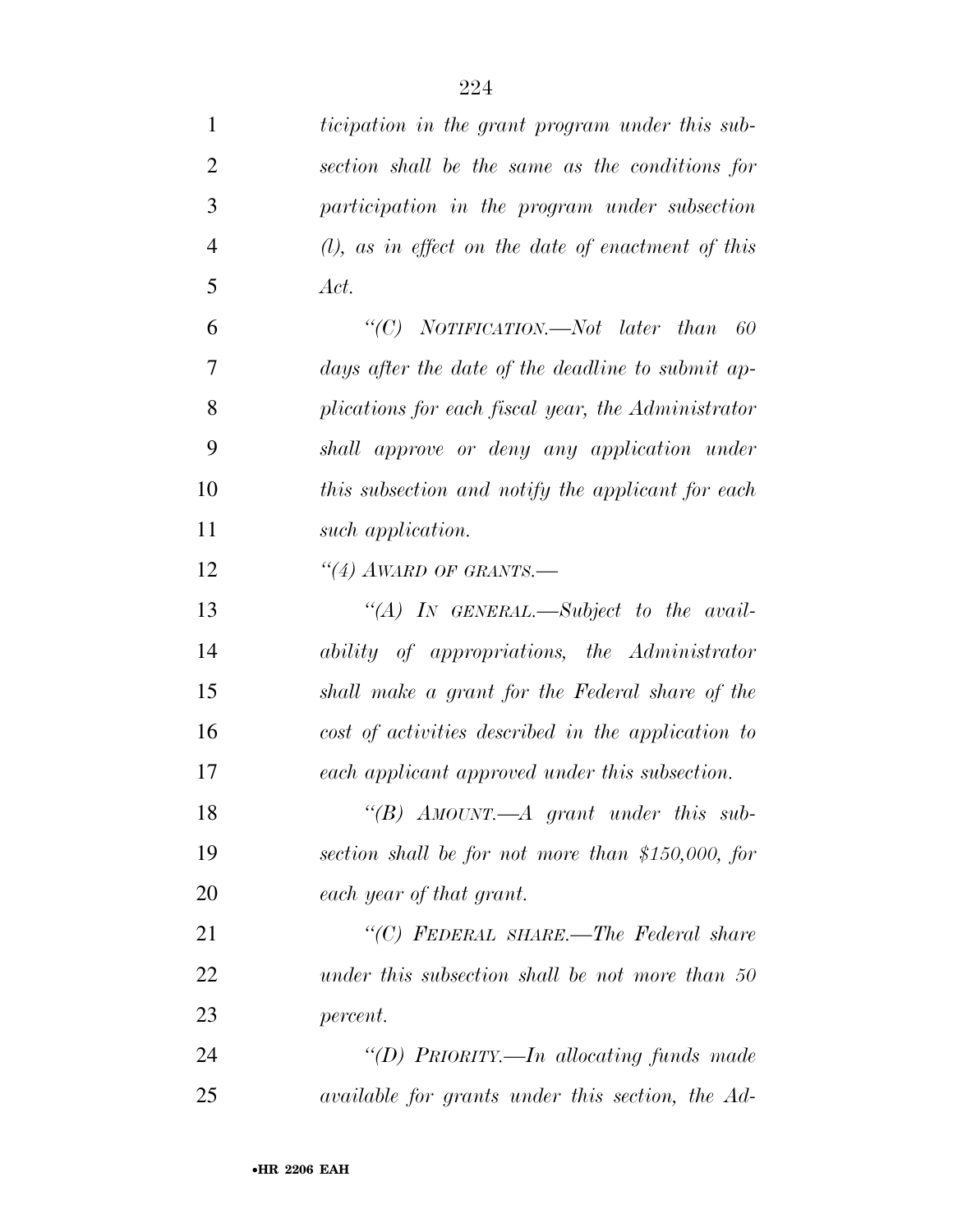| $\mathbf{1}$   | ministrator shall give applications under this        |
|----------------|-------------------------------------------------------|
| $\overline{2}$ | subsection or subsection (1) priority over first-     |
| 3              | time applications under subsection (b).               |
| $\overline{4}$ | $\lq(5)$ RENEWAL.—                                    |
| 5              | $\lq \lq (A)$ IN GENERAL.—The Administrator           |
| 6              | may renew a grant under this subsection for ad-       |
| 7              | ditional 3-year periods, if the nonprofit organi-     |
| 8              | zation submits an application for such renewal        |
| 9              | at such time, in such manner, and accompanied         |
| 10             | by such information as the Administrator may          |
| 11             | $establish$ .                                         |
| 12             | "(B) UNLIMITED RENEWALS.—There shall                  |
| 13             | be no limitation on the number of times a grant       |
| 14             | may be renewed under subparagraph $(A)$ .             |
| 15             | "(n) PRIVACY REQUIREMENTS.-                           |
| 16             | "(1) IN GENERAL.—A women's business center            |
| 17             | may not disclose the name, address, or telephone      |
| 18             | number of any individual or small business concern    |
| 19             | receiving assistance under this section without the   |
| 20             | consent of such individual or small business concern, |
| 21             | $unless-$                                             |
| 22             | $\lq (A)$ the Administrator is ordered to make        |
| 23             | such a disclosure by a court in any civil or          |
| 24             | criminal enforcement action initiated by a Fed-       |
| 25             | eral or State agency; or                              |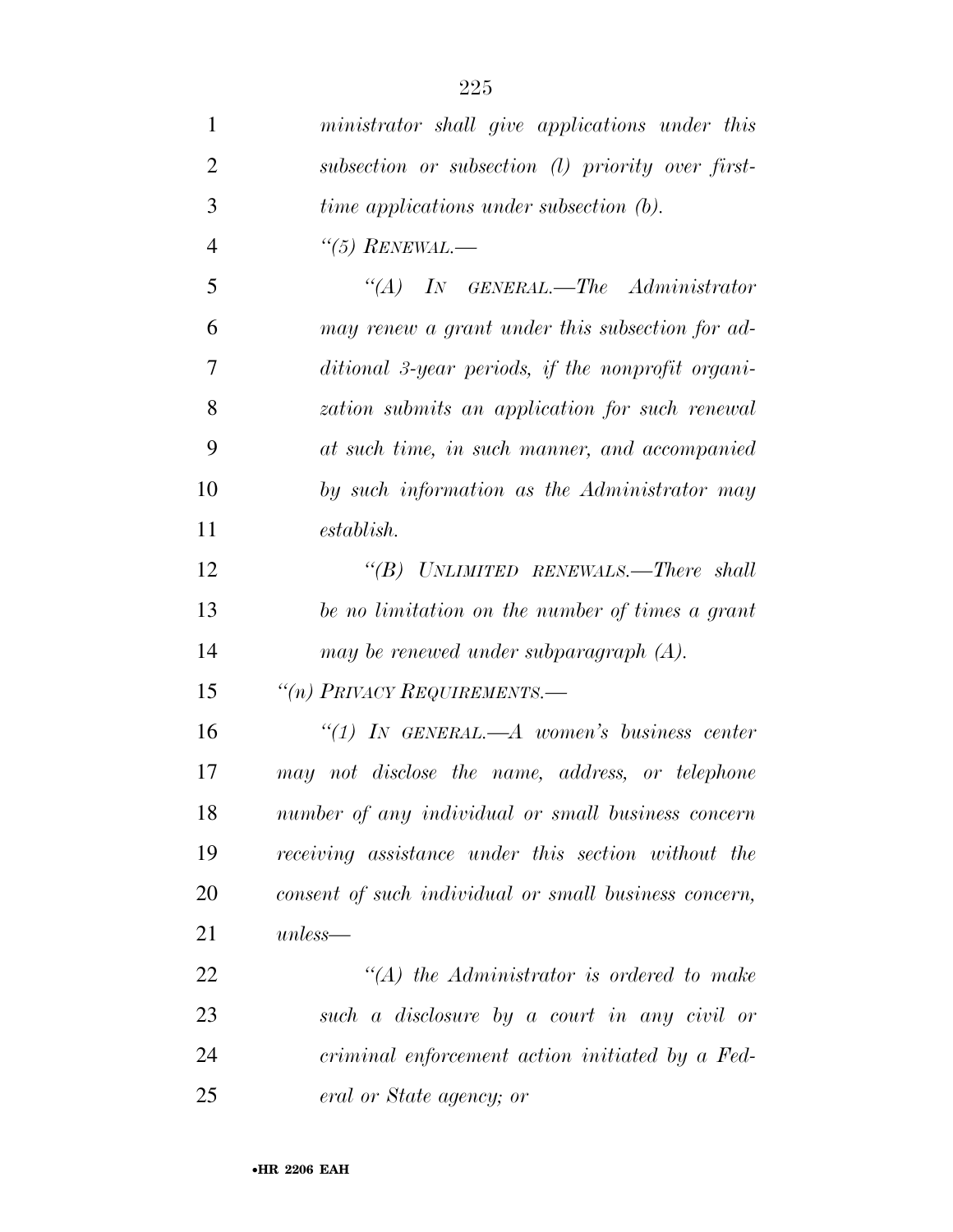| $\mathbf{1}$   | $\lq\lq B$ the Administrator considers such a                              |
|----------------|----------------------------------------------------------------------------|
| $\overline{2}$ | disclosure to be necessary for the purpose of con-                         |
| 3              | ducting a financial audit of a women's business                            |
| $\overline{4}$ | center, but a disclosure under this subparagraph                           |
| 5              | shall be limited to the information necessary for                          |
| 6              | such audit.                                                                |
| 7              | "(2) ADMINISTRATION USE OF INFORMATION.-                                   |
| 8              | This subsection shall not—                                                 |
| 9              | $\lq (A)$ restrict Administration access to pro-                           |
| 10             | gram activity data; or                                                     |
| 11             | $\lq\lq(B)$ prevent the Administration from using                          |
| 12             | client information (other than the information                             |
| 13             | described in subparagraph $(A)$ to conduct client                          |
| 14             | surveys.                                                                   |
| 15             | "(3) REGULATIONS.—The Administrator shall                                  |
| 16             | <i>issue regulations to establish standards for requiring</i>              |
| 17             | disclosures during a financial audit under paragraph                       |
| 18             | $(1)(B)$ .".                                                               |
| 19             | (b) REPEAL.—Section 29(l) of the Small Business Act                        |
| 20             | $(15 \text{ U.S.C. } 656(l))$ is repealed effective October 1 of the first |
| 21             | full fiscal year after the date of enactment of this Act.                  |
| 22             | (c) TRANSITIONAL RULE.—Notwithstanding any other                           |
| 23             | provision of law, a grant or cooperative agreement that was                |
| 24             | awarded under subsection $(l)$ of section 29 of the Small                  |
| 25             | Business Act $(15 \text{ U.S.C. } 656)$ , on or before the day before      |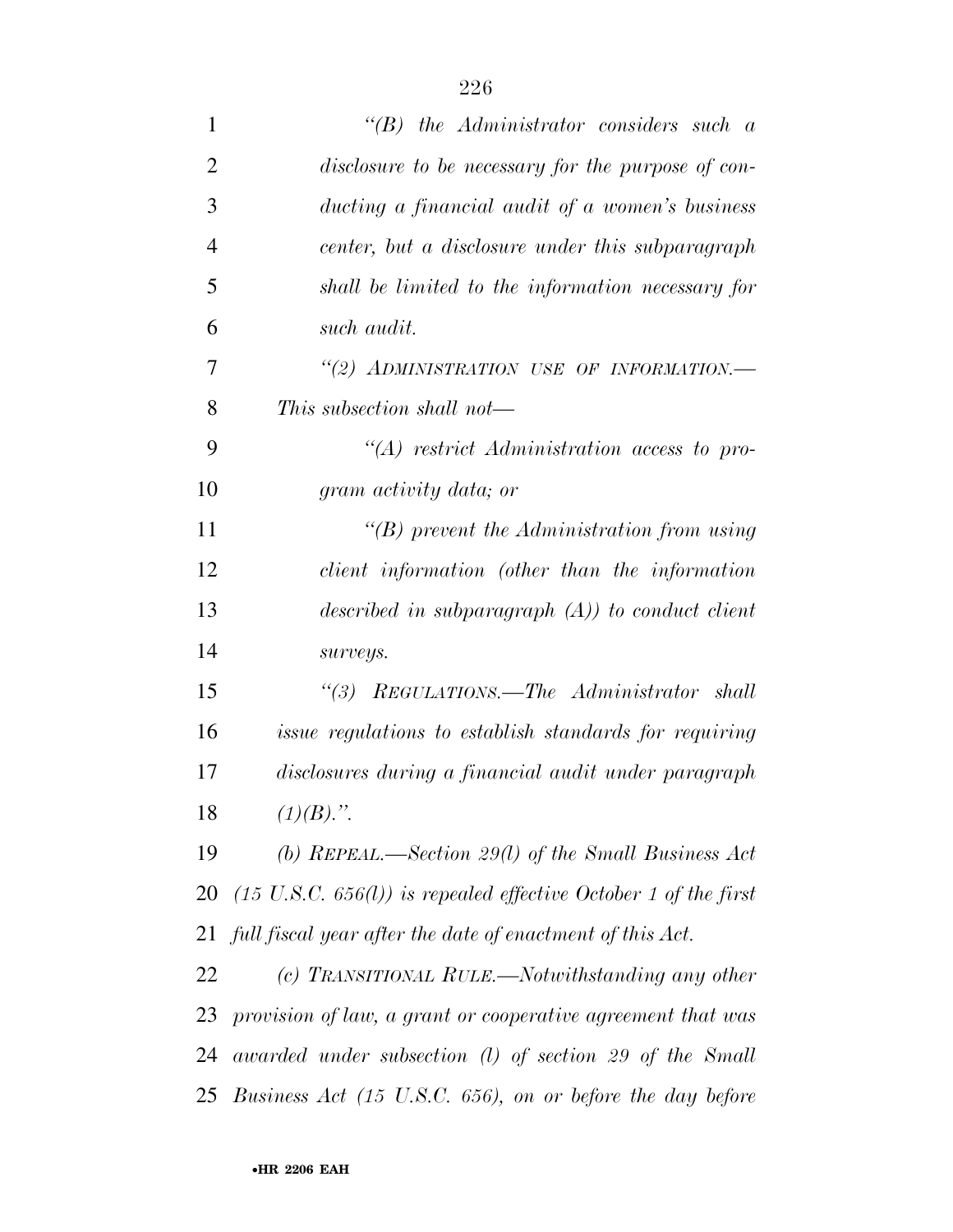| $\mathbf{1}$ | the date described in subsection (b) of this section, shall re- |
|--------------|-----------------------------------------------------------------|
| 2            | main in full force and effect under the terms, and for the      |
| 3            | duration, of such grant or agreement.                           |
| 4            | SEC. 8306. REPORTS ON ACQUISITIONS OF ARTICLES, MATE-           |
| 5            | RIALS, AND SUPPLIES MANUFACTURED OUT-                           |
| 6            | <b>SIDE THE UNITED STATES.</b>                                  |
| 7            | Section 2 of the Buy American Act (41 U.S.C. 10a)               |
| 8            | <i>is amended—</i>                                              |
| 9            | (1) by striking "Notwithstanding" and inserting                 |
| 10           | the following:                                                  |
| 11           | "(a) IN GENERAL.—Notwithstanding"; and                          |
| 12           | $(2)$ by adding at the end the following:                       |
| 13           | "(b) $REPORTS$ .                                                |
| 14           | "(1) In GENERAL.—Not later than 180 days                        |
| 15           | after the end of each of fiscal years 2007 through              |
| 16           | 2011, the head of each Federal agency shall submit to           |
| 17           | the Committee on Homeland Security and Govern-                  |
| 18           | mental Affairs of the Senate and the Committee on               |
| 19           | Oversight and Government Reform of the House of                 |
| 20           | Representatives a report on the amount of the acqui-            |
| 21           | sitions made by the agency in that fiscal year of arti-         |
| 22           | cles, materials, or supplies purchased from entities            |
| 23           | that manufacture the articles, materials, or supplies           |
| 24           | <i>outside of the United States.</i>                            |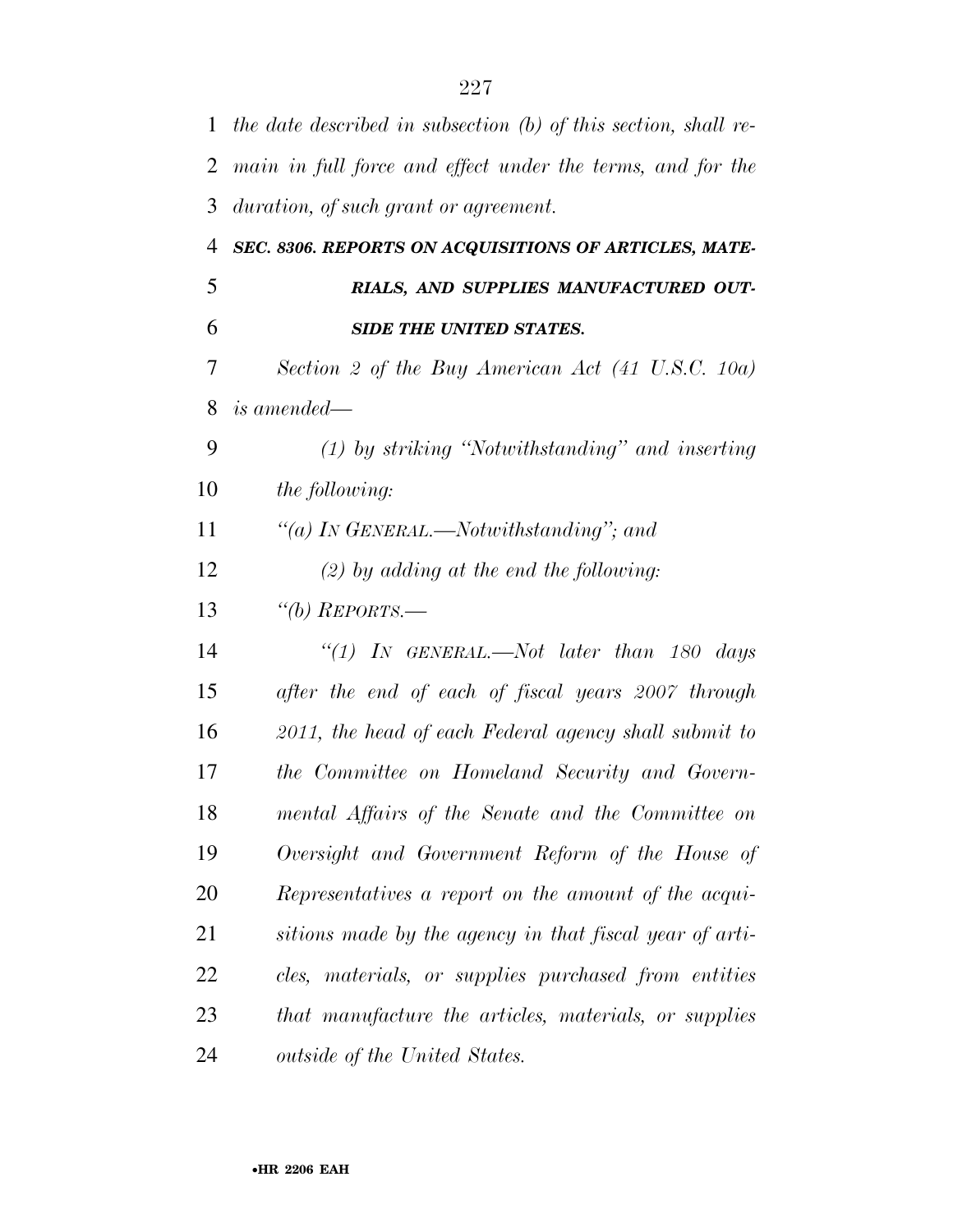| $\mathbf{1}$   | "(2) CONTENTS OF REPORT.—The report re-                 |
|----------------|---------------------------------------------------------|
| $\overline{2}$ | quired by paragraph (1) shall separately include, for   |
| 3              | the fiscal year covered by such report—                 |
| $\overline{4}$ | $\lq (A)$ the dollar value of any articles, mate-       |
| 5              | rials, or supplies that were manufactured outside       |
| 6              | the United States;                                      |
| 7              | $\lq (B)$ an itemized list of all waivers granted       |
| 8              | with respect to such articles, materials, or sup-       |
| 9              | plies under this Act, and a citation to the treaty,     |
| 10             | international agreement, or other law under             |
| 11             | which each waiver was granted;                          |
| 12             | $\lq\lq C$ if any articles, materials, or supplies      |
| 13             | <i>were acquired from entities that manufacture ar-</i> |
| 14             | ticles, materials, or supplies outside the United       |
| 15             | States, the specific exception under this section       |
| 16             | that was used to purchase such articles, mate-          |
| 17             | rials, or supplies; and                                 |
| 18             | "(D) a summary of-                                      |
| 19             | $``(i)$ the total procurement funds ex-                 |
| 20             | pended on articles, materials, and supplies             |
| 21             | manufactured inside the United States; and              |
| 22             | $``(ii)$ the total procurement funds ex-                |
| 23             | pended on articles, materials, and supplies             |
| 24             | manufactured outside the United States.                 |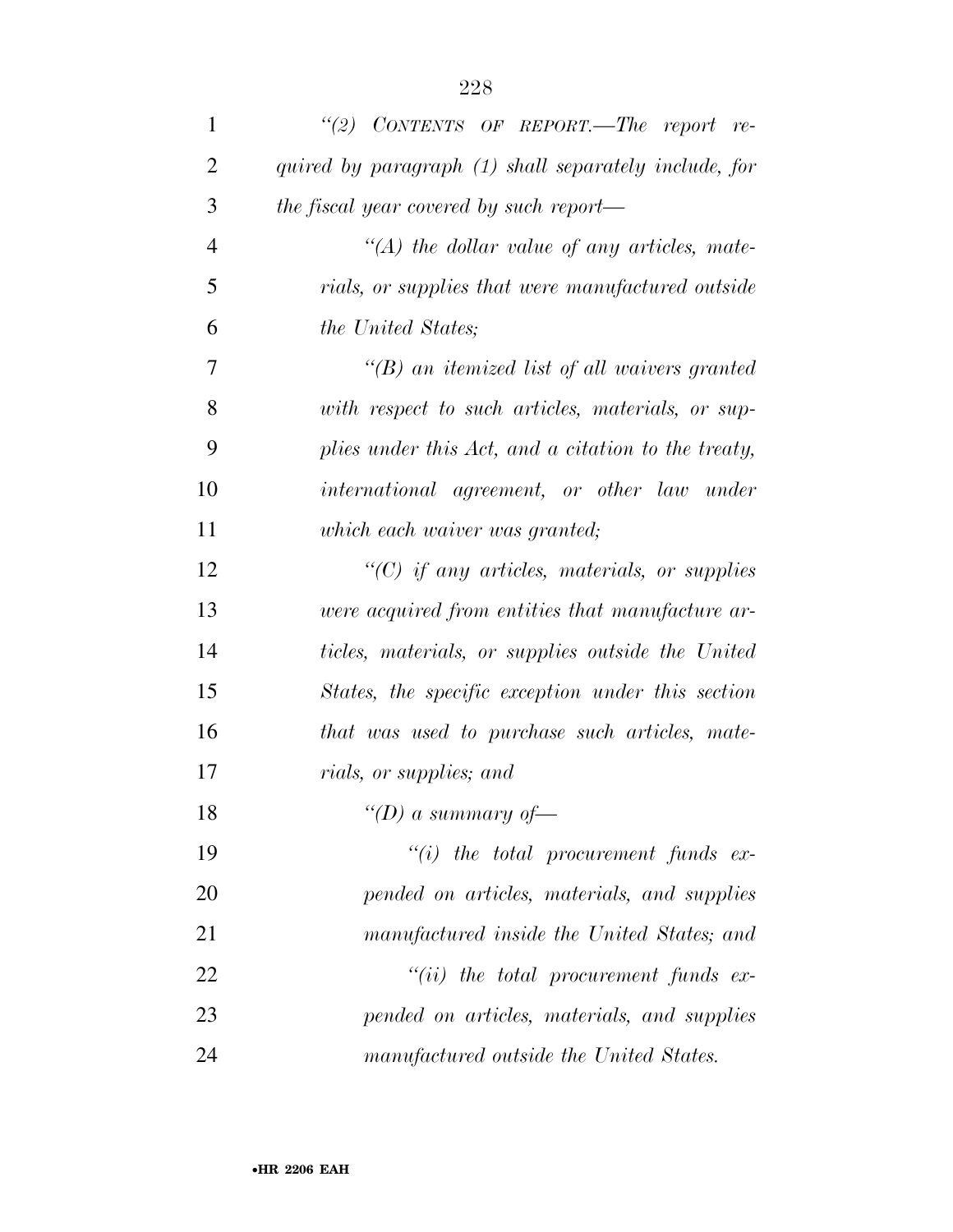|                | "(3) PUBLIC AVAILABILITY.—The head of each              |
|----------------|---------------------------------------------------------|
| $\overline{2}$ | Federal agency submitting a report under paragraph      |
| 3              | $(1)$ shall make the report publicly available to the   |
| 4              | maximum extent practicable.                             |
| 5              | "(4) EXCEPTION FOR INTELLIGENCE COMMU-                  |
| 6              | $NITY$ —This subsection shall not apply to acquisitions |
| 7              | made by an agency, or component thereof, that is an     |
| 8              | element of the intelligence community as specified in,  |
| 9              | or designated under, section $3(4)$ of the National Se- |
| 10             | curity Act of 1947 (50 U.S.C. 401 $a(4)$ ).".           |
| 11             | <b>TITLE IX-AGRICULTURAL</b>                            |
| 12             | <b>ASSISTANCE</b>                                       |
|                |                                                         |

*SEC. 9001. CROP DISASTER ASSISTANCE.* 

 *(a) ASSISTANCE AVAILABLE.—There are hereby appro- priated to the Secretary of Agriculture such sums as are necessary, to remain available until expended, to make emergency financial assistance available to producers on a farm that incurred qualifying quantity or quality losses for the 2005, 2006, or 2007 crop, due to damaging weather or any related condition (including losses due to crop diseases, insects, and delayed planting), as determined by the Sec- retary. However, to be eligible for assistance, the crop sub- ject to the loss must have been planted before February 28, 2007, or, in the case of prevented planting or other total loss, would have been planted before February 28, 2007, in*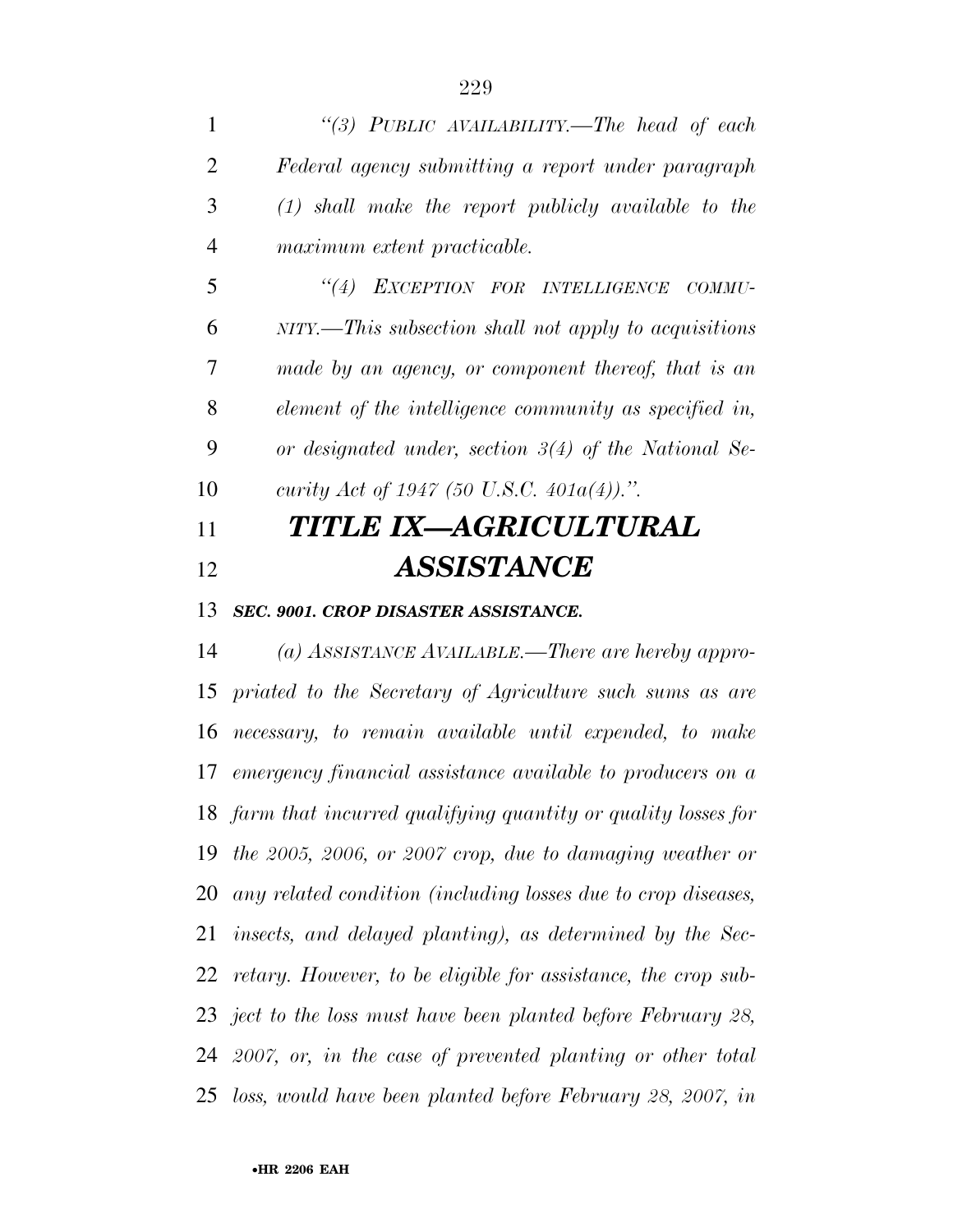*the absence of the damaging weather or any related condi-tion.* 

 *(b) ELECTION OF CROP YEAR.—If a producer incurred qualifying crop losses in more than one of the 2005, 2006, or 2007 crop years, the producer shall elect to receive assist- ance under this section for losses incurred in only one of such crop years. The producer may not receive assistance under this section for more than one crop year.* 

*(c) ADMINISTRATION.—*

 *(1) IN GENERAL.—Except as provided in para- graph (2), the Secretary of Agriculture shall make as- sistance available under this section in the same man- ner as provided under section 815 of the Agriculture, Rural Development, Food and Drug Administration and Related Agencies Appropriations Act, 2001 (Pub- lic Law 106–387; 114 Stat. 1549A–55), including using the same loss thresholds for quantity and eco- nomic losses as were used in administering that sec- tion, except that the payment rate shall be 42 percent of the established price, instead of 65 percent.* 

 *(2) LOSS THRESHOLDS FOR QUALITY LOSSES.— In the case of a payment for quality loss for a crop under subsection (a), the loss thresholds for quality loss for the crop shall be determined under subsection (d).*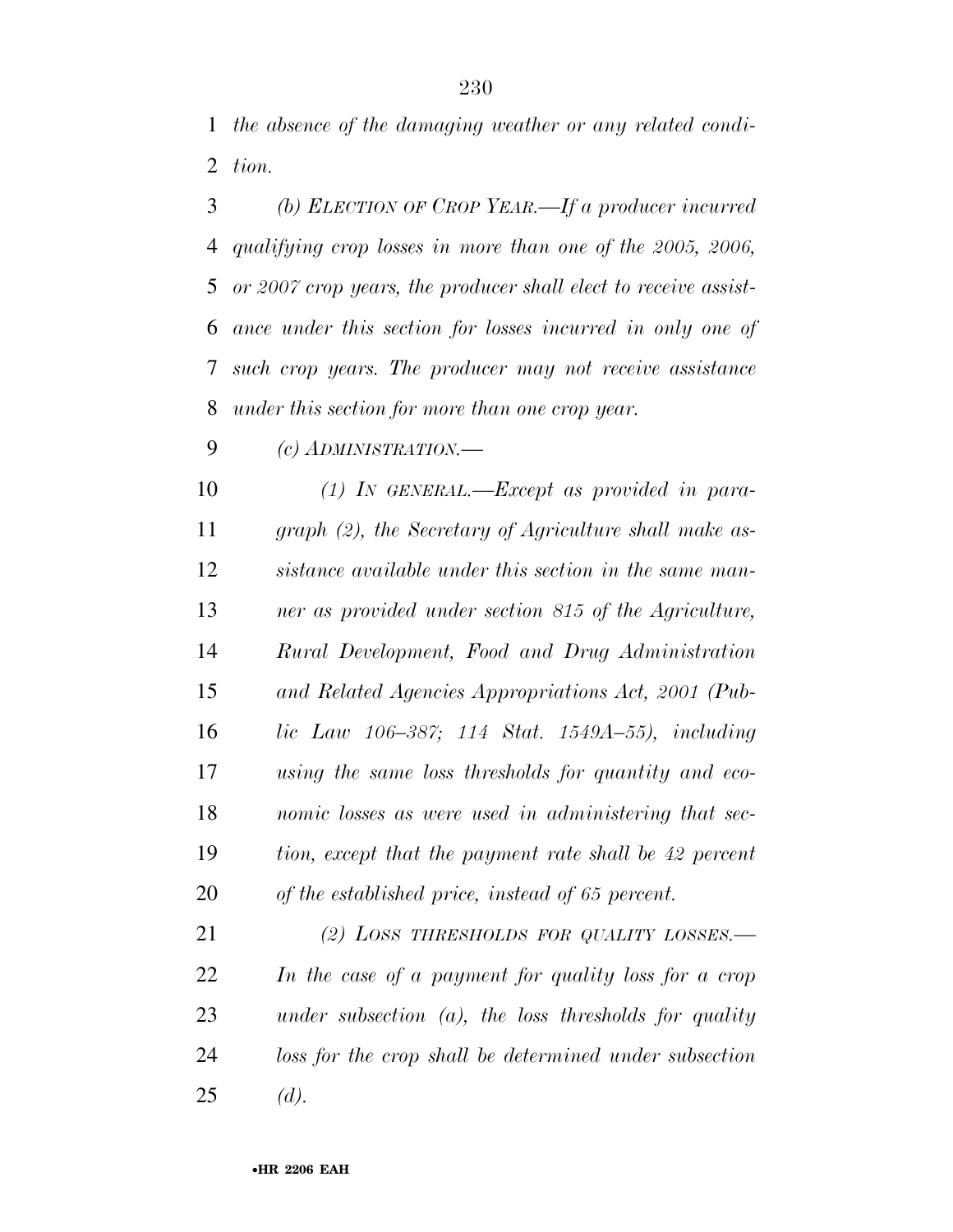| 1              | (d) QUALITY LOSSES.—                                       |
|----------------|------------------------------------------------------------|
| $\overline{2}$ | $(1)$ IN GENERAL.—Subject to paragraph $(3)$ , the         |
| 3              | amount of a payment made to producers on a farm            |
| $\overline{4}$ | for a quality loss for a crop under subsection $(a)$ shall |
| 5              | be equal to the amount obtained by multiplying—            |
| 6              | $(A)$ 65 percent of the payment quantity de-               |
| 7              | termined under paragraph (2); by                           |
| 8              | $(B)$ 42 percent of the payment rate deter-                |
| 9              | mined under paragraph $(3)$ .                              |
| 10             | (2) PAYMENT QUANTITY.—For the purpose of                   |
| 11             | paragraph $(1)(A)$ , the payment quantity for quality      |
| 12             | losses for a crop of a commodity on a farm shall           |
| 13             | equal the lesser of $-$                                    |
| 14             | $(A)$ the actual production of the crop af-                |
| 15             | fected by a quality loss of the commodity on the           |
| 16             | farm; or                                                   |
| 17             | $(B)$ the quantity of expected production of               |
| 18             | the crop affected by a quality loss of the com-            |
| 19             | modity on the farm, using the formula used by              |
| 20             | the Secretary of Agriculture to determine quan-            |
| 21             | tity losses for the crop of the commodity under            |
| 22             | subsection $(a)$ .                                         |
| 23             | $(3)$ PAYMENT RATE.—For the purpose of para-               |
| 24             | graph $(1)(B)$ and in accordance with paragraphs (5)       |
| 25             | and $(6)$ , the payment rate for quality losses for a crop |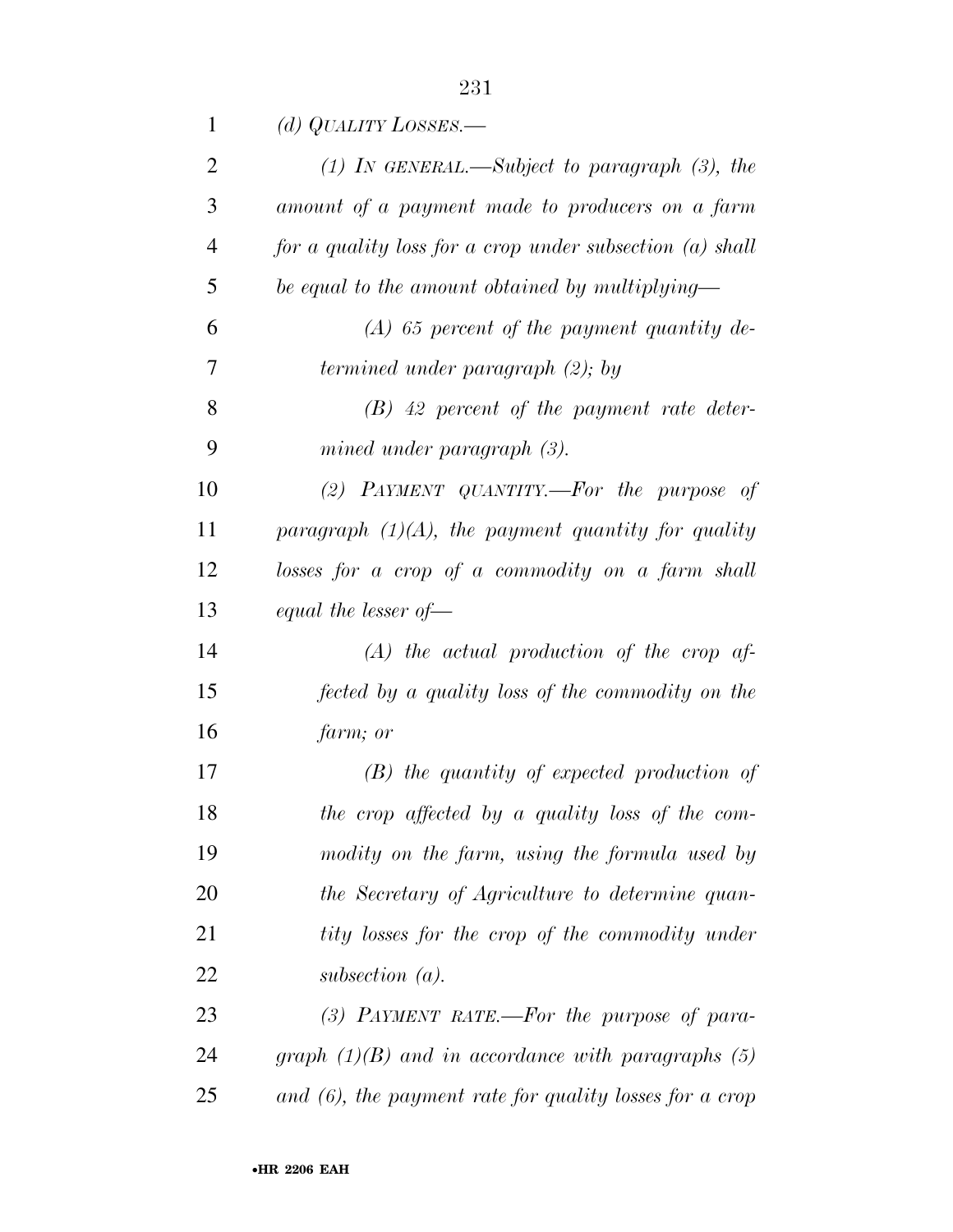| 1              | of a commodity on a farm shall be equal to the dif-          |
|----------------|--------------------------------------------------------------|
| 2              | ference between—                                             |
| 3              | $(A)$ the per unit market value that the units               |
| $\overline{4}$ | of the crop affected by the quality loss would               |
| 5              | have had if the crop had not suffered a quality              |
| 6              | loss; and                                                    |
| 7              | $(B)$ the per unit market value of the units                 |
| 8              | of the crop affected by the quality loss.                    |
| 9              | $(4)$ ELIGIBILITY.—For producers on a farm to be             |
| 10             | <i>eligible to obtain a payment for a quality loss for a</i> |
| 11             | crop under subsection $(a)$ , the amount obtained by         |
| 12             | multiplying the per unit loss determined under para-         |
| 13             | graph (1) by the number of units affected by the qual-       |
| 14             | ity loss shall be at least 25 percent of the value that      |
| 15             | all affected production of the crop would have had if        |
| 16             | the crop had not suffered a quality loss.                    |
| 17             | $(5)$ MARKETING CONTRACTS.—In the case of any                |
| 18             | production of a commodity that is sold pursuant to           |
| 19             | one or more marketing contracts (regardless of wheth-        |
| 20             | er the contract is entered into by the producers on the      |
| 21             | farm before or after harvest) and for which appro-           |
| 22             | priate documentation exists, the quantity designated         |
| 23             | in the contracts shall be eligible for quality loss assist-  |
| 24             | ance based on the one or more prices specified in the        |
| 25             | <i>contracts.</i>                                            |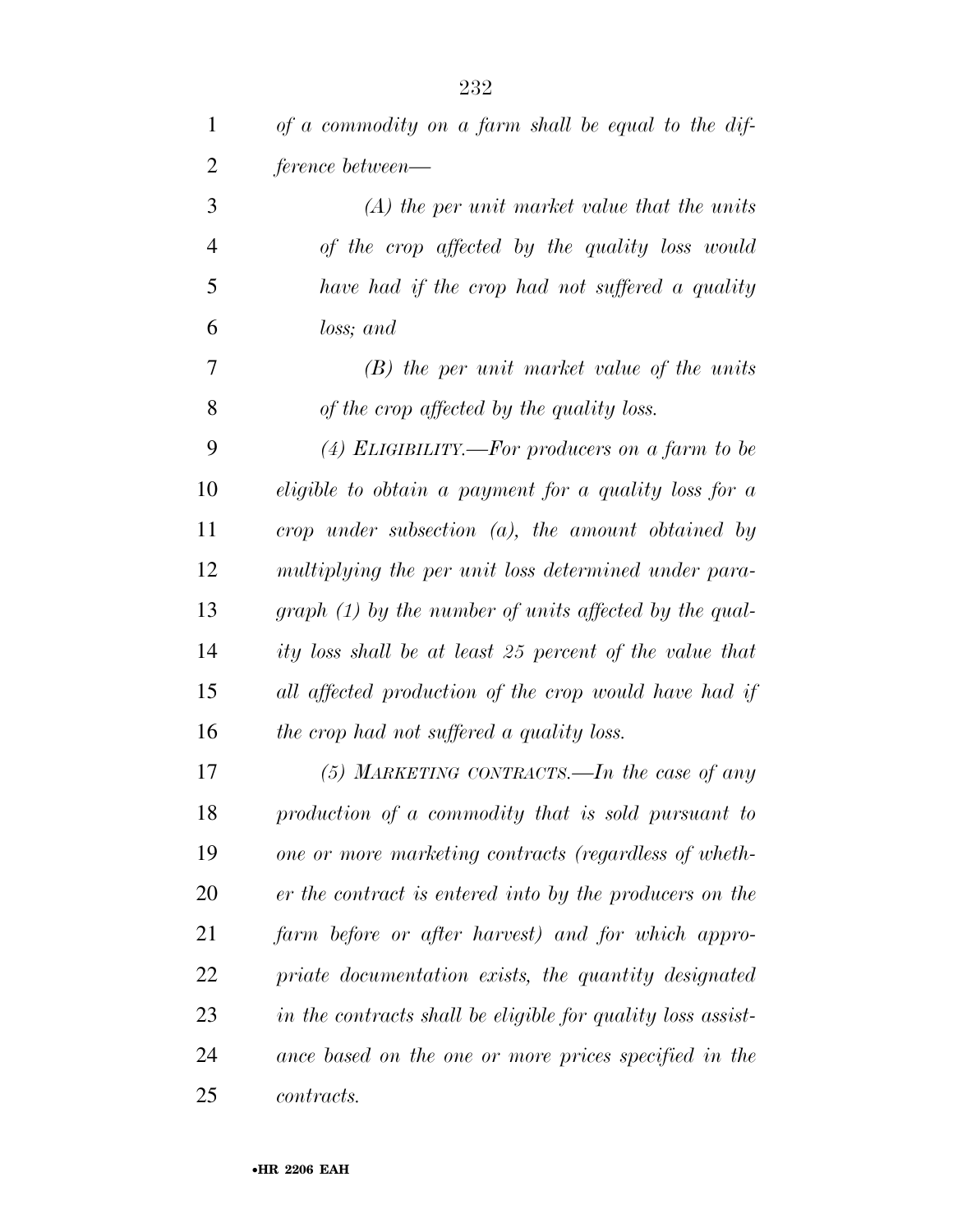| $\mathbf{1}$   | $(6)$ OTHER PRODUCTION.—For any additional             |
|----------------|--------------------------------------------------------|
| $\overline{2}$ | production of a commodity for which a marketing        |
| 3              | contract does not exist or for which production con-   |
| $\overline{4}$ | tinues to be owned by the producer, quality losses     |
| 5              | shall be based on the average local market discounts   |
| 6              | for reduced quality, as determined by the appropriate  |
| 7              | State committee of the Farm Service Agency.            |
| 8              | (7) QUALITY ADJUSTMENTS AND DISCOUNTS.-                |
| 9              | The appropriate State committee of the Farm Service    |
| 10             | Agency shall identify the appropriate quality adjust-  |
| 11             | ment and discount factors to be considered in car-     |
| 12             | rying out this subsection, including—                  |
| 13             | $(A)$ the average local discounts actually ap-         |
| 14             | plied to a crop; and                                   |
| 15             | $(B)$ the discount schedules applied to loans          |
| 16             | made by the Farm Service Agency or crop insur-         |
| 17             | ance coverage under the Federal Crop Insurance         |
| 18             | Act (7 U.S.C. 1501 et seq.).                           |
| 19             | ELIGIBLE PRODUCTION.—The Secretary of<br>(8)           |
| 20             | Agriculture shall carry out this subsection in a fair  |
| 21             | and equitable manner for all eligible production, in-  |
| 22             | cluding the production of fruits and vegetables, other |
| 23             | specialty crops, and field crops.                      |
| 24             | (e) PAYMENT LIMITATIONS.-                              |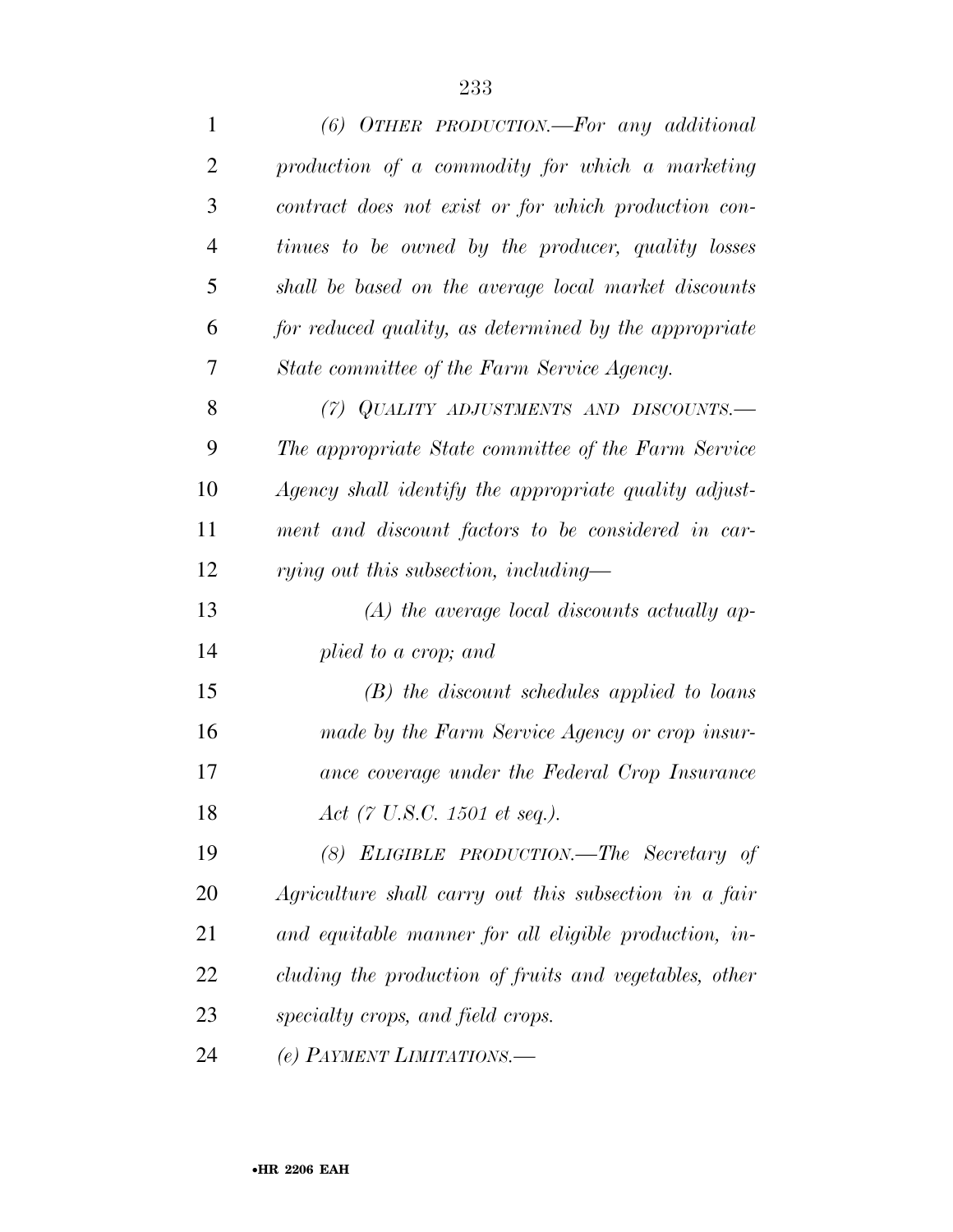| $\mathbf{1}$   | (1) LIMIT ON AMOUNT OF ASSISTANCE.—Assist-                     |
|----------------|----------------------------------------------------------------|
| 2              | ance provided under this section to a producer for             |
| 3              | losses to a crop, together with the amounts specified          |
| $\overline{4}$ | in paragraph $(2)$ applicable to the same crop, may            |
| 5              | not exceed 95 percent of what the value of the crop            |
| 6              | would have been in the absence of the losses, as esti-         |
| 7              | mated by the Secretary of Agriculture.                         |
| 8              | (2) OTHER PAYMENTS.—In applying the limita-                    |
| 9              | tion in paragraph (1), the Secretary shall include the         |
| 10             | following:                                                     |
| 11             | (A) Any crop insurance payment made                            |
| 12             | under the Federal Crop Insurance Act $(7 \text{ U.S. C.})$     |
| 13             | 1501 et seq.) or payment under section 196 of the              |
| 14             | Federal Agriculture Improvement and Reform                     |
| 15             | Act of 1996 (7 U.S.C. $7333$ ) that the producer               |
| 16             | receives for losses to the same crop.                          |
| 17             | $(B)$ The value of the crop that was not lost                  |
| 18             | (if any), as estimated by the Secretary.                       |
| 19             | (f) ELIGIBILITY REQUIREMENTS AND LIMITATIONS.-                 |
| 20             | The producers on a farm shall not be eligible for assistance   |
| 21             | under this section with respect to losses to an insurable com- |
| 22             | modity or noninsurable commodity if the producers on the       |
|                | 23 $farm$ —                                                    |
| 24             | $(1)$ in the case of an insurable commodity, did               |
| 25             | not obtain a policy or plan of insurance for the in-           |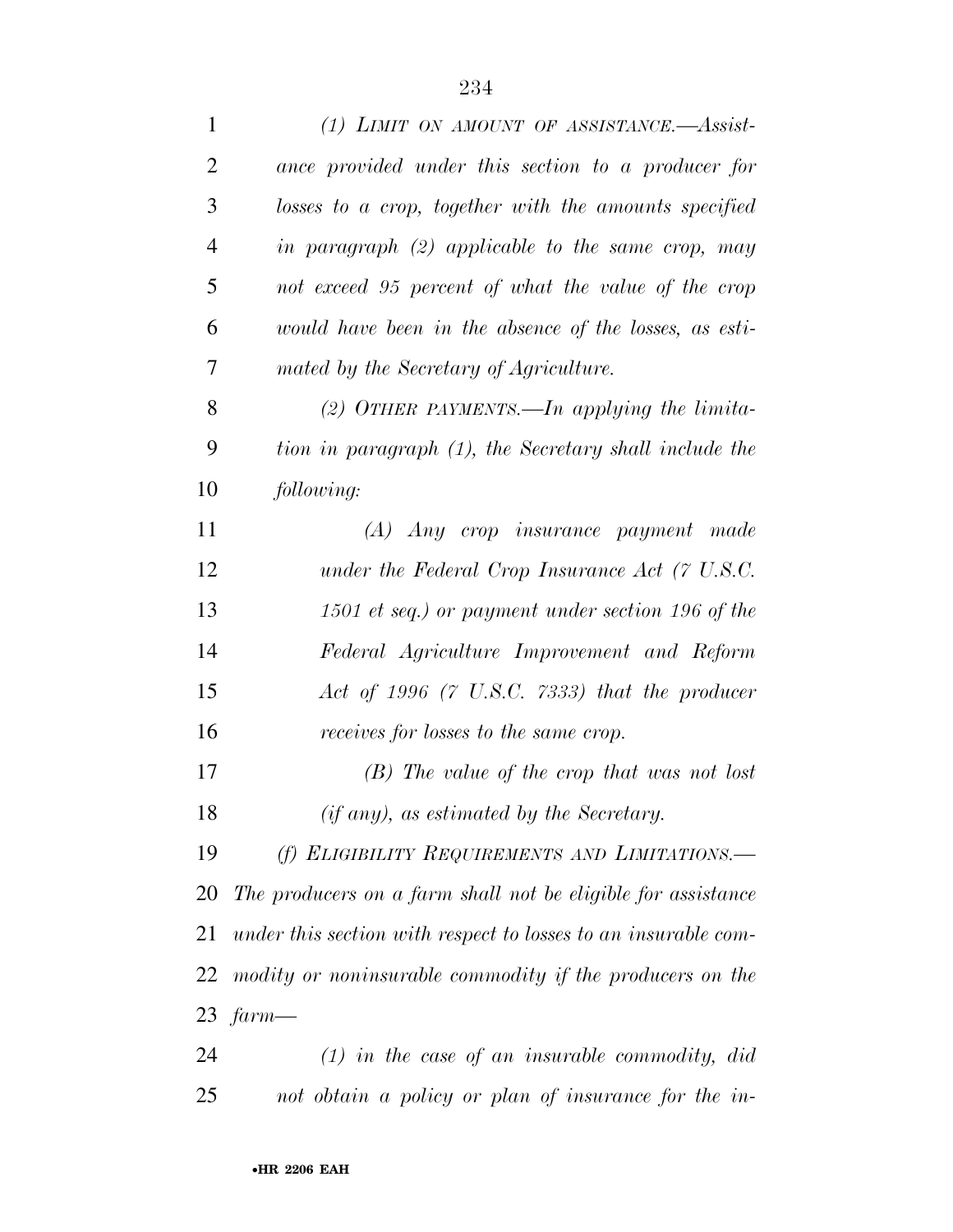|   | surable commodity under the Federal Crop Insurance                        |
|---|---------------------------------------------------------------------------|
| 2 | Act $(7 \text{ U.S.C. } 1501 \text{ et seq.})$ for the crop incurring the |
| 3 | <i>losses</i> ;                                                           |

 *(2) in the case of a noninsurable commodity, did not file the required paperwork, and pay the adminis- trative fee by the applicable State filing deadline, for the noninsurable commodity under section 196 of the Federal Agriculture Improvement and Reform Act of 1996 (7 U.S.C. 7333) for the crop incurring the losses; or* 

 *(3) were not in compliance with highly erodible land conservation and wetland conservation provi-sions.* 

*(g) TIMING.—*

 *(1) IN GENERAL.—Subject to paragraph (2), the Secretary of Agriculture shall make payments to pro- ducers on a farm for a crop under this section not later than 60 days after the date the producers on the farm submit to the Secretary a completed application for the payments.* 

 *(2) INTEREST.—If the Secretary does not make payments to the producers on a farm by the date de- scribed in paragraph (1), the Secretary shall pay to the producers on a farm interest on the payments at a rate equal to the current (as of the sign-up deadline*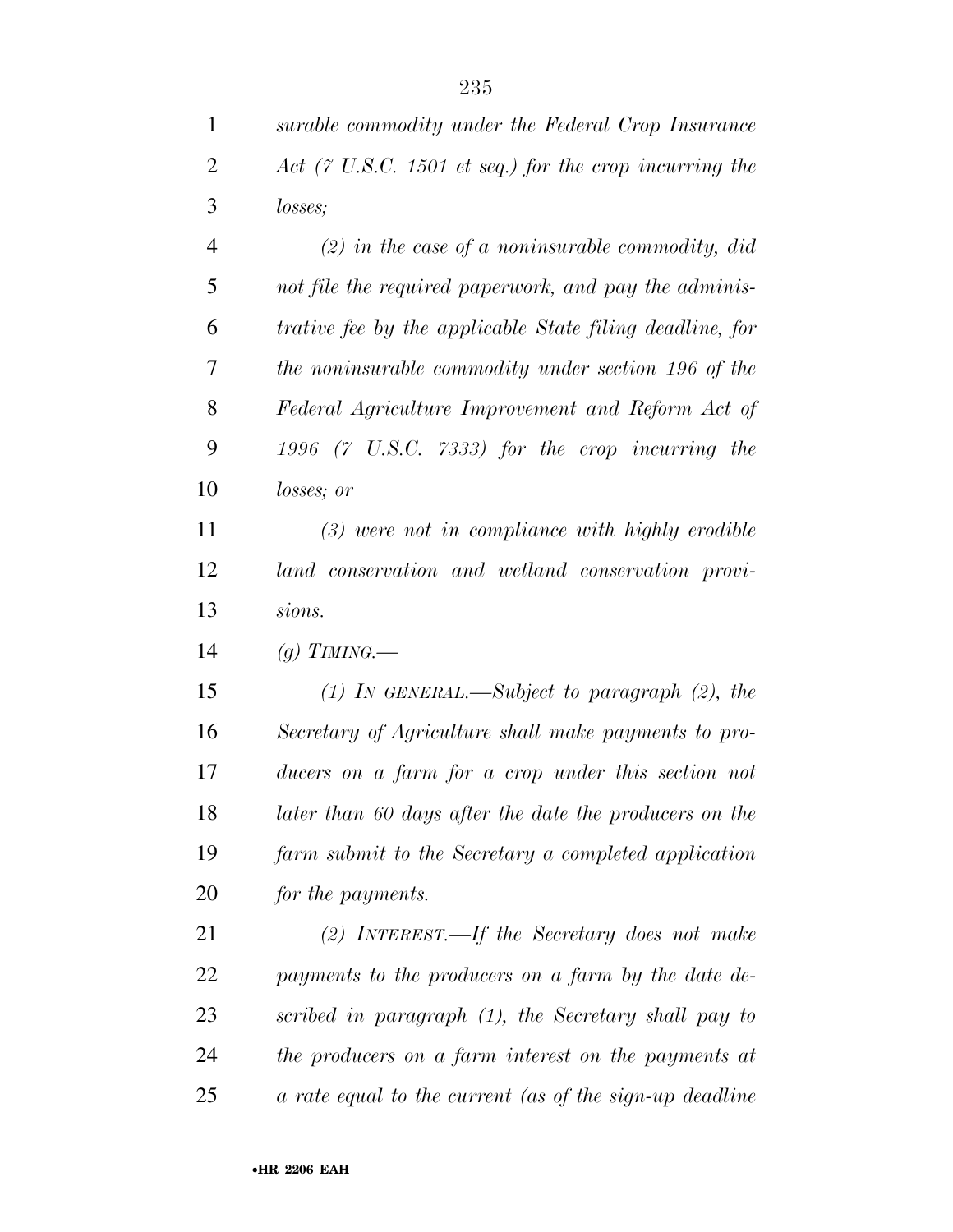*established by the Secretary) market yield on out-*

*standing, marketable obligations of the United States* 

| 3              | with maturities of 30 years.                                                                                       |
|----------------|--------------------------------------------------------------------------------------------------------------------|
| $\overline{4}$ | $(h)$ DEFINITIONS.—In this section:                                                                                |
| 5              | (1) INSURABLE COMMODITY.—The term "insur-                                                                          |
| 6              | able commodity" means an agricultural commodity                                                                    |
| 7              | (excluding livestock) for which the producers on a                                                                 |
| 8              | farm are eligible to obtain a policy or plan of insur-                                                             |
| 9              | ance under the Federal Crop Insurance Act (7 U.S.C.                                                                |
| 10             | $1501$ et seq.).                                                                                                   |
| 11             | $\label{eq:2} NONINSURABLE \quad \textit{COMMODITY}\text{.}\text{\textbf{---}} \textit{The}$<br>(2)<br><i>term</i> |
| 12             | "noninsurable commodity" means a crop for which                                                                    |
| 13             | the producers on a farm are eligible to obtain assist-                                                             |
| 14             | ance under section 196 of the Federal Agriculture Im-                                                              |
| 15             | provement and Reform Act of 1996 (7 U.S.C. 7333).                                                                  |
| 16             | SEC. 9002. LIVESTOCK ASSISTANCE.                                                                                   |
| 17             | (a) LIVESTOCK COMPENSATION PROGRAM.-                                                                               |
| 18             | $(1)$ AVAILABILITY OF ASSISTANCE.—There are                                                                        |
| 19             | hereby appropriated to the Secretary of Agriculture                                                                |
| 20             | such sums as are necessary, to remain available until                                                              |
| 21             | expended, to carry out the livestock compensation pro-                                                             |
| 22             | gram established under subpart B of part 1416 of                                                                   |
| 23             | title 7, Code of Federal Regulations, as announced by                                                              |
| 24             | the Secretary on February 12, 2007 (72 Fed. Reg.                                                                   |
| 25             | 6443), to provide compensation for livestock losses be-                                                            |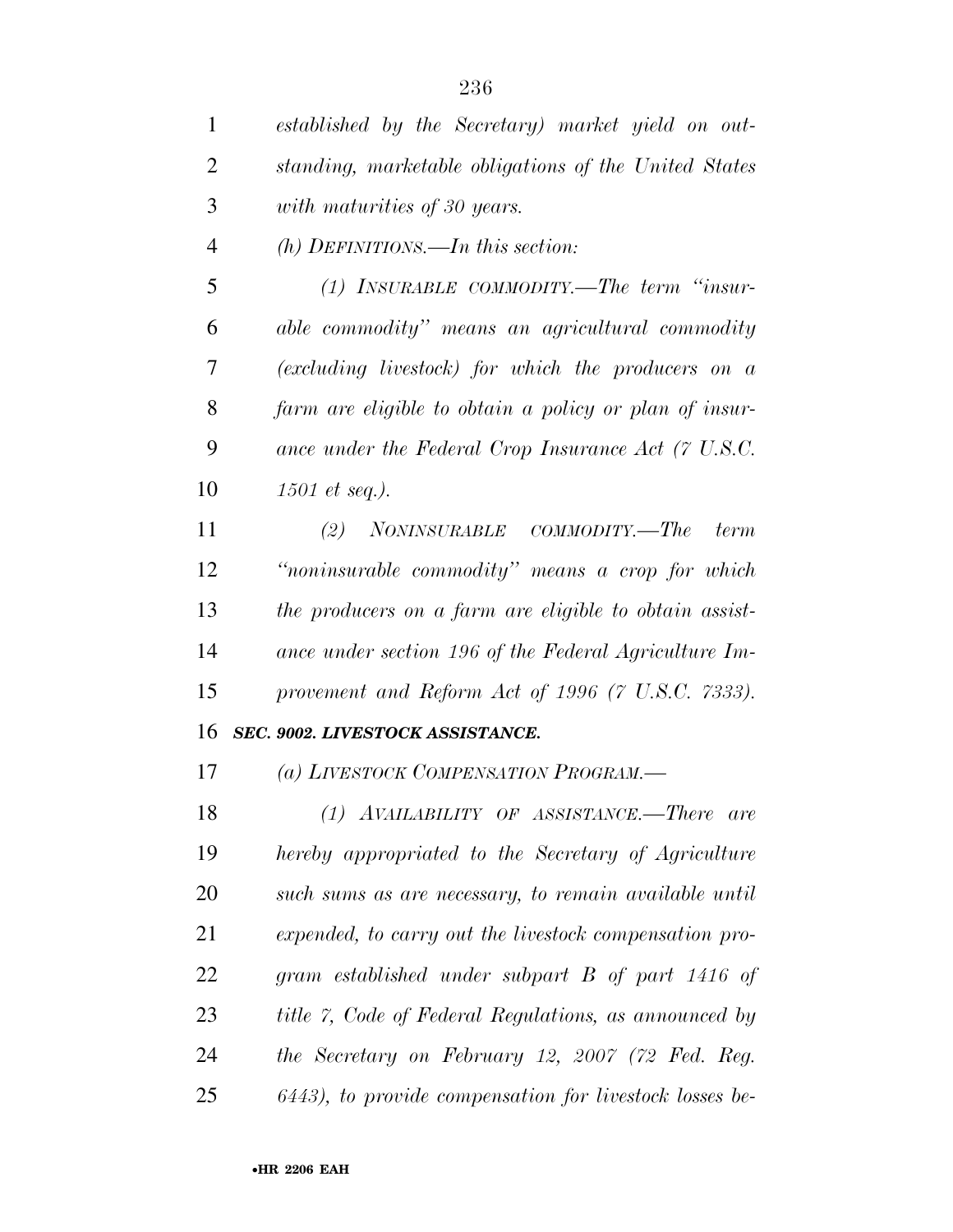| $\mathbf{1}$   | tween January 1, 2005 and February 28, 2007, due         |
|----------------|----------------------------------------------------------|
| $\overline{2}$ | to a disaster, as determined by the Secretary (includ-   |
| 3              | ing losses due to blizzards that started in 2006 and     |
| $\overline{4}$ | continued into January 2007). However, the payment       |
| 5              | rate for compensation under this subsection shall be     |
| 6              | 61 percent of the payment rate otherwise applicable      |
| 7              | program. In addition, section<br>under<br>such           |
| 8              | $1416.102(b)(2)(ii)$ of title 7, Code of Federal Regula- |
| 9              | tions (72 Fed. Reg. 6444) shall not apply.               |
| 10             | (2) ELIGIBLE APPLICANTS.—In carrying out the             |
| 11             | program described in paragraph (1), the Secretary        |
| 12             | shall provide assistance to any applicant that—          |
| 13             | $(A)$ conducts a livestock operation that is lo-         |
| 14             | cated in a disaster county with eligible livestock       |
| 15             | specified in paragraph $(1)$ of section 1416.102 $(a)$   |
| 16             | of title 7, Code of Federal Regulations (72 Fed.         |
| 17             | Reg. 6444), an animal described in section               |
| 18             | $10806(a)(1)$ of the Farm Security and Rural In-         |
| 19             | vestment Act of 2002 (21 U.S.C. 321 $d(a)(1)$ ), or      |
| 20             | other animals designated by the Secretary as             |
| 21             | livestock for purposes of this subsection; and           |
| 22             | $(B)$ meets the requirements of paragraphs               |
| 23             | (3) and (4) of section $1416.102(a)$ of title 7, Code    |
| 24             | of Federal Regulations, and all other eligibility        |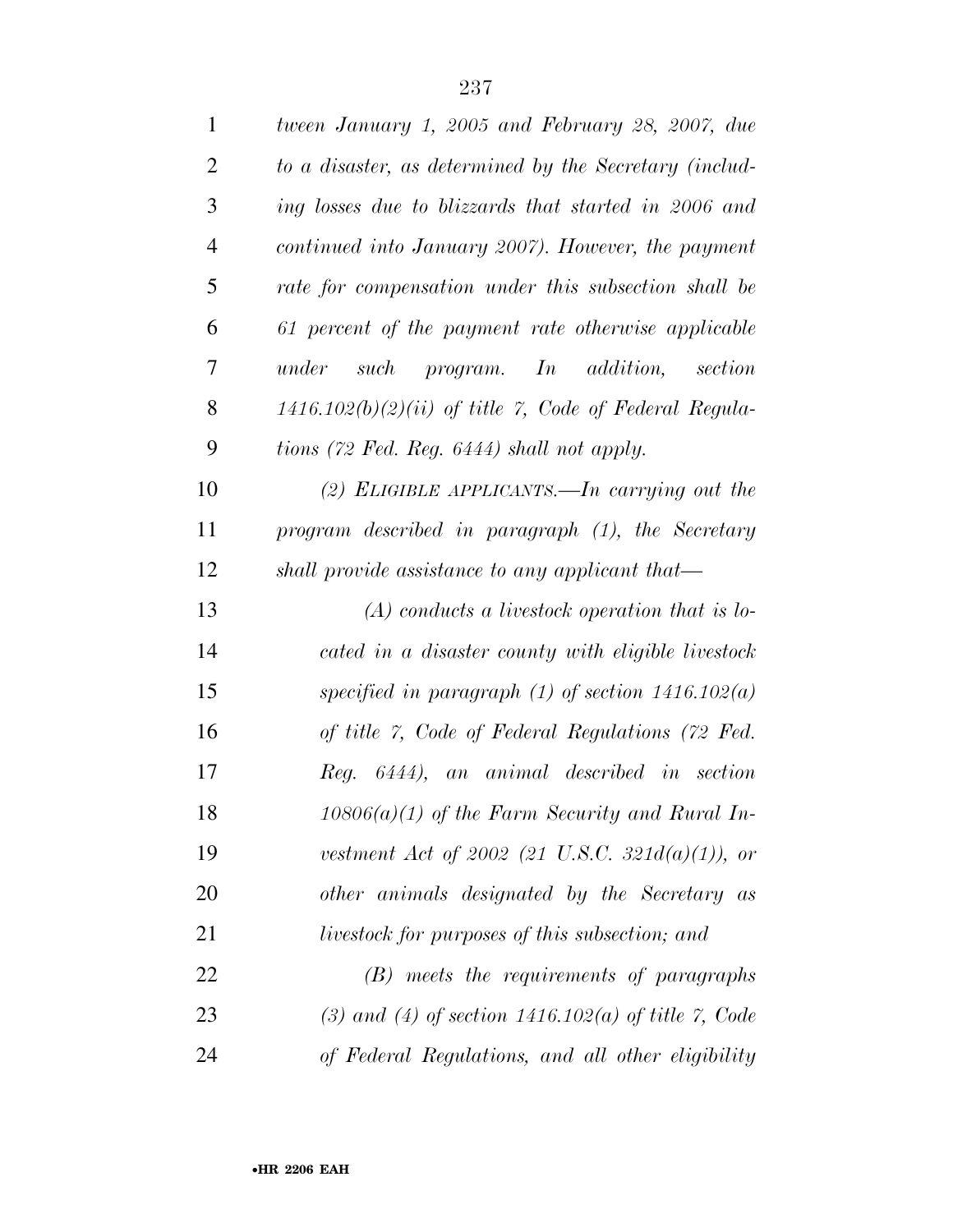*requirements established by the Secretary for the program.* 

*(3) ELECTION OF LOSSES.—*

 *(A) If a producer incurred eligible livestock losses in more than one of the 2005, 2006, or 2007 calendar years, the producer shall elect to receive payments under this subsection for losses incurred in only one of such calendar years, and such losses must have been incurred in a county declared or designated as a disaster county in that same calendar year.* 

 *(B) Producers may elect to receive com- pensation for losses in the calendar year 2007 grazing season that are attributable to wildfires occurring during the applicable period, as deter-mined by the Secretary.* 

 *(4) MITIGATION.—In determining the eligibility for or amount of payments for which a producer is eligible under the livestock compensation program, the Secretary shall not penalize a producer that takes ac- tions (recognizing disaster conditions) that reduce the average number of livestock the producer owned for grazing during the production year for which assist-ance is being provided.* 

*(5) DEFINITIONS.—In this subsection:*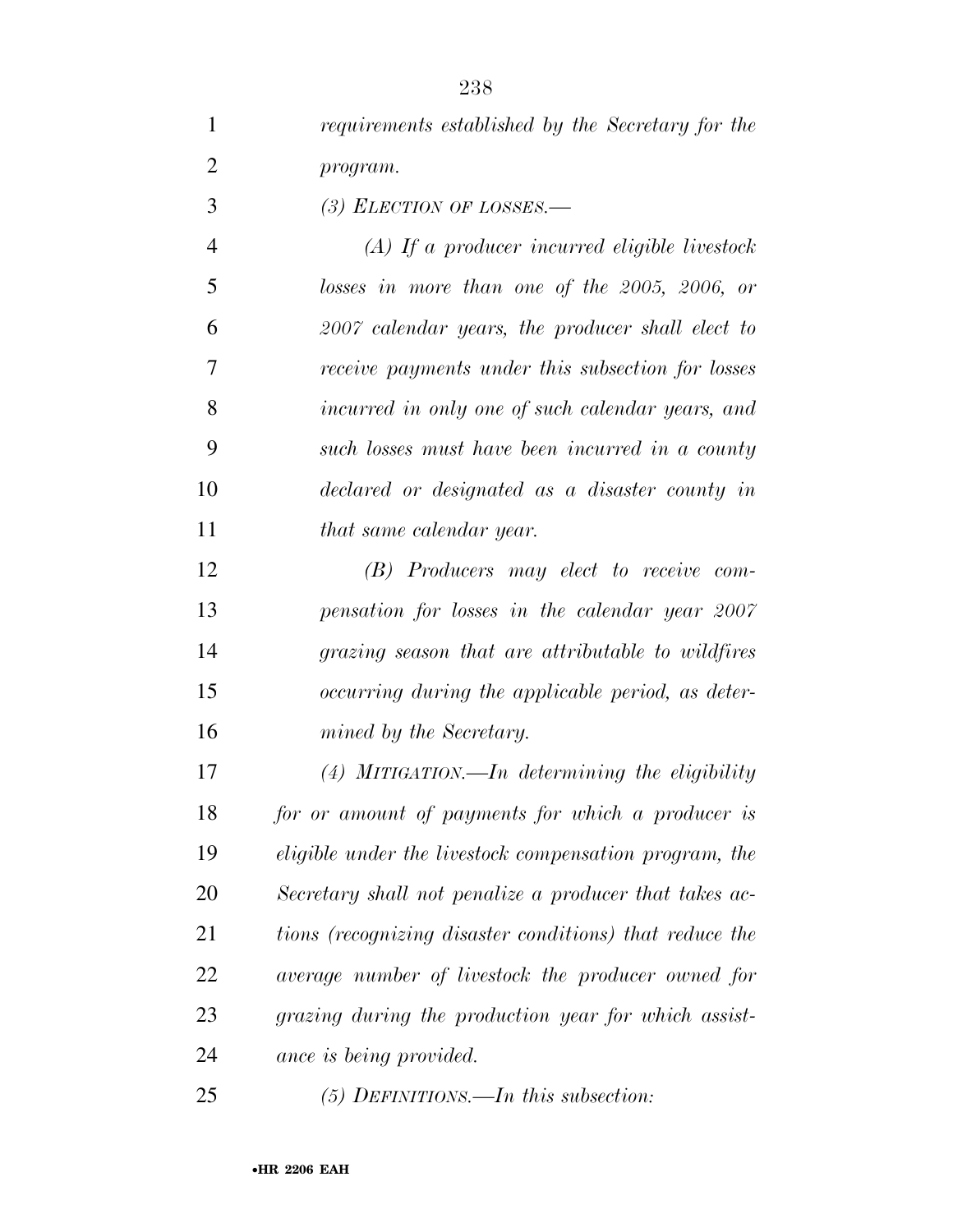| $\mathbf{1}$   | $(A)$ DISASTER COUNTY.—The term "disaster"       |
|----------------|--------------------------------------------------|
| $\overline{2}$ | $county"$ means—                                 |
| 3              | $(i)$ a county included in the geographic        |
| $\overline{4}$ | area covered by a natural disaster declara-      |
| 5              | tion; and                                        |
| 6              | $(ii)$ each county contiguous to a county        |
| 7              | described in clause $(i)$ .                      |
| 8              | (B) NATURAL DISASTER DECLARATION.—               |
| 9              | The<br>term "natural disaster declaration"       |
| 10             | $means-$                                         |
| 11             | $(i)$ a natural disaster declared by the         |
| 12             | Secretary between January 1, 2005 and            |
| 13             | February 28, 2007, under section 321(a) of       |
| 14             | the Consolidated Farm and Rural Develop-         |
| 15             | ment Act (7 U.S.C. 1961(a));                     |
| 16             | ( <i>ii</i> ) a major disaster or emergency des- |
| 17             | <i>ignated by the President between January</i>  |
| 18             | 1, 2005 and February 28, 2007, under the         |
| 19             | Robert T. Stafford Disaster Relief and           |
| 20             | Emergency Assistance Act (42 U.S.C. 5121)        |
| 21             | $et\ seq.); or$                                  |
| 22             | ( <i>iii</i> ) a determination of a Farm Serv-   |
| 23             | ice Agency Administrator's Physical Loss         |
| 24             | Notice if such notice applies to a county in-    |
| 25             | cluded under (ii).                               |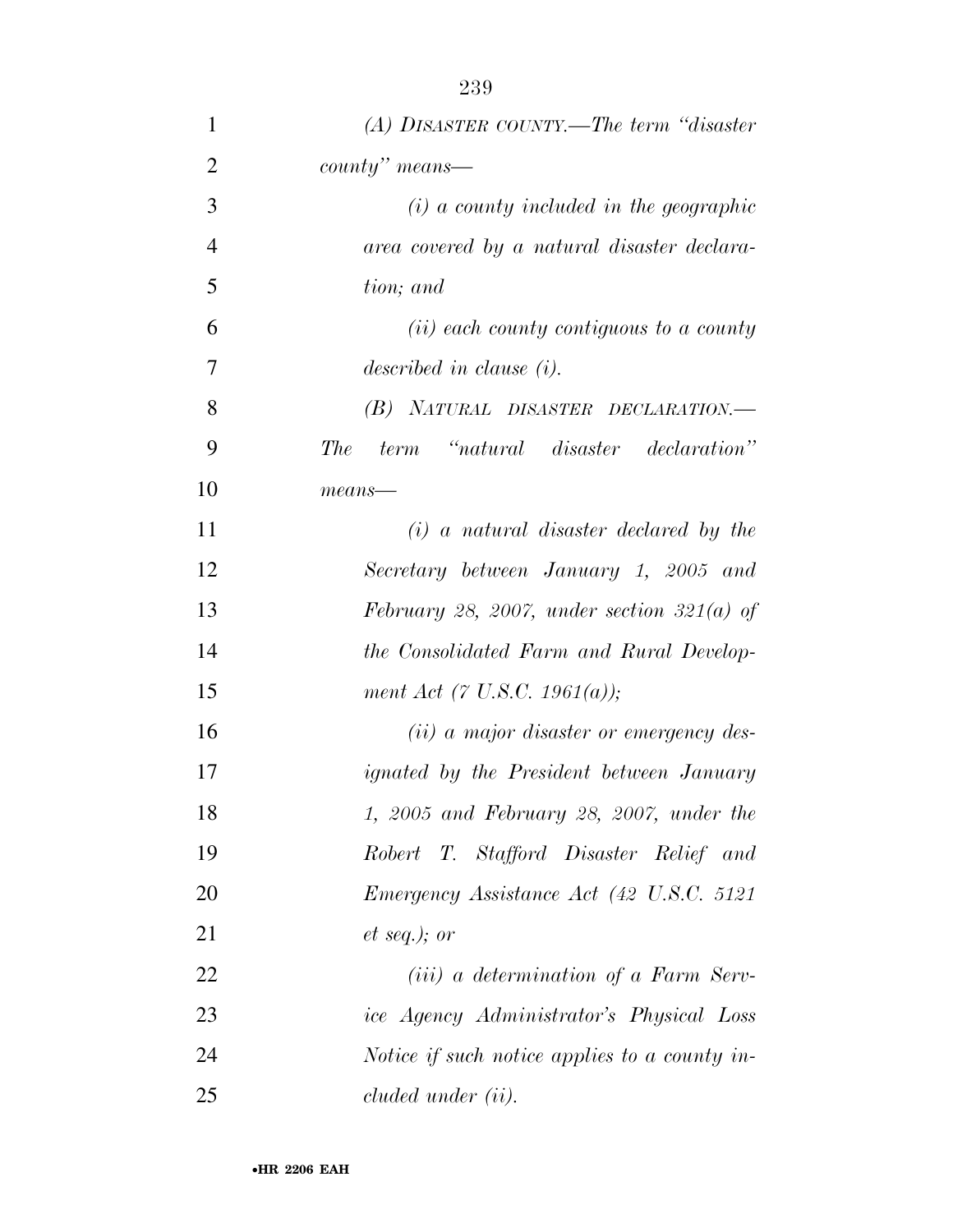#### *(b) LIVESTOCK INDEMNITY PAYMENTS.—*

 *(1) AVAILABILITY OF ASSISTANCE.—There are hereby appropriated to the Secretary of Agriculture such sums as are necessary, to remain available until expended, to make livestock indemnity payments to producers on farms that have incurred livestock losses between January 1, 2005 and February 28, 2007, due to a disaster, as determined by the Secretary (includ- ing losses due to blizzards that started in 2006 and continued into January 2007) in a disaster county. To be eligible for assistance, applicants must meet all eligibility requirements established by the Secretary for the program.* 

 *(2) ELECTION OF LOSSES.—If a producer in- curred eligible livestock losses in more than one of the 2005, 2006, or 2007 calendar years, the producer shall elect to receive payments under this subsection for losses incurred in only one of such calendar years. The producer may not receive payments under this subsection for more than one calendar year.* 

 *(3) PAYMENT RATES.—Indemnity payments to a producer on a farm under paragraph (1) shall be made at a rate of not less than 26 percent of the mar-ket value of the applicable livestock on the day before*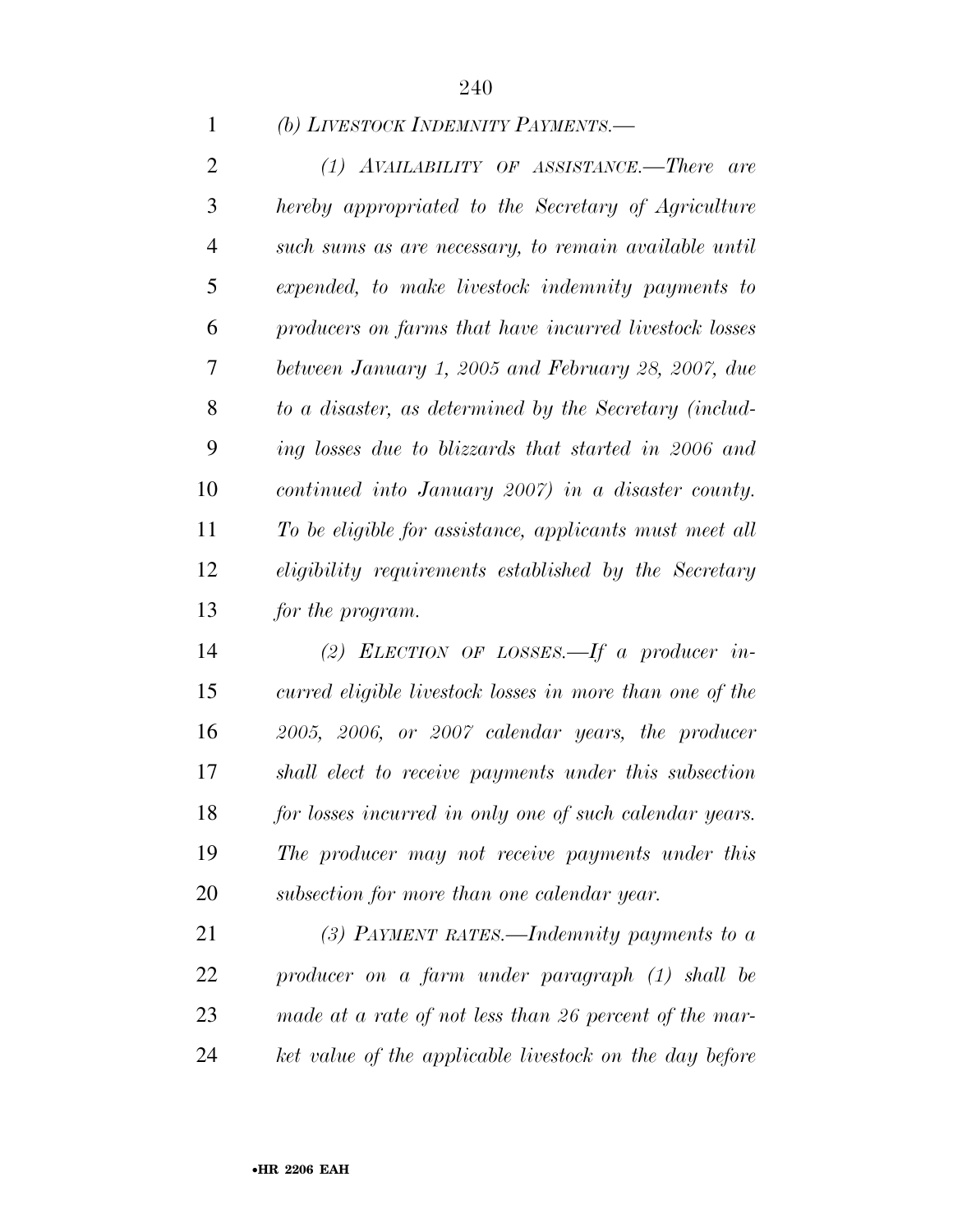| $\mathbf{1}$   | the date of death of the livestock, as determined by the |
|----------------|----------------------------------------------------------|
| $\overline{2}$ | Secretary.                                               |
| 3              | (4) LIVESTOCK DEFINED.—In this subsection, the           |
| $\overline{4}$ | term 'livestock'' means an animal that—                  |
| 5              | $(A)$ is specified in clause (i) of section              |
| 6              | $1416.203(a)(2)$ of title 7, Code of Federal Regu-       |
| 7              | lations (72 Fed. Reg. 6445), or is designated by         |
| 8              | the Secretary as livestock for purposes of this          |
| 9              | subsection; and                                          |
| 10             | $(B)$ meets the requirements of clauses $(iii)$          |
| 11             | and $(iv)$ of such section.                              |
| 12             | $(5)$ DEFINITIONS.—In this subsection:                   |
| 13             | (A) DISASTER COUNTY.—The term "disaster"                 |
| 14             | $\textit{county}$ " means—                               |
| 15             | $(i)$ a county included in the geographic                |
| 16             | area covered by a natural disaster declara-              |
| 17             | tion; and                                                |
| 18             | ( <i>ii</i> ) each county contiguous to a county         |
| 19             | described in clause $(i)$ .                              |
| 20             | (B) NATURAL DISASTER DECLARATION.-                       |
| 21             | term "natural disaster declaration"<br>The               |
| 22             | $means$ —                                                |
| 23             | $(i)$ a natural disaster declared by the                 |
| 24             | Secretary between January 1, 2005 and                    |
| 25             | February 28, 2007, under section 321(a) of               |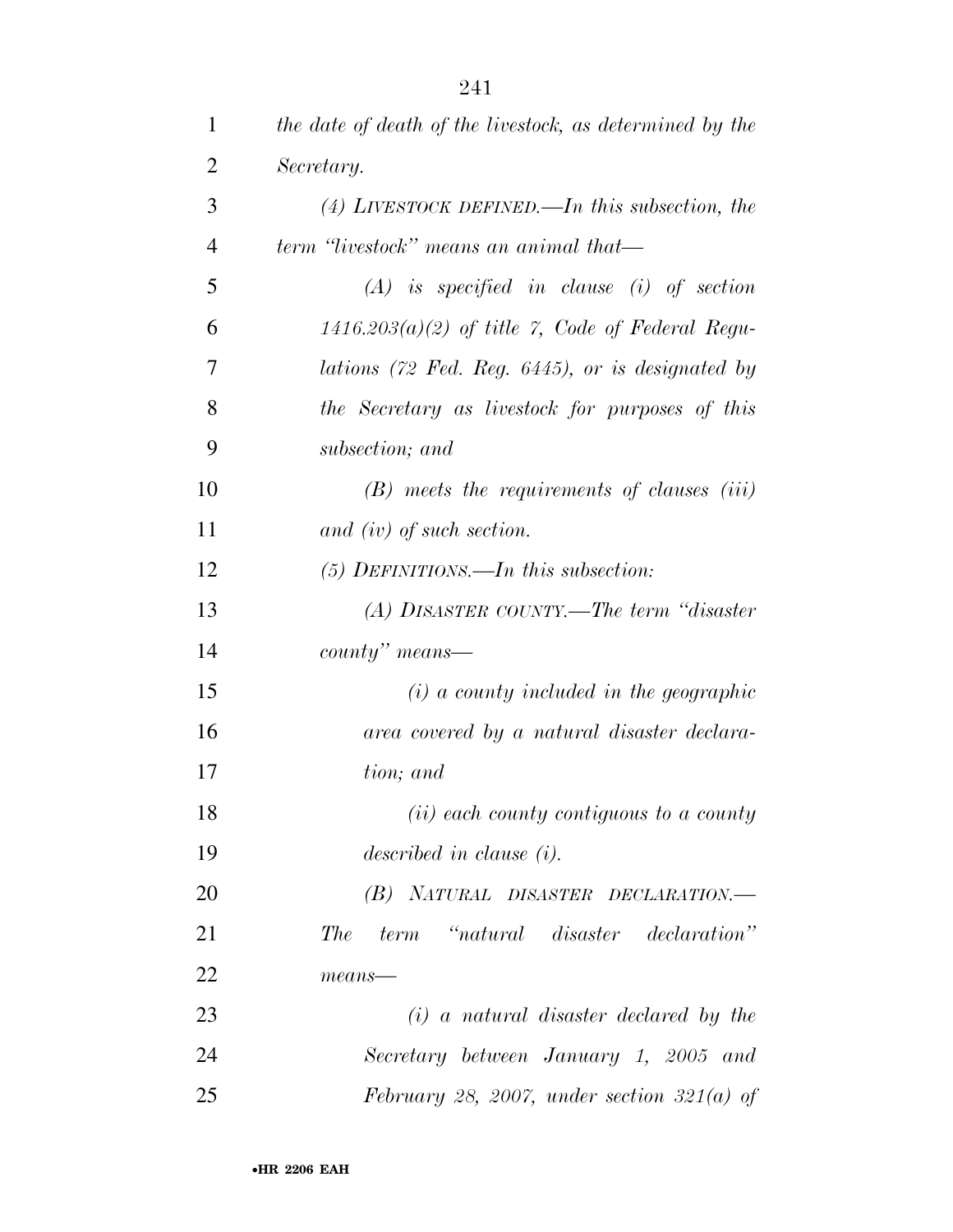| $\mathbf{1}$   | the Consolidated Farm and Rural Develop-                      |
|----------------|---------------------------------------------------------------|
| $\overline{2}$ | ment Act (7 U.S.C. 1961(a));                                  |
| 3              | ( <i>ii</i> ) a major disaster or emergency des-              |
| $\overline{4}$ | <i>ignated by the President between January</i>               |
| 5              | $1, 2005$ and February 28, 2007, under the                    |
| 6              | Robert T. Stafford Disaster Relief and                        |
| 7              | Emergency Assistance Act (42 U.S.C. 5121                      |
| 8              | $et\ seq.); or$                                               |
| 9              | ( <i>iii</i> ) a determination of a Farm Serv-                |
| 10             | ice Agency Administrator's Physical Loss                      |
| 11             | Notice if such notice applies to a county in-                 |
| 12             | cluded under (ii).                                            |
| 13             | SEC. 9003. EMERGENCY CONSERVATION PROGRAM.                    |
| 14             | There is hereby appropriated to the Secretary of Agri-        |
| 15             | culture $$16,000,000,$ to remain available until expended, to |
| 16             | provide assistance under the Emergency Conservation Pro-      |
| 17             | gram under title IV of the Agriculture Credit Act of $1978$   |
|                | 18 (16 U.S.C. 2201 et seq.) for the cleanup and restoration   |
| 19             | of farm and agricultural production lands.                    |
| 20             | SEC. 9004. PAYMENT LIMITATIONS.                               |
| 21             | (a) REDUCTION IN PAYMENTS TO REFLECT PAYMENTS                 |
| 22             | FOR SAME OR SIMILAR LOSSES.—The amount of any pay-            |
| 23             | ment for which a producer is eligible under sections 9001     |
| 24             | and 9002 shall be reduced by any amount received by the       |
| 25             | producer for the same loss or any similar loss under—         |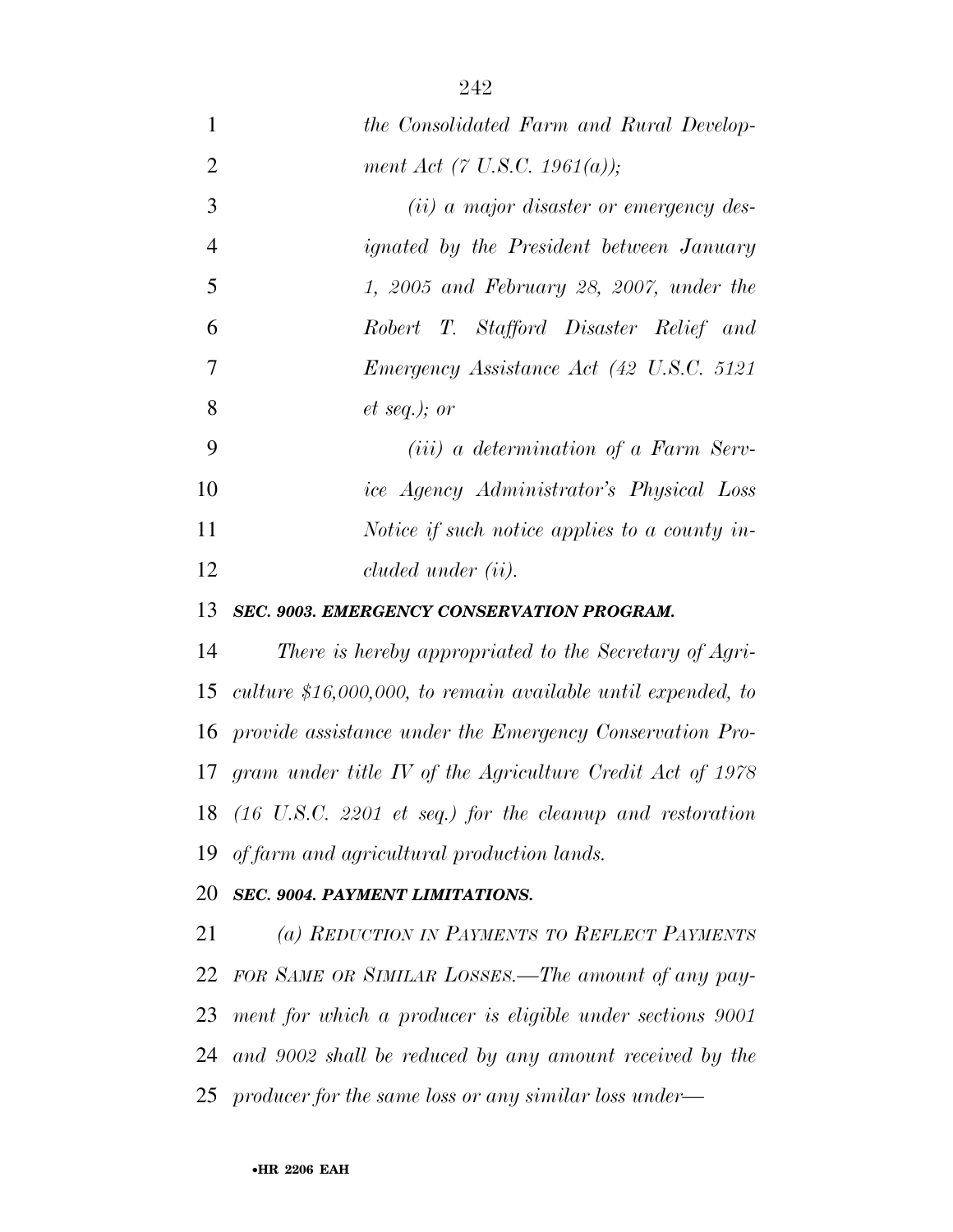| $\mathbf{1}$   | (1) the Department of Defense, Emergency Sup-             |
|----------------|-----------------------------------------------------------|
| $\overline{2}$ | plemental Appropriations to Address Hurricanes in         |
| 3              | the Gulf of Mexico, and Pandemic Influenza Act,           |
| $\overline{4}$ | 2006 (Public Law 109–148; 119 Stat. 2680);                |
| 5              | $(2)$ an agricultural disaster assistance provision       |
| 6              | contained in the announcement of the Secretary on         |
| 7              | January 26, 2006 or August 29, 2006; or                   |
| 8              | (3) the Emergency Supplemental Appropriations             |
| 9              | Act for Defense, the Global War on Terror, and Hur-       |
| 10             | ricane Recovery, $2006$ (Public Law $109-234$ ; $120$     |
| 11             | Stat. 418).                                               |
| 12             | (b) ADJUSTED GROSS INCOME LIMITATION.—Section             |
| 13             | 1001D of the Food Security Act of 1985 (7 U.S.C. 1308–    |
| 14             | 3a) shall apply with respect to assistance provided under |
| 15             | sections 9001, 9002, and 9003.                            |
| 16             | SEC. 9005. ADMINISTRATION.                                |
| 17             | (a) REGULATIONS.—The Secretary of Agriculture may         |
| 18             | promulgate such regulations as are necessary to implement |
|                | 19 sections 9001 and 9002.                                |

 *(b) PROCEDURE.—The promulgation of the imple- menting regulations and the administration of sections 9001 and 9002 shall be made without regard to—*

 *(1) the notice and comment provisions of section 553 of title 5, United States Code;*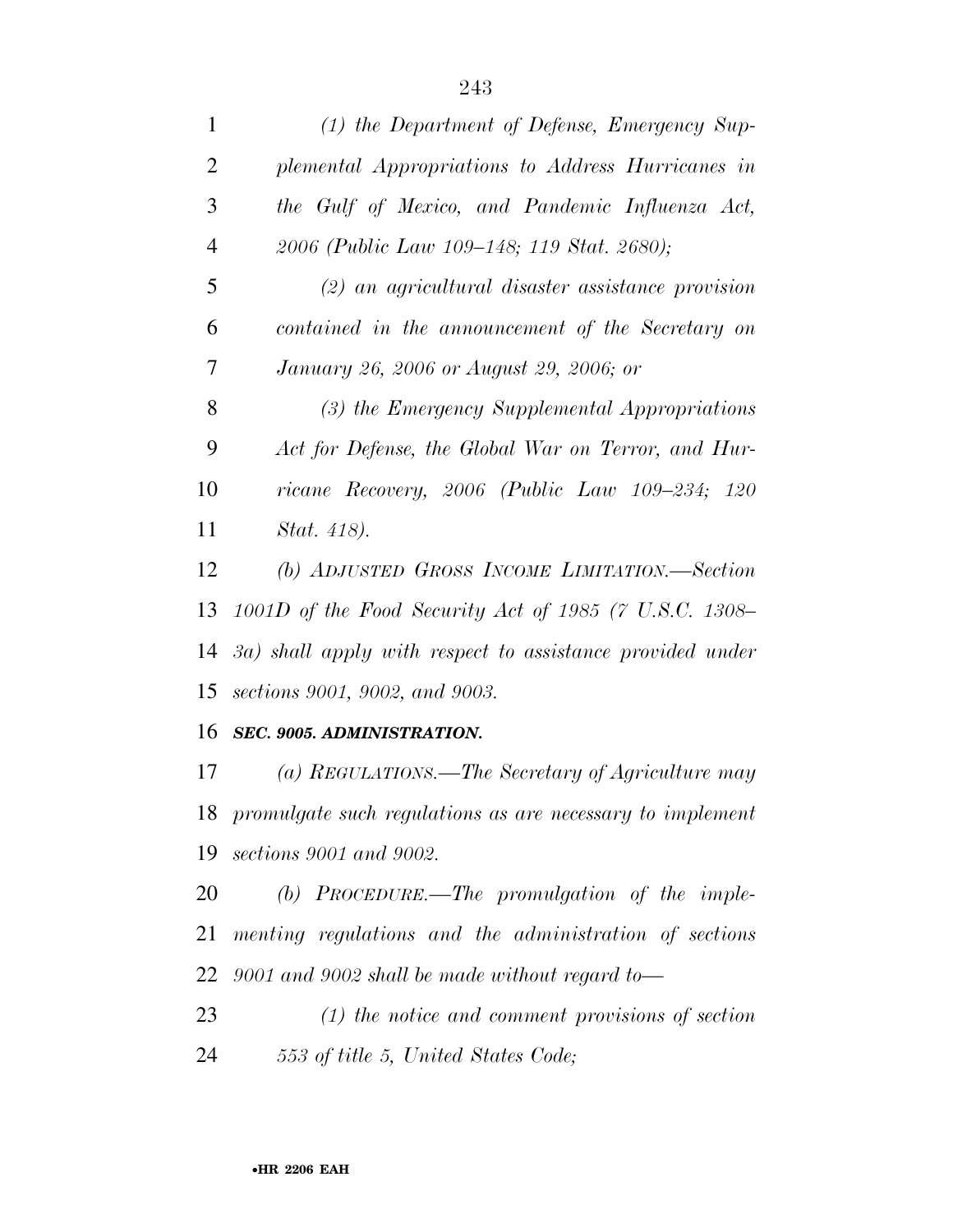*(2) the Statement of Policy of the Secretary of Agriculture effective July 24, 1971 (36 Fed. Reg. 13804), relating to notices of proposed rulemaking and public participation in rulemaking; and (3) chapter 35 of title 44, United States Code (commonly known as the ''Paperwork Reduction Act''). (c) CONGRESSIONAL REVIEW OF AGENCY RULE- MAKING.—In carrying out this section, the Secretary of Ag- riculture shall use the authority provided under section 808 of title 5, United States Code. (d) USE OF COMMODITY CREDIT CORPORATION; LIMI- TATION.—In implementing sections 9001 and 9002, the Sec- retary of Agriculture may use the facilities, services, and authorities of the Commodity Credit Corporation. The Cor- poration shall not make any expenditures to carry out sec- tions 9001 and 9002 unless funds have been specifically ap- propriated for such purpose. SEC. 9006. MILK INCOME LOSS CONTRACT PROGRAM. (a) Section 1502(c)(3) of the Farm Security and Rural* 

 *Investment Act of 2002 (7 U.S.C. 7982(c)(3)) is amended— (1) in subparagraph (A), by adding ''and'' at the end;*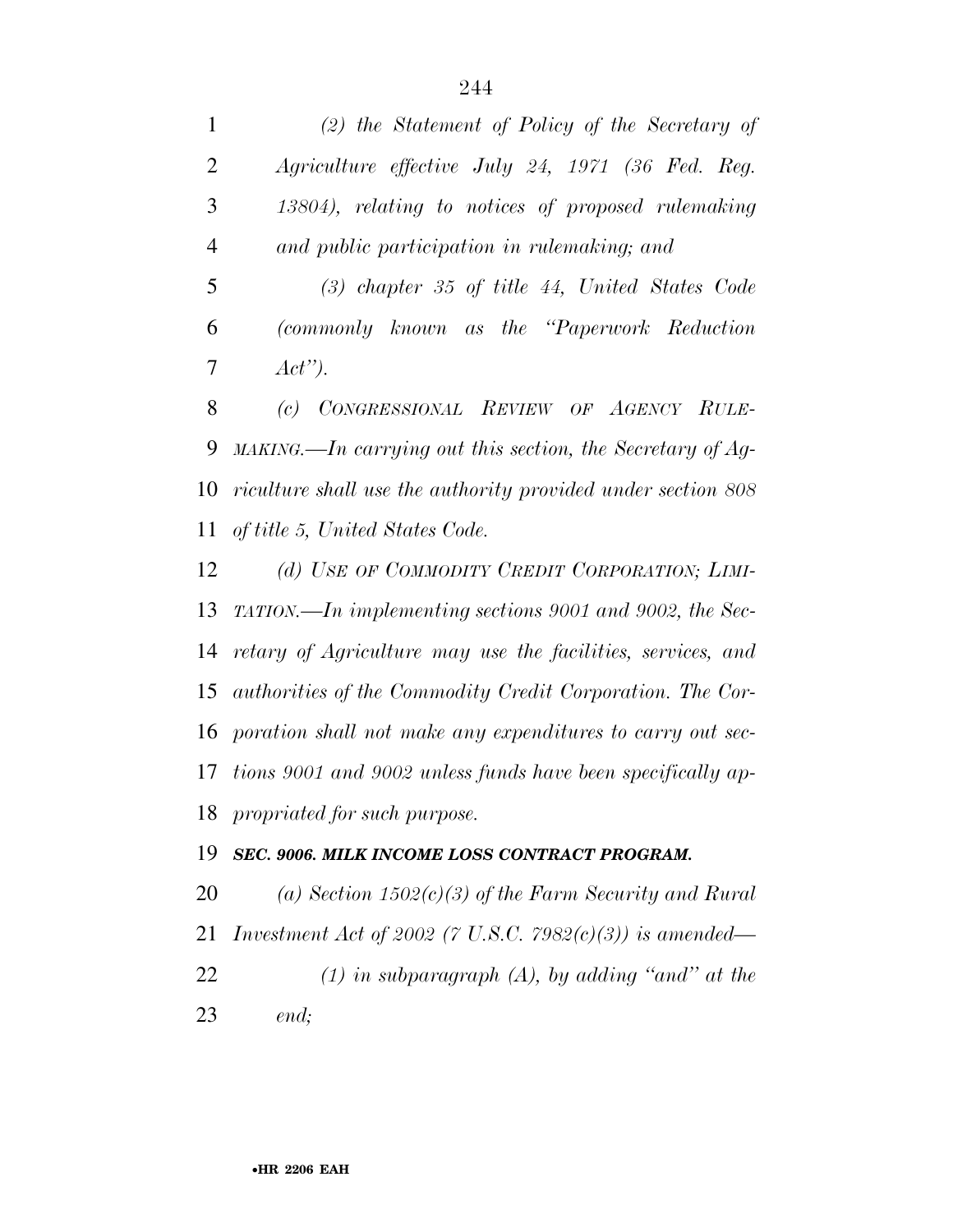*(2) in subparagraph (B), by striking ''August'' and all that follows through the end and inserting ''September 30, 2007, 34 percent.''; and* 

*(3) by striking subparagraph (C).* 

 *(b) Section 10002 of this Act shall not apply to this section except with respect to fiscal years 2007 and 2008. SEC. 9007. DAIRY ASSISTANCE.* 

 *There is hereby appropriated \$16,000,000 to make payments to dairy producers for dairy production losses in disaster counties, as defined in section 9002 of this title, to remain available until expended.* 

#### *SEC. 9008. NONINSURED CROP ASSISTANCE PROGRAM.*

 *For states in which there is a shortage of claims adjus- tors, as determined by the Secretary, the Secretary shall permit the use of one claims adjustor certified by the Sec-retary in carrying out 7 CFR 1437.401.* 

# *SEC. 9009. EMERGENCY GRANTS TO ASSIST LOW-INCOME*

## *MIGRANT AND SEASONAL FARMWORKERS.*

 *There is hereby appropriated \$16,000,000 to carry out section 2281 of the Food, Agriculture, Conservation and Trade Act of 1990 (42 U.S.C. 5177a), to remain available until expended.*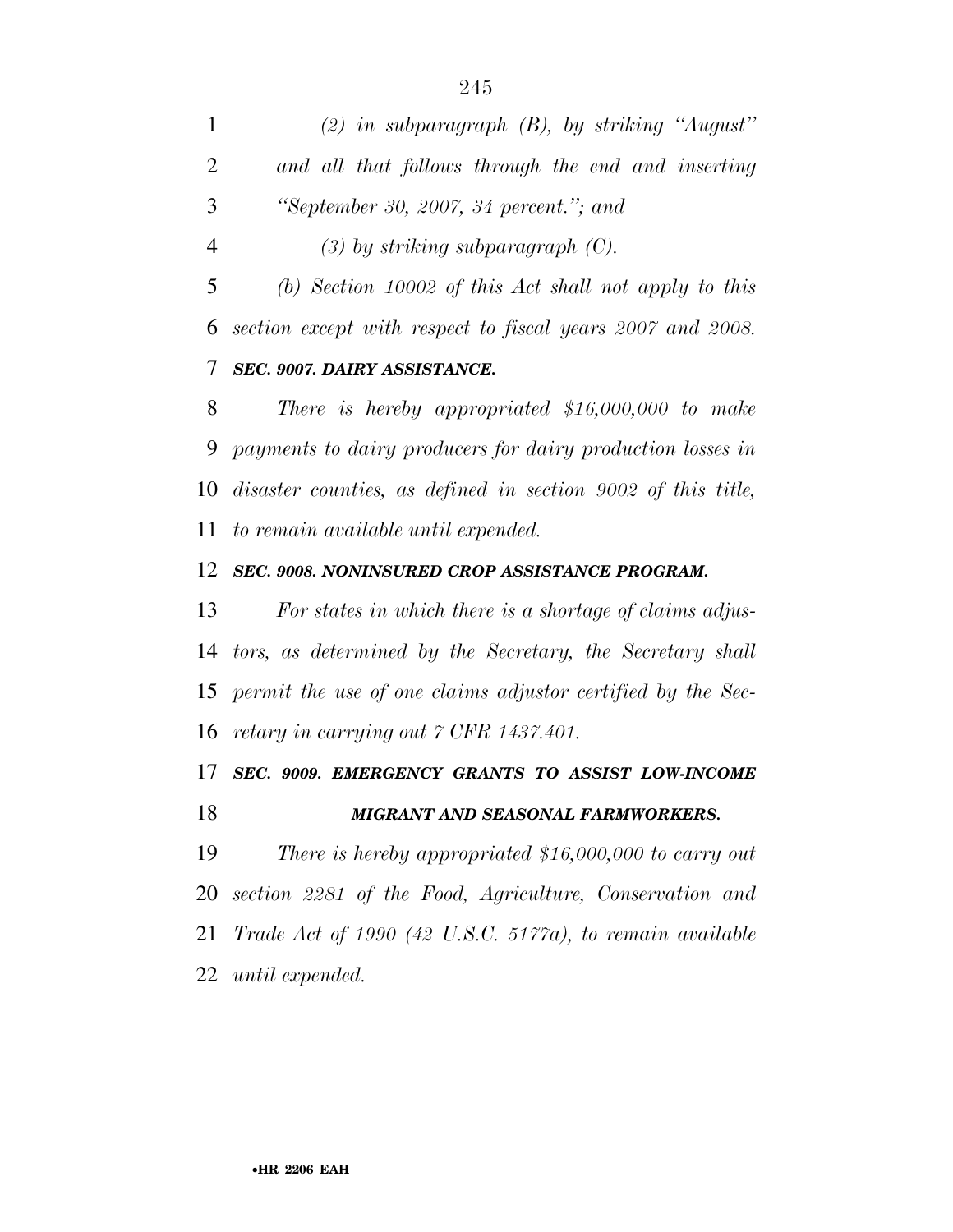### *SEC. 9010. CONSERVATION SECURITY PROGRAM.*

 *Section 20115 of Public Law 110–5 is amended by striking ''section 726'' and inserting in lieu thereof ''section 726; section 741''.* 

#### *SEC. 9011. ADMINISTRATIVE EXPENSES.*

 *There is hereby appropriated \$22,000,000 for the ''Farm Service Agency, Salaries and Expenses'', to remain available until September 30, 2008.* 

#### *SEC. 9012. CONTRACT WAIVER.*

 *In carrying out crop disaster and livestock assistance in this title, the Secretary shall require forage producers to have participated in a crop insurance pilot program or the Non-Insured Crop Disaster Assistance Program during the crop year for which compensation is received.* 

# *TITLE X—GENERAL PROVISIONS*

 *SEC. 10001. No part of any appropriation contained in this Act shall remain available for obligation beyond the current fiscal year unless expressly so provided herein.* 

 *SEC. 10002. Amounts in this Act (other than in titles VI and VIII) are designated as emergency requirements and necessary to meet emergency needs pursuant to subsections (a) and (b) of section 204 of S. Con. Res. 21 (110th Con-*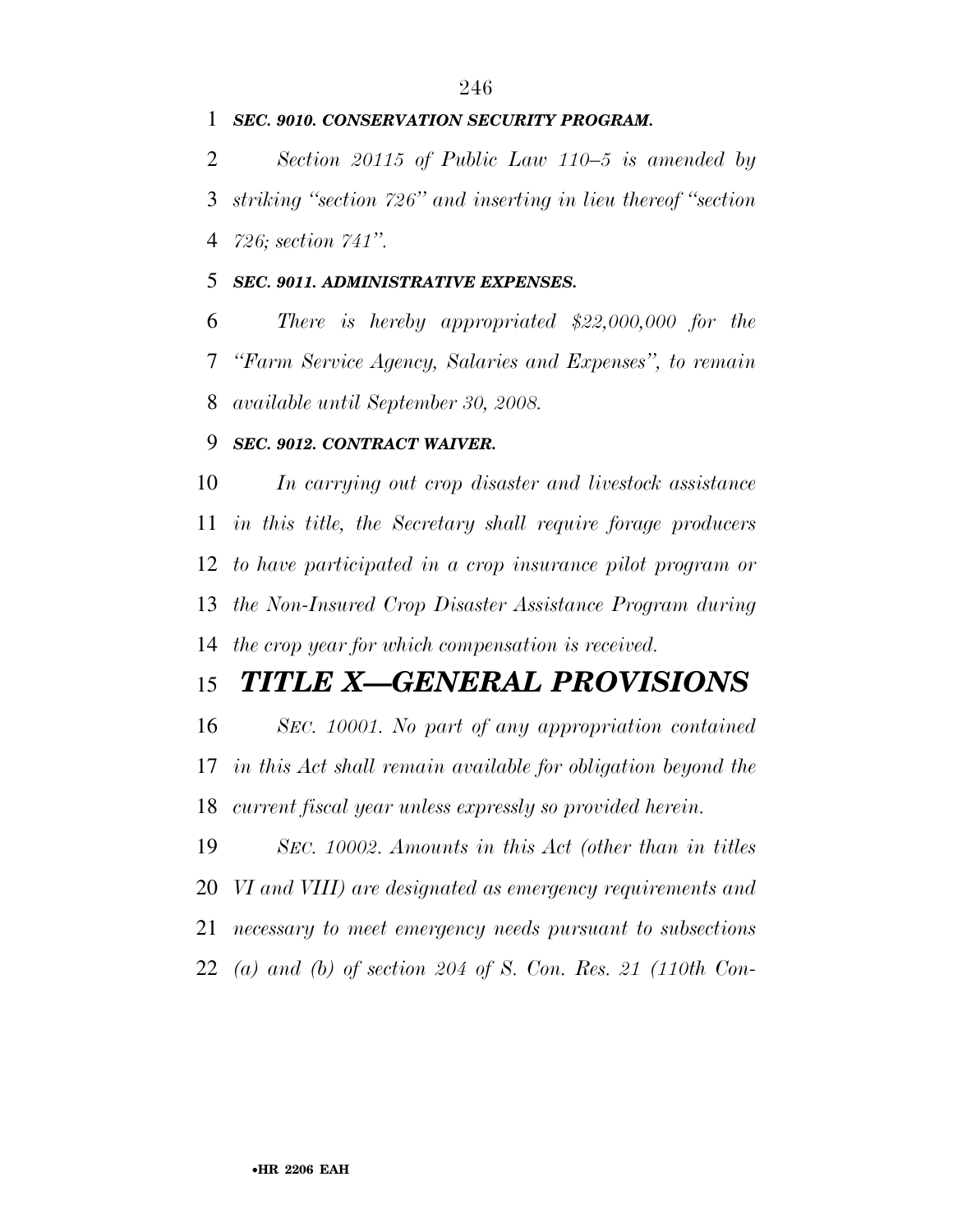- 1 *gress), the concurrent resolution on the budget for fiscal year*
- 2 *2008.*

*Attest:*

*Clerk.*